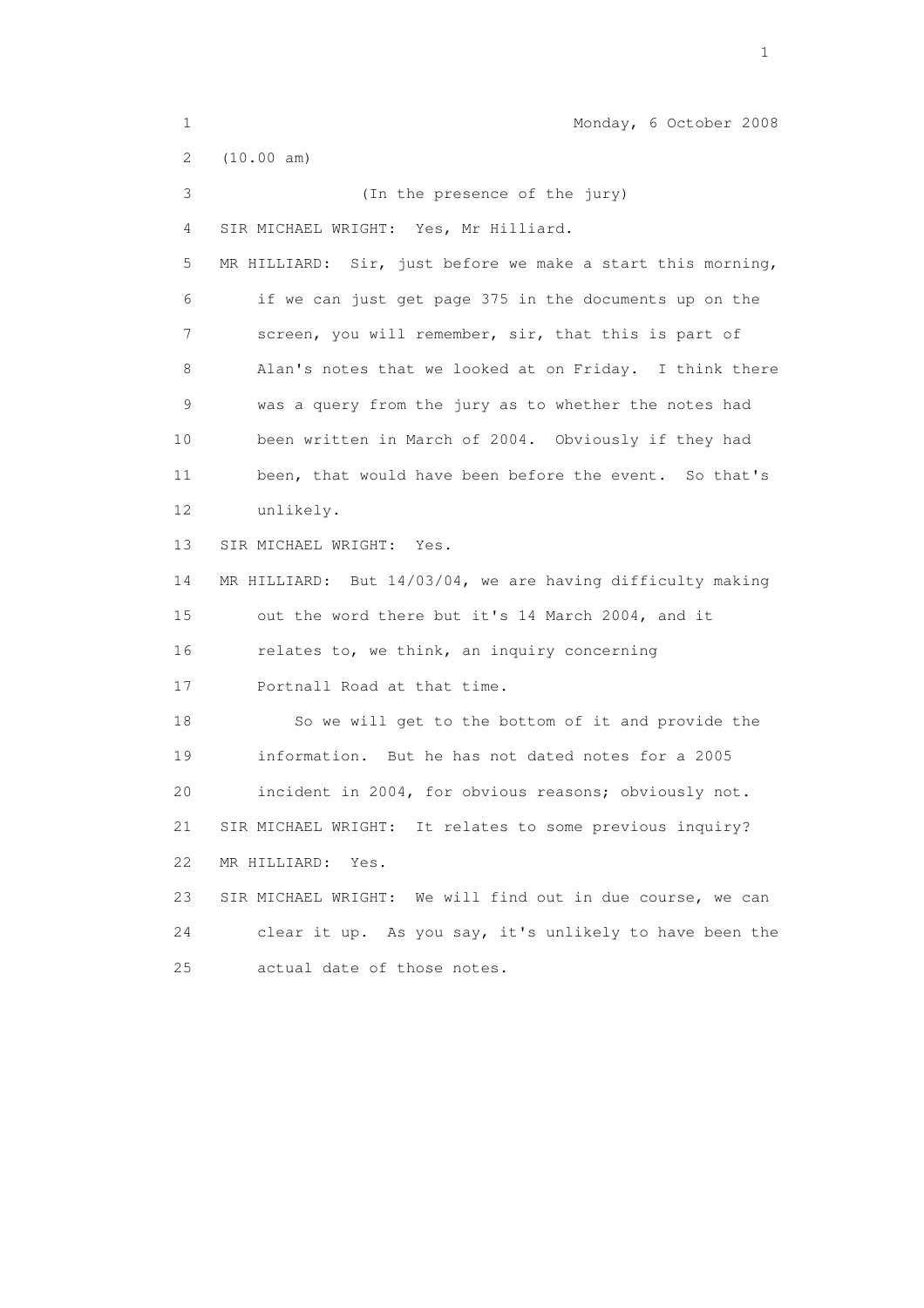1 MR HILLIARD: Sir, the next witness is Deputy Assistant 2 Commissioner Dick, please. 3 DEPUTY ASSISTANT COMMISSIONER CRESSIDA DICK (sworn) 4 SIR MICHAEL WRIGHT: Thank you. Would you sit down, please. 5 A. Sir, might I be allowed to stand? I think I would feel 6 slightly more comfortable. 7 SIR MICHAEL WRIGHT: Certainly. I didn't think anybody 8 would want to stand for too long. 9 A. I would certainly like to start. 10 SIR MICHAEL WRIGHT: That's perfectly all right. 11 Ouestions from MR HILLIARD 12 MR HILLIARD: Your name is Cressida Dick; is that right? 13 A. Yes, it is, sir. 14 Q. My name is Nicholas Hilliard and I will be asking you 15 questions first of all on behalf of the Coroner and then 16 after that, as you know, you will be asked questions by 17 others. 18 A. Thank you. 19 Q. I will come on in a moment or two to various documents 20 that you can have with you whilst you give your 21 evidence. I will come on to that in a minute, and there 22 will be no difficulty about that, so have no anxiety 23 there. 24 A. Thank you very much, sir. 25 Q. I want to start, please, with a bit of background. You

 $\overline{2}$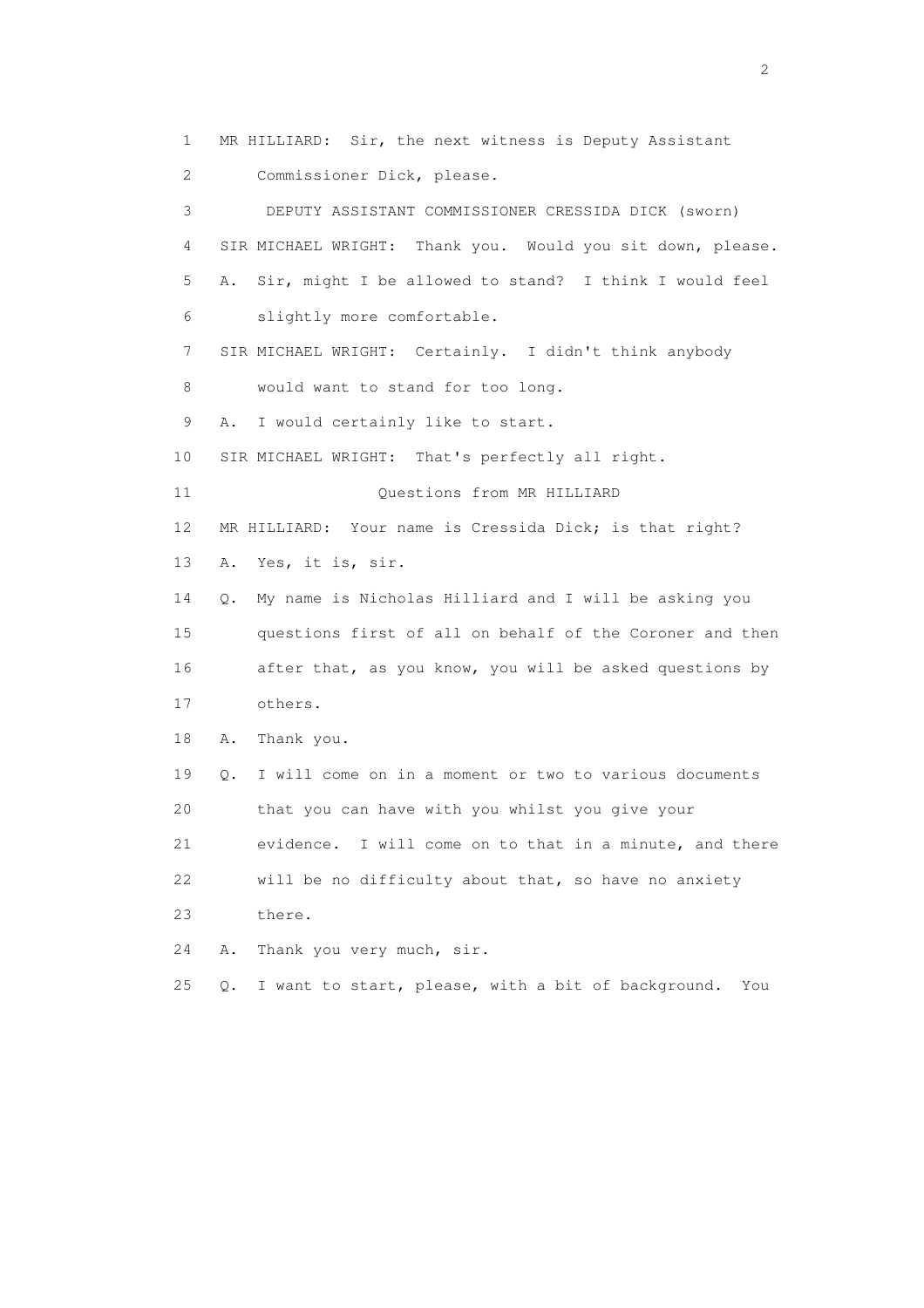1 have been a Metropolitan Police officer since when? 2 A. I joined the Metropolitan Police in 1983. 3 Q. After school and university? 4 A. Yes, that's right, sir. 5 Q. Your present rank, please? 6 A. I am now a Deputy Assistant Commissioner in the 7 Metropolitan Police. 8 0. You have held that rank since when? 9 A. Since April last year, 2007. 10 Q. At the time that we are principally concerned with, you 11 were a commander; is that right? 12 A. Yes, I was, sir. 13 Q. I just want to go back through, so we can follow how you 14 got to that point, not in great detail but just the 15 milestones, if we could have those. Did you start off 16 as a probationary officer; is that what it's called? 17 A. Yes, I was a probationer at West End Central. 18 Q. When was that? 19 A. Between 1984 and 1986. 20 Q. If you need to look at a document, we will come on to 21 the documents later, but by all means you look at 22 whatever you need to. 23 A. Thank you. 24 Q. After that, did you become a uniformed sergeant? 25 A. Yes, I was a sergeant in South West London in Battersea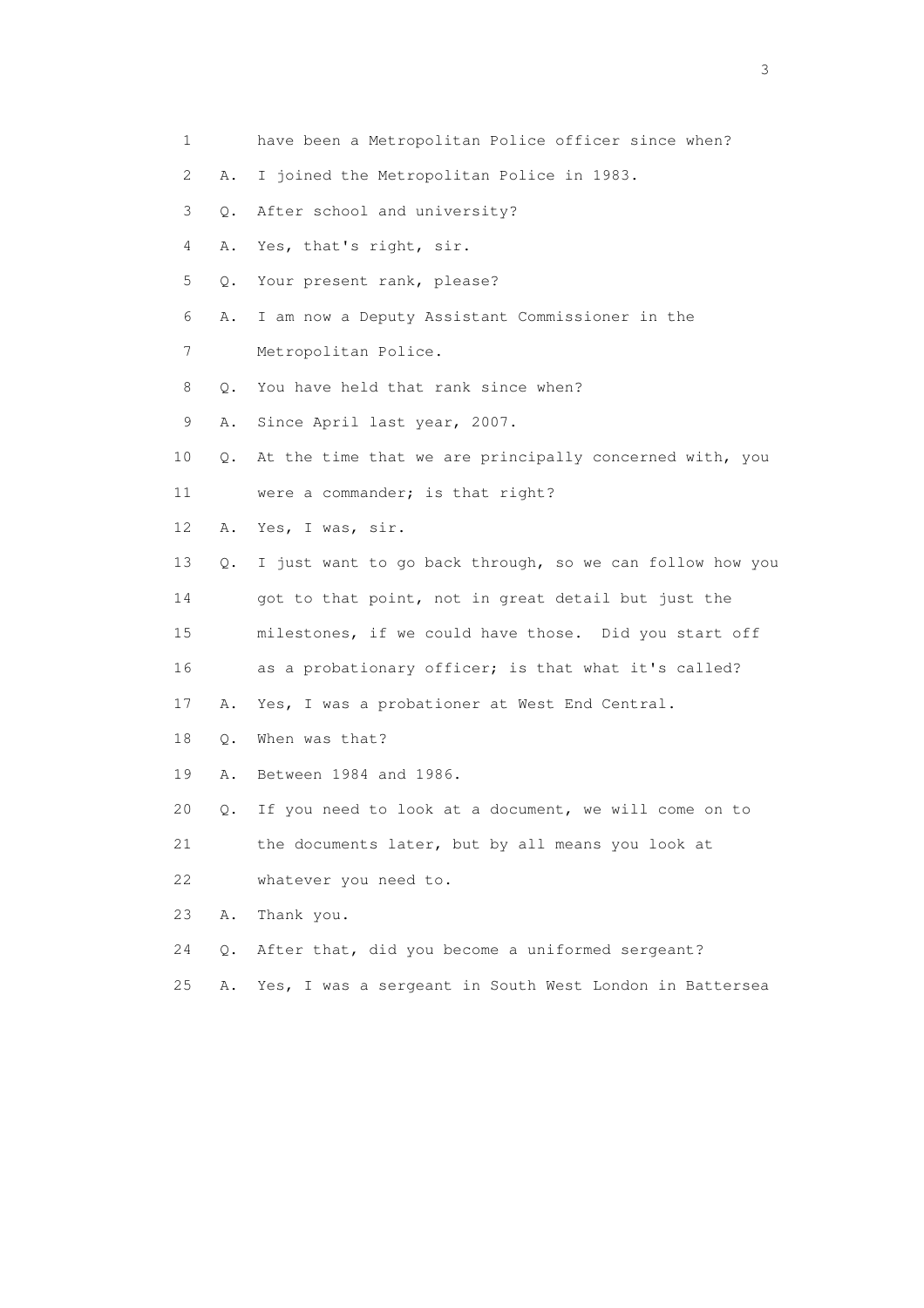- 1 initially and then in Kingston.
- 2 Q. And the years for that?
- 3 A. 1984 to 1987, roughly.
- 4 Q. In due course did you become an inspector?
- 5 A. Yes, I was, I was an inspector in Peckham in southeast 6 London, after that, for about four years.

7 Q. After inspector, were you promoted to Chief Inspector,

- 8 and did you do that job at somewhere called Bramshill
- 9 Police Staff College?
- 10 A. Yes, I did, Bramshill is the national police college,

11 and I was seconded there to train other officers.

- 12 Q. Whenabouts was that?
- 13 A. Well, I was there for two years from 1993 to 1995.
- 14 SIR MICHAEL WRIGHT: So you were on the teaching staff at
- 15 Bramshill?
- 16 A. I was on the teaching staff; yes, I was, sir.

17 MR HILLIARD: You say "seconded", does that mean you were no

18 longer technically a Metropolitan Police officer?

- 19 A. No, I was a Metropolitan Police Officer and I indeed
- 20 very occasionally carried out sort of on the weekends
- 21 Metropolitan Police duties.
- 22 Q. Can you just help us for those who don't know the 23 detail, what actually goes, I don't mean the courses but 24 who is at Bramshill and being taught for what purposes? 25 Do you understand what I am getting at?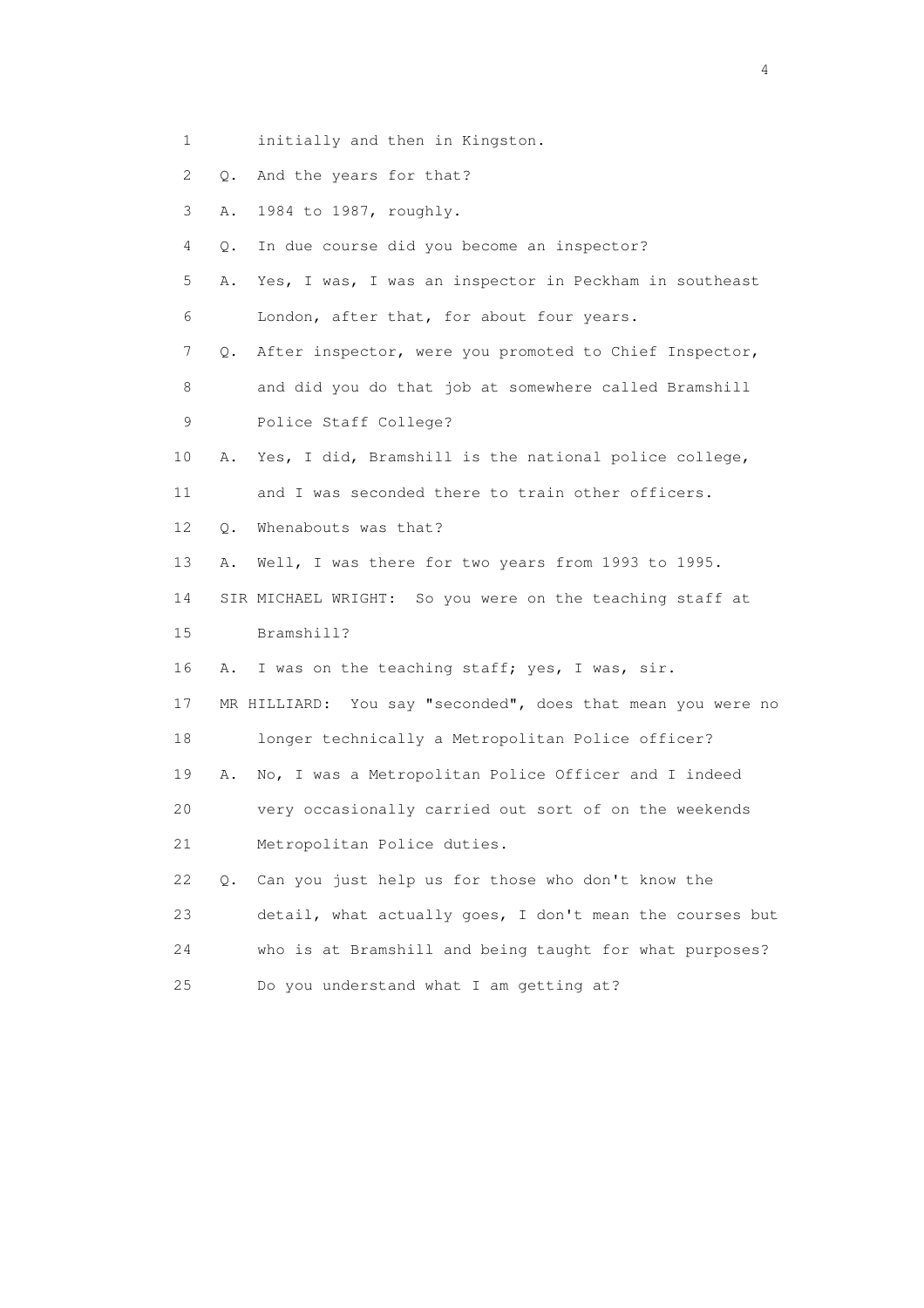| 1  | Α.        | Yes, I do, sir. There are a number of different courses     |
|----|-----------|-------------------------------------------------------------|
| 2  |           | delivered, mostly to British police officers but            |
| 3  |           | sometimes to people from abroad. The courses include        |
| 4  |           | those for people who have been selected for very fast       |
| 5  |           | promotion, and for the most senior officers, and I was      |
| 6  |           | actually delivering training mostly to younger officers     |
| 7  |           | who had been selected for fast promotion.                   |
| 8  | Q.        | So that's up until 1995?                                    |
| 9  | Α.        | Yes, sir.                                                   |
| 10 | Q.        | Did you then go to Thames Valley?                           |
| 11 | Α.        | Yes, I did, sir.                                            |
| 12 | О.        | Now as a superintendent; is that right?                     |
| 13 | Α.        | Yes, I was the Superintendent Operations in a city          |
| 14 |           | called Oxford, so I was in charge of all operational        |
| 15 |           | policing for that city.                                     |
| 16 |           | SIR MICHAEL WRIGHT: Did that actually involve a transfer to |
| 17 |           | Thames Valley Police?                                       |
| 18 | Α.        | Yes, I became a Thames Valley officer at that time.         |
| 19 |           | MR HILLIARD: In 1995?                                       |
| 20 | Α.        | Yes, I did.                                                 |
| 21 | Q.        | How did you stay with the Thames Valley Police for?         |
| 22 | Α.        | Until 2000.                                                 |
| 23 | $\circ$ . | Did you then do what's called a command course yourself?    |
| 24 | Α.        | I spent two years as Superintendent<br>Yes, I did.          |
| 25 |           | Operations and then three years as Area Commander at        |

 $\sim$  5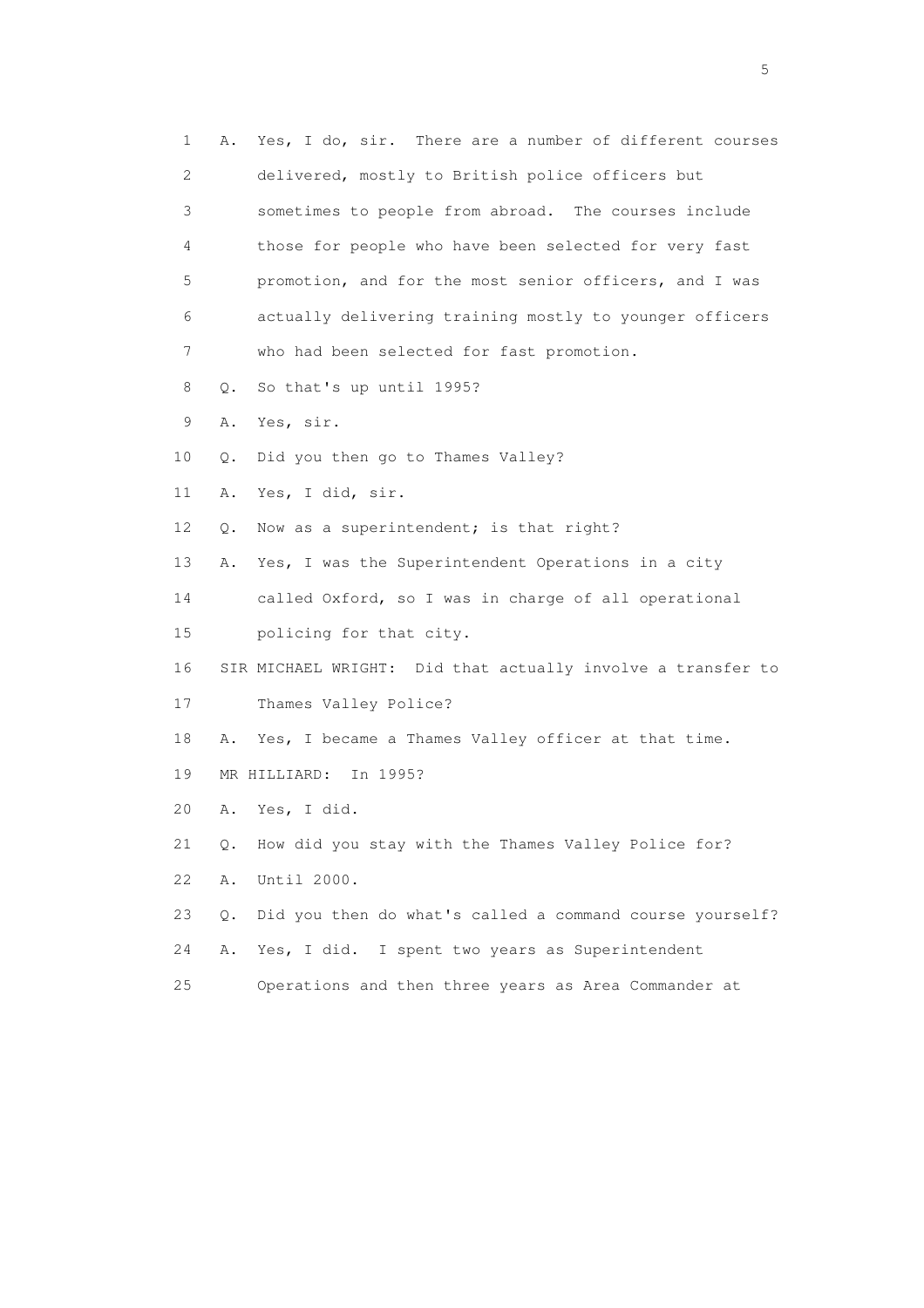1 Oxford, so I was in charge of all the aspects of 2 policing in Oxford, and I was then selected for a course 3 called the strategic command course which you have to 4 undertake if you are going to become a chief police 5 officer. 6 Q. Right. That's one of those officers who -- we heard 7 about this right at the beginning -- have something 8 called ACPO rank? 9 A. Exactly, sir, yes. 10 Q. Association of Chief Police Officers, so if you are 11 going to join that and have one of those ranks, you have 12 to do the course that you did in 2000? 13 A. Yes, that's right, sir. 14 Q. Then until 2001, did you spend time at university again 15 on a career break doing a postgraduate degree? 16 A. Yes, I took a very short career break, less than a year, 17 and did a postgraduate degree in criminology, sir. 18 Q. So there we are in 2001, and did you return after that 19 to the Metropolitan Police? 20 A. Yes, I applied and was selected for a job in the 21 Metropolitan Police, as a commander. 22 SIR MICHAEL WRIGHT: I am curious to know, you had 23 transferred to Thames Valley in order to do the Oxford 24 job. 25 A. Yes, sir.

 $\sim$  6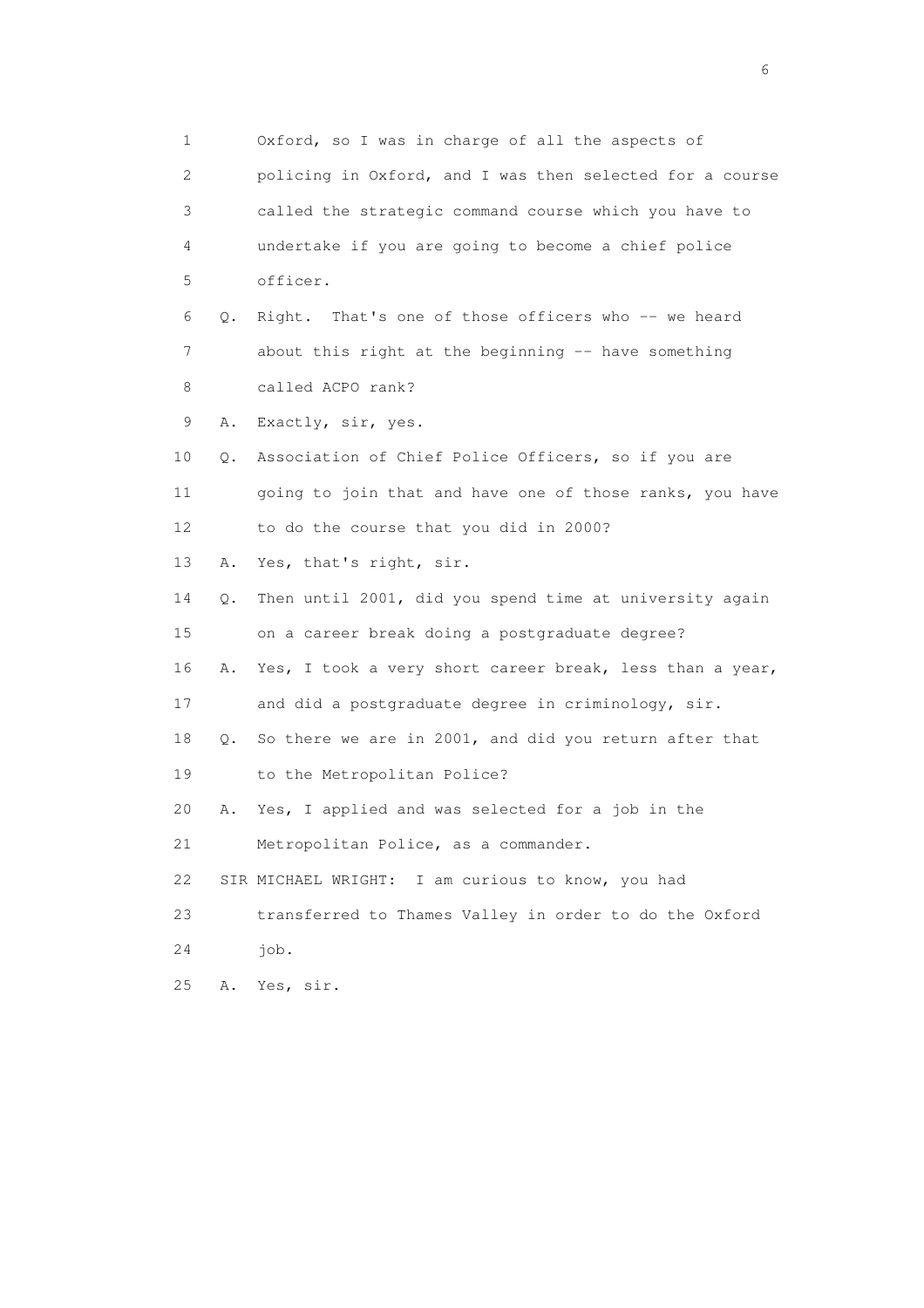1 SIR MICHAEL WRIGHT: Then you went back to Bramshill briefly 2 for a relatively short time to do the command course? 3 A. Indeed, a matter of a few months. 4 SIR MICHAEL WRIGHT: Then you went to university. 5 A. Yes. 6 SIR MICHAEL WRIGHT: When you come back, do you have to 7 simply, as it were, apply in the open market to go back 8 into the Met, or do you have some sort of, I don't say 9 back door, but because of your experience, did you have 10 an easy run, were they looking for you particularly? 11 A. I don't think they were, sir. I had to apply along with 12 a number of other candidates, all of whom had been 13 through the command course. Some were from the Met, 14 some, like me, were from other forces. 15 SIR MICHAEL WRIGHT: So it was an open market exercise? 16 A. An open market with the Police Authority. It may be 17 that my London experience attracted them in some way, 18 but I don't know. 19 MR HILLIARD: In your time as a commander, so from 2001 up 20 until July of 2005, just looking at that period, can you 21 help us as to, maybe there was only one, in which case 22 tell us about that, but if there were a number, can you 23 help us with the sort of responsibilities that you had 24 as a commander in the Metropolitan Police? 25 A. Yes. My first job, I was commander for the Diversity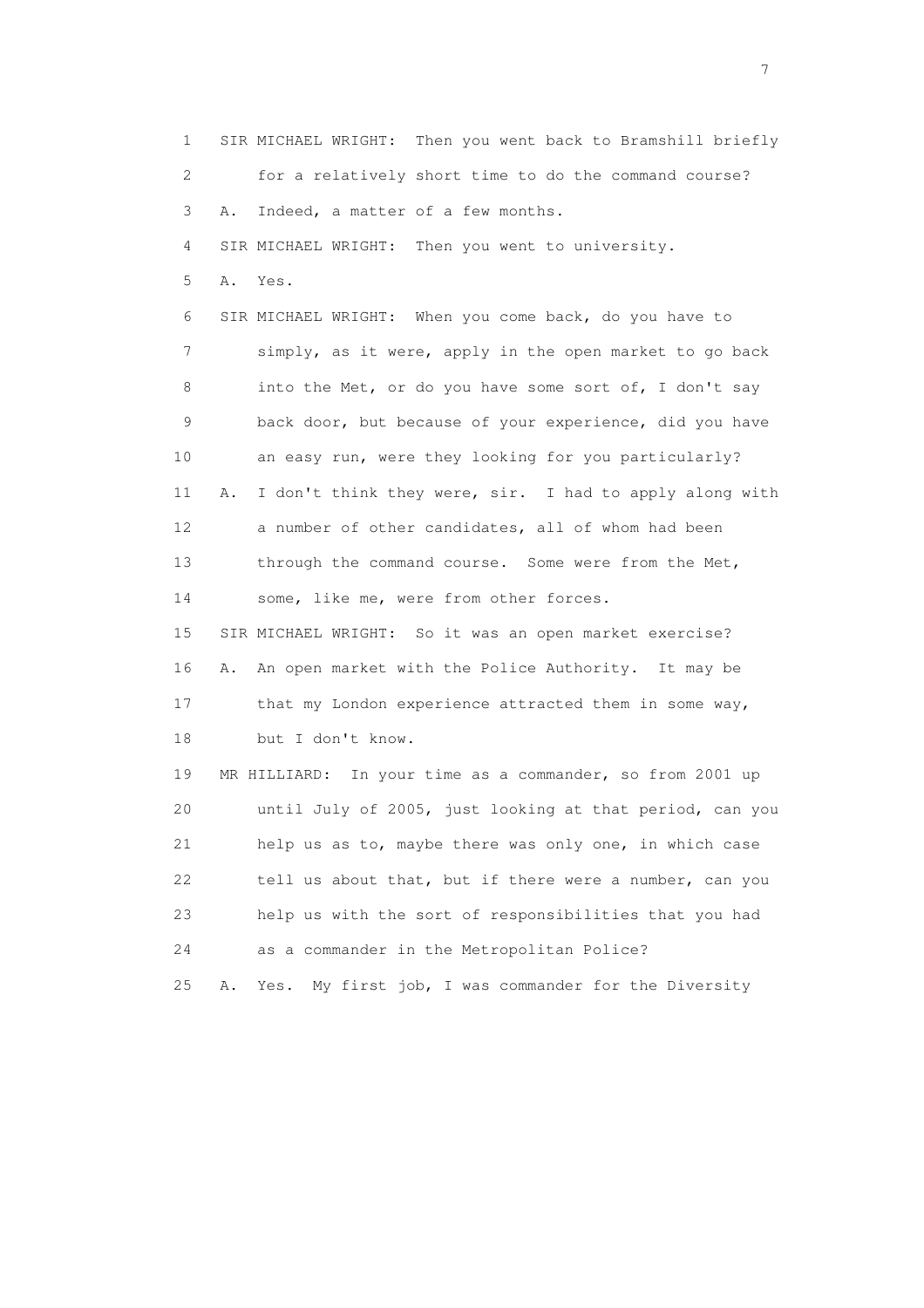1 Directorate, so I was responsible for our response to 2 the Stephen Lawrence Inquiry, implementing the 3 recommendations across London. I was also responsible 4 for the reinvestigation of a number of very high profile 5 and sensitive hate crime cases, I was responsible for 6 domestic violence policy, and I also did oncall 7 responsibilities. So that was for the first 18 months 8 or so.

 9 During that time, of course, we had the 10 September 11th attacks, and I became involved in that 11 operation as well.

 12 Q. Can you just help with this, so it's not lost: oncall 13 responsibilities, just so we understand, what are those? 14 A. At any one time, 24 hours a day, there will be some 15 senior officers at commander level on call. My initial 16 responsibilities were oncall for a department called 17 Territorial Policing, so that is essentially all the 18 uniform and detective officers working on boroughs, such 19 as the Borough of Southwark; any major incidents, 20 critical incidents, it was my job to get involved and 21 make sure they were dealt with appropriately. So that 22 was my first oncall responsibility.

 23 Q. The sort of jobs you have been telling us about so far, 24 those take us through the first bit of your time as 25 a commander, are there others after that?

en de la construction de la construction de la construction de la construction de la construction de la constr<br>En 1980, en 1980, en 1980, en 1980, en 1980, en 1980, en 1980, en 1980, en 1980, en 1980, en 1980, en 1980, en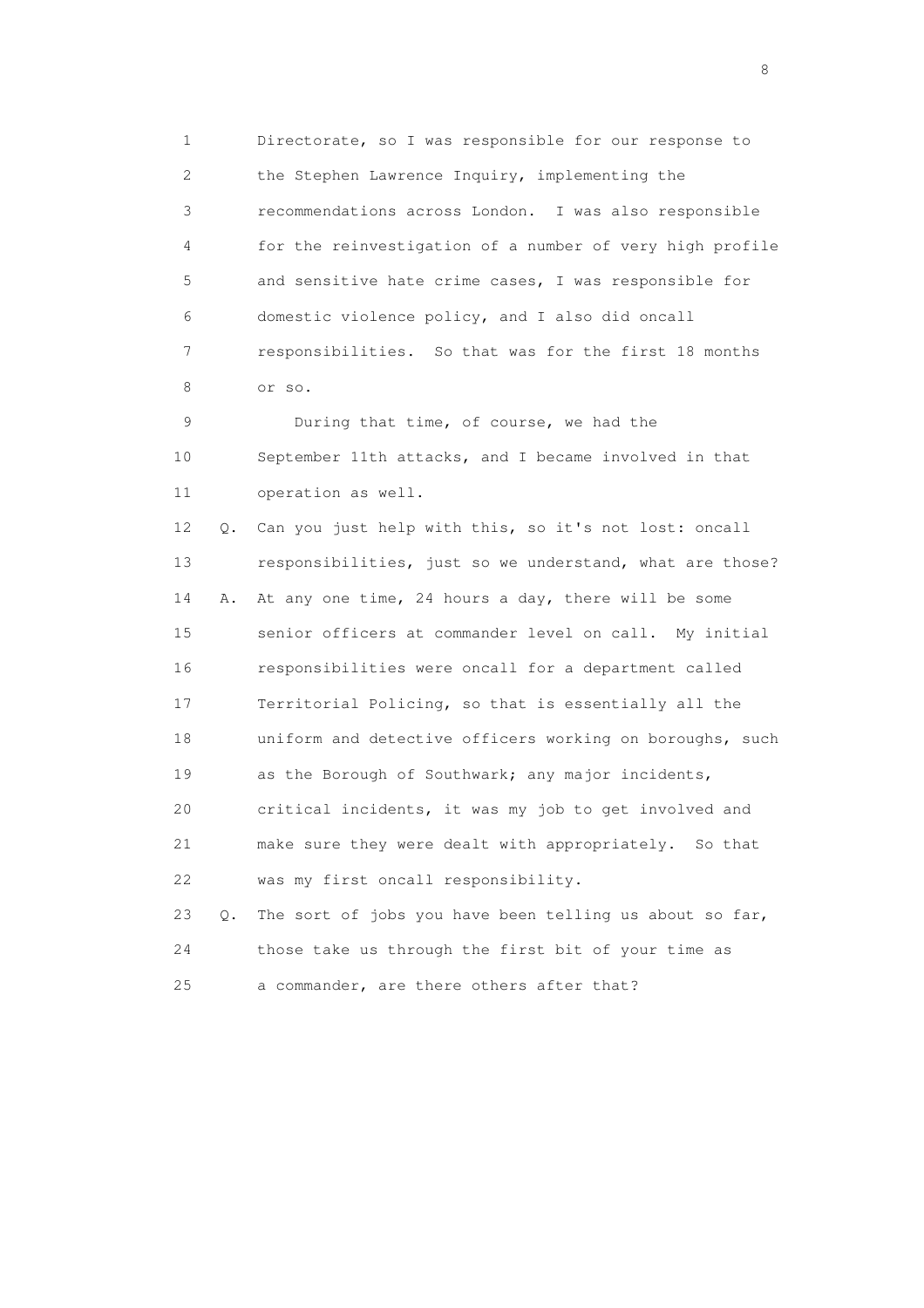1 A. Yes, I then became the commander in the Specialist Crime 2 Directorate, so that is the directorate that deals with 3 all the most serious crime apart from terrorism. I went 4 there in 2003. 5 Q. What sort of things would those be, just so we have 6 an idea? 7 A. The range that Specialist Crime Directorate covers is 8 homicide, child abuse, serious fraud, and the elements 9 that I was responsible for, which were organised crime, 10 gun crime, kidnap and hostage, again for the whole of 11 London. 12 Q. What sort of period does that responsibility take us up 13 to? 14 A. That takes us from 2003 through the events of 2005 up to 15 my promotion into my current role. 16 Q. Right. So just picking up the last bit of that, does it 17 follow that by the time of the events we are concerned 18 with, you had had a large amount of what I think is 19 called command experience so far as firearms operations 20 were concerned? 21 A. Yes, I think that would be fair to say, sir, yes, I had. 22 I first became involved as a Silver Commander in Peckham 23 in the early 90s, late 80s. I then regularly performed 24 the Silver Commander role in Oxford for five years, 25 I was on call every other week to do that. Then when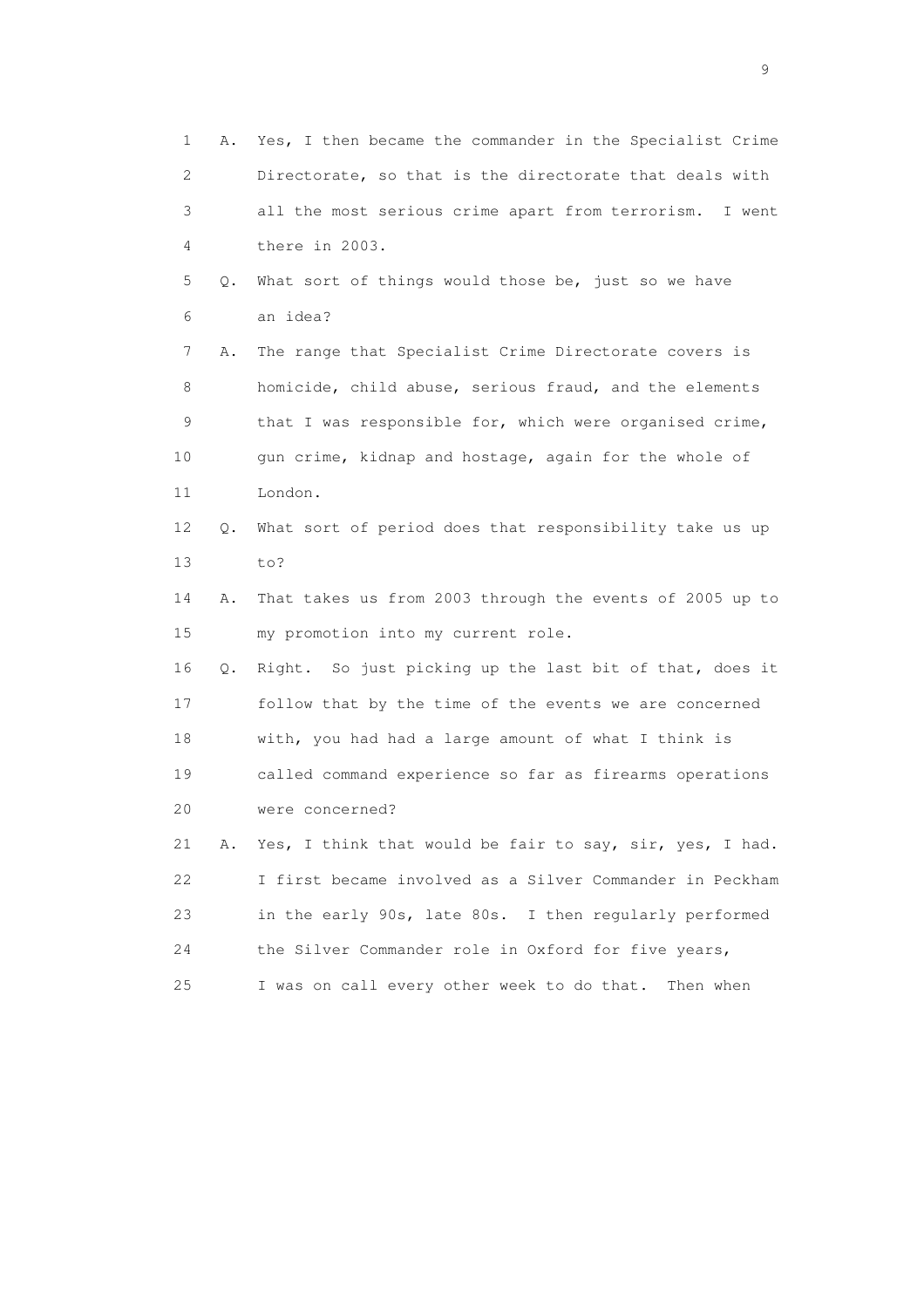1 I became a commander in the Met, I undertook some Silver 2 and some Gold responsibilities.

 3 Q. Just so that we have some idea of what that actually 4 means in practice, just take three situations that 5 perhaps we have all read about, even if we are not 6 familiar with them. Suppose, for example, the police 7 have information that some men are going to do a robbery 8 with firearms. Or suppose the police want to arrest 9 someone who they know has access to firearms. Or 10 suppose somebody has been kidnapped and is being held 11 hostage by people with firearms and you want to get them 12 released. I just want to make sure we really understand 13 what you were doing. Are those the kind of situations, 14 or is that way off, that you would be involved with? 15 A. Early on in my service, I am glad to say, those were 16 relatively rare events for me to be involved with, but 17 certainly, yes, I was. Between 2003 and being promoted 18 to my current role, I was dealing with those kinds of 19 operation as the ACPO officer responsible for them on 20 a literally daily basis. I was in charge of the 21 Flying Squad, who deal with robbery, I was in charge of 22 the kidnap unit that deal with kidnaps with hostages, 23 usually involving firearms.

 24 So I would have an overview at least, I wouldn't be 25 the Silver Commander and I probably wouldn't be the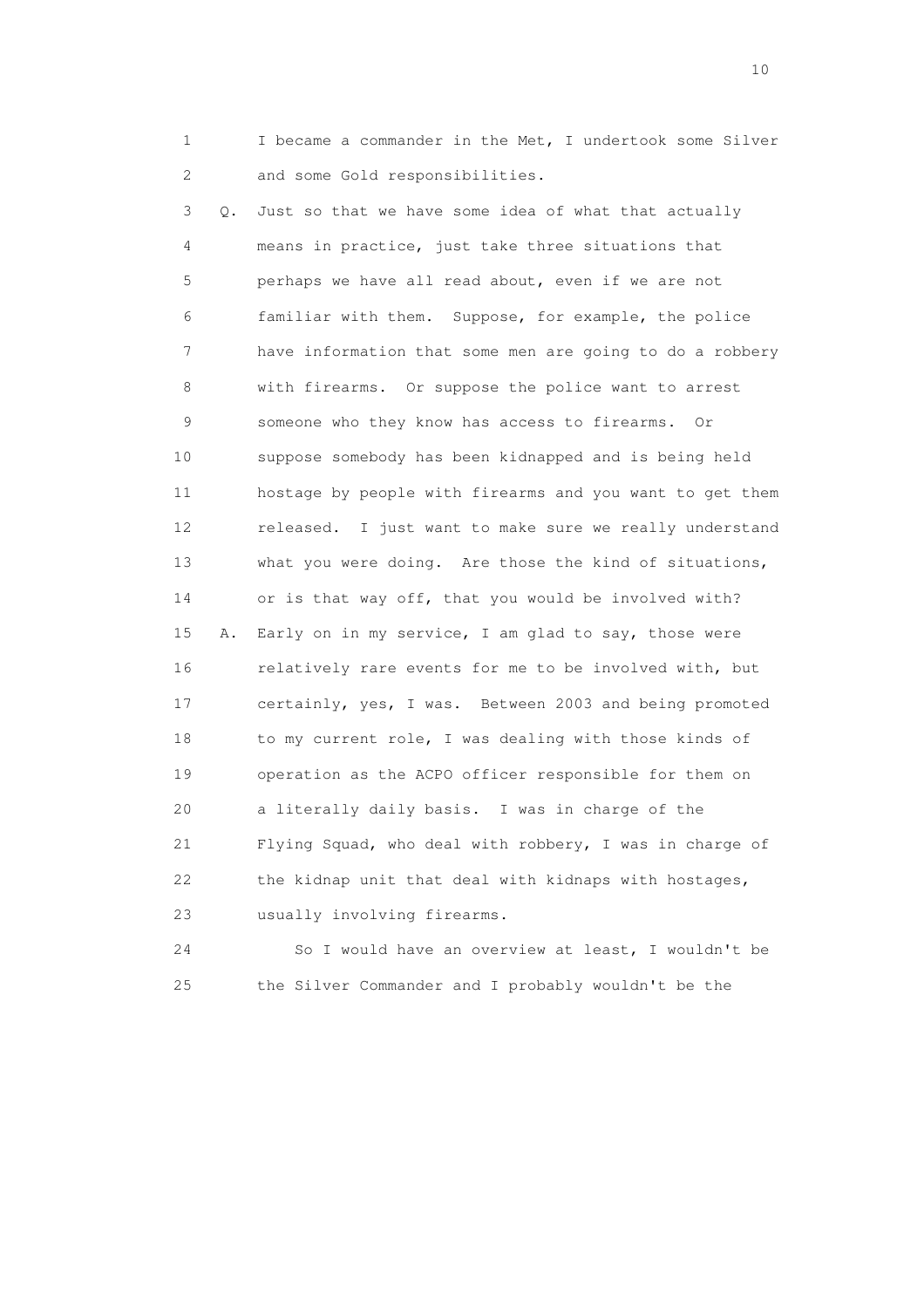1 Gold Commander, but I would have an overview, I would 2 have to set the standards and make sure things were 3 being done properly, on perhaps 900 operations a year. 4 Q. So the jury understand, the sort of examples I have been 5 giving, those are crossing your desk on a daily basis? 6 A. Yes, several times a day. And because they are very 7 high risk, by definition, they were things that took up 8 a lot of my time. 9 Q. So we understand about your particular expertise, are 10 they crossing every commander in the 11 Metropolitan Police's desk on a daily basis, do you see 12 what I mean, or is it specific to you? Not only to you 13 but to you and a small number of others? 14 A. I think I probably had the highest volume under my 15 command, by far, of the most high risk and complex 16 firearms operations. 17 Q. Right. 18 A. There are other commanders who, for example, would be in 19 charge of protecting VIPs. There is a commander who 20 works to me now who does that. It's a different kind of 21 a role, but he is looking at firearms operations every 22 day, but they are rather different to the ones we are 23 talking about here, which are very dynamic and 24 unpredictable and fast-moving. 25 Q. The next topic, and I wonder if you can just help us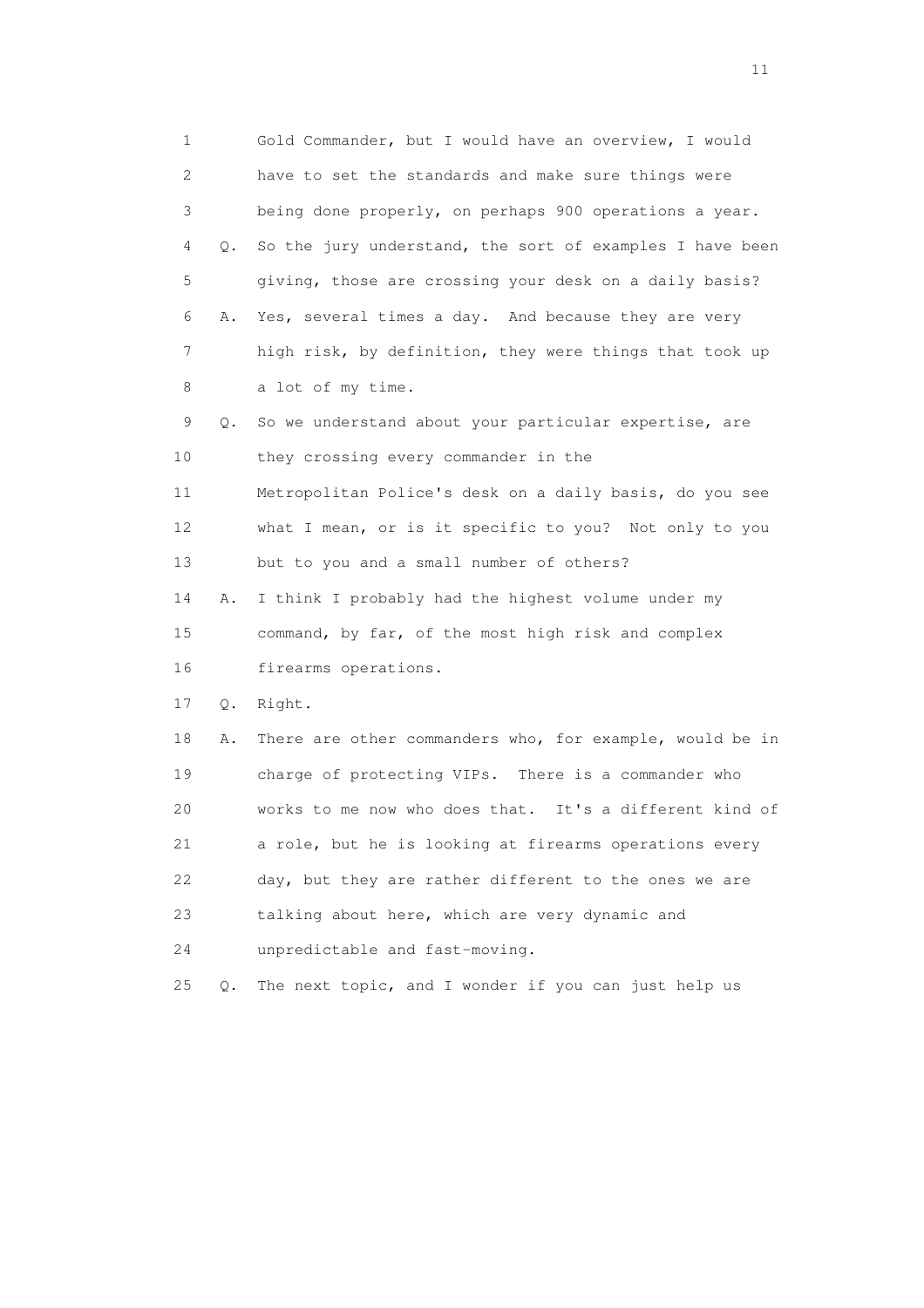1 about your training and experience so far as this was 2 concerned, designated senior officer, and we have heard 3 a bit about that, and a bit about the Kratos and 4 Clydesdale, but it's all new to us, so don't take too 5 much for granted. 6 Can you just help us with your training and 7 experience in that area by the time we are concerned 8 with? 9 A. Yes. I was also very fortunate to have become a very 10 experienced, I think, public order commander in terms of 11 football, demonstrations, protests, big public events, 12 and there is a role called Designated Senior Officer in 13 Public Order, which is a person who could, under certain 14 very limited circumstances, authorise the use of baton 15 rounds. It's thankfully incredibly rare. 16 So I had done that training. 17 Q. So if things got out of control and there is a violence 18 problem? 19 A. Yes, and there is a genuine threat to people's lives. 20 SIR MICHAEL WRIGHT: Are baton rounds what are sometimes 21 popularly called rubber bullets? 22 A. Very similar. I am not an expert, but very similar. 23 MR HILLIARD: So that's what that's about. 24 A. Sorry. They had designed a role called designated 25 senior officer in that arena. When my senior colleagues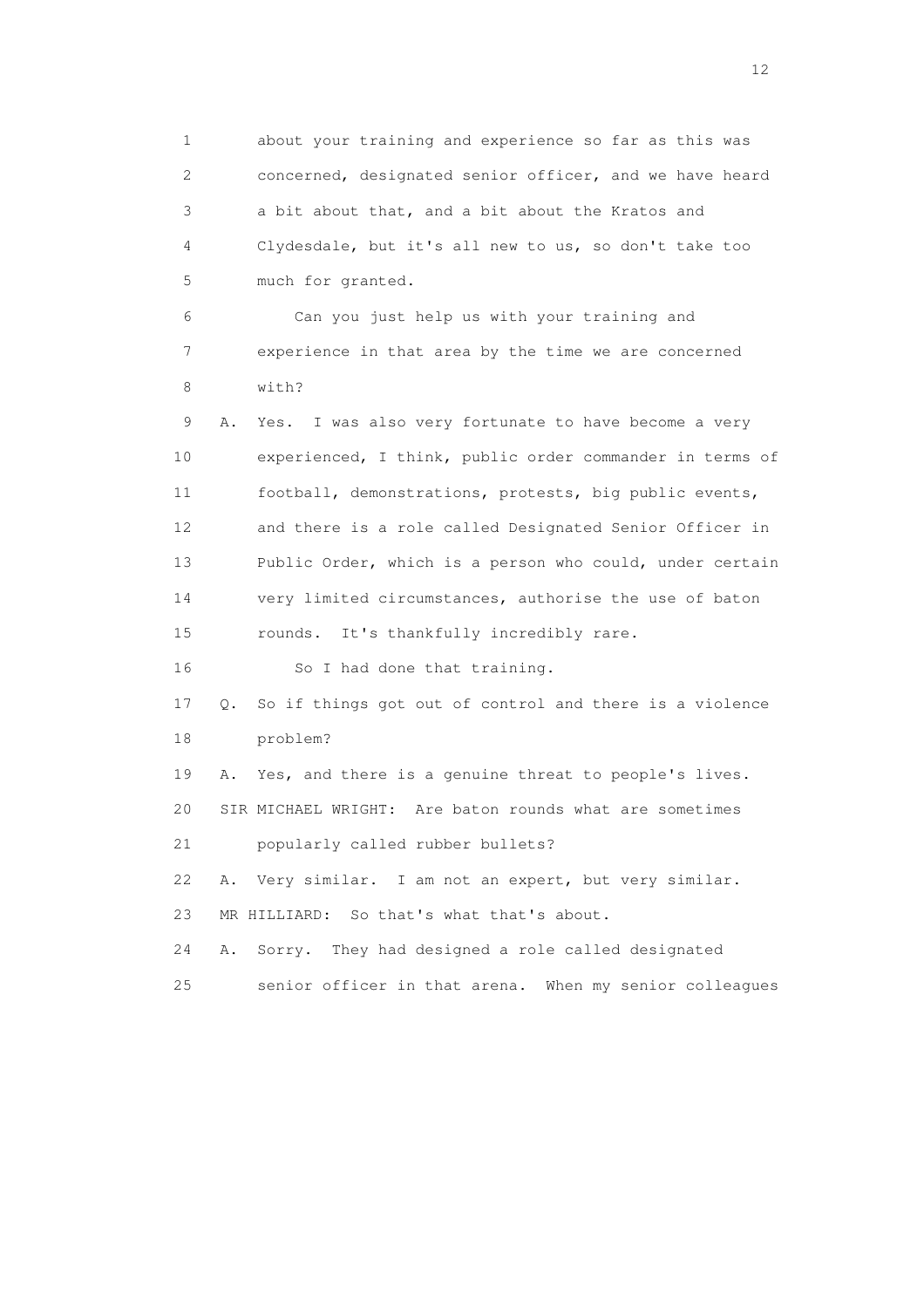1 sat down to think about the threat posed by suicide 2 bombers, immediately after 9/11, they began to think 3 that there might be a role -- a slightly similar role 4 for a very senior officer to take responsibility for 5 very high risk decisions. I was one of the first four 6 that was selected for that role in 2002, I think. 7 Q. Being selected for that role then meant what? Once you 8 had been identified and chosen, were you then specially 9 trained or what was the position? 10 A. I think all four of us who were selected were 11 experienced firearms commanders and experienced 12 commanders in a wide variety of different situations. 13 Obviously in 2001/2, the Metropolitan Police together 14 with other police forces around the world, was still 15 trying to sort of come to terms with what had happened 16 and work out what was best in terms of how to approach 17 this, what the policy should be. 18 The initial training that we did in 2002 was just

19 the four of us, some firearms tactical advisers, and 20 some people who had been researching suicide bombing, 21 Mr Swain and others, giving us a kind of high level of 22 awareness of how suicide bombers carried out or might 23 carry out their crimes, and explaining to us the 24 developing policy of Kratos and Clydesdale.

25 Q. So then those policies, Kratos and Clydesdale, were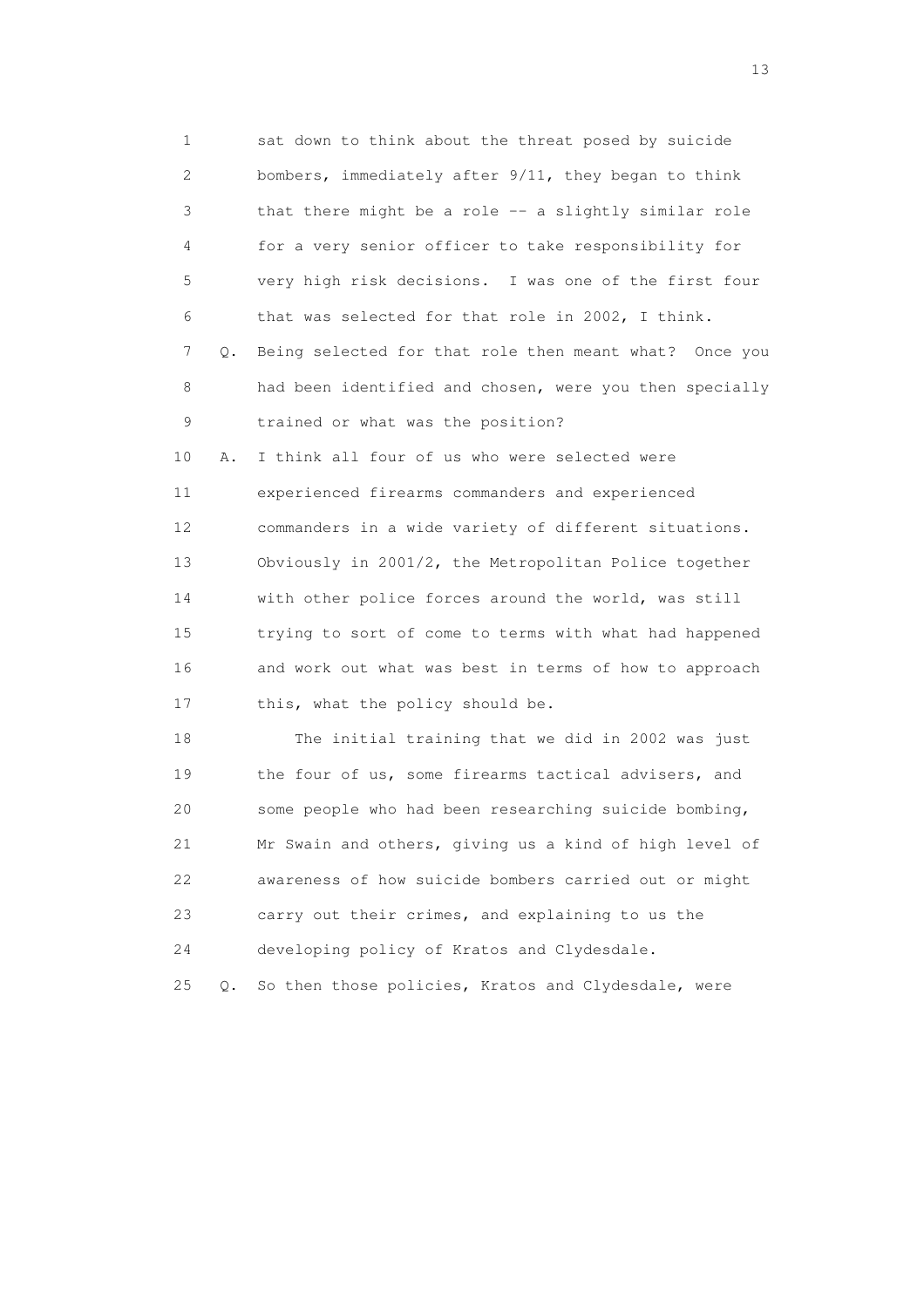1 formulated and developed, weren't they?

2 A. Yes, they were, sir.

 3 Q. Had you worked, thereafter, as a DSO, designated senior 4 officer?

 5 A. Yes. We had, again, an oncall system, so the four of us 6 who had had that initial awareness training first of 7 all, I think we stayed in touch and we stayed in touch 8 with the people developing the policies and we had 9 a number of other events after that. But every three or 10 four weeks, I cannot remember, we would be on call for 11 the whole of the Met, should there be a spontaneous 12 incident in which somebody called in to the police and 13 said, "I have seen somebody who is behaving suspiciously 14 and this leads me to believe that they are a suicide 15 bomber".

 16 So I did that quite regularly. I was only, as far 17 as I can remember, required on two occasions to attend 18 information room, which was where these operations were 19 run from, and there was a particular pod in information 20 room, I am not sure if you have heard about this 21 already, sir, called DO9; one had to go there and take 22 command. I was called twice to do that.

 23 I also did some Clydesdale work. In particular 24 I did the Clydesdale planning with a tactical adviser, 25 Mr Esposito, for a party conference outside London,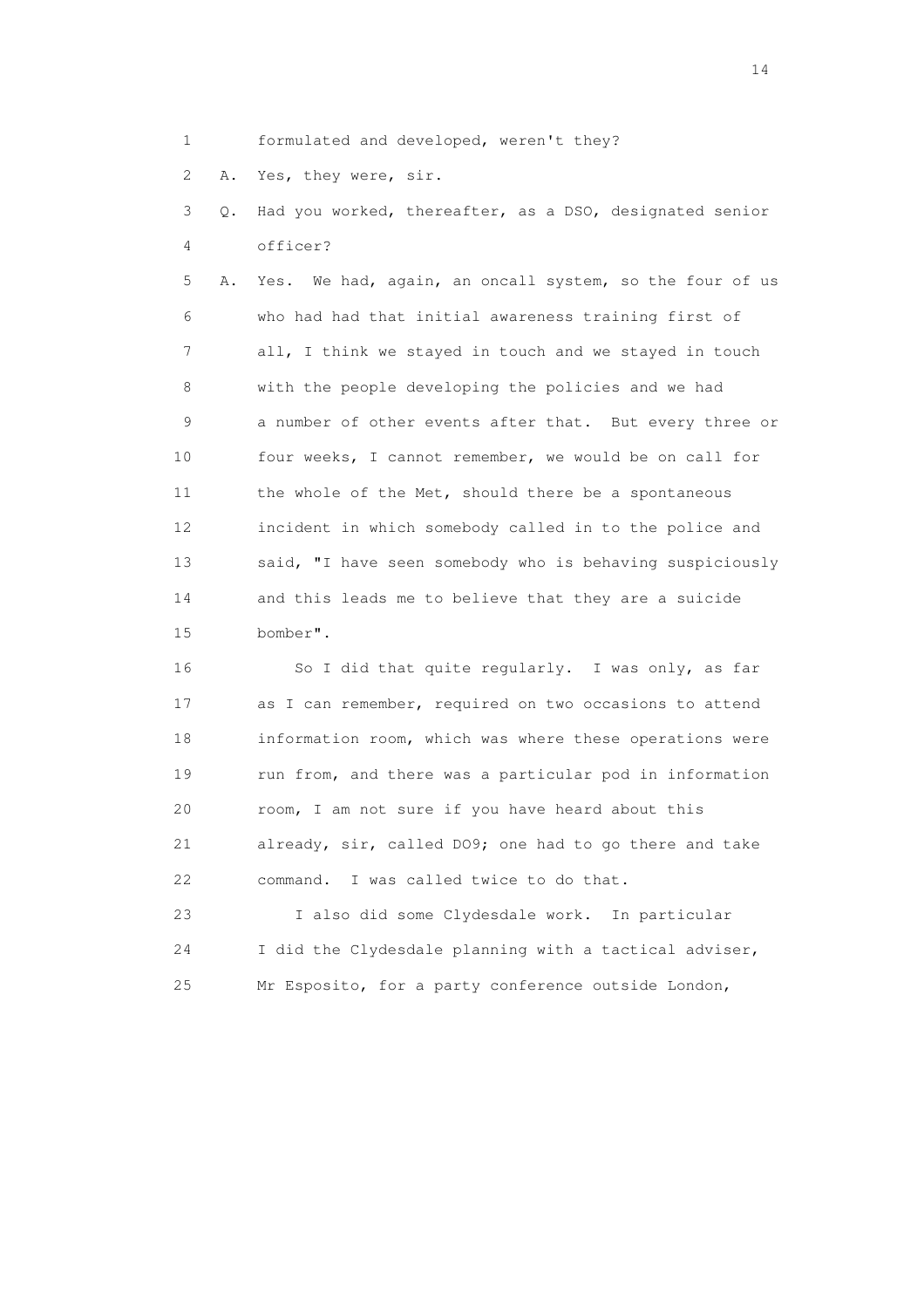1 political party conference.

| 2. | Q. | We have the distinction I think in mind and you have      |
|----|----|-----------------------------------------------------------|
| 3  |    | made it again, but Clydesdale is where you may have       |
| 4  |    | advance notice that there may be an attack on this kind   |
| 5  |    | on a big event, a national event, something of that       |
| 6  |    | kind, as opposed to a member of the public just ringing   |
| 7  |    | in and saying, "I think there is a suicide bomber at      |
| 8  |    | a station"?                                               |
| 9  | Α. | Yes, I think that's exactly the difference. The big       |
| 10 |    | event that we all know is going to happen, which might    |
| 11 |    | be attacked, and then some specific intelligence comes    |
| 12 |    | in to suggest that it is going to be attacked, that       |
| 13 |    | would be a Clydesdale operation.                          |
| 14 |    | SIR MICHAEL WRIGHT: I am interested to know one aspect of |
| 15 |    | this. You told us that you and three others, presumably   |
| 16 |    | all commanders and that time, or more or less             |
| 17 |    | commanders --                                             |
| 18 | Α. | That's correct, sir.                                      |
| 19 |    | SIR MICHAEL WRIGHT: -- were selected after 9/11, and then |
| 20 |    | you worked with, I know you mentioned Mr Swain who we     |
| 21 |    | have heard about and will hear from later, who was        |
| 22 |    | training in the area. You four were what you might call   |
| 23 |    | the front line officers from the point of view of         |
| 24 |    | actually using the policies, if and when the need arose.  |
| 25 |    | Did you also contribute to the development of those       |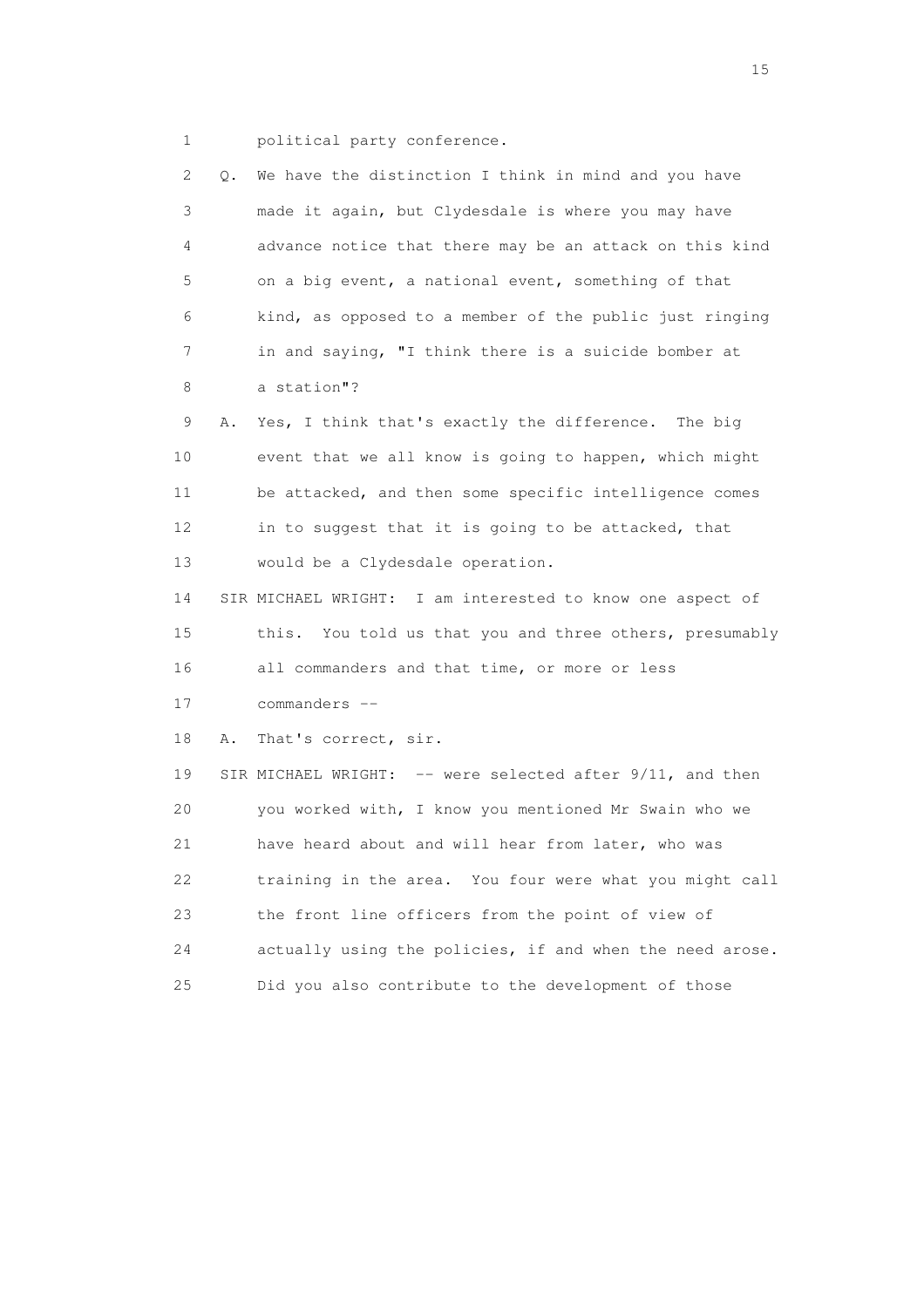1 policies?

| 2  | Yes, we did, sir. I can't remember for how long there<br>Α.   |
|----|---------------------------------------------------------------|
| 3  | were just the four of us. Certainly perhaps in 2003           |
| 4  | other ACPO officers became DSOs, but we four did              |
| 5  | contribute. I mean, there was another person involved         |
| 6  | called Mr Bradbury, so Mr Bradbury, Mr Swain and I think      |
| 7  | Mr Esposito were the three sort of key people working to      |
| 8  | Ms Wilding in developing --                                   |
| 9  | SIR MICHAEL WRIGHT: That is Barbara Wilding, who became       |
| 10 | Chief Constable of South Wales.                               |
| 11 | Yes, indeed. So they were working together with her to<br>Α.  |
| 12 | develop the policy, to develop the training, develop the      |
| 13 | exercising, and although we were, as you say, the people      |
| 14 | who would have to do it on the day, not of course, you        |
| 15 | know, front line in the same way as my firearms officer       |
| 16 | colleagues are, but nevertheless we would have to take        |
| 17 | on the operation, we felt it was important to give our        |
| 18 | ideas and contribute to the policy development.               |
| 19 | SIR MICHAEL WRIGHT: From perhaps the practical point of       |
| 20 | view.                                                         |
| 21 | What would work, yes, sir.<br>Α.                              |
| 22 | SIR MICHAEL WRIGHT: Thank you.                                |
| 23 | Were exercises conducted over time, so, as it<br>MR HILLIARD: |
| 24 | were, not real life events but did those happen on            |
| 25 | occasions?                                                    |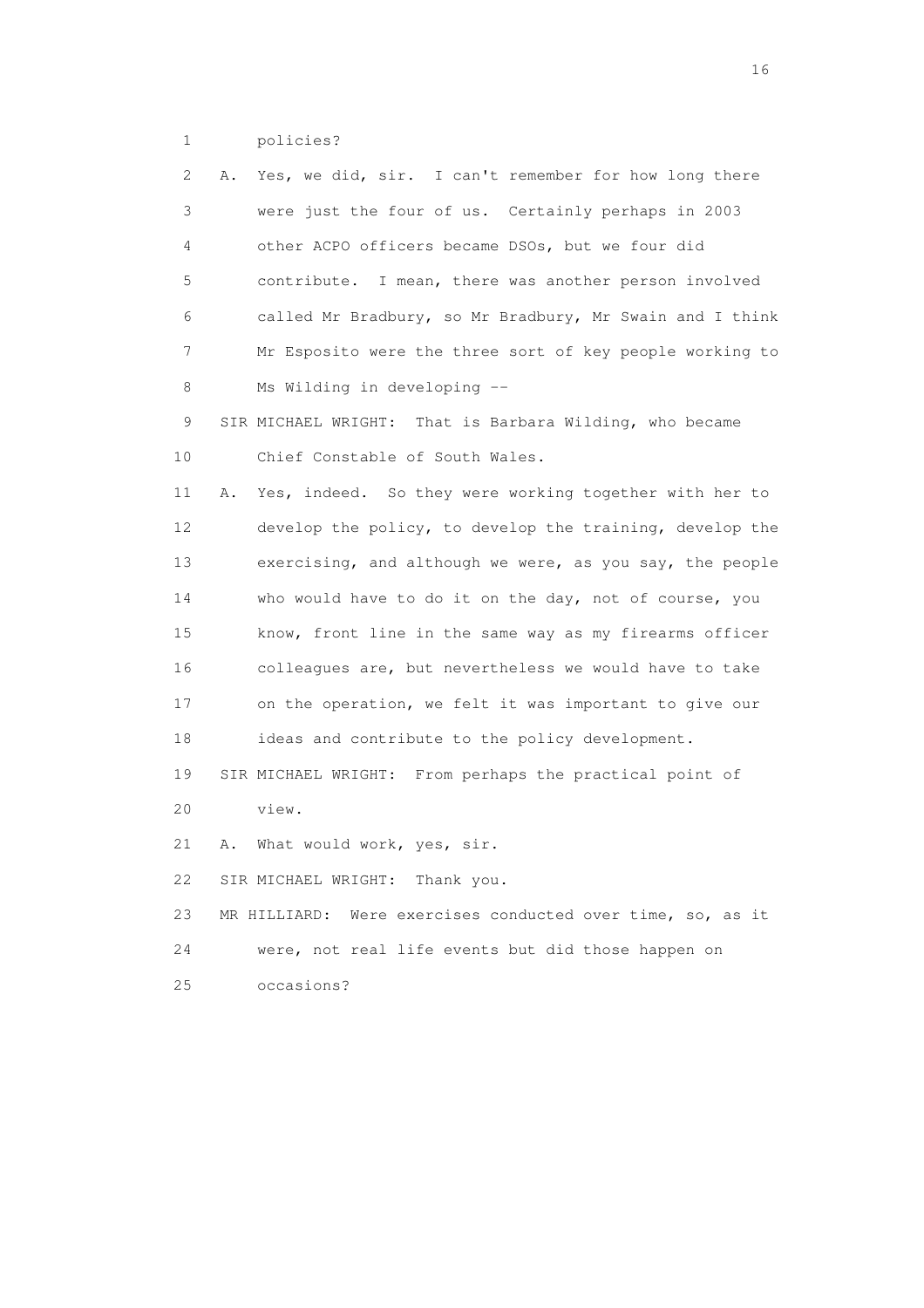1 A. Yes. There were a number of training events which 2 I went to, and there were a couple of exercises, one you 3 may possibly have heard about, sir, called Tavistock. 4 I was not actually present during Tavistock but 5 I contributed to its design and I contributed to the 6 debrief afterwards and the further policy development 7 from that. 8 Q. We have heard about something, Operation CATTO, 9 an exercise that took place earlier in July. Were you 10 anything to do with that? 11 A. Until very recently, sir, I had never heard of 12 Operation CATTO. But I was -- I have now heard of it, 13 and I was aware that in the week before 21 July there 14 was an exercise running, and I was very interested to 15 hear how it went, and one of my 16 Detective Superintendents was the SIO in the exercise, 17 so he told me about it before and told me a little bit 18 about it afterwards. 19 SIR MICHAEL WRIGHT: Mr Connell? 20 A. No, that was Mr South. Mr Connell was certainly there, 21 sir, I know that. 22 SIR MICHAEL WRIGHT: Thank you. 23 MR HILLIARD: I am going to move on, then, to the events of 24 the 21st and in particular the 22nd July, and go 25 through, if we can, please, your involvement in those.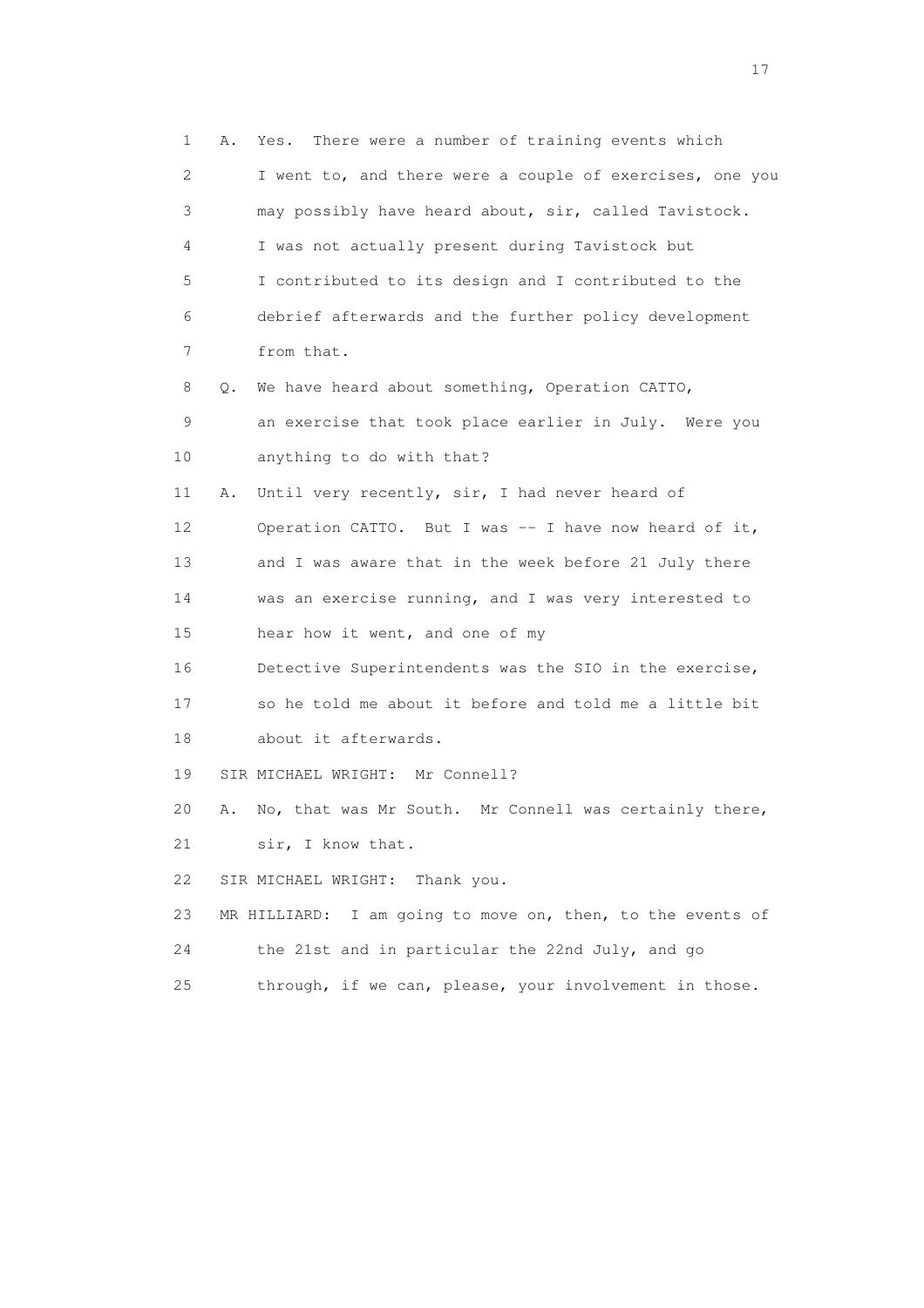1 But I just want to start by asking you a question 2 which has been asked of other witnesses, because any 3 light you can throw on it we can have in mind as we go 4 along.

18

 5 What went wrong? 6 A. Well, sir, you have started with the 21 July. I would 7 start with two weeks before that. I think one thing 8 that clearly went wrong was that we, as a nation, did 9 not manage to prevent those attacks on 7 July or indeed 10 Hussain Osman's and others' attempts on the 21st. 11 Going on from that, I think Mr de Menezes was the 12 victim of some terrible and extraordinary circumstances 13 the day afterwards. He was extraordinarily unfortunate 14 to live in the same block as Hussain Osman had been, he 15 was desperately unfortunate to look very like 16 Hussain Osman. There are some things that happened, for 17 example, the fact that the first surveillance officer 18 was indisposed and only able to get a relatively short 19 glance. Mr de Menezes waited only a very short time at 20 the bus stop, so as I understand it -- I didn't know

21 that at the time but as I understand it -- therefore 22 a surveillance officer again would not have a great 23 ability to look at him properly. Some of the things 24 that Mr de Menezes did in all innocence, the way he

25 behaved, the way he came off the bus and on the bus,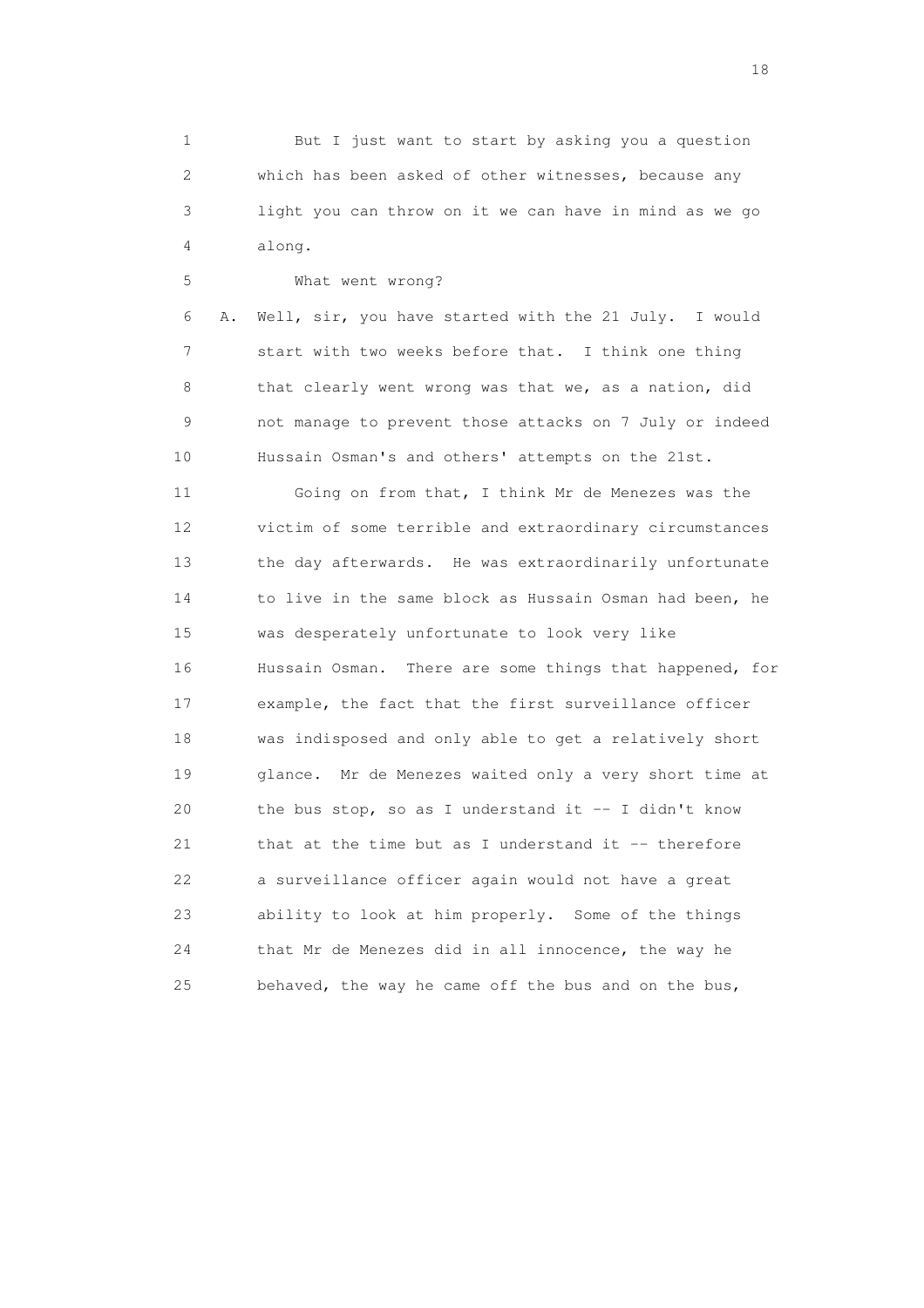1 contributed to our assessment -- my assessment of him as 2 a bomber from the day before, and someone who might be 3 intent on causing an explosion today.

 4 Finally, the thing I would say last is he had the 5 great misfortune of entering the same tube station that 6 three of the bombers had entered the day before. So 7 lots of things happened, any one of those you might 8 describe as went wrong. If you ask me whether I think 9 anybody did anything wrong or unreasonable on the 10 operation, I don't think they did.

 11 Q. All right. We will look at some of the details as we go 12 along.

13 A. It's a tragedy, it's an awful tragedy.

 14 Q. As I said to you, like others, there is no difficulty in 15 you having available to you notes and documents that you 16 have made, and some of them but not all of them we are 17 going to provide to the jury. I am sure you understand, 18 not all of them, because otherwise we will spend all our 19 time looking at what witnesses have said on other 20 occasions and then we never concentrate on what they can 21 tell us now so that's why we don't hand everything out. 22 I will come on to the documents in a moment.

 23 I don't know, there has certainly, we hope, 24 an opportunity been made available, and there is no 25 difficulty about it -- have you had an opportunity to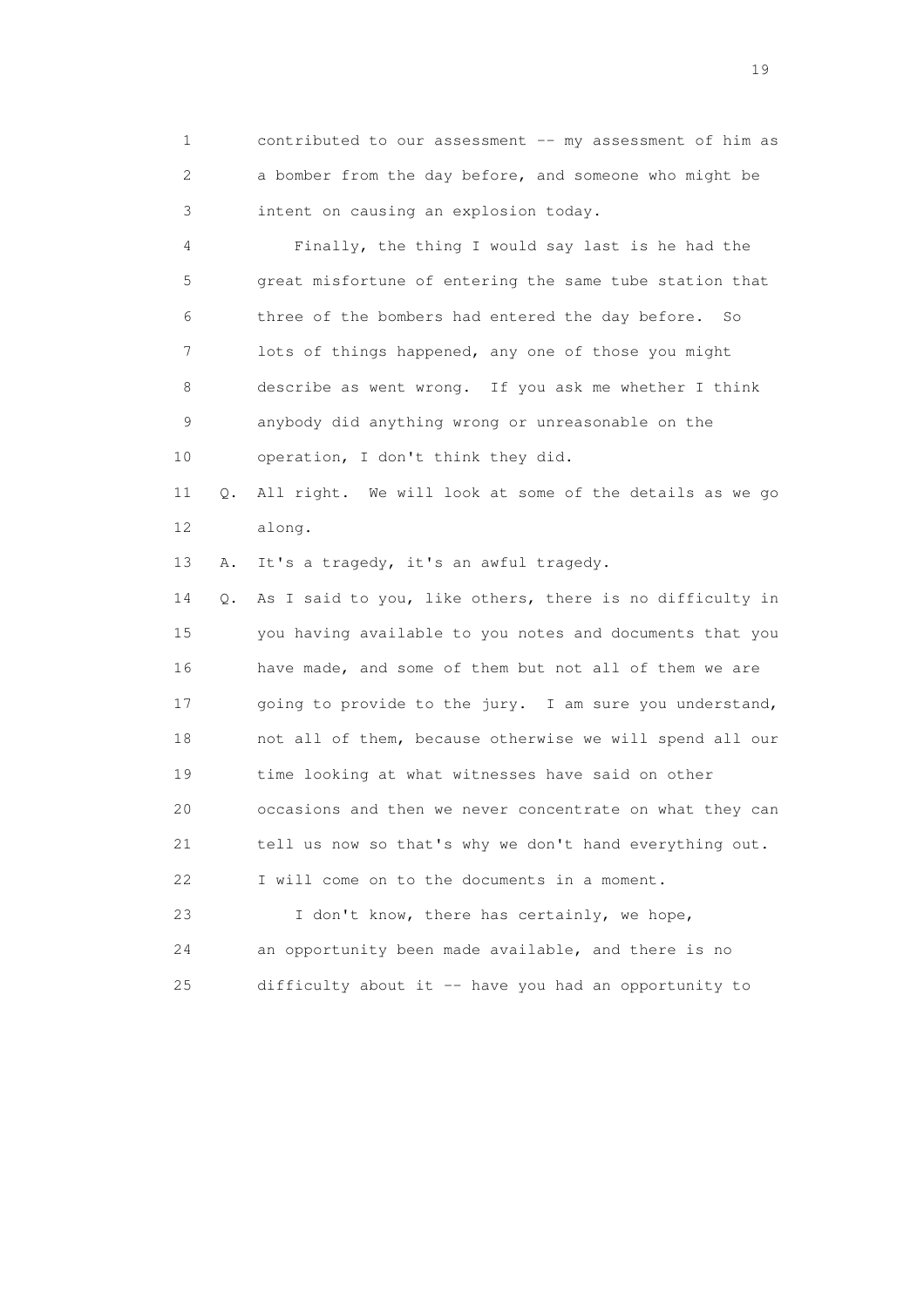1 see a transcript of these proceedings if you had wanted 2 to so far? 3 A. I was certainly aware that I had that opportunity, sir. 4 I have in the main chosen not to, although on the advice 5 of counsel I have looked at the evidence of one witness, 6 but I haven't been following daily, again on the advice 7 of counsel. 8 Q. As you appreciate, there is no difficulty about that at 9 all, it's been made quite plain that witnesses may do 10 that, that they are entitled to do that, so if you want 11 to refer to something that you know has been said, again 12 absolutely no difficulty about that. 13 A. Thank you very much, sir. 14 Q. Categories of documents. First of all, I think you 15 made, is this right, some rough notes in a hardback 16 book, it might have been a red book, I don't know? 17 A. I did, it was a red book and I have it here, sir, if 18 I might be allowed to get it out. 19 Q. Yes. 20 A. I have all my sort of originals here. 21 Q. If you just look, just to make sure we have these right 22 before we hand them out, there is a jury bundle, a white 23 file, I think, that should be nearby. 24 A. Yes, thank you. 25 Q. If you look behind divider 46, does that have in it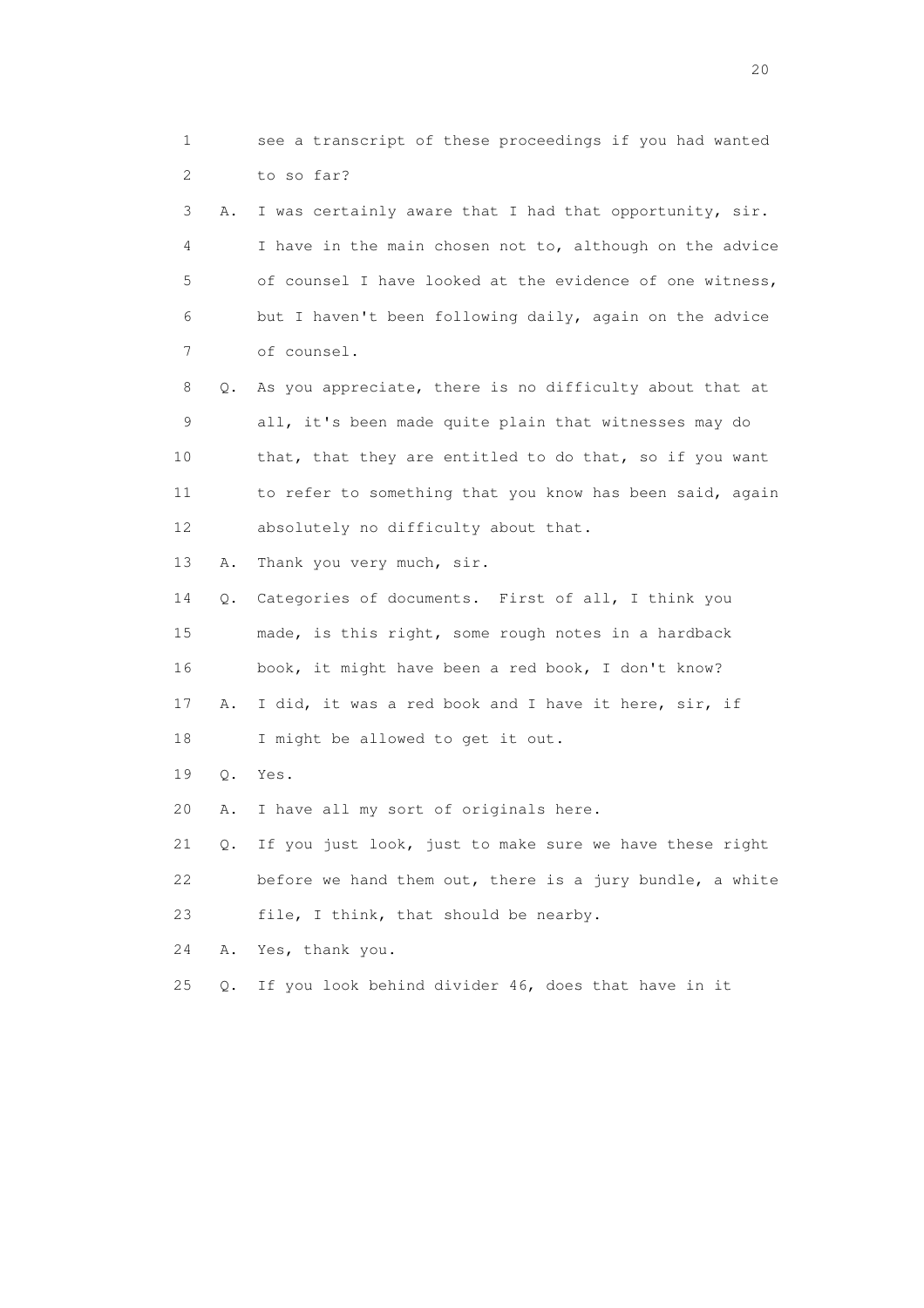1 a typed copy, some irrelevant parts have a black line 2 through them, of what were the rough notes in your red 3 book? 4 A. Yes. 5 Q. All right. I am going to ask that we just hand those 6 out first of all. We will do them one by one. 7 We will look at all these, members of the jury, but 8 to go behind divider 46, please, in your files. 9 (Handed). 10 SIR MICHAEL WRIGHT: Is this copy red book of designated 11 senior officer N132? 12 MR HILLIARD: That's it, yes. 13 SIR MICHAEL WRIGHT: Somebody has very kindly put it in my 14 bundle. 15 MR HILLIARD: Just two pages, that's it. 16 The next document you -- I don't think, it wouldn't 17 matter if you have, I don't think you will have the 18 original of. If you could look behind divider 47, you 19 may recognise it straightaway. 20 A. I do actually have that original, sir, I have kept that 21 in my safe ever since. 22 Q. Thank you very much, excellent. If you have the 23 original? 24 A. That one (indicated). 25 Q. Good. Now, what I think we have there, is this right,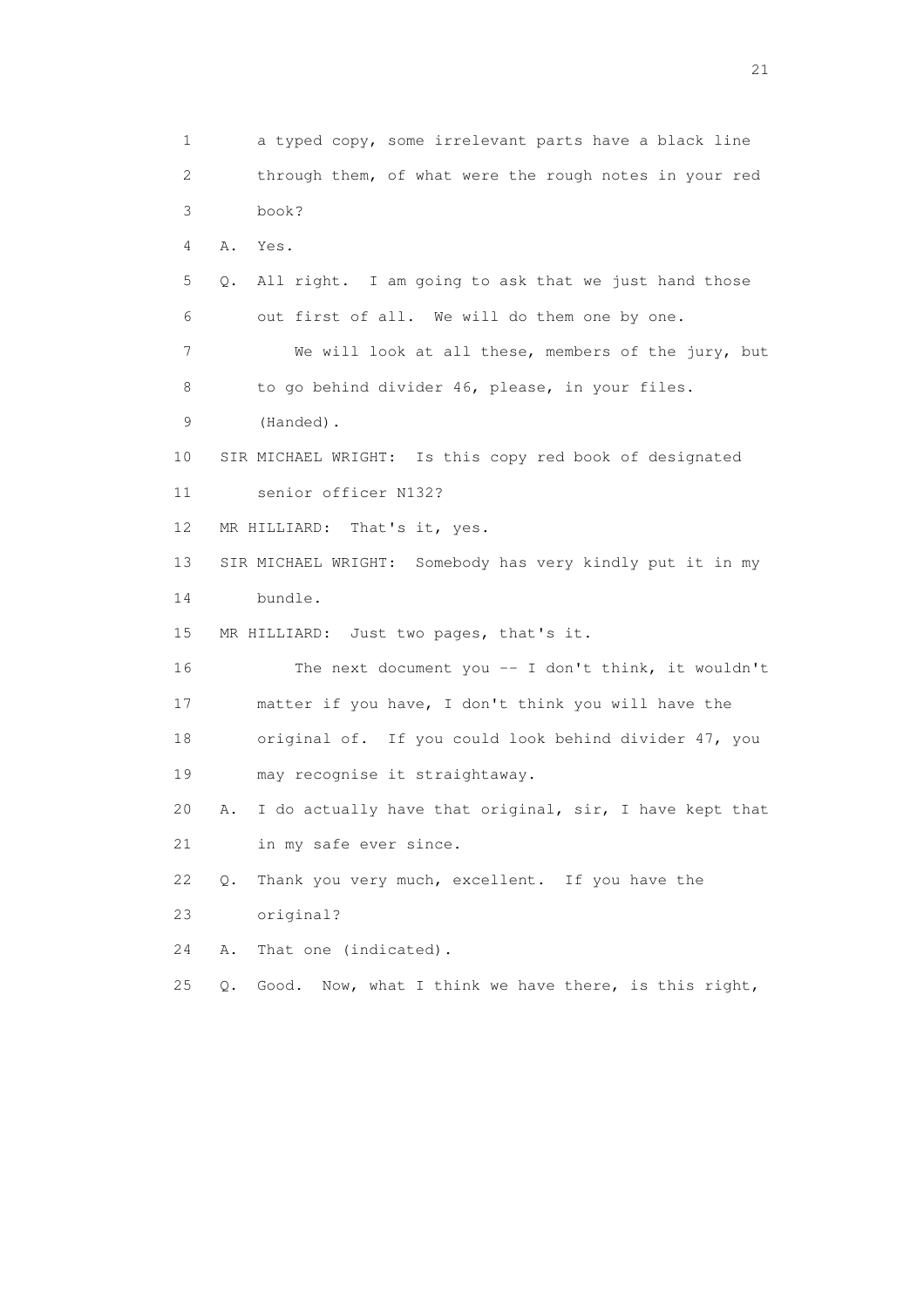1 is the log or the record of events on the 22nd made by 2 what's called your loggist, I will come on to what that 3 is in a minute, who was I think first of all somebody 4 called Detective Constable Cremin, and then 5 Detective Sergeant Renew; is that right? 6 A. Yes, that's right, sir. 7 Q. Can you just explain to us, what's a loggist and why do 8 you have one or why did you have one then? 9 A. When I am -- and many of my colleagues would be the 10 same, when one is in charge of a fast-moving operation, 11 it is very difficult indeed to write as you go. It's 12 important to keep a record, for a number of reasons. 13 Firstly, it's very handy to have, for example, names and 14 addresses and phone numbers and things you need to refer 15 back to, vehicle registrations, quickly to hand. 16 Secondly when, as one frequently does at the end of 17 a day, you are handing over to a colleague, you can use 18 this note to brief them or brief other people. Thirdly, 19 of course, it provides a record for the future. 20 So it gives a contemporaneous note, a note at the 21 time, which I would never have been able to write. 22 Q. All right. Thank you very much indeed. We will hand 23 that out, please, to go behind divider 47. (Handed). 24 SIR MICHAEL WRIGHT: This is document D82, is it? 25 MR HILLIARD: That's right, sir.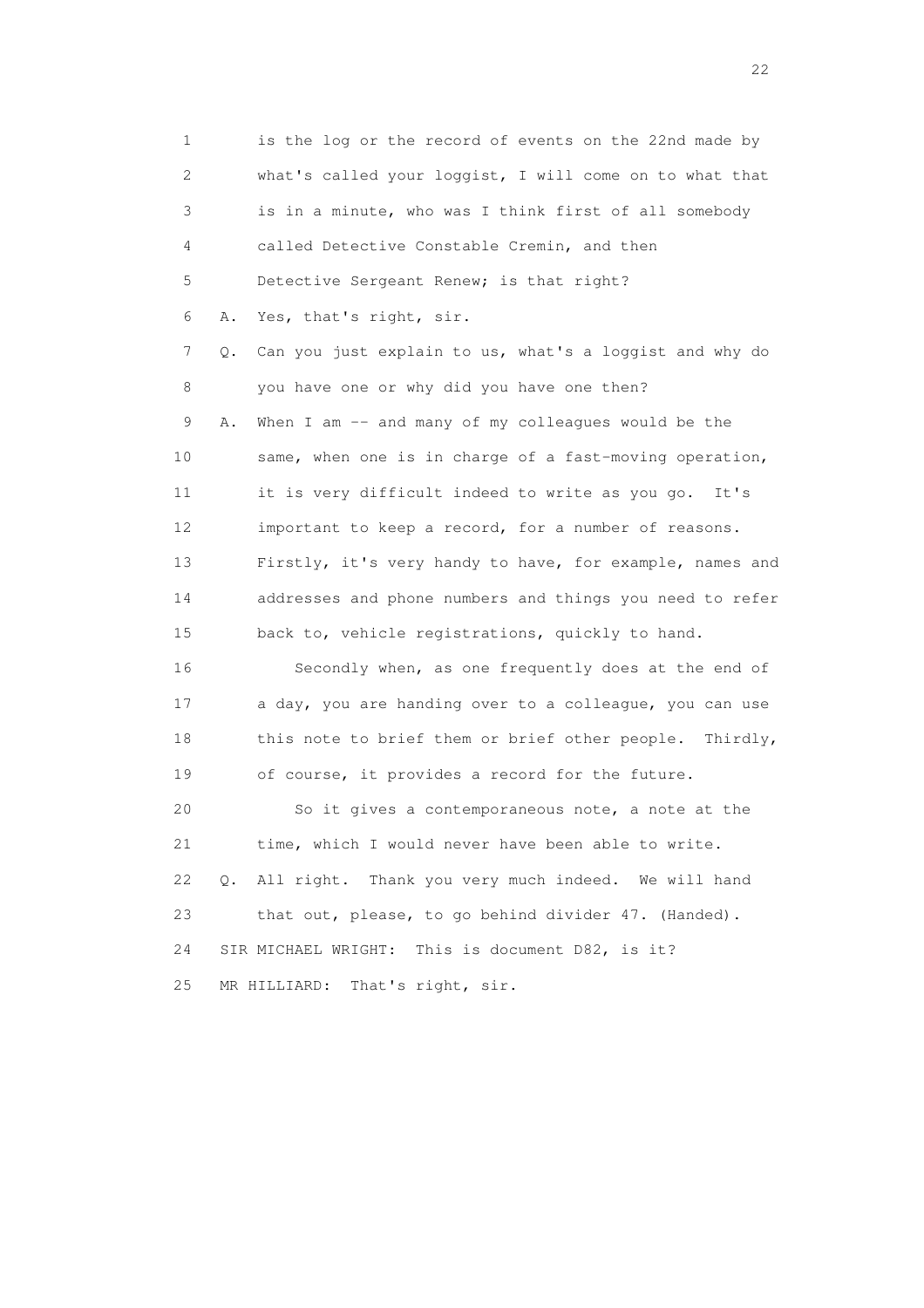1 SIR MICHAEL WRIGHT: I have that as well. I think this is 2 a big document, it might be sensible to put it in the 3 bundle straightaway, behind 47. (Pause). 4 MR HILLIARD: The last document, and again we are going to 5 be handing out a typed copy, and could you just check 6 that behind divider 48 that we have a typed copy of your 7 decision log there? 8 A. Yes, I have, sir. 9 Q. Do you have the original handwritten? 10 A. Yes, I do, sir, it's in two books like that (indicated). 11 Q. Right. Can you just explain to us, then, what is your 12 decision log and what's the general format of it? Just 13 before we hand it out. 14 A. The decision log is designed to record significant 15 decisions during an operation, and to provide a record 16 of those decisions for the future. The general format 17 that we use in the Metropolitan Police is we write the 18 decision at the top, and then the reason why, the 19 explanation why we decided to do that when there might 20 have been another choice, underneath. 21 We use these logs in a variety of different 22 situations, so in serious crime investigation you will 23 find that the SIO will keep a decision log -- 24 Q. That's the senior investigating officer?

25 A. Senior investigating officer, yes, I am sorry, sir, in

23 and 23 and 23 and 23 and 23 and 23 and 23 and 23 and 23 and 23 and 23 and 23 and 23 and 23 and 23 and 23 and 24 and 25 and 25 and 26 and 26 and 26 and 26 and 26 and 26 and 26 and 26 and 26 and 26 and 26 and 26 and 26 an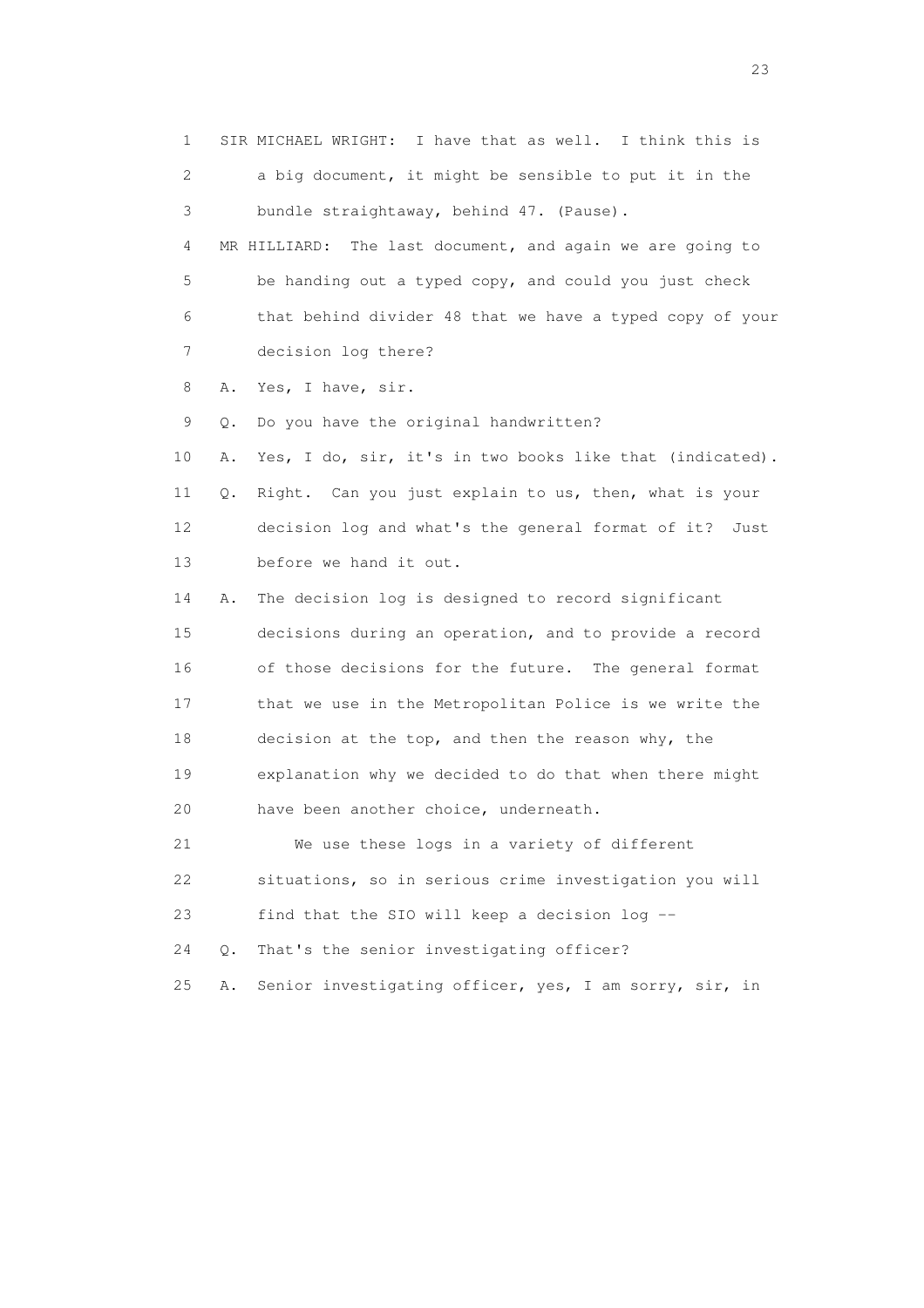1 this sort of format. So I at that time was regularly 2 writing in decision logs like this. 3 Q. Right. If we can hand those out. (Handed). We may be 4 one short of those, for the moment. There are five, 5 I think. There is another one on its way. 6 SIR MICHAEL WRIGHT: Do you write these yourselves? Do you 7 write these decision logs up yourself? 8 A. Yes, I think there has only been one occasion when 9 I have asked someone else to sort of draft them for me, 10 and then for me to sign. On that occasion, I took the 11 officer with me and asked him to write my decisions as 12 I made them. It didn't work very well -- 13 SIR MICHAEL WRIGHT: As far as this one is concerned, this 14 is all your work? 15 A. Absolutely, and my practice is always to write my own in 16 my own handwriting and sign them myself and I may or may 17 not be able to write them at exactly the time I made the 18 decision. 19 SIR MICHAEL WRIGHT: That's what I was going to ask you. 20 Just glancing through the log, it's plain that where 21 a time has been recorded for your actually writing the 22 log, it's been later the same day; that evening, in 23 fact. 24 A. Indeed, sir, I had on the 22nd quite a long day, and 25 I had my loggist's log which he had been noting all the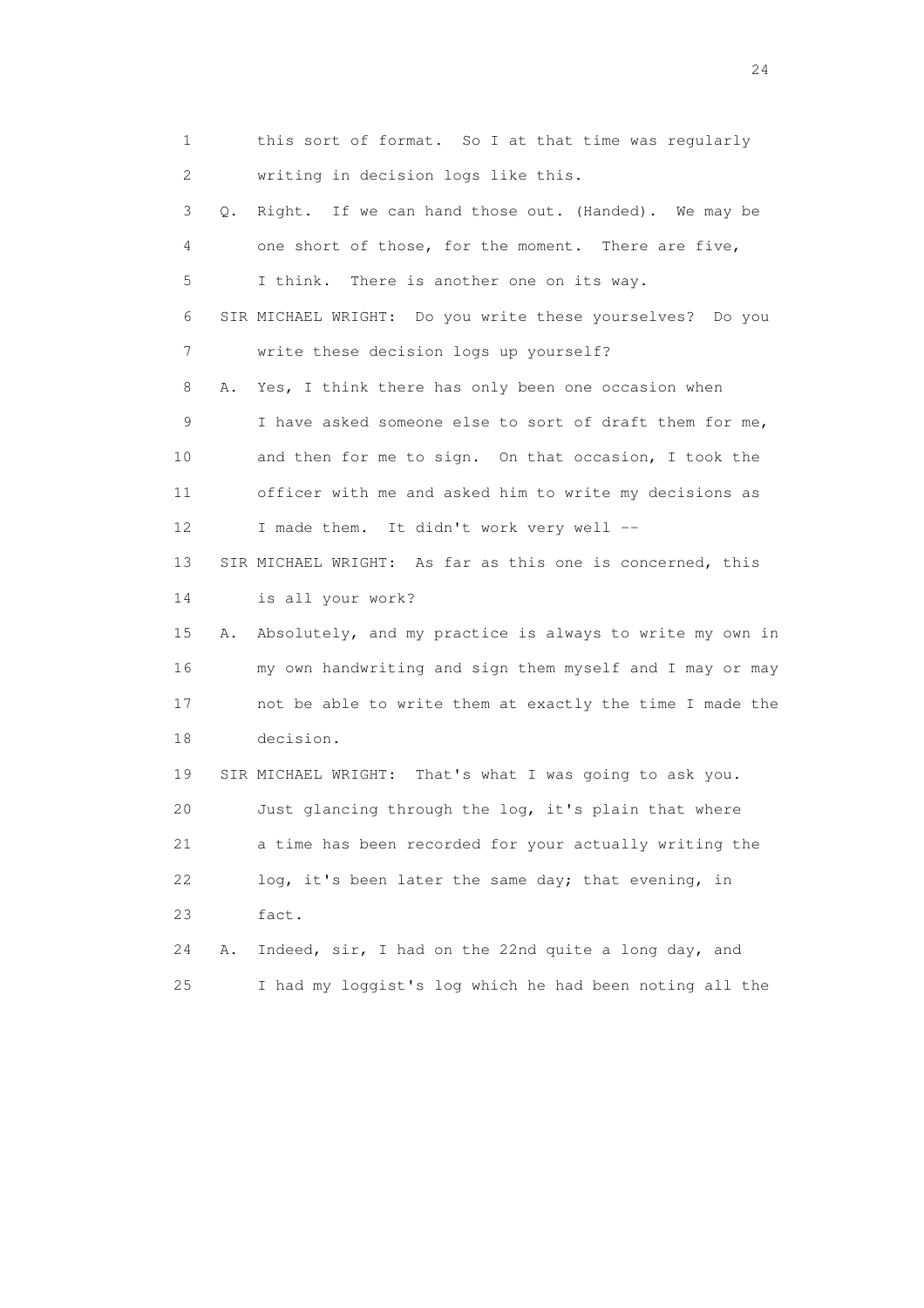1 time and she had been noting all the time. 2 MR HILLIARD: That's the one we have just looked at? 3 A. That is the one that has been handed our previously to 4 the jury, and then in the evening, I settled down to 5 write up my decisions for the first part of that day. 6 That took me through until the early hours of the 7 morning, and then I wrote up the rest of the log the 8 following day. 9 SIR MICHAEL WRIGHT: Thank you. We can see in fact most of 10 them, not absolutely all of them, you have actually 11 recorded at the time of writing? 12 A. Yes, that's certainly the practice, and where I have 13 missed it, it's just an error. 14 MR HILLIARD: But the original of what we have now is 15 handwritten, isn't it? 16 A. Yes, it is, sir. 17 Q. In addition, and I don't know whether you have this with 18 you but you are more than welcome to have it if you 19 would like it, I think you made some tapes, is this 20 right, three or four days or so after the 22nd, in which 21 you just provided your recollection of events; is that 22 right, and those tapes were then transcribed? 23 A. That's right, sir. 24 Q. Do you have those with you? 25 A. I haven't, no.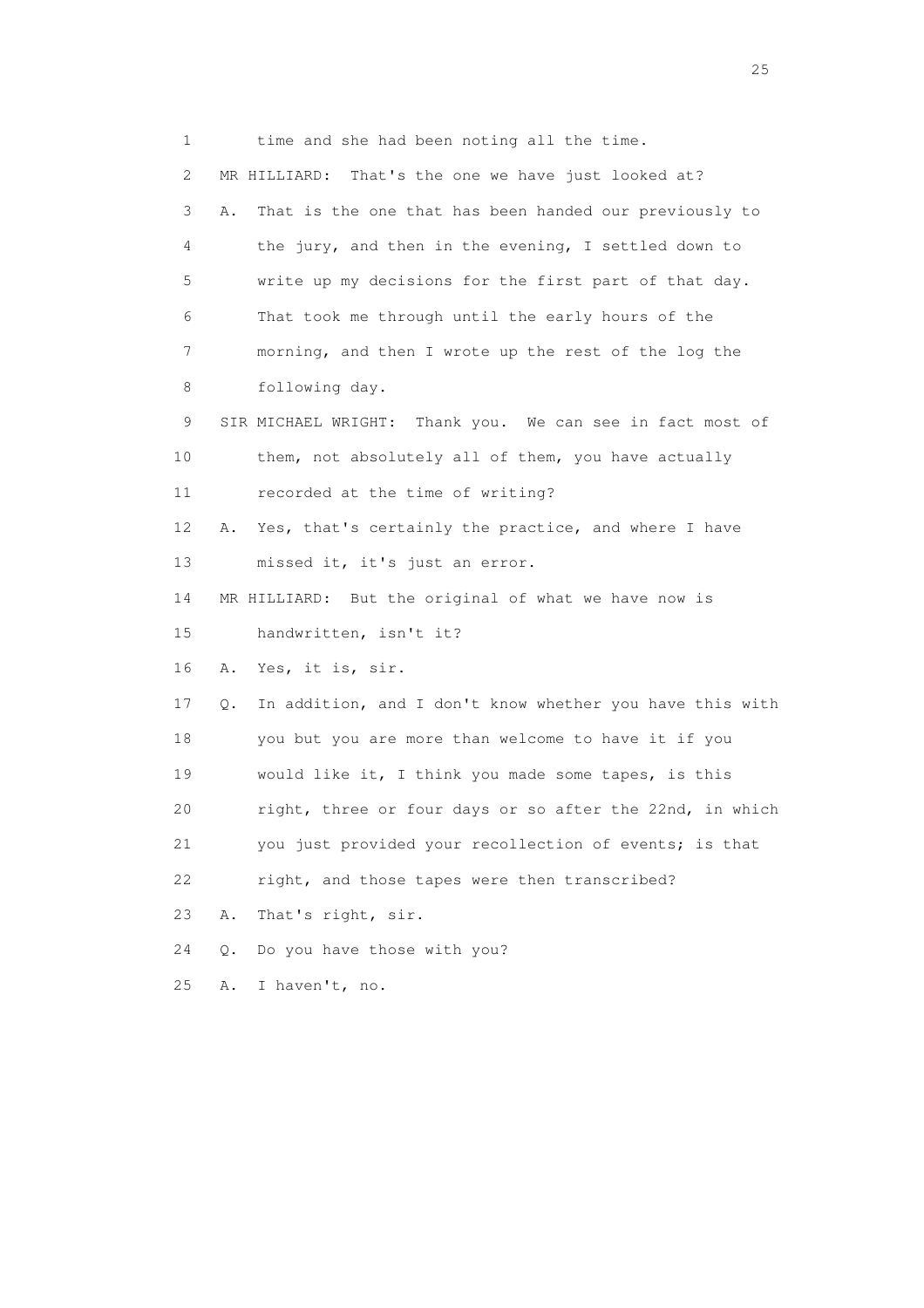- 1 Q. If you want them with you at any time, you have only to 2 ask.
- 3 A. Thank you.
- 4 Q. Then lastly, you gave evidence in the Health and Safety 5 trial that we have heard about; is that right?
- 6 A. Yes, I did indeed, sir.
- 7 Q. I think, if my records are right, on the 18th, 19th, 8 22nd and part of the 23rd October of last year; is that 9 right?
- 10 A. Yes, sir, that's right.
- 11 Q. I don't know whether you have it there but a transcript 12 of that is available if we need to look at it. All 13 right?
- 14 A. Thank you.
- 15 Q. I think in fairness to you we should say now the Coroner 16 told the jury this when he opened the case to them, but 17 is this right: the jury indicated that in reaching their 18 verdict, which was one of guilty, as you know, is this 19 right, they indicated that they attached no personal 20 culpability to you?
- 21 A. Yes, sir, I can't remember the exact words, but I am 22 sure you are right.
- 23 SIR MICHAEL WRIGHT: Or words to that effect.
- 24 A. Thank you. Yes, sir.
- 25 MR HILLIARD: Inevitably, you appreciate we are going to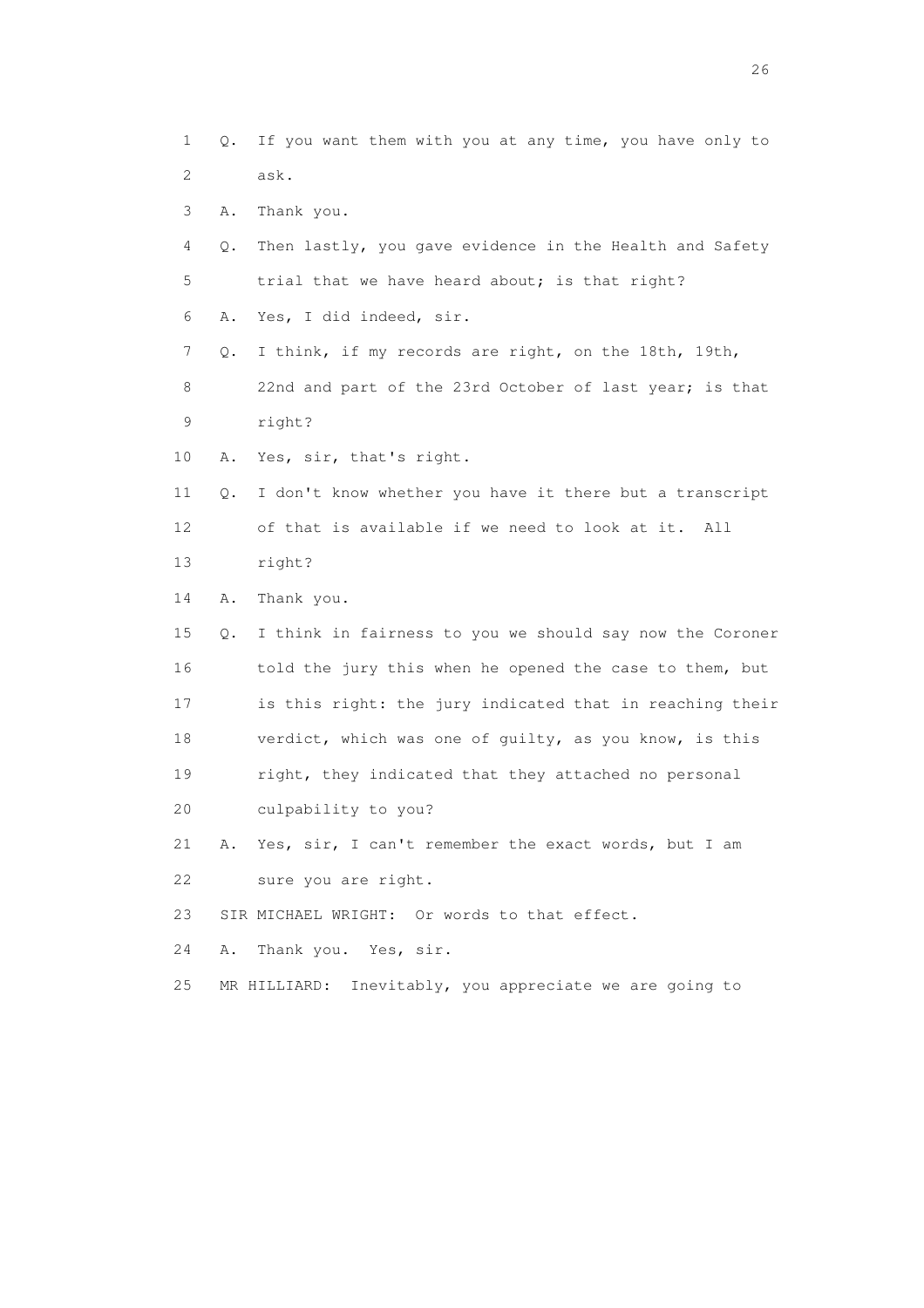1 have to go through notwithstanding and look at your 2 actions on this day, but it's obviously right that we 3 have that in mind. 4 A. Of course. 5 Q. When you heard about the events of the 21 July, so 6 that's the fortunately failed bombings, is this right, 7 that you were working at home on a particular task that 8 you had to do, nothing to do with these circumstances at 9 all? 10 A. Yes, that's right, sir. Perhaps I might just explain? 11 Q. Yes. 12 A. As I mentioned before, at that time I was in the 13 Specialist Crime Directorate so my responsibility was 14 for non-terrorist crime in general. After the earlier 15 bombings, I did not become involved in that 16 investigation in any significant way. So my job was to 17 keep running the Specialist Crime Directorate to ensure 18 that we were supplying officers effectively to the 19 bombing investigation, and I also was assisting 20 a colleague who was dealing with the victim 21 identification and family liaison, and the casualty 22 bureau because that was a role I had undertaken in the 23 tsunami for 12 weeks earlier that year, so I understood 24 that job quite well. 25 I wasn't directly involved in the counter-terrorism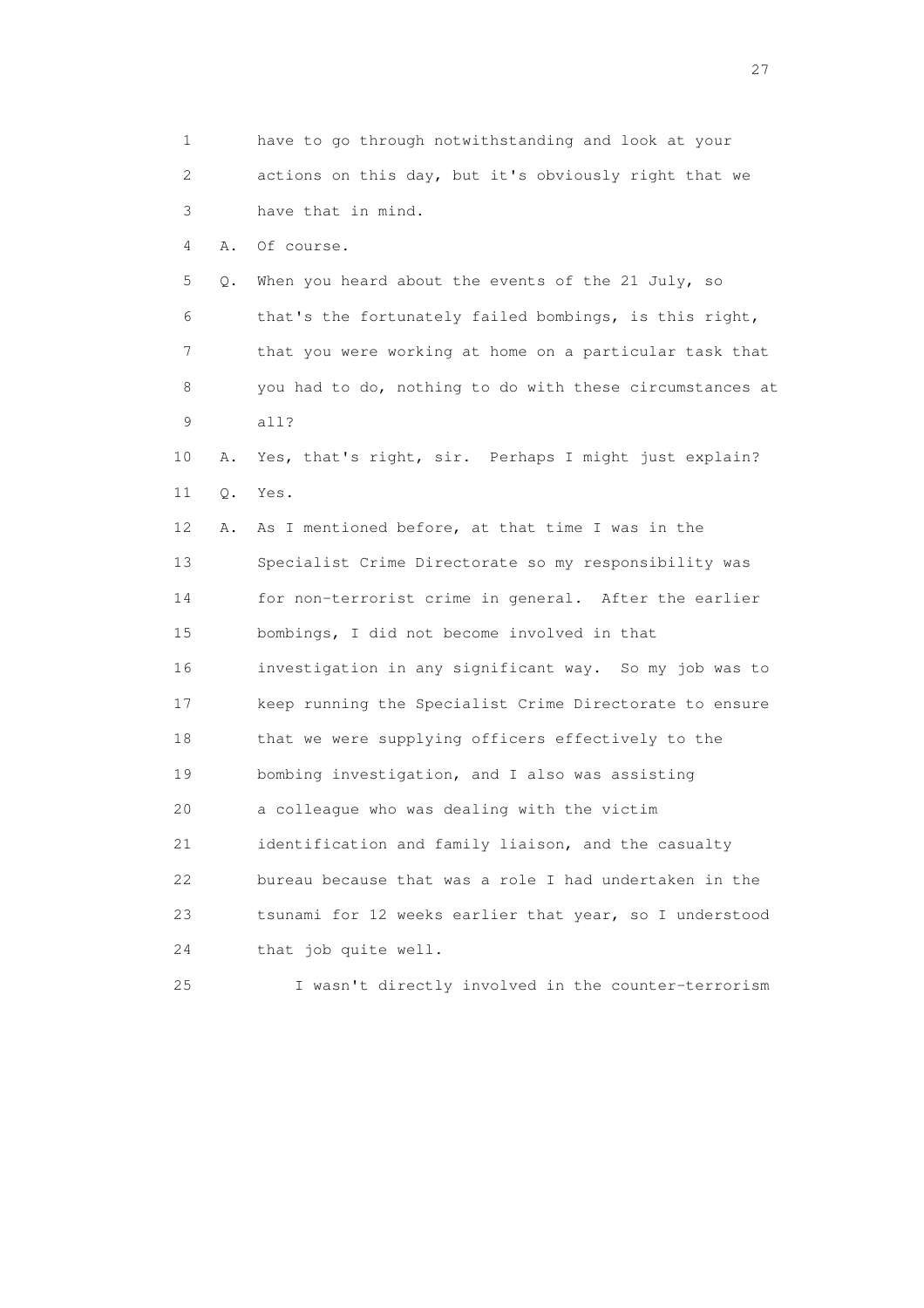1 operations except inasmuch as I was lending my staff and 2 my teams on a daily basis to assist with firearms 3 operations.

 4 On the 21st, I was working on a completely different 5 case, I had a meeting the following day which was very 6 important.

 7 Q. Yes. Nonetheless did you come into New Scotland Yard 8 later on the 21st when you heard about what had 9 happened?

 10 A. Yes, I did, I was paged from my office. I waited for -- 11 it was all very confused to start with, I waited about 12 20 minutes to see what had happened and then I drove to 13 London, and came into New Scotland Yard in the late 14 afternoon.

 15 Q. We will come on to the details of the particular job 16 that you had on the 22nd, but I just want to know how 17 did that come about? When was the first you knew that 18 you were going to be required on the 22nd and what that 19 was all about?

 20 A. Yes. Well, on the afternoon of the 21st, when I came 21 in, I went to see my boss and said: how can I help, and 22 it seemed as though most of the roles had already been 23 assigned and people were getting on with coping with 24 this second set of attacks. So I busied myself going 25 round to see my colleagues to see whether there was

28 and 28 and 28 and 28 and 28 and 28 and 28 and 28 and 28 and 28 and 28 and 28 and 28 and 28 and 28 and 28 and 28 and 28 and 28 and 28 and 28 and 28 and 28 and 28 and 28 and 28 and 28 and 28 and 28 and 28 and 28 and 28 an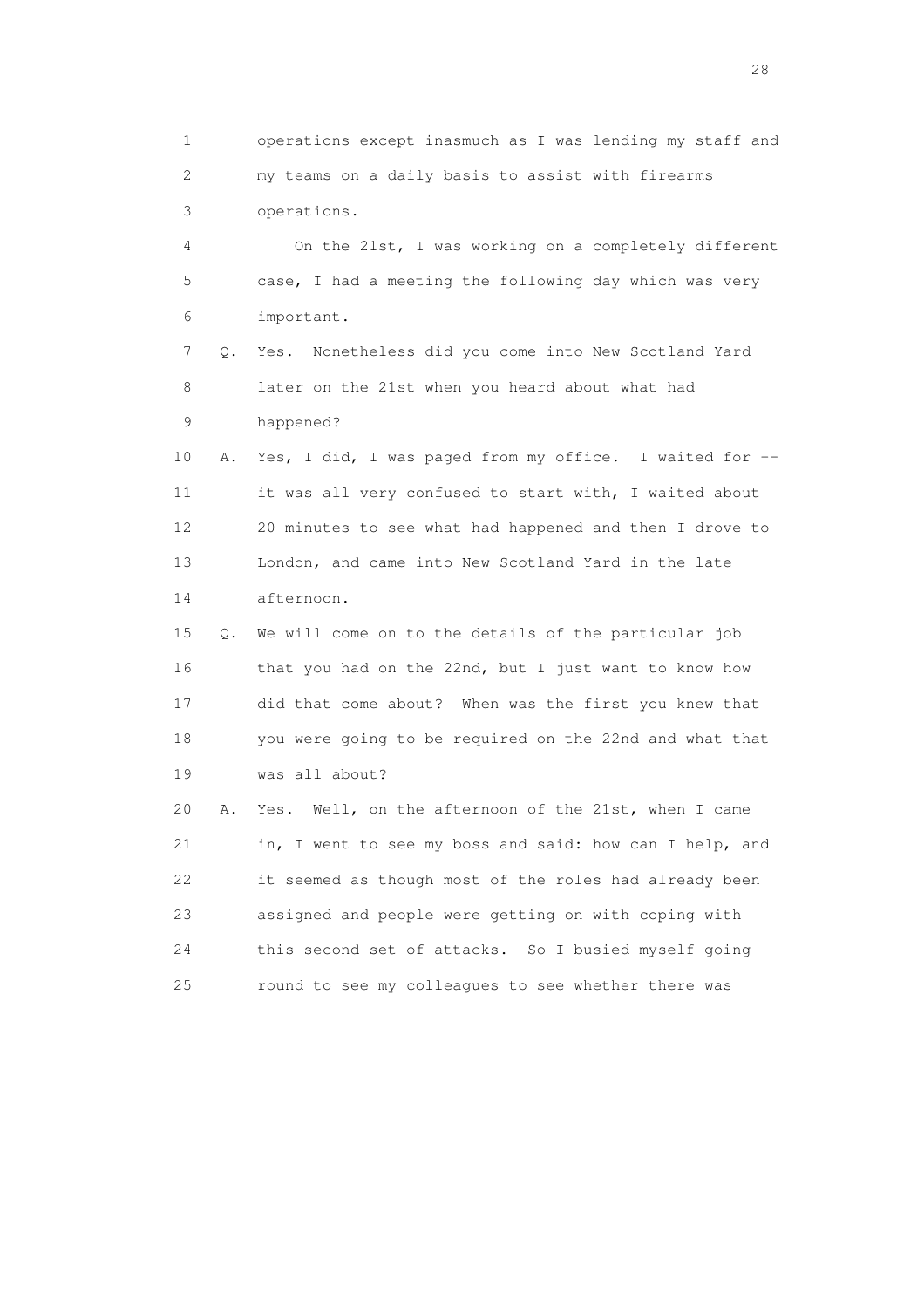1 anything I could do to assist any of them, including 2 Commander Carter, who was the designated senior officer 3 in information room, had quite a long conversation with 4 him --

 5 Q. Just so we understand, the designated senior officer in 6 information room, was he there, as it were, simply if 7 somebody did ring in to Scotland Yard with a sort of 8 potential suicide bomber query, if I can put it that 9 way?

 10 A. Yes, absolutely, and as I am sure many if not all of us 11 will remember, people in London at that time were very 12 alert and indeed very frightened, some people, and so we 13 were getting a massive increase in the number of those 14 calls. I think there was something like 800 in that 15 month. Each one of those needed to be dealt with. So 16 Commander Carter was sitting there full-time dealing 17 with these calls as they came in.

 18 Q. Obviously you want the public to be alert, but it brings 19 with it consequences?

20 A. Absolutely, yes, sir.

 21 Q. All right. So that's Commander Carter, who's performing 22 that role, yes, and just bring us up to date with how it 23 is you get your job?

 24 A. Well, later on in the evening, I had offered some 25 assistance to Commander Carter, for example we had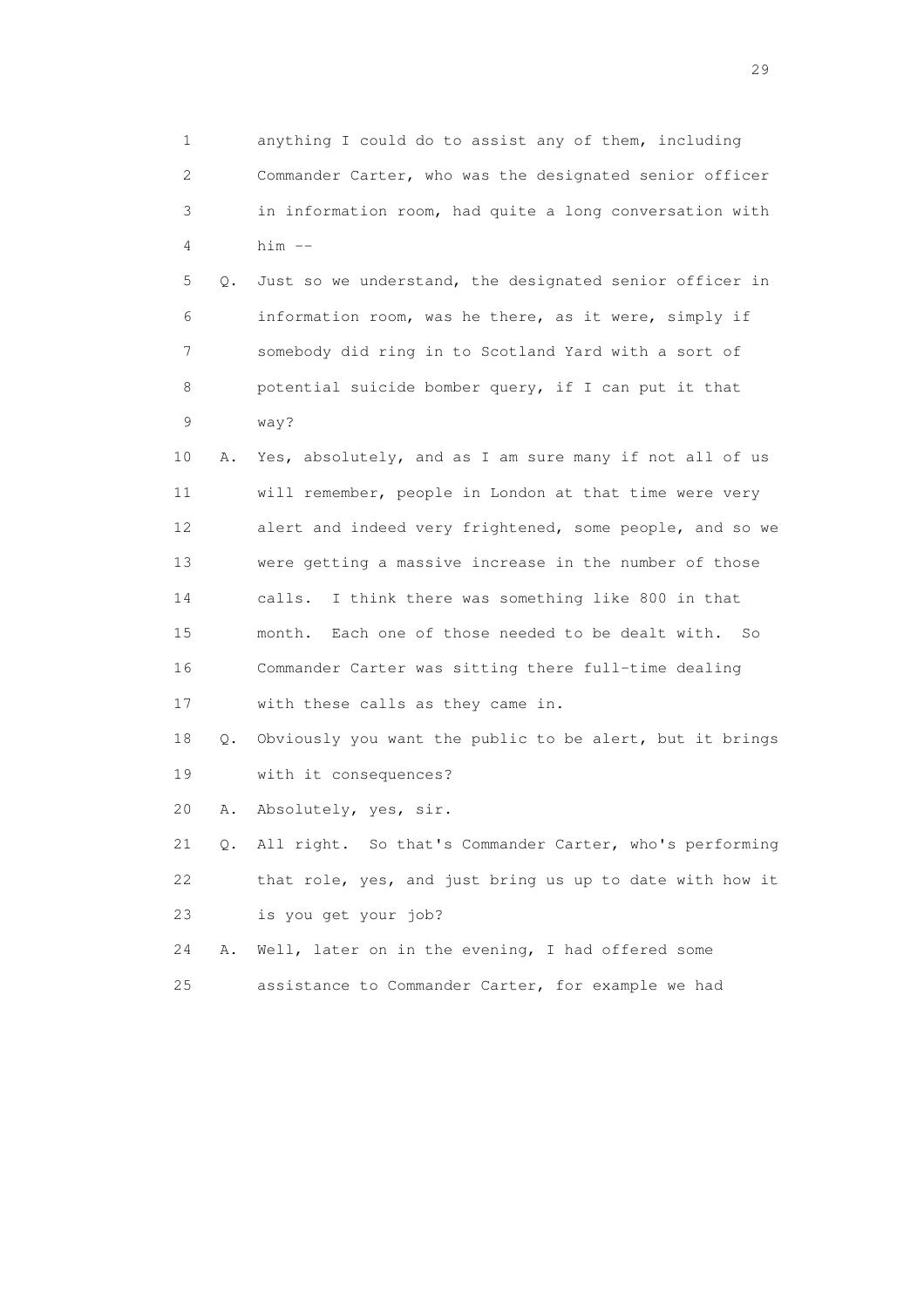1 discussed whether he might be better located in a room 2 called Central 3000, which was the kidnap room, and 3 I regarded as a room I knew very well, and I had said to 4 him --

 5 Q. Is that where you would run -- if somebody has been 6 kidnapped, you were telling us this was something you 7 were involved with, somebody has been kidnapped and you 8 are trying to get them back, is that the room that you 9 would be running an operation like that from? 10 A. Absolutely, sir, it was used for primarily kidnap 11 operations so I had been in there tens and tens and tens 12 of times, sometimes for other operations but rather 13 rarely, and it had certain kit and a set-up which was 14 very good for that sort of kidnap operation, and I was 15 discussing with Mr Carter and others whether he might be 16 better placed there, obviously that would mean I would 17 need to find somewhere else for kidnap operations but 18 I was quite happy to offer it up to him. We decided it 19 wasn't appropriate for various reasons I won't trouble 20 you with now. But we talked about his need for better 21 intelligence than that that he was currently getting at 22 that time. I said: at the very least, if you don't have 23 the room, you can have the teams that work to support me 24 in my kidnap operations, intelligence officers, people 25 who are particularly skilled in fast time, fast-moving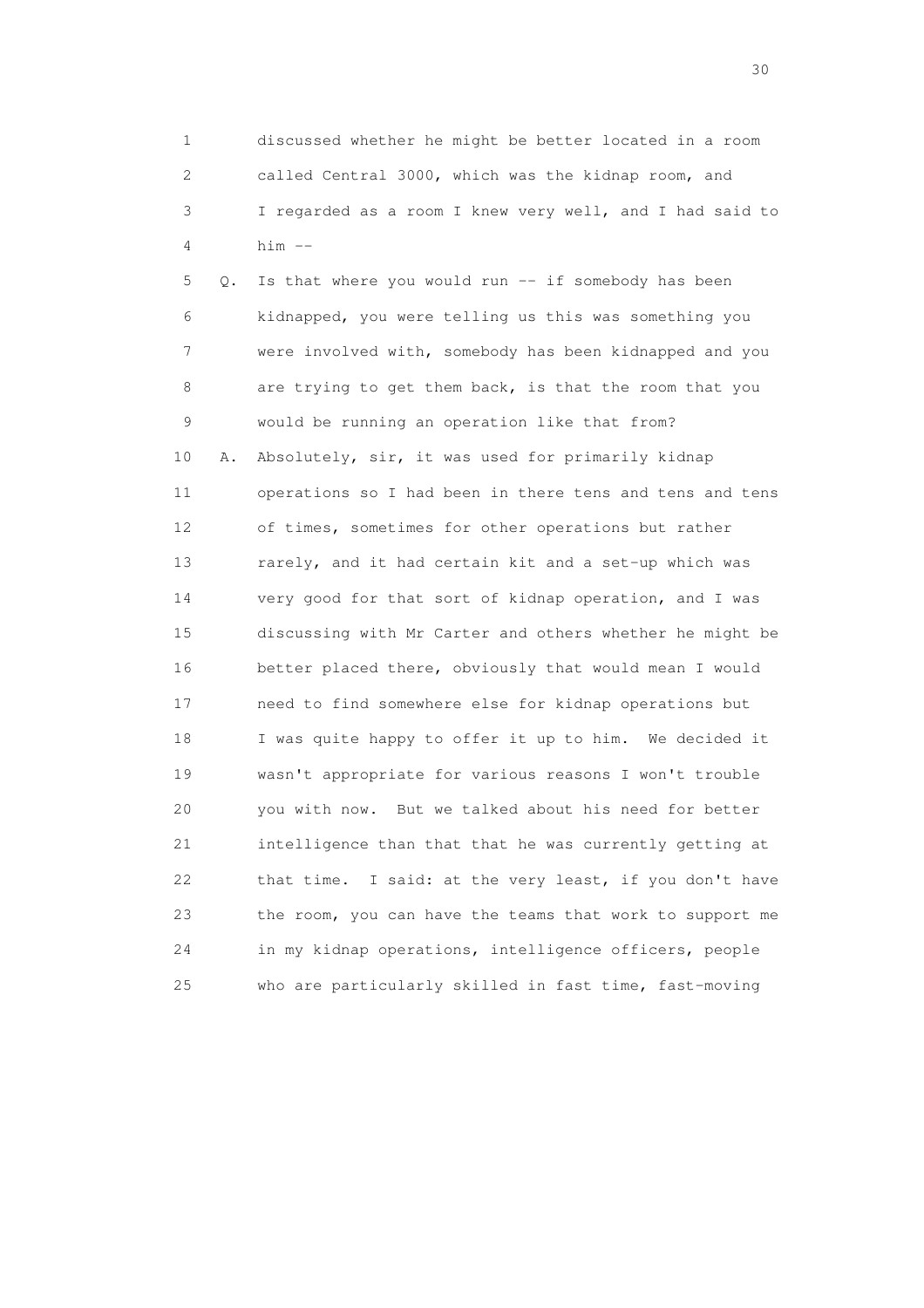1 operations, if you need them. He thought not quite 2 right now, that would need to go up through the 3 counter-terrorism command. It was the sort of 4 conversation: how can I assist?

5 Q. Right.

 6 A. I then went from the Yard, met with some colleagues, had 7 an orange juice, went home, on the way I had a few calls 8 about: well, actually we think we could use your 9 resources, your teams, and I said fine, you know, they 10 are yours. I went to bed, I got home, went to bed, and 11 I was woken up -- I am afraid I don't have my telephone 12 records, I can't tell you precisely the time but I was 13 woken in the early hours, 1.30, something like that, by 14 my colleague Commander Armand.

 15 Q. Pause there for a moment. What did he have to say? 16 A. He paged me in the first instance, so I telephoned him 17 back, and he was quite to the point and he said, "Cress, 18 we need you or we would like you to come in, please in 19 the morning to do the DSO role". I said, "Fine, can you 20 tell Gold that I haven't done the oncall DSO for about 21 18 months", because I was doing so much oncall for other 22 issues, my boss had decided it wasn't a good idea for me 23 to try to do both, "but as long as Gold is comfortable 24 I am perfectly happy to come and do the role". 25 Q. So we are clear, DSO role for what?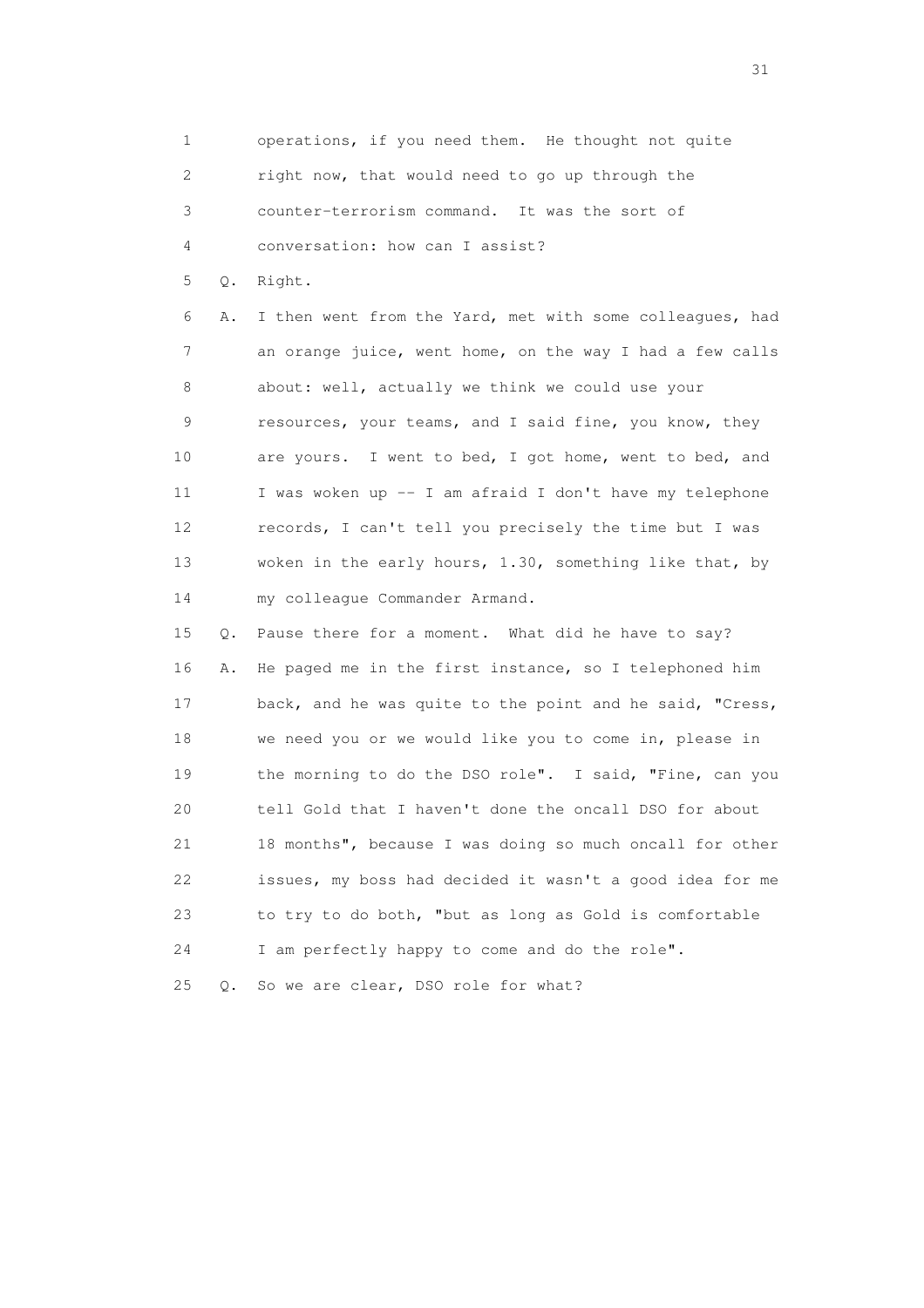| $\mathbf 1$ | Α. | Well, at that stage, I said exactly that to Mr Armand,   |
|-------------|----|----------------------------------------------------------|
| 2           |    | and he said, well I am not quite sure how it's going to  |
| 3           |    | work out but I think we may be going to publish some     |
| 4           |    | photographs later on in the morning and that will        |
| 5           |    | inevitably lead to lots more calls, many more calls, and |
| 6           |    | we may need you for that.                                |
| 7           | Q. | So that would be photographs of, as it were, the         |
| 8           |    | particular people who had tried to explode bombs on the  |
| $\mathsf 9$ |    | 21st?                                                    |
| 10          | Α. | Yes.                                                     |
| 11          | Q. | So there would be Commander Carter with his sort of      |
| 12          |    | general DSO role for possible suicide bombings, and then |
| 13          |    | you -- if people were ringing in and saying "I think the |
| 14          |    | person in this particular bit of film is here, there or  |
| 15          |    | wherever, and about to do something of that kind", then  |
| 16          |    | you would become involved?                               |
| 17          | Α. | To be honest, I am not sure that anyone, and certainly   |
| 18          |    | not Mr Armand, was quite clear how our roles would       |
| 19          |    | divide up. What he did know, because you know, one       |
| 20          |    | would know this, as soon as you put photographs out of   |
| 21          |    | suspects in a crime such as this, that tends to again    |
| 22          |    | further heighten public awareness, and you get lots and  |
| 23          |    | lots of calls coming in. So there was a view that we     |
| 24          |    | might need another DSO, precisely what that person was   |
| 25          |    | going to do I don't think was quite clear when Mr Armand |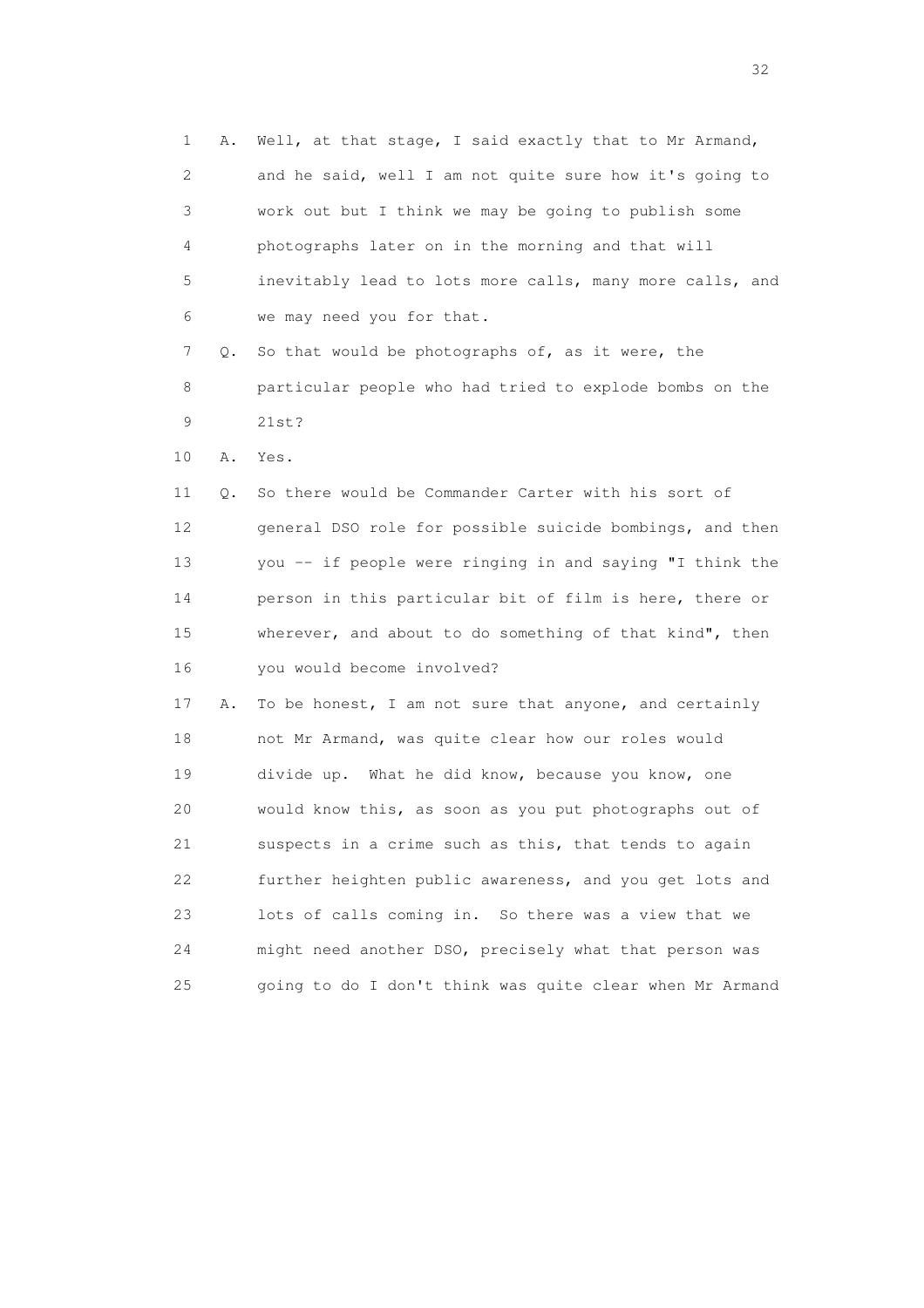1 rang me.

| 2  | Q. | Did he say what time you would be required?              |
|----|----|----------------------------------------------------------|
| 3  | Α. | Well, initially he said 5 o'clock, and then there was    |
| 4  |    | a voice in the background who said, "No, no, we don't    |
| 5  |    | need her until 7 am". So I said, "Right, 7 am, where     |
| 6  |    | shall I go?" and he said, "Come to the 16th floor,       |
| 7  |    | that's where the ops room is", something like that.      |
| 8  | Q. | So your understanding at that time was, leave aside what |
| 9  |    | time you decided to get in for your own purposes, but    |
| 10 |    | that you would be required on the 16th floor at          |
| 11 |    | 7 o'clock the next morning?                              |
| 12 | Α. | Yes, sir, that's right.                                  |
| 13 | Q. | Did you in fact get in a bit ahead of that?              |
| 14 | Α. | Yes, I did. I was in Scotland Yard sometime after        |
| 15 |    | 5 o'clock, and a good time before 6 o'clock, I am not    |
| 16 |    | sure when.                                               |
| 17 | Q. | What did you do when you had obviously got in early?     |
| 18 | Α. | Well, I went to my office, and I sat quietly looking     |
| 19 |    | through some documents, I looked through the firearms    |
| 20 |    | command training, couple of notes from that, I used to   |
| 21 |    | deliver firearms command training to other colleagues,   |
| 22 |    | so I looked at some of that. I looked at bits of the     |
| 23 |    | firearms manual, I looked at --                          |
| 24 | О. | Just help with the firearms manual?                      |
| 25 | Α. | I am sorry.<br>The Association of Chief Police Officers, |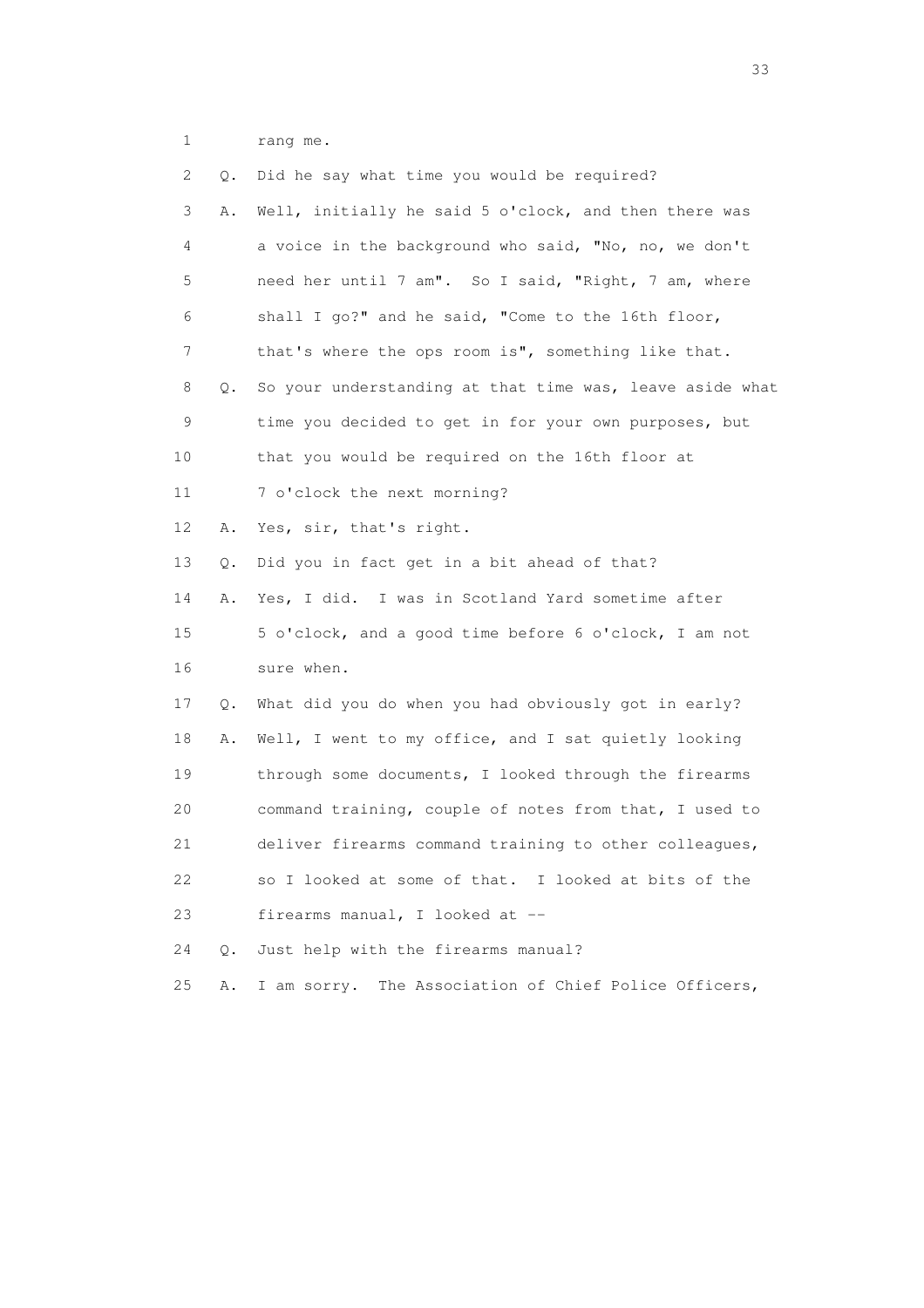|                 | 1       | ACPO, have a manual on the police use of firearms.<br>It's |
|-----------------|---------|------------------------------------------------------------|
|                 | 2       | quite a lengthy document but there are some parts of it    |
|                 | 3       | which are particularly pertinent.                          |
|                 | 4<br>Q. | What would it do, set out procedures and best practice     |
|                 | 5       | and that kind --                                           |
|                 | 6<br>Α. | It's quidance. It's quidance to police officers whether    |
|                 | 7       | they are firearms officers or firearms commanders, as to   |
|                 | 8       | how operations might run and what tactics might be used.   |
|                 | 9       | So I looked at that. I looked at the policies as they      |
| 10              |         | then were for Clydesdale and Kratos People, which was      |
| 11              |         | a specific policy, and I glanced at some legal advices     |
| 12 <sup>°</sup> |         | that we had had as part of some of the exercising.<br>And  |
| 13              |         | I looked at some PowerPoint presentations, some            |
| 14              |         | presentations that had been given me for being a DSO.      |
| 15              | Q.      | So just bringing yourself back up to speed in that         |
| 16              |         | period before 7 o'clock?                                   |
| 17              | Α.      | Yes, that's right, sir.                                    |
| 18              | Q.      | Did you then go to the 16th floor for the 7 o'clock        |
| 19              |         | meeting on the 16th floor as you thought?                  |
| 20              | Α.      | Yes, I did, sir. It wasn't entirely clear to me who        |
| 21              |         | would meet me and who would brief me. I knew colleagues    |
| 22              |         | would have been working into and through the night, but    |
| 23              |         | I didn't know who I was supposed to be speaking to, so     |
| 24              |         | I went to the 16th floor and as you come out of the lift   |
| 25              |         | you go to the reception area and I said, just before       |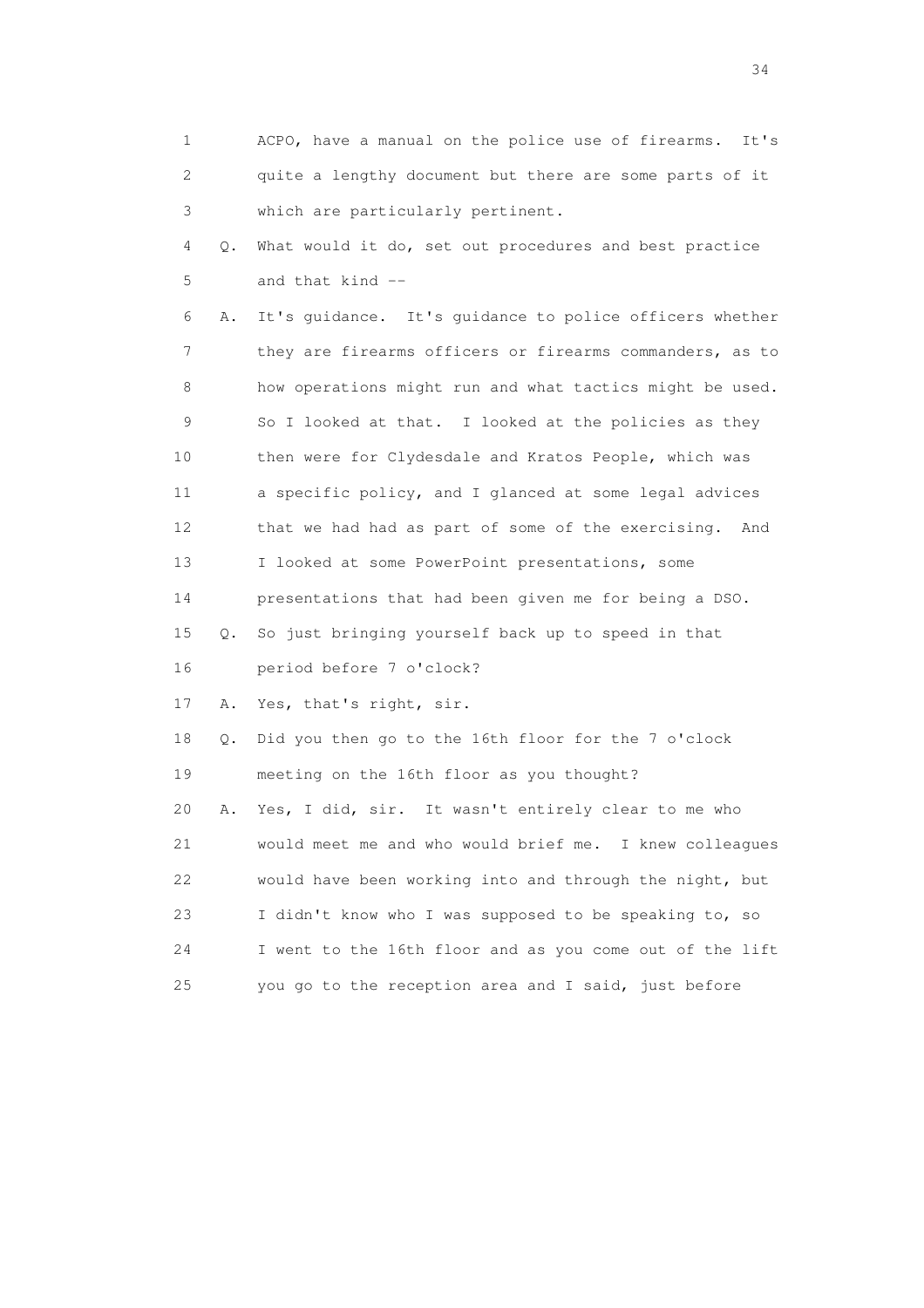1 7 o'clock, "I'm here for the operation this morning, do 2 you know where the briefing is?" I was directed into 3 the operations room on the 16th floor, where I met the 4 colleagues who had been running operations room during 5 the night. 6 Q. Right. Any sign of Mr McDowall? 7 A. Not at that stage, no. 8 Q. All right. We will come on to that. Was Alan one of 9 the people you saw, do you remember, shortly before 7 or 10 at 7 on the 16th floor, a witness we have heard from? 11 A. Yes, he was. The two key people I can remember were 12 Alan and Mr Baker, Noel Baker. 13 Q. Is that Detective Chief Inspector Noel Baker? 14 A. Yes. 15 Q. Right. Did you have any conversation with either or 16 both of them? 17 A. Yes, I did. They didn't know where the briefing was, 18 but they said since I was here, why didn't they show me 19 around what was happening in the room, and they told me 20 a little of what had apparently gone on in the night. 21 It was very brief. 22 Q. That's the room, is it, that -- if you have the jury 23 bundle there, just have a look at the plan. We might 24 look at the photographs later but just so we all know, 25 it's come up on the screen. Forward intelligence cell,

<u>35</u> and the state of the state of the state of the state of the state of the state of the state of the state of the state of the state of the state of the state of the state of the state of the state of the state of the s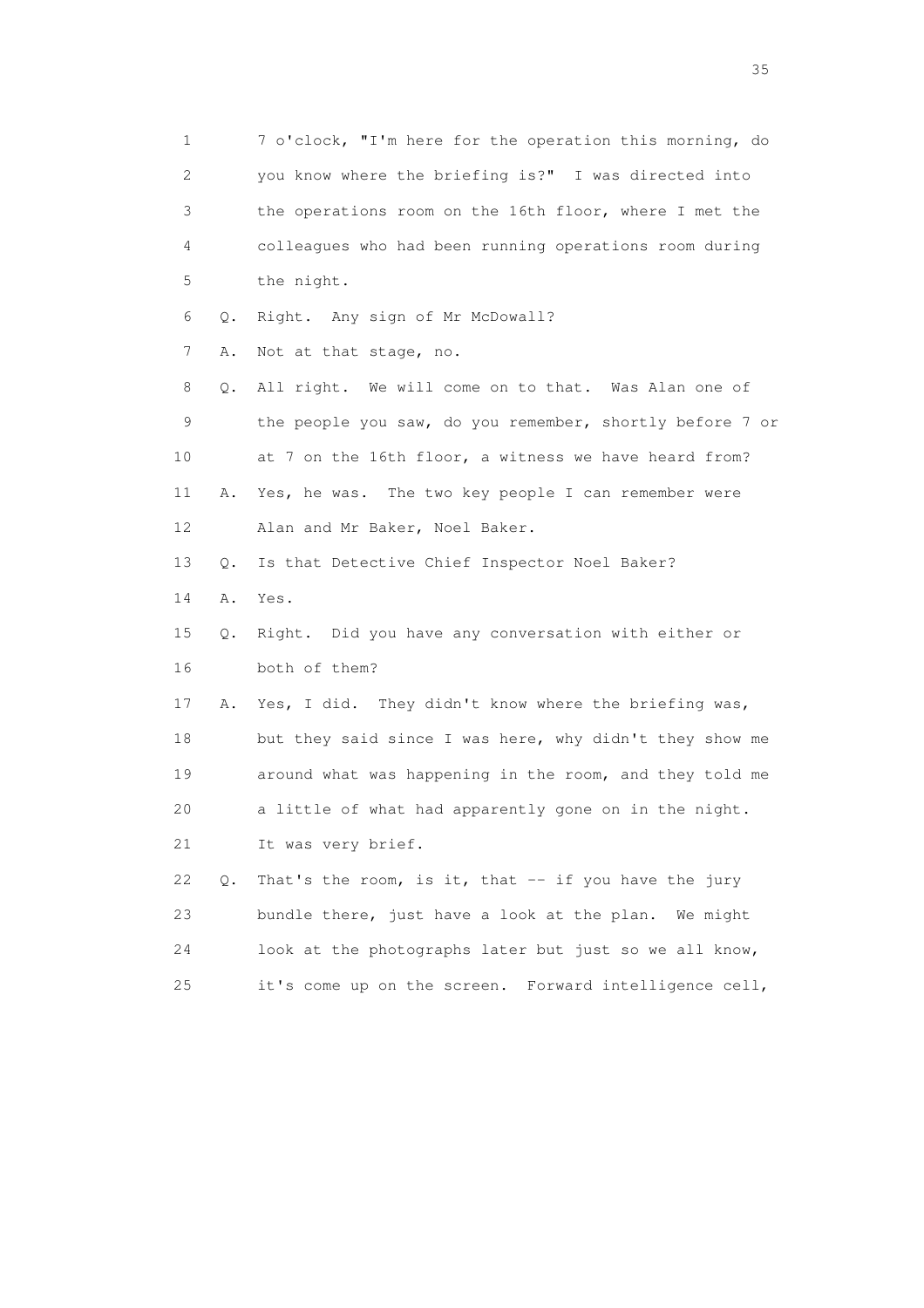1 do you see, just to the right of the room? 2 A. Yes, so the room I was in is all on the left. 3 Q. Yes, the one that says "Operations Room", can you see 4 that? 5 A. I am so sorry. 6 Q. No, no -- 7 A. I still can't see operations room but that's definitely 8 the room with the big 11 at the top. There we are, yes. 9 Thank you. 10 Q. So they say, well, as you are here -- we can take that 11 off the screen for now -- they are just explaining to 12 you what they have there and what's going on? 13 A. Yes. 14 Q. Can you remember the sense of what or anything that they 15 said to you? 16 A. It was very brief, in terms of what had happened, they 17 said that some CCTV footage had been recovered from the 18 scene of, I think, one of the bombings, and -- no, I am 19 sorry, the CCTV footage had been recovered, I didn't 20 know of how many scenes at that stage of the bombings, 21 but that also some correspondence had been recovered, 22 which had led to the identification in the first 23 instance of two possible premises, 21 Scotia Road and 24 61A Portnall Road. And there were, I think at that 25 stage, two possible suspects identified firstly from the

 $36<sup>2</sup>$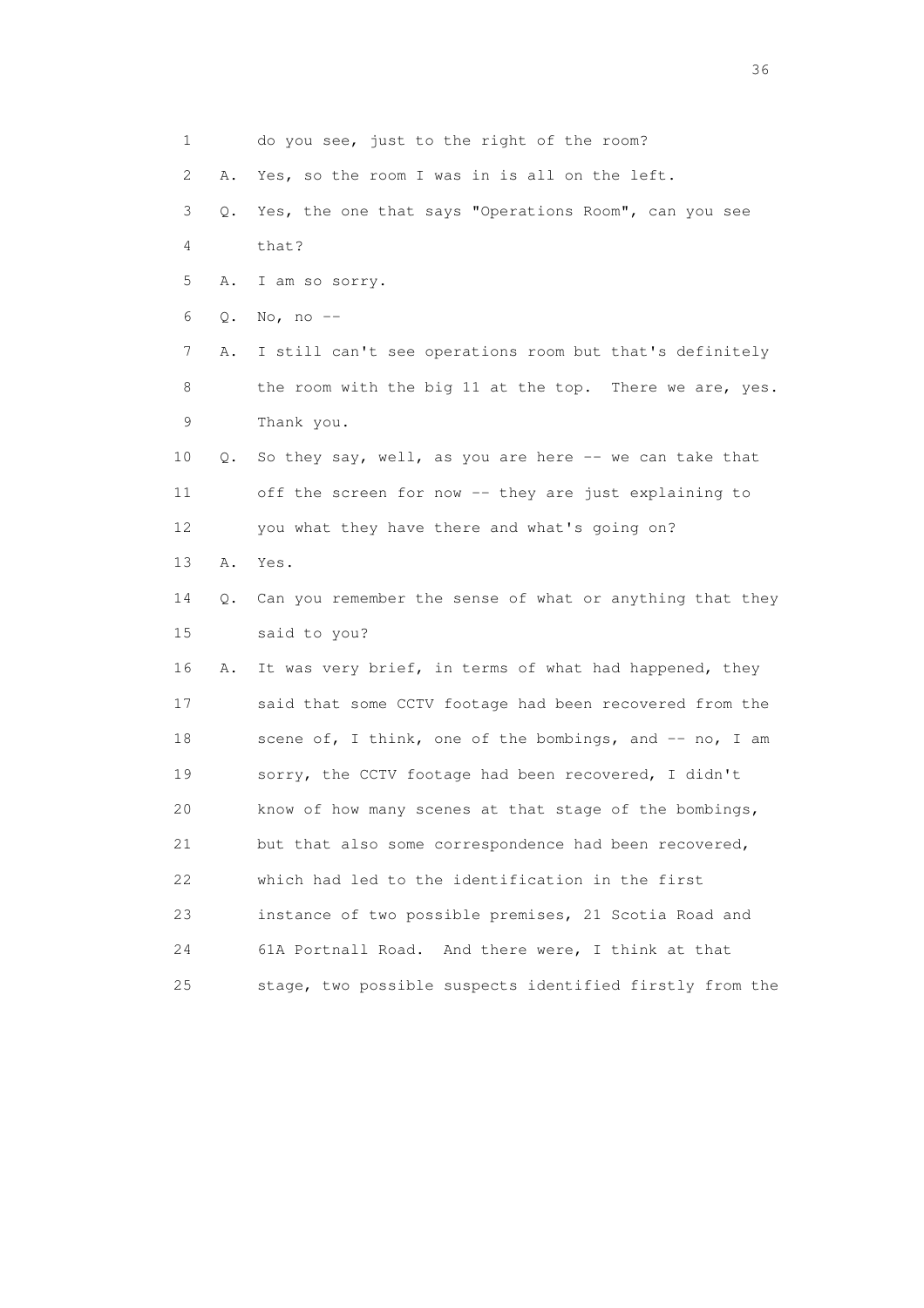1 correspondence and then that had been checked, the 2 pictures had been checked and they looked like people in 3 the CCTV footage, and these people were linked with 4 these two premises, and they told me that there was some 5 surveillance at the premises. 6 Q. Having said that, did you learn where the meeting was in 7 fact going on? 8 A. Yes, I got a telephone call from my colleague 9 Commander Allison at about 10 past 7 and he said: I am 10 terribly sorry Cress, you are supposed to be on the 15th 11 floor, and it was him that had sent me to the wrong 12 place in the early hours of the morning. I say the 13 wrong place; clearly, it had changed. 14 Q. A different place, yes? 15 A. Yes. 16 Q. So did you then make your way to the 15th floor? 17 A. Yes, I did. 18 Q. If we just have a look, documents pages 61 and 62 will 19 come up on the screen. We will come back to this page, 20 if we go on to 62, there is you and you have just 21 explained why that is, there is you at the end of the 22 list and 7.15? 23 A. That's my writing, yes. 24 Q. And that's your writing, all right. If we go back to 25 the page ahead, so chaired by Commander McDowall,

<u>37</u>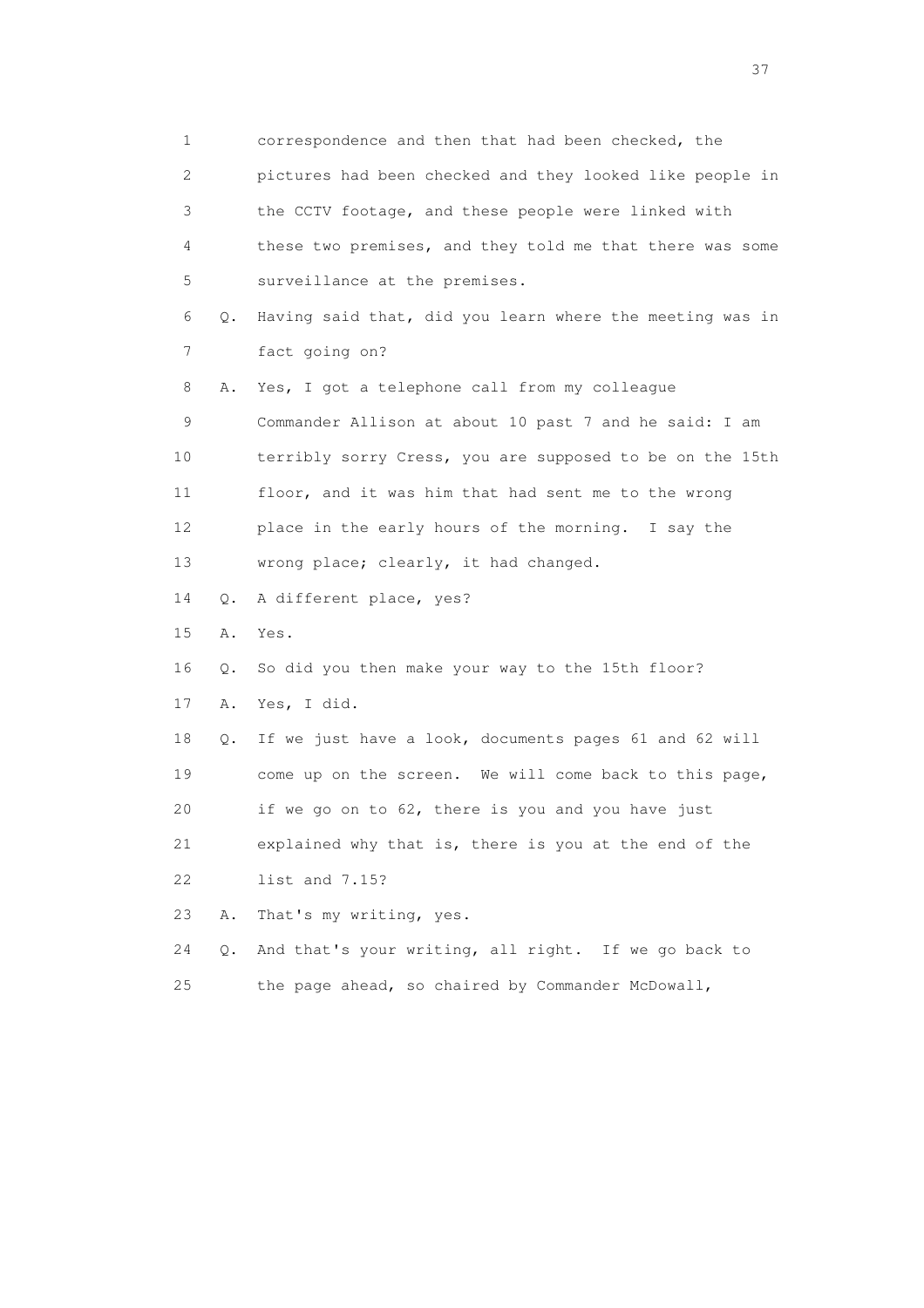1 15th floor conference room, and you can see various 2 names there which we have gone through before on that 3 page.

 4 Then if we just look over the next page at 62, can 5 you remember, were they all there at the time you got 6 there? Or had some people gone by 7.15? I don't know, 7 can you remember?

 8 A. I don't think they were all there. It certainly was 9 a meeting in which people came and went. I had the 10 feeling that it might have been going on for, you know, 11 some time before I was there. If I might ask to just 12 scroll back to the page before. For example, Mr Hayman 13 was not there when I arrived, but he came in during the 14 meeting, so I imagine from this therefore he must have 15 been there, gone out and come back perhaps.

 16 Q. Just remind us again, it is a long time ago, Mr Hayman 17 was?

 18 A. Mr Hayman was the Assistant Commissioner in charge of 19 specialist operations, so he was Mr McDowall's boss's 20 boss, Mr Clarke's boss.

21 Q. Right, we heard from Mr Clarke.

 22 A. Indeed. Certainly there were a number of people there, 23 Mr Prunty was definitely there.

 24 Q. Don't worry too much, I don't think much will turn on 25 it, but it was really just the point that not everybody

and the state of the state of the state of the state of the state of the state of the state of the state of the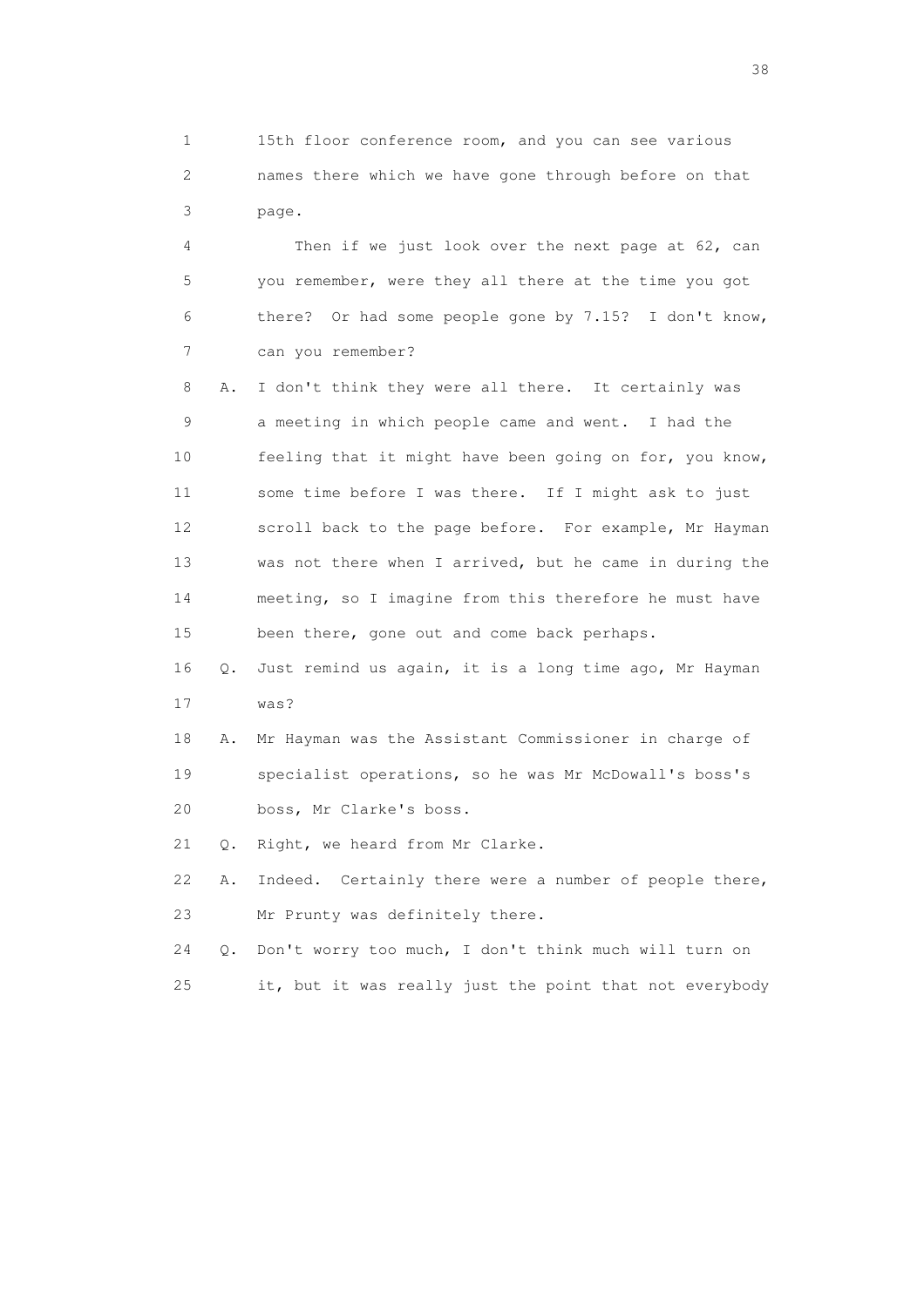| is there, as it were, all the time? |  |
|-------------------------------------|--|
|-------------------------------------|--|

2 A. No.

3 Q. Then so far as what was said in that meeting is

 4 concerned, if we look -- you tell us, but your red book 5 entry that we have typed up behind our divider 46 looks 6 as if this might be a note that you took in the meeting, 7 or is it a mixture of things?

8 A. No, I think it is a note that I took in the meeting,

 9 sir, but I also asked very early on in the meeting that 10 the exact intelligence that we currently had should be 11 given to me in a written format.

12 Q. Did that happen?

13 A. That happened, and I have what I regard as the original

14 of that here. So that was handed to me.

15 Q. Handed to you by who?

16 A. Can I just check?

17 Q. Of course.

18 A. That was handed to me at 9 am by DCI Pat Mellody.

19 Q. Right.

 20 A. And at that time, I thought he had in fact written this, 21 which would not be unusual at all. I think in fact it 22 may have been Mr Forteath who wrote it up. This is 23 exactly what I was being told at the earlier meeting. 24 Q. We will distribute that later, and if we could just get 25 a page number. If we get page 55 up on the screen.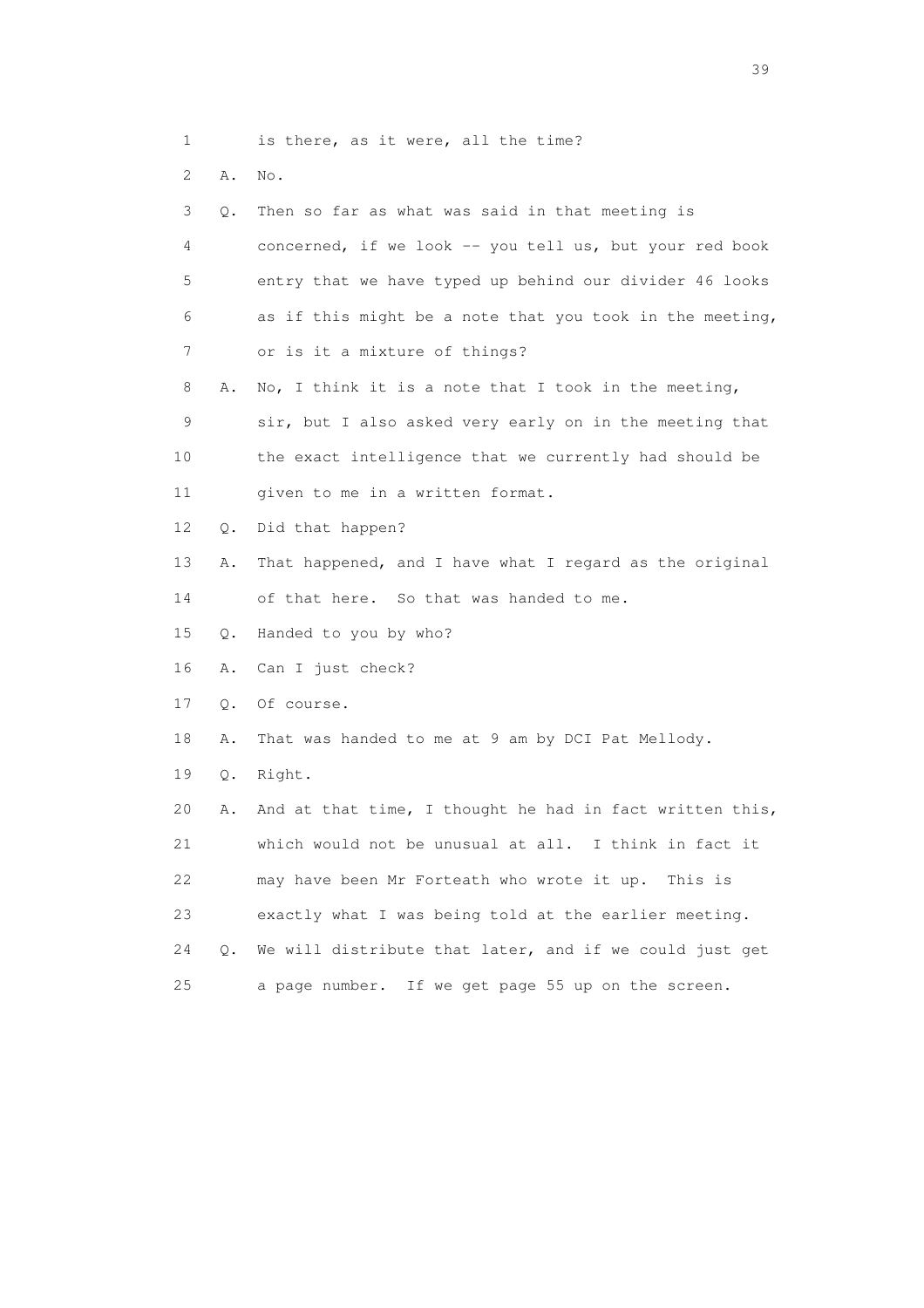1 Your copy has --

2 MR HORWELL: 1548.

 3 MR HILLIARD: I am very grateful. If 1548 comes up, there 4 we are, have you written "Handed to me 9 am", is that 5 you writing that? 6 A. Yes, that's me writing that at that time. That is my 7 practice during operations; whenever anybody gives me 8 a piece of paper, I try to write the time I got it, 9 because six months later or a year later you won't 10 remember. 11 Q. That's you saying that that's been handed to you at 12 9 o'clock in the morning on the 22nd by Mr Mellody? 13 A. That's right. 14 Q. So we have that on the screen, do you want to just read 15 that for us, and not too quickly, so we make sure we 16 take it in? 17 A. Thank you. Well, it's titled "Update by 18 Commander McDowall at 6.50 am on 22 July 2005." 19 Then there is just one paragraph, which reads: 20 "Correspondence recovered from Shepherd's Bush 21 included an identity card for the South Bank club WW 22 section", which, perhaps I could just pause there, sir, 23 WW means to those of us in the Met, whiskey whiskey, 24 which means Wandsworth essentially, so it's a South Bank 25 club somewhere in the area that the Wandsworth police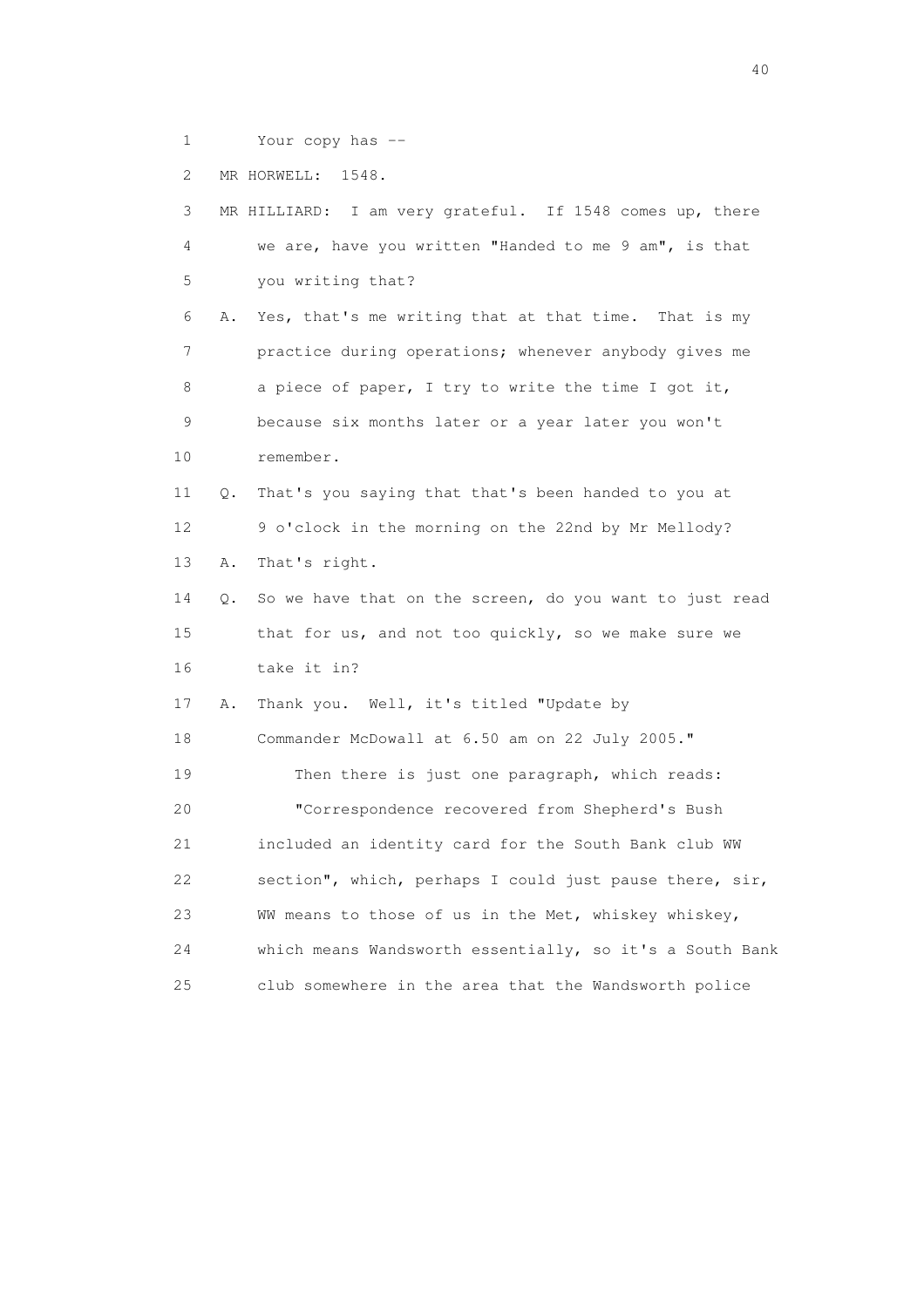1 cover. I think it's actually down the Wandsworth Road: 2 " ... enquiries early hours of this morning 3 identified two members linked to the ID card namely, 4 Hussain Osman and Abdi Samad Omar." 5 Do tell me if I'm going too slowly or too fast. 6 Q. That's just right, just so we make sure that we know 7 what was there. 8 A. "The photo from the ID card of Osman is a good likeness 9 of the Shepherd's Bush suspect. The photograph of Omar 10 is a good likeness for the Warrant Street" which should 11 be Warren Street "bombing suspect. Enquiries at the 12 club [I think is the South Bank club] show Osman's 13 address as 21 Scotia Road, SW2. Omar generated a hit on 14 Operation Ragstone (MPSB) [which means 15 Metropolitan Police Special Branch] which relates to 16 intelligence that 15 Asian males in combat gear were at 17 Baybrown Farm, Stool End, Langdale, along with four 18 vehicles. One vehicle is a black Nissan Primera, index 19 VRM [which means vehicle registration mark, the 20 numberplate, essentially] P579 UBB, registered keeper 21 Abdi Samid [with an I] Omar. Other vehicles included 22 a white Ford transit, a Leyland Daf and a blue Golf VRM, 23 L199 FPA, registered to Yeshiem Girma from 40 24 Blair House, Stockwell Gardens Estate, SW9. Shredded 25 correspondence from Shepherd's Bush has been reassembled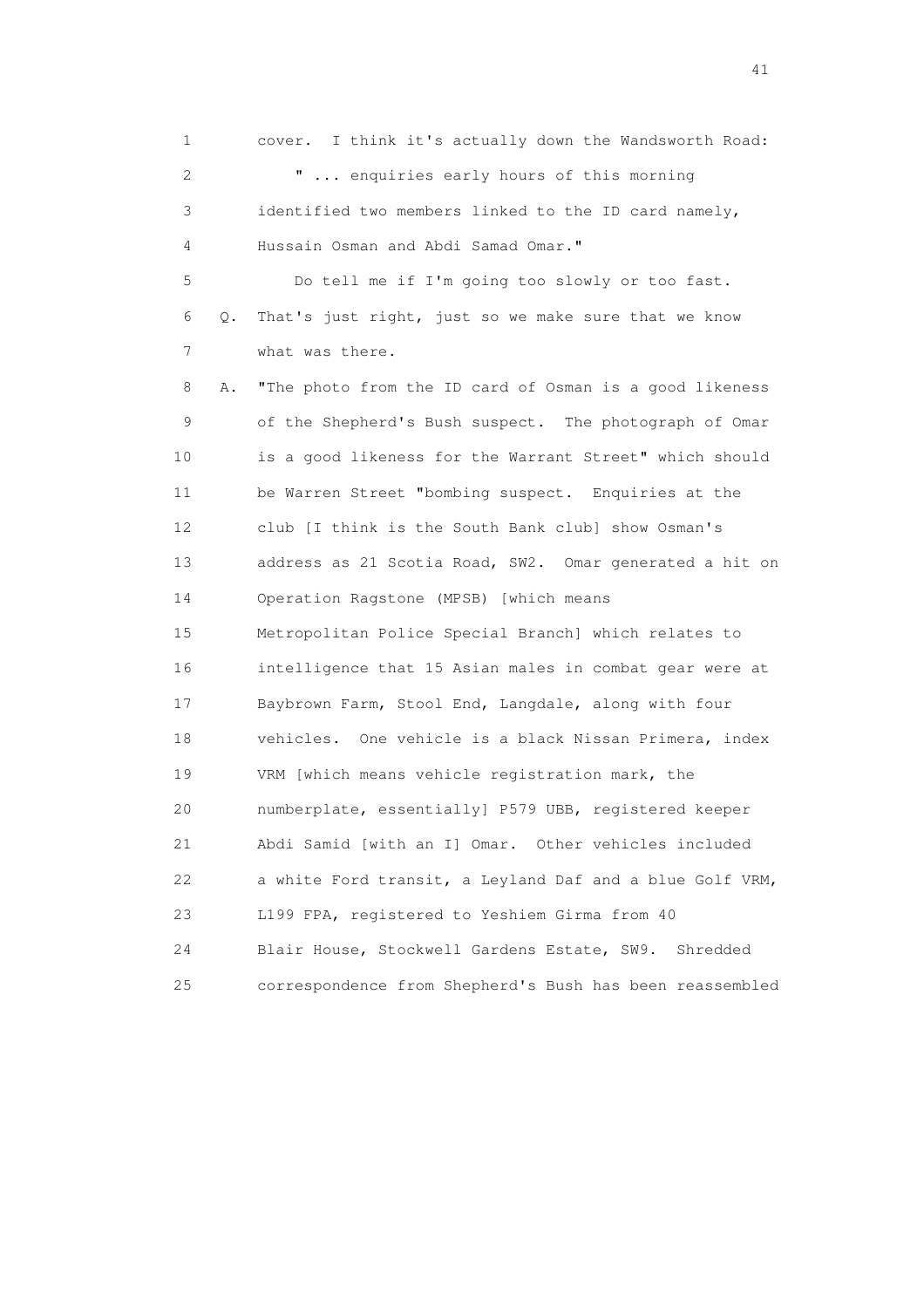1 and shows correspondence relating to jobseeker allowance 2 for the Stockwell DHSS in the name Elias Girma Eyassu, 3 who is linked to Operation Anomalous." 4 SIR MICHAEL WRIGHT: Can you remind us what operation that 5 was? 6 A. Well, I didn't know at the time, sir. I now know that 7 it was an operation in relation to people who were said 8 to be wishing to travel abroad to conduct Jihad, so they 9 were going to leave this country to go and either train 10 or fight in the Middle East, I think in Afghanistan, but 11 I can't be certain of that: 12 "Omar's address last known 14.3.2004" -- 13 MR HILLIARD: Just pausing, that's a date that we had before 14 you came in this morning occasion to look at and queried 15 what the significance of 14.3.04 is, but that tells us 16 that Mr Omar's address was last shown as at, is this 17 right, 14 March 2004 as 61A, it says here, Portland Road 18 W9? 19 A. Yes, but I am afraid I didn't know then and I am not 20 sure now where the 14.3.2004 comes from. 21 Q. We just saw a reference to 14.3.04 in somebody's note 22 and there was a question as to what the significance of 23 the date was, but I think you have just answered the 24 question for us by looking at this document? 25 A. Yes. It may be many things, but it might be driving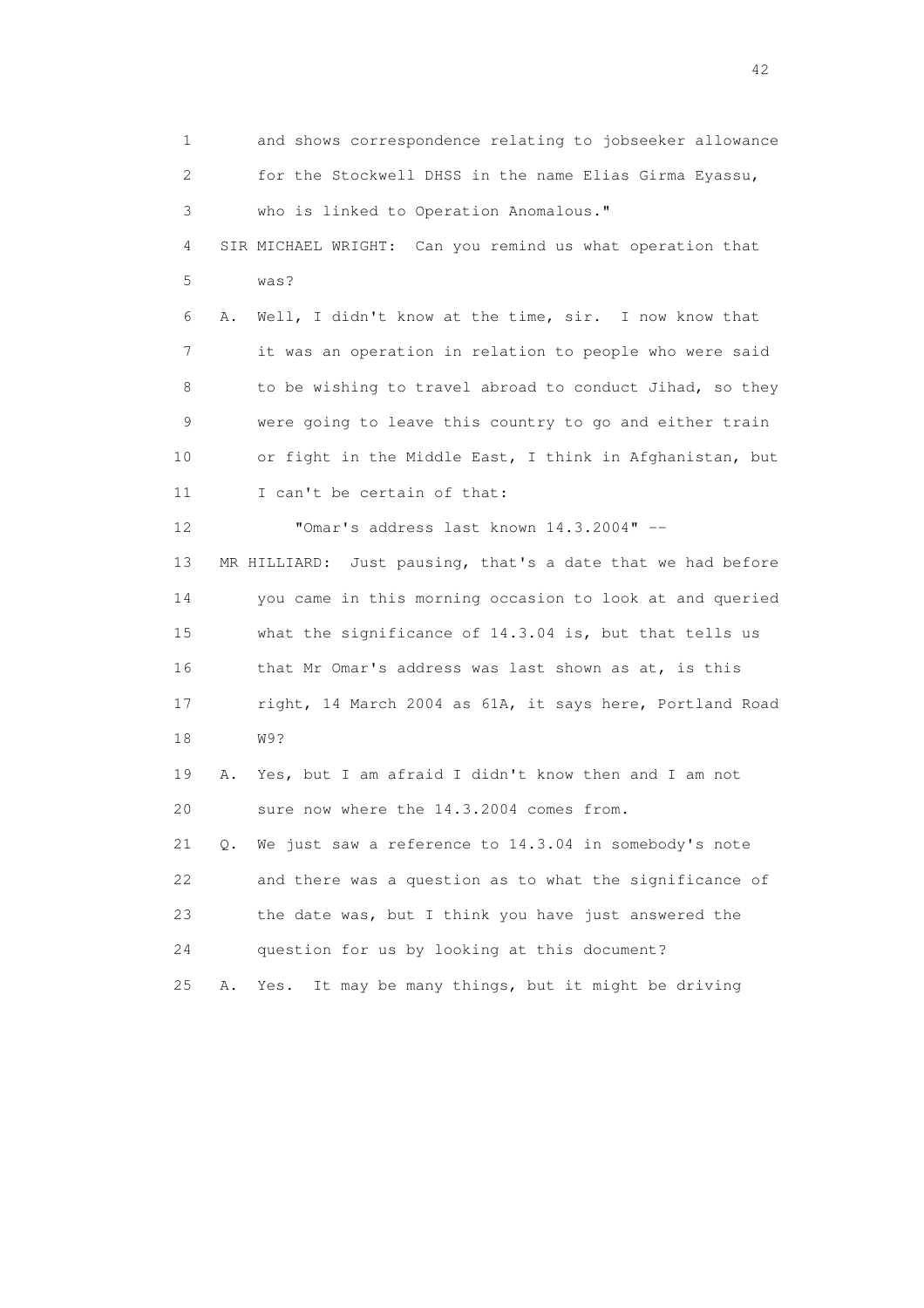1 licence or it might be when they came into contact with 2 the police last, if at all. Something like that.

3 Q. Right. All right?

 4 A. "There now exists a few hours to pursue covert 5 opportunities, however, there may be a need to go overt 6 if there is no progress. The primary aim today is to 7 direct all resources to locating these persons. The 8 black Primera has been located through a street search 9 and is parked in the vicinity of Scotia Road. The 10 latest DSS address Girma is 60 Corfe (pos [which I think 11 means possibly] Corfu) House, Dorset Road, SW8." 12 SIR MICHAEL WRIGHT: Which is also in the Stockwell area? 13 A. Yes, very much so, sir, Blair House is visible almost 14 from, probably is visible from the tube station, 30, 15 40 yards away, and Corfe House is about, well, less than 16 half a mile, I would say, sir, from the tube station. 17 MR HILLIARD: Can you just spell this out for us, we are all 18 sure we have the significance, do you see six lines up 19 from the bottom this: 20 "There now exists a few hours to pursue covert

 21 opportunities, however, there may be a need to go overt 22 if there is no progress."

 23 Can you just translate that for us, just so we have 24 the sense of that?

25 A. Yes, I think that's probably shorthand in a sense, sort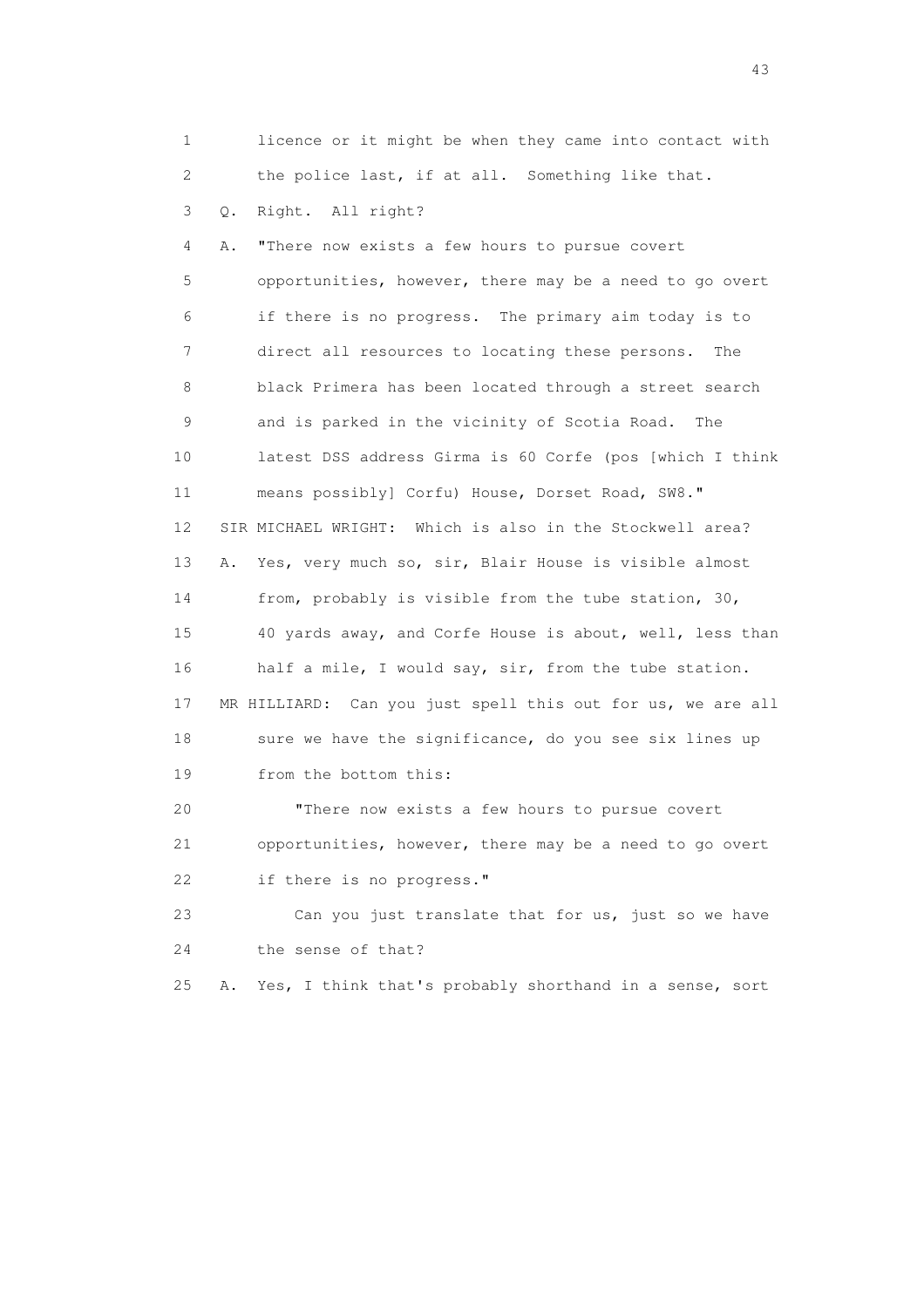1 of police speak, if I can put it that way. The need to 2 go overt would be referring to the publication of the 3 photographs from the CCTV which had been recovered. 4 Clearly if you do publish the photographs, that gives 5 an opportunity for people who know the suspects, if they 6 are so minded, to ring in and say, "I know who that 7 person is". There is clearly also a public safety 8 interest in publishing the photographs. That said, the 9 covert investigations, where you have not published the 10 photographs --

 11 Q. So that's the secret, the undercover ones, as it were? 12 A. Exactly, might allow you to find the people more 13 effectively and of course if you go overt, they know, 14 the suspects know, almost certainly, that you know who 15 they are or you know what they look like, at the very 16 least, and the consequences of that could be that they 17 might --

 18 Q. Take different steps to make it harder for you to find 19 them and so on?

 20 A. They might panic, they might create another explosion, 21 they might become much harder to find. There is often, 22 in the early hours of serious crime investigation, 23 a question as to whether it is appropriate to publish 24 the photographs.

25 The other question of course is always one of a sort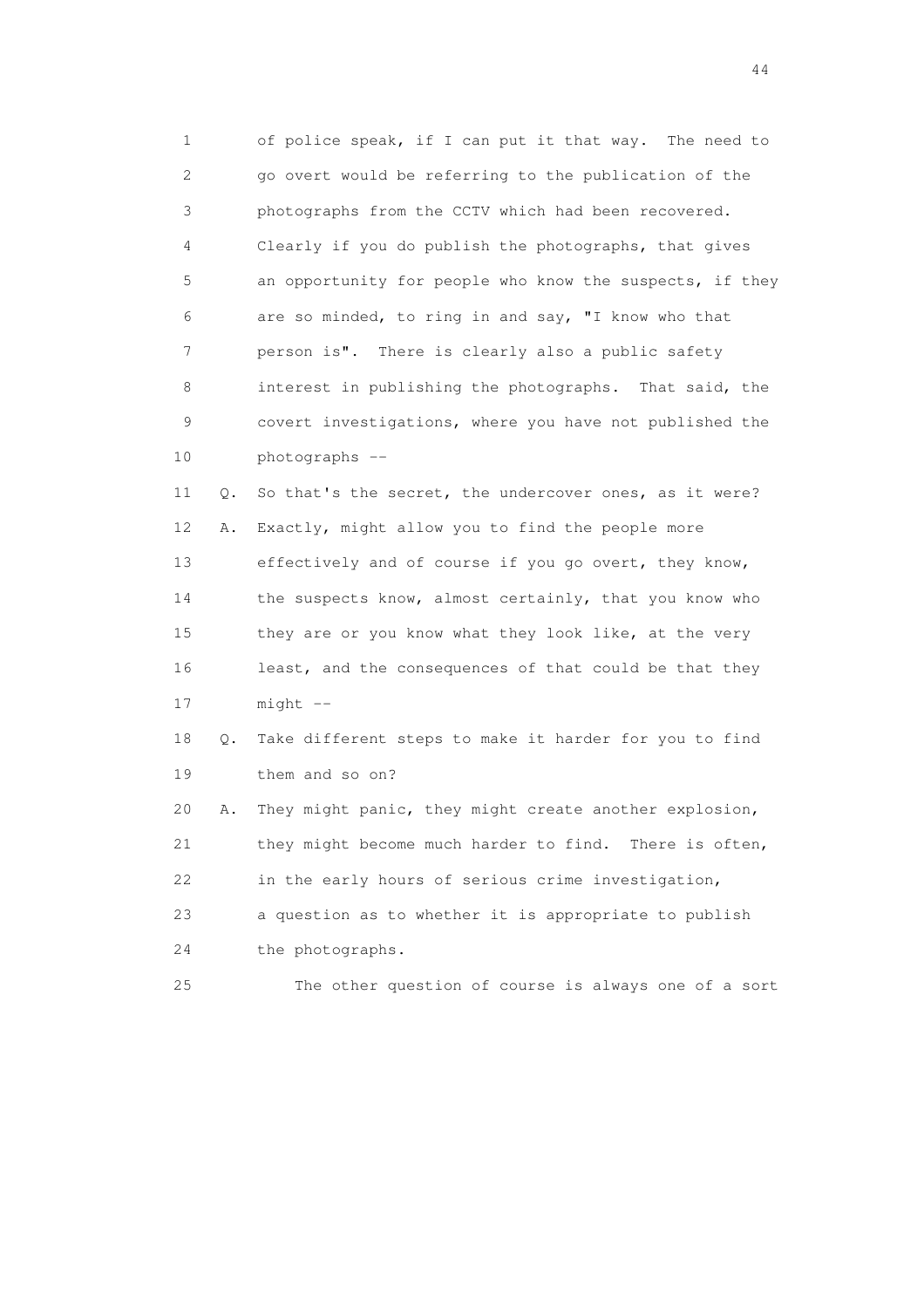1 of legal point, that in publishing the photograph of 2 a suspect, you are in some sense saying to the public 3 this is the person who has done that, and that can 4 prejudice a further investigation. 5 SIR MICHAEL WRIGHT: You might compromise your evidence? 6 A. And you could, yes, absolutely, compromise the evidence 7 or even the trial, yes. So it's a balanced decision. 8 MR HILLIARD: All right. So the point was being made that 9 there were a few hours to pursue covert, as it were -- 10 not obvious, secret, as it were -- opportunities; 11 however there may be a need to go overt if there is no 12 progress on those? 13 A. Yes. One of the reasons I say it's shorthand is because 14 actually once you go overt, publish the photographs, 15 that doesn't bring all the covert operations to a stop. 16 They carry on, it's just you are doing them in 17 a different context, a different environment and 18 atmosphere. 19 Q. All right. So that note really, is this right, serves 20 to bring you up to speed with what's known; is that 21 right? 22 A. Yes. 23 Q. Just in terms of -- 24 A. That's right, yes. 25 Q. -- the information that's available?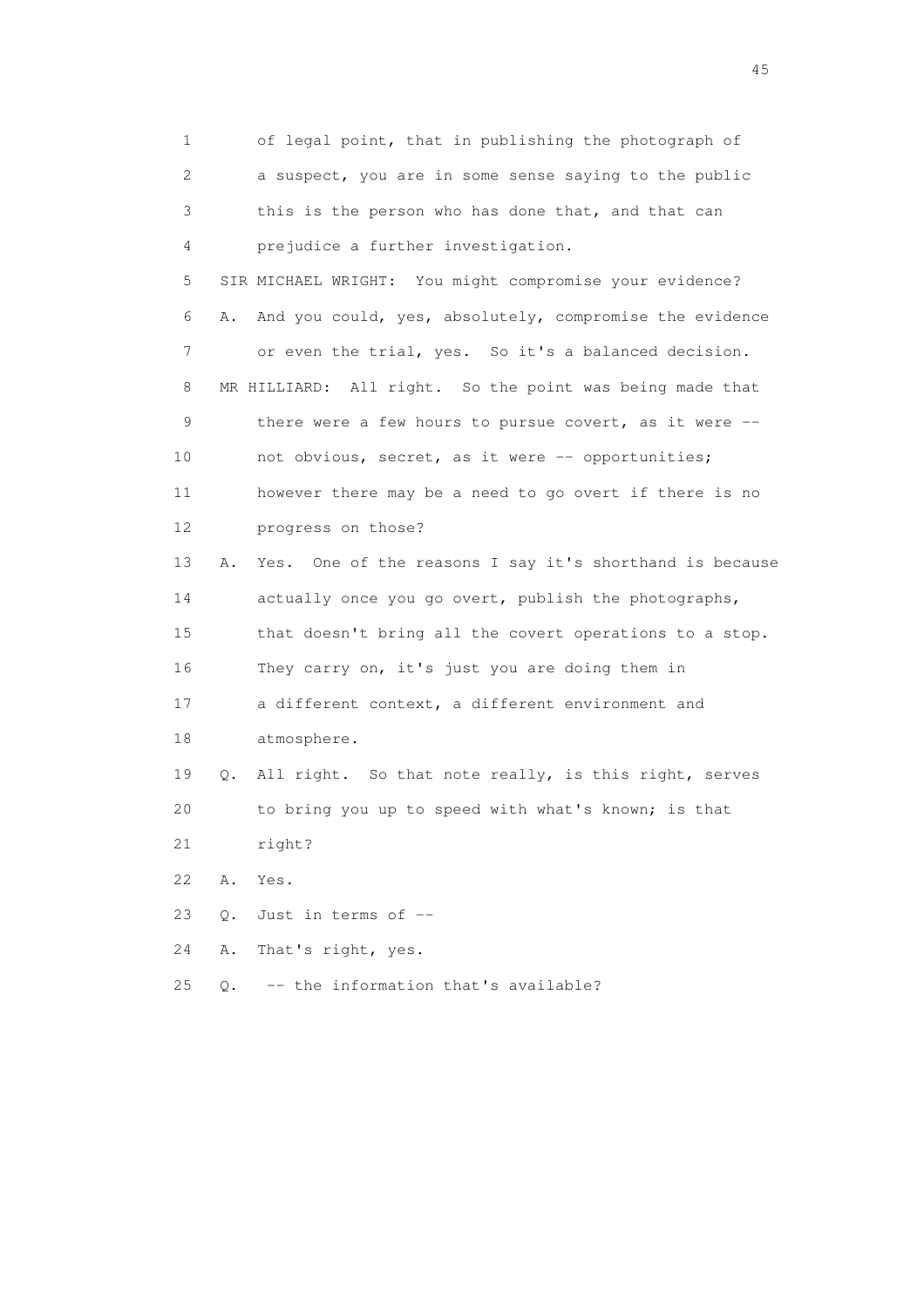1 A. Yes, yes.

| 2  | Q. | And then, if we go to the copy of your red book, all      |
|----|----|-----------------------------------------------------------|
| 3  |    | right, the typed copy we have, and just so we know what   |
| 4  |    | we have here, is this a note of, as it were, other        |
| 5  |    | topics and no doubt some will overlap in that meeting,    |
| 6  |    | or is this partly that and partly other things?           |
| 7  | Α. | I think it would perhaps be important to say, sir, that   |
| 8  |    | this was not a briefing in the sort of classic sense of,  |
| 9  |    | supposing I was planning to police an event in a few      |
| 10 |    | months' time, the New Year's Eve celebrations, and I am   |
| 11 |    | planning for months and months and months and I have      |
| 12 |    | a series of planning meetings and I have a series of      |
| 13 |    | briefings and those briefings are extremely structured,   |
| 14 |    | they have been thought about for a long time, and they    |
| 15 |    | follow a particular format, usually.                      |
| 16 |    | This was clearly one of several meetings and              |
| 17 |    | briefings that had been going on and off perhaps almost   |
| 18 |    | continuously involving Mr McDowall since he had arrived   |
| 19 |    | in London.                                                |
| 20 |    | So it didn't follow the classic format, and as            |
| 21 |    | I said, people were coming and going, which you wouldn't  |
| 22 |    | normally have. But I wrote some notes for myself,         |
| 23 |    | knowing also that I was going to get the intelligence     |
| 24 |    | brief.                                                    |
| 25 | Q. | You have referred, is this right, first of all,<br>Right. |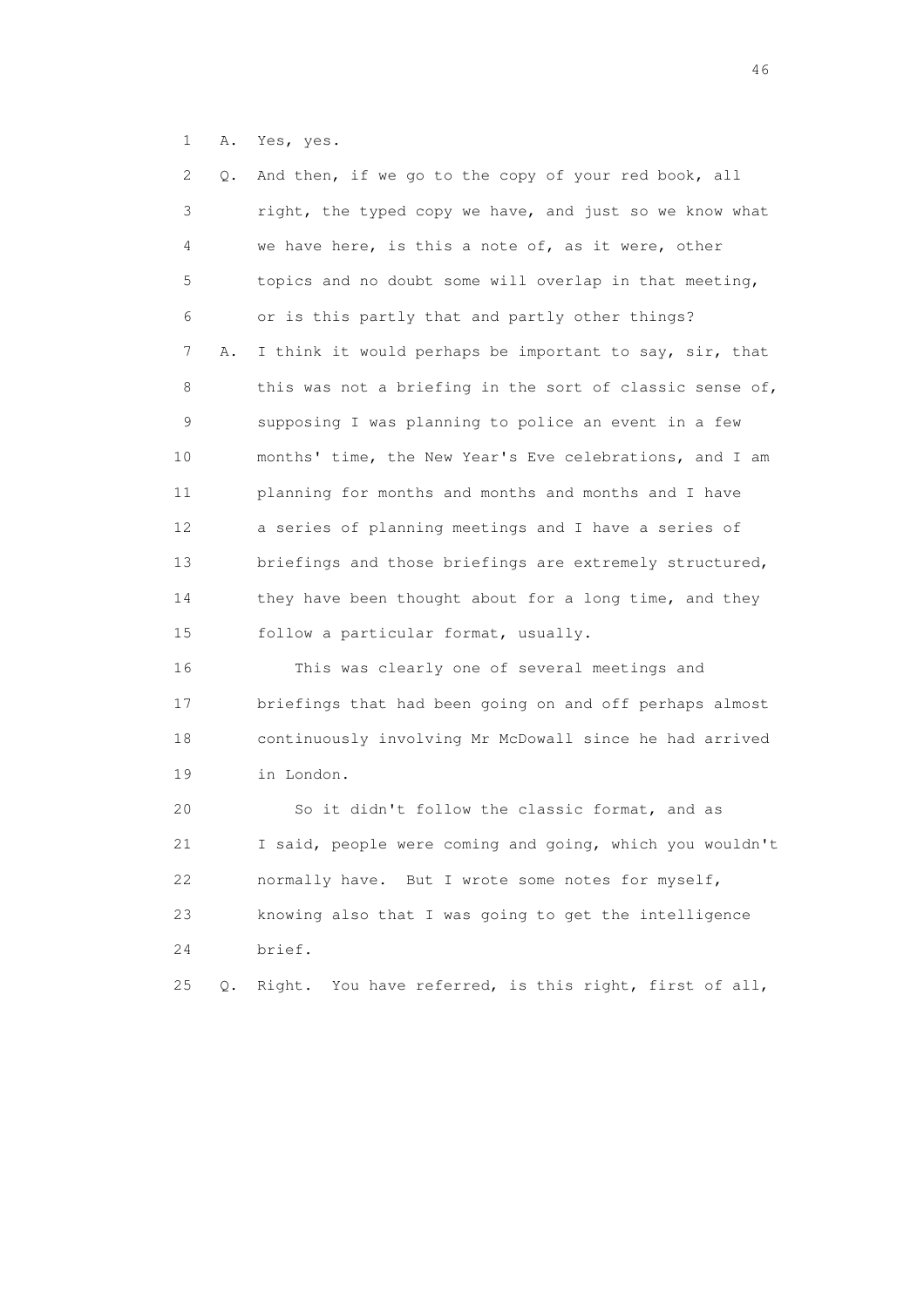| 1  |    | to some people who are there at the meeting; correct?    |
|----|----|----------------------------------------------------------|
| 2  | Α. | Yes, I have, sir.                                        |
| 3  | Q. | And given 7.10 am and 22.7, so time and date?            |
| 4  | Α. | Yes, yes, that's John McDowall, Tim White, John Prunty,  |
| 5  |    | Chris Allison and Ian Carter. Silver: Merrick Rose,      |
| 6  |    | John Terry and Trojan 80 which I think we know is        |
| 7  |    | Mr Esposito.                                             |
| 8  | Q. | Is Silver there, is that Mr Purser?                      |
| 9  | Α. | That's Mr Purser. I think he was there very<br>Yes.      |
| 10 |    | briefly, and at that stage I did not know what his role  |
| 11 |    | was precisely, just somebody in the room.                |
| 12 | Q. | Then $--$                                                |
| 13 | Α. | I am not sure when he left.                              |
| 14 | Q. | JMC and AH, is that Mr McDowall and Mr Hayman?           |
| 15 | Α. | Yes, that's when those two talking, Mr Hayman came into  |
| 16 |    | the room.                                                |
| 17 | Q. | Right. We don't need the detail of this, because --      |
| 18 |    | this is some details about a device or devices; is that  |
| 19 |    | right?                                                   |
| 20 | Α. | Yes. At some stage during the meeting, some colleagues   |
| 21 |    | arrived from the bomb data centre. I am afraid I never   |
| 22 |    | These are people who are expert in<br>knew their names.  |
| 23 |    | the construction of bombs and devices, and they had been |
| 24 |    | talking to the explosives officers, they had been        |
| 25 |    | looking in their databases, and they had begun to get    |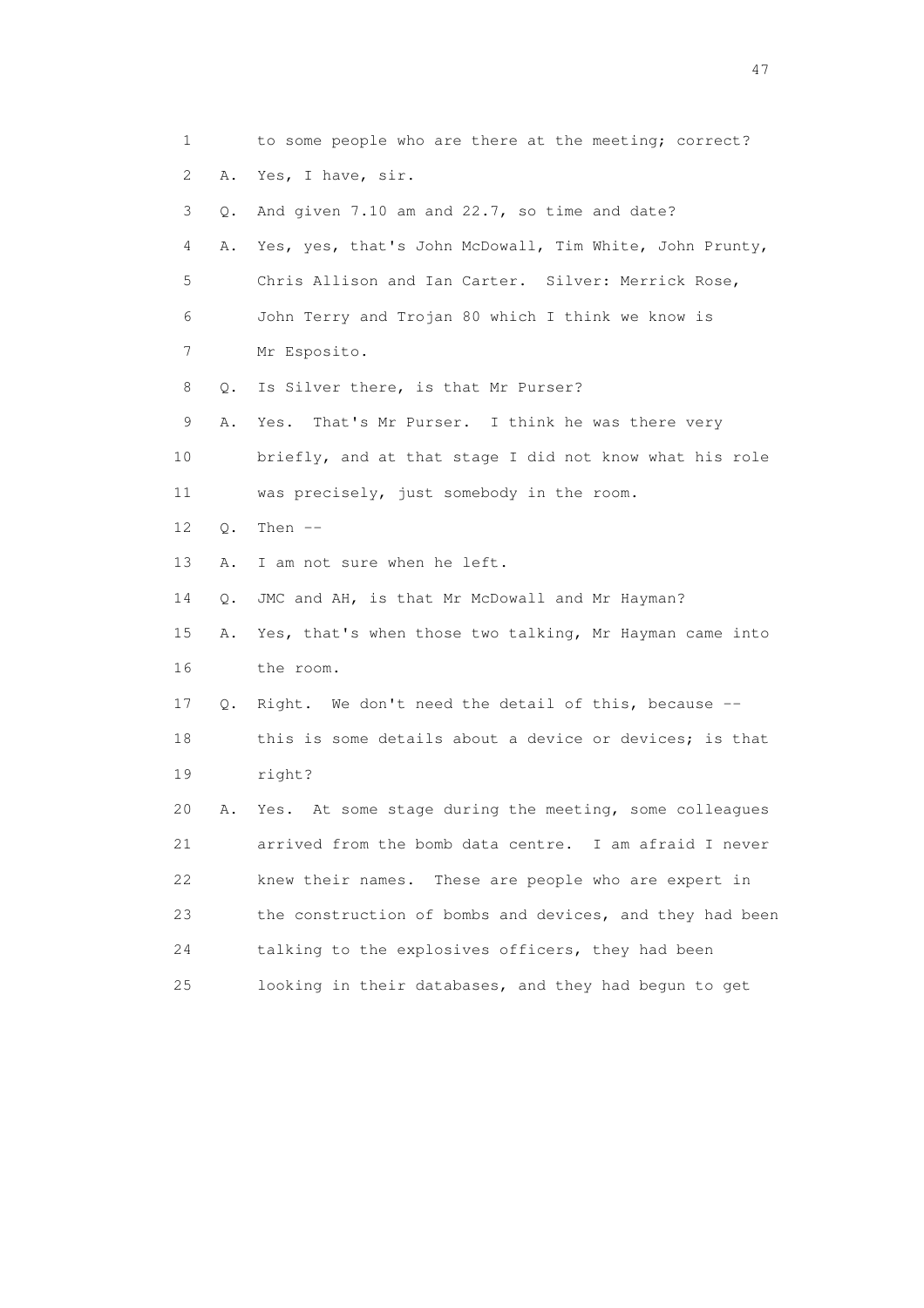1 some understanding of how the devices that had failed to 2 explode the day before worked. And they told us that 3 they believed that it involved a 9-volt battery, two 4 wires coming together, and a peroxide based explosive, 5 and they used the phrase HMTD, which at that time 6 actually meant nothing to me, but I had heard of 7 peroxide based explosive. 8 Q. You had better tell us, because maybe to some of us it 9 means nothing. HMTD or is that a difficult one? 10 A. It is difficult, we just always call it that. It's 11 a chemical name. I could get it for you very quickly, 12 sir. 13 Q. No, don't worry. Just so we know what it is. Alright.

 14 A. They also said that, which I did know, that peroxide 15 based explosives are very sensitive to shock, to heat, 16 to electric charge, so if you bang them or you heat them 17 up, or you put an electric charge near them, they may 18 just explode. They are very volatile.

 19 Q. So there was some information from them. I don't know, 20 was it in this meeting I think you actually saw some of 21 the CCTV film; is that right?

22 A. Yes, later on in the meeting.

23 Q. Still in this meeting but later on?

24 A. Yes, I did. I saw one of the bombers from the 21st,

25 I am afraid I can't remember his name, and I wouldn't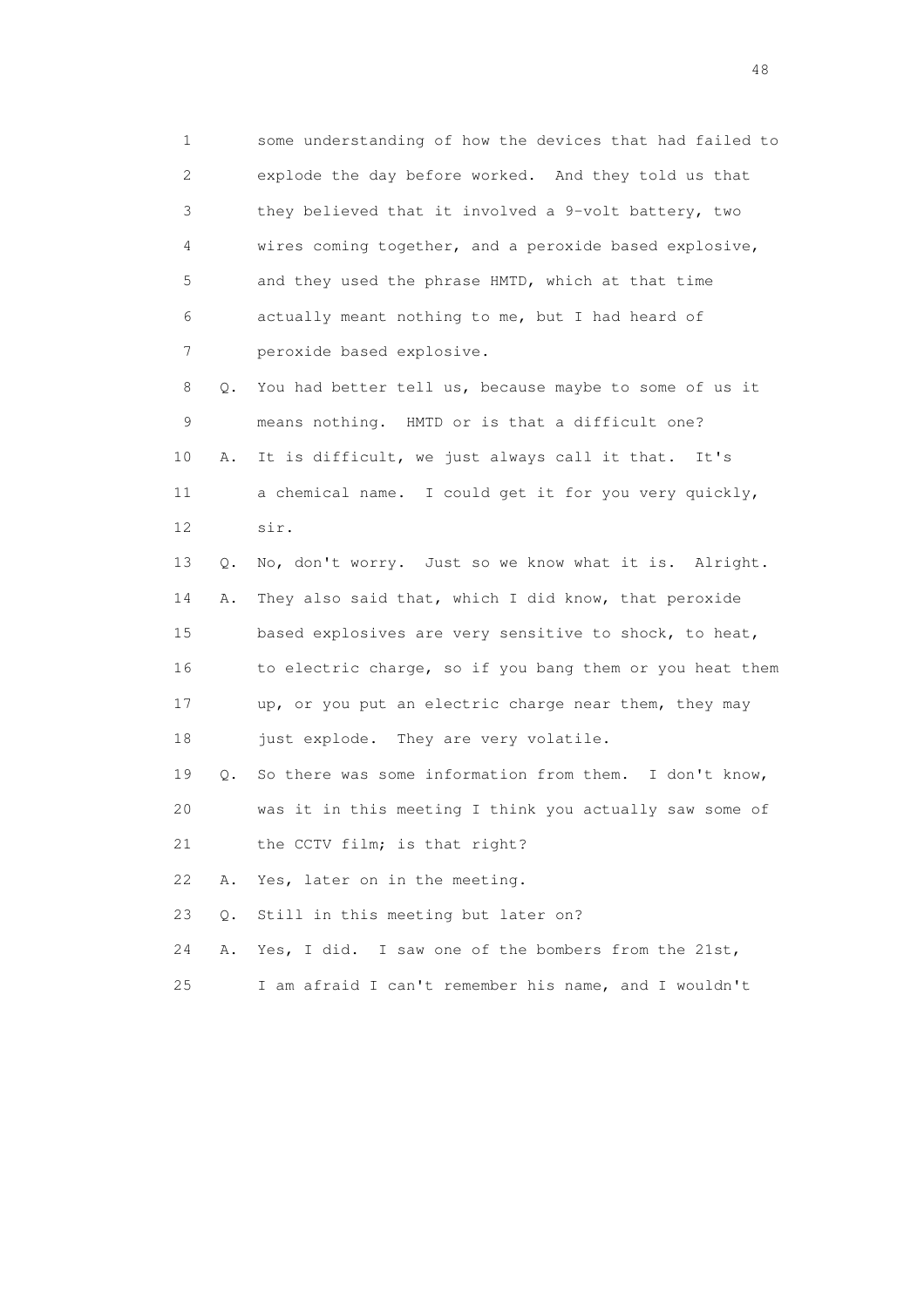1 have known it then obviously, going in to the Stockwell 2 tube, and he was on the stairs, on the escalator, he was 3 on the telephone, I saw him go into tube and then the 4 people who had recovered the CCTV had spliced -- or 5 a bit later down the time, where he was at the Oval 6 tube, and there was some very chilling footage of him 7 attempting to explode his device, and I think it's 8 footage which has now been seen a number of times, but 9 of course that was just literally the morning after, and 10 there is a very brave man who tries to persuade him -- 11 appears to be trying to persuade him to not do anything 12 further once it has not gone off, and then the suspect 13 runs off and he's followed up the platform by a number 14 of people. So I had seen that. 15 Q. Then four headings, but three of them filled in. Who is

## 16 speaking here, can you remember? If you can't, then say 17 so.

 18 A. Well, I can't, I am afraid, sir. I can't be sure 19 whether this is Mr McDowall speaking or it's my 20 questions to Mr McDowall. I often do, as somebody is 21 talking, I'll write down three things I want to ask 22 them, and I just can't be sure, I am afraid, I can't 23 remember what -- how this went. 24 Q. Right. "Can't let them run". What's that a reference

25 to?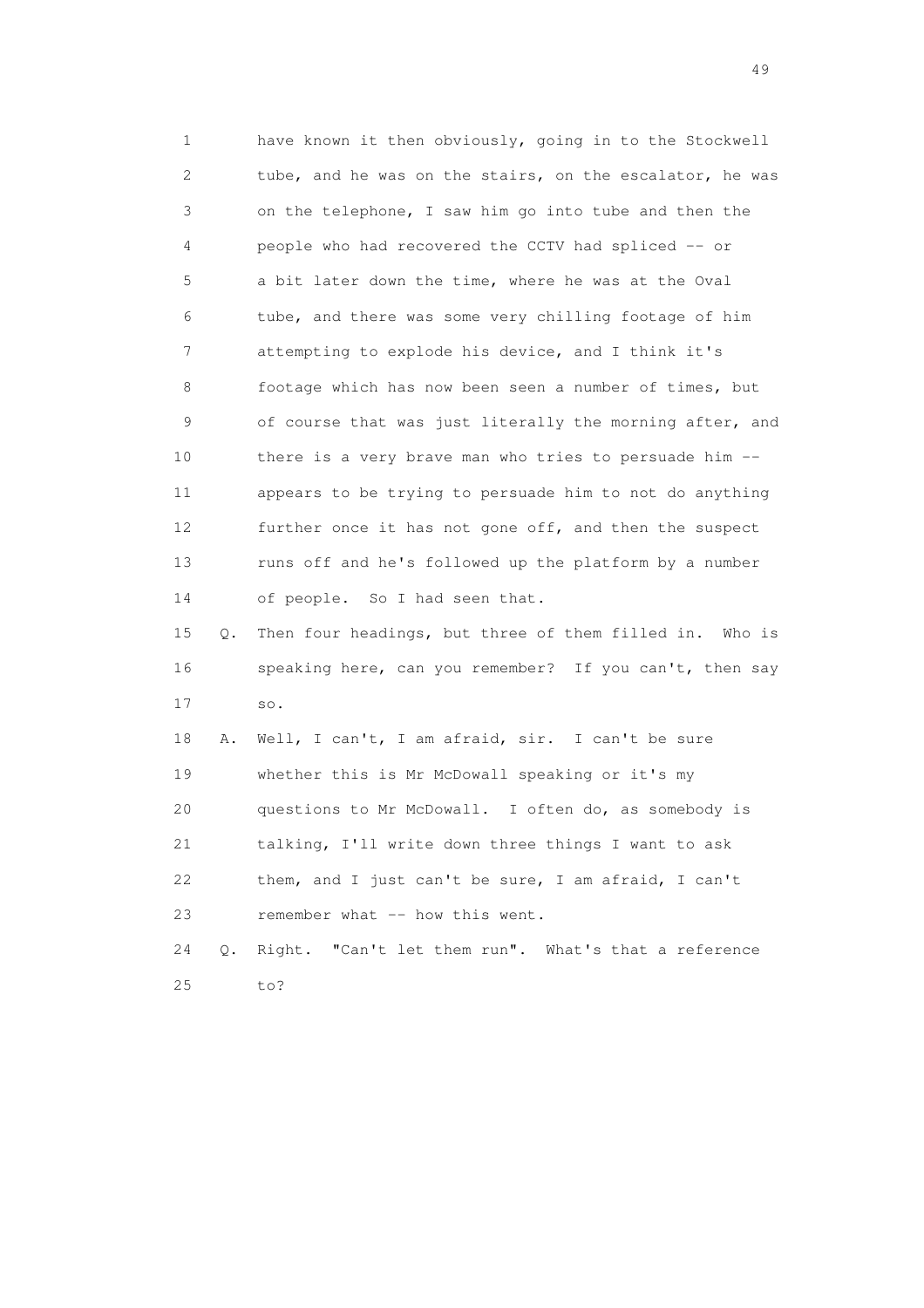1 A. Well, again, this is police speak, Mr McDowall outlined 2 what he intended, and I use that phrase quite often, 3 very often, in fact in the type of work I normally do. 4 I remember saying to Mr Prunty, who was one of the 5 senior investigating officers, you know, "What would you 6 ideally like us to do in this operation this morning", 7 and he said I think with possibly a sort of wry grin, 8 "Well, ideally I would like you to follow, find these 9 people and follow them, and get them to take you to 10 wherever the bomb factory is", and I said, "John, you 11 know we can't let them run". 12 SIR MICHAEL WRIGHT: That was presumably an officer speaking 13 from the anti-terrorist point of view rather than what 14 I might call a general policing point of view. 15 A. I am sure sir, he knew full well that the idea one might 16 follow somebody like this around all of London and 17 goodness knows where else for days. Letting them run 18 was something we used to talk about a lot on the 19 Flying Squad and similar operations, which means you 20 know this person is a suspect but at the moment it is 21 safe to simply follow them so that they will lead you to 22 further intelligence, further evidence, further 23 suspects, and a question I would often ask is: what are 24 we going to do with this person, can we let him run? 25 Yes we can, because we know, for example, he is not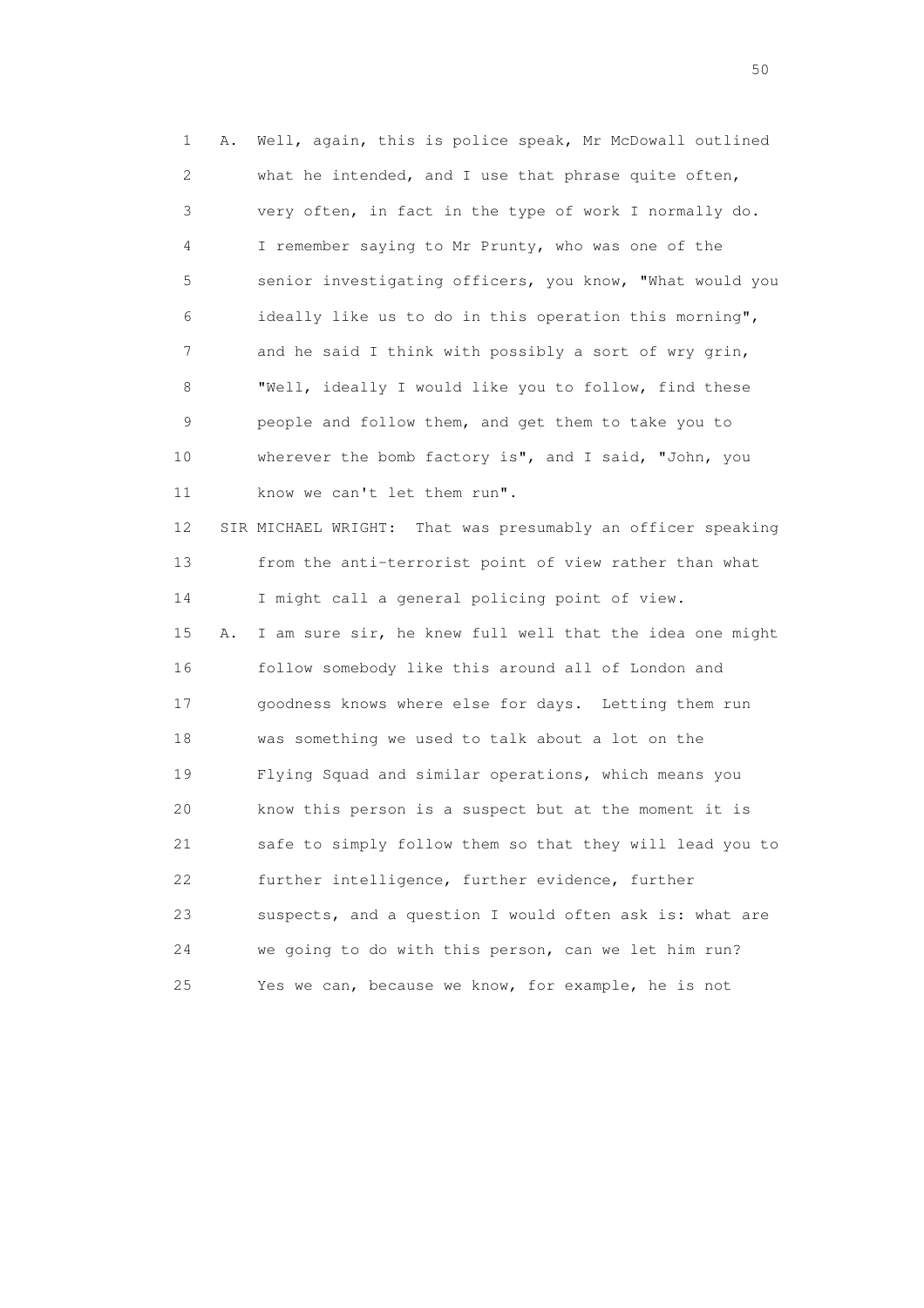1 going to buy the firearm until tomorrow, so he doesn't 2 pose a threat until tomorrow, we can let him run. I am 3 sure Mr Prunty didn't expect that I would say: yes, of 4 course, we will trail him around. 5 SIR MICHAEL WRIGHT: He didn't really think it was a serious 6 suggestion? 7 A. No, I understood what he was saying, which is, you know, 8 there was potential for a bomb factory and it would be 9 great to know where it is for all the obvious reasons, 10 but I knew that, and obviously Mr McDowall agreed, we 11 can't let them run. 12 MR HILLIARD: Right. Next: 13 "Ideally intercept some distance away". 14 Do we need to know -- you told us that Mr McDowall 15 had outlined what he intended. Perhaps you need to tell 16 us that before you answer point 2. 17 A. Well, overall, obviously, he wanted to keep London safe, 18 protect London from further attacks, and he wanted us to 19 find and arrest the suspects from the day before as 20 quickly as we could. 21 He discussed that if we did locate actual premises 22 that they were actually in, then we might move to 23 a containment and call-out tactic, but that if people 24 were leaving premises, in this case 21 Scotia Road and 25 61A Portnall Road, the ideal would be to intercept some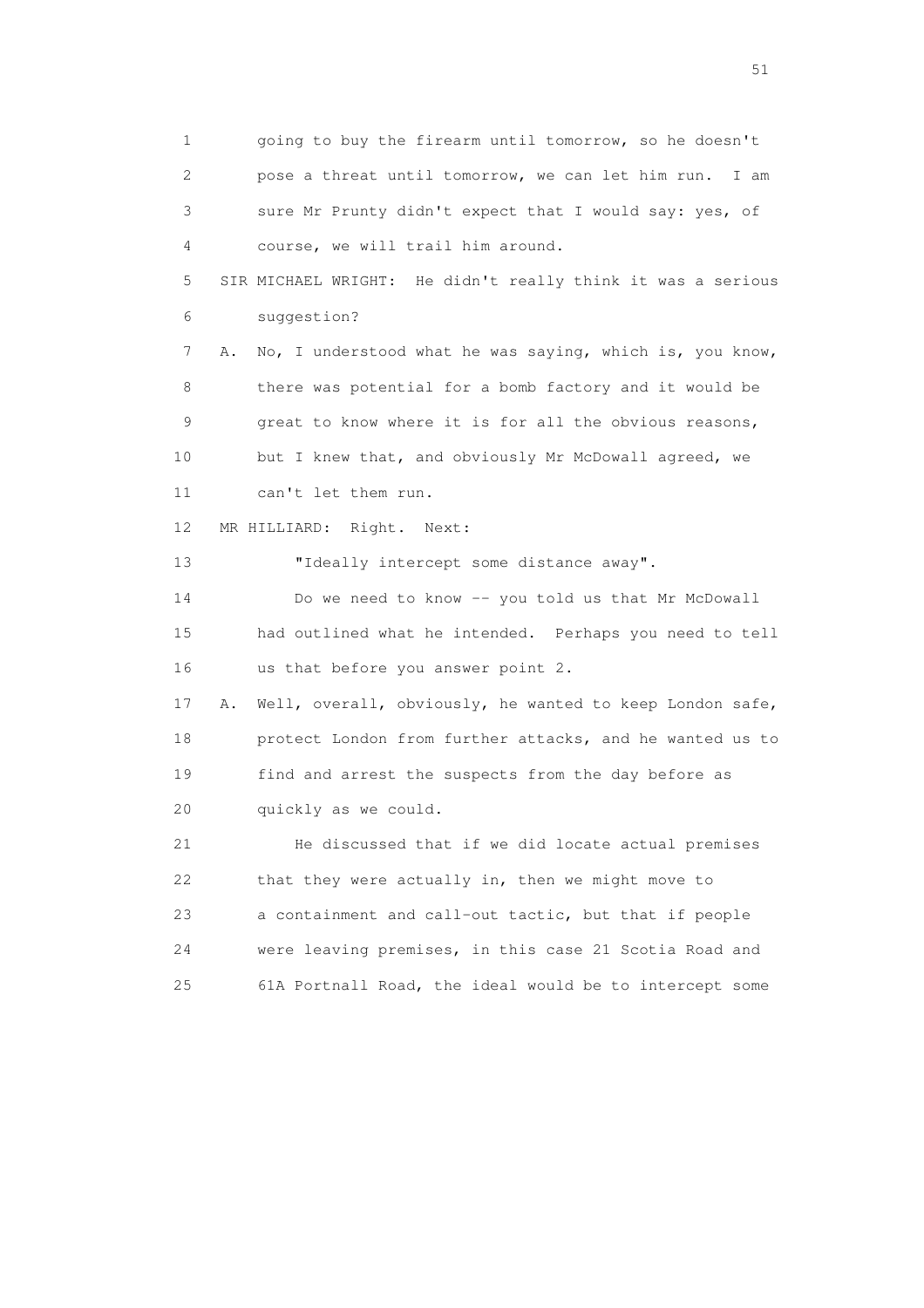1 distance away in order not to alert whoever remained in 2 the premises. 3 Q. Did he say how at this stage this plan was going to be 4 put into effect in terms of you say you had these two 5 particular addresses, Scotia Road and Portnall Road, 6 what was the plan? 7 A. Well, I already knew that we had surveillance teams or 8 I thought I knew that, I had been told that we had 9 surveillance teams at those addresses. 10 Q. Right. 11 A. And Mr McDowall, I think during that conversation, but 12 certainly later on I had another quick chat with him 13 where he said: now, are you sure you understand, he told 14 me that he had already asked for, you know, the 15 surveillance teams to be deployed, he had asked for 16 firearms teams, that firearms teams were coming on at 17 7 o'clock, ie before, a little bit before we were now 18 talking, and his plan was to control the premises with 19 surveillance and then if people came out clearly if they 20 were the suspect, to arrest them again ideally some 21 distance away and if other people came out of these 22 places, then they might provide -- they might either be 23 suspects themselves or they might provide 24 an intelligence opportunity, so he wanted them stopped, 25 again some distance away from the premises.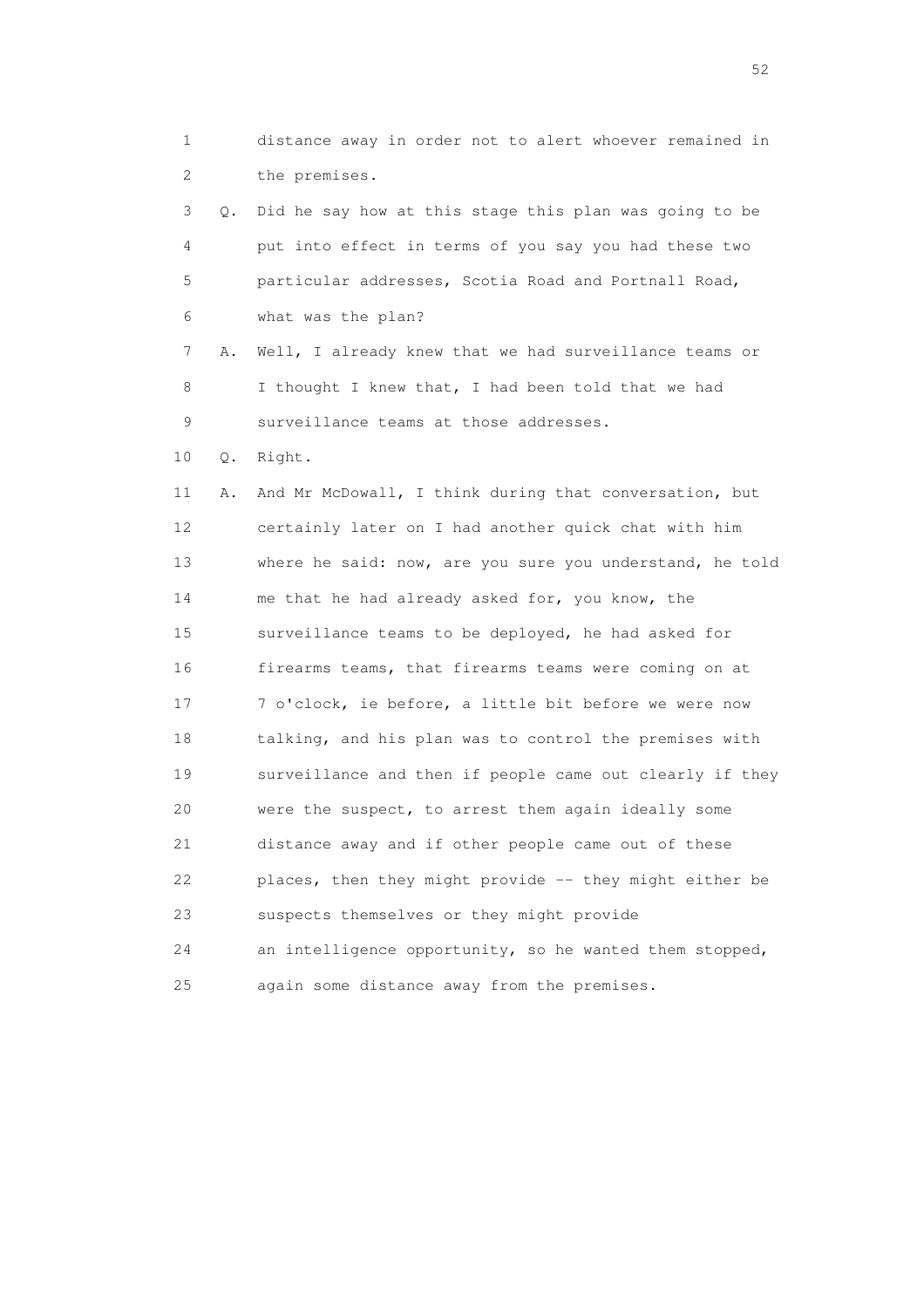1 I entirely understood the concept, if you like, it 2 would be something I was very used to doing. You set up 3 observation points, you have a surveillance team, they 4 control people away from a place, you get a good feel 5 for what's going on in there, gathering intelligence all 6 the time, all the time trying to get a better picture of 7 what's going on in the premises and what is happening 8 generally, so in order to inform where are the suspects. 9 Q. Who would be doing, as you understood it, according to 10 his strategy, the intercepting or the arresting if 11 a suspect had come out? 12 A. Well, I don't -- I -- if a suspect came out, he was very 13 clear that we are talking about SO19 doing -- 14 Q. We will look at your document. 15 A. Sorry. 16 Q. A suspect -- 17 A. If a suspect came out, then SO19, the teams that were 18 being allocated at 7 o'clock in the first instance, 19 would be doing the interception. I don't think he was 20 specific about who should intercept non-suspects. 21 Q. Right. 22 A. One could imagine a scenario in which some people might 23 argue that should be an unarmed stop. I don't think he 24 said. But this was to be performed, you know, when the 25 operation was running by the specialist firearms

 $\sim$  53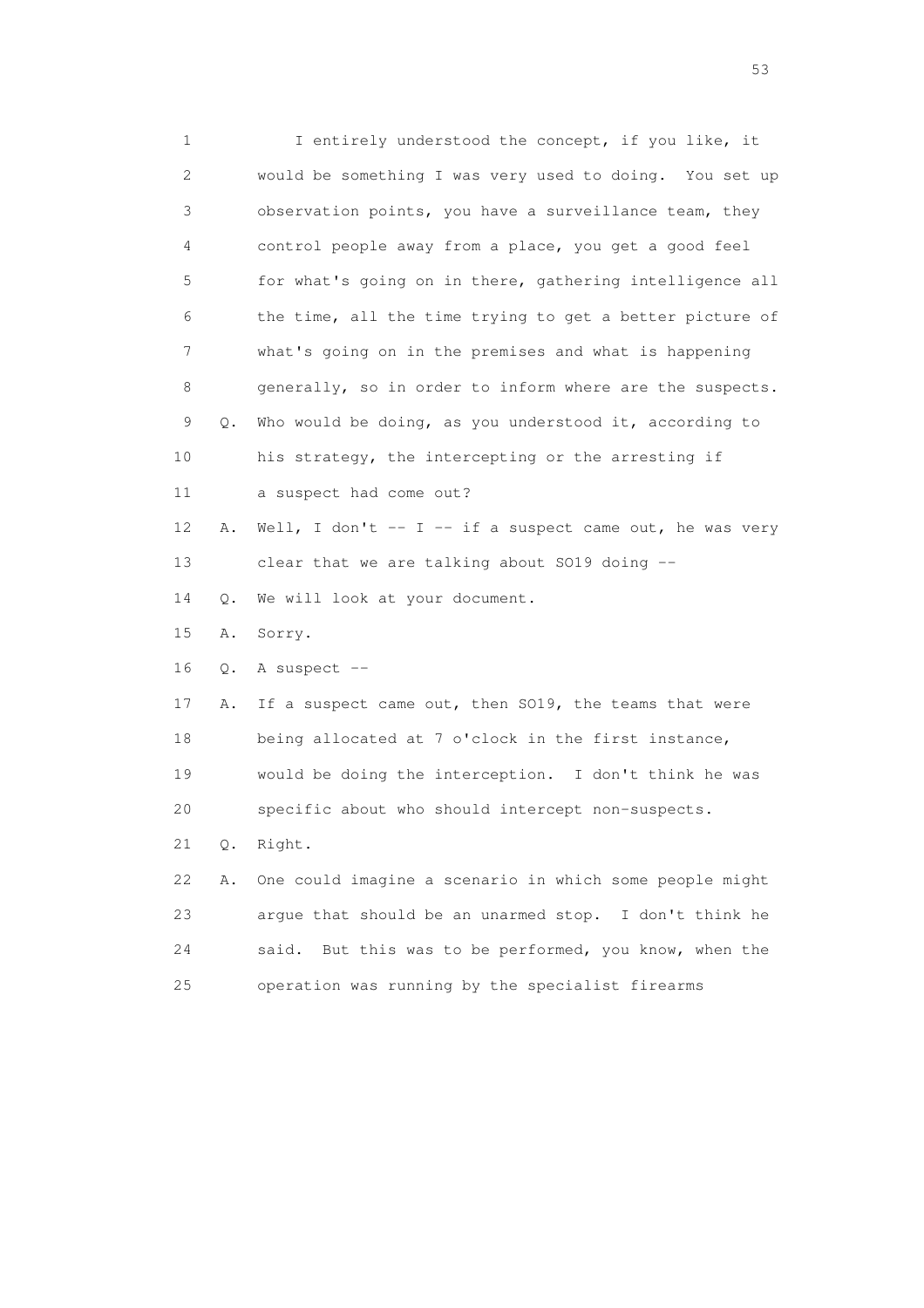1 officers, the most highly trained covert officers in 2 SO19. 3 Q. Right. Is this right, as you understood it, 4 a surveillance team was already at Scotia Road? 5 A. Yes. I think I was told by Alan that the red team were 6 there, and the -- I may be wrong -- blue team were at 7 Portnall, and that was reiterated in this meeting. 8 Q. Just go through your note. "Open phone durations to 9 upstairs." Then it looks as though there is an arrow in 10 the original. 11 A. I am terribly sorry, I think I owe you an apology 12 because I think I have seen this typed copy before but 13 I think there must be a typographical error which I have 14 not spotted before. Where it says "open phone", I do 15 have dreadful handwriting, this actually says 16 "downstairs to upstairs", and then there is an arrow. 17 So it's not durations. It's "downstairs to upstairs". 18 Q. Is this telephone links, I don't know, within New 19 Scotland Yard or is it something different? 20 A. Well, this was in our discussion about the command 21 structure, the need, it was absolutely imperative that 22 Mr Carter, who was downstairs in information room, and 23 I upstairs on the 16th floor -- so he is literally on 24 the ground floor, I am on the 16th floor -- should keep 25 in touch with a dedicated phone link. I can explain why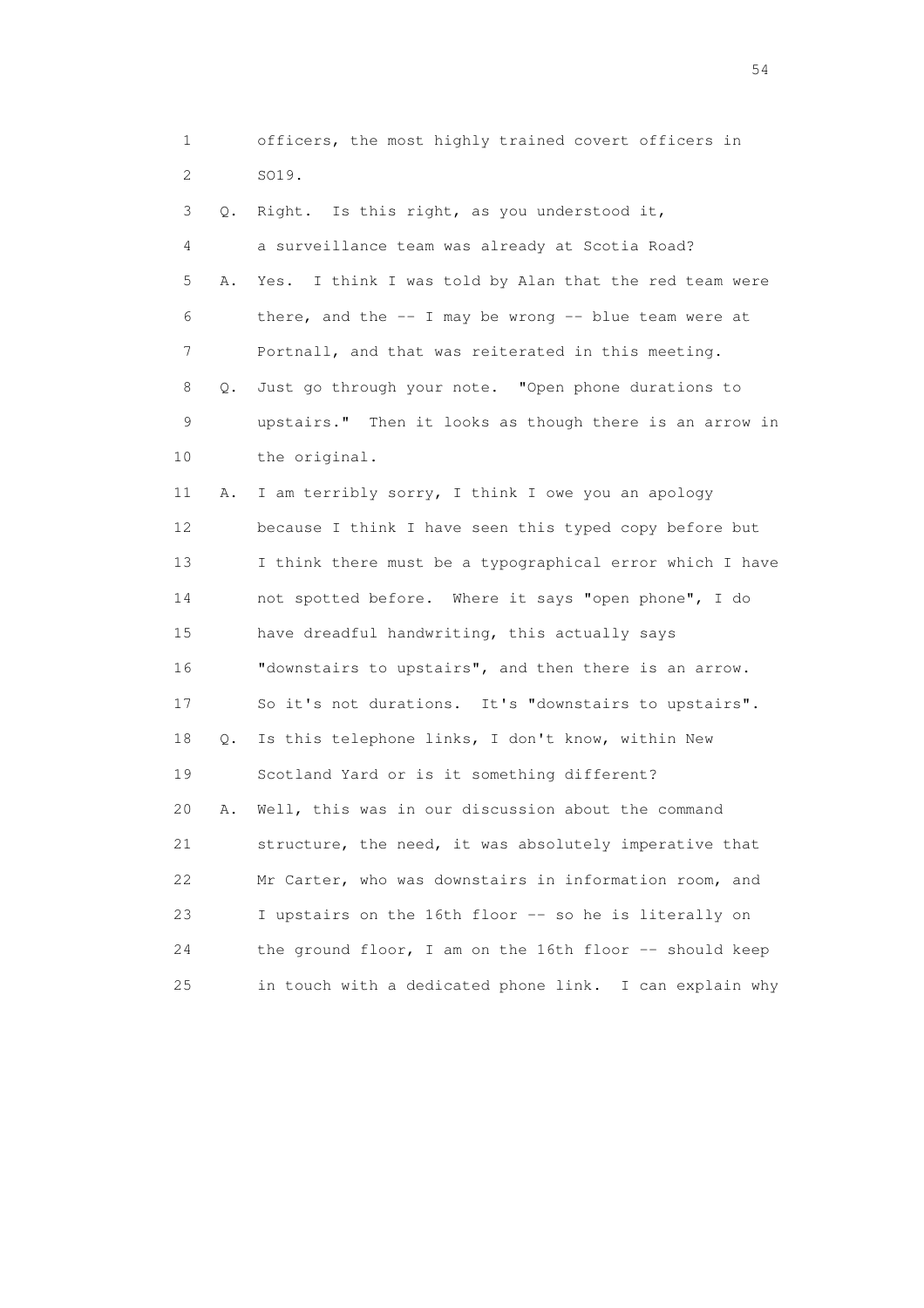1 if you like, sir, but it may be too much detail. 2 Q. No, it is just as we have the document, we just need  $3$  to  $-$  4 SIR MICHAEL WRIGHT: It would be probably a good idea if you 5 altered the "durations" to "downstairs", so you don't 6 forget. Thank you. 7 MR HILLIARD: All right. 8 Then the next section, "Gold DSO", we know about 9 Gold, we know about DSO. We know what they mean is all 10 I am saying. "SIO", senior investigating officer? 11 A. Yes. 12 Q. "SB ops land" SB Special Branch? 13 A. Special Branch. 14 Q. That could either be observation points I suppose or 15 operations, might depend how you have written it? 16 A. Absolutely, could be either. Normally with a small P it 17 would mean "operations". If I was writing "OP", as in 18 observation point, post, it would be a capital P. 19 Q. The team was going to watch from a particular place, 20 yes. 21 A. I am afraid I just can't remember. I am sorry. 22  $Q$ . All right. Then "security service", that's a  $-$  23 A. I am sorry, sir. Another typographical error and 24 I really do apologise because I have looked at this 25 document before.

the state of the state of the state of the state of the state of the state of the state of the state of the state of the state of the state of the state of the state of the state of the state of the state of the state of t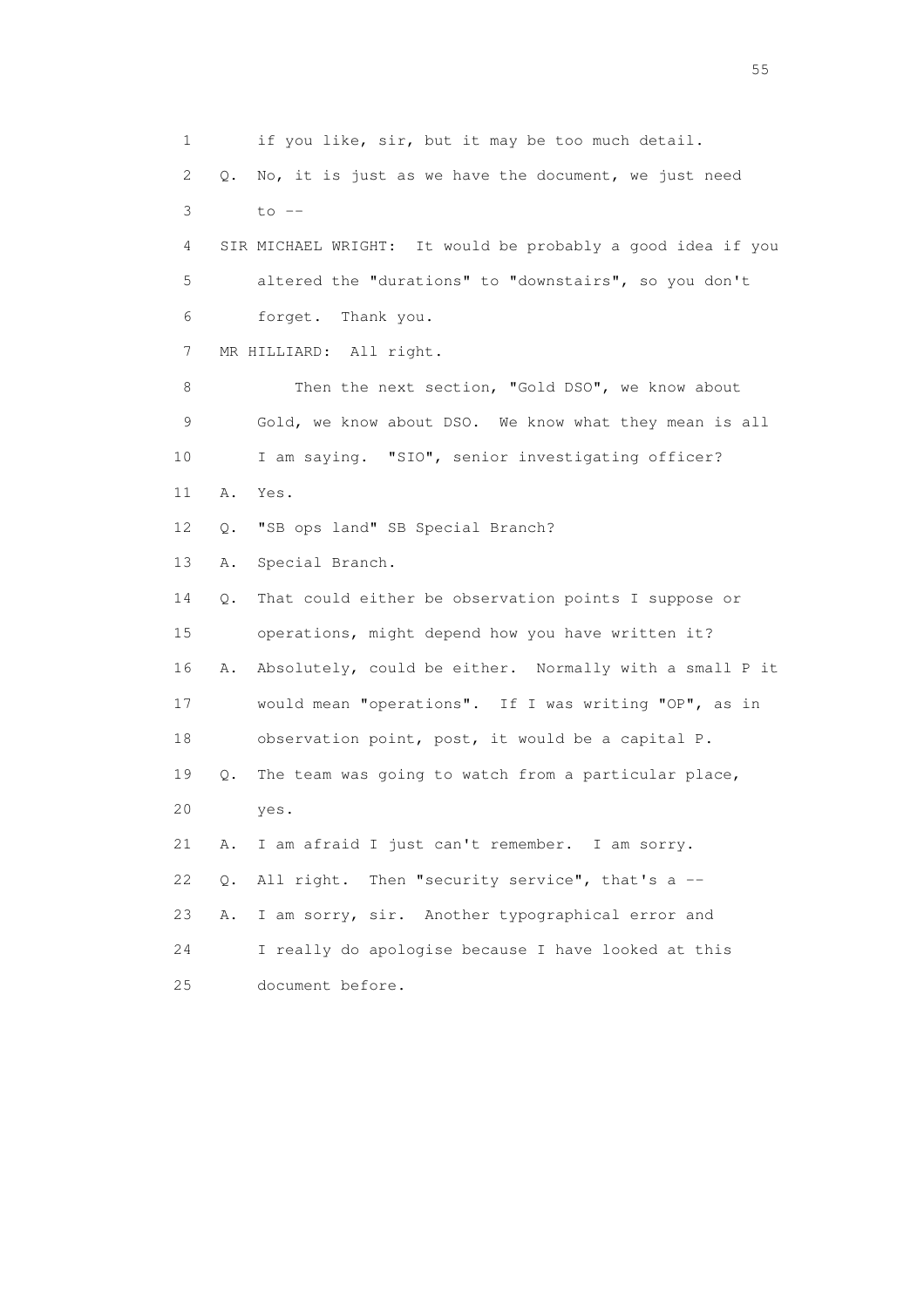1 Q. Don't worry?

| 2  | This makes sense now. Gold, DSO, SIO, SB, which is<br>Α.      |
|----|---------------------------------------------------------------|
| 3  | Special Branch as you say, ops, as you suggested,             |
| 4  | co-ord, it's not land at all, it's co-ord. So it's            |
| 5  | a role in the structure, in the command structure as we       |
| 6  | would call it.                                                |
| 7  | SIR MICHAEL WRIGHT: Do you mean "co-ord", co-ordination?      |
| 8  | Yes, except I neglected to put the dash, sir. Short for<br>Α. |
| 9  | co-ordinator.                                                 |
| 10 | MR HILLIARD: Then "security service", that's a reference to   |
| 11 | one of the intelligence services; is that right?              |
| 12 | Yes, that's right, sir.<br>Α.                                 |
| 13 | Then: "Fast time intel from service"?<br>$Q$ .                |
| 14 | Yes, "intel" is a word I use a lot for intelligence.<br>Α.    |
| 15 | Does "fast time intel from service" simply mean getting<br>Q. |
| 16 | information quickly from them?                                |
| 17 | Yes, it means that we had a conversation about the flow<br>Α. |
| 18 | of information from the security service into us, and         |
| 19 | the well-established need for when they had life at risk      |
| 20 | information, fast information, had to come to us              |
| 21 | quickly.                                                      |
| 22 | SIR MICHAEL WRIGHT: I don't suppose there is anybody here     |
| 23 | who doesn't know it but perhaps just to make sure, by         |
| 24 | security services, that's a generic description for MI5       |
| 25 | and MI6.                                                      |

 $56<sup>o</sup>$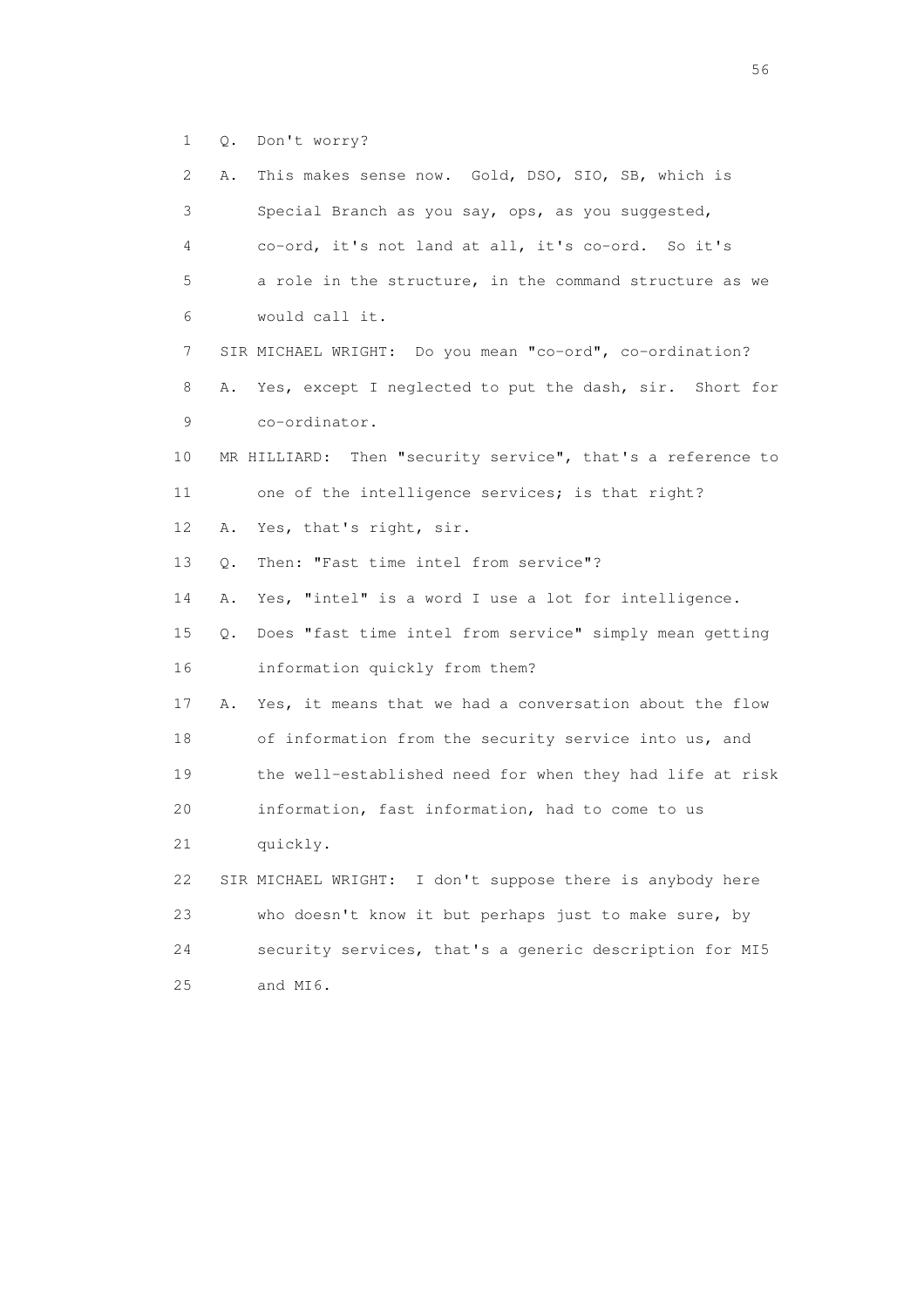1 A. Yes, this particular one I think relates to MI5 and they 2 are our sort of key partner in this. More usually, if 3 we are having communication with MI6 we will often do 4 that through MI5 because they have the intelligence lead 5 for counter-terrorism operations here, so this refers to 6 the security service MI5. 7 MR HILLIARD: If there is more to it that we need to know, 8 tell us, but essentially these are just jottings about 9 roles and functions? 10 A. Absolutely. 11 Q. Do we need more than that? 12 A. No, I don't think so, sir. 13 Q. Then there is an irrelevant part we don't need to worry 14 about, and then "intelligence" and then SCD7", just tell 15 us what that is? They are doing fast time actions for 16 surveillance team, just explain what that's about, 17 please? 18 A. Yes, you may remember I mentioned that the night before 19 I had had a conversation initially with Mr Carter and 20 then in fact with Mr Armand offering up my intelligence 21 officers. SCD7 was a unit that worked to me, Specialist 22 Crime Directorate number 7, that included the 23 Flying Squad who deal with armed robbery, the kidnap 24 unit and a number of other units. They had some 25 particularly skilled intelligence officers who were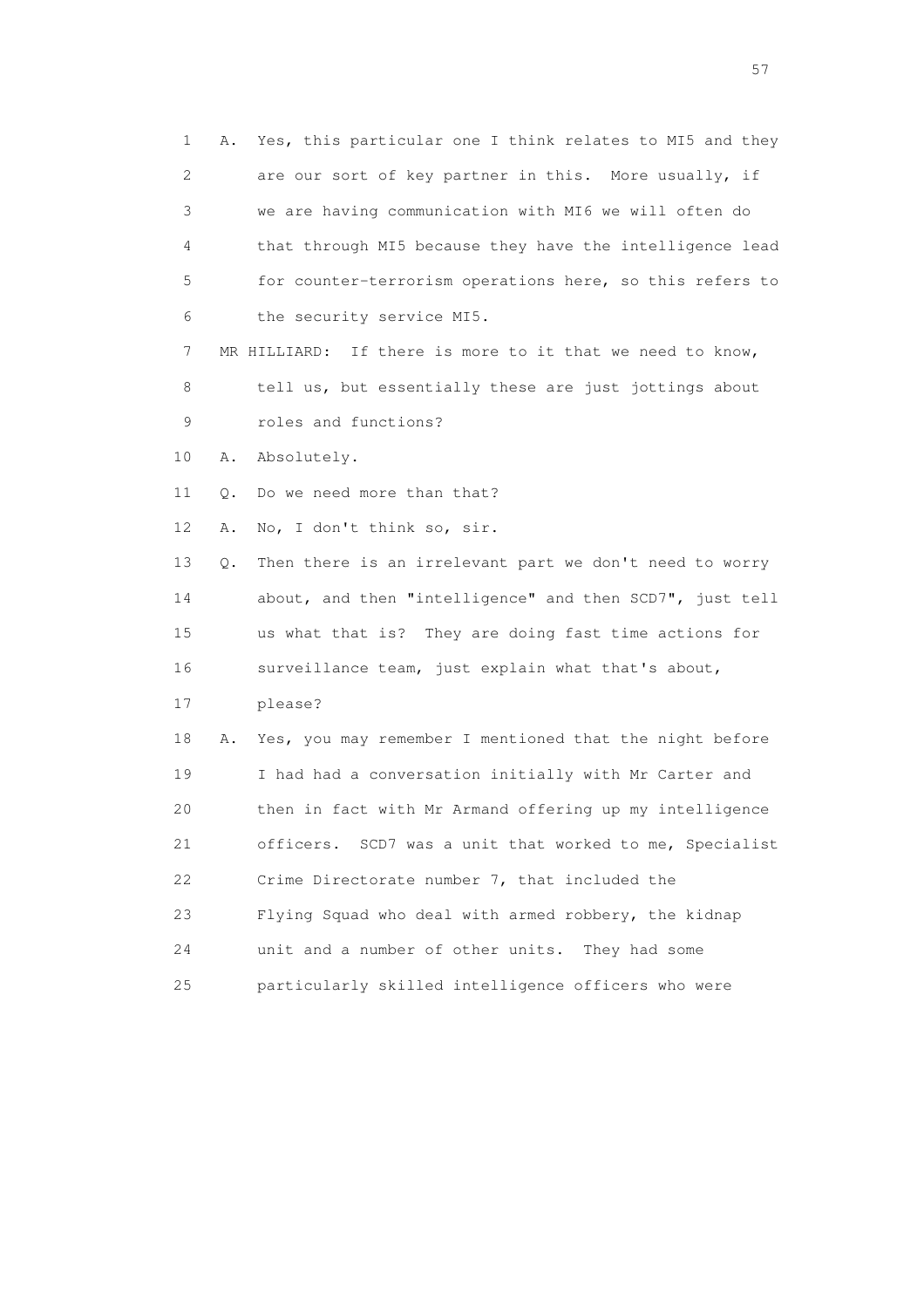1 very, very good at working in fast environments.

 2 Whereas perhaps in contrast, I am not saying they 3 weren't good, but the SO12 intelligence people were more 4 used to slower time operations. My people would be used 5 to something where we have a hostage and every minute 6 counts, and so they would -- they had been bolted on to 7 support the counter-terrorism operation overnight, 8 because I had offered that. 9 Q. Can you help us, again very briefly, "vertical line 10 fusion, any fast time", just as we have it, what is that 11 about?

 12 A. Fusion I think is the fusion cell which you may have 13 heard about already, it's an intelligence cell that was 14 supporting the operations involving perhaps amongst 15 others Special Branch and the Anti-Terrorist Branch, and 16 "any fast time" I think is me just thinking fast time 17 intelligence is going to be very important here, so it 18 was on my mind.

 19 Q. Vertical line simply means you've drawn a vertical line? 20 A. Yes, I can show you, sir.

21 Q. We don't need to see it, that's fine.

 22 A. There is a line off to the right from "intel" to "SCD7" 23 and then there is a line down to fusion vertically. 24 Q. Then just top two lines on the next address, because

25 there's then a big section of information that we have

the state of the state of the state of the state of the state of the state of the state of the state of the state of the state of the state of the state of the state of the state of the state of the state of the state of t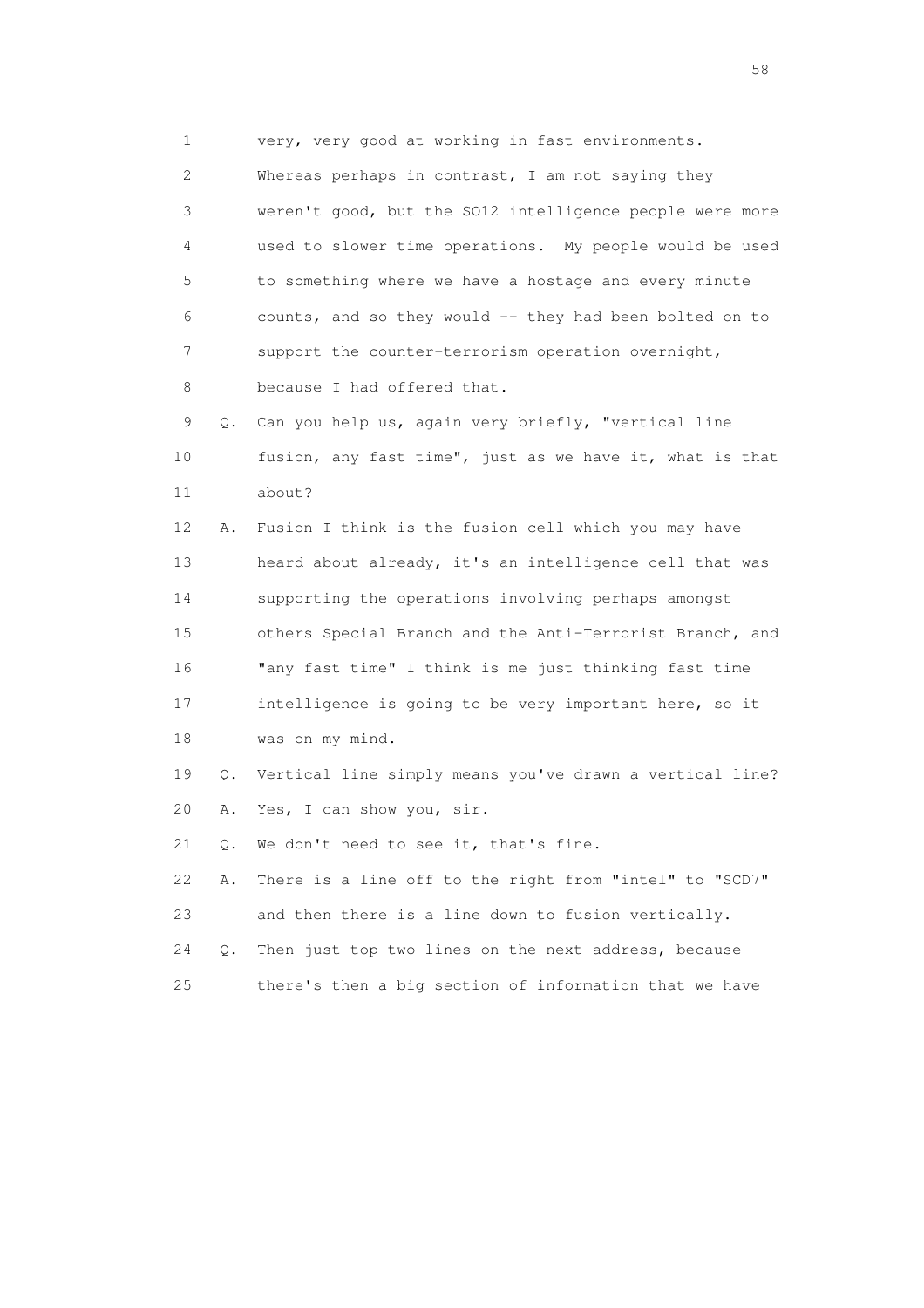| 1  |       | seen already and we don't need to trouble with, just the |
|----|-------|----------------------------------------------------------|
| 2  |       | first two lines? So both "ops room" and then "BIU".      |
| 3  | Α.    | I think it may in fact be back ops room to BIU.          |
| 4  | Q.    | Someone has changed both to "back"?                      |
| 5  | Α.    | I couldn't be certain. I don't think it makes            |
| 6  |       | an enormous amount of difference.                        |
| 7  | Q.    | No.                                                      |
| 8  | Α.    | Ops room into the BIU, which was another intelligence    |
| 9  |       | unit. I can show you a chart which might, later on       |
| 10 |       | perhaps, make this a bit clearer. There were a number    |
| 11 |       | of other intelligence units coming together from across  |
| 12 |       | the Met and of course intelligence agencies and this was |
| 13 |       | just showing there is a link between those two           |
| 14 |       | functions, the ops room that I was working in and the    |
| 15 |       | intelligence unit.                                       |
| 16 | Q.    | Does the next line, we have an irrelevant part blanked   |
| 17 |       | out, relate to certain activity that was going on in     |
| 18 |       | relation to three addresses?                             |
| 19 | Α.    | There is a name of a person who was going to be<br>Yes.  |
| 20 |       | asked to make sure that we had OPs on three addresses.   |
| 21 | Q.    | That's OPs, is it?                                       |
| 22 | Α.    | Yes.                                                     |
| 23 | $Q$ . | So that's observation points?                            |
| 24 | Α.    | Yes.                                                     |
| 25 | Q.    | We have heard about one observation point which was      |

the contract of the contract of the contract of the contract of the contract of the contract of the contract of the contract of the contract of the contract of the contract of the contract of the contract of the contract o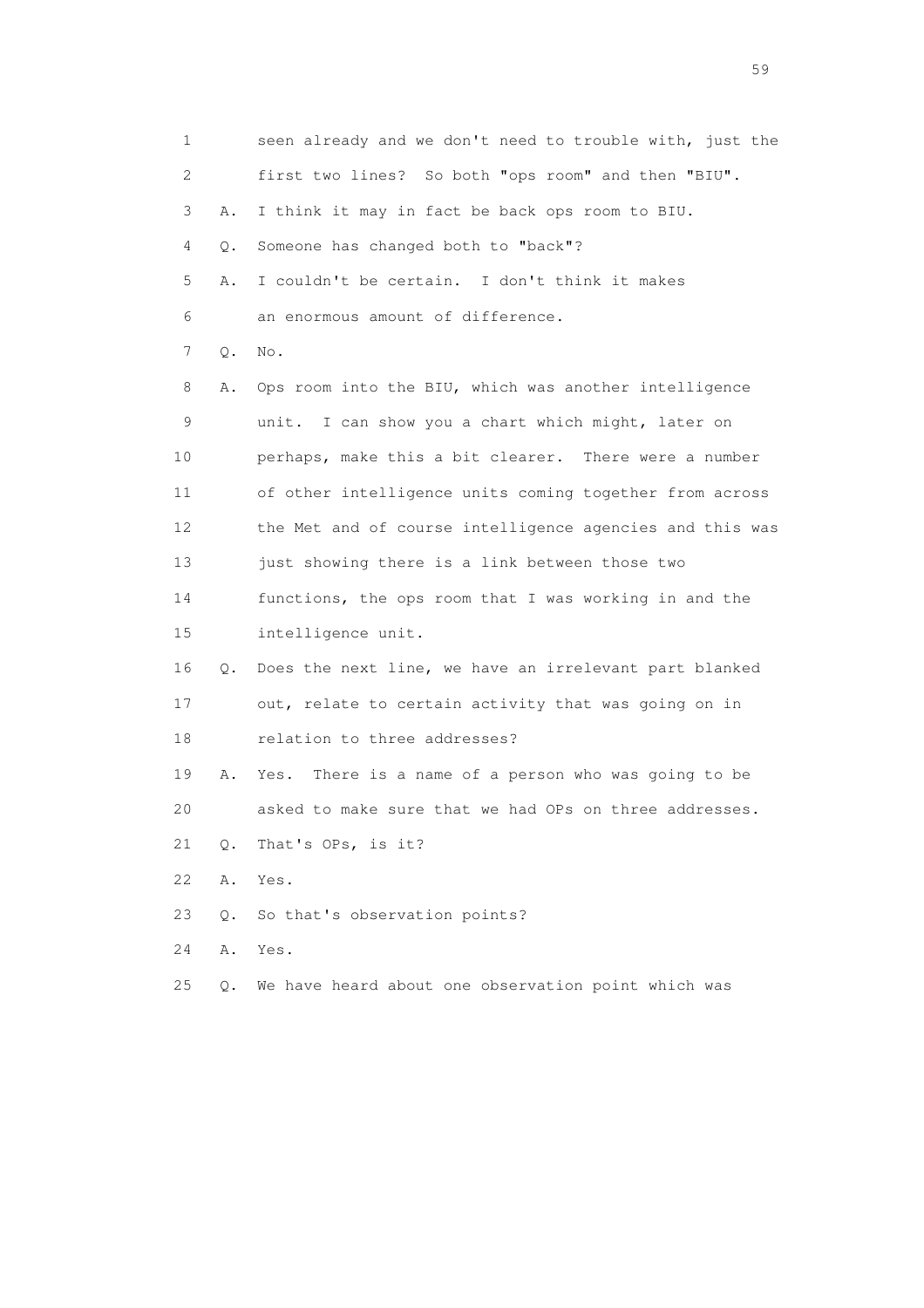1 a van that was parked in Scotia Road, but you might 2 also, is this right, try and find, as it were, something 3 a bit more permanent than a van to observe from? 4 A. Yes. 5 Q. So that's what that's about? 6 A. Absolutely, you would, sir, it's standard practice if at 7 all possible, something I don't think had been achieved 8 during the night, needed to be achieved really quite 9 quickly. 10 SIR MICHAEL WRIGHT: This is trying to find a nearby house 11 or something like that? 12 A. Yes, sir, a house in which officers might be able to 13 observe, perhaps have a camera, and as you can imagine 14 I am sure it's not as straightforward as all that to set 15 up an OP, you have to locate an address that is a safe 16 place to do it from, so you have to do some research, 17 and you then have absolutely to go and visit the 18 occupants, a senior officer has to go and visit the 19 occupants and make sure that they fully understand what 20 is being asked of them and the implications. Of course 21 some people would not want that to happen at all for 22 very understandable reasons. So it's not something you 23 can do in a second; it takes some time to set up these 24 points. 25 MR HILLIARD: Then there is a large section of information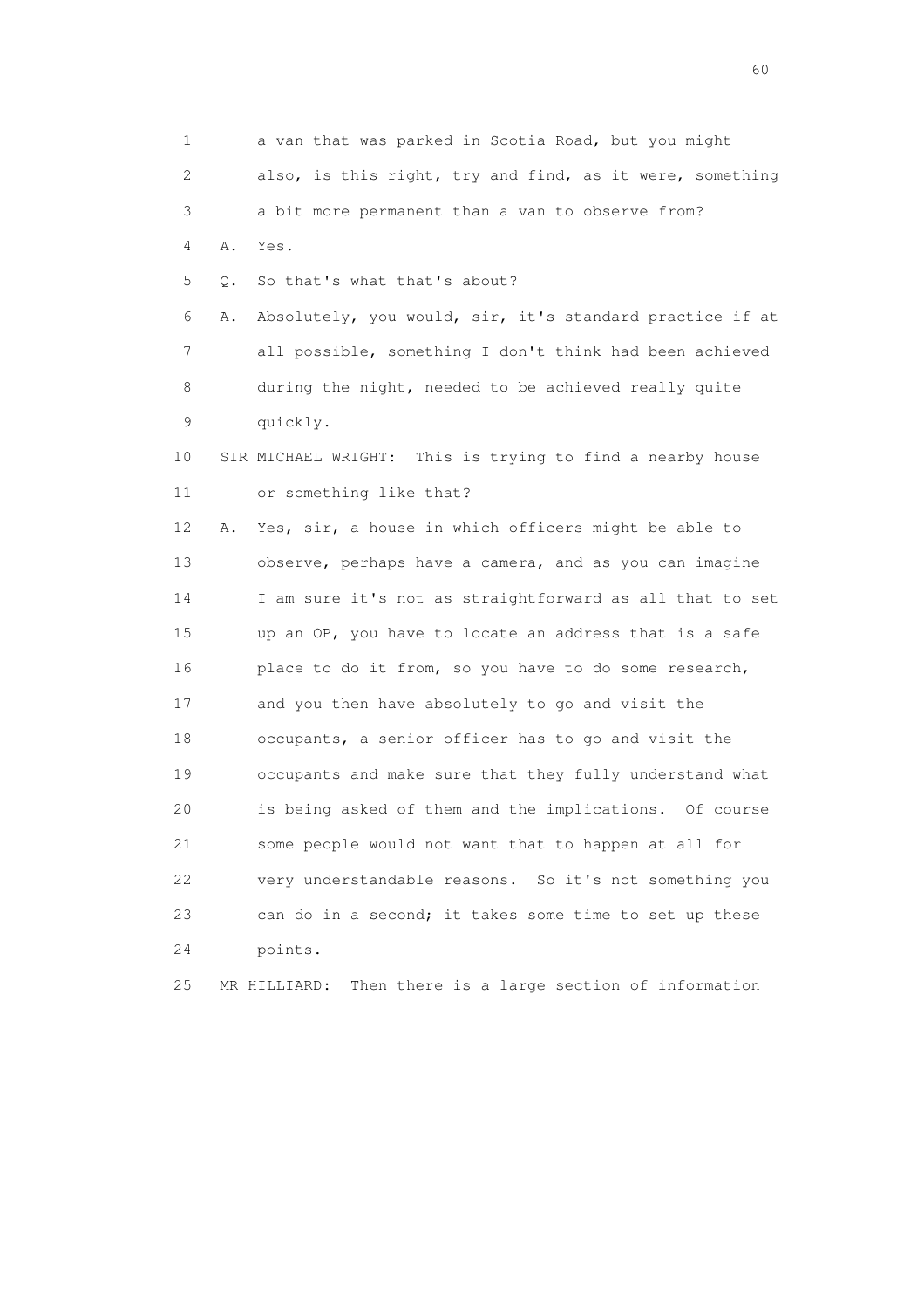1 that is really repeated in the note.

2 A. Yes.

| 3  |    | SIR MICHAEL WRIGHT: I was wondering, Mr Hilliard, the OP       |
|----|----|----------------------------------------------------------------|
| 4  |    | activity was to be on three addresses but we only have         |
| 5  |    | two recorded. Can you remember the third?                      |
| 6  | Α. | That was Corfe, Corfe was the one that we were being           |
| 7  |    | told about, although Blair was mentioned, Corfe was the        |
| 8  |    | one of most interest at that stage.                            |
| 9  |    | MR HILLIARD:<br>Then if we just look at the first part, we can |
| 10 |    | see reference to Scotia and Portnall Road and then SO12        |
| 11 |    | team, do you see?                                              |
| 12 | Α. | I do.                                                          |
| 13 | Q. | What was that indicating?                                      |
| 14 | Α. | The bracket actually in my book is slightly higher up,         |
| 15 |    | so the bracket on your right-hand side covers both             |
| 16 |    | 21 Scotia and 61A Portnall Road and it indicates to the        |
| 17 |    | right of that, SO12 team, so SO12 team present.                |
| 18 |    | I think.                                                       |
| 19 | Q. | So that's the surveillance team. Then Aethra, is that          |
| 20 |    | just another operation name?                                   |
| 21 | Α. | It is.                                                         |
| 22 | Q. | Just because someone will ask?                                 |
| 23 | Α. | Its exactly right, it's what part of this operation was        |
| 24 |    | initially called.                                              |
| 25 | О. | Then I want to go to, if we keep going down, do you see        |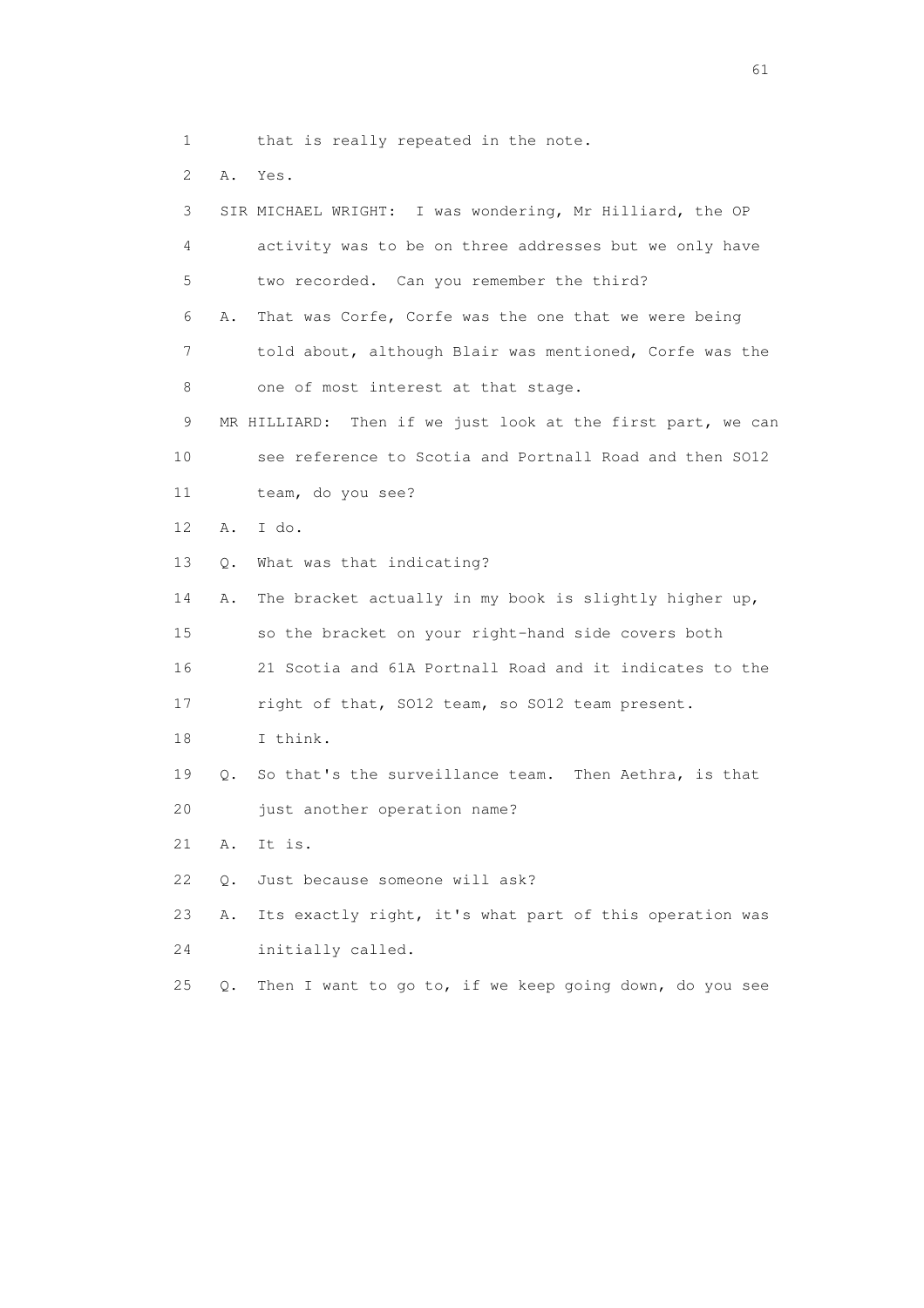1 "Osman/Omar", just below those, then "Silver", that's 2 Mr Purser, in fact, isn't it, do you see down towards 3 the bottom? 4 A. Yes. 5 Q. "Holding at N Lane"? 6 A. Yes. 7 Q. Is that N for Nightingale Lane? 8 A. Yes. 9 Q. Then "Merrick Rose", who we heard about, "holding at 10 Harrow Road", do you see that? 11 A. Yes. 12 Q. Can you explain to us please what that's about? 13 A. We have now gone on a little, sir, and I can't be sure 14 whether we are still in the first meeting or not. But 15 these certainly were two police premises that I was very 16 familiar with, Nightingale Lane and Harrow Road, which 17 would be Harrow Road police station, and relatively 18 nearby to the two addresses, Scotia Road and 19 Portnall Road, so this would be where the Silvers either 20 were going to hold or if I wrote it a bit later on, 21 already were holding. I am afraid I can't help you. 22 Q. All right. What time did you actually acquire 23 a loggist, meaning you didn't have to -- do you see what 24 I mean? 25 A. Well, I asked very early on for my colleague, before the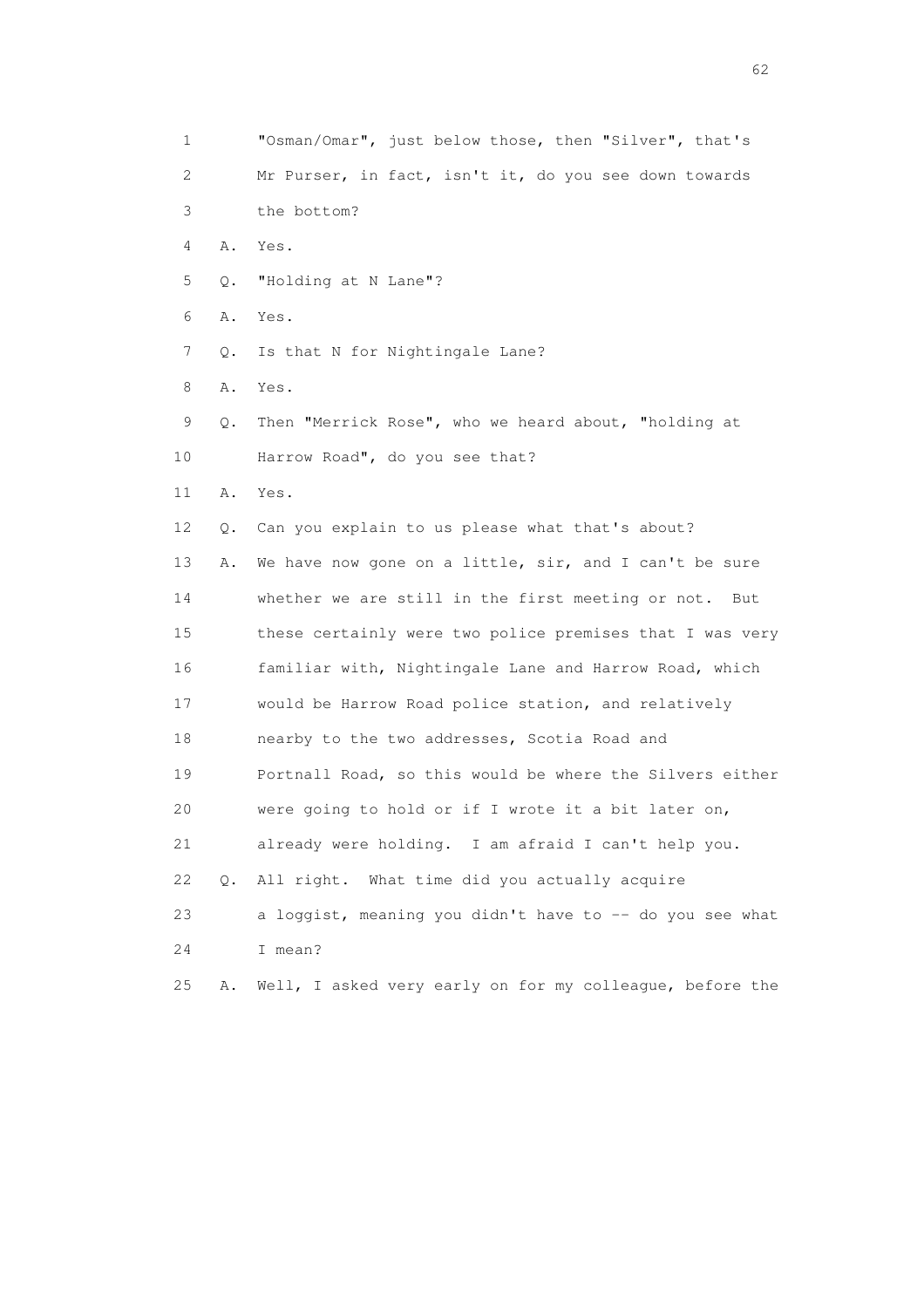1 briefing I rang my colleague Bob Cummings who I worked 2 with very closely, had the office next door to mine and 3 I asked him to come in to assist me. As soon as he 4 arrived I said to him: Bob, I really need a loggist, and 5 that was just after 8 o'clock I think, and he went off 6 to do a number of things but one of them was to find me 7 a loggist. I rang him a couple of times later to say: 8 where is my loggist? My loggist arrived just after 9 9.30, I think. 10 Q. All right. 11 SIR MICHAEL WRIGHT: Would that be a convenient moment? 12 MR HILLIARD: I'll just ask one question. 13 SIR MICHAEL WRIGHT: If we are leaving the document. 14 MR HILLIARD: So we can complete this bit. 15 You have mentioned telephoning Mr Cummings, 16 Bob Cummings? 17 A. Yes. 18 Q. Was he a Detective Superintendent? 19 A. Yes, he was, he was one of my SCD7 superintendents, and 20 he in particular was responsible for the Flying Squad, 21 so the whole of the Flying Squad was under him. He was 22 an immensely experienced officer, he was Gold for nearly 23 all the Flying Squad operations, and -- 24 Q. Many of what, their firearms operations, he would be 25 Gold Commander for those?

experience of the contract of the contract of the contract of the contract of the contract of the contract of the contract of the contract of the contract of the contract of the contract of the contract of the contract of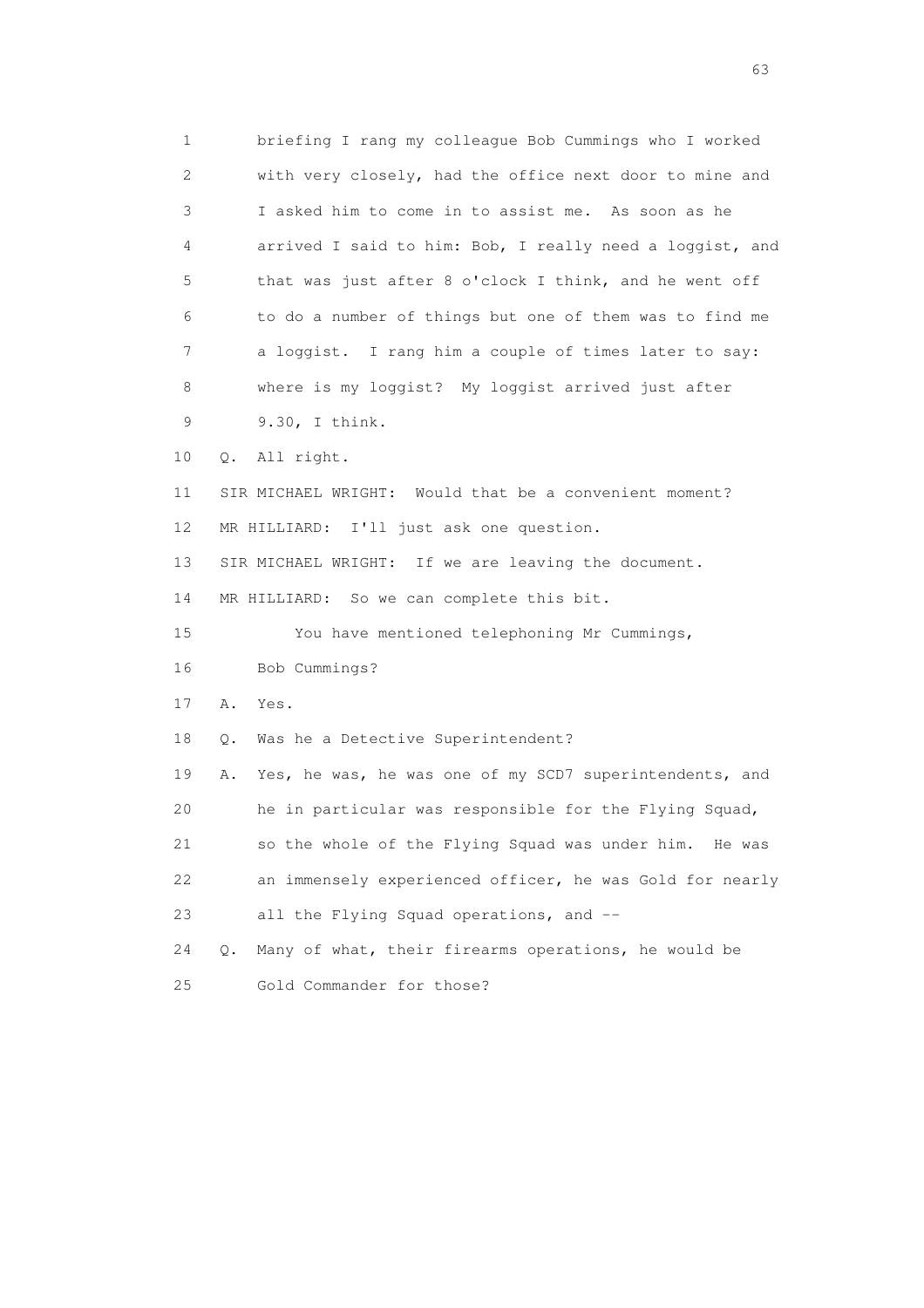1 A. Yes. Most Flying Squad operations were are firearms 2 operations, and Bob would be the Gold, he would be 3 running those, so on any one day he might have three or 4 four jobs running. Some of them are protracted, they 5 take place over weeks and weeks and I am sure you have 6 heard about the specialist firearms officers, the covert 7 SFOs, they would be the units deployed on most of the 8 Flying Squad operations. So Bob would be very familiar 9 with their working. He also used to cover kidnap for 10 me, so -- 11 Q. So you knew him very well?

 12 A. I had immense confidence in him, still do, as someone 13 who knew a lot about running operations not dissimilar 14 from this.

 15 Q. We will come back to it if we need to after the break, 16 but in a word, is that why you called him specially in 17 that day to help?

 18 A. Yes. One of the things one learns doing a lot of sort 19 of sudden big operations is that you always do need some 20 support, and I knew that he would be a good person to be 21 alongside me to advise me, to challenge me if necessary, 22 to put me right, and he was very, very busy during the 23 day doing all sorts of things on my behalf.

24 MR HILLIARD: Thank you.

25 SIR MICHAEL WRIGHT: Yes. Ten to, ladies and gentlemen.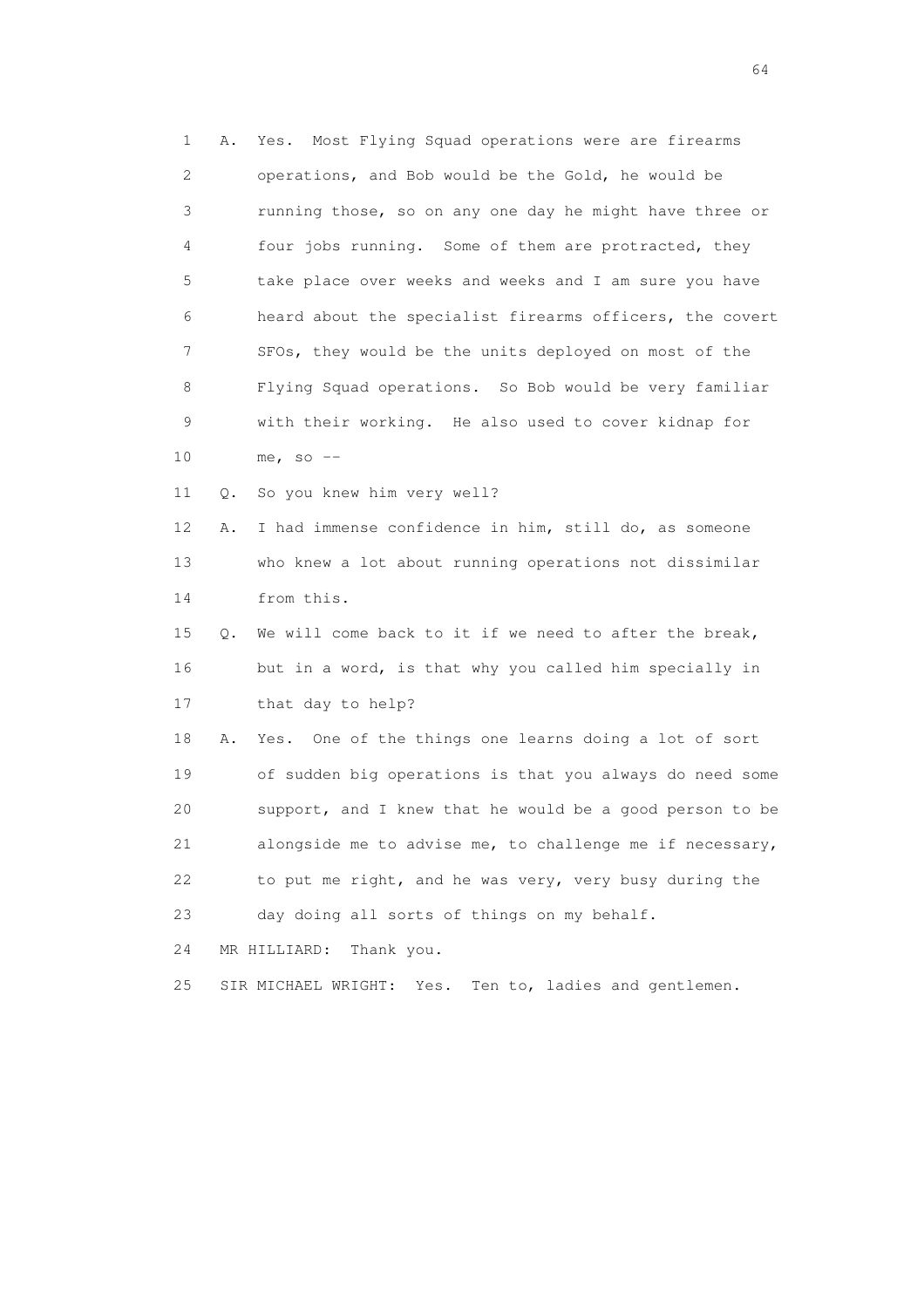1 (11.43 am) 2 (A short break) 3 (11.53 am) 4 (In the presence of the jury) 5 SIR MICHAEL WRIGHT: Yes, Mr Hilliard. 6 MR HILLIARD: We had just been looking at your typed red 7 book entry, and a reference to OPs or observation points 8 on three addresses, but surveillance teams had gone to 9 two; is that right? 10 A. Yes, that's right, sir. 11 O. Scotia Road and Portnall Road? 12 A. Yes, sir. 13 Q. Is this right: inevitably some prioritising has to be 14 done? 15 A. Yes, absolutely. I am sure you have had the sort of 16 scene set, the picture of what was going on in London at 17 that time, and you will remember as well. So I won't go 18 through that. But suffice to say that, you know, the 19 whole of the Metropolitan Police was stretched, and 20 there were a number of different things going on. 21 Clearly at this point it's extremely important to try to 22 find these bombers as quickly as possible. We can't do 23 everything we would like to do, because we don't have 24 the numbers of people, the kit, the everything else that 25 in the ideal world you would have, so you can just magic

 $\sim$  65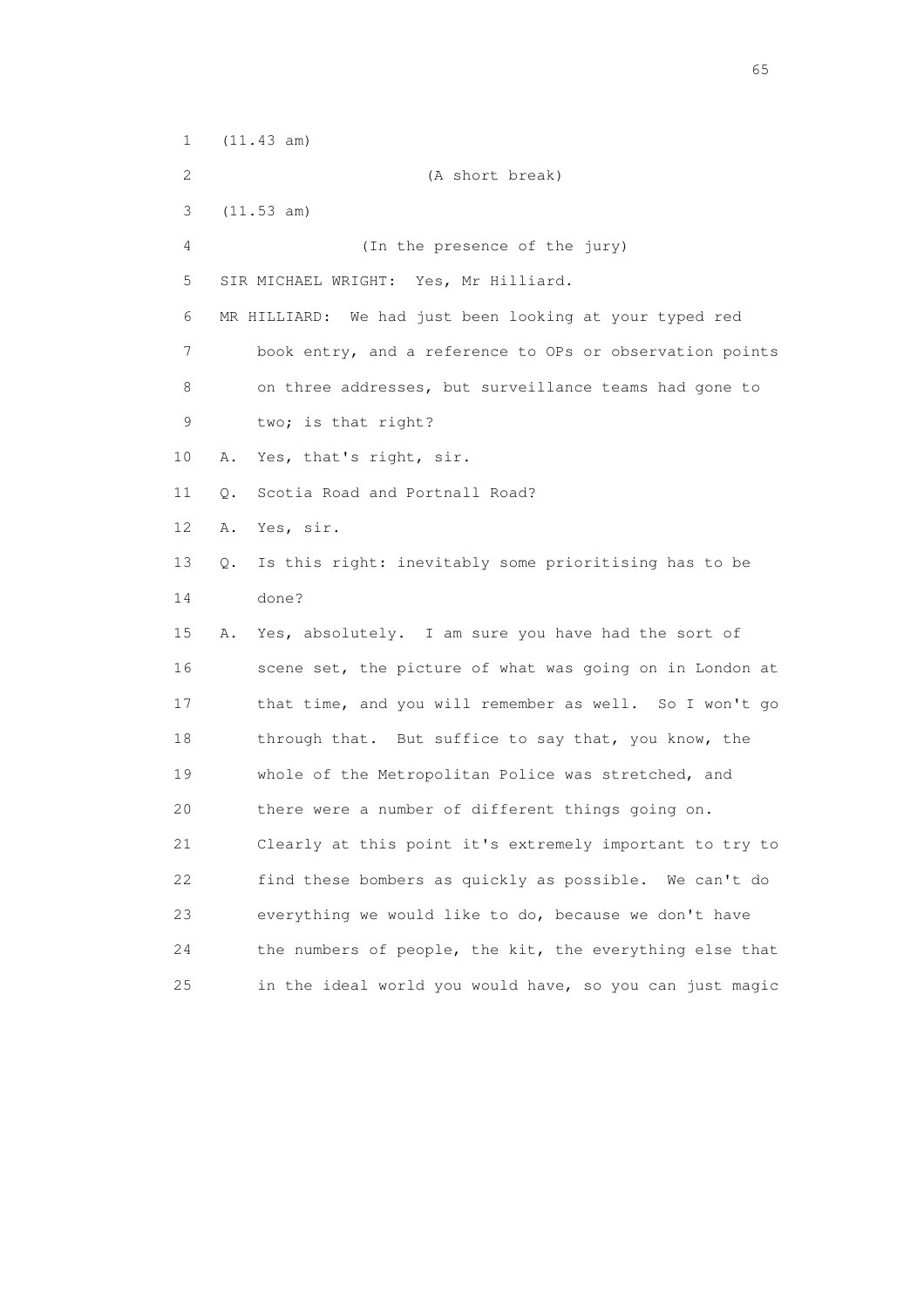1 it up like on the television. You have to make 2 decisions as to which place or which person is most 3 likely to give you the best intelligence and allow you 4 to build so that you can arrest these people as quickly 5 as possible.

 6 Some resources, in particular, are scarce. 7 Specialist firearms officers particularly so. 8 Surveillance teams, you have a limited number. To put 9 on OPs, which only takes a few people, may be slightly 10 easier than actually assigning a surveillance team. So 11 I would find it perfectly normal to get a surveillance 12 team there as quickly as possible, start getting the OPs 13 up and running and any premises that you felt were 14 perhaps at this time slightly lower priority, if you 15 don't have a surveillance team to send, then just try 16 and get an OP on as quickly as you can.

 17 Q. I appreciate I am asking you about a time earlier than 18 you actually came on duty, although you may have been in 19 your office reading up, so we all understand that, all 20 right. Did anybody ever say to you at the time that 21 a standby firearms team had been kept back at either 22 Leman Street or New Scotland Yard because there were two 23 addresses that needed firearms teams, and there was only 24 one team? Did anybody say that to you at the time? 25 A. I really can't be sure, sir, I don't know when I first

 $\sim$  66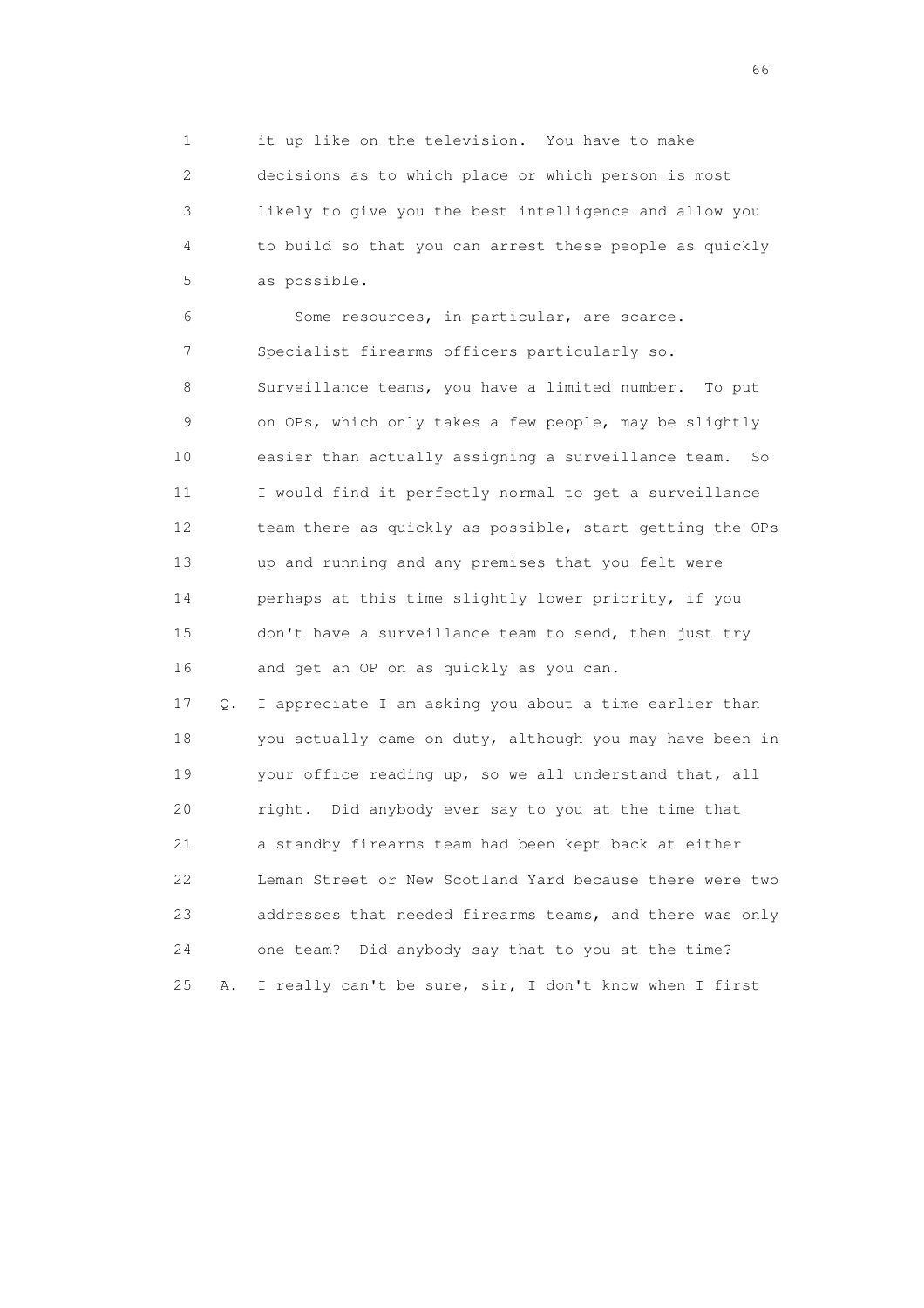1 heard that. I think it may have been once I started 2 discussing the availability of firearms teams in general 3 with Mr Esposito, which was immediately -- 4 SIR MICHAEL WRIGHT: Forgive me, Mr Hilliard, there were 5 actually two parts to that question. 6 A. I am sorry, sir. 7 SIR MICHAEL WRIGHT: It's not your fault. 8 First of all, do you remember when you became aware 9 that there was only one firearms team available? That 10 was the orange team, before 7 o'clock, anyway. 11 A. No, sir, I mean, I knew that when I was there, what 12 I came to realise was the black team were being briefed 13 and were going to get kitted and were going to go out. 14 SIR MICHAEL WRIGHT: They had only just come on duty. 15 A. I realise that. 16 SIR MICHAEL WRIGHT: We have been told inevitably the time 17 it takes to deploy a firearms team, it might well be 18 an hour and a half or so before they could even get 19 going. 20 A. Yes. I knew that there were teams coming on at 21 7 o'clock, I knew about the name, the black team and 22 I knew about the orange team, and when I was discussing 23 in the corridor with Mr McDowall I think it was after 24 the main meeting, he told me about the red surveillance 25 team, the other surveillance team, the black team and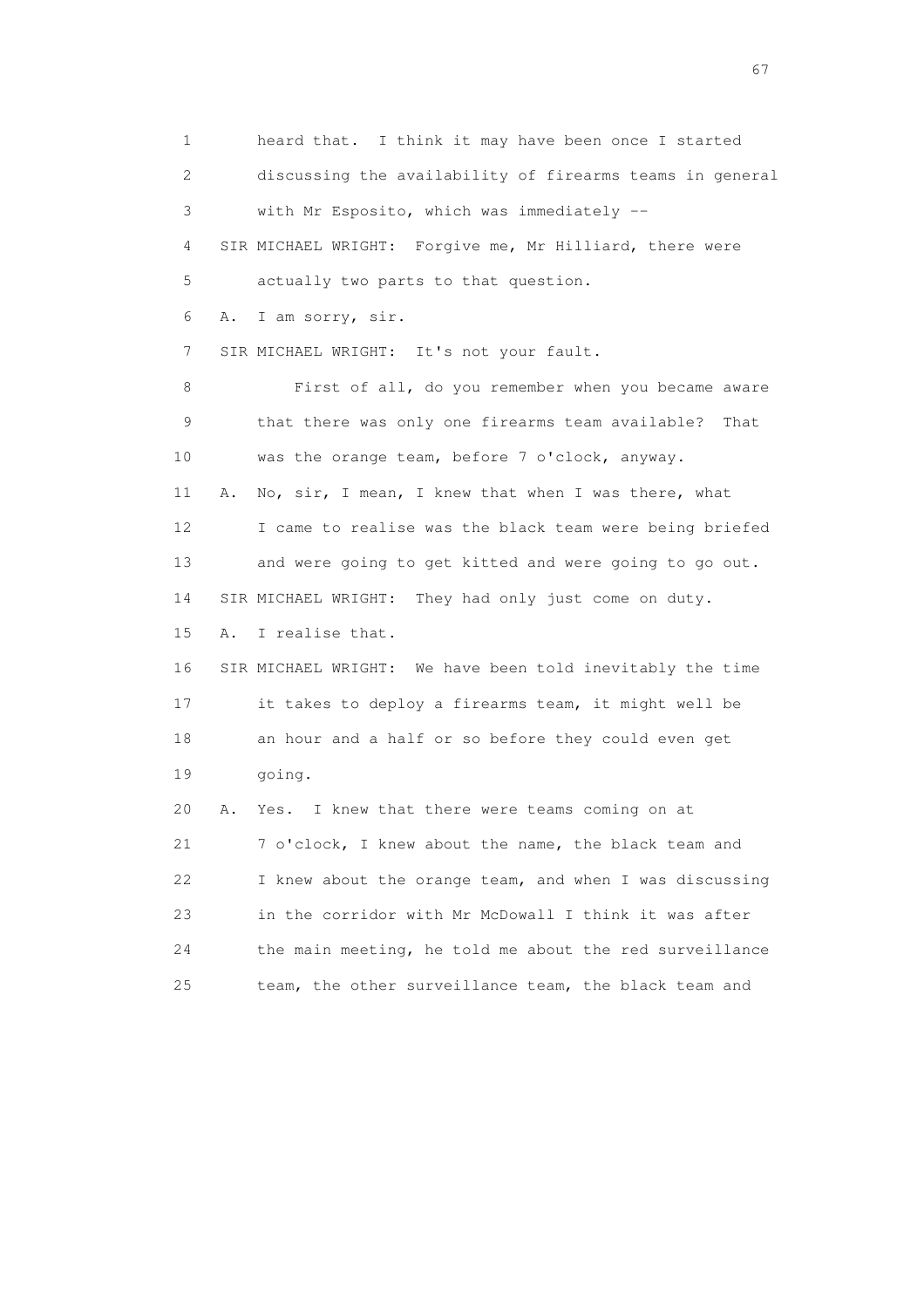1 the orange team. I am not sure when I knew that the 2 orange team had been on during the night.

3 SIR MICHAEL WRIGHT: I follow.

 4 The second part of Mr Hilliard's question was: was 5 it ever suggested to you or were you ever told, and if 6 so when, that a decision had been taken to hold either 7 team, in fact, but certainly the orange team which was 8 then on duty before you came on, had been taken to hold 9 it at New Scotland Yard really as it were, to await 10 developments to see which was the most likely place to 11 send in?

 12 A. No, sir, I think I knew initially or I thought that both 13 black and orange were at Leman Street. I soon came to 14 know that orange had been on duty for much longer, and 15 were therefore subject to briefing more likely, you 16 know, to be available more quickly than black, but I did 17 not know that they were at New Scotland Yard. 18 SIR MICHAEL WRIGHT: So you didn't even know they were 19 there? 20 A. No, I knew they were -- when I came to know that they

21 had been on, I knew that -- well, I thought they were at 22 Leman Street, which is another Central London place. 23 SIR MICHAEL WRIGHT: Do you remember ever being told that 24 there had been a decision to hold them at New Scotland 25 Yard because of the possibility of having to make a late

en de la construction de la construction de la construction de la construction de la construction de la construction de la construction de la construction de la construction de la construction de la construction de la cons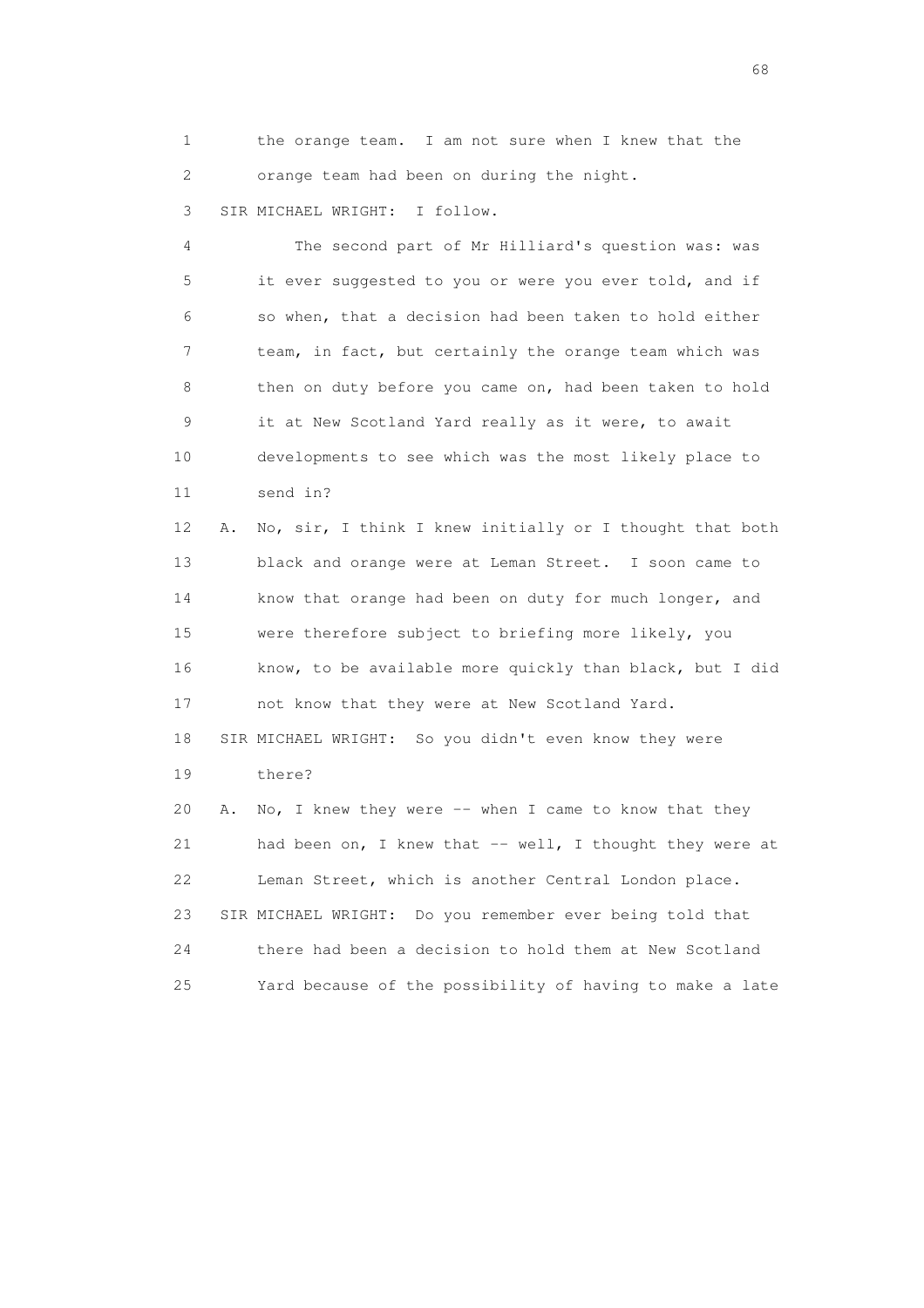1 decision as to which address they should be sent to as 2 a matter of priority? 3 A. At that time, sir, I simply can't remember. I knew 4 about them, I can't remember being told they had been 5 moved for that purpose. If they were moved for that 6 purpose, I would regard it as an absolutely appropriate 7 decision. 8 SIR MICHAEL WRIGHT: Oh, yes, I am not suggesting it isn't. 9 What we are interested in is whether that decision was 10 taken and if so, whether you were told about it. 11 A. I don't know how the orange team came to be at New 12 Scotland Yard. As I say, if I was to put myself in 13 Mr McDowall's shoes in the night and I had one team, 14 I would think it was a good decision to move them even 15 more centrally. 16 SIR MICHAEL WRIGHT: What we are interested in is whether 17 that was a decision that was ever taken. 18 MR HILLIARD: We are not debating the merits of it, the 19 question is: do you remember ever being told it? 20 I think the answer is no. 21 A. I can't be sure, sir, no. 22 Q. Have you ever seen any record of that being written down 23 as being a decision that was made? Can you show us 24 anything that says, "Orange team held back for the 25 reason the Coroner has given", have you seen any record

entral de la construction de la construction de la construction de la construction de la construction de la co<br>1990 : la construction de la construction de la construction de la construction de la construction de la const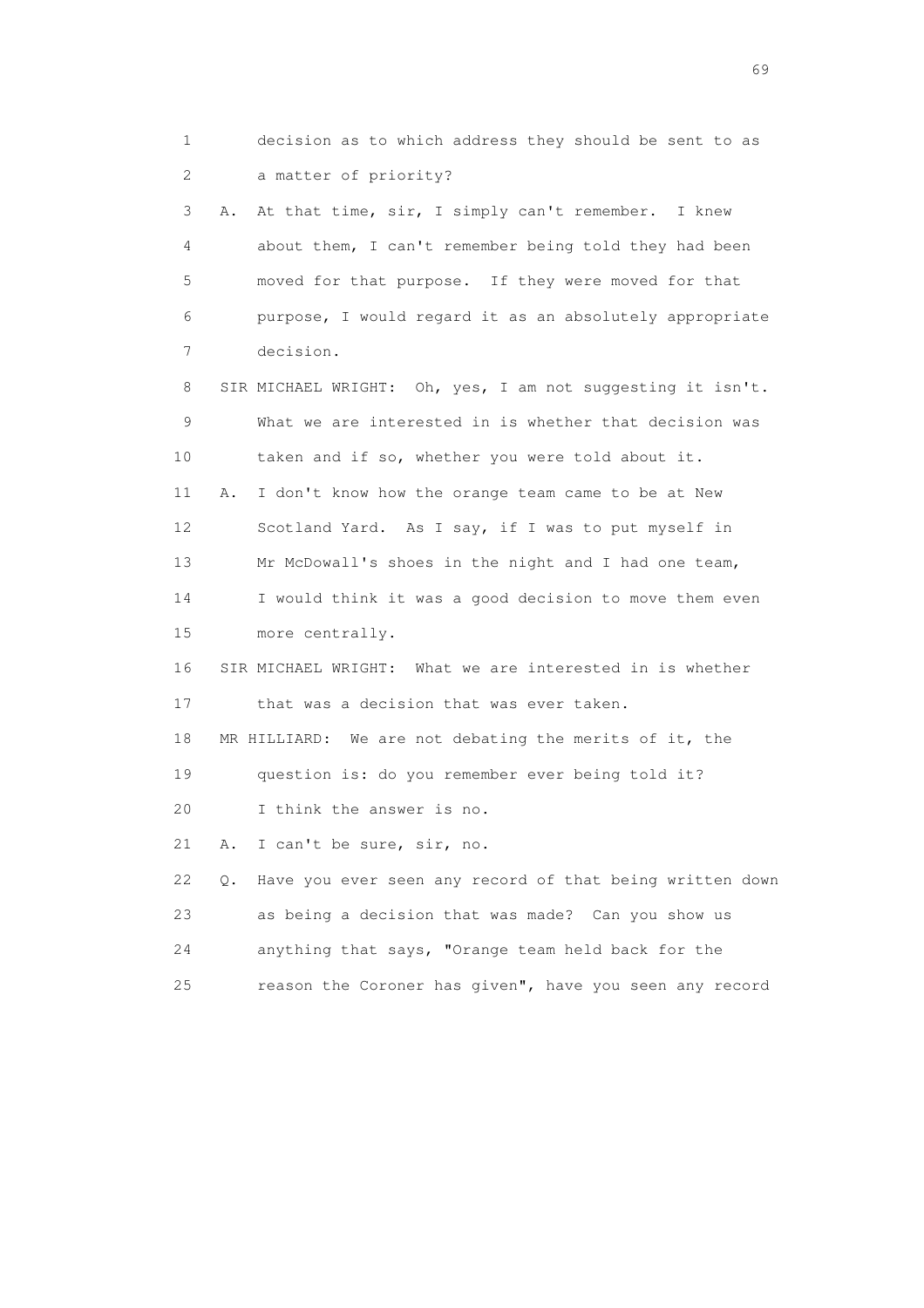1 to that effect?

 2 A. No, sir, I haven't. Of course, that doesn't mean it 3 wasn't made as a decision. 4 SIR MICHAEL WRIGHT: It's only your involvement we are 5 interested in at this stage. 6 A. Yes. 7 MR HILLIARD: If that was the reason that no firearms team 8 had gone to Scotia Road, all right, before 7 o'clock -- 9 A. Yes. 10 Q. -- there would be no reason, would there, why the 11 surveillance team at Scotia Road, and we know there was 12 one there shortly after 6 o'clock, why they shouldn't 13 know that, particularly if they were asking where 14 firearms were. No reason why someone wouldn't be able 15 to say to them, well, they are being held back in case 16 they are needed at the two addresses? There is nothing 17 secret about that, is there? 18 A. If I understand your question right, no, there is 19 nothing secret about it. As I say, if you only have one 20 team, you have the whole of London to worry about, you 21 have several addresses, two in particular, one north, 22 one south, you would put your firearms team in Central 23 London and you would hope that anybody who might need to 24 know that fact would get to know it. 25 Q. So if surveillance team at 6 at Scotia Road are saying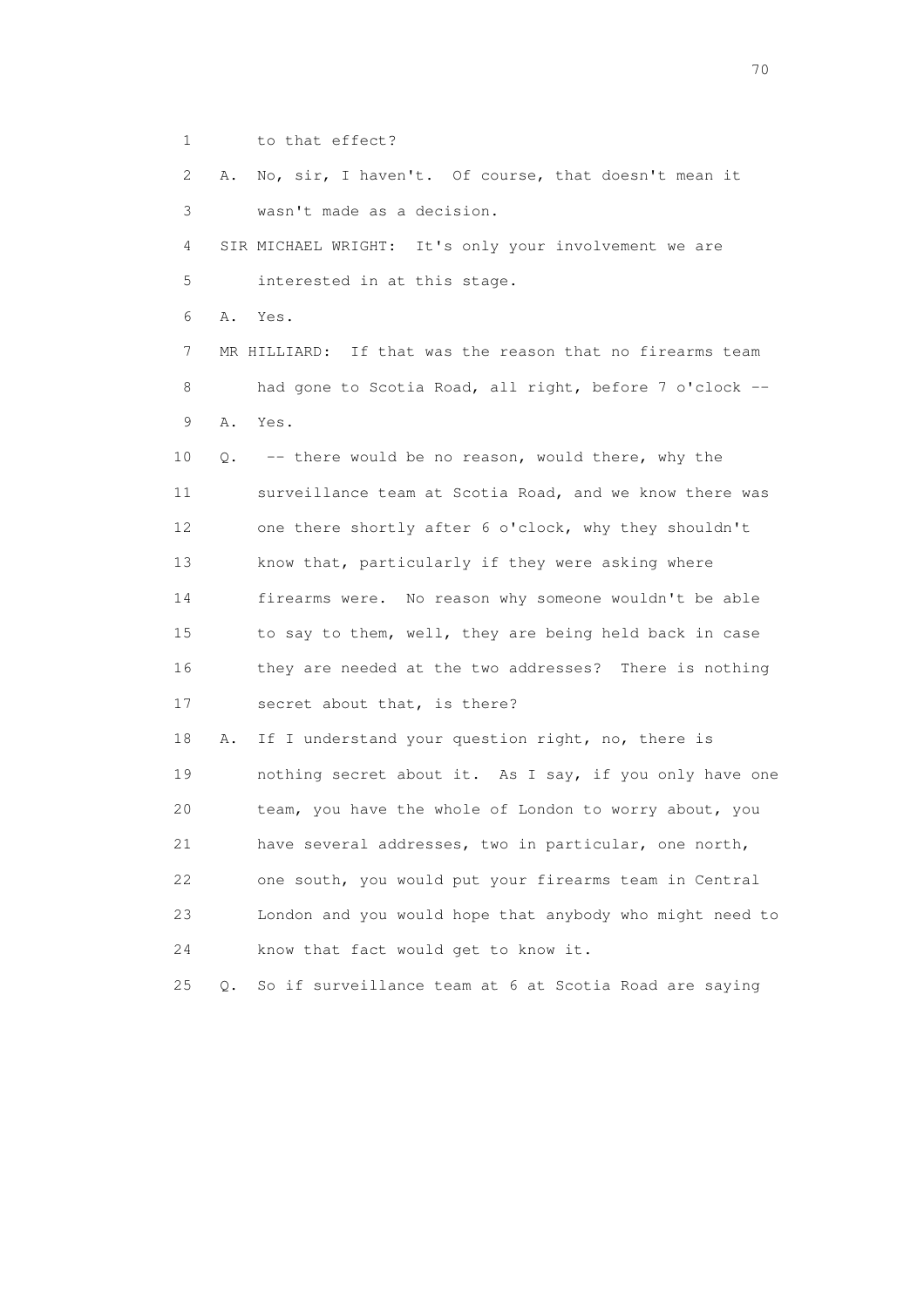1 "where is our firearms support?" if the reason was the 2 team had been held back in case they were needed at two 3 addresses, there would be no harm in somebody saying: 4 well, actually, I am afraid New Scotland Yard, they are 5 not going to be any nearer than that. There would be no 6 reason why you would not tell them that? 7 A. No, you would say to them: they are at New Scotland Yard 8 and if you need them, they can be with you in a minute 9 of minutes. 10 SIR MICHAEL WRIGHT: You see, the background for all this, 11 as I am sure you know, and I am just trying to remember 12 the exact wording, is that the strategy that 13 Commander McDowall had set out at about quarter past 4, 14 ten to 5 that morning -- somebody will remind me. 15 MR HILLIARD: Five to five. 16 SIR MICHAEL WRIGHT: -- was that a surveillance team, backed 17 up by a specialist firearms team, should be sent to 18 Scotia Road and I think the wording was "as soon as 19 possible"; am I correct? 20 MR HILLIARD: It might have been "practicable". 21 SIR MICHAEL WRIGHT: Or practicable. That's why we are 22 interested, you see, about this point about what had 23 happened to the orange team and what had happened to the 24 black team. 25 Anyway, you have given us your answer, you are not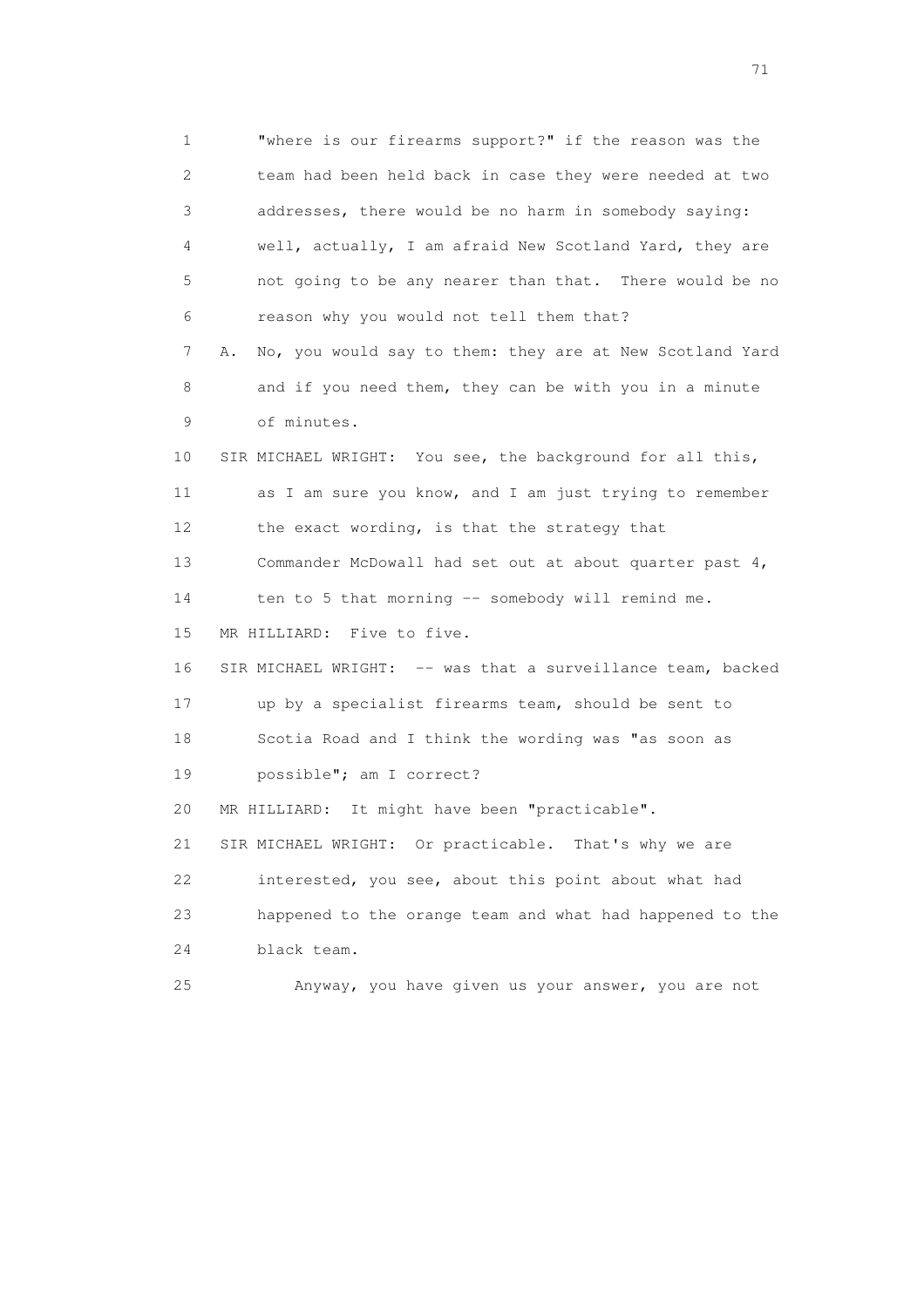1 aware of any change in that strategy?

 2 A. No, sir, I am not, but I wouldn't expect Mr McDowall -- 3 I didn't know, for example, what time the information 4 became available and I wouldn't have asked that. It's 5 not particularly relevant to me. 6 SIR MICHAEL WRIGHT: Don't misunderstand the thrust of the 7 questions, Ms Dick, we are not suggesting that you were, 8 you didn't actually get involved in any of this until 9 just after 7 o'clock. 10 A. Yes. 11 SIR MICHAEL WRIGHT: What we are interested in is whether 12 anybody had told you that there had been a change in 13 that strategy or whether you had seen any written record 14 of such a decision. As I understand it, your answer is 15 no. 16 A. That's right. I had a conversation with Mr McDowall 17 which told me about black and orange, I then spoke to 18 Mr Esposito about where are the firearms teams, can 19 I brief them, and I got the impression that they were 20 not at Scotland Yard at that stage. 21 SIR MICHAEL WRIGHT: Your impression was they were still at 22 Leman Street? 23 A. I think that's what I assumed because that's where they 24 belong, if you like, that's where they live, but that 25 was an assumption, I didn't know. I just knew they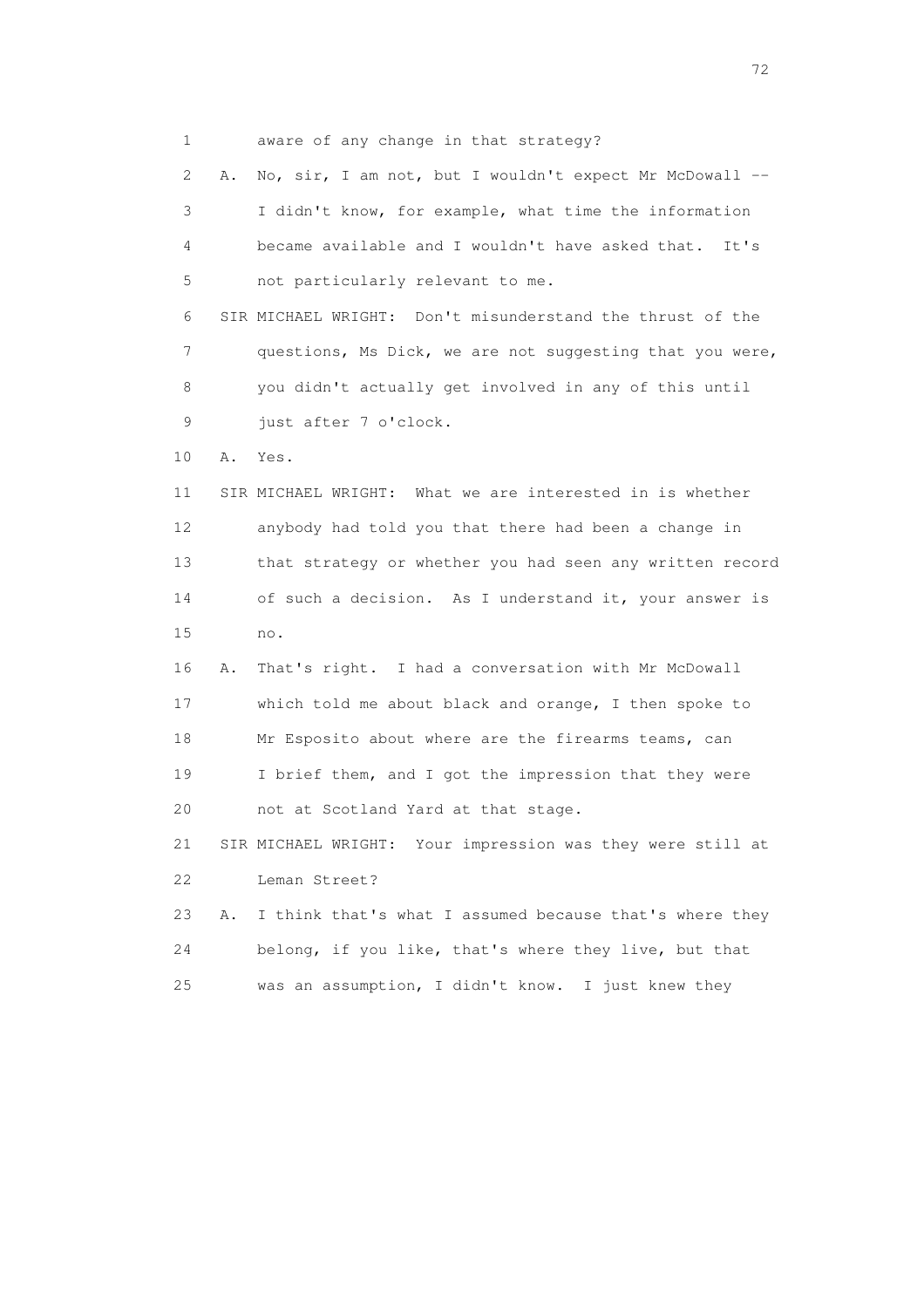1 weren't available to me to brief at that particular 2 moment.

3 SIR MICHAEL WRIGHT: Thank you.

 4 MR HILLIARD: After the briefing with Mr McDowall, where did 5 you go after that? I call it the briefing, you have 6 told us that really it wasn't the usual sort, but after 7 the meeting, the one we've seen, where did you go then? 8 A. I walked with Mr Esposito back up to the 16th floor 9 operations room. As I say, on the way I asked him about 10 the location of the Silvers and the firearms teams, and 11 he said something like, you know, "They are getting 12 kitted, they are getting briefed, they are on their way, 13 they are not available to you here now" and I thought, 14 well, I am not going to bring them to the Yard and delay 15 them further, if they are not here, so I left that, and 16 thought, well, I'll speak to my Silvers as soon as I can 17 on the telephone, and we went back into the 16th floor 18 operations room. 19 SIR MICHAEL WRIGHT: This was now, what, about 7.30? 20 A. Something like that, sir, again I can't be certain, half 21 past seven, quarter to eight. 22 SIR MICHAEL WRIGHT: If he was saying, "They are getting 23 kitted, they are getting briefed", I know I am asking

 24 you to make an assumption, presumably he was talking 25 about the black team which had just come on duty?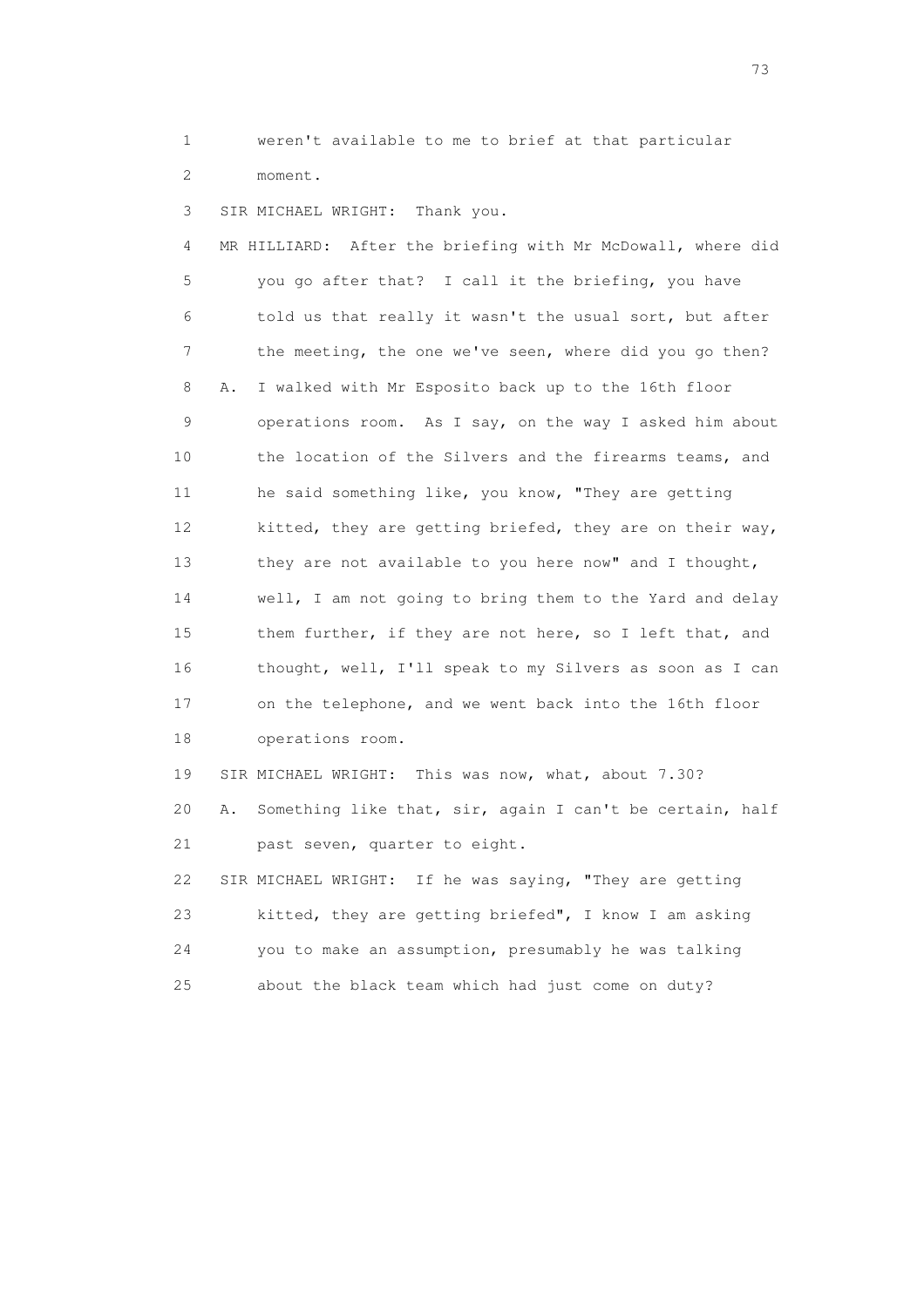1 A. I mean, clearly now we know, that would be right, 2 I don't know what Mr Esposito knew at the time. 3 SIR MICHAEL WRIGHT: That would make sense? 4 A. Absolutely, that would make sense, absolutely, sir, 5 although of course the orange team would need their 6 specific briefing for Portnall Road. 7 SIR MICHAEL WRIGHT: We understand that. The point was 8 that, as we now know they were at Scotland Yard, they 9 were already kitted? 10 A. Yes, exactly. 11 SIR MICHAEL WRIGHT: That's the point. 12 A. Absolutely. 13 MR HILLIARD: So you go back, did you say, to the 16th floor 14 information room? 15 A. Operations room. 16 Q. Forgive me, operations room. I just want you to help us 17 with this: if we now look at your log of decisions that 18 you have made, we have got, as you know, the typed copy 19 of that, it's behind divider 48. 20 A. Yes, sir. 21 Q. This says "decision 8", but just see why I am starting 22 with this one, unless there is a typing error, if you go 23 back to decision 7, that says "decision made, 8.15" but 24 does it in the original? 25 A. Sorry, sir. Excuse me. (Pause).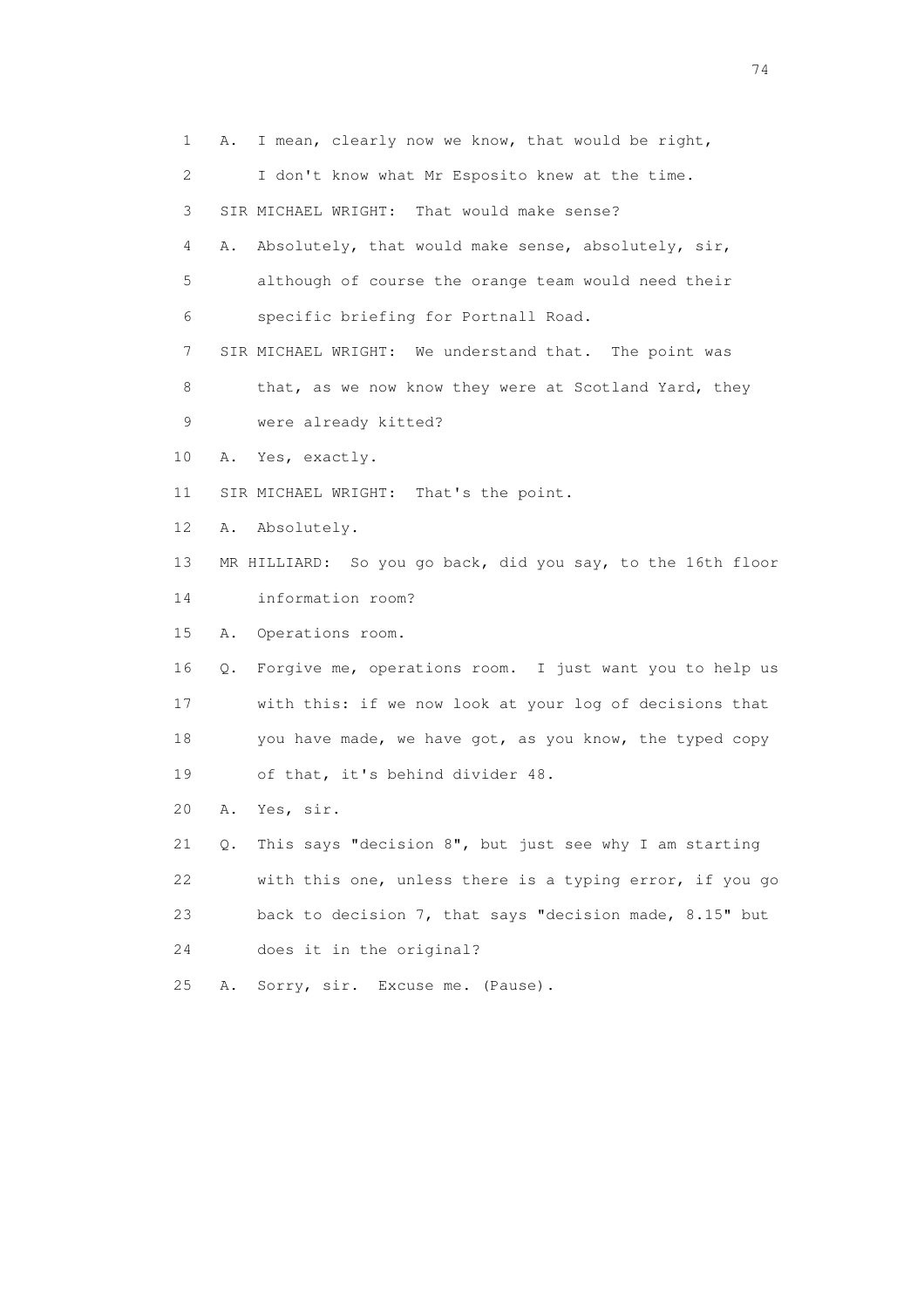1 Q. Decision 8 says "entry out of sequence". (Pause). 2 A. Yes, so decision 8 refers to an earlier time than 3 decision 7.

 4 Q. Just so we understand, we can see this is written at 5 11.30 in the evening on the 22nd. So what you are 6 trying to do, obviously within a relatively short time 7 of these events, when as you said you have got your 8 loggist's log there, you are going back and just 9 thinking over your decision process, is that right, in 10 the course of the day? Perhaps inevitably, as it were, 11 some way through the process, is this right, you think: 12 hang on a minute, there was a decision I made earlier, 13 I'll write that one next, is that right, when you are 14 just reconstructing the process?

 15 A. Yes, exactly right, sir. The point about a book like 16 this is that you have to write it in order, so it's very 17 important you don't tear pages out or anything like 18 that, you just write one after the next after the next, 19 and there is a duplicate, so there is a white sheet and 20 a blue sheet, a duplicate. Sometimes when one is 21 recalling things, especially if you don't have any other 22 loggist's notes, for example, you think -- you write 23 a decision, remembering what you were thinking then, 24 what you decided, why you decided it, and then you 25 remember, mm, there is something before that which was

na matsay na katalog as na kasang na mga 175 may 2008. Ang isang isang nagsang nagsang nagsang nagsang nagsang<br>Tagapang nagsang nagsang nagsang nagsang nagsang nagsang nagsang nagsang nagsang nagsang nagsang nagsang nagsa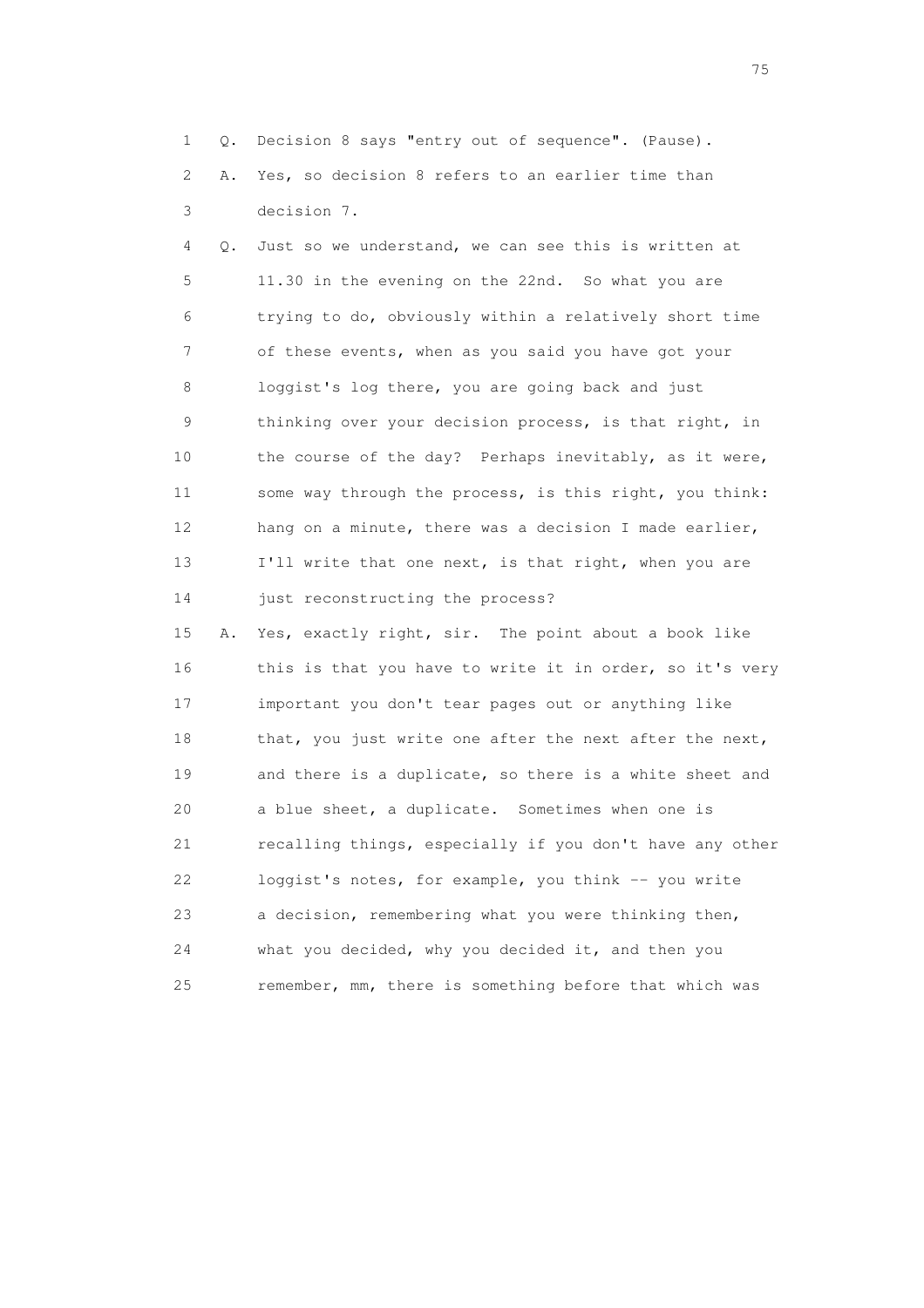| 1  |    | perhaps very important as well, so I must put that in.    |
|----|----|-----------------------------------------------------------|
| 2  |    | You don't then go back --                                 |
| 3  |    | SIR MICHAEL WRIGHT: You can't change the order of the     |
| 4  |    | sheet?                                                    |
| 5  | Α. | Exactly. Sometimes I say, "Entry out of sequence" and     |
| 6  |    | that is what it means.                                    |
| 7  |    | MR HILLIARD: That's why I am starting with, it might look |
| 8  |    | strange, decision 8.                                      |
| 9  | Α. | Yes.                                                      |
| 10 | Q. | It says: "Decision made 7.15 am", I think that's          |
| 11 |    | probably the earliest time that you give. In fact, you    |
| 12 |    | may not have had that, the list of people at the          |
| 13 |    | McDowall meeting available to you and your time of        |
| 14 |    | arrival there, it's probably made a bit after that,       |
| 15 |    | isn't it, for what it's worth?                            |
| 16 | Α. | This is a decision which outlines the kinds of<br>Yes.    |
| 17 |    | things that I knew I had to work within the law and the   |
| 18 |    | guidance and the policy, it is my practice generally and  |
| 19 |    | particularly in firearms operations to think about those  |
| 20 |    | before and during, as much as I can, and also to write    |
| 21 |    | them down afterwards when I am writing up the decision.   |
| 22 | Q. | This is an early decision, isn't it, this is very early   |
| 23 |    | on indeed?                                                |
| 24 | Α. | Yes.                                                      |
| 25 | Q. | You are just reminding yourself: "The framework in which  |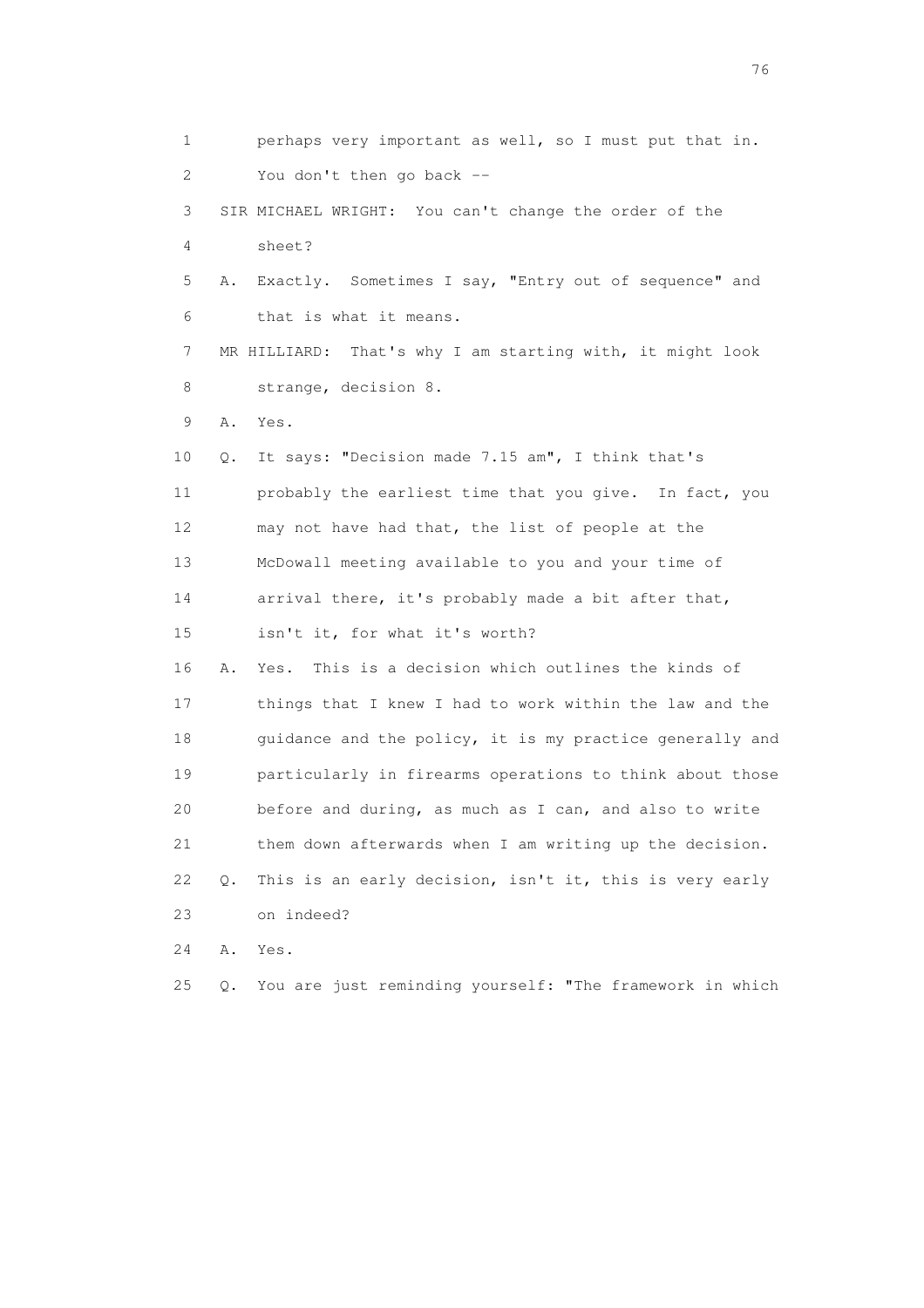1 I am operating is" and we will just do these briefly: 2 "Article 2 ECHR -- right to life." 3 Just explain that to us? 4 A. This is the most significant, I suppose, of the human 5 rights, the absolute right to life, and it's the article 6 that refers to it is number 2. 7 Q. Right, in the European Convention? 8 A. Yes. 9 Q. Then "Section 3, Criminal Law Act", I am not suggesting 10 for a minute you give it, and you and I will not do 11 a legal class, but just tell us what's the area that's 12 concerned with? 13 A. That's essentially concerned with the use of force, the 14 use of force by police officers and others. 15 Q. When the law says it's permissible? 16 A. When the law says it's permissible. 17 Q. Section 117 of the Police and Criminal Evidence Act? 18 A. Similar, I would say, use of force. 19 Q. Health and Safety at Work Act, does that relate to 20 duties that you owe to the public and to -- 21 A. Exactly, sir, and to people who work for us, people who 22 come to our premises. 23 Q. Then the ACPO manual on the police use of firearms, you 24 have mentioned that? 25 A. I have mentioned already, sir.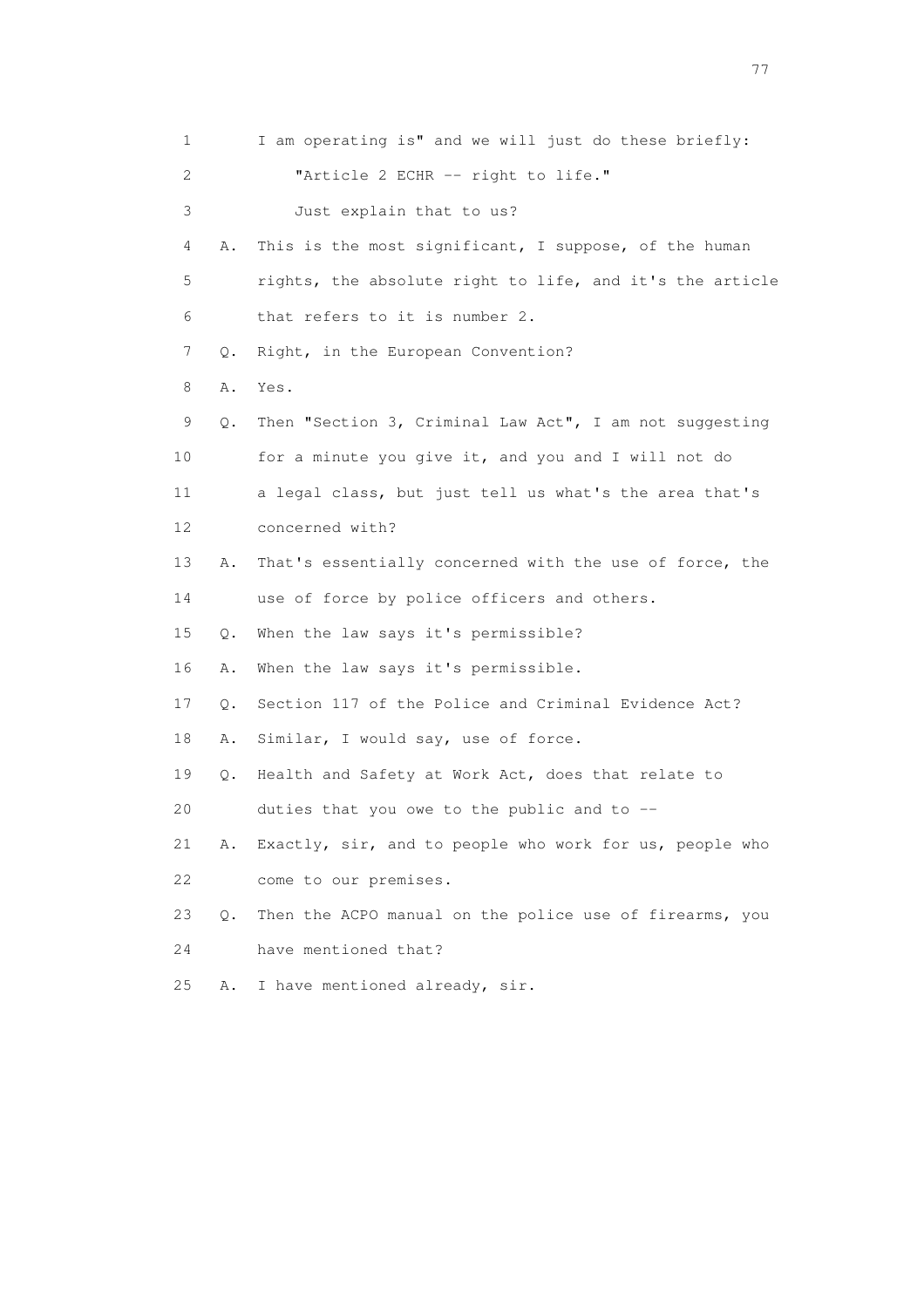- 1 Q. Metropolitan Police?
- 2 A. Police use of firearms.
- 3 Q. Police use of firearms, standard operating procedures.
- 4 That really means what it says, does it?
- 5 A. Yes, it does.
- 6 Q. Code of practice on the police use of firearms, again
- 7 that's self-explanatory?
- 8 A. Sir, yes, this is a fairly short document which the ACPO 9 manual kind of fits into.
- 10 Q. Then: "CO19 firearms tactical options in terrorism
- 11 operations".
- 12 What was that?
- 13 A. That I think was a document that I saw with Mr Esposito.
- 14 Q. Is that the one we have heard about, that he had been
- 15 compiling together with Andrew, I think?
- 16 A. Yes, and I didn't see that until I went back into the
- 17 16th floor operations room.
- 18 Q. We have a little bit of that, but you have one of the 19 authors with you, as it were, Mr Esposito?
- 20 A. Oh yes, yes, I have.
- 21 Q. Then you explain your reason, it's important to be clear 22 about legal and policy framework, and then as you have 23 told us, you say you have refamiliarised yourself with 24 those relevant materials; correct?
- 25 A. Yes, that's correct, sir, but I must point out that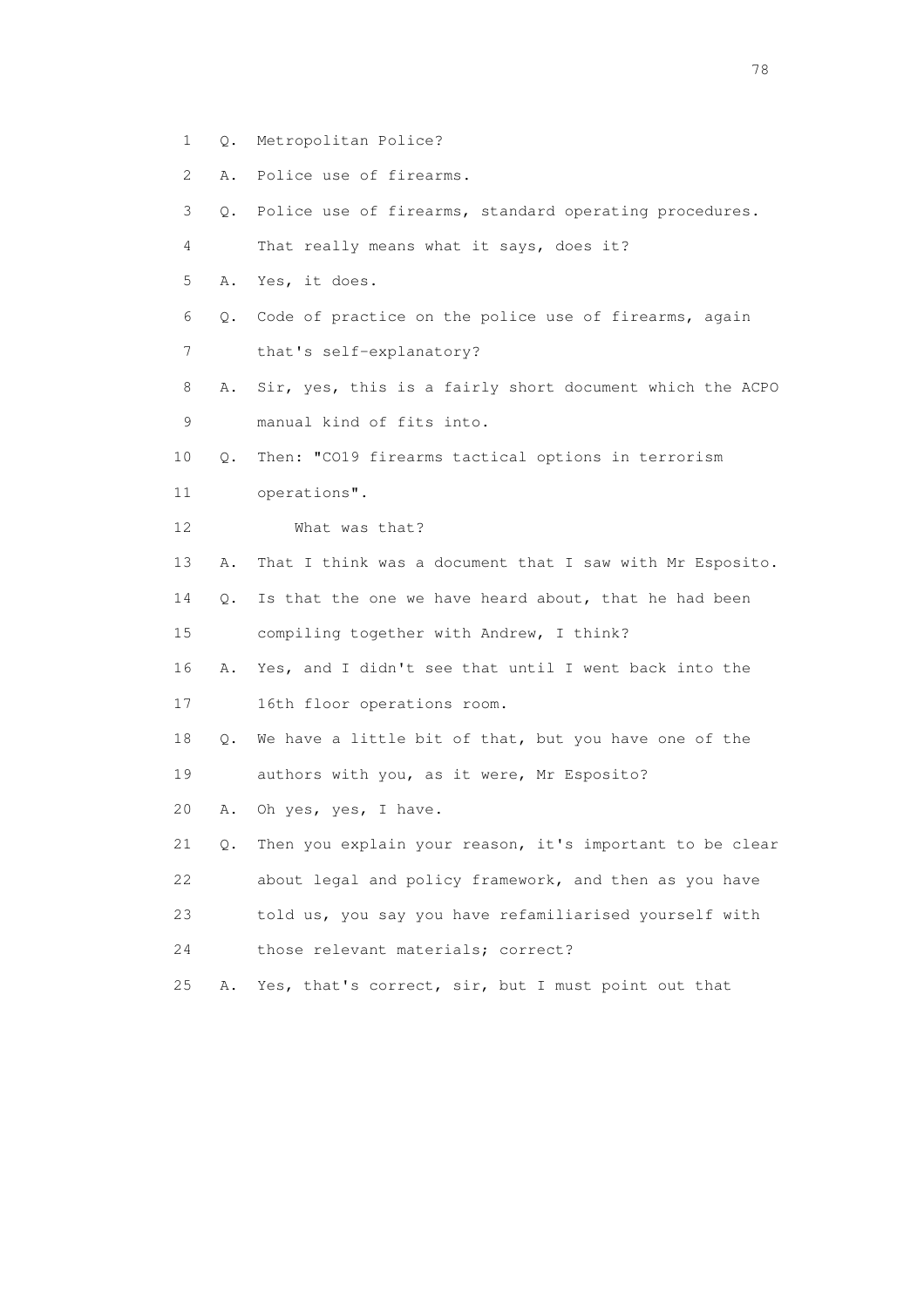1 clearly I hadn't, in relation to the firearms tactical 2 options until I saw it a bit later on. 3 Q. All right. Anyway, as I say, in any event, you had got 4 the author available? 5 A. Absolutely, I had, yes. 6 Q. If we can just go back to decision 1, you have explained 7 that you are DSO for Kratos operations this morning in 8 relation to two premises; yes? You give them there? 9 A. I do, sir. 10 Q. Then you explain how you have come to be appointed; is 11 that right? 12 A. Yes, sir, that's right. 13 Q. And something about your experience? 14 A. Perhaps I might just add for clarity, in the decision: 15 "I am DSO for Kratos operations for these two 16 premises [as you have said] and the operations to 17 contain and arrest suspects for the attempted bombings 18 yesterday in London who are believed to reside at these 19 addresses." 20 So I knew that I was the DSO for not just those two 21 addresses but potentially other addresses and arresting 22 suspects, containing and arresting suspects, wherever 23 they may be. 24 Q. At this time, second paragraph, the reasons, you are 25 talking about just two premises, aren't you? If we go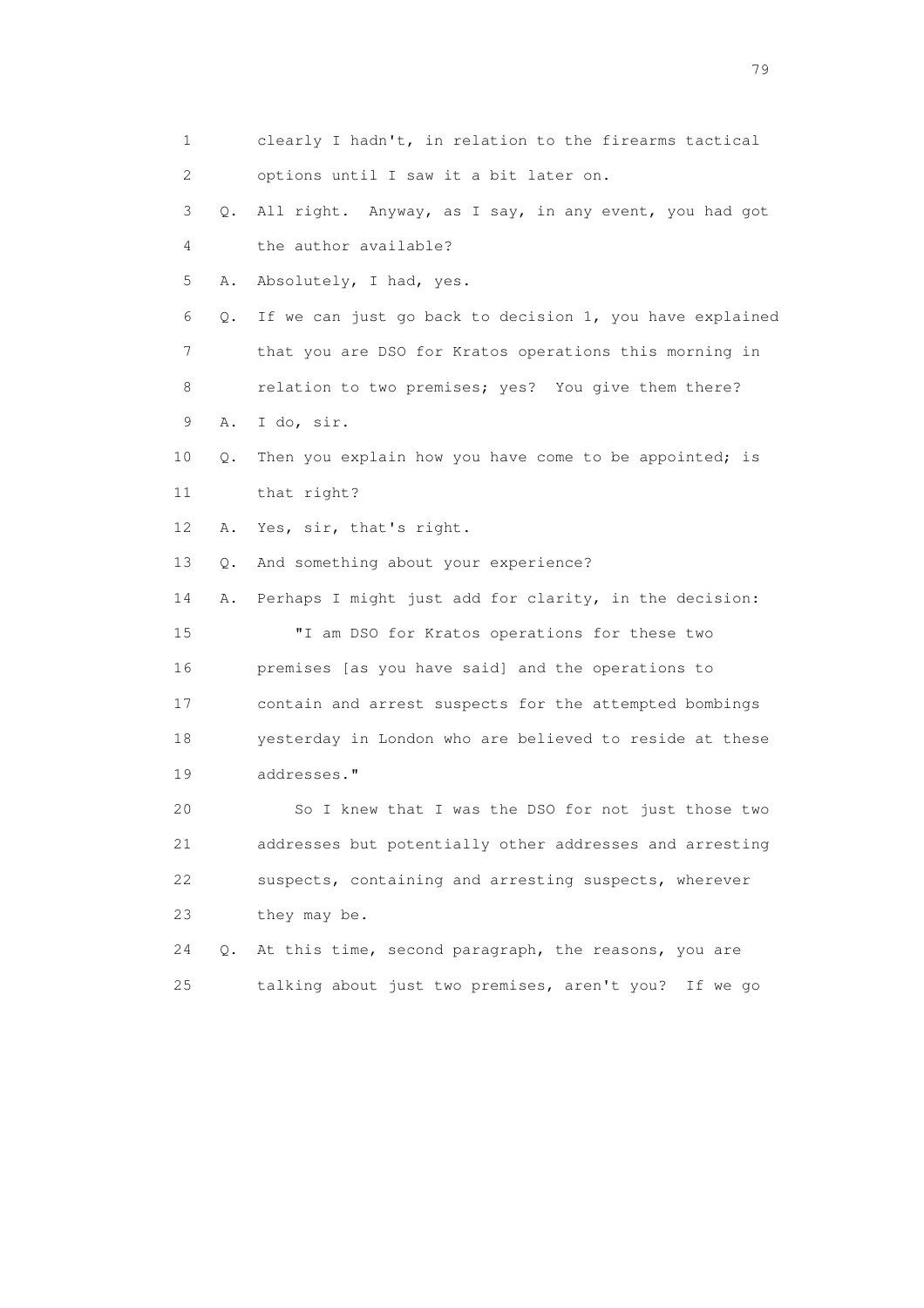- 1 on below, you say --
- 2 A. Yes.

3 Q. -- it would be impractical to have two DSOs?

- 4 A. Yes.
- 5 Q. So it's not one DSO at each of two premises, it's just 6 you, isn't it?

 7 A. We had two DSOs available at the first briefing and 8 there was a long conversation, some people felt that if 9 you were particularly interested in two premises, then 10 you might have a DSO for each. I thought that was 11 unwise. We only had one room, one tac adviser, there 12 were bound to be interlinked operations and lots of 13 other operations being run potentially from that room 14 during the coming day. So I said I felt that there 15 should be one DSO for everything supporting Mr McDowall, 16 including those two premises, in the proactive covert 17 operation --

 18 SIR MICHAEL WRIGHT: And that of course was the hunt for the 19 two identified people, who had been identified on the 20 CCTV.

21 A. Exactly, sir.

 22 SIR MICHAEL WRIGHT: Does it follow from that that at this 23 time at any rate there was no operation being mounted or 24 indeed contemplated at that stage in relation to 25 Corfe House?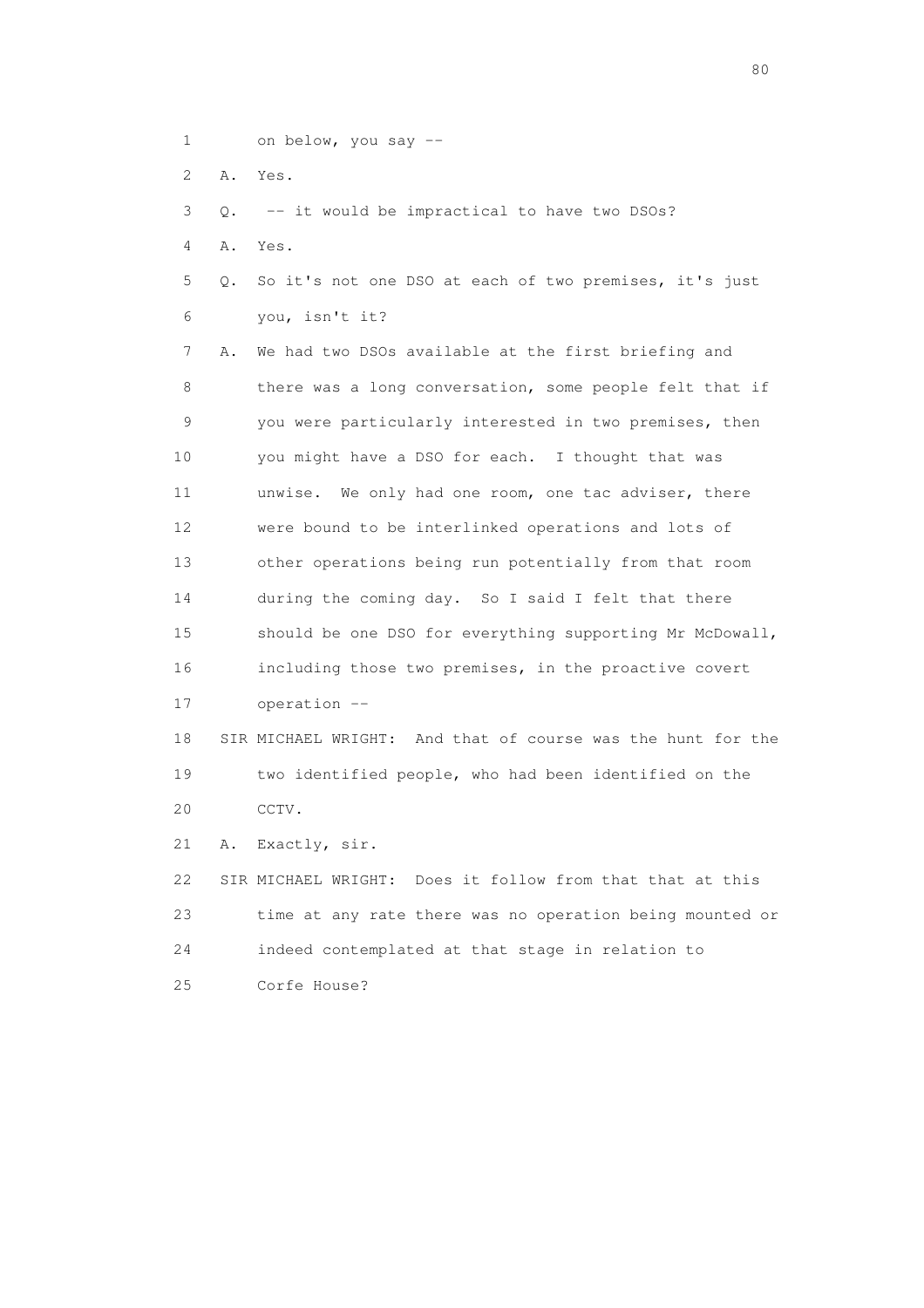1 A. No, sir, we had discussed the OPs at Corfe House. 2 SIR MICHAEL WRIGHT: I know, but by this time there was 3 an operation being set up, because surveillance teams 4 were being sent both to Scotia Road and to 5 Portnall Road. 6 A. Yes. 7 SIR MICHAEL WRIGHT: We have not heard anything about 8 a surveillance team going to Corfe House. Do you know 9 whether there was one? 10 A. No, I don't think there was at all, or certainly there 11 was not at that time in the day, sir, no. Mr McDowall 12 had prioritised Scotia Road and Portnall Road as the 13 places for the surveillance and firearms teams, but 14 there were OPs to be set up there. 15 SIR MICHAEL WRIGHT: I appreciate that and indeed there were 16 other addresses? 17 A. Absolutely, there were, sir. 18 SIR MICHAEL WRIGHT: At this stage at any rate, we are still 19 talking about just these two. 20 A. That's right, sir, and perhaps I might add the DSO 21 downstairs, Mr Carter, and me responsible for these 22 operations. 23 MR HILLIARD: If we turn to your second decision, that just 24 sets the structure out and you have told us a bit about 25 that; yes?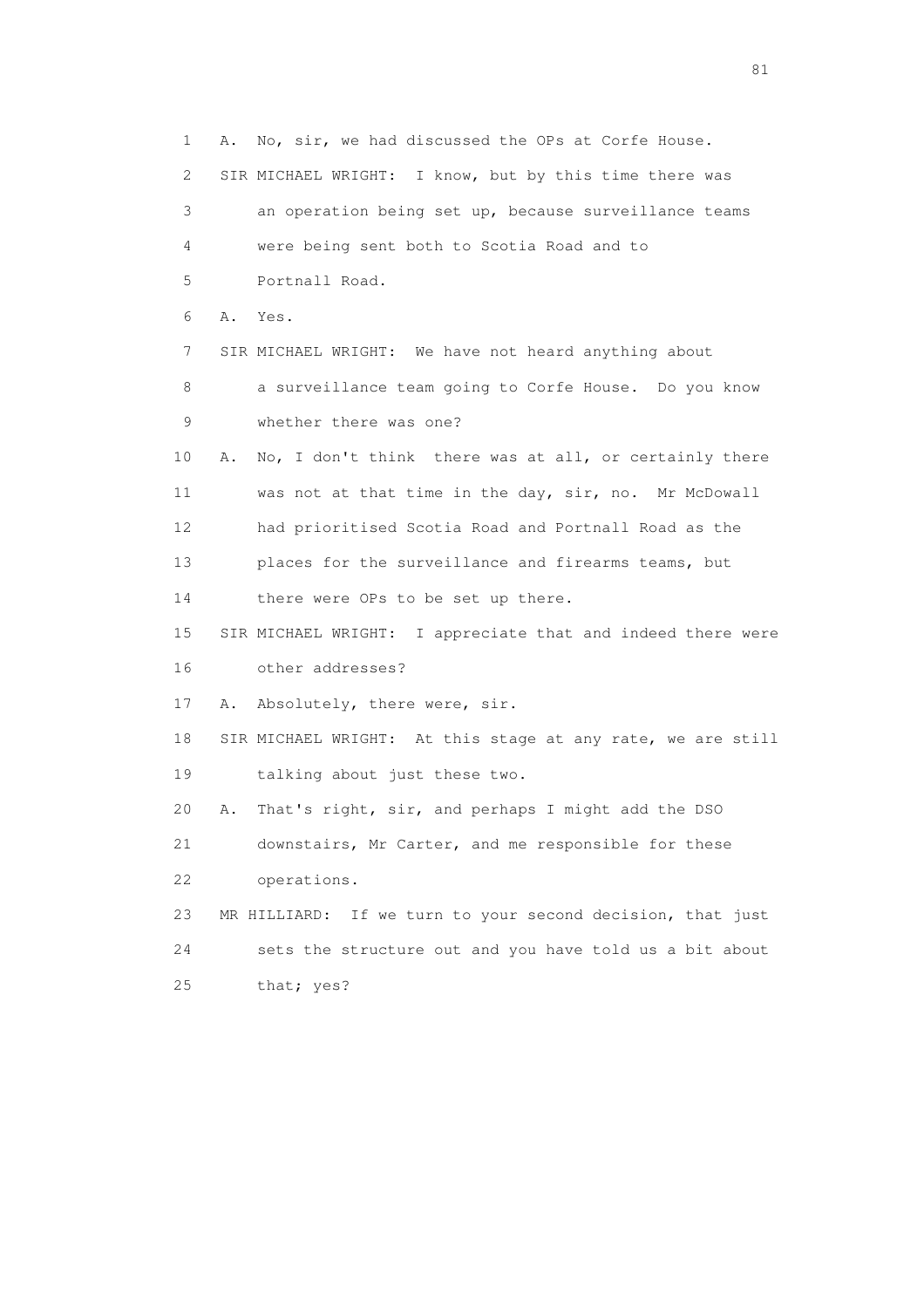1 A. Yes, I have, sir, it's very similar to what is in my red 2 book now we have clarified that. 3 Q. Thank you. Your third decision is, we can see, the 4 strategy you have agreed with Commander McDowall is 5 that: 6 "Safety of all must be paramount. 7 "We seek to arrest any of the subjects near or at 8 the addresses. The premises should be made safe (and 9 cleared) as soon as practicable. 10 "If possible this should be done before release of 11 photographs and other publicity." 12 Yes? 13 A. Yes, sir. I should have mentioned earlier on that he 14 was very concerned about the premises and wanting to 15 make them safe, any premises we did know about, as soon 16 as we reasonably could. 17 Q. If we look at the middle paragraph of your reasons: 18 "We can not [in capitals] therefore allow them to 19 travel far even under surveillance if sighted as 20 I cannot guarantee we will not have a surveillance loss 21 which could be catastrophic. However decision is to 22 attempt to arrest some distance away should that be 23 possible in order not to alert any person remaining in 24 address. I am considering the risk that persons inside 25 premises may already have or when triggered begin to

experience of the state of the state of the state of the state of the state of the state of the state of the s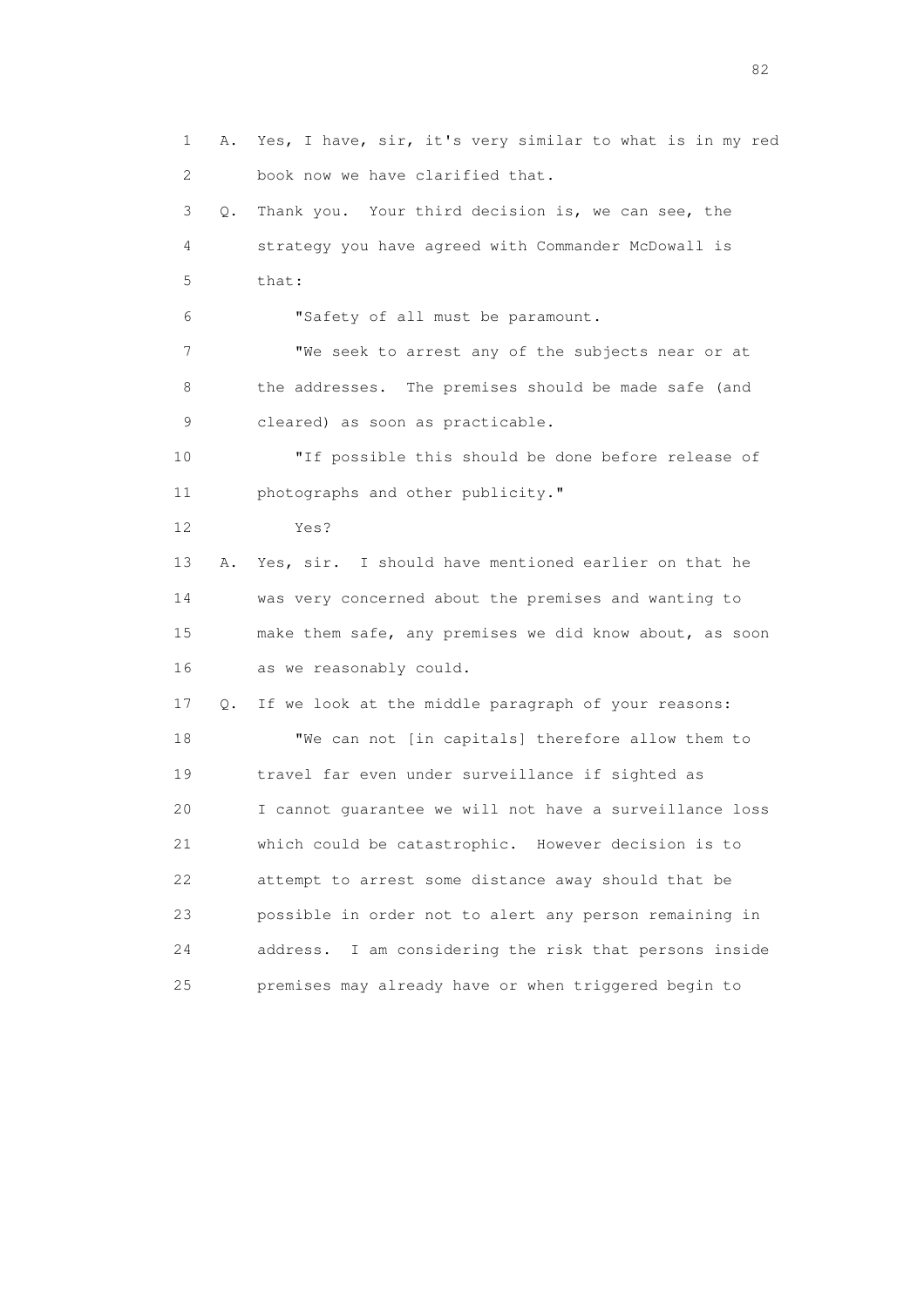1 create 'booby traps' or other explosives."

2 A. Yes, sir.

| 3  | Q. | That was a matter -- and we have heard about that           |
|----|----|-------------------------------------------------------------|
| 4  |    | already -- that you had well in mind; is that right?        |
| 5  | Α. | I absolutely did. Perhaps I should explain, sir,            |
| 6  |    | "triggered" means alerted really, so if we did an arrest    |
| 7  |    | just outside the front door, that could be a trigger for    |
| 8  |    | booby trapping the premises or creating an explosion.       |
| 9  |    | I perhaps should just double check that, sir, it may say    |
| 10 |    | explosion.                                                  |
| 11 |    | SIR MICHAEL WRIGHT: Your thinking would be they have to get |
| 12 |    | out of direct sight of the premises or out of any likely    |
| 13 |    | third eye observation?                                      |
| 14 | Α. | Exactly, sir.                                               |
| 15 |    | SIR MICHAEL WRIGHT: Subject to that, once you have got      |
| 16 |    | outside the immediate risk area, stop them as soon as       |
| 17 |    | possible?                                                   |
| 18 | Α. | Yes, sir, and of course if we were forced to for some       |
| 19 |    | reason, you know, posed an enormous threat in the           |
| 20 |    | premises or just outside the premises, and if I was         |
| 21 |    | forced to, I would of course you know, arrest somebody      |
| 22 |    | there, but I wanted it to do it elsewhere because you       |
| 23 |    | don't know who you have left behind inside and what they    |
| 24 |    | might do.                                                   |
| 25 |    | MR HILLIARD:<br>Thank you.                                  |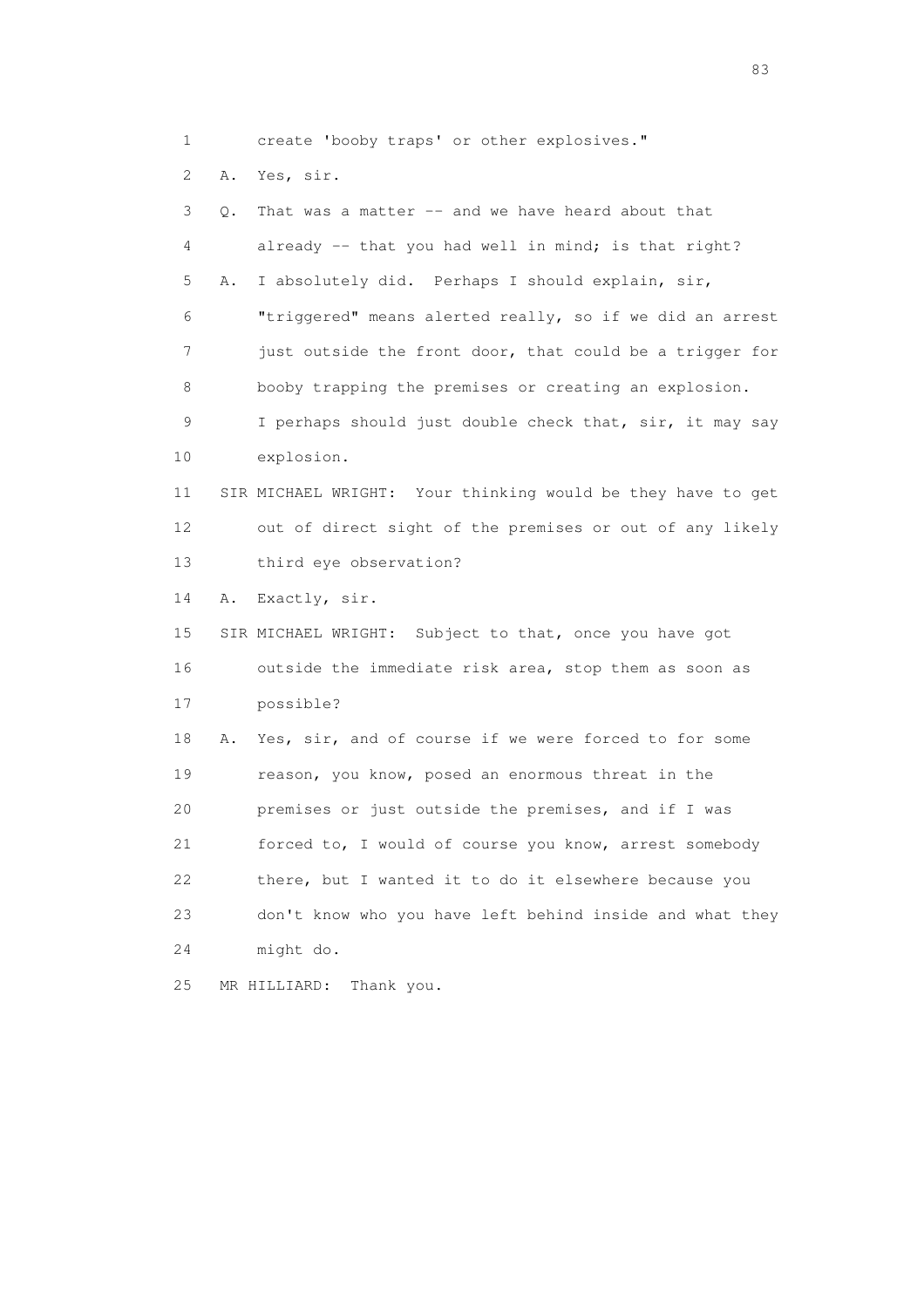1 Your decision 4:

 2 "Urgently require control of premises and to get 3 properly briefed surveillance and CO19 SFO teams to each 4 premises. Require" this is OPs as in observation 5 points; is that right? 6 A. Yes, sir. 7 Q. "... on each address and armed surveillance control and 8 capacity to respond". 9 A. Sir. 10 Q. Then: 11 "Reason. 12 "Am informed that we have surveillance teams at both 13 premises but need OPs and SFO back-up. Intervention can 14 only be by SFO team. We need best info possible about 15 movements from addresses." 16 Then there is just a reference to Mr Cummings and 17 you have already told us about that. 18 A. Yes. 19 Q. So this decision, according to the log itself, made at 20 about 8 o'clock or so; yes? 21 A. Yes, sir, I think it was during the meeting that we had 22 in the forward intelligence cell. 23 Q. That's a meeting -- we will come on to that -- that you 24 had when you come back from the meeting with 25 Mr McDowall, is it, you went to a meeting in the forward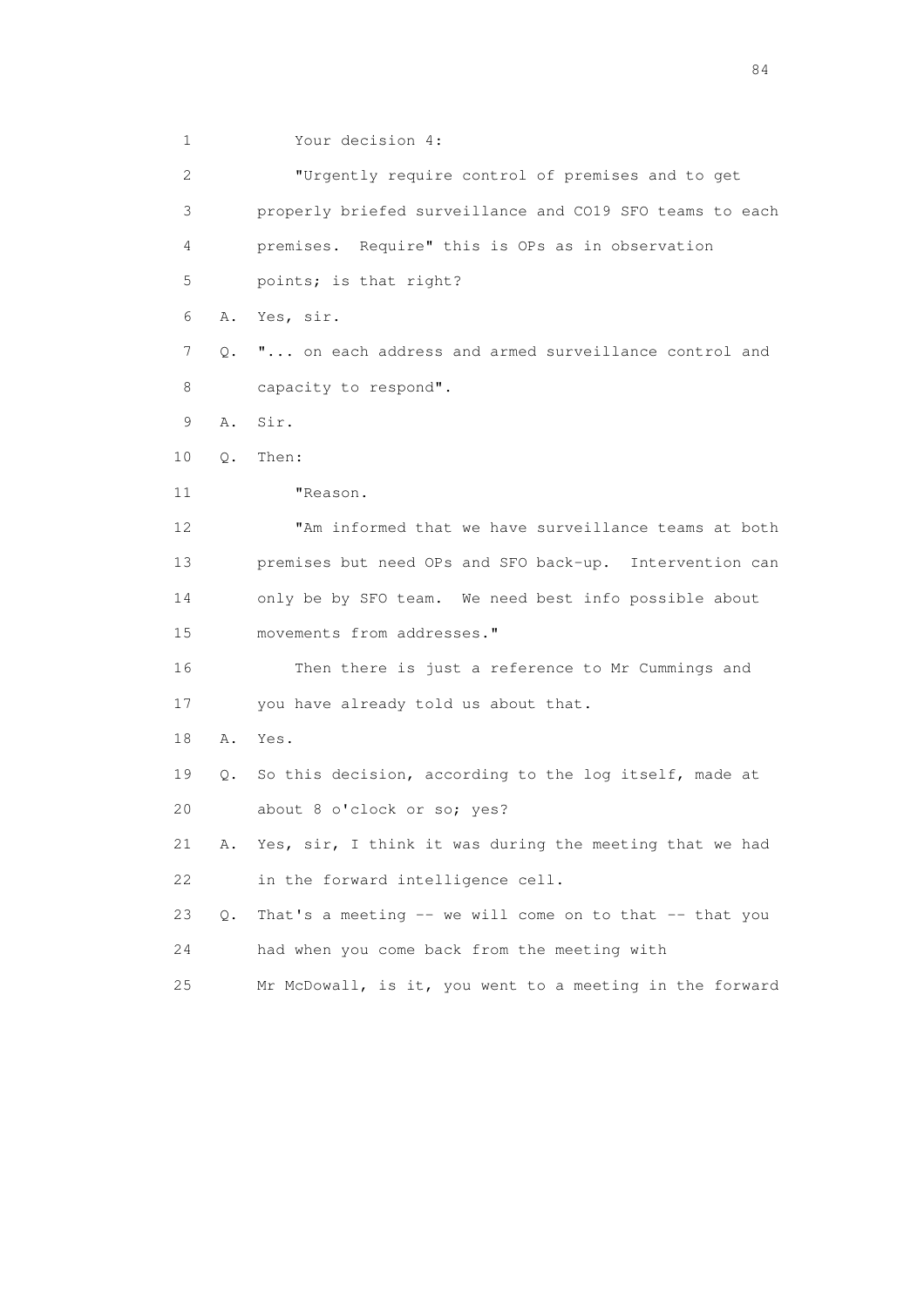1 intelligence cell?

2 A. Fairly quickly after that, yes.

| 3  | Q. | Just tell us, who is at that meeting? We know where it   |
|----|----|----------------------------------------------------------|
| 4  |    | is, it's the little room next to the --                  |
| 5  | Α. | It is, it's a little room, we chose that room for        |
| 6  |    | obvious reasons, it's just next, so it's handy by, you   |
| 7  |    | can pop back in if you need to during the meeting. This  |
| 8  |    | particular control room does not have a formal meeting   |
| 9  |    | room attached to it so it's the best place when it was   |
| 10 |    | quiet, which it was at that point, for the people who    |
| 11 |    | were going to run the operation from the operations room |
| 12 |    | to have a get together, and there were a number of       |
| 13 |    | things we discussed there, it was pretty brisk meeting   |
| 14 |    | for obvious reasons but there were a number of things    |
| 15 |    | that we discussed there that I can tell you about if you |
| 16 |    | like, sir.                                               |
| 17 | Q. | It may be that we will look at some of them. You say     |
| 18 |    | this was a decision made during that meeting; is that    |
| 19 |    | right?                                                   |
| 20 | Α. | That's right. We knew we had some surveillance cover     |
| 21 |    | but I was concerned that we should have the OPs up and   |
| 22 |    | running, the SFO teams needed to get there, and we       |
| 23 |    | actually talked also about having more surveillance      |
| 24 |    | cover so that we could double up the teams.              |
| 25 | Q. | When you say "double up the teams" you mean, what, have  |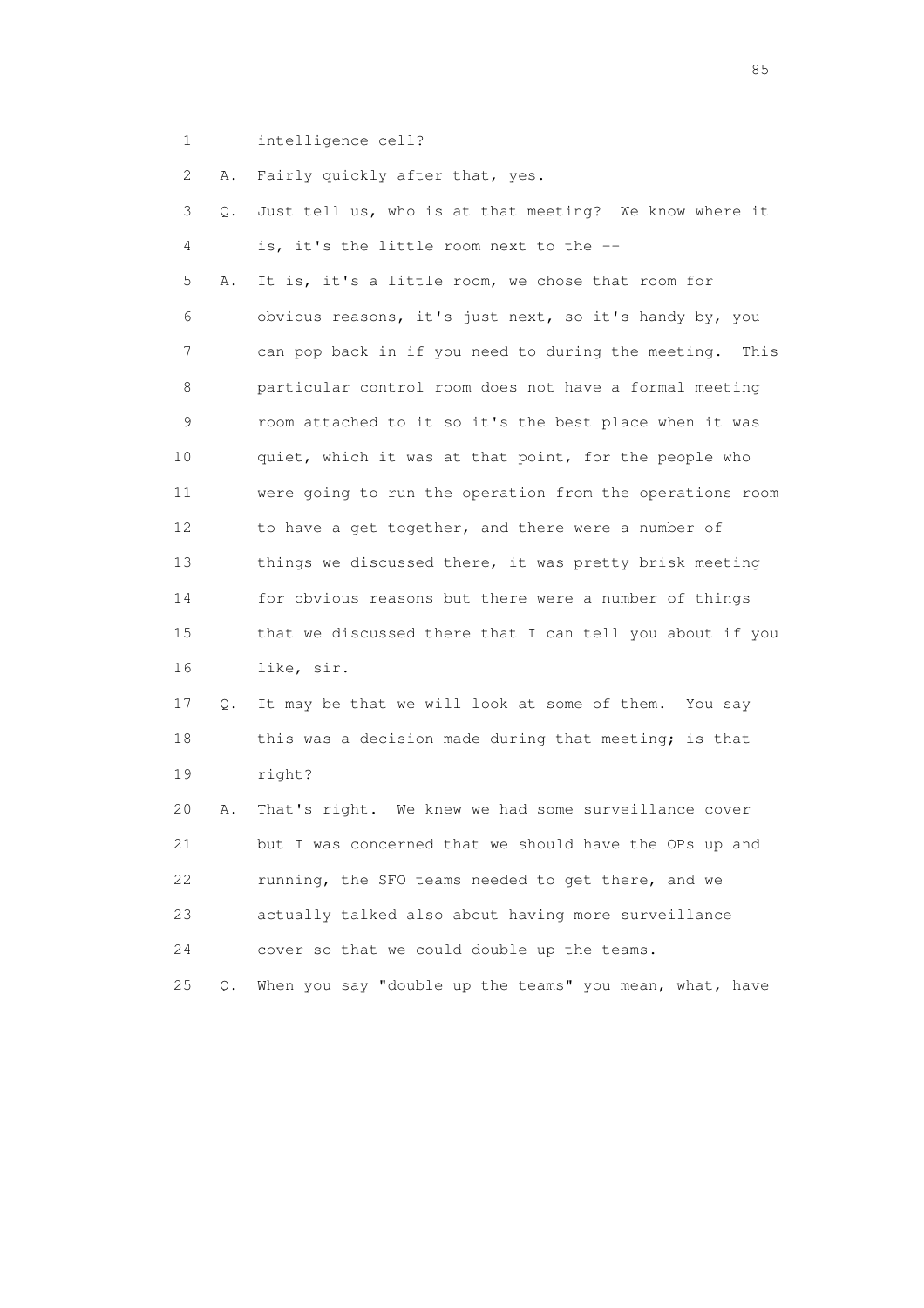1 more than one, so two teams at these particular 2 premises? 3 A. Yes. Obviously when somebody comes out, if they are 4 followed away from the premises, you lose some part or 5 all of your team, it's always good practice if you can 6 to obviously have some resilience amongst the 7 surveillance teams for that purpose. 8 Q. By resilience you mean? 9 A. So that if one group get taken away, you don't have 10 nobody there, just at the vital moment. 11 Q. Right. If we turn to decision (5) again made at the 12 same time, so this would be another decision of this 13 meeting in the forward intelligence cell, would it? 14 A. Yes, sir. 15 Q. So you need some dedicated telephone links from you to 16 Silvers: 17 **"...** so that during Kratos decision making can 18 guarantee will be able to speak continuously." 19 Just explain to us, what does that mean? 20 A. I anticipated that we might come into a situation where 21 very fast decisions would be needed to be made by me, as 22 the DSO, I would need to speak to my Silver on the 23 ground, I am sure you have had the command structure 24 described before. 25 Q. Yes.

entration of the contract of the contract of the contract of the contract of the contract of the contract of the contract of the contract of the contract of the contract of the contract of the contract of the contract of t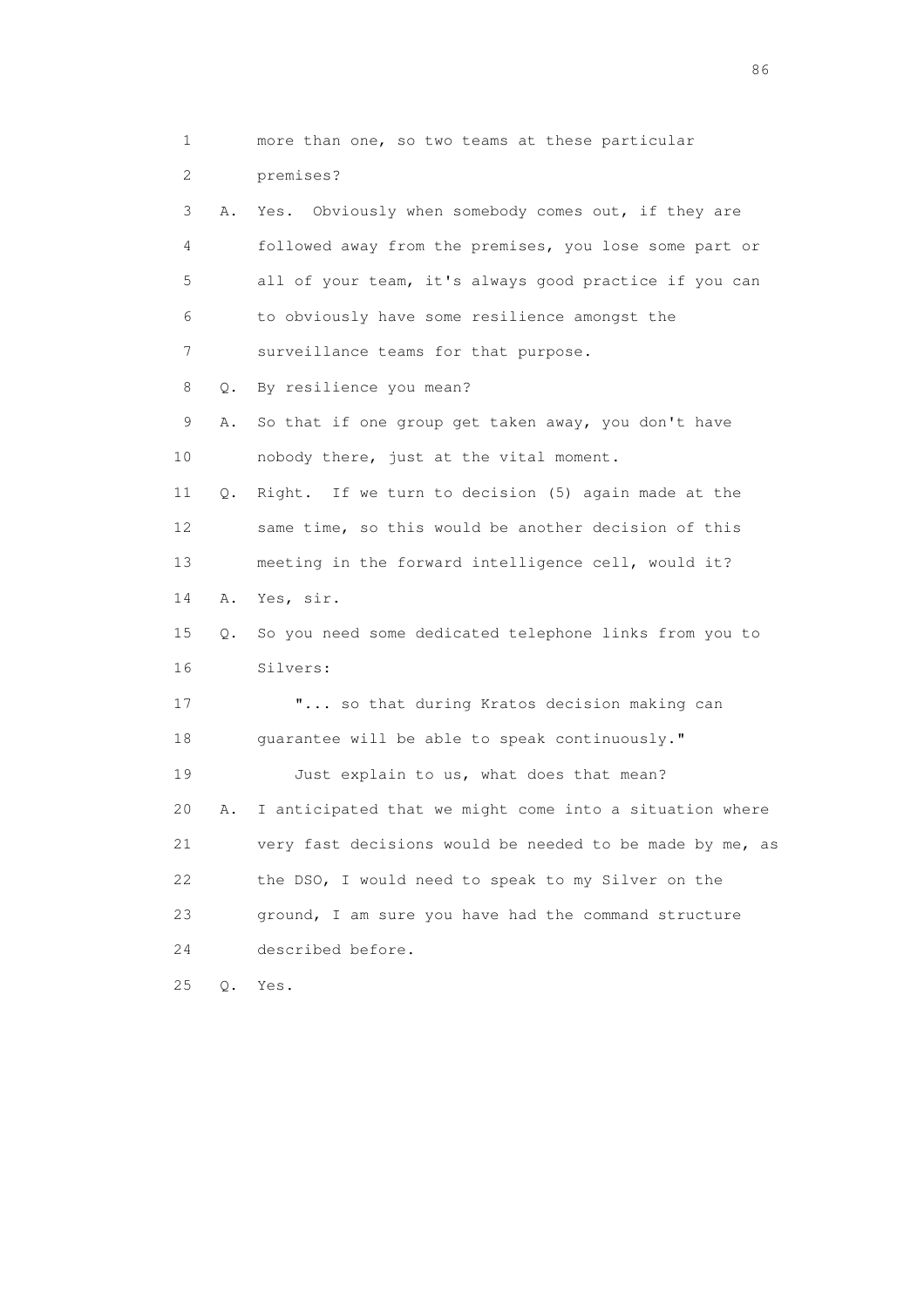| 1                         | Α. | And at that time, the only way to be sure that I would    |
|---------------------------|----|-----------------------------------------------------------|
| $\mathbf{2}^{\mathsf{I}}$ |    | be able to speak to him would be to have a dedicated      |
| 3                         |    | phone, a phone line between Silver in the case Portnall,  |
| 4                         |    | Silver Scotia and me, so I asked for a member of staff    |
| 5                         |    | to sit there to do that.                                  |
| 6                         | Q. | So we are absolutely clear the sort of thing you have in  |
| 7                         |    | mind, we have heard that, for obvious reasons, with       |
| 8                         |    | a suicide bomber who has a device that is going to be     |
| 9                         |    | let off, it may be necessary for there to be an order     |
| 10                        |    | that a critical shot be taken. That's something, is       |
| 11                        |    | this right, that would be given by the DSO?               |
| 12                        | Α. | That's one of many commands that might be given by        |
| 13                        |    | a DSO.                                                    |
| 14                        | Q. | Is that the sort of thing you had in mind?                |
| 15                        | Α. | Indeed.                                                   |
| 16                        | Q. | Whilst it was such that it was very important that you    |
| 17                        |    | had good contact with your Silvers?                       |
| 18                        | Α. | It's a possibility, certainly, sir, yes.                  |
| 19                        | Q. | Then from your room to Mr Carter, you have told us about  |
| 20                        |    | Then from intel, so intelligence to Silvers, and<br>that. |
| 21                        |    | policy to Silvers from the ops room and you. So that's,   |
| 22                        |    | as it were, making sure that Silvers know what they need  |
| 23                        |    | to know; correct?                                         |
| 24                        | Α. | Yes, so it's not the fast time command decisions, it's    |
| 25                        |    | the general updating of the Silvers and indeed their tac  |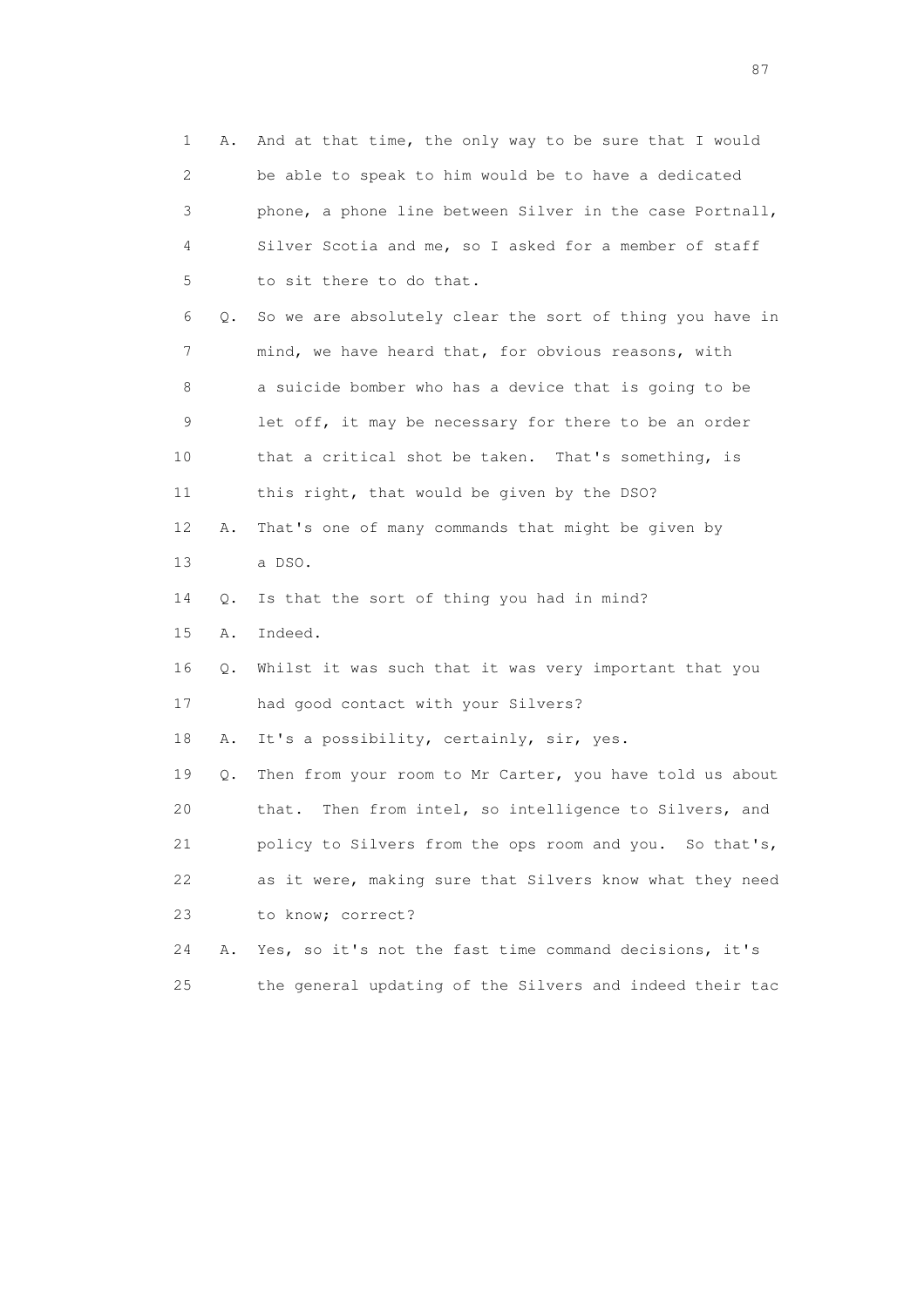1 advisers, with any significant intelligence and my 2 policy. 3 Q. Then decision 6, again made at 8 o'clock, so again this 4 would appear to be a decision you have made in this same 5 meeting; is that right? 6 A. Yes, sir, it is. 7 Q. That you are going to use the ops room on the 16th 8 floor, and no doubt there are ways in which it might 9 have been better but you felt it was the best you had 10 got, is that what it comes to? 11 A. I absolutely thought, as at the time and as the day went 12 on, that there were things that could be improved about 13 it, that is true of any room you are in. I equally felt 14 that it was absolutely the right room to be commanding 15 this operation from. There are other rooms, and I am 16 very familiar with all the others. I can describe the 17 advantages and disadvantages now or at some later stage. 18 I was quite content that this was the right place to be. 19 Q. Right. Decision 7. In fact, forgive me, if we just go 20 to 10, you will see the time of decision 10, according 21 to our typed version, is 8 o'clock in the morning. 22 That's obviously preceding some of these 8.15s that we 23 have been looking at. 24 A. Yes.

25 Q. Is that right or frankly is the 15 minutes difference

en de la construction de la construction de la construction de la construction de la construction de la constr<br>1880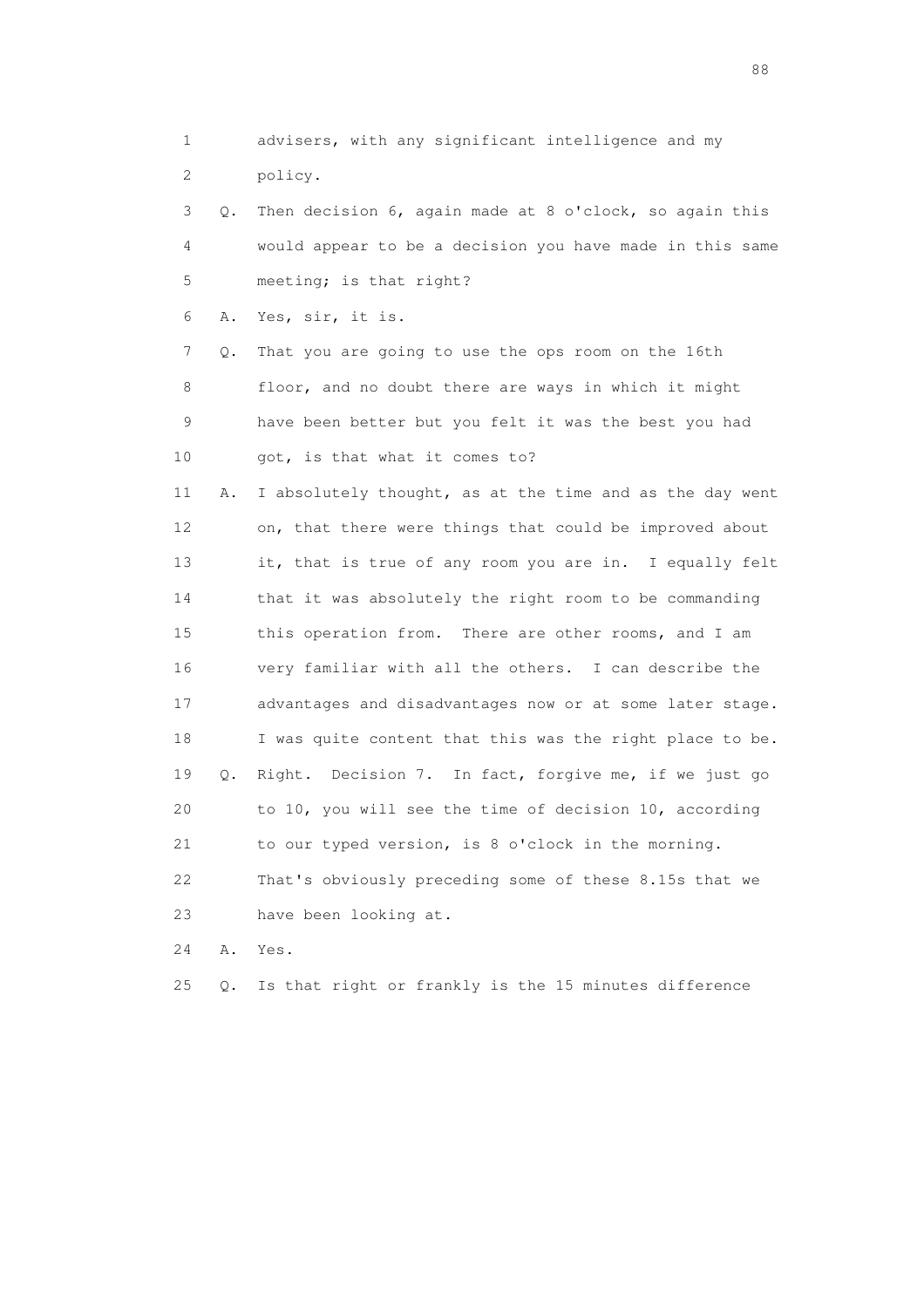1 really impossible to tie down now? Are these all pretty 2 early decisions? 3 A. They are very early decisions, it is possible that the 4 15 minutes is hard to tie down. I mean, if I wrote it 5 then like that, it's because I thought it was before the 6 other ones. 7 Q. As we have done a few 8.15s, we will just stick with 8 those, but if you are telling us it's round about the 9 same time -- 10 A. Absolutely, yes. 11 Q. All right. Then 7, it's Mr Cummings, who you have told 12 us about, to review. Now, we have heard about 13 authorities that were given for firearms to be carried 14 and for surveillance, directed surveillance to take 15 place? 16 A. Yes. 17 Q. And effectively what this comes to is you are just 18 asking him to look at those and make sure that you have 19 got permission to do what you think is needed; is that 20 right, in short form? 21 A. Exactly right, sir. Something I would always do at the 22 beginning of an operation when I was taking it on, and 23 no-one better to do it than Mr Cummings, who would be 24 writing such authorities on a daily or several times 25 a day basis.

en andere en de la seule de la constantin de la constantin de la constantin de la constantin de la constantin<br>189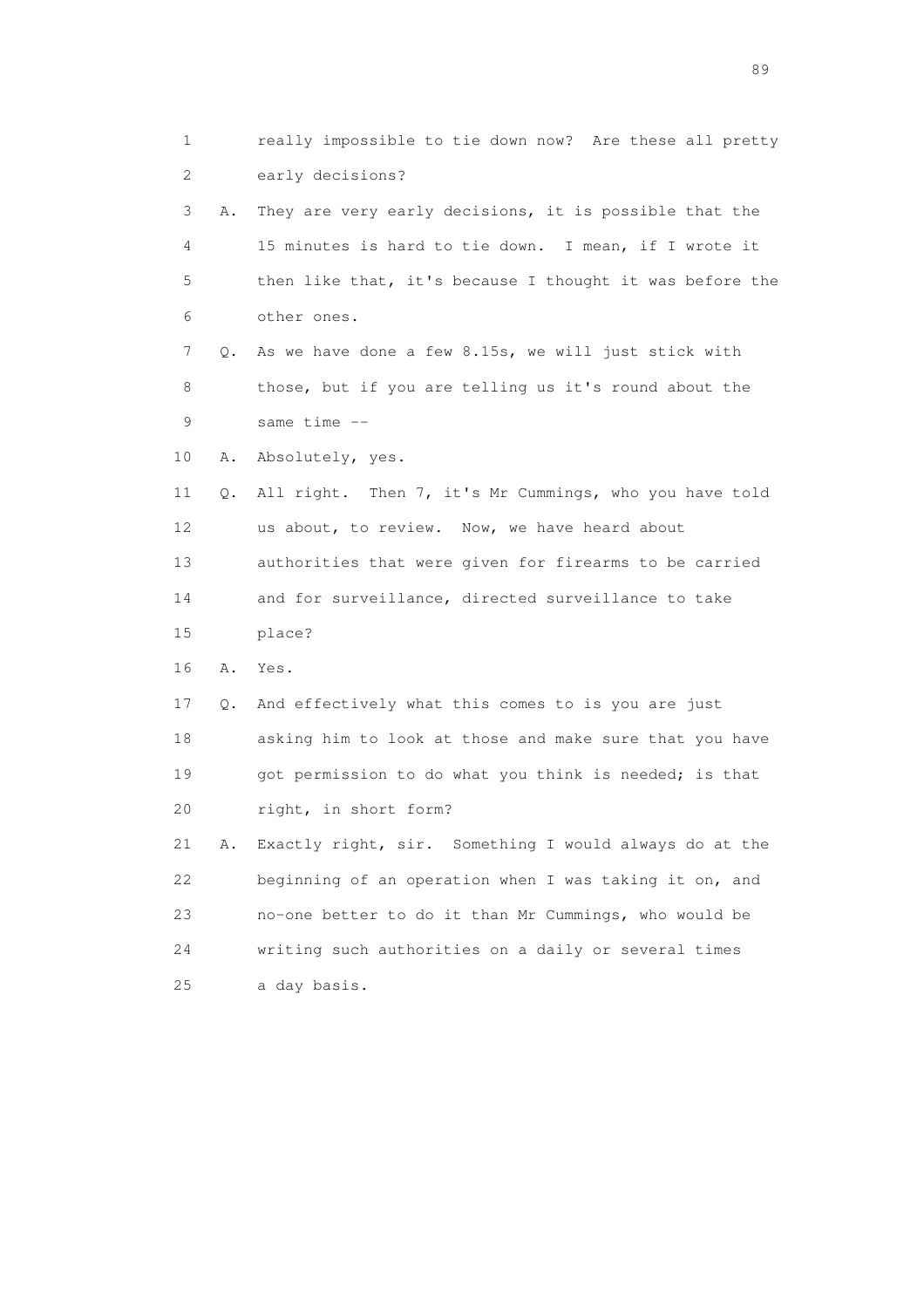1 Q. All right. Then decision 8, that's one we looked at. 2 SIR MICHAEL WRIGHT: Pause for one moment, please, 3 Mr Hilliard, at 7. I would just like to enlarge on this 4 a little bit. You told us that you were particularly 5 keen to have Bob Cummings there because of course you 6 knew him very well. 7 A. Yes, sir. 8 SIR MICHAEL WRIGHT: He was one of your senior officers -- 9 A. Yes, sir. 10 SIR MICHAEL WRIGHT: -- in SCD. 11 A. Yes. 12 SIR MICHAEL WRIGHT: I think I have this right, the SCD wing 13 of the Yard contains within it the Flying Squad? 14 A. Yes, sir. 15 SIR MICHAEL WRIGHT: Do I have this right, your view about 16 this, there may be arguments about this, I don't know, 17 was that if you were going to have to embark on 18 a manhunt around London for two or even four failed 19 suicide bombers, the Flying Squad or certainly its 20 senior officers, had more experience in that sort of 21 task than perhaps you thought Special Branch had? You 22 said they tended to work on a slower timescale. 23 A. Yes, that's right, sir. It's hard to remember back 24 then, so much has changed since then, and if you were to 25 go to SO15, which includes what was Special Branch now,

entration of the contract of the contract of the contract of the contract of the contract of the contract of the contract of the contract of the contract of the contract of the contract of the contract of the contract of t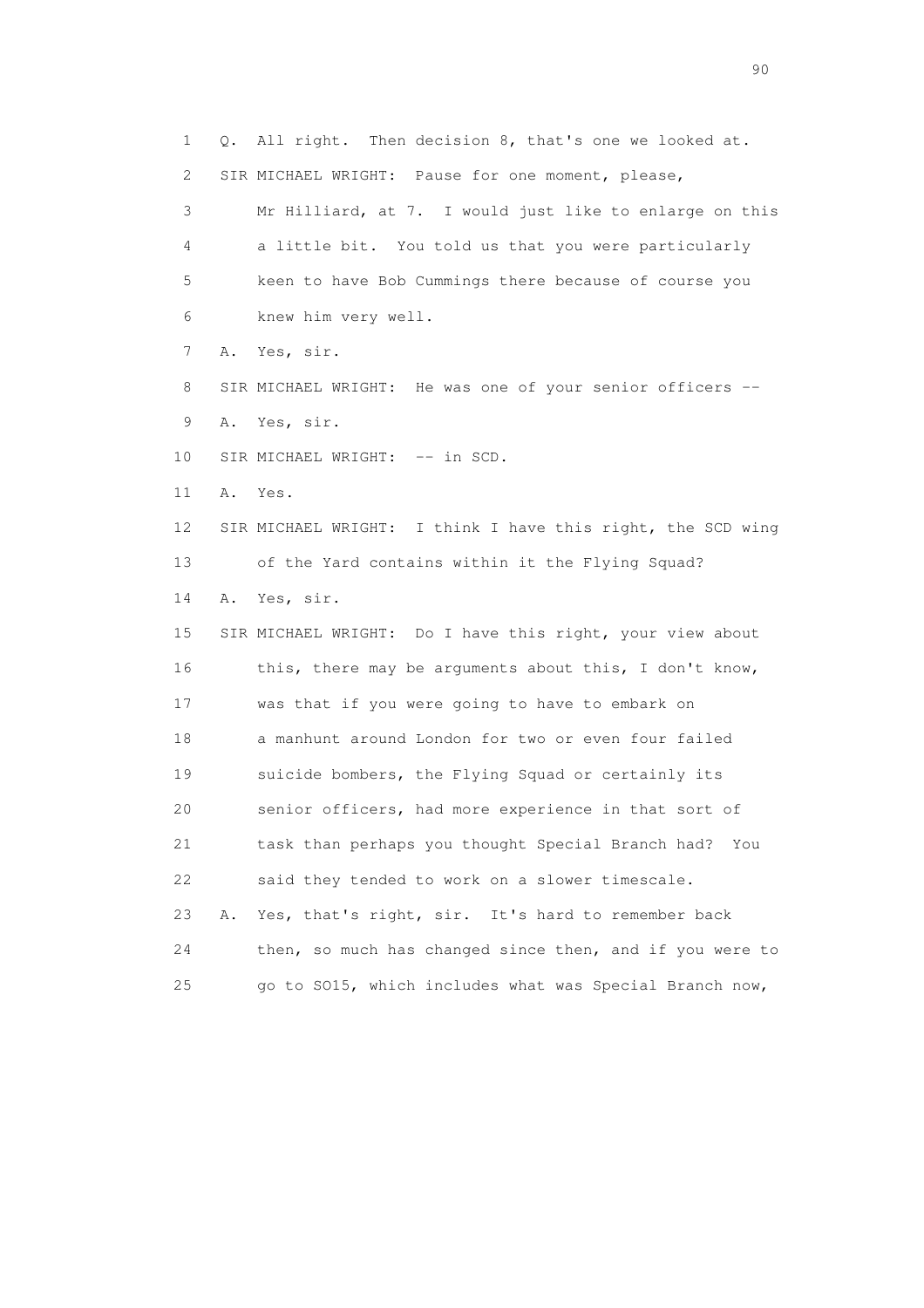1 you would find people who are very used to working in 2 a a fast time manhunt mode. There were less of them 3 then in the Special Branch although there were some, 4 undoubtedly, in Special Branch and the anti-terrorism 5 command who had previously worked in what I thought of 6 as my world. 7 But somebody like Mr Cummings would be engaged on 8 manhunt type activity or at least the skills that were 9 required for it, all the time, and more so perhaps than 10 some of the colleagues in SO12, yes. 11 SIR MICHAEL WRIGHT: In fact, both red and grey who went to 12 Scotia Road were both Special Branch teams. 13 A. Yes, sir. 14 SIR MICHAEL WRIGHT: The night before you had offered your

 15 SCD I think 11 teams who were the surveillance teams 16 from your department?

17 A. Yes, sir.

18 SIR MICHAEL WRIGHT: Were any of them actually deployed?

19 A. Very quickly later on in the morning, yes, sir.

20 SIR MICHAEL WRIGHT: They were, thank you.

 21 A. In relation to that, I suppose on the one hand, as with 22 everything, there is a balance. The SO12 surveillance 23 teams were very experienced in dealing with terrorism 24 matters and terrorism offences, so they had those 25 special skills, they were very used to working with the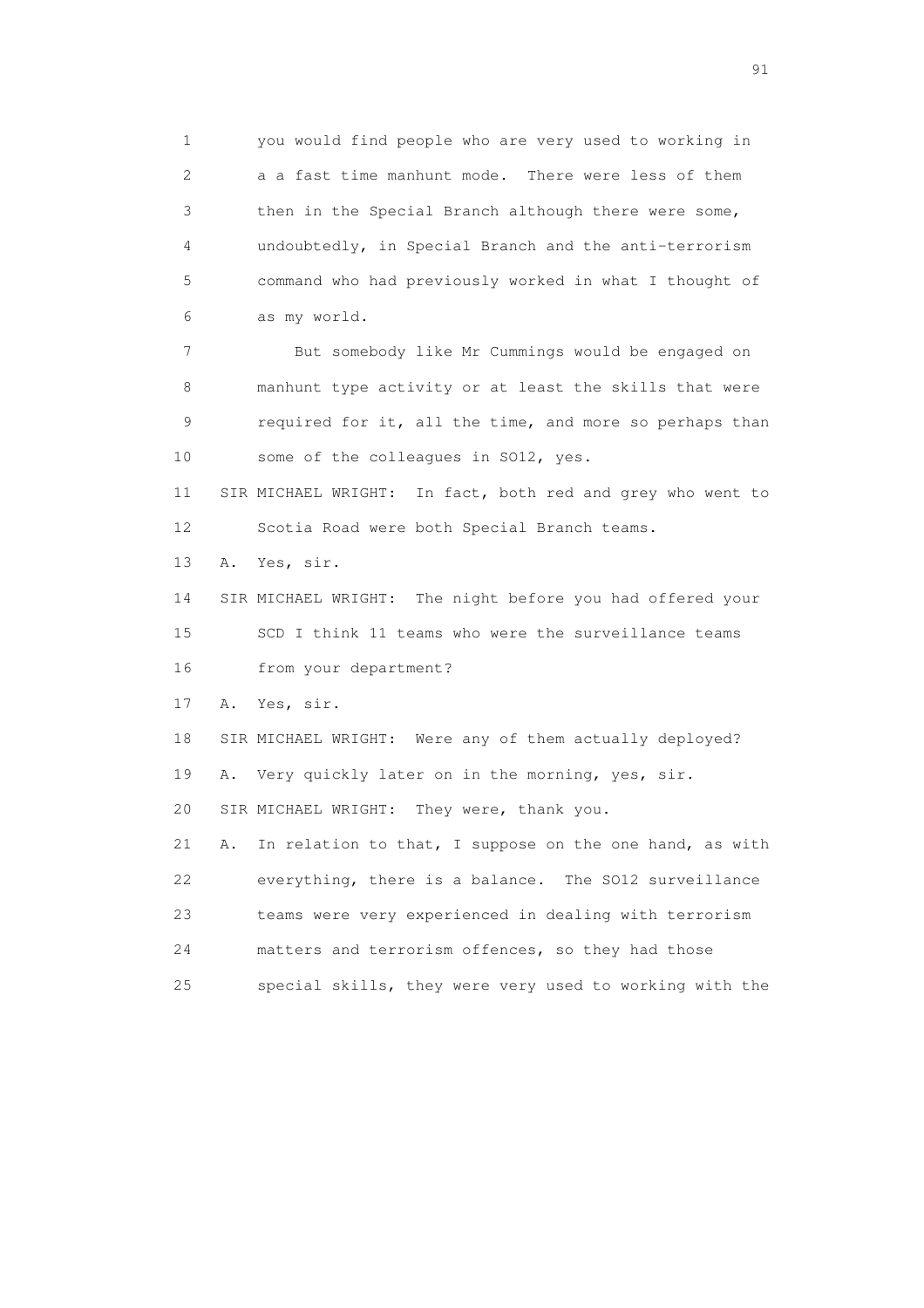1 intelligence agencies which my people were less so, but 2 they were perhaps slightly less used to working in the 3 manhunt scenario.

 4 SIR MICHAEL WRIGHT: A question I have to ask you, and 5 I think it's fair to do it now: when you were looking 6 through the ACPO manual on firearms, between 5 and 7, 7 I think I understand what the question means, were you 8 anticipating in preparing yourself for a role in this 9 operation?

10 A. Yes, sir, I was.

 11 SIR MICHAEL WRIGHT: You were expecting, as you have told 12 us, some role.

 13 A. Some -- I didn't know perhaps whether I might be the 14 DSO, designated senior officer downstairs where in fact 15 Mr Carter ended up, and that was logical because he had 16 been there all the day before, and that would be the 17 person who would be taking the calls from the members of 18 the public saying, "I am very suspicious, there is 19 somebody here who looks like a suicide bomber", I wasn't 20 sure when I was reading my documents whether I was going 21 to do that role or the manhunt. Either way, I wanted to 22 prepare myself for the operations.

 23 SIR MICHAEL WRIGHT: Either way, firearms might be involved? 24 A. Yes, sir, absolutely, either way firearms very likely to 25 be involved.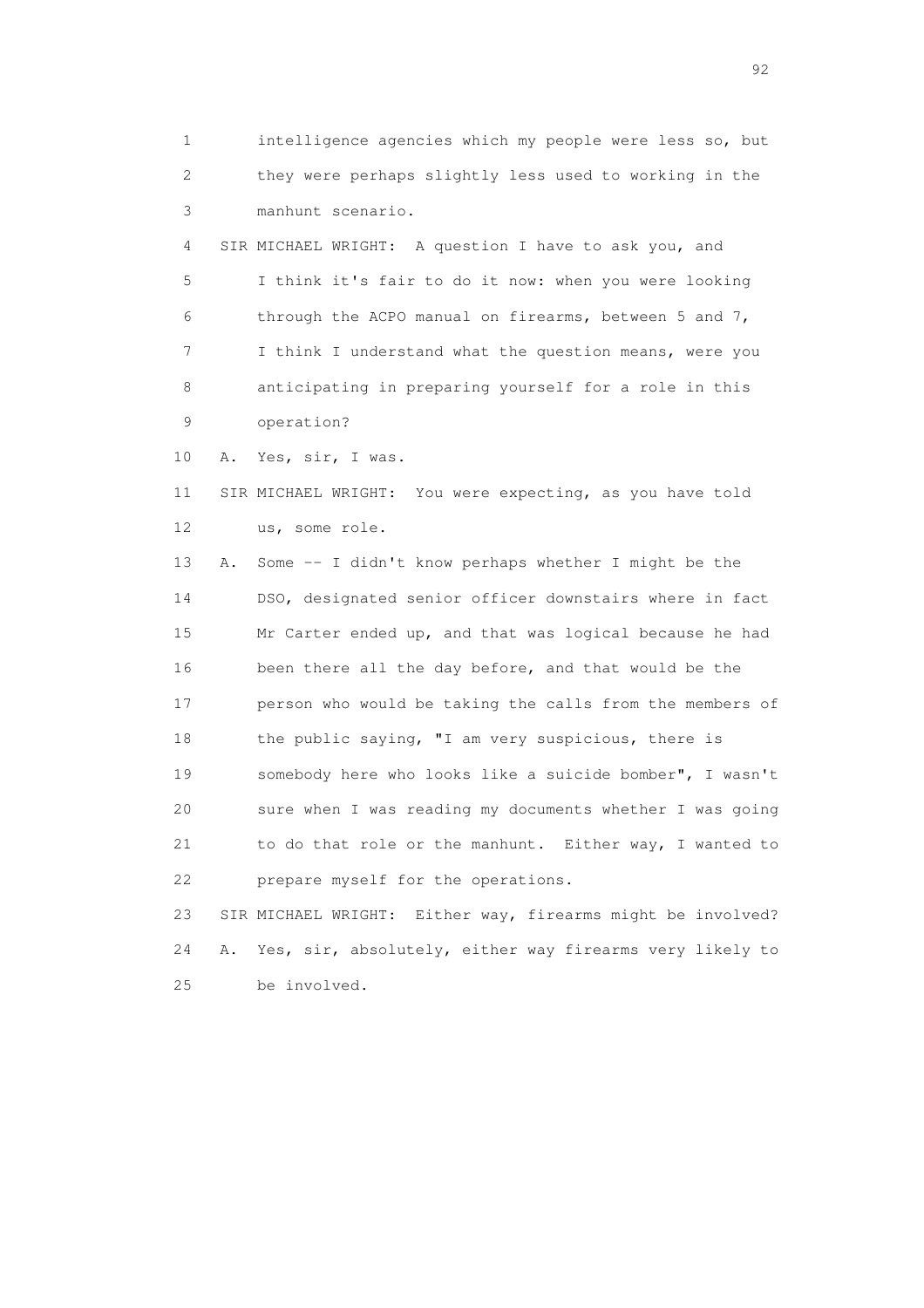1 MR HILLIARD: Decision 8 we have looked at, that was one of 2 the out of order ones. If we go to decision 9, time, 3 8.15: 4 "My Silvers Mr Rose" and that's Mr Purser, isn't it? 5 A. It is. 6 Q. "... are to ensure teams fully briefed -- surveillance, 7 firearms, arrest and others such as LAS", London 8 Ambulance Service? 9 A. Yes, sir. 10 Q. Explo, explosives? 11 A. And arrest refers to arrest teams. 12 Q. Yes, "also to liaise with local officers where 13 necessary." 14 You explain that it's not practical for you to do 15 that personally as you need to stay in the ops room with 16 the overview; correct? 17 A. Yes, sir. Overview is the word I used then. What 18 I meant was, I have at least two and possibly later more 19 operations, I need to stay in the operations room, 20 I couldn't easily without delaying things enormously sit 21 down and brief those colleagues, and I delegated that 22 role to my Silvers to do part of their job was to ensure 23 people were briefed and co-ordinated. 24 Q. Decision 10, you can see that again the time of this 25 decision made at 8 am, and if we just look down to the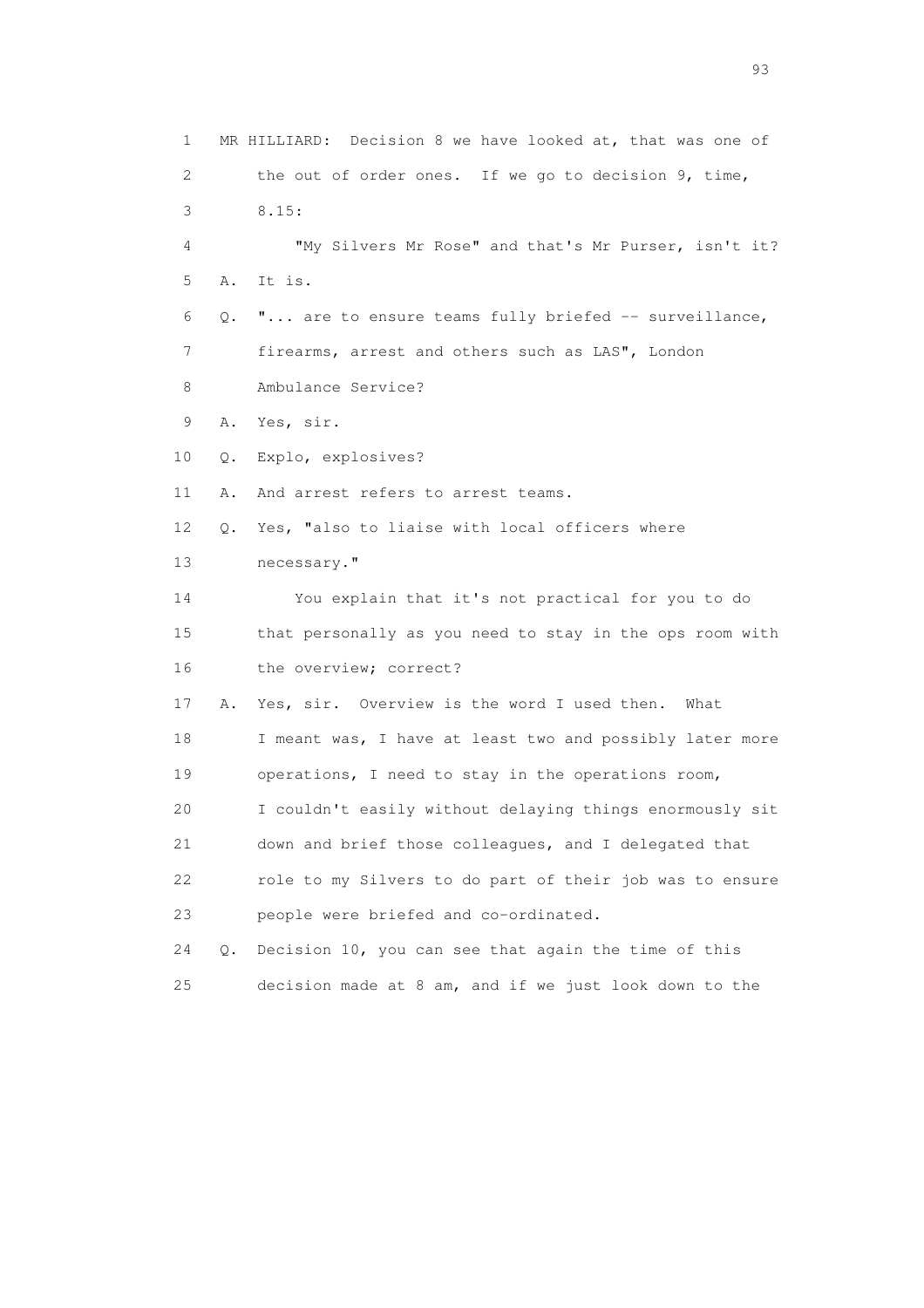1 bottom, three lines up from the bottom, I'll ask you to 2 explain in a minute how you knew this, but just so we 3 have this in mind:

 4 "Am aware that the premises at Scotia Road we only 5 have communal front door under visual control and cannot 6 do the prems front door in any way."

 7 I'll come back to the detail of that in a minute. 8 Just this: did there come a time when you learned 9 that 21 Scotia Road was not, for example, a separate 10 house, if I can put it that way, but was one of a number 11 of flats in a block that had a communal front door? 12 A. Yes, I did, sir, yes.

 13 Q. You have to come to how you knew that in a minute. 14 I just want to look at this decision, and just ask you 15 this at the start: when you say "if surveillance are 16 sure person has left the premises", because this may 17 save us a bit of time in the long run, what -- don't 18 worry, I am going to go through it all -- do you mean by 19 the premises there? Do you mean the block of flats or 20 number 21, whether or not you were in a position to know 21 that at that time? Do you see the question? 22 A. I do. I mean, I mean the premises. In this case, the 23 flat, 61A Portnall Road, not 61 Portnall Road, he might 24 have come out of the other flat; the flat. 25 Q. Not B or C if that was divided.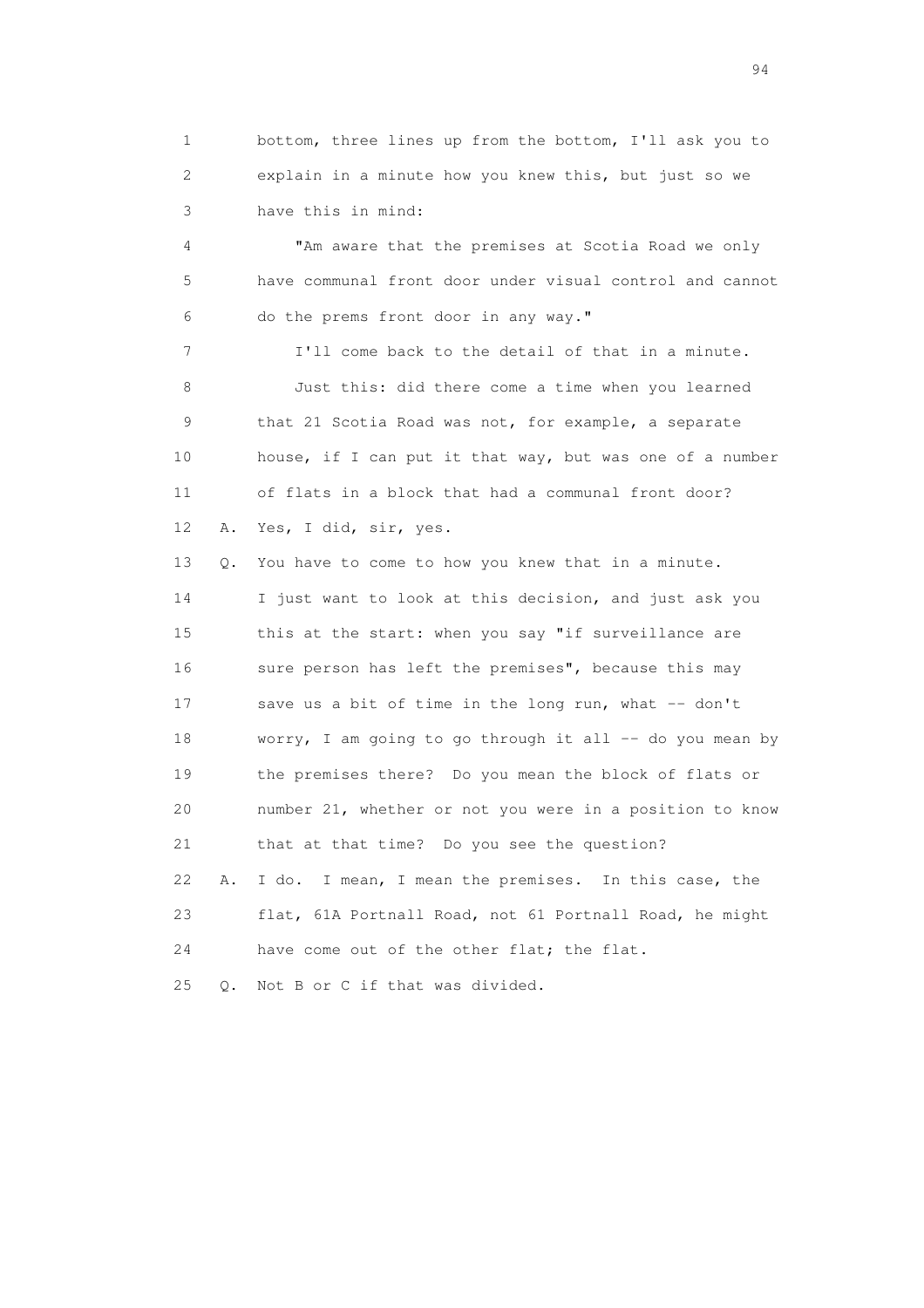1 If we can then just look at this with that in mind. 2 I am going to read, but if I get any wrong, just say: 3 "If surveillance are sure person has left the 4 premises, whatever their appearance/description, other 5 than apparent subject", who does that mean? 6 A. Suspect. 7 Q. Right. Attempted bomber? 8 A. Attempted bomber, yes, thank you. 9 Q. "... will be followed away from address covertly, and 10 detained by armed officers, then handed to SO13", that's 11 the anti-terrorist squad arrest teams? 12 A. Yes, sir. 13 Q. So this is under the heading "Policy"? 14 A. Yes, and armed officers is underlined because that was 15 my decision, as I said, I am not sure what Mr McDowall's 16 view of that was. It's something that would be my 17 decision, it's a tactical decision, and I was here 18 developing his overall strategy into a series of 19 tactical plans. 20 Q. Right. 21 A. And I made the decision that anybody who came from the 22 same premises, the same flat, would be stopped by armed 23 officers. 24 Q. We will see what, where the armed officers come from 25 a little further down, won't we, when we look at your

experience of the contract of the contract of the contract of the contract of the contract of the contract of the contract of the contract of the contract of the contract of the contract of the contract of the contract of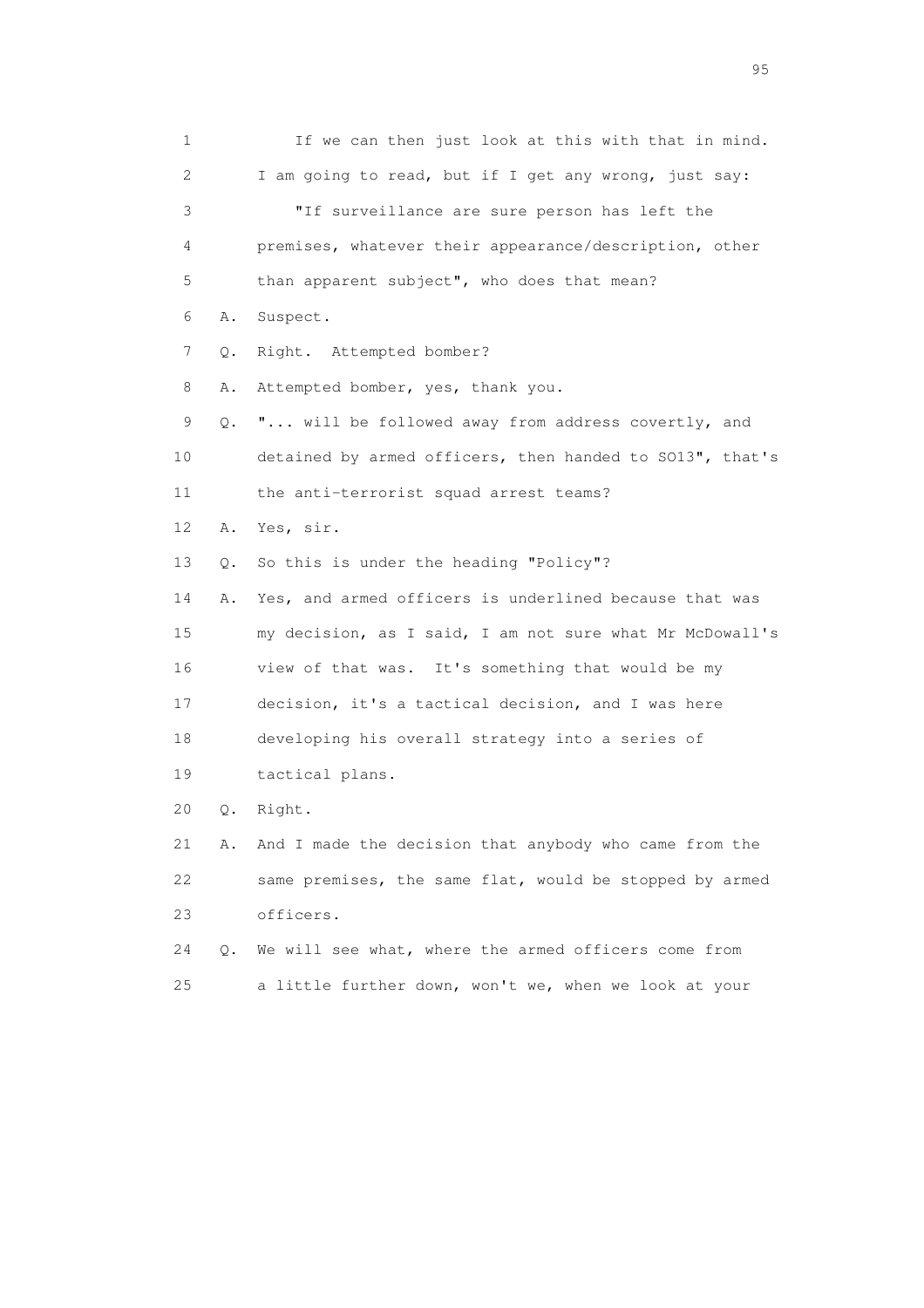1 number 4. If we carry on, as you say, you have 2 developed it to that extent. 3 "2. If what appears to be subject leaves premises, 4 we are in Kratos situation. Again they are to be 5 arrested away from prems." 6 "3. In either case, Kratos DSO to be informed 7 immediately." 8 Just tell us, Kratos DSO is who -- 9 A. That's me. 10 Q. "In scenario 1 (where not believed to be the subject [so 11 attempted bomber]) operation will be under control of 12 Silver at scene. 13 "In 2 [and 2, that's where someone who appears to be 14 attempted bomber] I will make decision as to when and 15 how intervention to be carried out: 16 "4. Any arrests/interventions", so this means 17 whether it be a suspect or someone interest who has come 18 from the premises? 19 A. Yes, that's right, sir. 20 Q. "... will be carried out by CO19 not SO12 officers: 21 "5. Above conveyed by me and discussed with 22 Silvers. Tac adviser agreed and speaks to tac advisers 23 with Silvers." 24 So that's the firearms tactical advisers who were 25 with them, yours and theirs?

<u>96 and the state of the state of the state of the state of the state of the state of the state of the state of the state of the state of the state of the state of the state of the state of the state of the state of the st</u>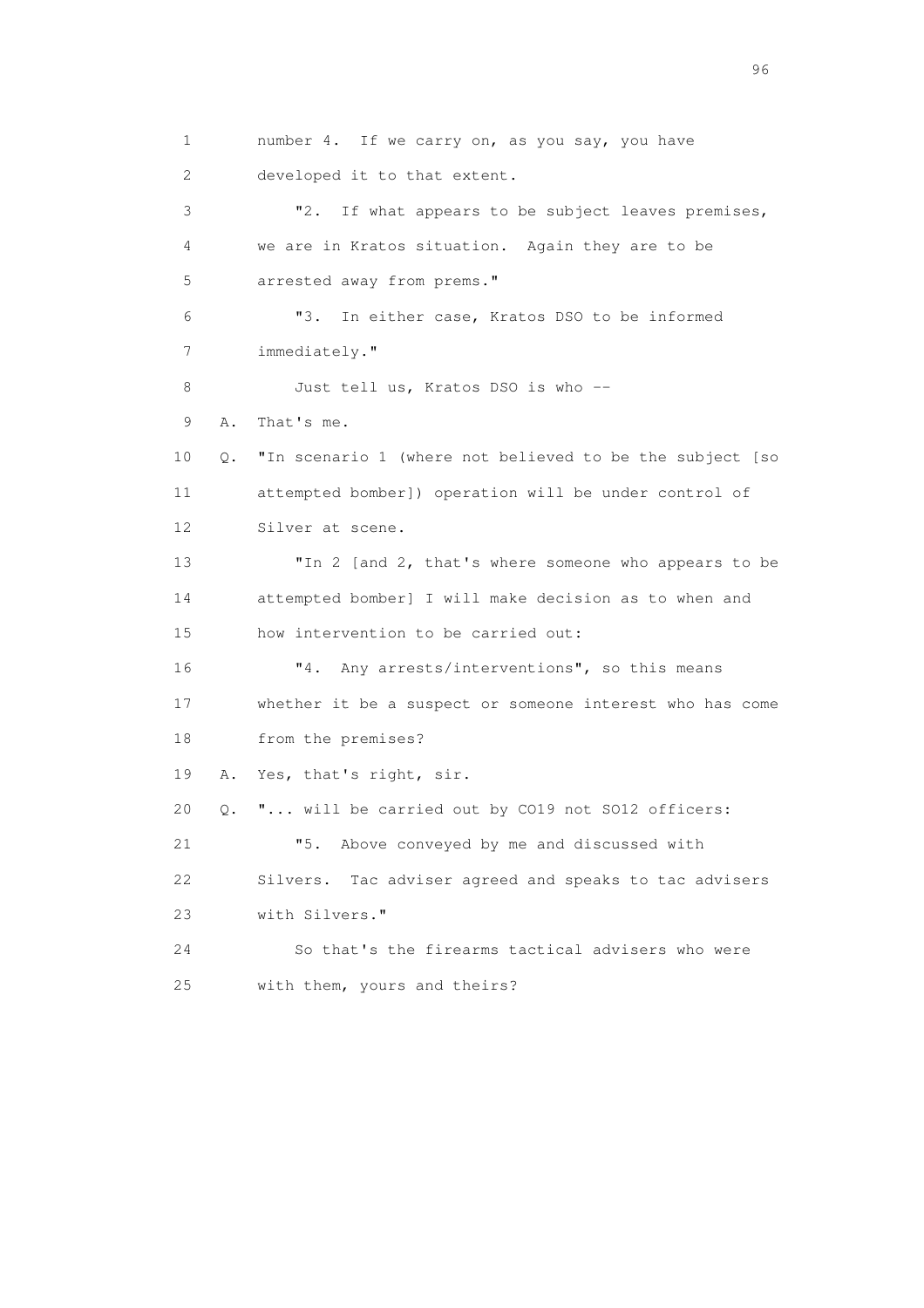1 A. Yes, so I had Mr Esposito with me, each of them had 2 a tac adviser with them, I spoke to each of them, he 3 spoke to the two tac advisers. 4 Q. Right. 5 A. It might help, sir, if I just explain, there is quite 6 a lot of information in that log. When I spoke to 7 Mr Rose, who was the tac adviser for Portnall, he was -- 8 Q. Silver? 9 A. Sorry. When I spoke to Merrick Rose, who was the 10 Silver, I am sorry, for Portnall, he was initially not 11 convinced that this was the right plan. He felt that we 12 should only arrest people who we knew were suspects, 13 thought we knew were suspects. He felt that to 14 intervene with anybody else from the flat could alert 15 the people inside, which might include the suspect, and 16 thereby cause booby trapping, a Madrid type situation as 17 we were describing it on the morning. We had quite 18 a long conversation, my tac adviser had a long 19 conversation with his, he came round to the idea that 20 people who had come from the flat could be detained, but 21 we always knew that that would have some possible 22 consequences. 23 Q. Right. Thank you. If we just look at your reasons 24 section: 25 "Wherever possible we do not want to alert those in

experience of the contract of the contract of the contract of the contract of the contract of the contract of the contract of the contract of the contract of the contract of the contract of the contract of the contract of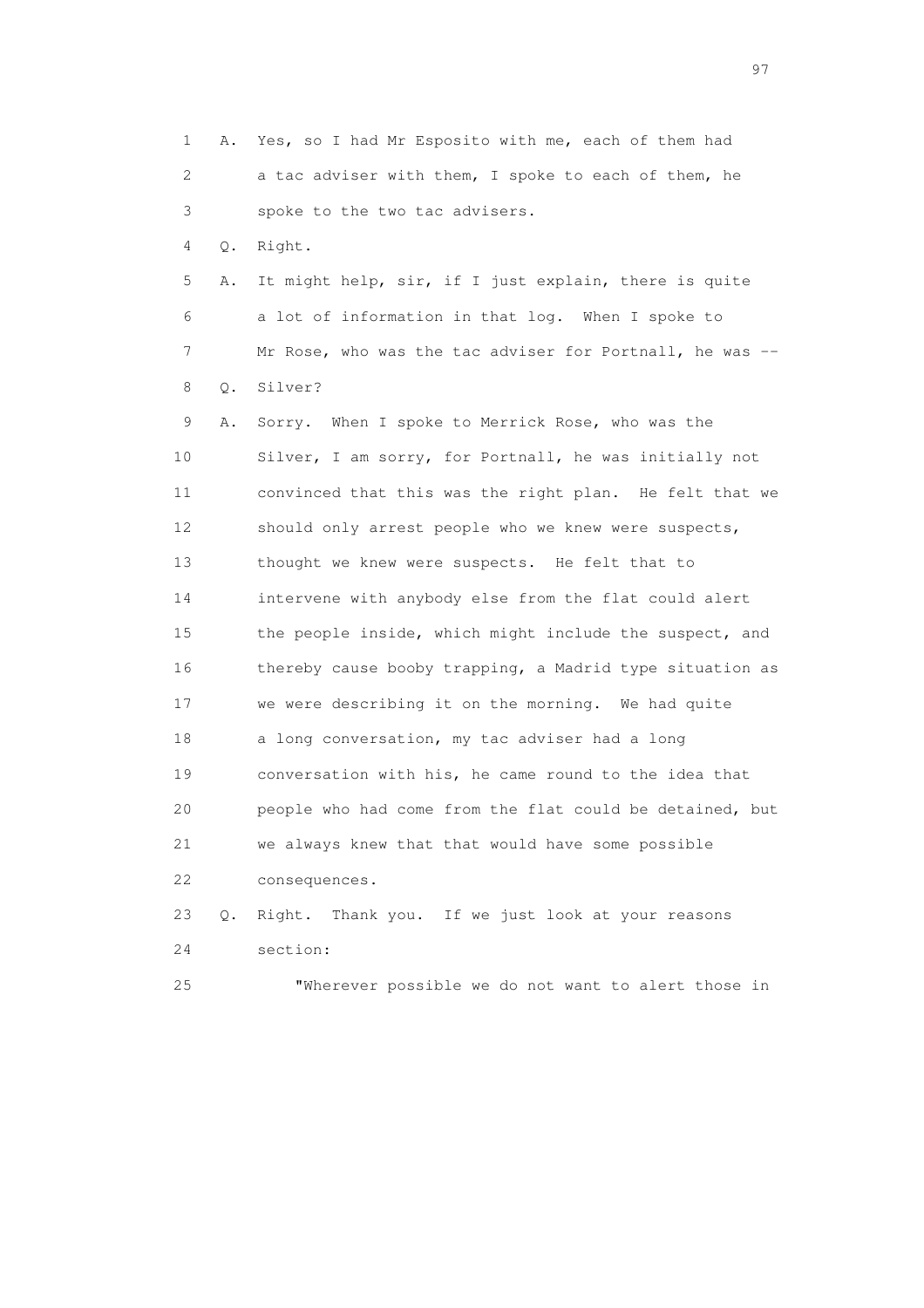1 premises of any arrests/interventions. This will reduce 2 risk of escape/booby trapping and alerting of other 3 suspects elsewhere. We need clear distinction between 4 those thought to be subjects and those not. However 5 given nature of risks I believe anyone coming from 6 premises", again just pausing in the case of Scotia Road 7 that means 21? 8 A. Yes, in the case of all the premises we dealt with 9 during the day, it's the flat, they were all flats. 10 Q. We want to be clear exactly about that? 11 A. Thank you. 12 Q. "... I believe anyone coming from premises (except, 13 I have said, perhaps lone child) should be detained by 14 armed officers as may be armed themselves. CO19 are 15 trained for Kratos." 16 12, that's SO12, is it? 17 A. Yes. 18 Q. "12 teams do not have armed training beyond 19 self-defence. CO19 have been issued with high powered 20 weapons and ammunition suitable for such an intervention 21 with possible suicide bombers." 22 So it's training and equipment that means CO19 are 23 the people to intervene and not SO12? 24 A. Absolutely, sir, it would be very, very rare indeed for 25 SO12 to intervene. In my experience in the last sort of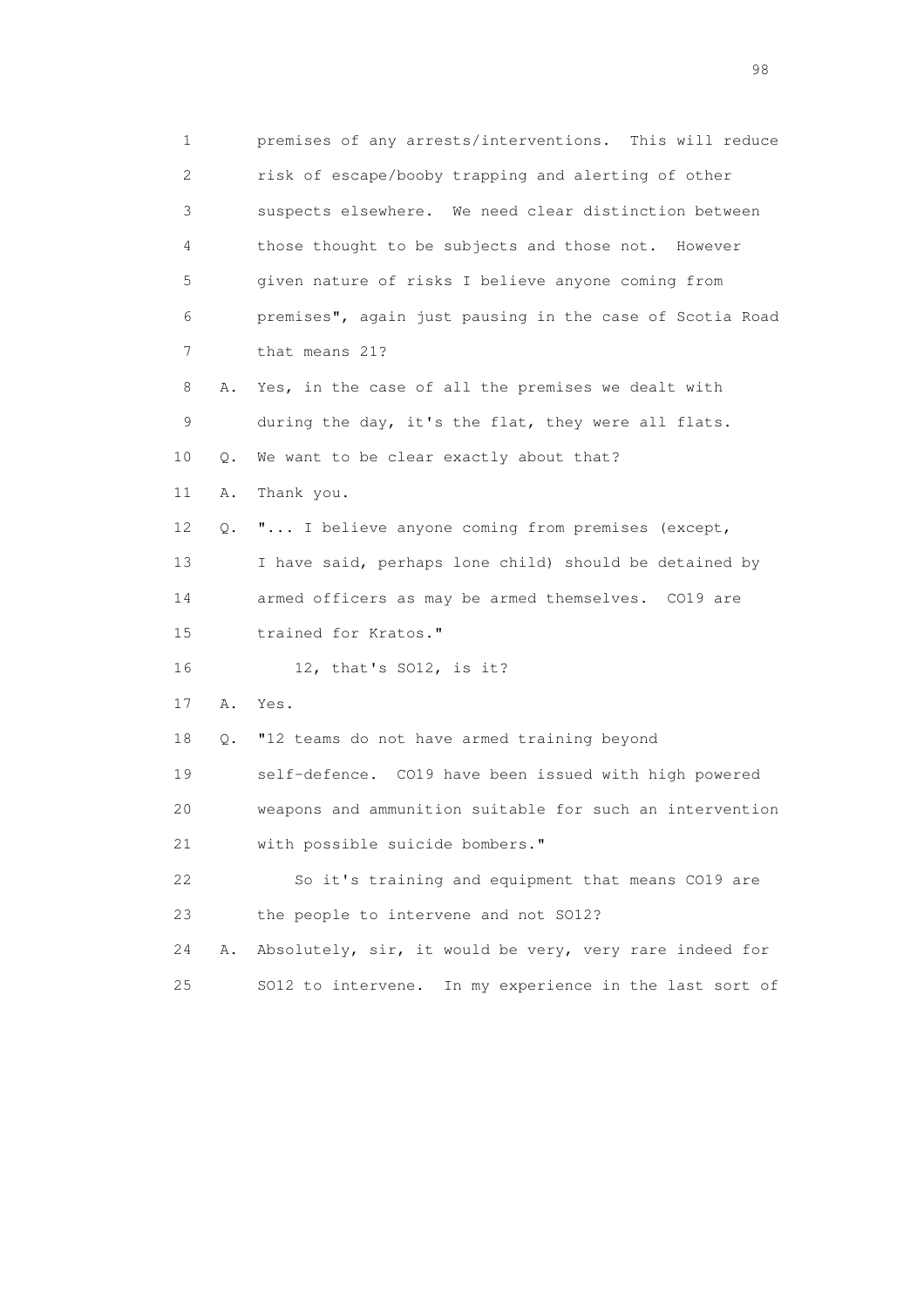1 eight years that I have been in the Met, I only know of 2 one occasion where an SO12 team has intervened. 3 Q. Right. Then you say: 4 "Whatever the scenario it is vital there is good 5 communication between OP", observation point? 6 A. Success. 7 Q. "Surveillance"? 8 A. Yes, sir. 9 Q. Firearms/commanders/tac advisers? 10 A. Yes, sir. 11 Q. "Am aware that [at] the premises at Scotia Road, we only 12 have communal front door under visual control and cannot 13 do the prems front door in any way." 14 What were you saying there, and how did you know 15 that? 16 A. What I was saying was at that time, the surveillance 17 team did not have an ability to see the front door of 18 the flat, 21, but clearly a high priority for me was 19 to -- this doesn't say that, but to explain it -- get 20 intelligence or a method of gathering intelligence which 21 would alert me to somebody coming out of that flat door. 22 Q. Without going into the details, what you are talking 23 about there, and you have said it yourself, is: do 24 I have a way of getting some information, as you say, 25 about the front door of those premises. I am not going

en de la construction de la construction de la construction de la construction de la construction de la constr<br>1990 : le construction de la construction de la construction de la construction de la construction de la const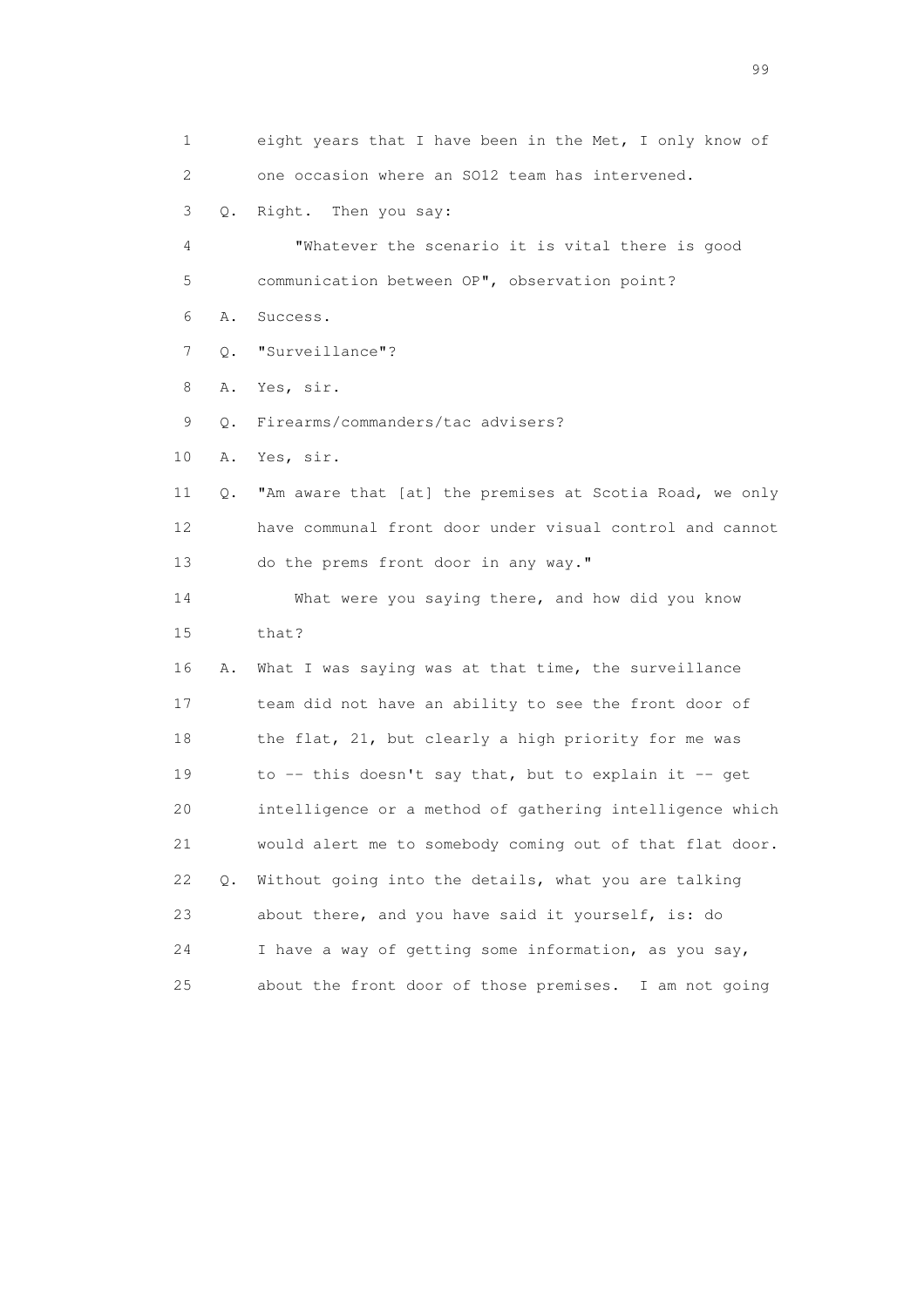1 to ask you to spell out how you do it, but that's the 2 possibility in that answer you have just adverted to 3 that later on you might have had a technical means or 4 something of that sort of knowing if that was happening? 5 A. Yes, sir, I mean, there are a number of possibilities 6 and number of methods, some of which aren't sensitive, 7 and aren't secret, for example it isn't unusual for 8 a surveillance officer to take a walk through the block. 9 Having now seen Scotia Road as I have, I think that, you 10 know, wasn't going to be happening often given the 11 nature of the block but it's not unusual for 12 a surveillance officer to walk through a block, it's not 13 unusual for you to be able to see into a block from the 14 outside and initially I didn't know what exactly it 15 looked like, so somebody might -- an OP might have been 16 able to see in.

 17 Sometimes people ring in and say, you know, my 18 brother is in there, I think he has done this yesterday, 19 he is coming out at -- this might sound slightly 20 far-fetched to you but in other scenarios, it's not, he 21 is coming out at 10 o'clock because he is going to sign 22 on, perhaps, and he will be wearing this and carrying 23 this bag. As far as I was concerned, that would be, you 24 know, pretty sure this person has come from that flat, 25 it matched the description, carrying the bag, we knew he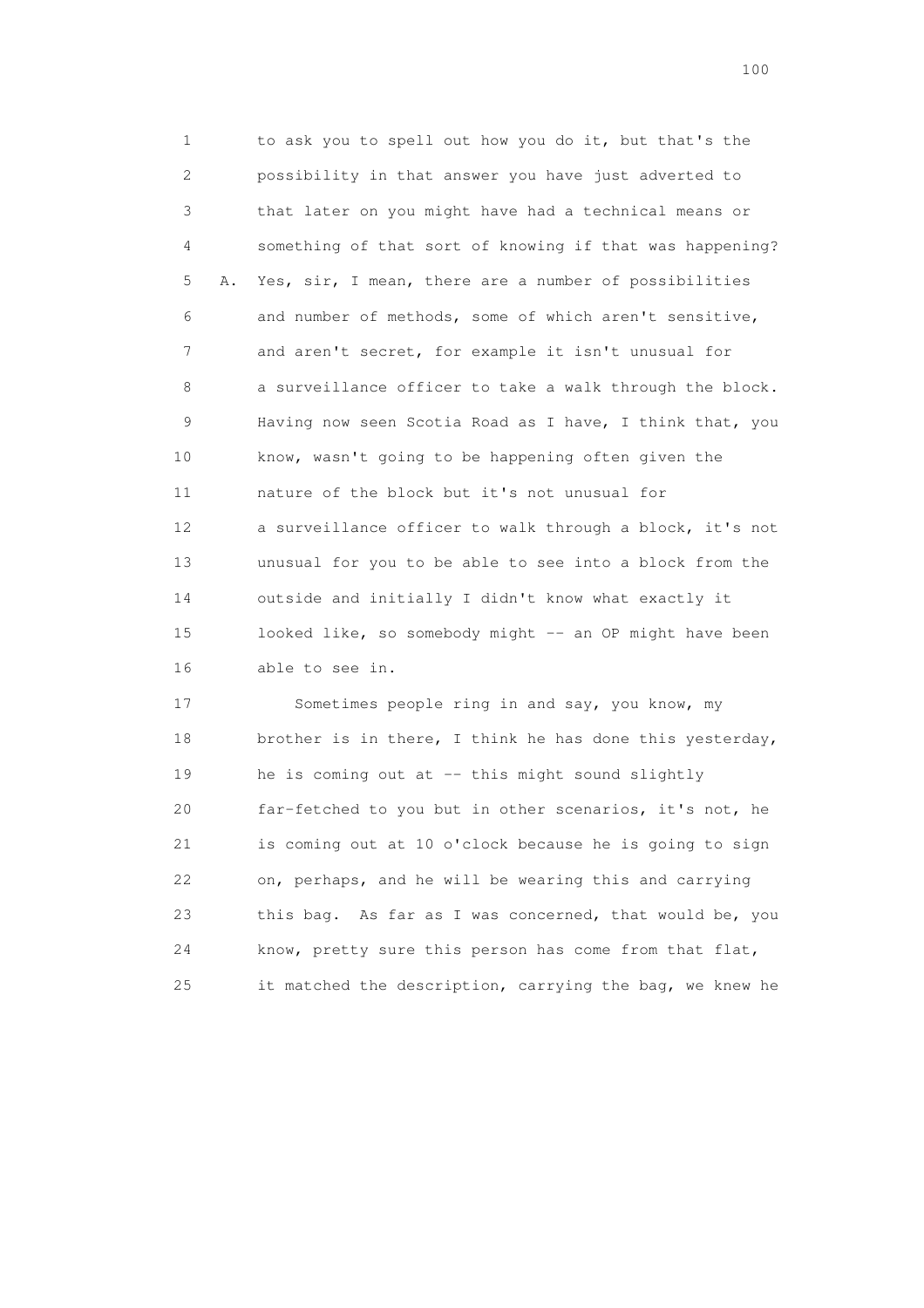1 was coming out at 10 o'clock, so there was lots of 2 possibilities and this was a general decision which 3 stood for the rest of the day, including when we went on 4 to operations at Corfe House, it's a general decision. 5 Q. But how was it then you knew about this communal front 6 door?

 7 A. I can't tell you exactly when, sir, but certainly after 8 the McDowall meeting, and I think probably before I went 9 into the forward intelligence cell meeting, I looked up 10 on the monitor on the wall, the surveillance monitors 11 sitting at the front of the control room you showed me 12 earlier on keep a typed log which they can project up on 13 to the wall, and I noticed that there were two -- 14 I can't remember the exact words, but two people, males 15 or females, I am sure they would have been described as, 16 had come out of the block. Well, it didn't say the 17 block but had come out. And I said: well, what have we 18 done with those people, have they been stopped, why 19 haven't they been stopped and they said -- "they" 20 being -- sorry, the surveillance monitor and the -- 21 I can't remember whether it was him or the surveillance 22 co-ordinator, said: they haven't been stopped because 23 it's a communal front door and it's a block of flats 24 with a number of flats in it and we don't know which 25 flat this person has come from. I thought perfectly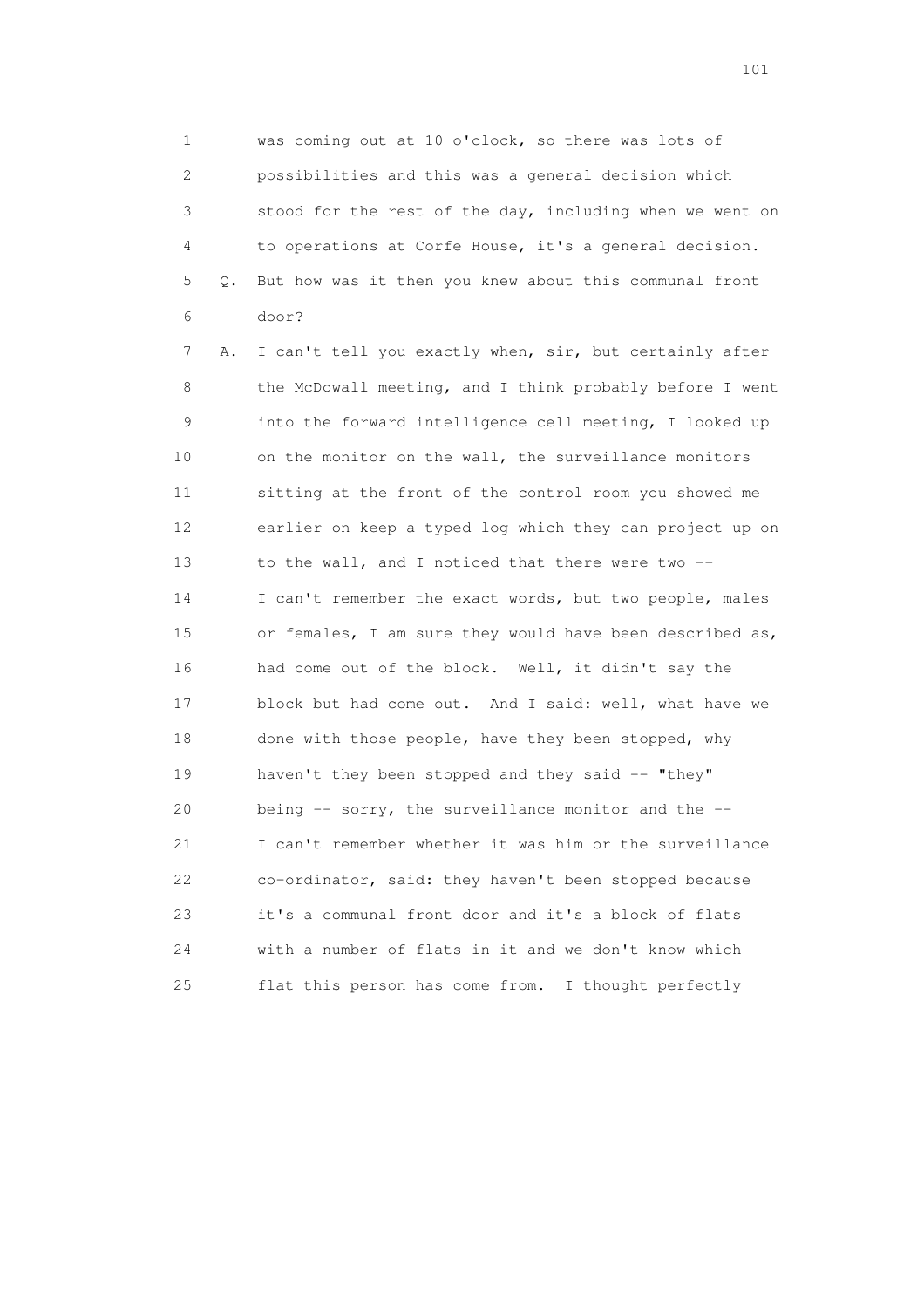1 sensible, not to follow someone who might come from 2 anywhere in that block. 3 Q. That is how you learned that; is that right? 4 A. That's how I learned that it was a communal door. 5 SIR MICHAEL WRIGHT: Can I follow that up a moment? 6 I appreciate what you are saying, but if you didn't know 7 which flat they had come from, how did you know they had 8 not come from 21? 9 A. That is a risk, sir, that is a risk. If you have 10 a block -- I didn't at that stage immediately know 11 whether this was a small block or a large block. Corfe 12 house and Blair house have about 60 flats in them. 13 SIR MICHAEL WRIGHT: This was quite small? 14 A. This was actually quite small. Nevertheless it's 15 a block of flats, there is -- two, three, four people 16 per flat, a lot of people are going to be coming out 17 probably at that time in the morning. If you take your 18 surveillance officers and ask them to follow everybody 19 who comes out of block, you are very, very soon going to 20 end up with no surveillance officers. You are going to 21 risk stopping people who know absolutely nothing about 22 number 21, aren't able to provide you with good 23 intelligence, and I had, you know, I felt that that was 24 going to sort of lose us our resources very quickly. 25 SIR MICHAEL WRIGHT: It did mean, of course, that your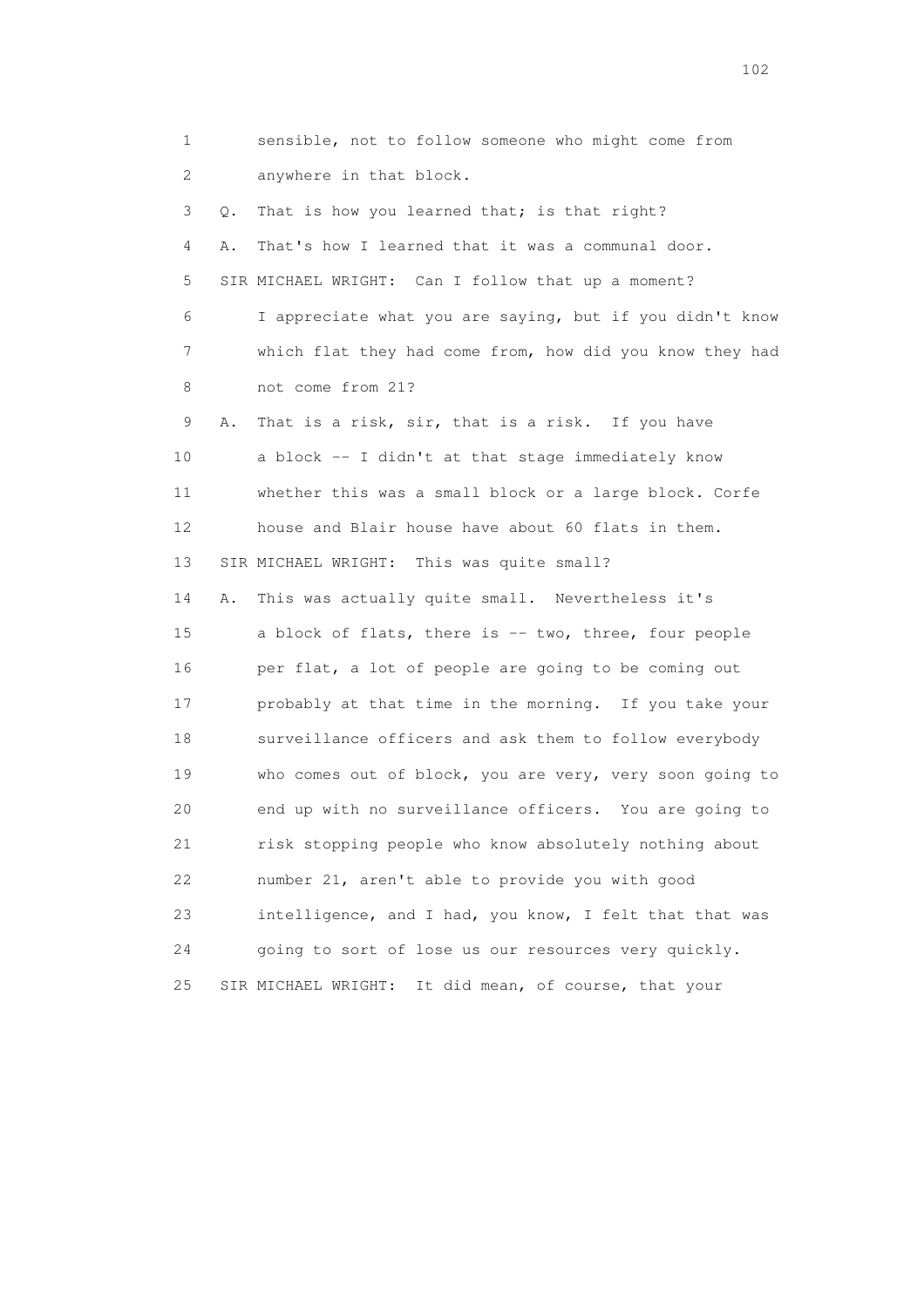1 surveillance officers inevitably had to make a judgment 2 as to whether an individual emerging from the communal 3 front door should or should not attract attention? 4 A. Yes, that's right, sir, yes. 5 SIR MICHAEL WRIGHT: I suggested to the jury when I opened 6 this case, and I hope I wasn't suggesting too much, that 7 it is probable that whoever those five or six people 8 were or the two that had originally gone out, were of 9 such a nature, such a description and appearance, that 10 they simply would have been dismissed as possible 11 suspects. 12 As you say, a child obviously would not be regarded 13 as a possible suspect because your surveillance officers 14 had the photographs? 15 A. I see what you mean, sir, yes. 16 SIR MICHAEL WRIGHT: A woman not apparently of Middle 17 Eastern appearance would presumably be dismissed as 18 a possible suspect, and so on. 19 A. You would have no idea which flat the person might have 20 come from, if it looks like it might be the suspect, 21 what appears to be the suspect leaving the premises, my 22 point 2, that's one to alert us to and follow. 23 SIR MICHAEL WRIGHT: To that extent, and I don't think to 24 that extent anybody is criticising you, because of the 25 fact that it was a block of flats and not a single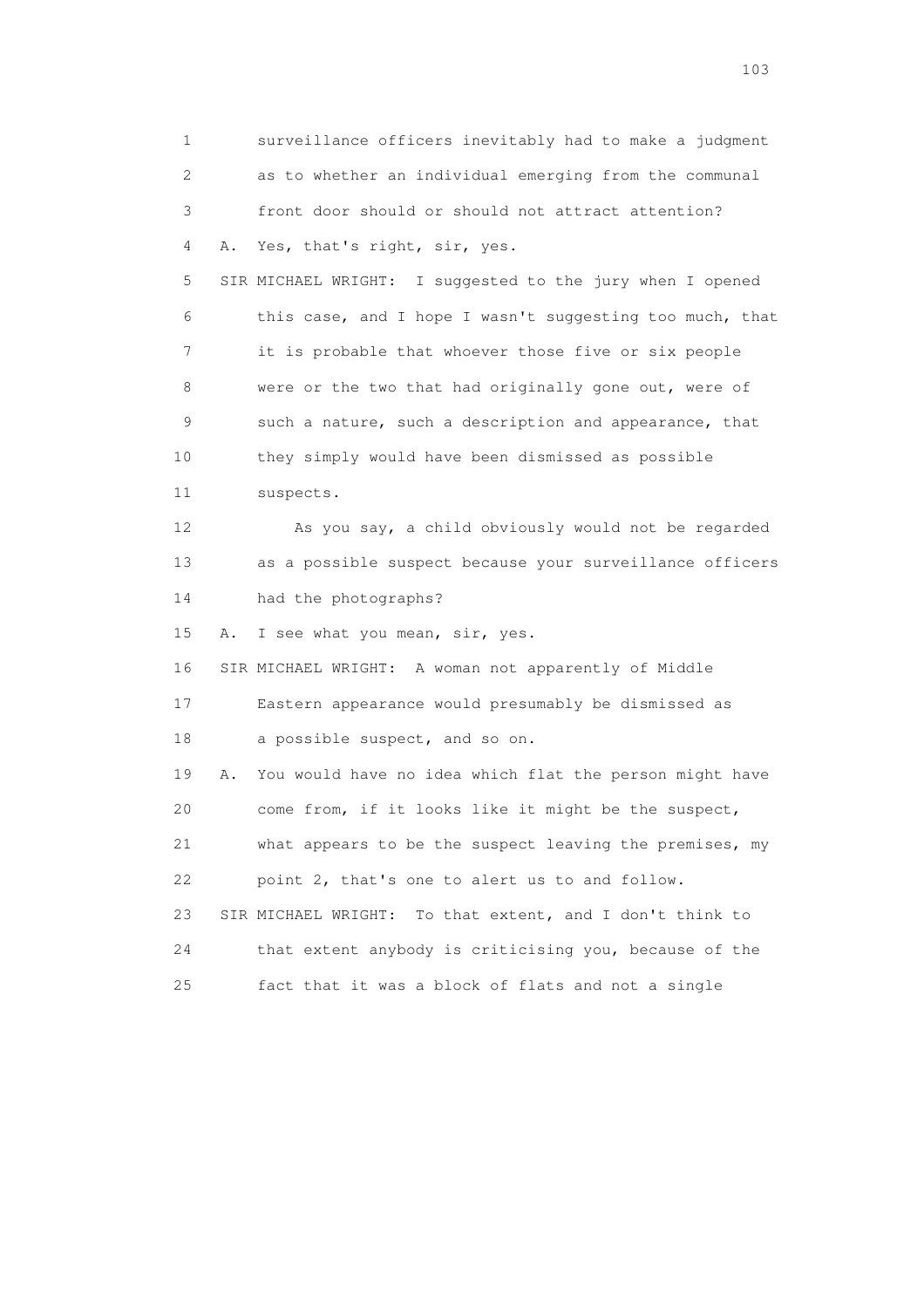1 premises, Commander McDowall's original strategy which 2 required everybody coming out of the premises in the 3 loose sense, and not premises in the very focused sense 4 of number 21, had had to be modified? 5 A. Yes, I -- 6 MR HILLIARD: It slightly depends. If what he is talking 7 about is number 21, you are talking about the same 8 thing, as I understand it? 9 A. He, I am sure, wanted people stopped from the same flat. 10 SIR MICHAEL WRIGHT: From 21? 11 A. From the same premises. He may or may not have known, 12 I don't know, whether or not it was communal at that 13 stage, probably didn't. 14 SIR MICHAEL WRIGHT: I don't think he did. 15 A. So he wanted people stopped from those premises. As 16 I have said -- stop me, sir, if this is not helpful -- 17 but if you think of Corfe House, there are 60 flats. 18 Nobody would dream of trying to stop everybody coming 19 out of there in the early morning. 20 SIR MICHAEL WRIGHT: That's right, but his strategy was 21 directed at that stage -- 22 A. At number 21 Scotia Road, yes. 23 SIR MICHAEL WRIGHT: So premises equals 21? 24 A. Yes, and it's possibly therefore a refinement of the 25 strategy, given the circumstances we then found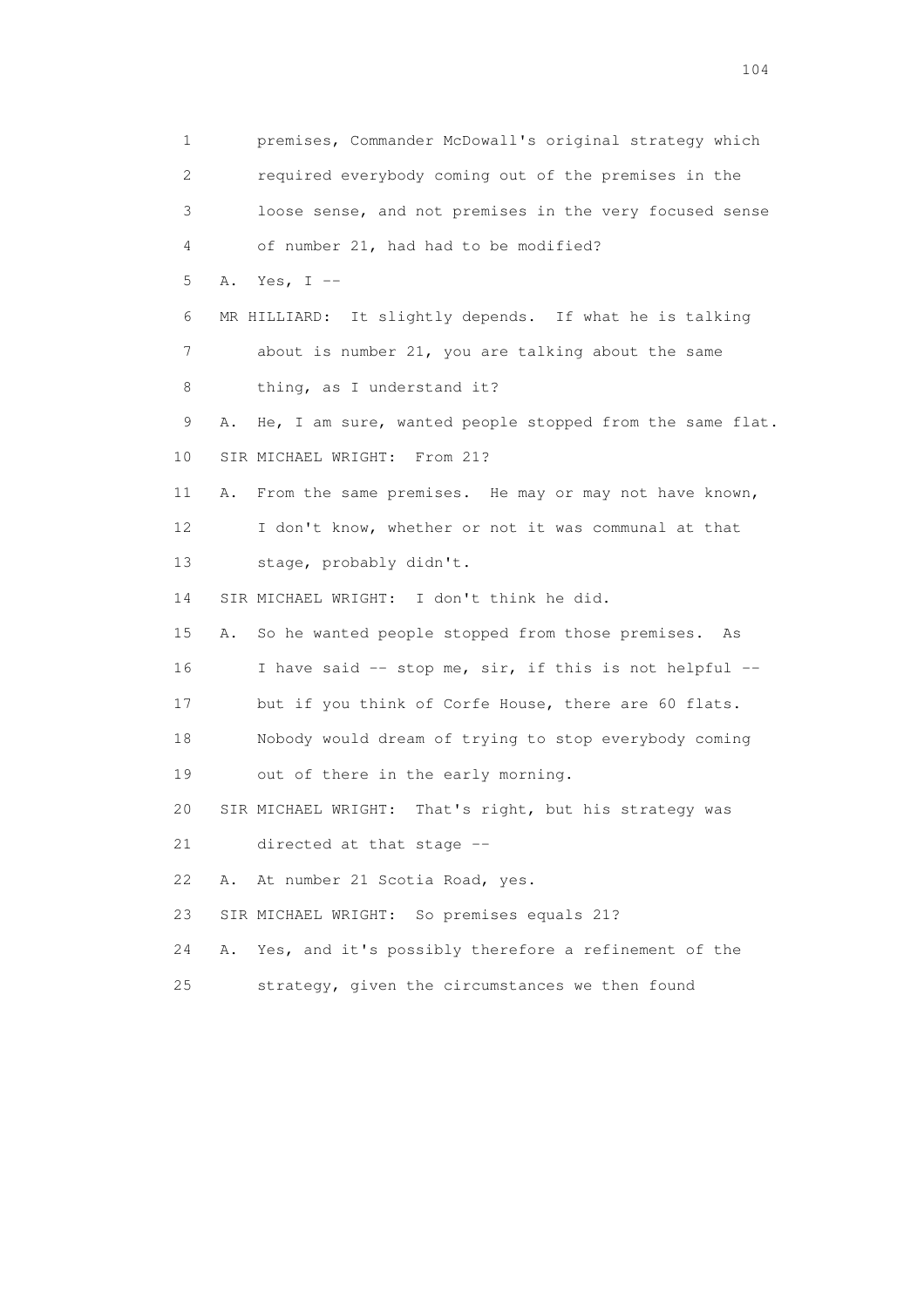1 ourselves in, which is completely sort of normal. We 2 are very often dealing with communal front doors. 3 SIR MICHAEL WRIGHT: Now that I have destroyed Mr Hilliard's 4 concentration, can I ask another question? 5 The strategy, the policy that you were there laying 6 down, and we actually see -- we will come to it in 7 a minute, I am not asking you to do it at the moment -- 8 we see an illustration of it a couple of decisions 9 further on. 10 Presumably in order to achieve the policy that you 11 were laying down, the CO19 firearms squad must have been 12 somewhere pretty close? 13 A. No, sir. This is me saying what the policy is. 14 SIR MICHAEL WRIGHT: Yes? 15 A. And it's a policy decision for the day, which stands for 16 the day, that's how I sort of make decisions. 17 SIR MICHAEL WRIGHT: Let me go back a bit. If a suspect or 18 a possible suspect leaves the premises, you let them get 19 away from the premises so you don't get anybody spotting 20 them, but then they have to be stopped as soon as 21 possible? 22 A. I see what you mean, sir, sorry. 23 SIR MICHAEL WRIGHT: That's why I asked you this question. 24 Because your policy was that CO19 were to do the stops, 25 then the CO19 team has to be somewhere fairly close?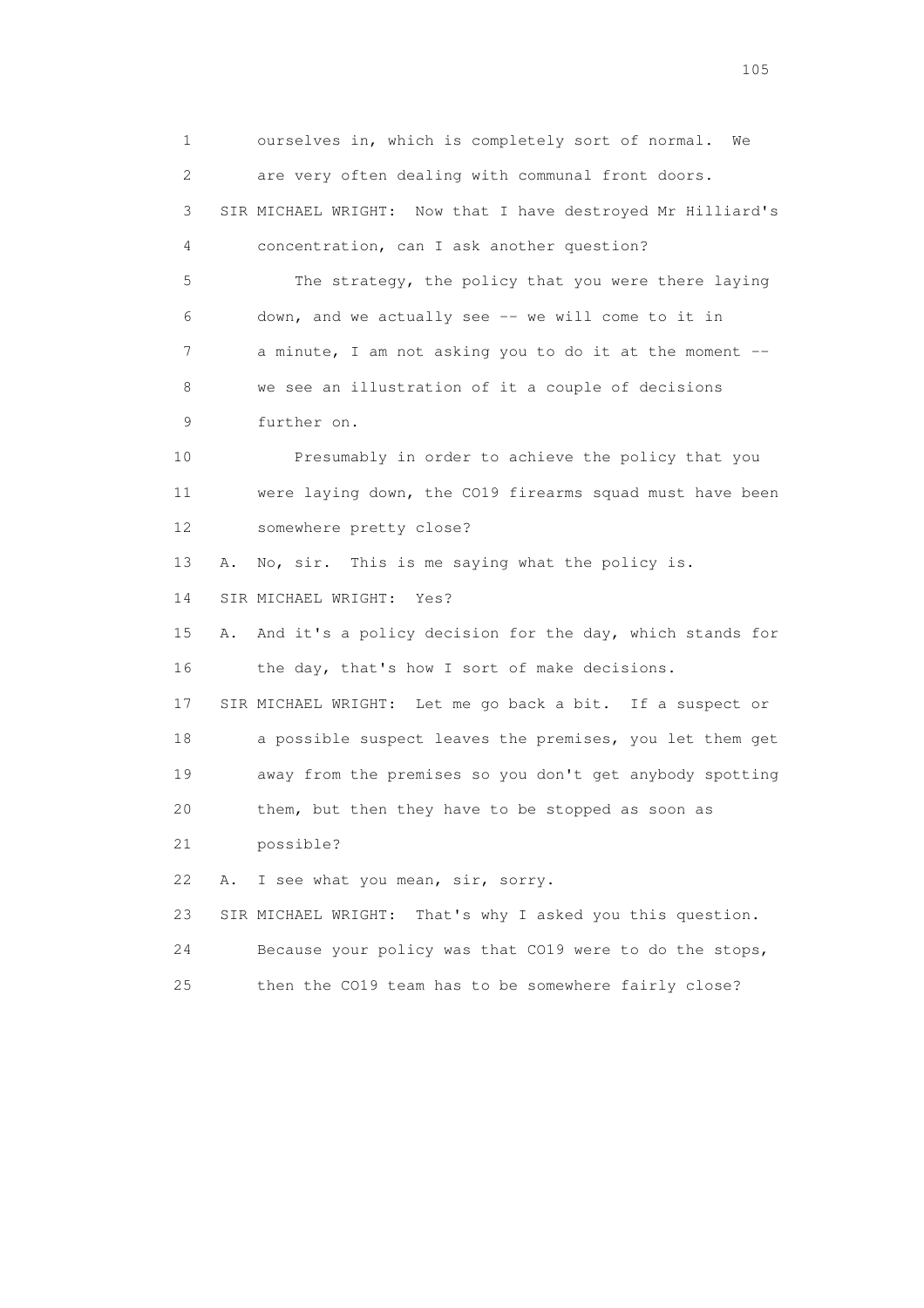1 A. Yes, when they arrive -- and obviously at 8 o'clock 2 I knew that black was still kitting up and briefing -- 3 they need to be fairly nearby, absolutely, yes. 4 SIR MICHAEL WRIGHT: Not two miles away? 5 A. If there is a good holding point -- and I think there 6 was, I subsequently discovered -- if there was a good 7 holding point closer than two miles, that obviously 8 would be better. 9 SIR MICHAEL WRIGHT: You are thinking of the TA Centre? 10 A. Yes. But it may be that you do, in certain 11 circumstances -- and at this stage I am only beginning 12 to familiarise myself with the various locations -- it 13 may be you might feel you had to have them some distance 14 away, certainly. 15 SIR MICHAEL WRIGHT: The closer the better? 16 A. Yes, absolutely. But when I heard they were going to 17 Nightingale Lane to brief, I thought: that's good, 18 because that's pretty nearby, if someone needs them on 19 the hurry-up, they can get there. 20 SIR MICHAEL WRIGHT: That, I think we have been told, is two 21 miles away. 22 A. Right. But that's my point, it's pretty nearby, it's 23 better than briefing at the Yard, it's better than 24 briefing at Leman Street, they're available when you 25 need them, and if you are doing a surveillance, then you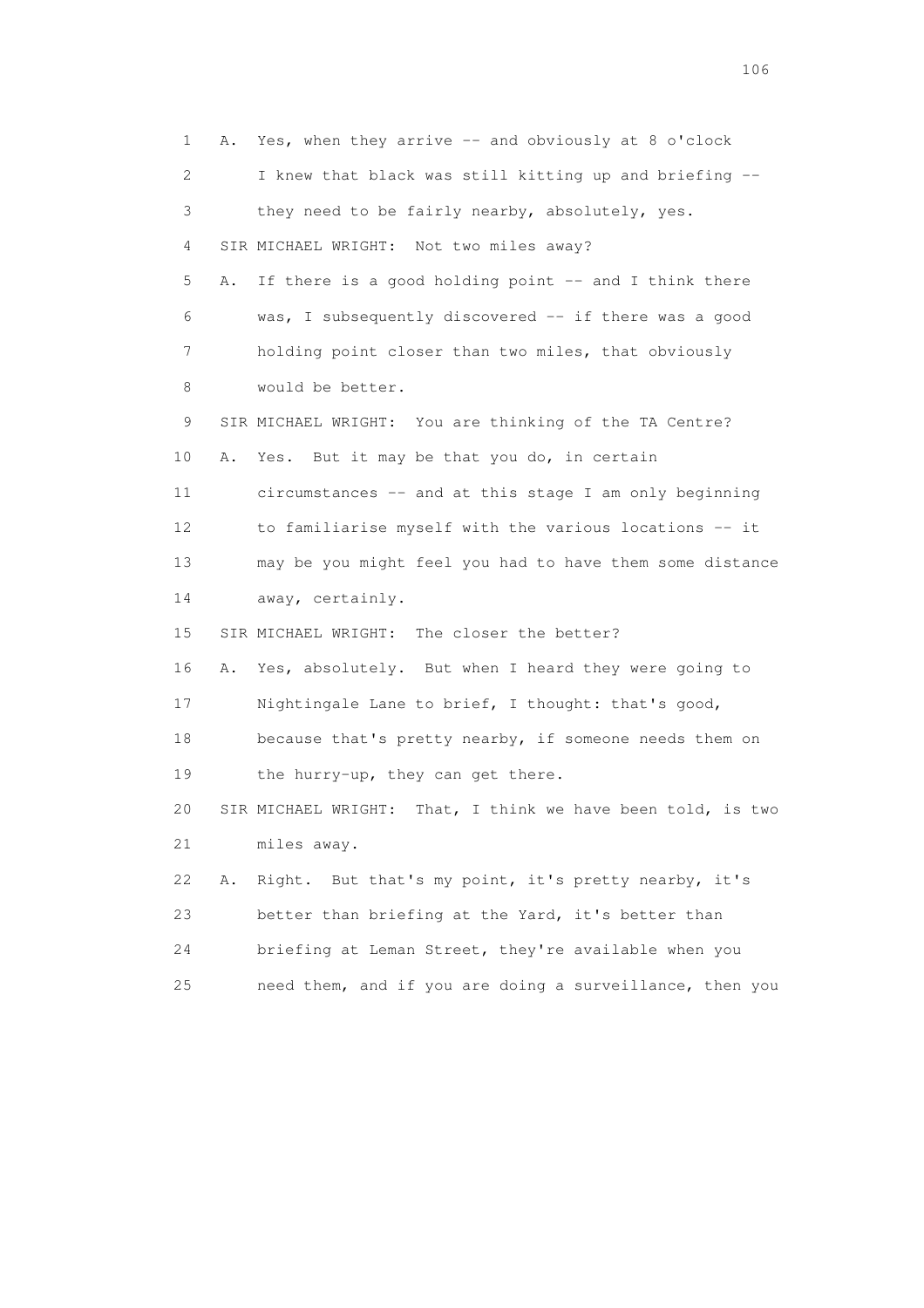1 shout, they can come.

| 2               |               | MR HILLIARD: While we are on that, you have I think      |
|-----------------|---------------|----------------------------------------------------------|
| 3               |               | described the TA Centre as an exceptionally good         |
| 4               |               | location; is that right?                                 |
| 5               | Α.            | I think I have, sir, at some stage, yes.                 |
| 6               | Q.            | Do you agree that's what it is, on the face of it? If    |
| 7               |               | you are talking about Scotia Road for a point for the    |
| 8               |               | team, looking at the photographs and bearing in mind the |
| 9               |               | nature of the place, it is, isn't it, an exceptionally   |
| 10 <sub>1</sub> |               | good location?                                           |
| 11              | Α.            | It's certainly nearby, very nearby, and it is a place    |
| 12 <sup>°</sup> |               | that has been used previously for police teams to wait.  |
| 13              | $Q$ .         | Firearms teams?                                          |
| 14              | Α.            | Firearms teams and other teams. It has actually quite    |
| 15              |               | often in the past been used by lots of different police  |
| 16              |               | It is -- I now know but I didn't know then --<br>teams.  |
| 17              |               | overlooked by some other places, and of course the       |
| 18              |               | presence of ARVs, even covert ARVs or other vehicles,    |
| 19              |               | might alert someone nearby. But it's certainly --        |
| 20              | Q.            | I thought this was not going to be controversial.        |
| 21              | Α.            | Sorry.                                                   |
| 22              | $Q_{\bullet}$ | I think you have described it before as an exceptionally |
| 23              |               | good location?                                           |
| 24              | Α.            | I have. I have. I have.                                  |
| 25              | $Q$ .         | Do you still agree with that or not?                     |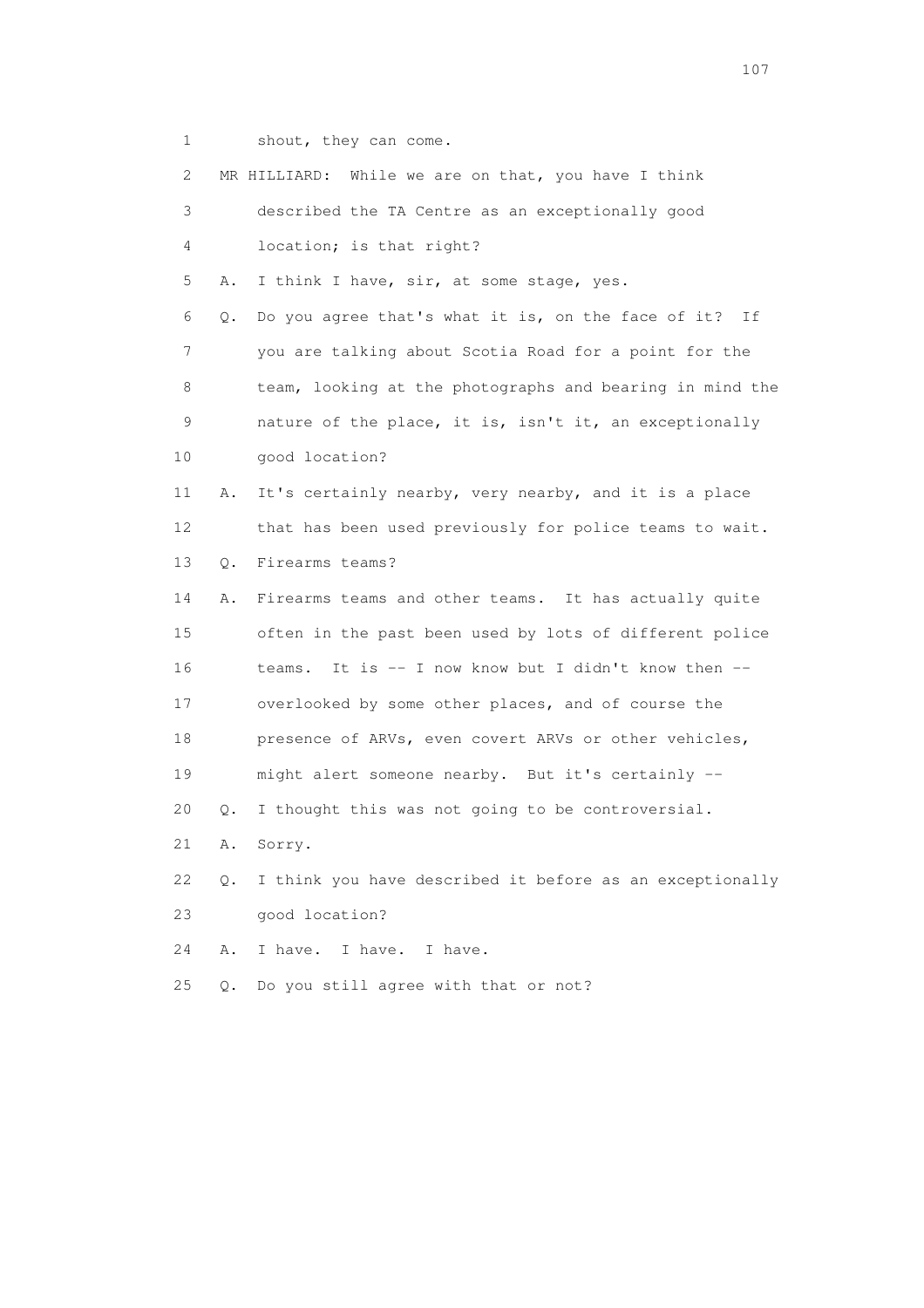1 A. I think it's not a good place to brief; it's a good 2 place to be in a good position to move out and go in 3 either direction or several directions easily, yes. 4 Q. If you just look at our, if you go to jury bundle, 5 divider 13, map there. I will just give you a minute to 6 get your bearings. If you turn it on it's side its 7 easier. Do you have Scotia Road? It is on screen. 8 A. I am peering down. 9 Q. Do you have Scotia Road all right? 10 A. Just help me. Thank you. Yes, I am with you. 11 Q. If you come down from Scotia Road on to Tulse Hill, you 12 have only to look at this map, and "TA Cen" is 13 an obvious building there? 14 A. Upper Tulse Hill, yes. 15 Q. There it is. Just so we are clear because I don't think 16 we have spelled it out, but "TA", Territorial Army? 17 A. Yes. 18 Q. That's effectively the sort of reserve army, isn't it? 19 If we are short and need numbers up, that's a short way 20 of putting it, isn't it? Just so we understand. 21 A. Territorial Army, yes. 22 Q. So on the face of it, a building that the police, as it 23 were, could be expect to be able to trust and indeed, as 24 you say, have used before; yes? 25 A. Under normal circumstances. I wouldn't just -- if I had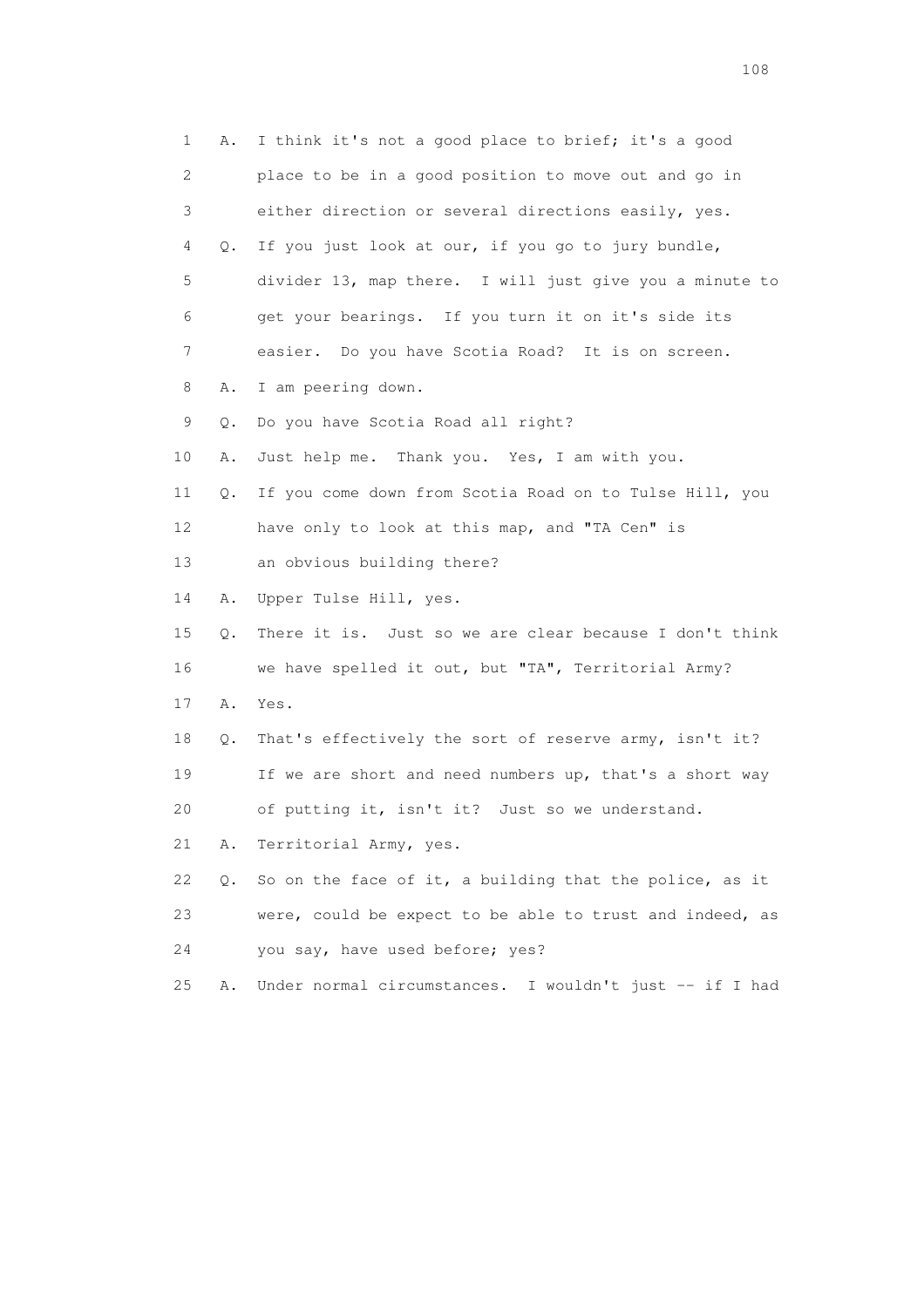1 known there was a TA Centre, if I had gone to the map 2 and said -- which it wasn't my job, but if it was my job 3 to say "right, where do I want this team to go", I would 4 have spotted the TA Centre and I would have thought: 5 this is potentially a good place but I would want some 6 further work done to see whether it is good or not, 7 further research to be done. 8 Q. In your case, you would have known: actually we have 9 used it before? 10 A. I didn't know that, then, sir, no. I am sorry. 11 Q. Firearms teams had used it before, had they? 12 A. I think so, sir, yes. That's what I've subsequently 13 been told. Again, I didn't know that then. 14 SIR MICHAEL WRIGHT: This would be something for Silver to 15 decide, would it not? 16 A. This would be Silver together with the tac advisers, 17 mine and his. 18 MR HILLIARD: As you said, it only really requires the 19 briefest look at a map, doesn't it, to see "TA Cen" for 20 TA Centre and to think: that's a possible holding place? 21 A. Yes, sir. 22 Q. Did you ever look at a map like this or not? Just so we 23 understand. 24 A. I looked at the Geographia, sir. 25 Q. Would that have had the TA Centre marked?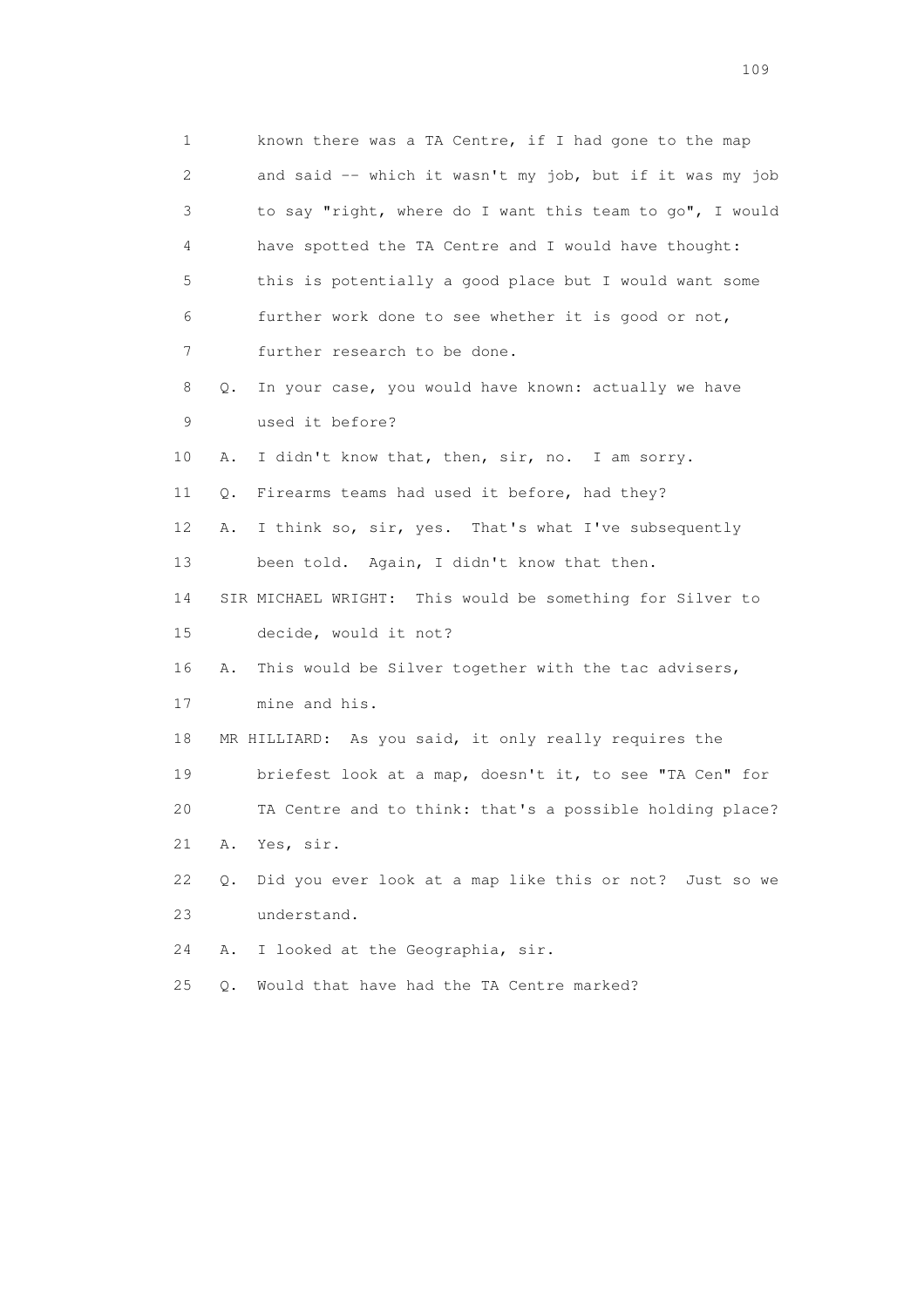1 A. I think it does have the TA Centre marked, yes. 2 MR HILLIARD: I don't think there is much point going on. 3 Given the time, we might stop there. 4 SIR MICHAEL WRIGHT: Yes, very well. 5 2 o'clock, ladies and gentlemen. 6 (1.00 pm) 7 (The short adjournment) 8 (2.00 pm) 9 (In the presence of the jury) 10 MR HILLIARD: We were just looking at the locations of the 11 firearms team, do you remember, at the TA Centre and 12 Nightingale Lane? 13 A. Yes, sir. 14 Q. So we understand, the reason that you want the firearms 15 team, if there is an appropriate location that is 16 nearby, is this right, is so that they can take 17 advantage of any opportunity that there is in the course 18 of the surveillance to effect a stop or to make 19 a challenge? 20 A. Yes, sir. 21 Q. It's just obvious, isn't it? 22 A. Once there is an identification been made and assuming 23 one can keep the stop, the challenge covert, then you 24 want them in a position to be able to do that. 25 Q. To be able to do it?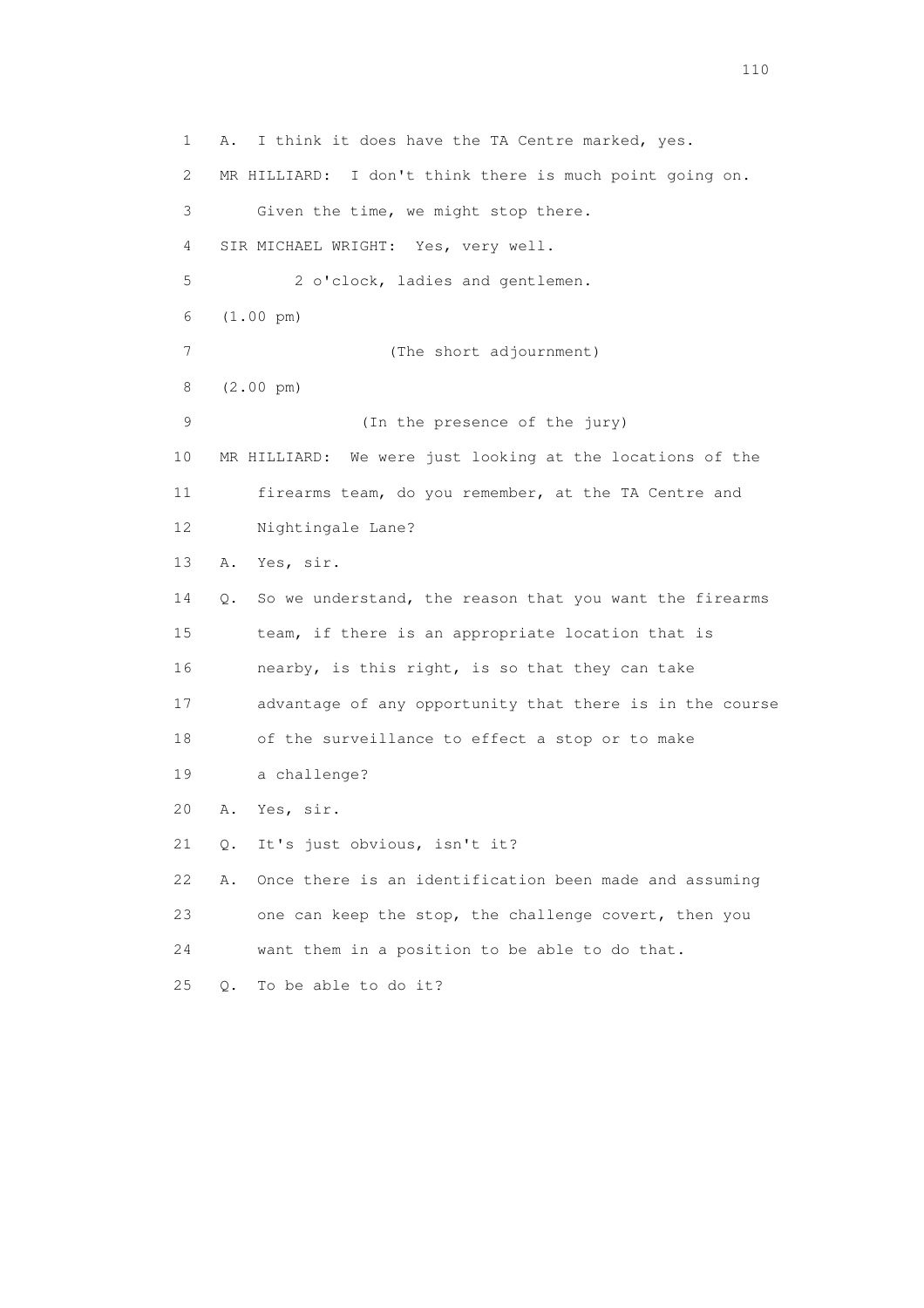1 A. Yes.

| 2.<br>Q. | And to give an example, you thought, I think, that there |
|----------|----------------------------------------------------------|
| 3        | was a very small window of opportunity after             |
| 4        | Mr de Menezes had got off the bus at Stockwell and       |
| 5        | before he had gone into the station, you thought that    |
| 6        | there might be an opportunity at that stage to challenge |
| 7        | him; correct?                                            |
| 8<br>Α.  | Yes, I did, sir, as you say, a small opportunity.        |
| 9<br>Q.  | Yes. At the time, is this right, you thought that that   |
| 10       | was a very much less risky place to effect a challenge   |
| 11       | than actually inside the tube; that's what you thought   |
| 12       | at the time?                                             |
| 13<br>Α. | At the time I thought that, sir, yes.                    |
| 14<br>Q. | But of course, at that time, the firearms team weren't   |
| 15       | there to do it, were they?                               |
| 16<br>Α. | No, they weren't, sir, and of course none of us knew     |
| 17       | where Mr de Menezes would get off the bus. None of us    |
| 18       | knew where any person coming out of that premises might  |
| 19       | go or what mode of transport they might use, where they  |
| 20       | were intended to head, if you like.                      |
| 21<br>О. | Now, can we go to decision 11, you say:                  |
| 22       | "I have asked for comprehensive profiles of each of      |
| 23       | premises and subjects to be provided as soon as          |
| 24       | possible."                                               |
| 25       | Yes?                                                     |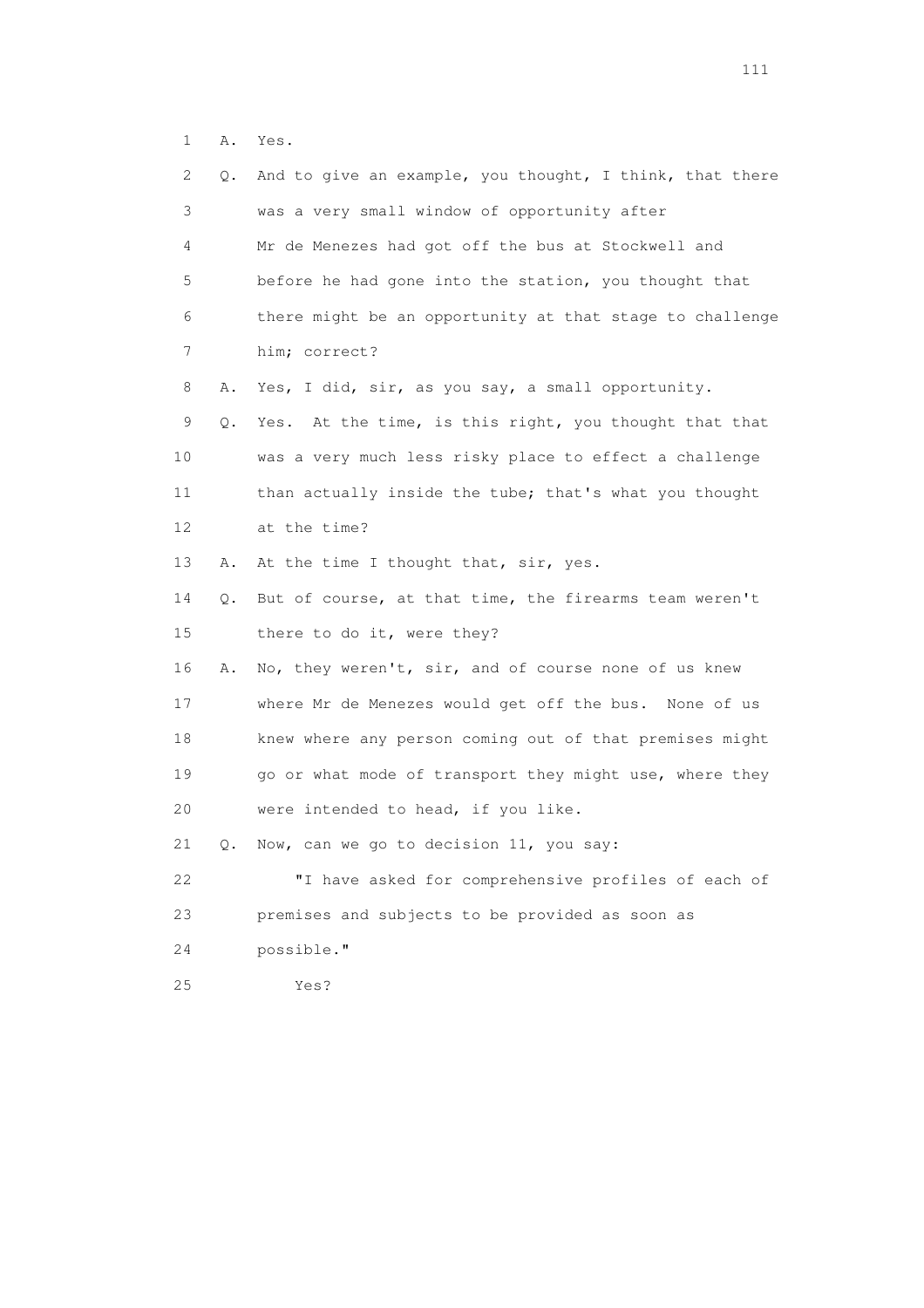1 A. Yes, sir.

| 2  | Q.    | You give the reason for that:                           |
|----|-------|---------------------------------------------------------|
| 3  |       | "This is fundamental for planning and interventions     |
| 4  |       | and making safe/clearing the premises."?                |
| 5  | Α.    | Yes, sir. Particularly relevant for the premises, as we |
| 6  |       | have said $-$ as I have said, I am sorry $-$ very       |
| 7  |       | conscious of the potential dangers within the premises, |
| 8  |       | but also Mr McDowall's desire for us, if possible, to   |
| 9  |       | move forward so that we could make those premises safe. |
| 10 |       | Therefore, for the Silver and the firearms team, it's   |
| 11 |       | important frequently in planning to have a good         |
| 12 |       | understanding of the layout of the block, what hazards  |
| 13 |       | there may be, utilities, that sort of thing. Not always |
| 14 |       | very easily obtained but it's important to know it, if  |
| 15 |       | you can.                                                |
| 16 | Q.    | Where it says "fundamental to planning for              |
| 17 |       | interventions", does that mean so far as the arrests or |
| 18 |       | challenges or stops are concerned?                      |
| 19 | Α.    | I'm afraid I used the term rather sort of               |
| 20 |       | interchangeably there, that's a sort of cover-all for   |
| 21 |       | arresting someone in any sort of circumstances,         |
| 22 |       | intervention.                                           |
| 23 | $Q$ . | That's dealing with people rather than places?          |
| 24 | Α.    | I mean, it's a very obvious point.<br>Yes.              |
| 25 | Q.    | Yes.                                                    |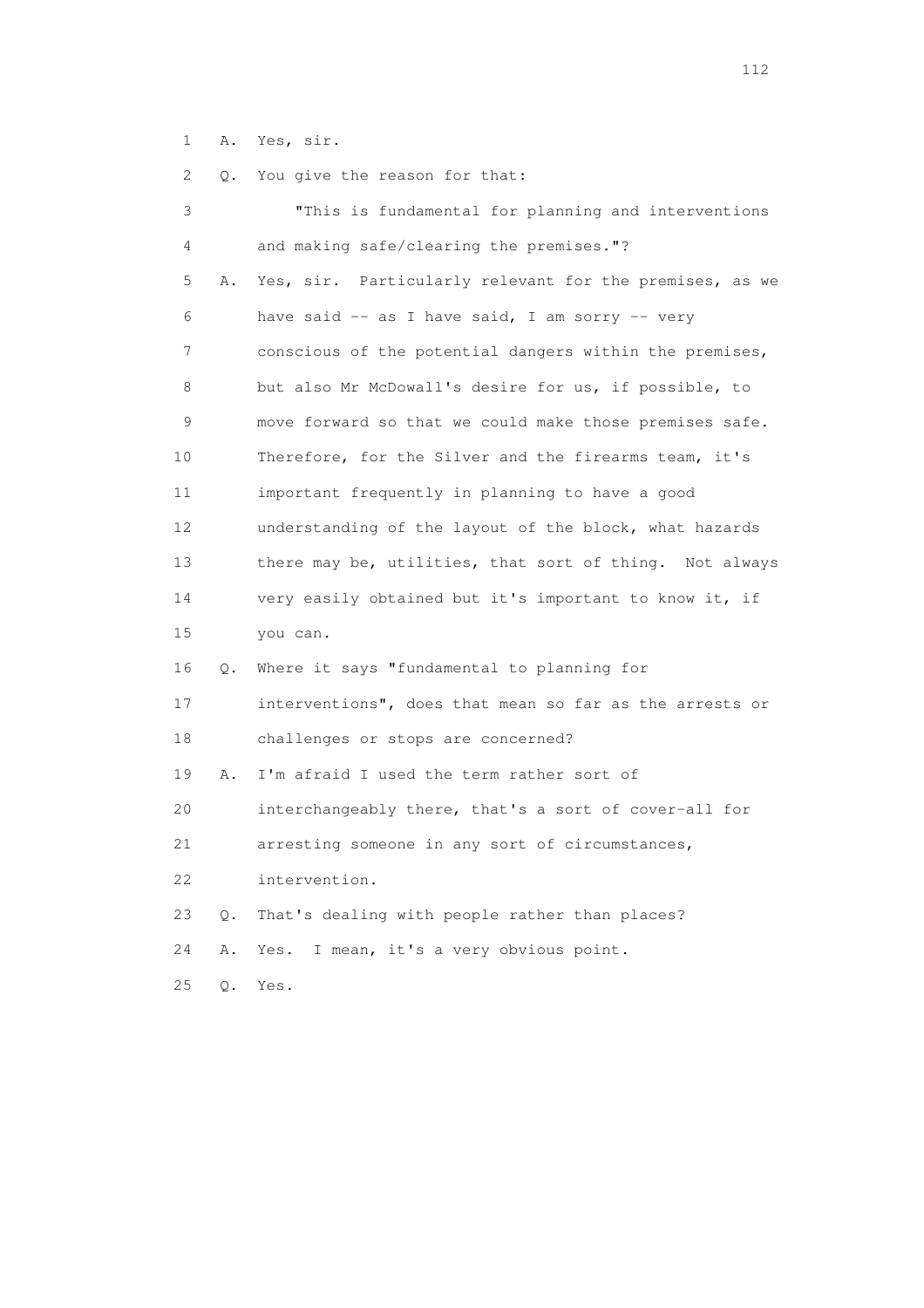1 A. But the more one knows about the individuals, the easier 2 it is.

3 Q. Yes.

 4 A. And it was set out on an operation like this, of course 5 none of us had ever dealt with anything quite like this, 6 but on any operation you would simply have a photograph 7 or a photograph and a name. You don't know how those 8 two link. You don't know how they're linked to the 9 premises, you don't know whether it's a pseudonym, you 10 don't know what the person is going to do next, you 11 don't know who their family or associates are, you want 12 to build this up as quickly as you can via a variety of 13 different methods.

 14 Q. I think there was an unaccountable delay in obtaining 15 that; is that right?

16 A. I am not sure what you mean, sir.

 17 Q. I am looking perhaps at something quite different. 18 I was looking at the log of Detective Constable Cremin, 19 do you have that, for us it has page 166 at the bottom. 20 You are asking for it at 8.30. At the bottom of our 21 page 166, 11.20, looks a bit testy but perhaps it isn't: 22 "Request from DCI Mellody, written profiles of 23 occupants and subjects premises originally requested 24 three hours ago".

25 A. I am very sorry, sir, my numbering in the one I have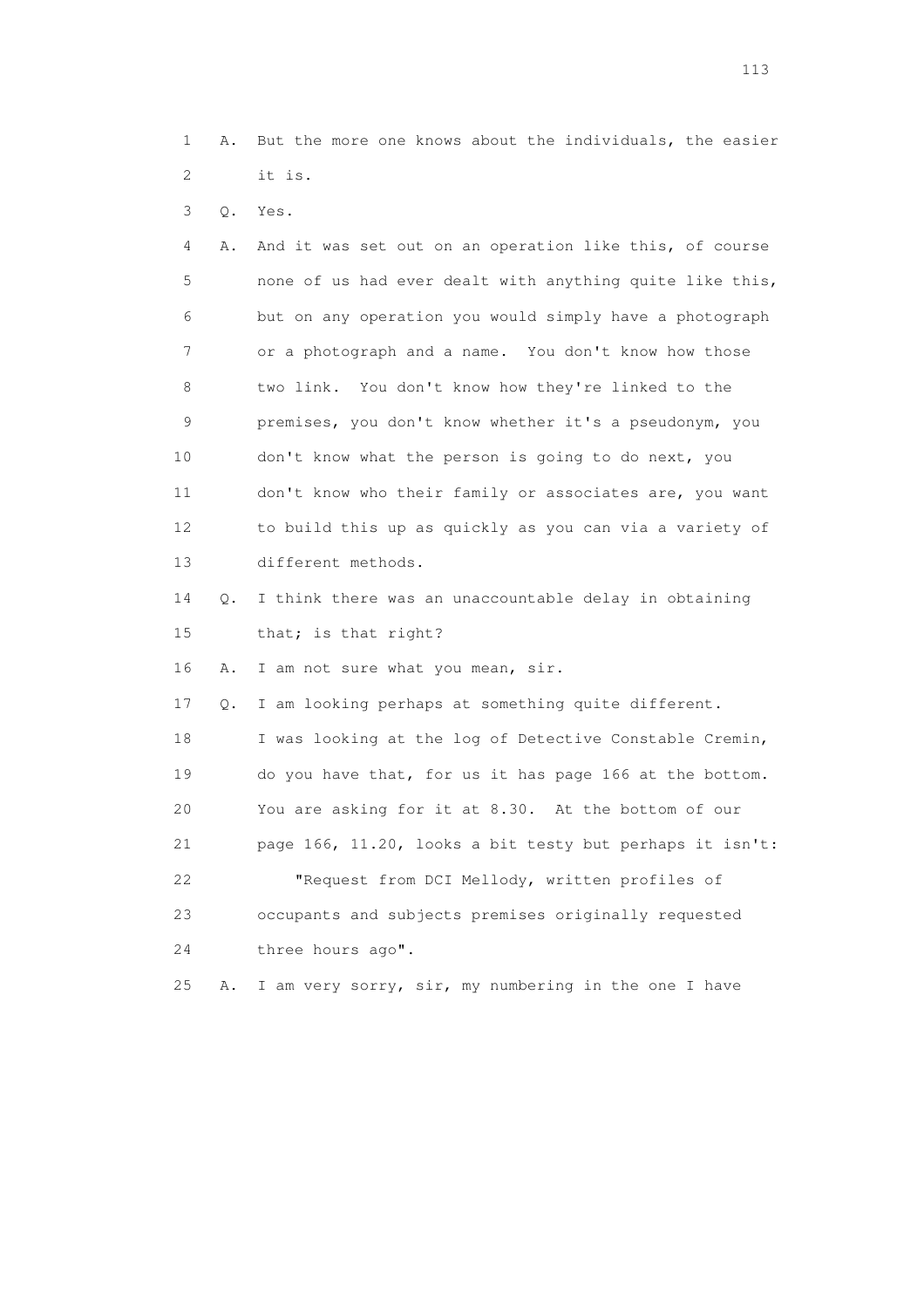1 brought is different.

2 Q. Try 154. It's on screen.

|    | 3<br>Α. | Thank you. Yes. Not testy, just a note. But I did not    |
|----|---------|----------------------------------------------------------|
|    | 4       | have the level of detail of information at that stage    |
|    | 5       | that I wanted. I reminded him that I needed it.          |
|    | 6       | Clearly what I need is sometimes different from what the |
|    | 7       | Silvers need, and Silvers have explosives officers with  |
|    | 8       | them, they have the local borough perhaps, they have all |
|    | 9       | sorts of other information. They may get the map or the  |
| 10 |         | plan or the information ahead of me, and that's fine,    |
| 11 |         | that's good if they do, in fact, they need it more than  |
| 12 |         | I do.                                                    |
| 13 | 0.      | You said it was fundamental to planning for              |
| 14 |         | interventions and so on, and you still didn't have it    |
| 15 |         | three hours later; is that right?                        |
| 16 | Α.      | No; that is right.                                       |
| 17 | Q.      | Thank you.                                               |
| 18 | Α.      | Your word was "unaccountable delay". I am not --         |
| 19 |         | nowadays it would be slightly different. Back then       |
| 20 |         | I would not have, you know, I wasn't saying this is      |
| 21 |         | outrageous or, you know, things take time, particularly  |
| 22 |         | if you are talking about getting things from the local   |
| 23 |         | fire brigade or the local authority which you often do   |
| 24 |         | in order to have a proper picture of a premises.         |
| 25 | Q.      | It was just the fact that someone had put requested      |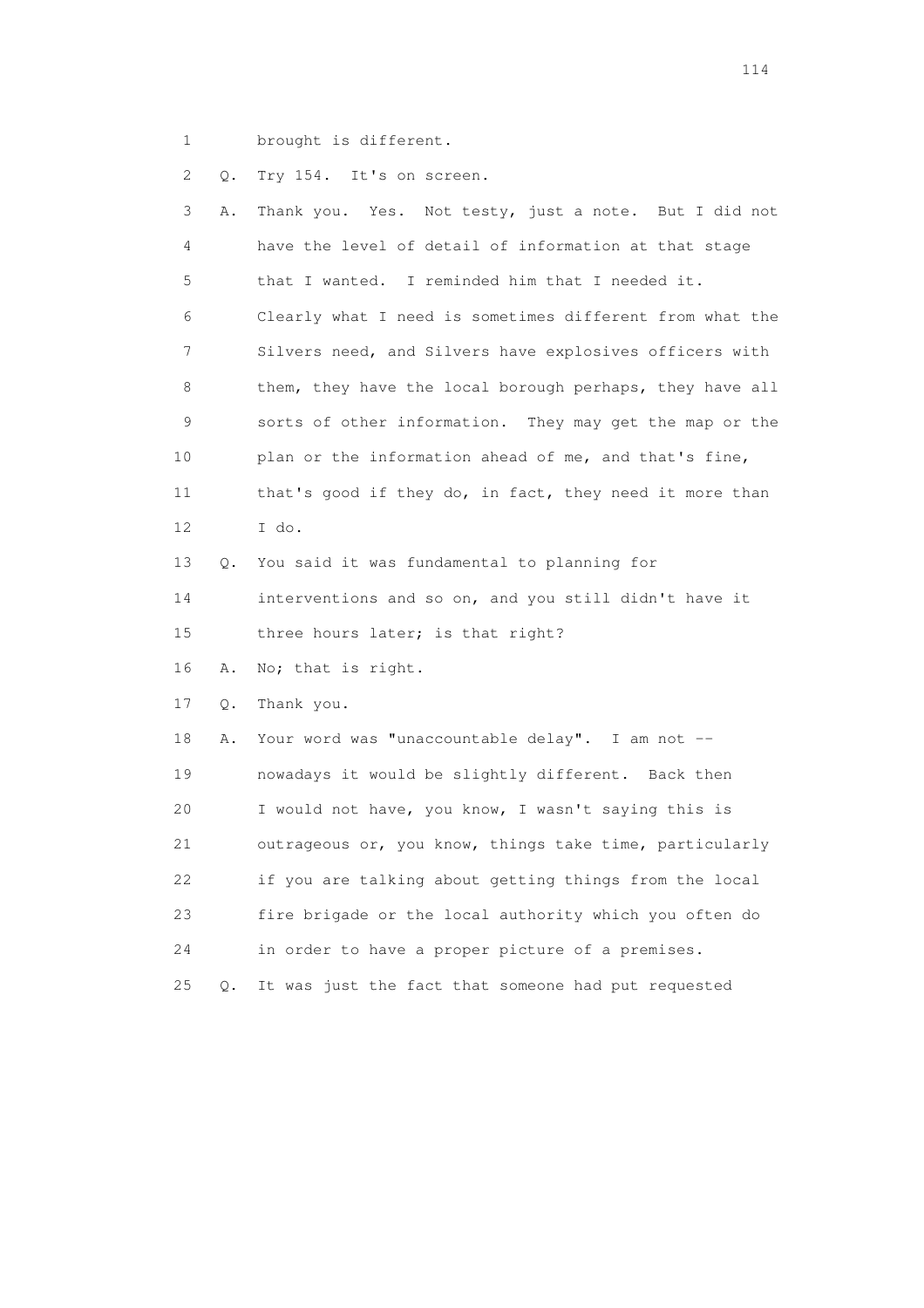| 1  |           | three hours ago, because normally when we express        |
|----|-----------|----------------------------------------------------------|
| 2  |           | ourselves we say, "Could I have this, I asked three      |
| 3  |           | hours $aqo"$ , we mean $-$                               |
| 4  | Α.        | I hadn't made a note earlier on, I don't think, and I'm  |
| 5  |           | reminding myself and them it is three hours since        |
| 6  |           | I asked.                                                 |
| 7  | Q.        | All right. Decision 12, please.                          |
| 8  | Α.        | Yes, sir.                                                |
| 9  | Q.        | The decision, should anyone attempt to drive away in the |
| 10 |           | identified vehicles, so those are at two addresses,      |
| 11 |           | aren't they?                                             |
| 12 | Α.        | Yes.                                                     |
| 13 | Q.        | "They will be intercepted and arrested by SO19"; is that |
| 14 |           | right?                                                   |
| 15 | Α.        | Yes, sir.                                                |
| 16 | $\circ$ . | You have considered whether the vehicles could be        |
| 17 |           | covertly disabled?                                       |
| 18 | Α.        | Yes, sir.                                                |
| 19 | Q.        | The feasibility of that was to be assessed; is that      |
| 20 |           | right?                                                   |
| 21 | Α.        | Yes, that's right. And possibly the significance, the    |
| 22 |           | significant point in this was, should anyone attempt to  |
| 23 |           | drive away, I am sure the court are very well aware of   |
| 24 |           | this, but we do have to use only reasonable and          |
| 25 |           | necessary and minimal amounts of force, and if you are   |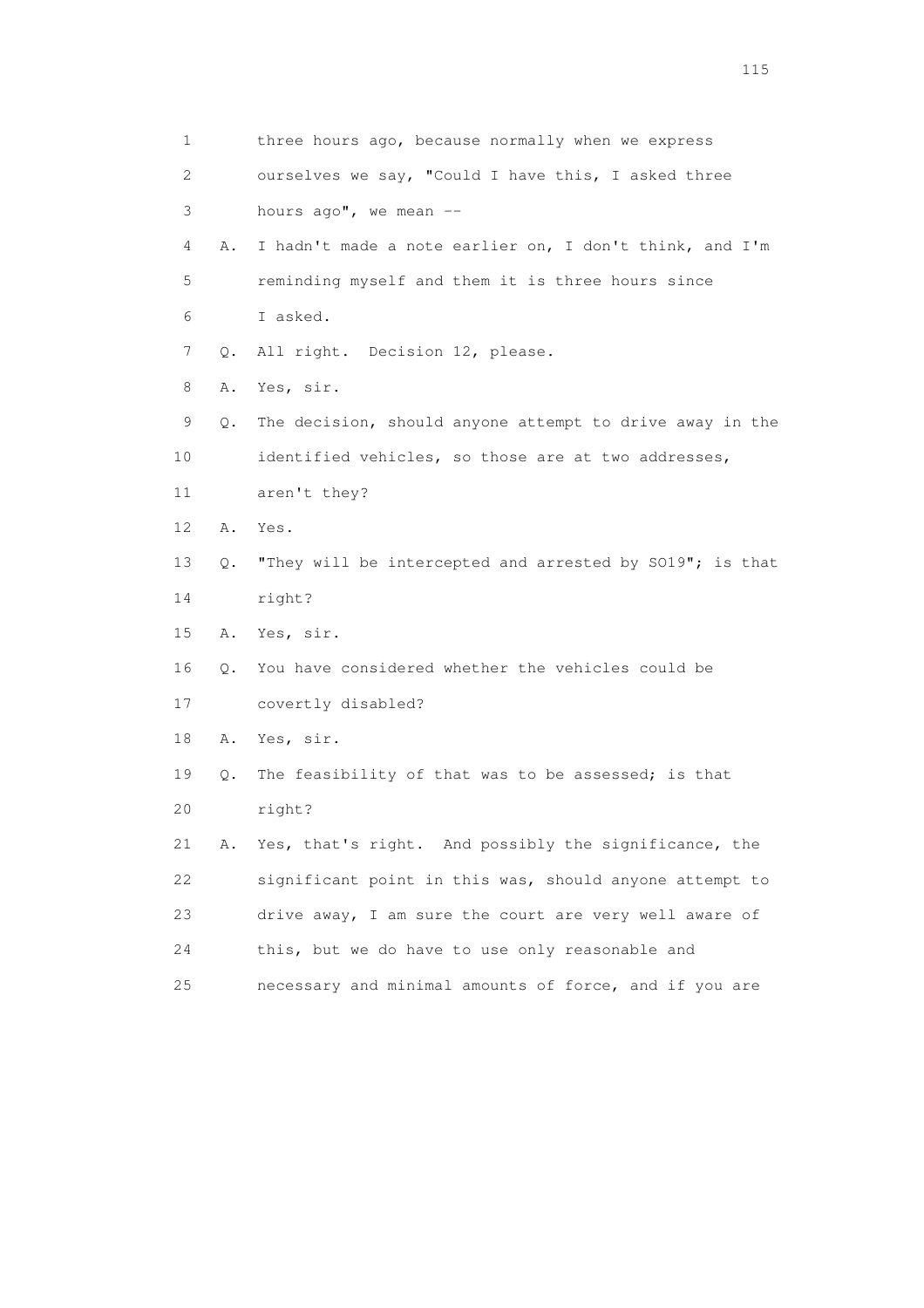1 intending to stop a vehicle and arrest it with SO19 2 officers, that's a very high level of force. 3 SIR MICHAEL WRIGHT: Of force? 4 A. Of force to use, just by definition. So it's the sort 5 of thing I would want to make a note of. I am not just 6 saying the suspect, I am saying anybody driving that 7 vehicle, and could be of course that it might turn out 8 to be someone completely innocent who has been stopped 9 by SO19 in a very powerful, forceful manner. 10 MR HILLIARD: Right. 11 SIR MICHAEL WRIGHT: One sensible suggestion was the 12 possibility that the vehicles might have been disabled. 13 A. Absolutely, sir. 14 SIR MICHAEL WRIGHT: Of course you had to get to them first. 15 A. When you have vehicles that you are interested in, in 16 this sort of operation, you always consider and I did 17 consider is there a way in which we can stop that 18 vehicle from moving, both those vehicles from moving. 19 Sometimes one can do that covertly and sometimes, as 20 I think in this instance, we couldn't. 21 SIR MICHAEL WRIGHT: Not without being seen, anyway. 22 A. Absolutely. 23 MR HILLIARD: Then one out of order, if we just look at your 24 decision 20, this is simply about the desirability of 25 recording significant decisions, isn't it?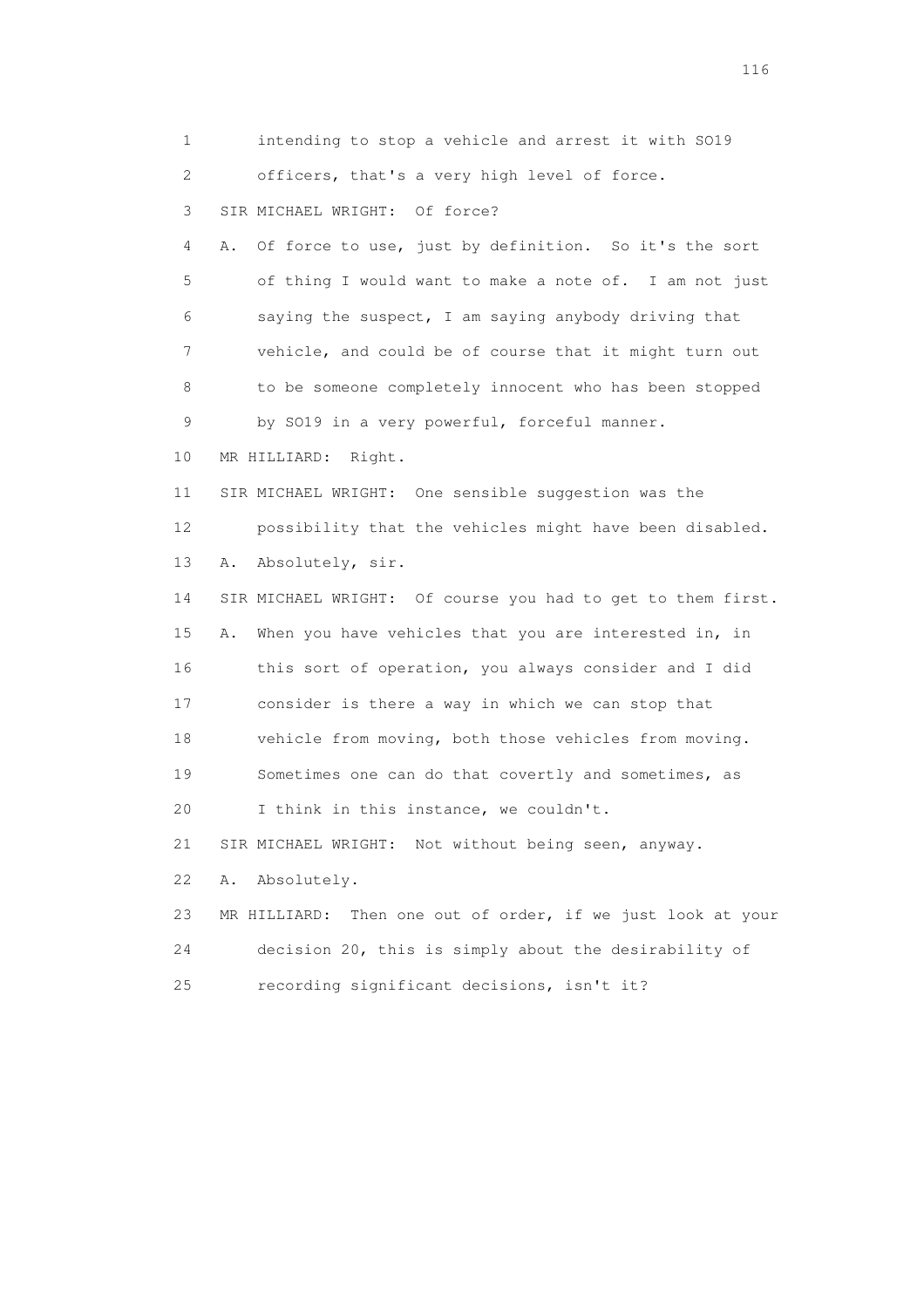1 A. Yes. This is something, number 20, that I discussed 2 principally with Mr Esposito immediately after the 3 forward intelligence cell meeting. It might be 4 important to say that we were bringing together people 5 to work in that operations room who had never worked 6 together before to do a job that none of us had ever 7 done before and one which quite clearly might be very 8 high risk and very important. So I was discussing with 9 Mr Esposito how would we best keep logs in this 10 environment. I knew how I did it in the other room, 11 I was more familiar with working in, who is going to 12 keep what log here. You will be aware that there were 13 a number of different notes and a number of different 14 sets of material kept by various different people. 15 Q. So with that one out of order. Can we go back to number 16 13, please, so 60 Corfe House, Dorset Road, will attempt 17 to obtain OP, observation point, post? 18 A. Yes. 19 Q. And some control? 20 A. Yes. 21 Q. "Unable at this time to provide full response there"? 22 A. Yes. 23 Q. And you indicate in the reason that you haven't got 24 surveillance/SFO capability to cover this address as 25 well, and you go on to say that you have asked the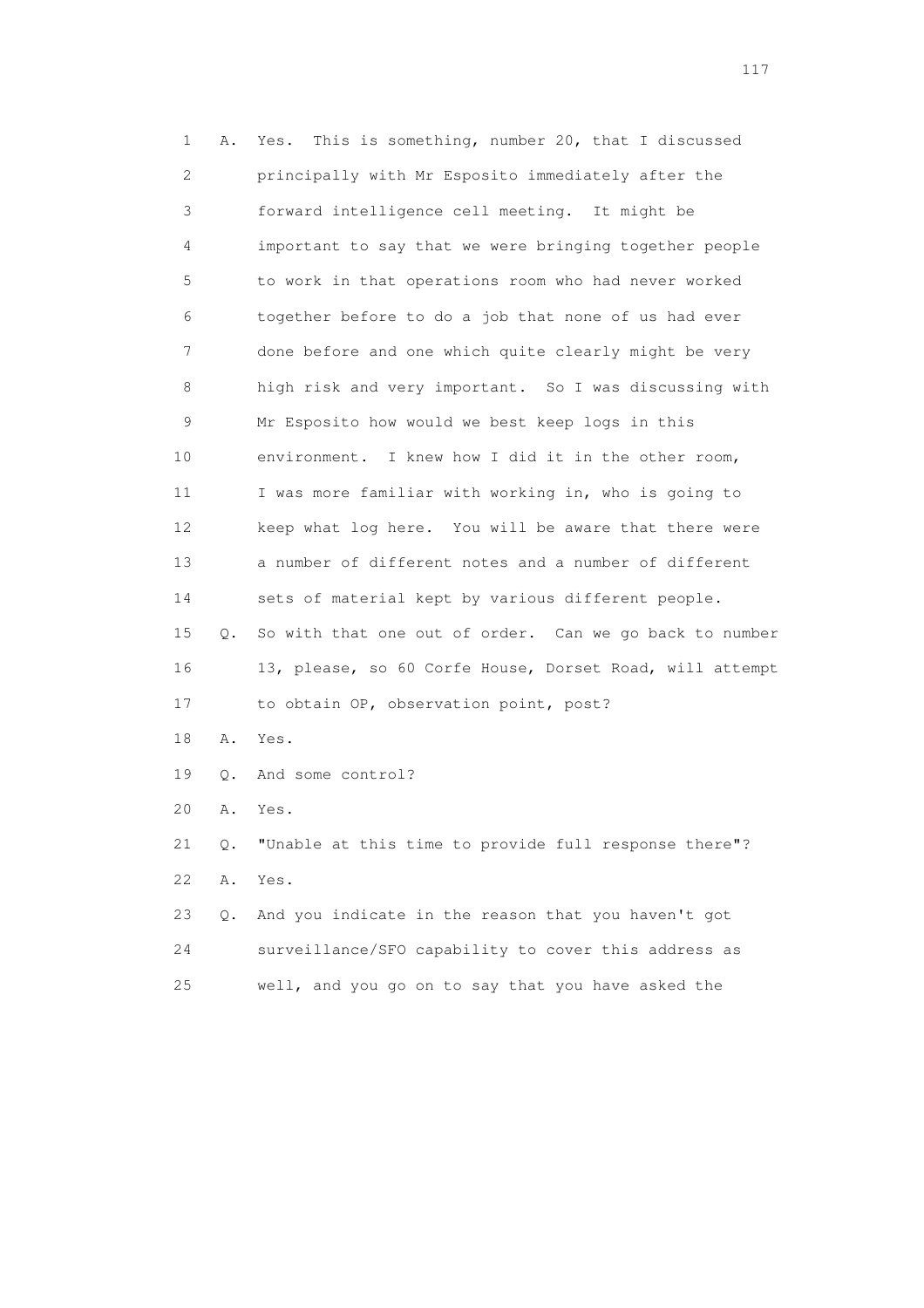1 senior investigating officer for a priority order, and 2 that at this stage you will continue with full 3 operations at the first two addresses where planning has 4 begun, and that's Scotia and Portnall, isn't it? 5 A. That's right, sir, we were given the two priorities of 6 Portnall and Scotia to start with, Corfe and Blair were 7 mentioned. Sometime not very much later on, towards 8 9 o'clock or 9.15, it was apparent that there was more 9 interest in Corfe, and I was asked whether I could 10 undertake a similar sort of operation there now, and 11 I said no, but to Mr Boutcher, you know, in relation to 12 this: you are in charge, you tell me what the priority 13 is, I am working to you here and I am setting up at 14 these other two places, if you want me to move the 15 resources I have there, I may be able to. If you want 16 me to bring on other resources when they are ready and 17 rested, I was certainly planning to do that and we can 18 go to Corfe later. His view was just let us try and get 19 some control at Corfe, keep an eye on it, build up 20 a picture, work out what's going on and then when we get 21 the new resources, which we did in the middle of the 22 morning, I am sorry, they became available in the middle 23 of the morning, we were not able to deploy them until 24 lunchtime, we moved on to Corfe House.

25 SIR MICHAEL WRIGHT: By 9.15, which is when this decision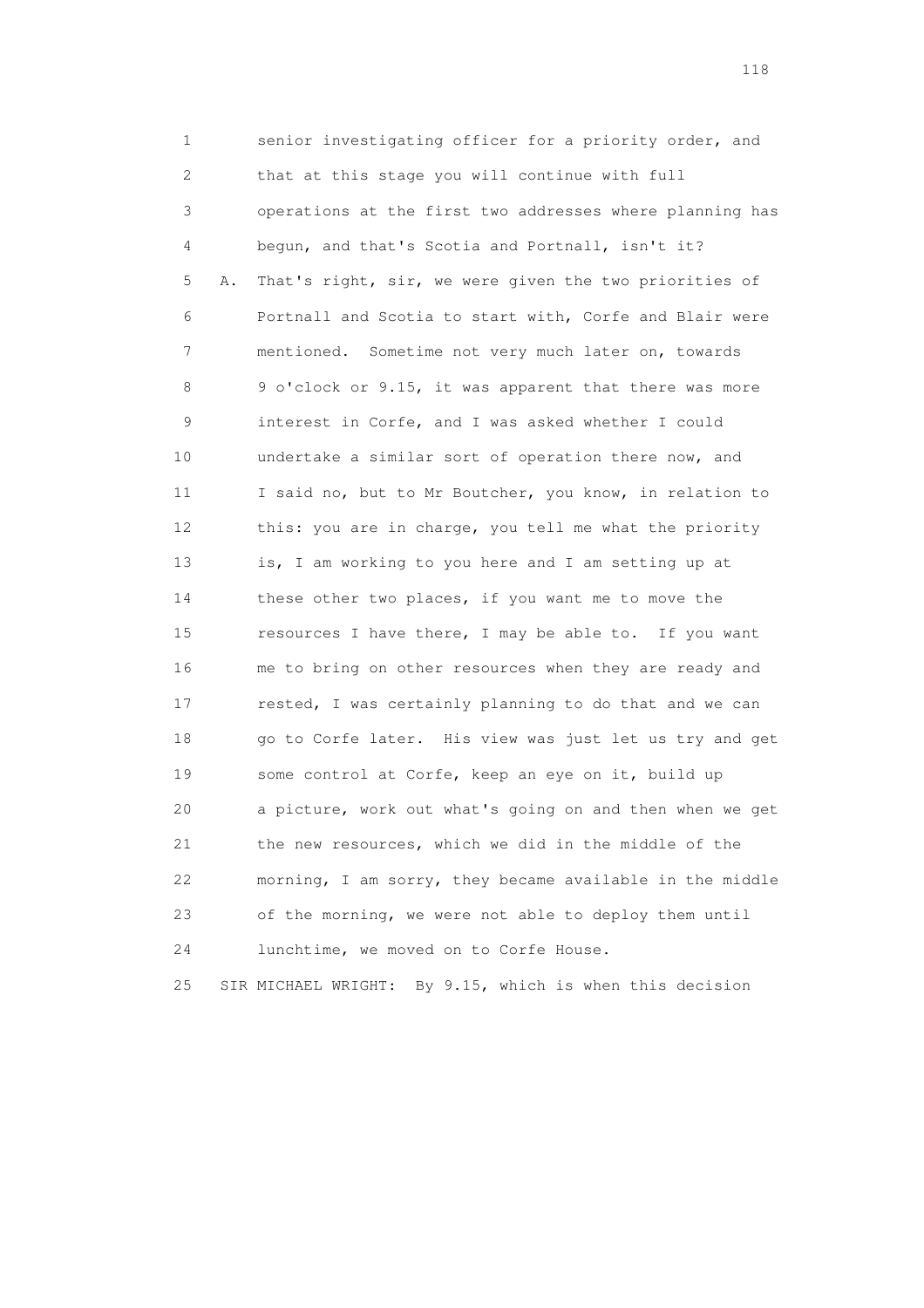1 was made, you may not know the answer, in which case we 2 can ask Mr Rose when the time comes, do you know whether 3 the orange firearms team had then got to Portnall Road, 4 or somewhere in the vicinity? 5 A. I don't know, sir. I think they were going to wait at 6 Harrow Road police station. 7 SIR MICHAEL WRIGHT: That was their holding point? 8 A. That was their holding point. I don't know when they 9 were sort of deployed to anywhere further forward than 10 Harrow Road. I know that when we came to arrest people 11 who had come out of Portnall Road later on and no doubt 12 we may come to this at some stage, the officers actually 13 deployed from Harrow Road, so it may be that -- 14 SIR MICHAEL WRIGHT: You don't know what the distances were? 15 A. I can't tell you now, sir, I can't remember, I remember 16 thinking Harrow Road is fine but I can't remember what 17 the distance was and I don't know what time they got 18 there. 19 MR HILLIARD: 14 was a decision about Silvers working up 20 plans for the safest way to clear the premises, isn't 21 it, and we can see the detail there? 22 A. Yes, that's right. We had agreed with Mr McDowall, we 23 are likely to do, if we come to address the premises, we 24 will be doing a containment and call-out as the 25 preferred option, we will then want to clear the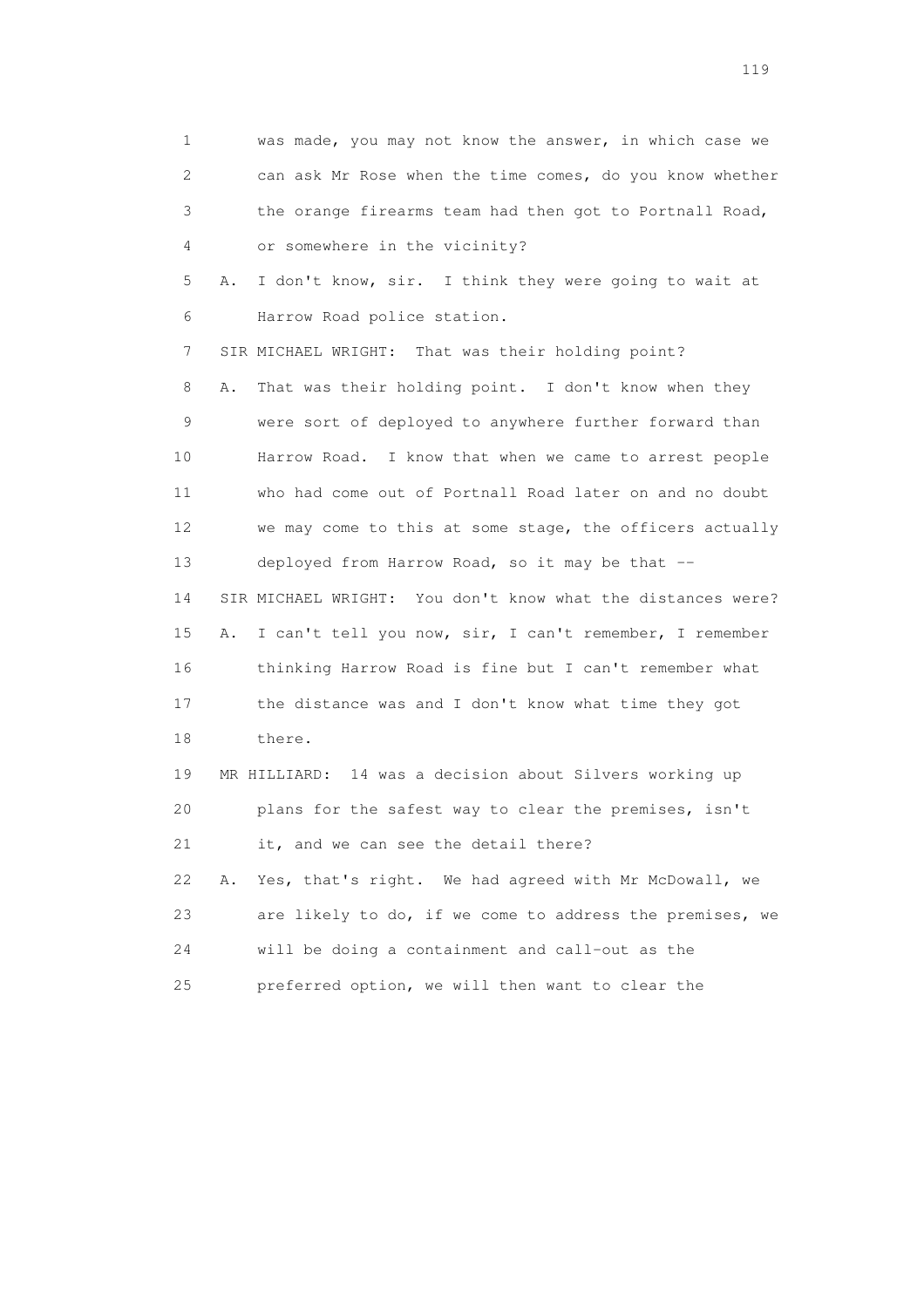1 premises and both those tasks require except in 2 an emergency, some quite detailed work between the 3 people on the ground that I have named in that log. Not 4 sensible for me to be working up the detail of those, 5 but of course I was going to agree the plans before they 6 implemented them. 7 Q. If we look at your decision 15, we can see that it 8 begins, doesn't it, "Man on bus followed by grey team 9 from Scotia Road"; yes? 10 A. Yes, sir. 11 Q. Decision made, 9.52. I am going to come back to that. 12 I just wanted to look at an out of order one, although 13 perhaps not out of order so far as this is concerned. 14 If you go on to 32, please. Can you see: 15 "Decision not to divert buses around any of the 16 premises." 17 You just go back into a little bit of the history 18 here, even though this is a decision made at 11.10. 19 Before we deal with Mr de Menezes and the bus, I just 20 want to have this in mind by way of background. Can you 21 see the decision: 22 "Not to divert buses around any of the premises". 23 A. Yes, sir. 24 Q. Then you say: 25 "This is something I considered earlier on."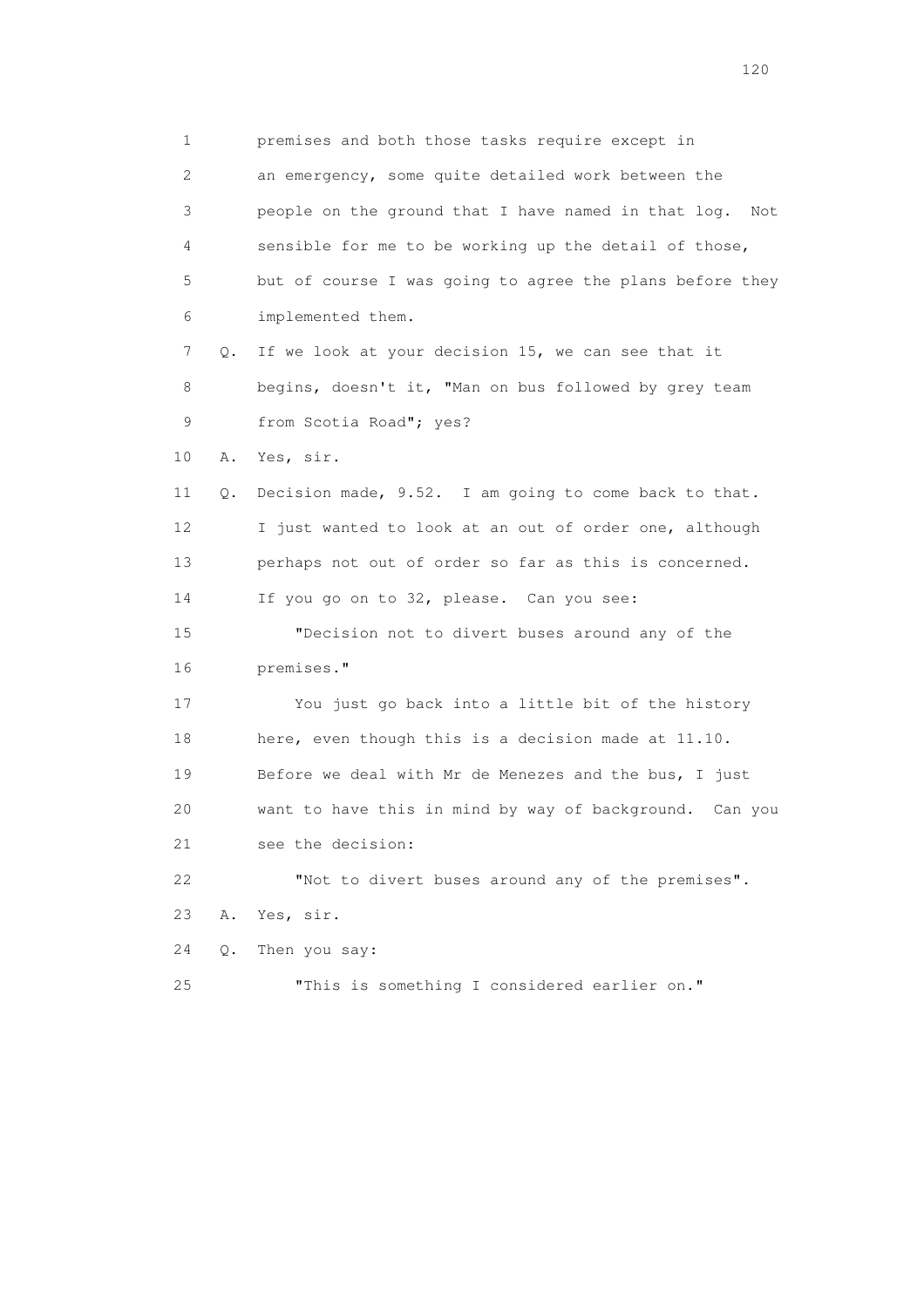1 So that's before this decision at 11.10; correct? 2 A. Yes, sir.

 3 Q. "It was suggested as an option by DCI Angie Scott. The 4 issue was raised as the premises at Scotia Road were 5 identified early on to be 'near' a bus stop. I have 6 been unable to ascertain how far away. But clearly it 7 is likely that a person come coming out of premises 8 might walk directly to the bus stop making it more 9 difficult for surveillance and in particular 10 intervention at an early stage. But to stop the buses 11 and divert them will draw attention to the area and 12 potentially alert suspects. I decided then", so that's 13 meaning back earlier, "and again (after the police 14 shooting at Stockwell) (where the man came from prems 15 and got on bus) that will not do so because of risks. 16 To be kept under review."

 17 You have given your reasons for the decision, as it 18 were, at this time and earlier, so we don't need those 19 again. That had been raised, is this right, is it 20 before Mr de Menezes had come out at 9.34 by DCI Scott? 21 A. Yes, sir. As a suggestion specifically in relation to 22 the bus stop that was being raised and more generally, 23 so a decision I made then, I looked at again at 11.10, 24 for obvious reasons, and decided to stick with my 25 earlier decision.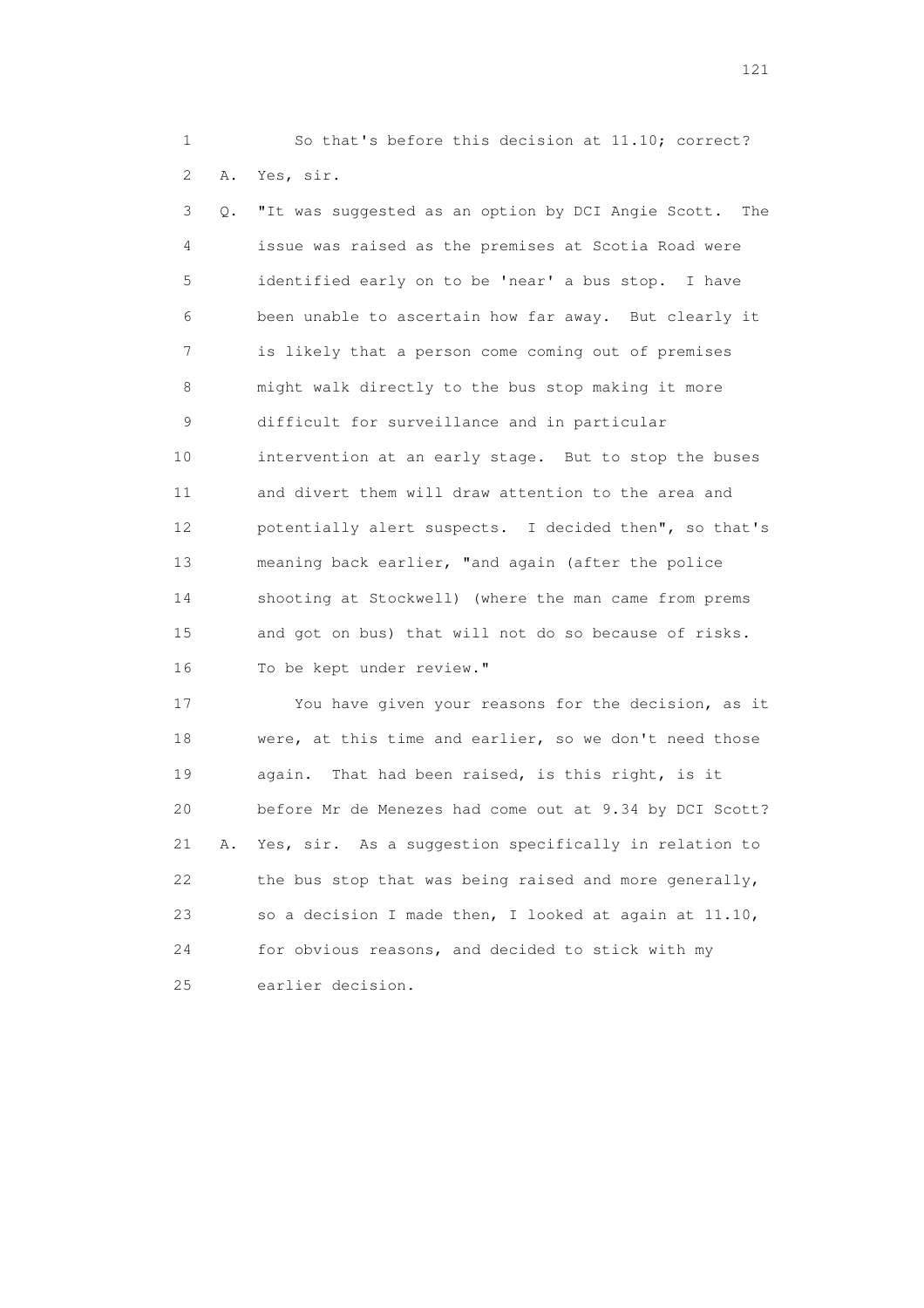1 Q. When she had raised it first of all, so we understand, 2 was it something she raised and immediately, as it were, 3 you say no or is it a topic that once raised will be 4 considered for some time before you made your decision 5 "no"? Do you see what I mean, is it: question raised, 6 answer no, or: question raised and then, as it were, 7 people giving a view or considering it, discussing it? 8 What is it? 9 A. I certainly discussed it at that time when first raised 10 with DCI Scott, I discussed it with Silver for 11 Scotia Road, and I discussed it with my SIO, 12 Mr Boutcher. So there was some discussion. But my 13 decision and I think it should have been my decision, 14 it's a finely balanced one. If you choose to close one 15 bus stop, you may -- you know, the nearest one -- allow 16 obviously a little more time. If you choose to close 17 lots of bus stops, firstly I don't think that was really 18 in my gift, the government were saying London is going 19 to keep on running. If I had tried to close the 20 transport system at around Scotia Road, Portnall, 21 wherever else I might go next, I would have been 22 bringing London to a halt so that would have been a big, 23 big decision. But just to close one, in my view ... 24 Q. Could you have closed one? 25 A. I could. Not necessarily incredibly quickly.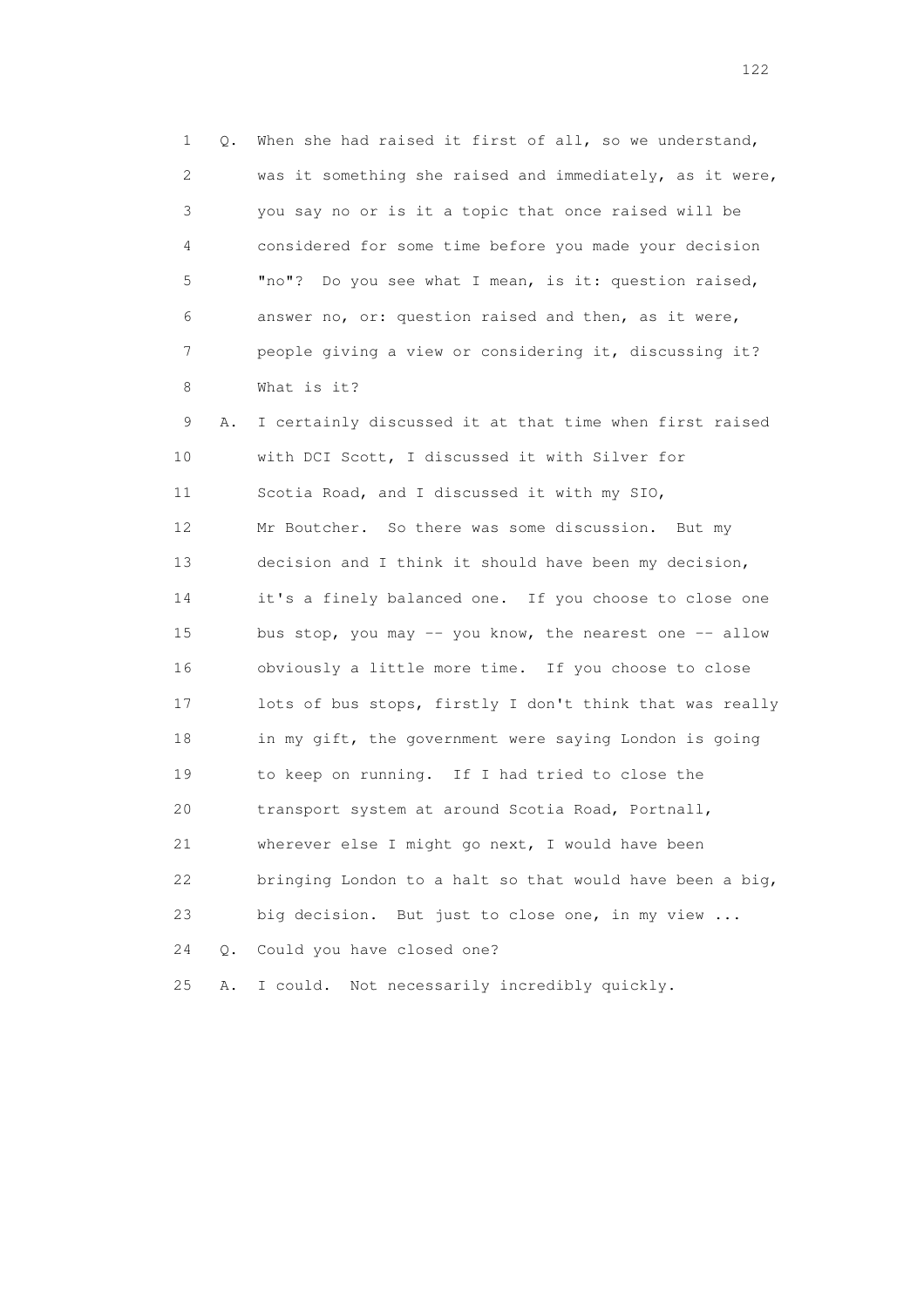1 Q. Just so we understand?

| $\mathbf{2}^{\mathsf{I}}$ | Α. | Not something that the police officers on the scene can  |
|---------------------------|----|----------------------------------------------------------|
| 3                         |    | do, but it is something that a call to the bus company   |
| 4                         |    | may allow a diversion fairly quickly, and may allow      |
| 5                         |    | a stop actually to be sort of physically closed.         |
| 6                         |    | One thing is for sure, it draws great attention to       |
| 7                         |    | what is going on around there and this was a time when,  |
| 8                         |    | you know, we all will probably remember that there were  |
| 9                         |    | lots of terrorist alerts and cordons being put up and    |
| 10                        |    | people associated changes like this with the terrorism   |
| 11                        |    | operations.                                              |
| 12                        | Q. | Do you know whether enquiries were made or were you      |
| 13                        |    | aware of them being made of bus companies at all in the  |
| 14                        |    | discussion period?                                       |
| 15                        | Α. | I was not aware at the time, sir, this is obviously      |
| 16                        |    | something which has subsequently been put to me, but     |
| 17                        |    | I was not aware at the time.                             |
| 18                        | Q. | Anyway, you say your decision was not to stop or suspend |
| 19                        |    | the buses?                                               |
| 20                        | Α. | That's right, sir.                                       |
| 21                        | Q. | So if we can go, please, to your decision 15, we have    |
| 22                        |    | looked at the first sentence of that:                    |
| 23                        |    | "Decision: Man on bus followed by grey team from         |
| 24                        |    | Scotia Road. Continue to follow to try to confirm        |
| 25                        |    | whether subject or not and to give intel about what      |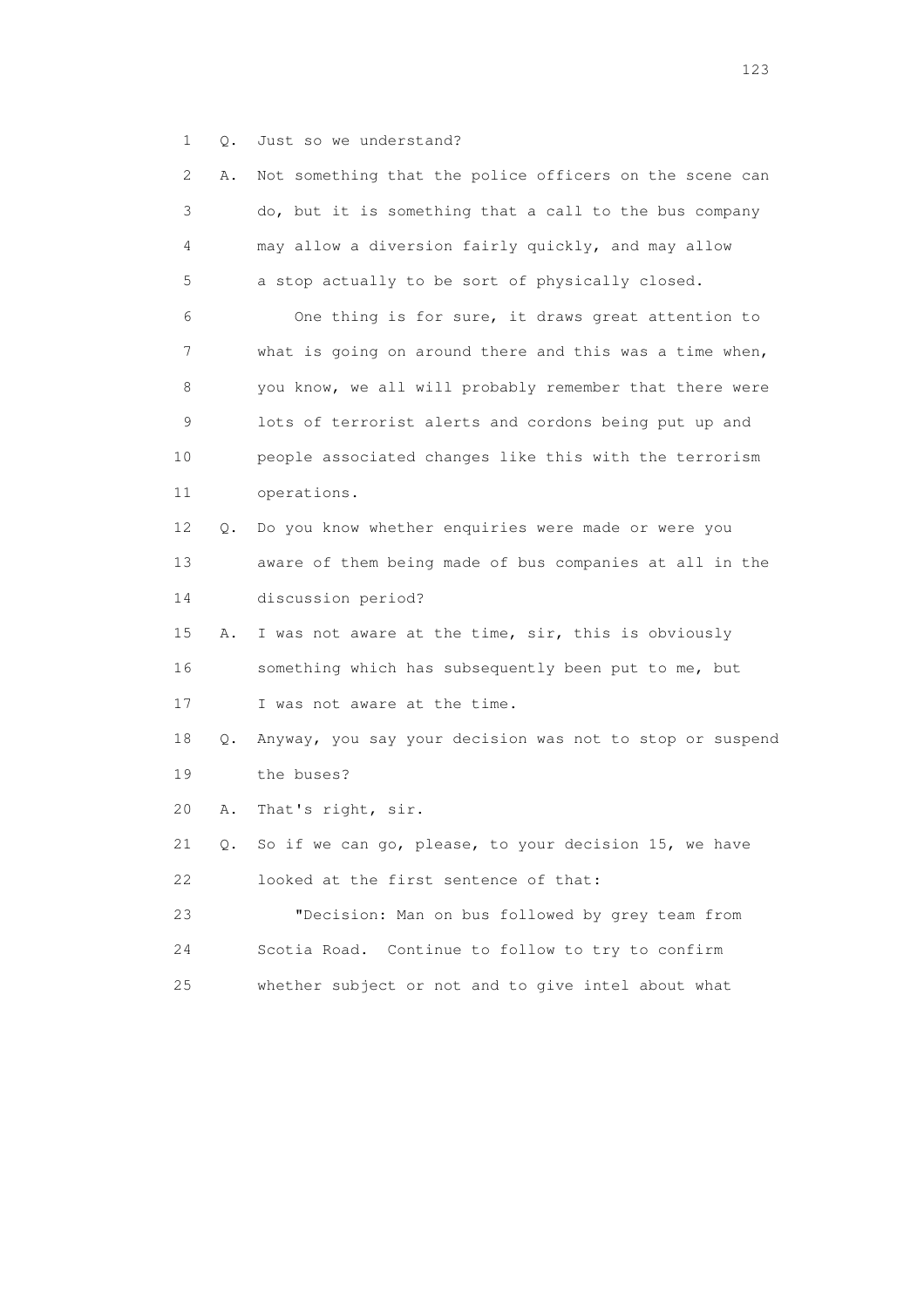1 wearing, carrying et cetera for Kratos decisions. 2 "No approach by SO12: 3 "Reason: 4 "Man on bus initially not thought by surveillance 5 team to be subject now thought to be so. Need to verify 6 this as much as possible visually and maintain 7 surveillance whilst trying to gain intelligence to 8 inform decisions." 9 So that's on, as it were, the continuing to follow 10 part, then your other decision: 11 "No approach by SO12." 12 You give your reason for that: 13 "SO12 not trained for Kratos intervention (or any 14 intervention)". 15 A. Sir. 16 Q. Now, just taking the first stages of this, you know, 17 I think, that the best time we can put on it is that 18 it's 9.34 when Mr de Menezes left the communal door, all 19 right? Can you just help us with when you first became 20 aware of him? 21 A. Yes. I can, sir, and on reflection, looking back, you 22 know, I did not have the loggist when I first became 23 aware of him, at least I don't think I did, and 24 I certainly didn't ask the loggist to write anything, 25 but I look back and think it would be clearer if I had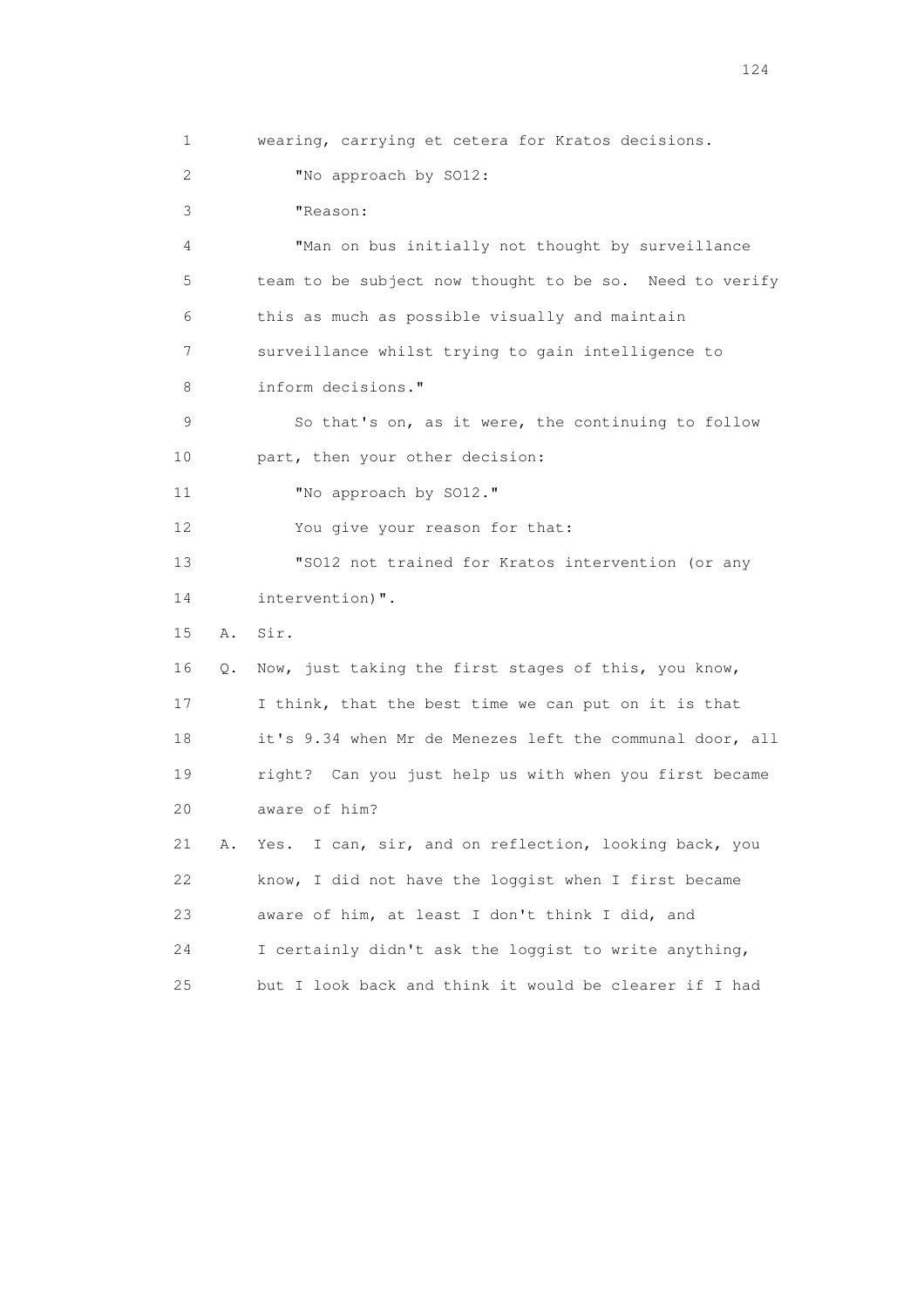1 written something down when I first became aware of him. 2 Now, I cannot tell you what time that was. I can only 3 tell you, as it were, the sequence.

 4 I first became aware of this man, who of course we 5 now know subsequently was in fact Mr de Menezes, when he 6 was on the bus. I didn't know then exactly where on the 7 bus, but I now realise that this must have been between 8 the bus stop that he got on at, which is not the one in 9 the last log, and the Brixton tube. But I can't tell 10 you exactly where or when that was.

 11 Q. Just so we don't lose it, you think he is definitely on 12 a bus, you think, by the first time he comes to your 13 attention?

14 A. Yes.

 15 SIR MICHAEL WRIGHT: You will forgive me for stating the 16 obvious: you were not told apparently when he actually 17 left the house or the building?

18 A. I certainly can't remember that, sir, I never remembered 19 that, the tape that I made shortly afterwards does not 20 tell me that, I don't remember anything before he is now 21 on the bus.

 22 SIR MICHAEL WRIGHT: Nor do you have any recollection of 23 having any description or reference to him walking down 24 Scotia Road and along Marnfield Crescent? 25 A. No, sir.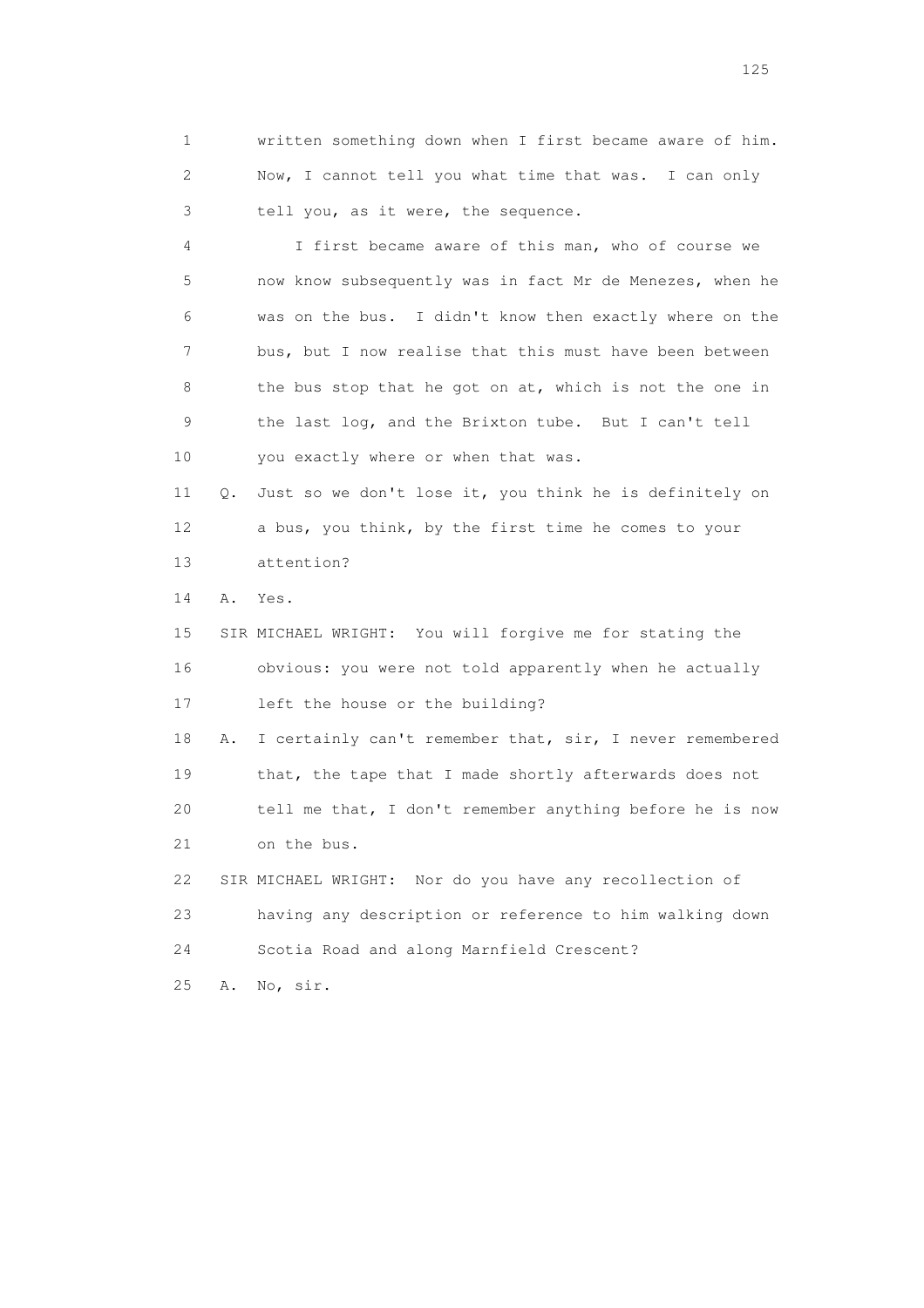1 SIR MICHAEL WRIGHT: Or Upper Tulse Hill or indeed waiting 2 at the bus stop? 3 A. No, sir. 4 SIR MICHAEL WRIGHT: Thank you. 5 MR HILLIARD: Doing your best now, and if you need to look 6 at anything, obviously do, what is it that's first said 7 that draws your attention to Mr de Menezes, as we now 8 know him to be?

 9 A. Well, I was told there is a man on the bus, he had 10 briefly been thought to be a possible suspect but was 11 now no longer thought to be one. So I was told he is 12 not thought to be the subject and he is on the bus. 13 Q. So at first thought to be, and now not thought to be? 14 A. By the time I know about it, not thought to be, had very 15 briefly been thought to be.

 16 Q. Is it the other way round in your note? "Man on bus 17 initially not thought to be and now thought to be"? 18 A. Yes, this is moving on one. We are further ahead now.

19 Q. All right, so it's back even before this?

20 A. Yes, absolutely.

 21 Q. So you heard that somebody was thought to be what? 22 A. I was told there is somebody on the bus that they want 23 to stop, he is not thought to be one of our subjects, 24 but very briefly he had earlier on been thought to be 25 a subject. Now they don't think he is a subject and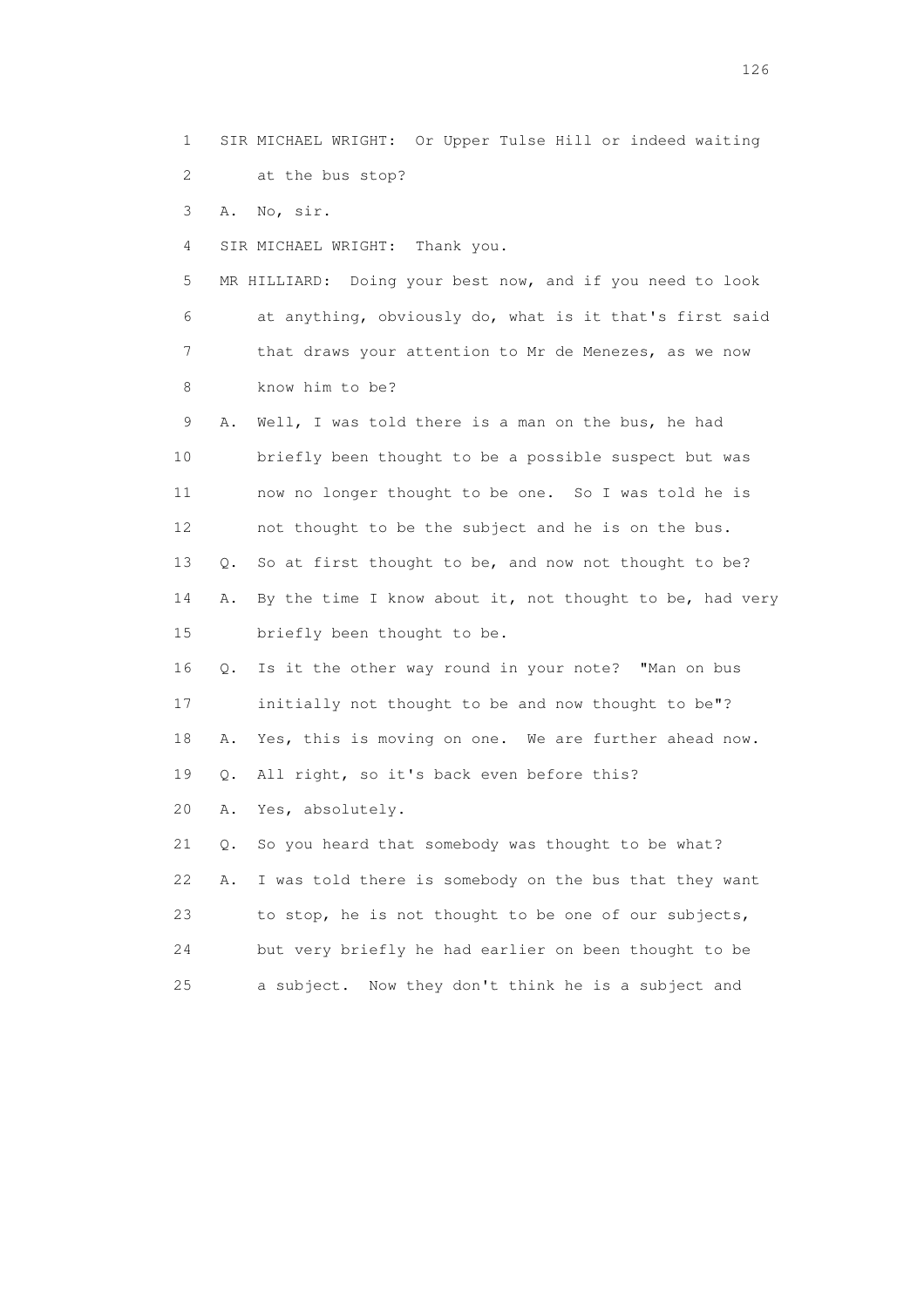1 they want to stop him. And I then spoke to -- I said 2 something like, "Well, why are we still following him, 3 if he is not a suspect?" I spoke very briefly to Silver 4 and to Mr Boutcher, and they said, look, we have 5 deployed the firearms -- excuse me, we have deployed the 6 surveillance team thus far, he has come from the same 7 block, we have got an opportunity, he is a long way away 8 from the premises, the surveillance team are with him, 9 we would like to talk to him discreetly and gain 10 whatever intelligence we can from him. I said, well, 11 all right then, carry on. But this is all before this 12 decision. 13 Q. Right. So you say that they can do that. Did you 14 understand who would be doing the speaking to him? 15 A. I can't remember. 16 Q. Not literally who, but which team? 17 A. I don't think I knew precisely who was going to do that 18 at that time. I now know that Mr Dingemans was deployed 19 to talk to him. 20 Q. Right. 21 A. And that makes perfect sense, I can see why, he is 22 an unarmed officer, he is going to talk to this person 23 who is not thought to be a suspect. 24 Q. So then you say, have we moved on by the time we see

25 decision 15?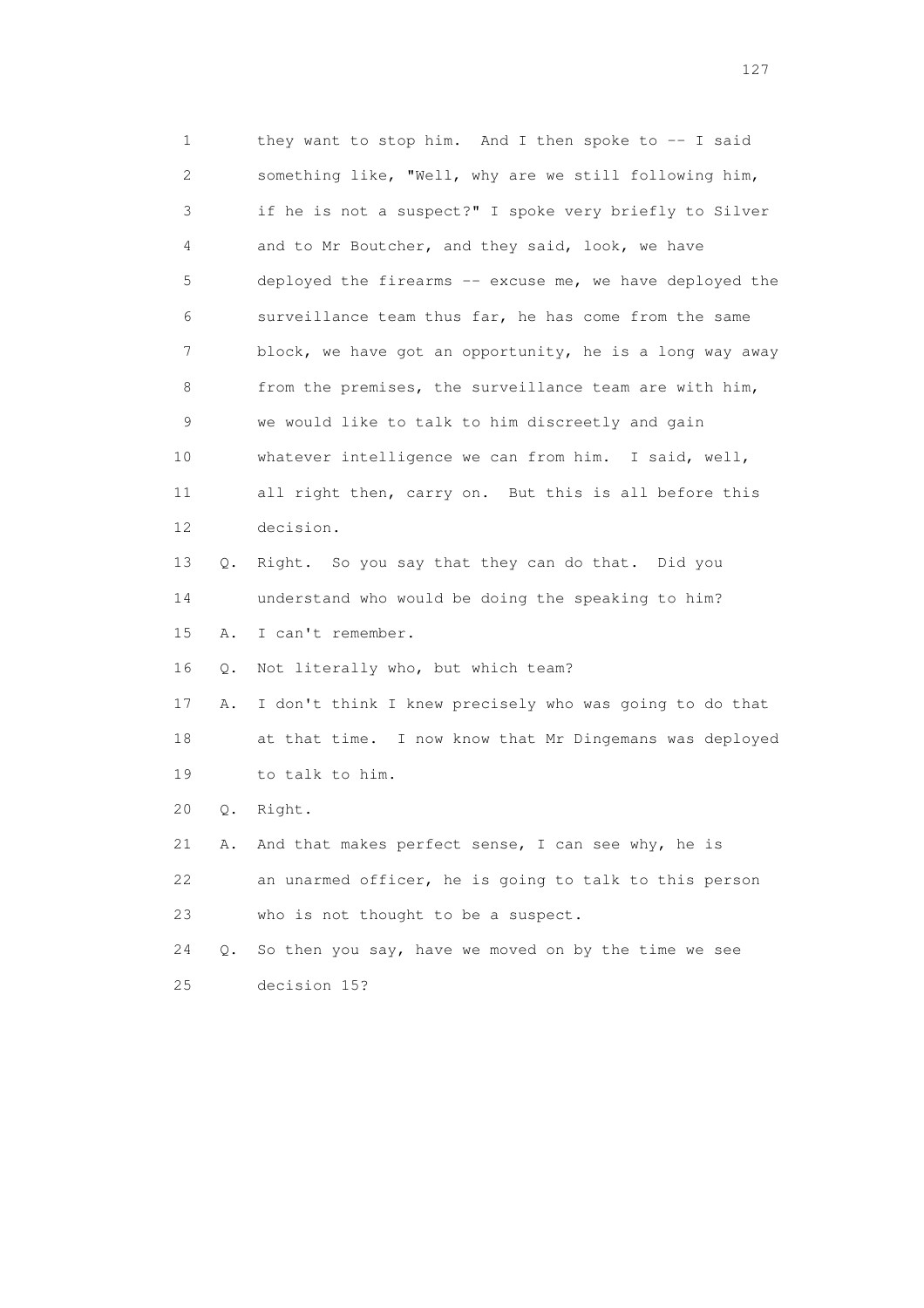1 A. We have.

 2 Q. Can you take us on a bit then? 3 A. Yes. My loggist arrived in the room some time after 4 9.30 and I spent some time trying to brief him about 5 what I needed and indeed what was going on and obviously 6 I was dealing with other things as well, I had another 7 operation I was planning for further things during the 8 day. We then get to -- 9 Q. Is that to do with this or a different operation? 10 A. Generally, I mean I had had -- I was in charge of these 11 operations, I knew these operations would run, I thought 12 I knew, for days and weeks. It's not like a quick -- it 13 was never going to be a few hours and we have finished, 14 I know how these kinds of things go. So I am looking 15 with my advisers, with other people like 16 Commander Allison, how are we going to set up the room 17 so that it will work, how do we set up the command 18 structure, how do we manage our resourcing? Where are 19 we going to get more firearms teams from? 20 Q. Is that for the other operation? You said I had another 21 operation, that's all? 22 A. At this stage -- 23 Q. Do you mean apart from this one? 24 A. No, entirely -- the manhunt operation, the manhunt 25 operation is going to take days or weeks.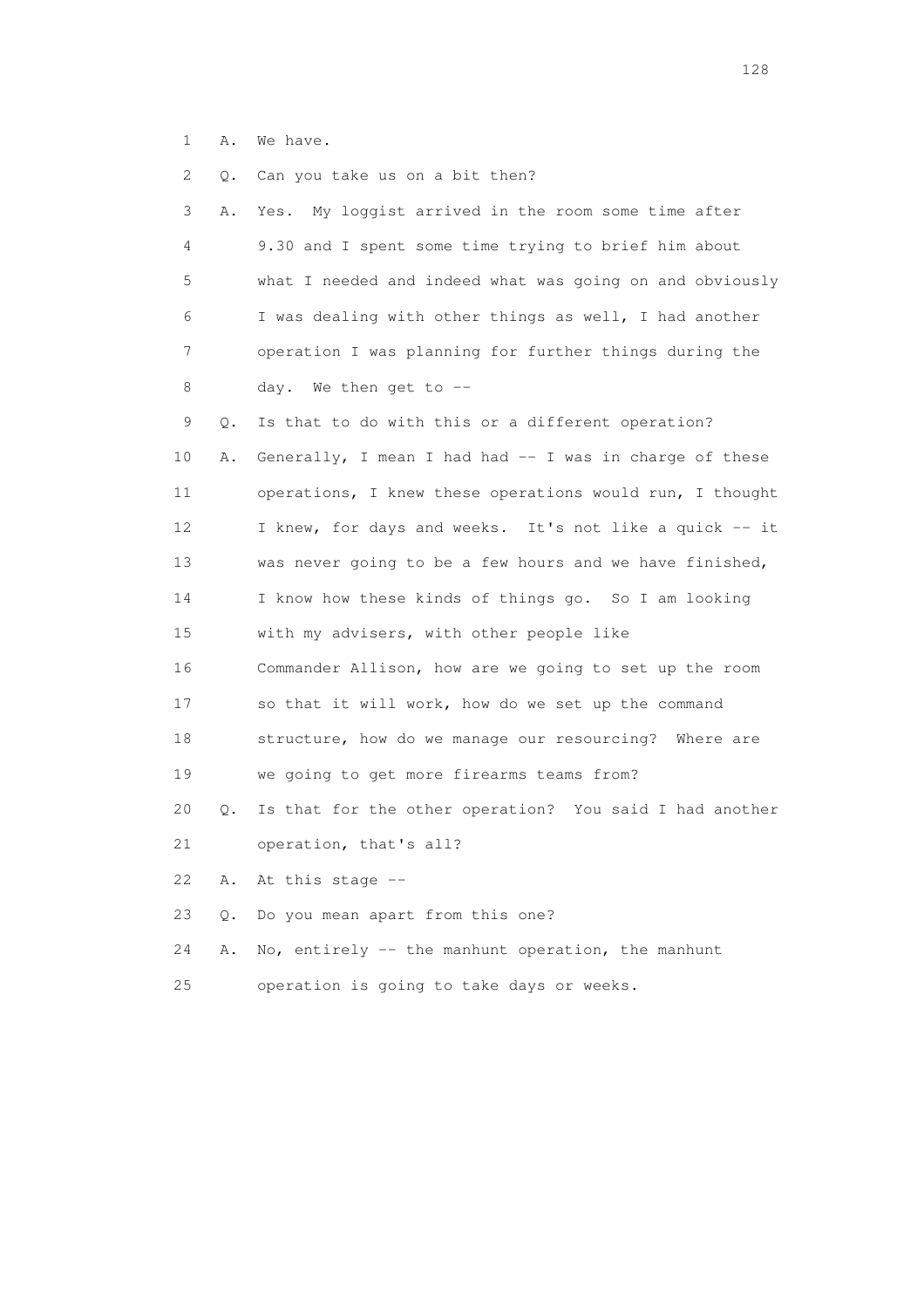1 Q. Right.

| 2           | Α. | When you first walk into any operation, your first job     |
|-------------|----|------------------------------------------------------------|
| 3           |    | is to try to pin down: what are we doing now, be able to   |
| 4           |    | respond to anything that happens, and then also though     |
| 5           |    | to put in place structures, systems, command processes     |
| 6           |    | that will last for possibly days and weeks.                |
| 7           |    | So I was talking to Mr Esposito about what is the          |
| 8           |    | availability of further firearms teams, how are we going   |
| $\mathsf 9$ |    | to keep back a team if possible for threats to life,       |
| 10          |    | kidnaps and things, for the rest of London.<br>We can      |
| 11          |    | bring people in from other forces.<br>Those kinds of       |
| 12          |    | conversations about surveillance teams likewise, how are   |
| 13          |    | we going to mix and match them, we don't want to exhaust   |
| 14          |    | I was simply trying to say I am dealing with lots<br>them. |
| 15          |    | of planning for the longer term as well as the here and    |
| 16          |    | now.                                                       |
| 17          | Q. | Right. So can you just tell us how then this next part     |
| 18          |    | fits in?                                                   |
| 19          | Α. | Yes.                                                       |
| 20          | Q. | So someone thought to be first of all, then not thought    |
| 21          |    | to be, and then you tell us we come on to this part?       |
| 22          | Α. | Yes, so this is at 9.52 and I have taken that time quite   |
| 23          |    | clearly from my loggist's log, from Mr Cremin's log.       |
| 24          |    | I was told by the surveillance monitor that there is       |
| 25          |    | a guy, as he called it, a man, outside the tube station,   |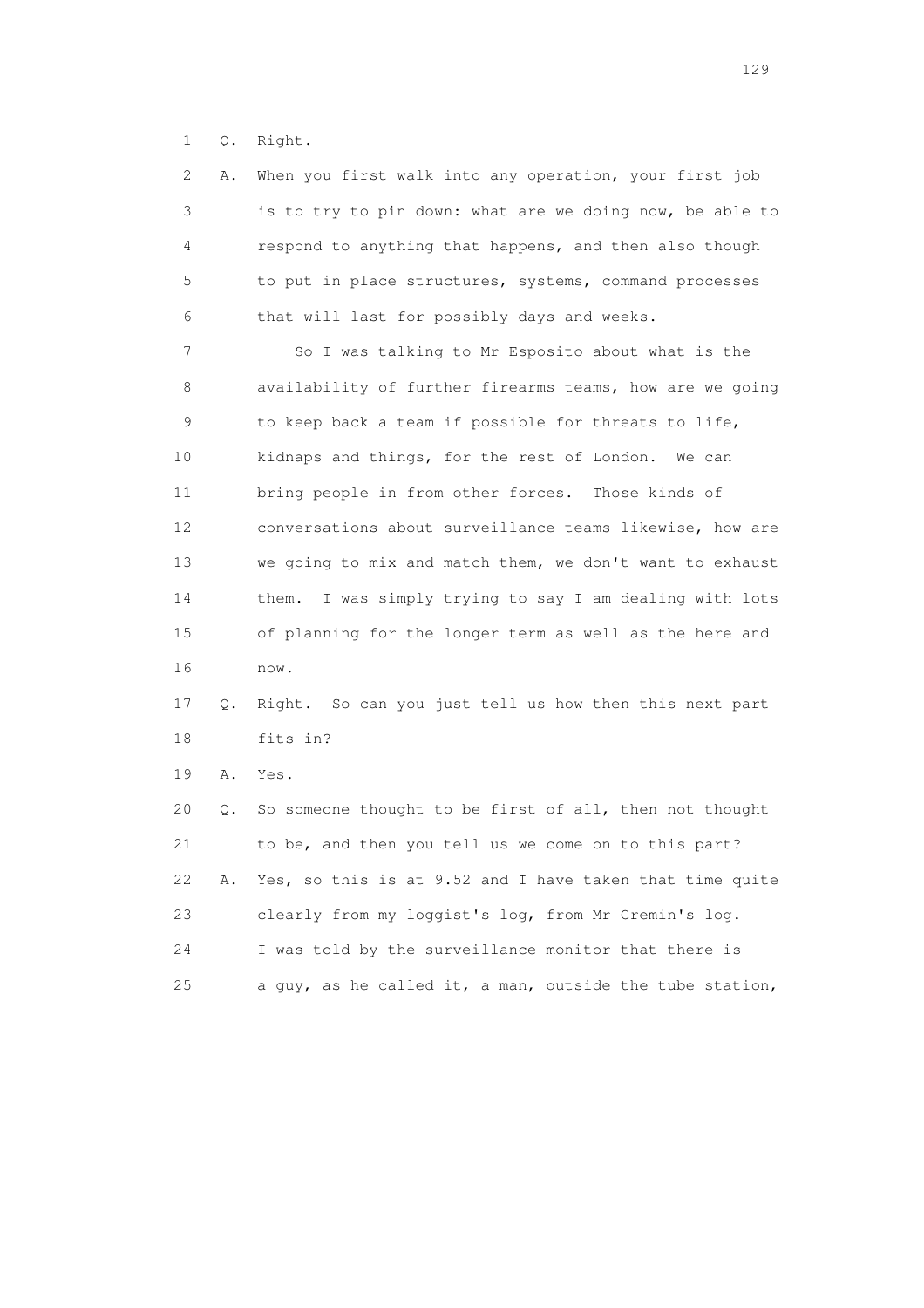1 and he said "Nettle Tip", and I said to my loggist 2 Nettle Tip is the code word for Osman, something like 3 that, so he wrote down "Osman". The monitor told me 4 that grey team, grey surveillance team, had control on 5 this person. 6 So I am standing in the control room, this is the 7 next thing I know about this person, and I am being told 8 that they think it's Nettle Tip, Osman. I have a couple 9 of -- 10 Q. Where is this man, so we understand, at the time now you 11 are telling us, he is now outside the tube station; is 12 that right? 13 A. Yes. 14 Q. Right. Which tube station is that? 15 A. This is Brixton tube station. 16 Q. Right. Did you know that he was the man who had been 17 spoken about earlier? 18 A. Yes, I did. 19 Q. As you understood it, had he been followed from the bus? 20 A. No -- 21 Q. If he is outside the -- 22 A. I am not sure if he was on the bus or off the bus at 23 that stage. 24 SIR MICHAEL WRIGHT: Are we still around 9.52 or 25 thereabouts?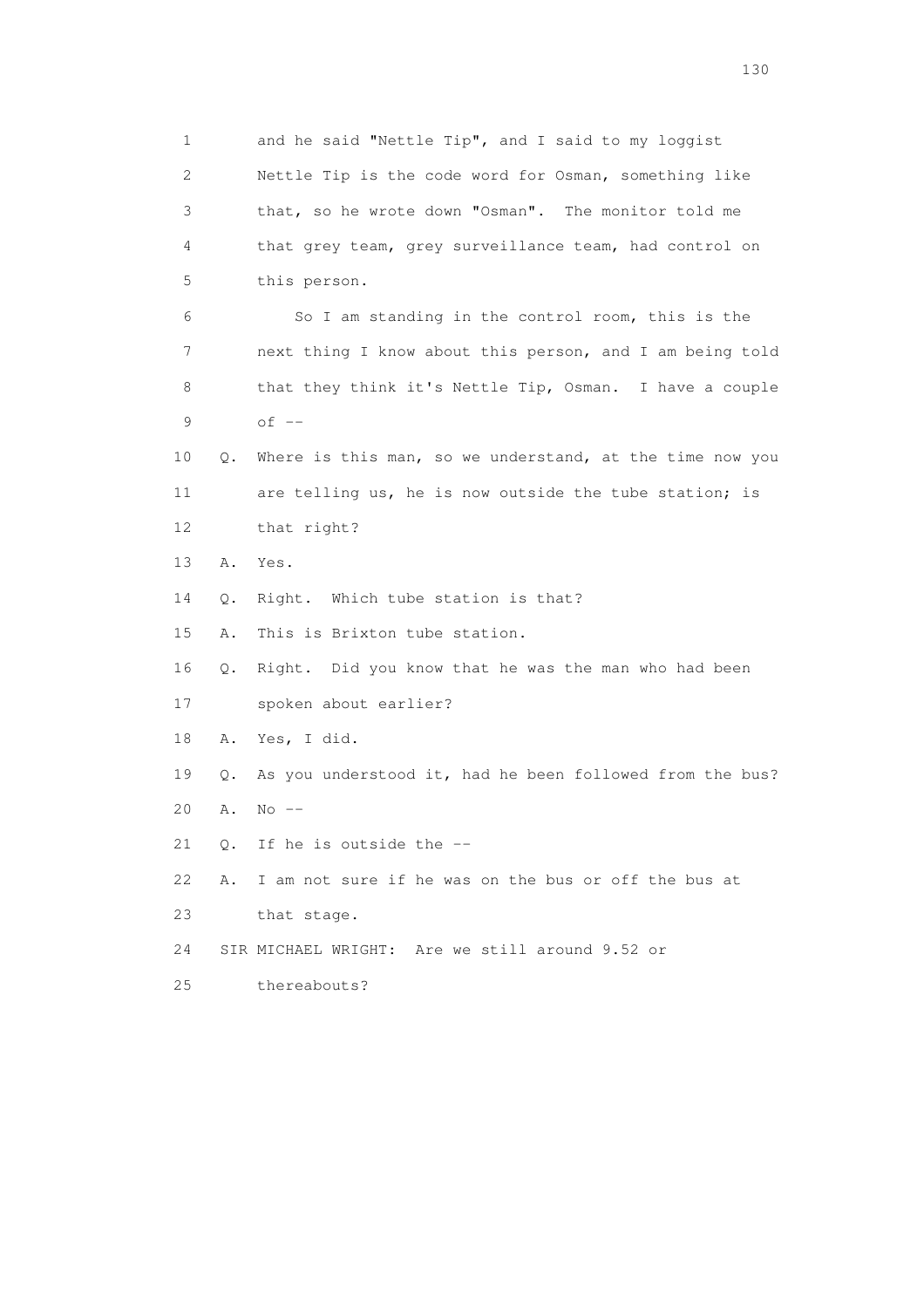| $\mathbf{1}$ | Α.        | Yes, I am at 9.52. He is at the tube station.                 |
|--------------|-----------|---------------------------------------------------------------|
| 2            |           | Does it help you just on this particular bit,<br>MR HILLIARD: |
| 3            |           | maybe we have to go between notes, to look at                 |
| 4            |           | Mr Cremin's log at all? Shall we look at it in case it        |
| 5            |           | does? Very first page of that.                                |
| 6            | Α.        | Thank you. It is helpful. But I am still not                  |
| 7            |           | absolutely certain when I was told they think it's            |
| 8            |           | Osman, whether he was on the bus or he was just getting       |
| 9            |           | off, you know, just about to get off the bus or off the       |
| 10           |           | bus.                                                          |
| 11           | $\circ$ . | 160. I am just going to leave the first four lines, we        |
| 12           |           | are going back too far in time for those. Here we are,        |
| 13           |           | 9.52, so Mr Cremin has put a time down and, as you say,       |
| 14           |           | you have taken that time in your decision log when you        |
| 15           |           | said 9.52?                                                    |
| 16           | Α.        | Yes.                                                          |
| 17           | Q.        | There we see it, don't we?                                    |
| 18           | Α.        | Yes.                                                          |
| 19           | Q.        | "Guy O/S [outside] tube station" and you have told us         |
| 20           |           | that's Brixton?                                               |
| 21           | Α.        | Yes.                                                          |
| 22           | Q.        | "Osman, grey have", what's that?                              |
| 23           | Α.        | Control. I think there is a word probably I think it's        |
| 24           |           | tube crossed out. You might have to ask Mr Cremin.            |

25 Q. All right: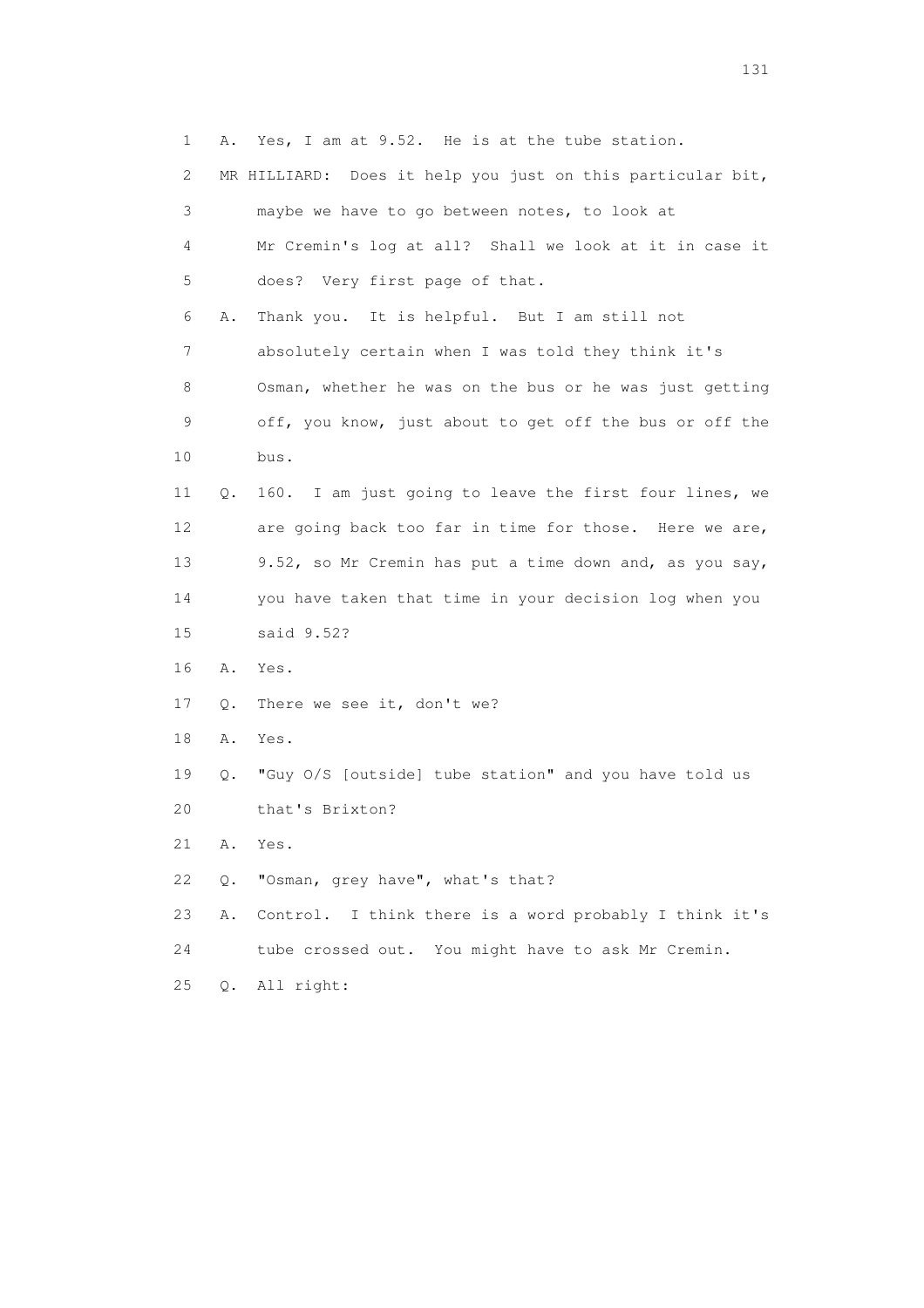1 "Grey have control on him. What doing at tube 2 station? Very jumpy." 3 Would that be a question that you had asked? 4 A. Yes. 5 Q. "Establish ID and hold." 6 Who would be saying that, can you help? 7 A. This is where I have -- I am being told, I have got some 8 options, I could either try as soon as they have said 9 they think it's Osman, to turn to Mr Esposito and say: 10 I would like this person stopped straightaway, I would 11 like a challenge straightaway; or I can seek to gain 12 further information about his identity and what he is 13 doing, and I made the decision that I wanted them to 14 carry on with the surveillance and try to gain as much 15 intelligence as possible, either to confirm further who 16 he was, or perhaps they might then say no, it's 17 definitely not him, and also to tell me about what he is 18 doing. 19 Q. Hold means? 20 A. It means hold off, that's an instruction to SO12 to just 21 keep with him and hold off. 22 Q. Right. Then it says: 23 "It is him, the man off bus." 24 Do you see that? 25 A. Yes, I do.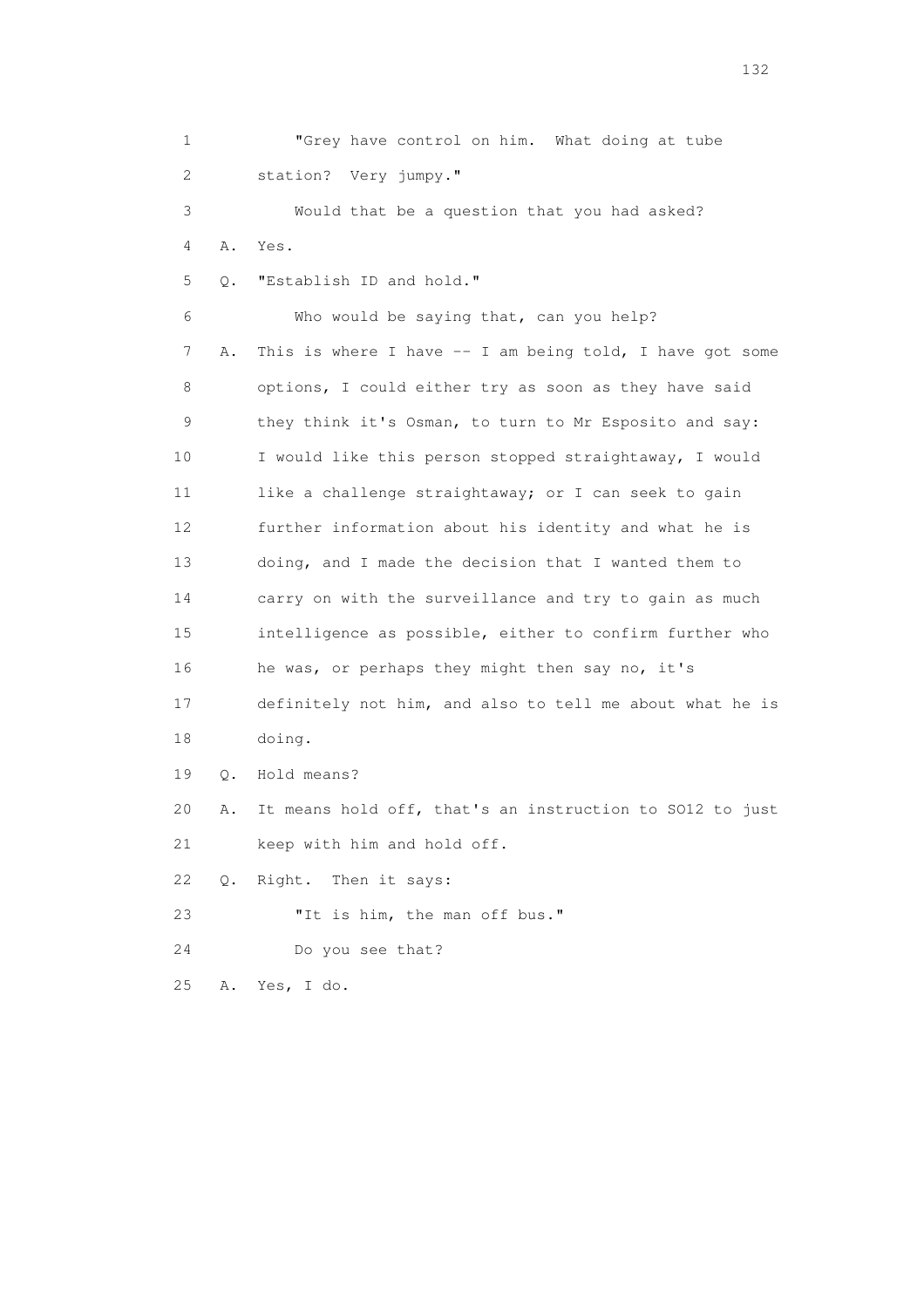1 Q. Who is speaking there, is that somebody at the other 2 end? 3 A. No, I think this is Pat, the surveillance monitor 4 reporting. 5 Q. "It is him, the man off bus." 6 Then: 7 "They think it is him and he is very, very jumpy." 8 Again is that reported by Pat? 9 A. Yes, that's right. 10 Q. What I want to know is this: are you confident, please, 11 that what is being reported goes to the question of 12 whether or not the man who was Mr de Menezes was thought 13 to be Mr Osman, or whether the man outside the tube 14 station was the man who had come off the bus? Do you 15 follow the difference? What I want to know is: are you 16 sure that what was being confirmed wasn't, yes, the man 17 at the tube station, it is him, the man who got off the 18 bus. Do you follow, that that is not a positive link 19 that is being reported back? Do you follow the 20 difference between that on the one hand and it being 21 reported to you: oh, yes, Mr de Menezes is, as we know, 22 quite mistakenly being confirmed to be Mr Osman? Do you 23 follow, it's obviously a vital distinction, isn't it? 24 If what is being confirmed is that, hang on, the person 25 off the bus or getting back on it is the guy who was on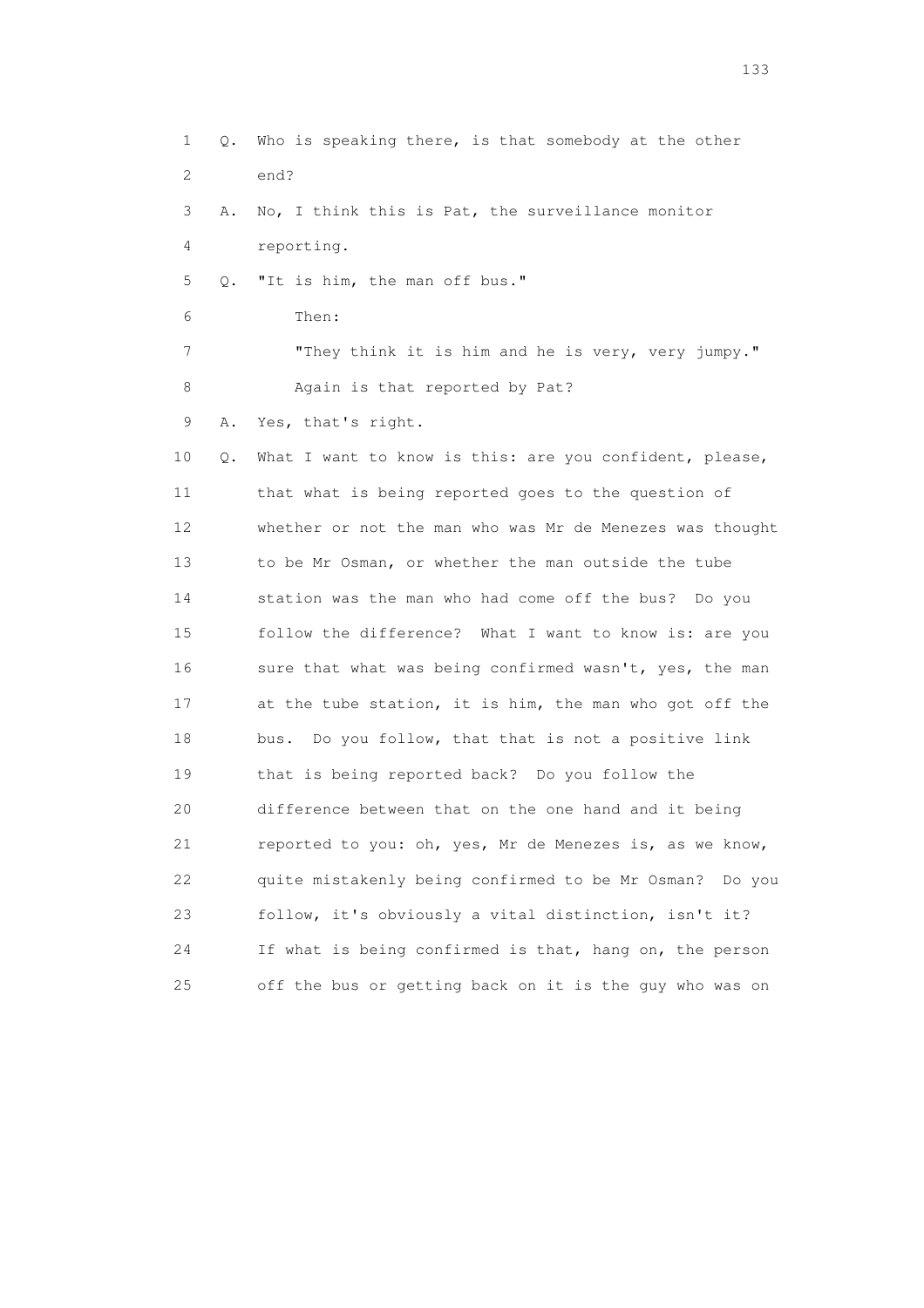1 it; that's of much less significance, isn't it, than 2 a confirmation that he is believed to be Mr Osman? You 3 follow? 4 A. Yes, I do. I regarded that, I understood that to be 5 a -- obviously it's coming through Pat, Pat is 6 listening, I regarded it, understood it to be a further 7 confirmation, as I did the next line: 8 "They think it is him and he is very, very jumpy." 9 Q. There are a number of questions, aren't there, as to 10 whether the man who is being observed off the bus is the 11 man who was on the bus? That is a first question, isn't 12 it? Is it the same guy who was on the bus or is it 13 someone else, as it were, outside Brixton tube station 14 who has not come from Scotia Road at all? 15 A. Well, that could be a question, but when I am being told 16 by a surveillance monitor, he is been talking to me 17 before and I have then spoken to Silver, for me it was 18 the man who had been on the bus, is now thought to be 19 Osman, and then he gets off the bus. Then at the bottom 20 of the page, sir, if I may say, because it is still 21 relevant to that decision, "Don't want your people going 22 up to this man". 23 Q. "That will be SO19", I think is how that ends? 24 A. Yes. 25 Q. You are listening to Pat at this stage; is that right?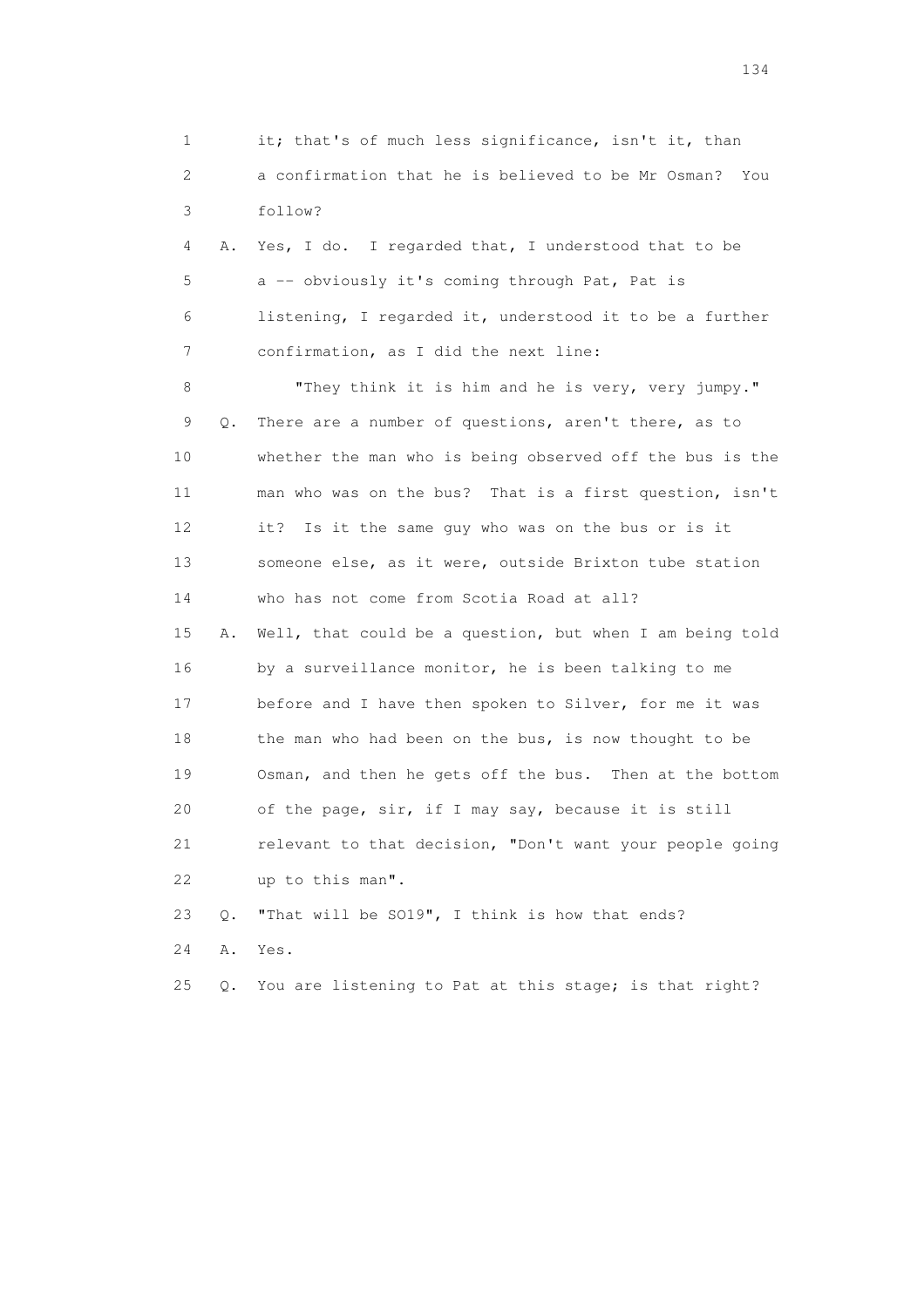1 A. Yes, sir.

| 2  | Q. | There comes a time, and I don't know if it's now, when   |
|----|----|----------------------------------------------------------|
| 3  |    | I think you are able also, is this right, to hear some   |
| 4  |    | of the talk between the surveillance team?               |
| 5  | Α. | Yes, I was talking to Pat, Mr Boutcher was nearby,       |
| 6  |    | Mr Esposito was nearby, and immediately I tried to speak |
| 7  |    | to my Silver, Mr Purser. At that stage, talking to       |
| 8  |    | Mr Silver, (sic) got the open line, as planned, and      |
| 9  |    | I can hear surveillance chatter we would call it in the  |
| 10 |    | background.                                              |
| 11 | Q. | Just so we understand, what is that, just snatches of    |
| 12 |    | talk or a clear narrative, so we have some idea?         |
| 13 | Α. | It's very much snatches of talk. Easier to understand,   |
| 14 |    | sir, if you are in the vehicle itself, easier still to   |
| 15 |    | understand if you are a trained surveillance officer or  |
| 16 |    | used to listening to surveillance.                       |
| 17 | Q. | Is it safe for you, as it were, at one remove, hearing   |
| 18 |    | snatches, is that the kind of thing that it's safe for   |
| 19 |    | you to put any reliance or or not?                       |
| 20 | Α. | To the extent that I am used to listening to             |
| 21 |    | surveillance commentaries, yes, but I am -- you know,    |
|    |    |                                                          |
| 22 |    | I did not have the open line in order to listen to the   |
| 23 |    | surveillance commentary, I had the open line to talk to  |
| 24 |    | my Silver, and I was only getting snatches from that.    |
| 25 |    | So to that extent I wouldn't put -- I wouldn't be able   |

n 135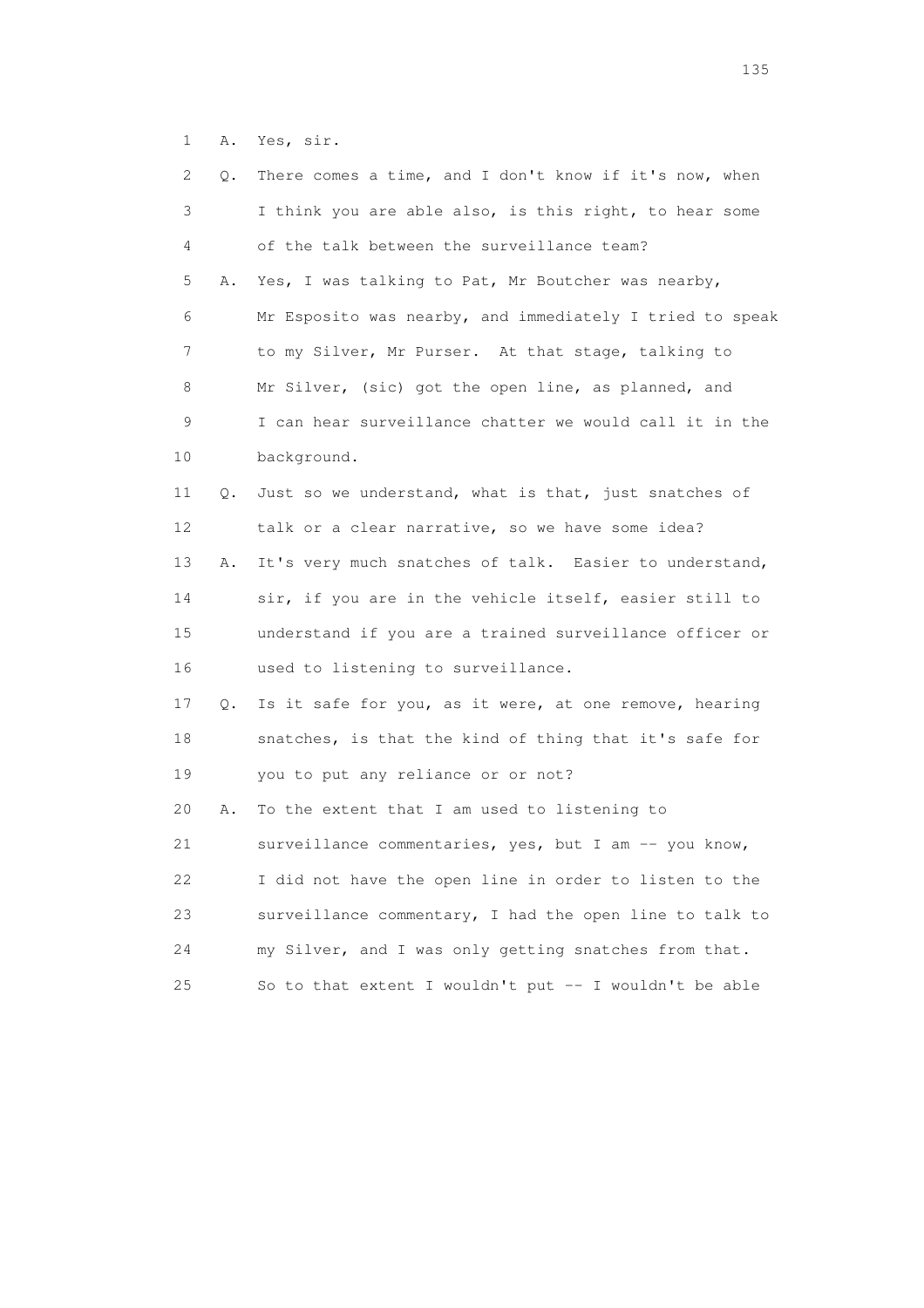| 1  |    | to say, well I had a complete picture of what they were  |
|----|----|----------------------------------------------------------|
| 2  |    | saying or what was going on.                             |
| 3  | 0. | As you understand it, then, at that stage, you are being |
| 4  |    | told, are you, that they believe it is Osman or          |
| 5  |    | Nettle Tip?                                              |
| 6  | Α. | Essentially, yes. And I then did speak to Silver.        |
| 7  | Q. | Right.                                                   |
| 8  | Α. | And he confirmed his understanding was that they were    |
| 9  |    | sure it was him. Again, that's, I understand that's      |
| 10 |    | removed but that's what his understanding was.           |
| 11 | Q. | You say that was his understanding; as far as you were   |
| 12 |    | concerned at that moment, was that a positive            |
| 13 |    | identification of one, as it were, without room for      |
| 14 |    | doubt?                                                   |
| 15 | Α. | No, sir, I did have room for doubt, I would have room    |
| 16 |    | for doubt at that stage. There is a very small time      |
| 17 |    | period between them first saying it's him and this       |
| 18 |    | confirmation from Mr Purser, and although Mr Esposito is |
| 19 |    | standing next to me and he is on the phone to the        |
| 20 |    | firearms teams and the firearms teams are, I assume,     |
| 21 |    | moving, think they will be starting to move because this |
| 22 |    | is, you know, an identification, I was still in          |
| 23 |    | an intelligence gathering phase.                         |
| 24 | О. | We heard from one witness, is this right, that nowadays  |
| 25 |    | there is a system of reporting by surveillance officers, |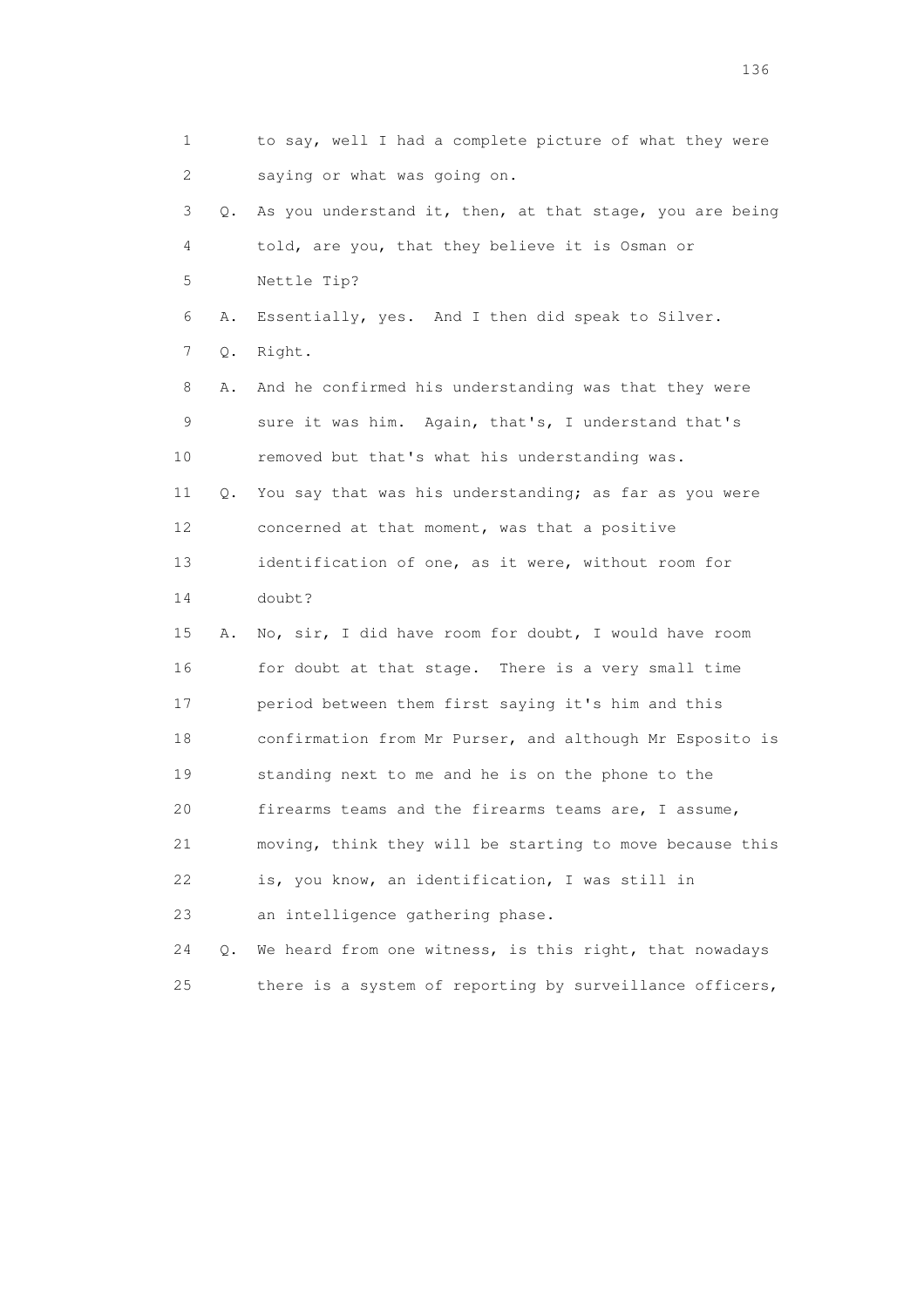| 1           |       | there is a positive identification, a possible           |
|-------------|-------|----------------------------------------------------------|
| 2           |       | identification or someone's been eliminated?             |
| 3           | Α.    | Yes.                                                     |
| 4           | Q.    | Is that how it works now?                                |
| 5           | Α.    | It's a very, very new system.                            |
| 6           | Q.    | Yes?                                                     |
| 7           | Α.    | Just being in effect trialled I think in the             |
| 8           |       | Metropolitan Police, but those are the three categories  |
| $\mathsf 9$ |       | that are now being trialled.                             |
| 10          | Q.    | Presumably that avoids questions because for us if we    |
| 11          |       | see written down for the sake of argument, "I think it   |
| 12          |       | is someone", it may mean that's, as it were, my firm     |
| 13          |       | expression of belief or it may mean "I think" as opposed |
| 14          |       | to I am not certain that it's someone, it may look       |
| 15          |       | ambiguous on the page?                                   |
| 16          | Α.    | If it's written down, certainly it can be                |
| 17          |       | misinterpreted, usually when it's spoken it's a little   |
| 18          |       | clearer where the emphasis is.                           |
| 19          | Q.    | Yes, right, so what did you do next? You thought it was  |
| 20          |       | him, as it were, but the possibility that it wasn't      |
| 21          |       | still existed in your mind? Is that putting it --        |
| 22          | Α.    | That's right.                                            |
| 23          | $Q$ . | Right. You choose your own words.                        |
| 24          | Α.    | Yes.                                                     |
| 25          | Q.    | Yes, so what happens now?                                |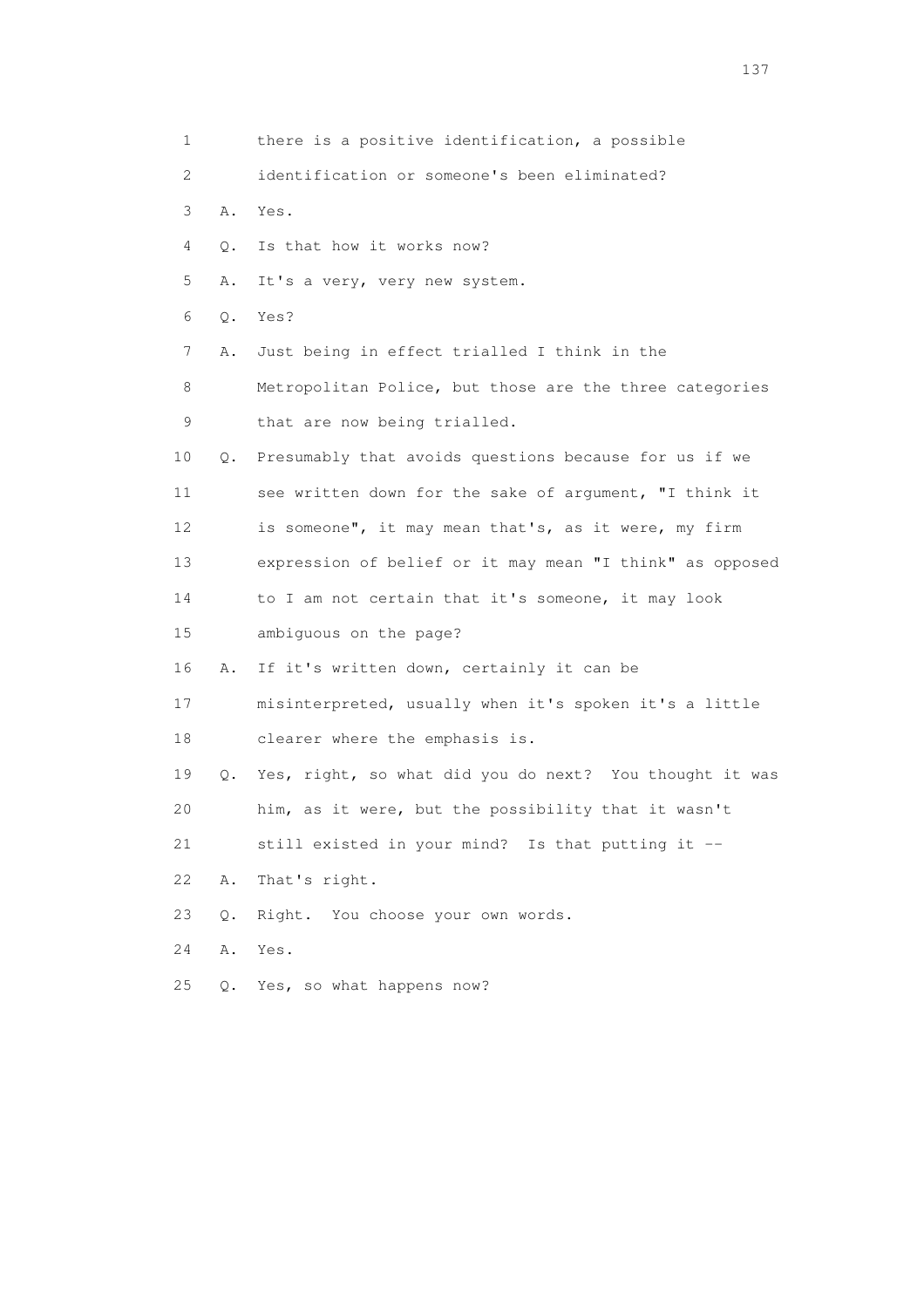1 A. I am asking for more information about exactly where, 2 where is he now, and he's back, he's got back on to 3 a bus. Initially I did not understand that it was the 4 same bus, I just knew he was on a bus. But I then 5 realised he had got off a bus, got back on to the same 6 bus, which struck me as slightly strange. And that was 7 the first time actually that I was told: "it's the 8 number 2" and I was given the registration mark for the 9 bus. 10 SIR MICHAEL WRIGHT: It looks as though you are at the top 11 of page 161 on the log. 12 A. Yes, sir. 13 MR HILLIARD: Do you have that? 14 A. I have, thank you. 15 Q. So 9.56, still on bus, there is the registration of the 16 bus and the route. It says here: 17 "Stockwell Road up on map." 18 Can you just explain that for us? 19 A. Yes. Well, I knew the bus was on the Stockwell Road, 20 I know that area very well, I know the route that the 21 number 2 takes. 22 Q. Just dwelling on that, this area going up the Stockwell 23 Road towards the tube, we don't need to go into how, but 24 it's an area that you know well? 25 A. I know it very well and I travel and travelled then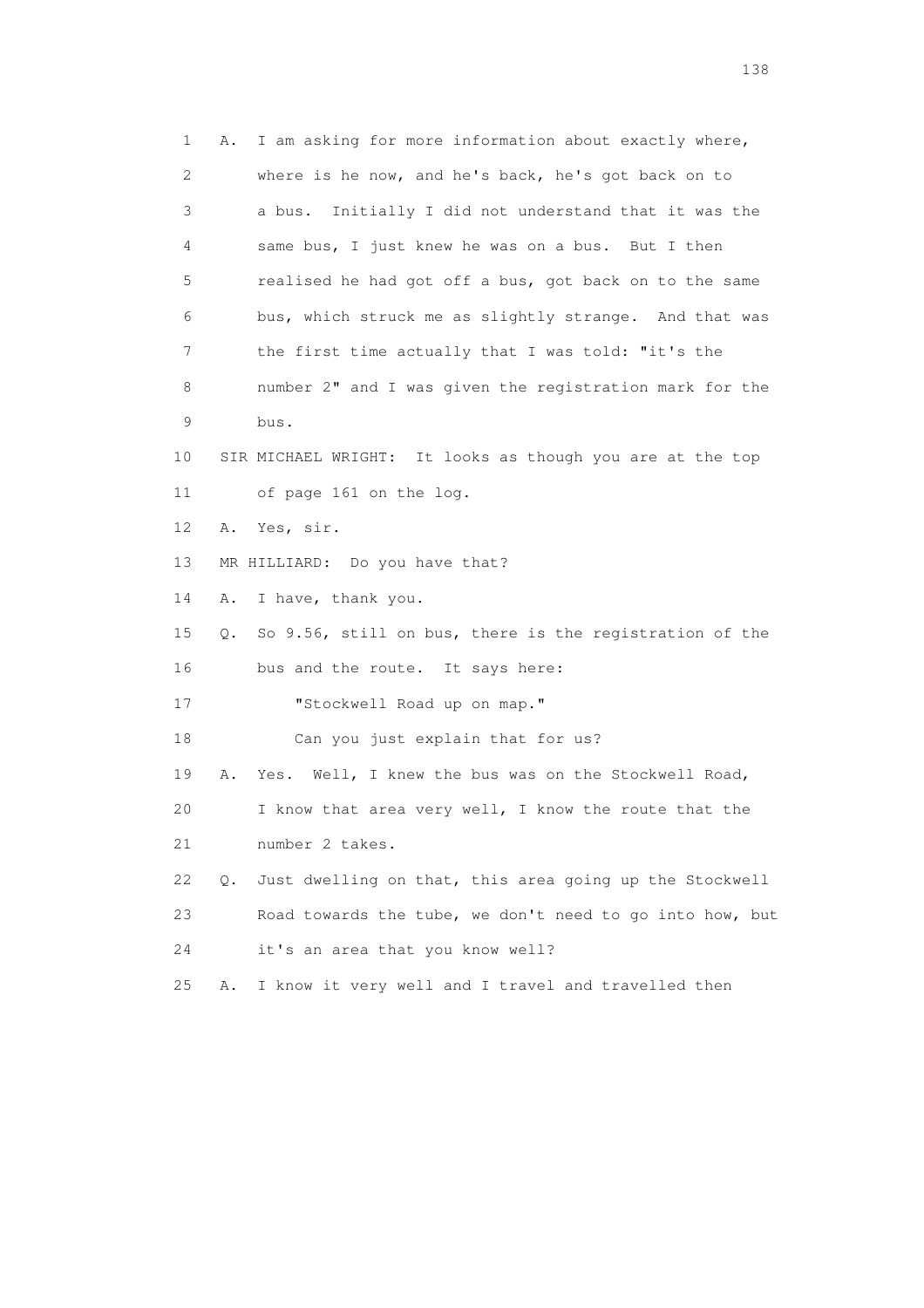1 often on the number 2, so I do know it well. I wasn't 2 absolutely certain that he was on the Stockwell Road 3 until I was told Sydney Road but I thought he would be 4 and I wanted to see, so I think this is me speaking 5 "Stockwell Road, get it on the map, please". 6 SIR MICHAEL WRIGHT: There is a reference there to up on 7 map. 8 MR HILLIARD: That's what I am really interested in. 9 A. Yes. 10 Q. What does that mean? 11 A. It's either me asking for the Stockwell Road to be 12 projected up on a screen which could happen in some 13 control rooms, or it's me saying, you know, get the 14 Stockwell Road on the Geographia, and I actually can't 15 remember, sir -- I can't remember whether there was 16 a map projected up or not. 17 SIR MICHAEL WRIGHT: You said originally some time ago that 18 you looked at the Geographia. What's that, the A to Z? 19 A. The sort of big A to Z. 20 SIR MICHAEL WRIGHT: So that was available? 21 A. That was available and I looked at that, I remember 22 looking at that. 23 SIR MICHAEL WRIGHT: That's something Mr Mansfield will be 24 pleased to hear. 25 A. I confirmed where the Sydney Road was, and then I was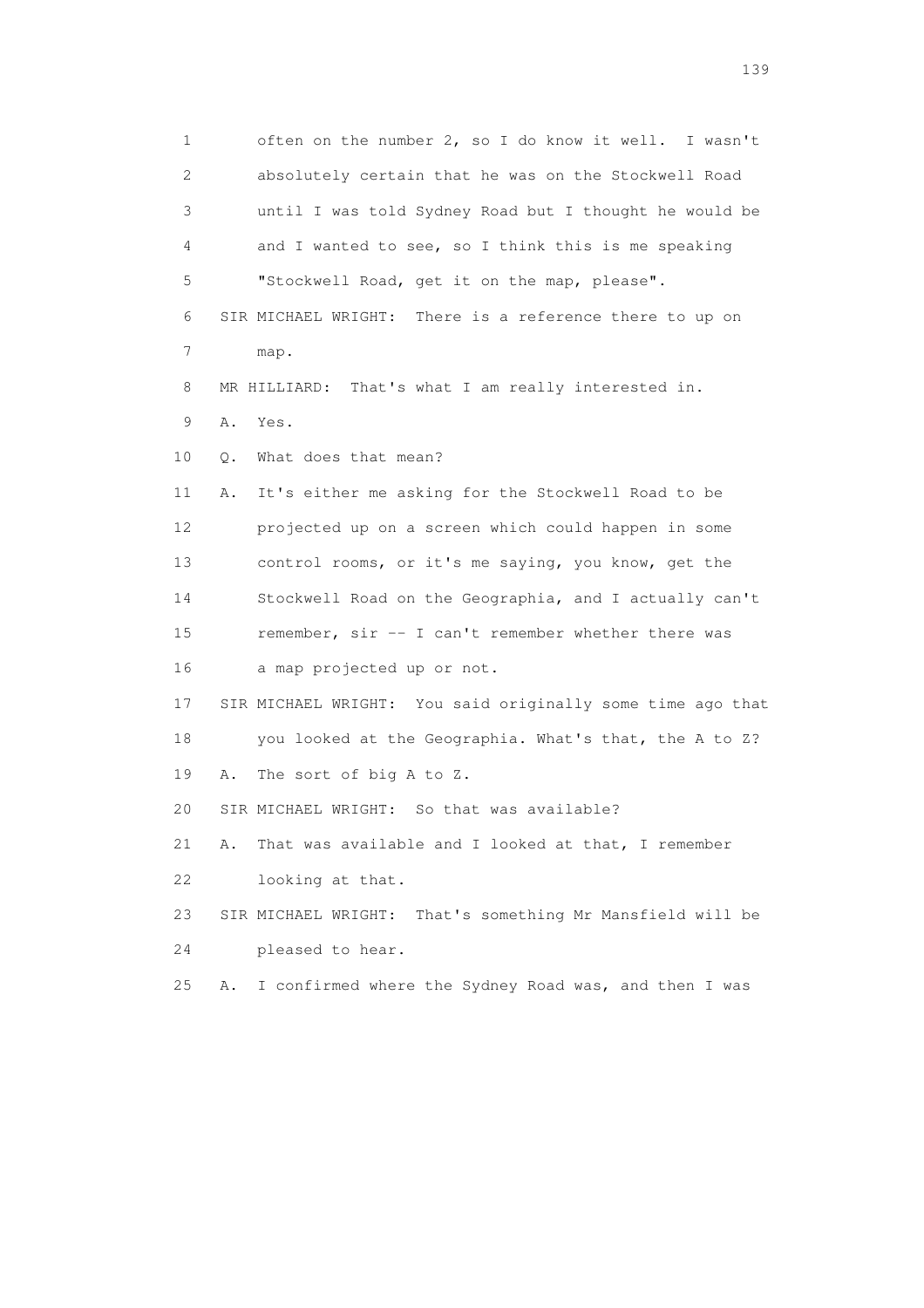1 really confident I knew where this bus was going. 2 SIR MICHAEL WRIGHT: Can you remember, it may not matter 3 much if you can't, you had a Geographia, which is one of 4 the big ones, a big volume, do you know whether there 5 was a facility in that control room to project the 6 relevant map on the wall or on to a screen? 7 A. There most certainly is now, sir, I simply can't 8 remember whether that facility did exist back then, 9 I just can't remember. 10 MR HILLIARD: We are going to see a reference to it, but if 11 you go to section 11 and the map that's got 23C in it, 12 so we can see where Sydney Road is. Just above 13 "Stockwell" bottom left on that, can you see it's the 14 road above it that's running to the right of 15 Stockwell Road as we look at it? 16 A. Yes, sir. 17 Q. While we have the map open, a little bit further up on 18 the left, we can see Stockwell tube is marked and 19 Stockwell Road and then South Lambeth Road we can see? 20 A. That's right, sir, yes. 21 SIR MICHAEL WRIGHT: This in fact I think is probably 22 a projection of the A to Z, it looks pretty familiar. 23 A. Yes, sir. 24 MR HILLIARD: If we just stay with 161, so the loggist's 25 note, there is this: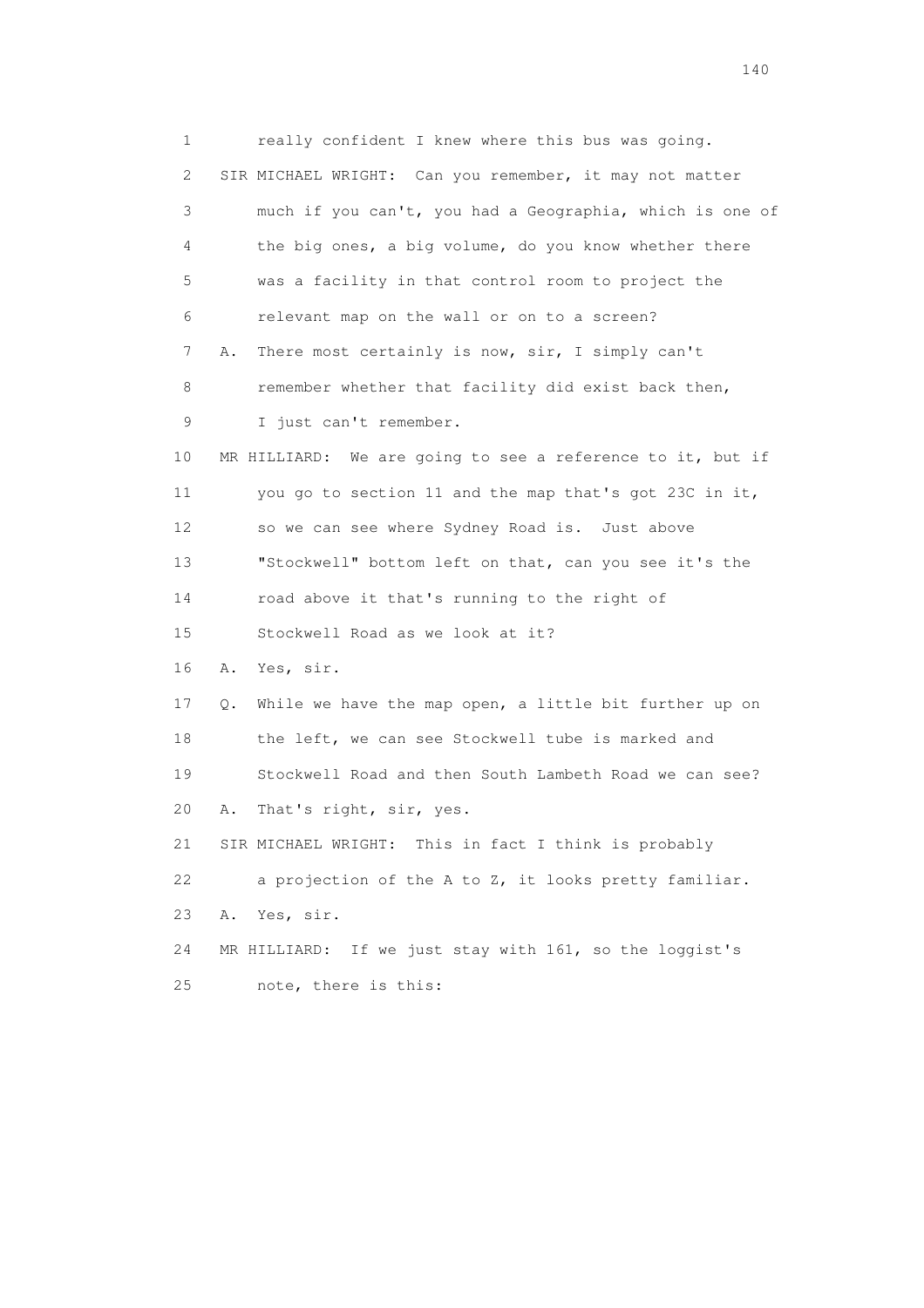1 **"Are you moving your firearms team.** Yes." 2 Do you see that? 3 A. Yes, sir. 4 Q. What's that about, please? 5 A. That was me confirming with Mr Esposito, I think, that 6 the firearms team were definitely moving in our 7 direction, in the right direction, if you like, towards 8 this person on the bus. 9 Q. Then there is a reference to: 10 "Number 2 route Sydney Road going north." 11 We just looked at Sydney Road: 12 "Ring Tim White, maybe going to arrest one of the 13 suspects now". 14 Just in a sentence or two, what's that about? 15 A. I may come back to this, I think there was some speech 16 before then but not all captured by the loggist, the 17 loggist is unable to capture all -- 18 Q. Do you want to do that. I don't want to get you out of 19 turn. There is a bit of speech before that, then we 20 will come back to that. 21 A. When Mr Purser said they are sure it's him, I said: 22 right, we will carry on with the surveillance, firearms 23 team should be moving or something like that, and I then 24 started to make it clear that if we did believe it was 25 Nettle Tip, then we would be going to arrest him at the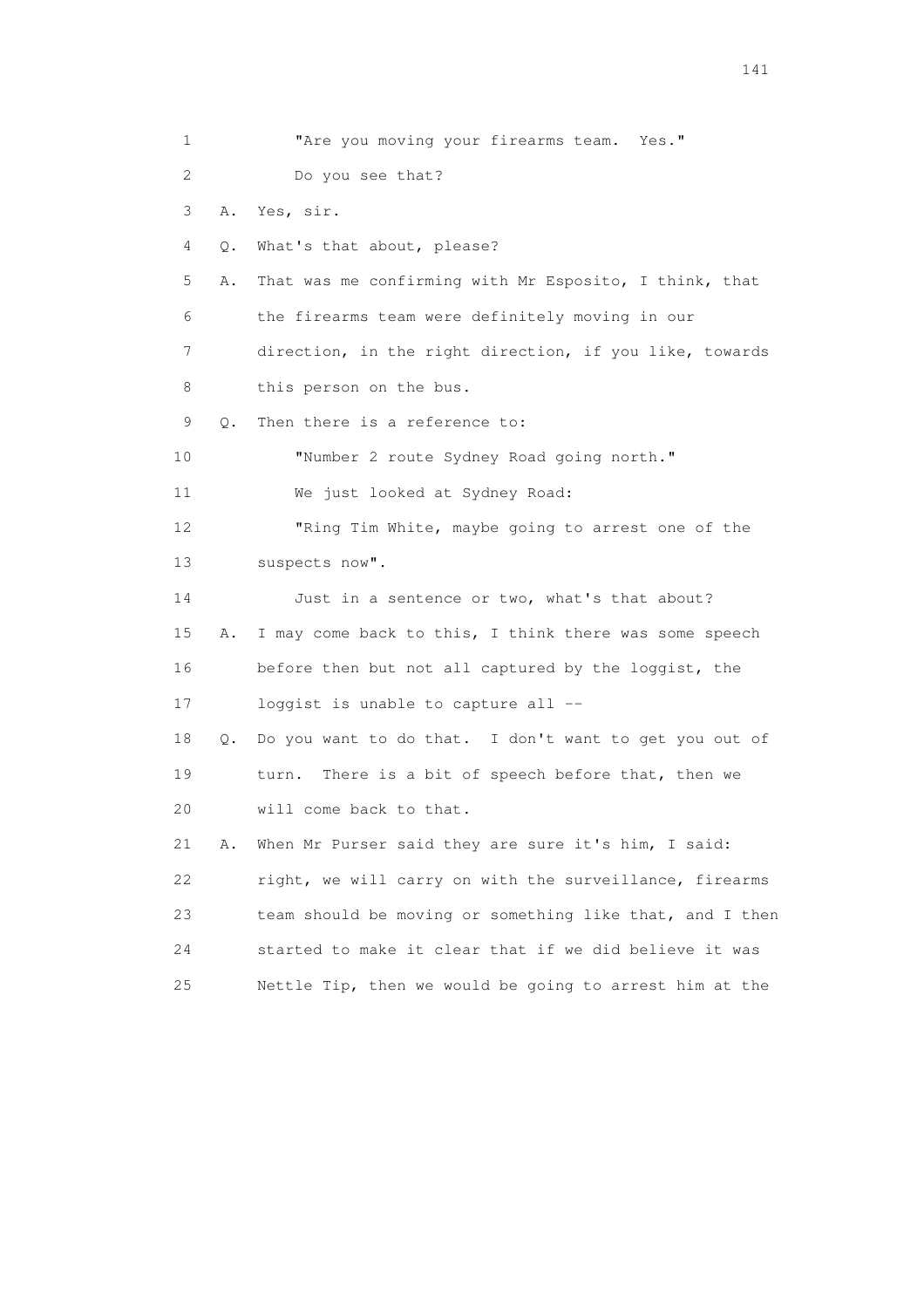1 safest possible opportunity. Sorry, at the first safe 2 opportunity is a better way of putting that.

 3 So both Mr Esposito and Mr Purser were aware of 4 that. It certainly wouldn't surprise either of them. 5 I don't know how much they were listening to everything 6 going on, but certainly Mr Esposito right next to me was 7 very well aware that would be the way my thinking was 8 going, and as you probably know, it's his job to keep 9 proposing options to me and keep checking my thinking. 10 Q. Then do we come to the "Ring Tim White"?

- 11 A. Yes.
- 12 Q. Tell us who he was?

 13 A. Tim White was the Detective Chief Superintendent White, 14 Detective Chief Superintendent in the anti-terrorist 15 command. He was sitting amongst many other 16 responsibilities on what we call the Gold group and it 17 would be very relevant to him if we were going to arrest 18 one of the suspects. He would want to know at an early 19 stage.

20 Q. That's what that is?

 21 A. It's an aside, really, I asked someone to ring him and 22 let him know so that he would be aware, not taken by 23 surprise, could start sending the right resources to 24 support the arrest in terms of forensics and that sort 25 of thing.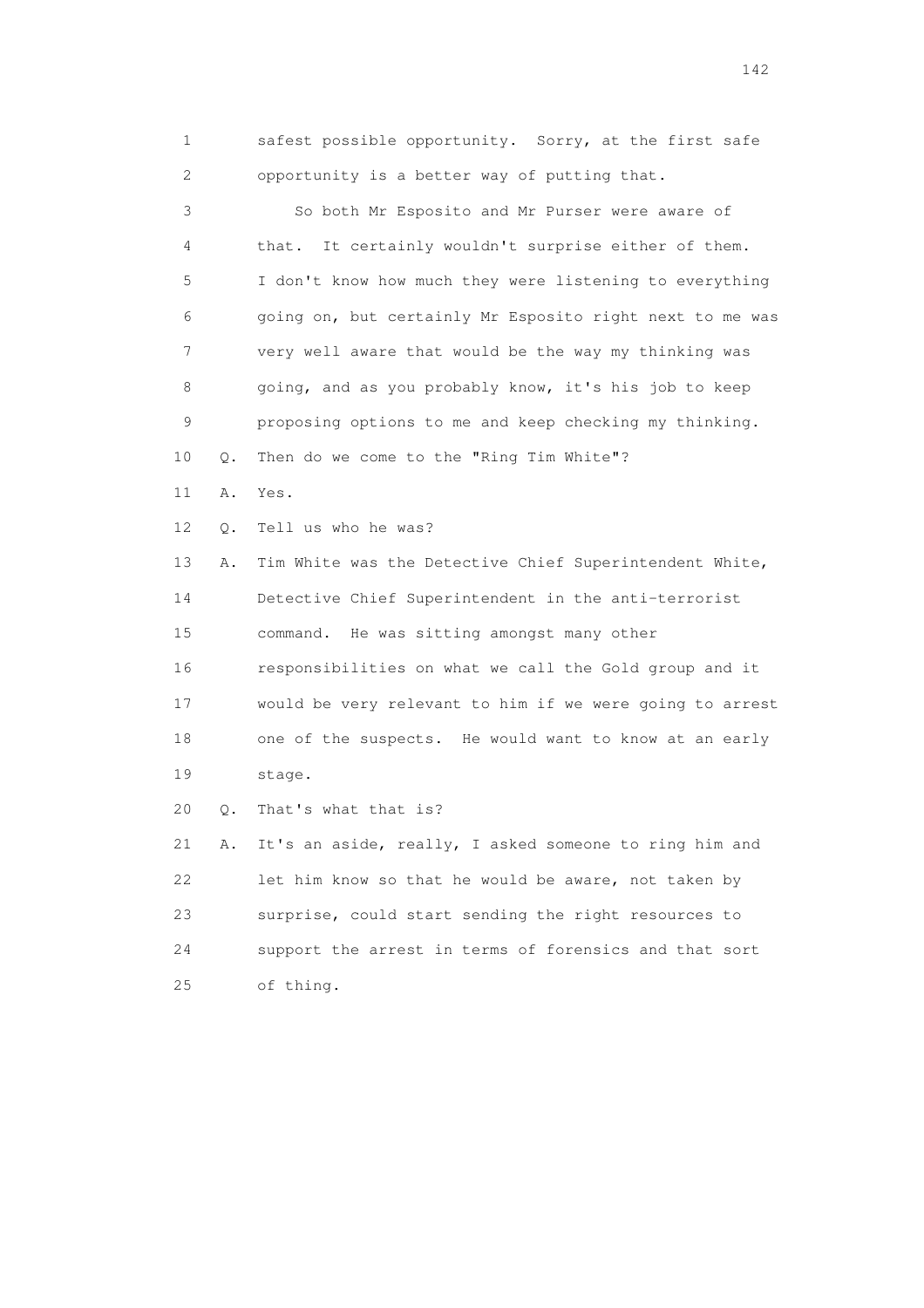1 Q. Next, do you see: "Silver still holding

- 2 Nightingale Lane"?
- 3 A. Yes.

 4 Q. An earlier question and answer, are you moving your 5 team, firearms team, answer yes, and here we have 6 "Silver still holding Nightingale Lane"? 7 A. Yes. I am not sure who said that. I asked, when 8 I briefed DC Cremin, I asked him to write down the 9 things he thought were important and in particular if he 10 thought I was making any decisions, but to write down 11 information from wherever it came from, that he thought 12 might be important.

 13 I asked him if he could remember to write my name 14 against something either where it was a decision or you 15 know, he wanted to note that it was me that was 16 speaking. I don't know who said this. I don't doubt 17 for one second that somebody did say that around about 18 that time, but when I have read it in the log, I have 19 thought well I would be surprised actually if Silver was 20 still holding at that Nightingale Lane, I would have 21 thought he would be on the move.

 22 Q. Or I suppose you may simply have been receiving 23 contradictory information?

 24 A. Quite possible, it's very fast-moving, snippets coming 25 in from all sorts of different directions.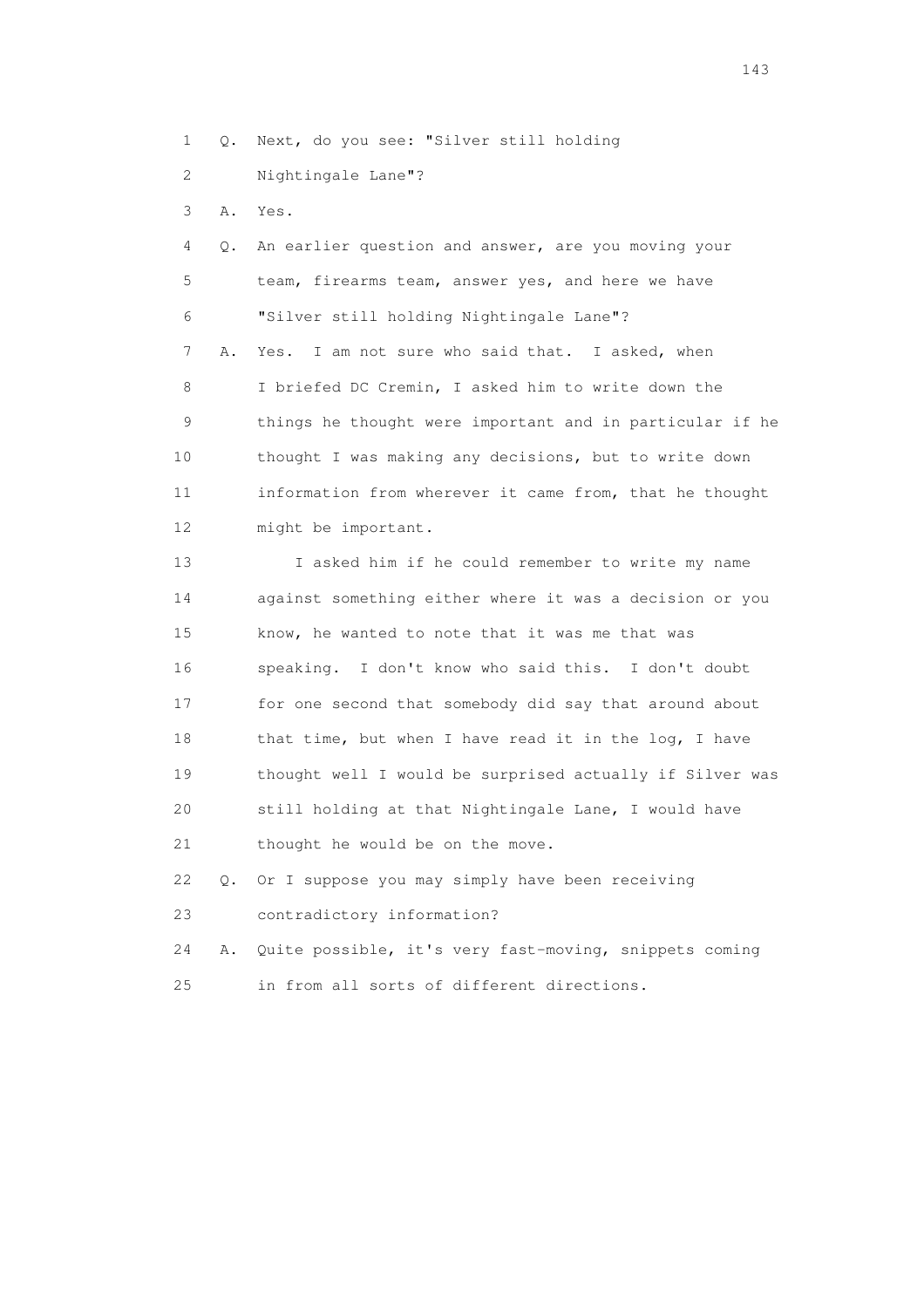1 SIR MICHAEL WRIGHT: Because this was information about 2 Mr Purser and the firearms team, would I be right in 3 supposing that it probably came to you through 4 Mr Esposito? 5 A. Quite possibly, sir, yes, quite possibly. 6 SIR MICHAEL WRIGHT: Rather than Pat? 7 A. Rather than? 8 SIR MICHAEL WRIGHT: Pat. 9 A. I don't think that would come from Pat. 10 SIR MICHAEL WRIGHT: Because he was the surveillance. 11 A. Yes, no, that's right. 12 MR HILLIARD: It looks as if before Silver, and I don't have 13 the original here so I can't help, something looks as if 14 it may have come out. 15 A. Oh yes. 16 Q. Just make sure, would you -- 17 A. I see what you mean. 18 Q. -- lest that sheds any light in any direction? 19 A. Ah, you are quite right, sir, it's Silver's name which 20 of course now doesn't need to be erased because it says 21 Greg Pursell, actually, Mr Cremin has written down "Greg 22 Pursell", then he has put "Silver". 23 Q. So "Greg Pursell Silver still holding Nightingale Lane"? 24 A. Yes, sir. 25 Q. Right. Then looking at Mr Cremin's note: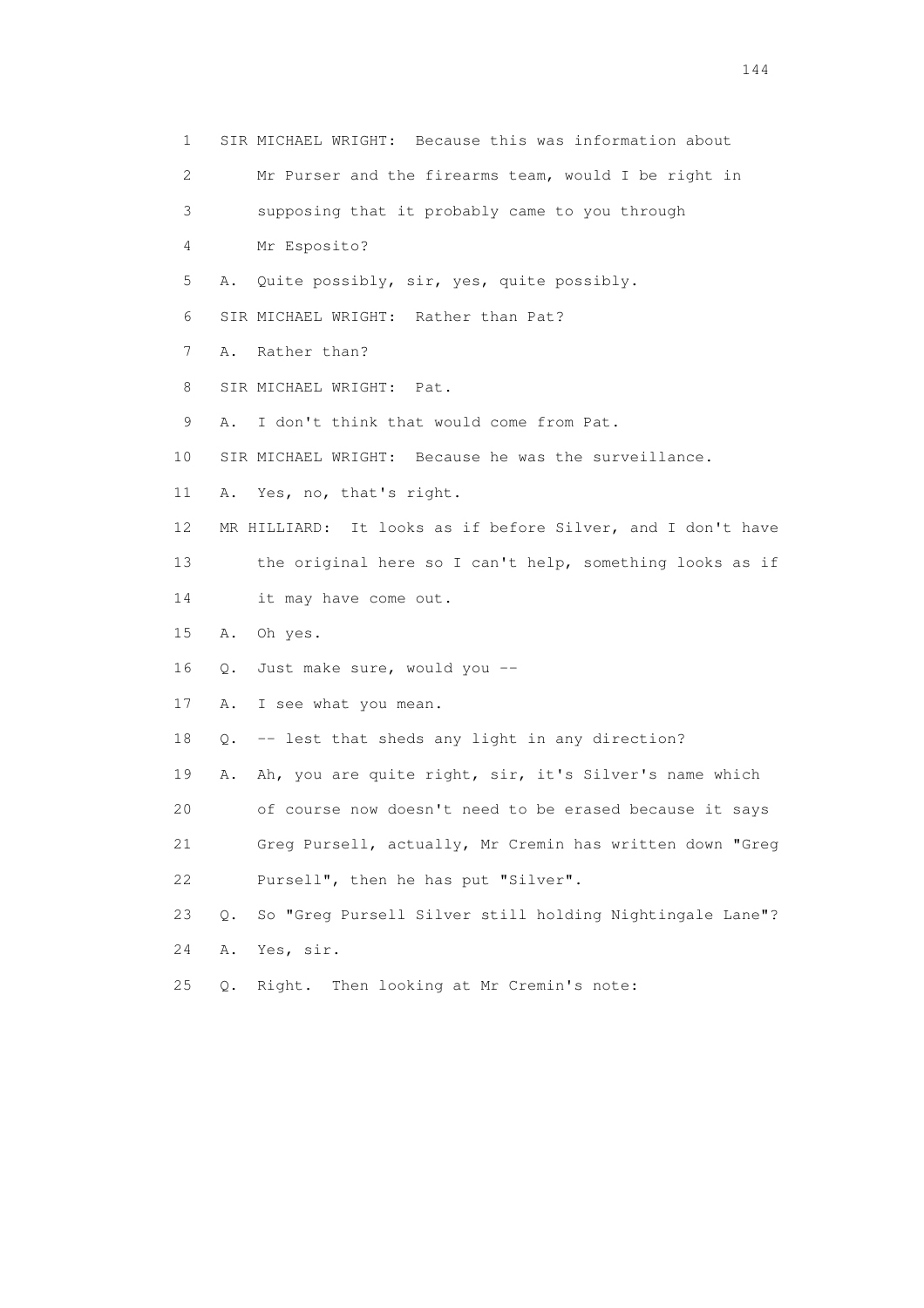1 "Still Stockwell Road on bus travelling north." 2 Do you see that? 3 A. Yes, sir. 4 Q. Then there is a time, 9.59? 5 A. Yes, sir. 6 Q. "Denim clothing. Bus is almost at Dorset Road. Top 7 deck heading down the stairs." 8 I just want to look at one more entry here: 9 "Guy has been on phone sending text messages." 10 Do you see that? 11 A. Yes, sir. 12 Q. That's at 01, perhaps we can go to the end of the page. 13 Then your initials -- 14 SIR MICHAEL WRIGHT: That's 10.01? 15 A. Yes, sir. 16 MR HILLIARD: Your initials: "CD. If good ident, can't let 17 him down the tube." 18 Yes? 19 A. Yes, sir. 20 Q. So should we understand, if you have said there "if good 21 ident", what's that, if good identification? 22 A. Yes, sir. 23 Q. Does that mean you were, as it were, still entertaining 24 a doubt at that stage? 25 A. No, I don't think it does, sir, by this stage I believe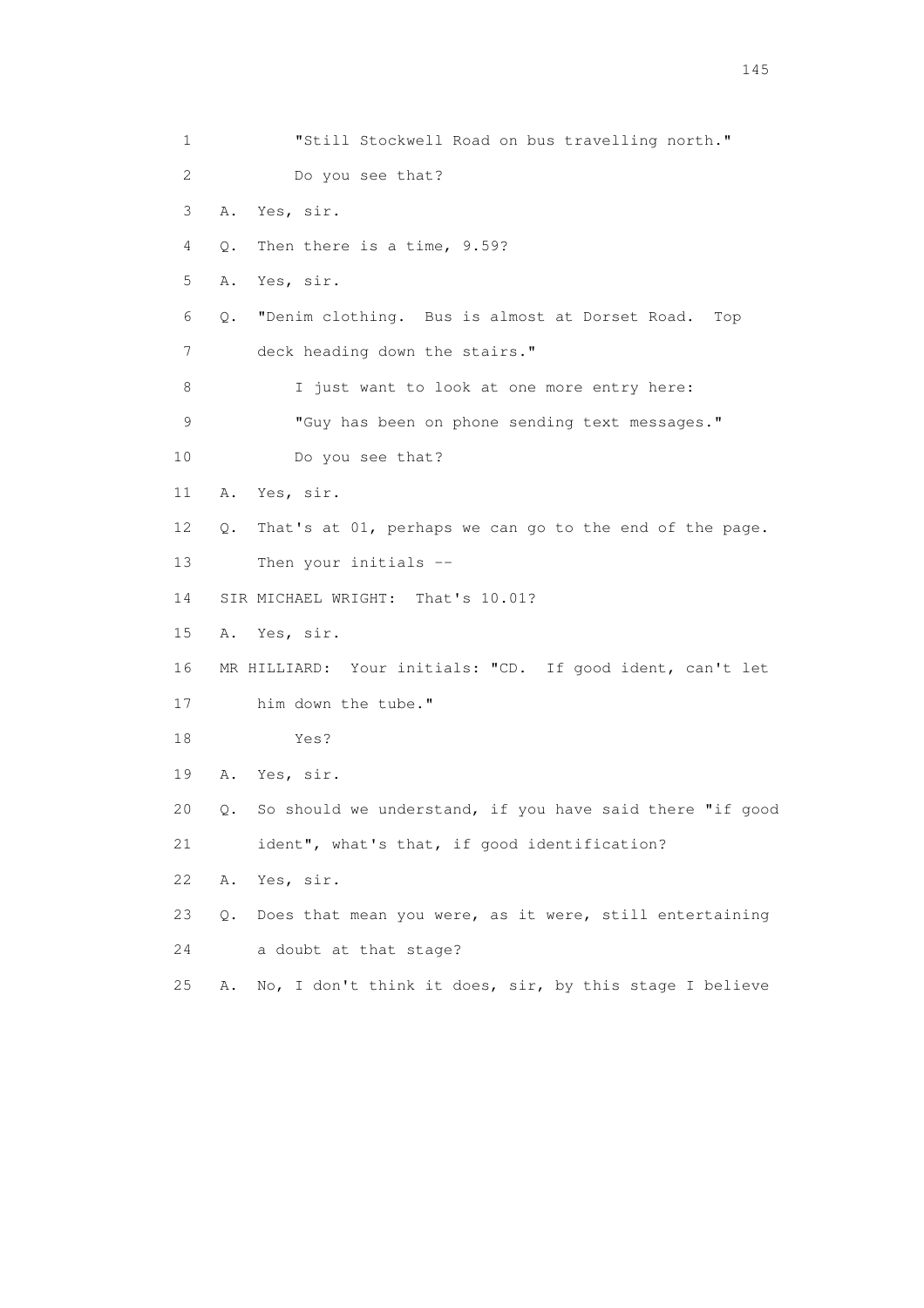1 that the firearms team -- sorry, that the surveillance 2 team, excuse me, believe that this is Nettle Tip. 3 Again, there is perhaps some things that have happened 4 that Mr Cremin has not been able to note, and that's not 5 unexpected. So in this time, around about this time, 6 going back up, I have asked -- I asked a question about 7 what's he carrying, what's he wearing, I get the answer 8 there, "denim clothing". I made the comment, well, it's 9 almost at Dorset Road, the bus is almost at Dorset Road, 10 I know the area, and I know that it's perhaps half 11 a mile further on. So I don't know at this stage what 12 this person is going to do. They are on a number 2 bus. 13 They are perhaps going to get off at the next stop or 14 the next stop or they may be going to travel right the 15 way into town, into Victoria or up into the north of 16 town, but one of the things I was thinking of, he might 17 be going to Dorset Road.

18 I had already been considering the possibility, 19 together with Mr Esposito, of an intervention on the 20 bus, which was not an option that either of us favoured. 21 I could imagine that I might have to do that at some 22 stage but I did not want to do that. So I was looking 23 for the safest opportunity for him to be challenged and 24 in my mind's eye that was going to be when he was off 25 the bus, depending of course on what happened in the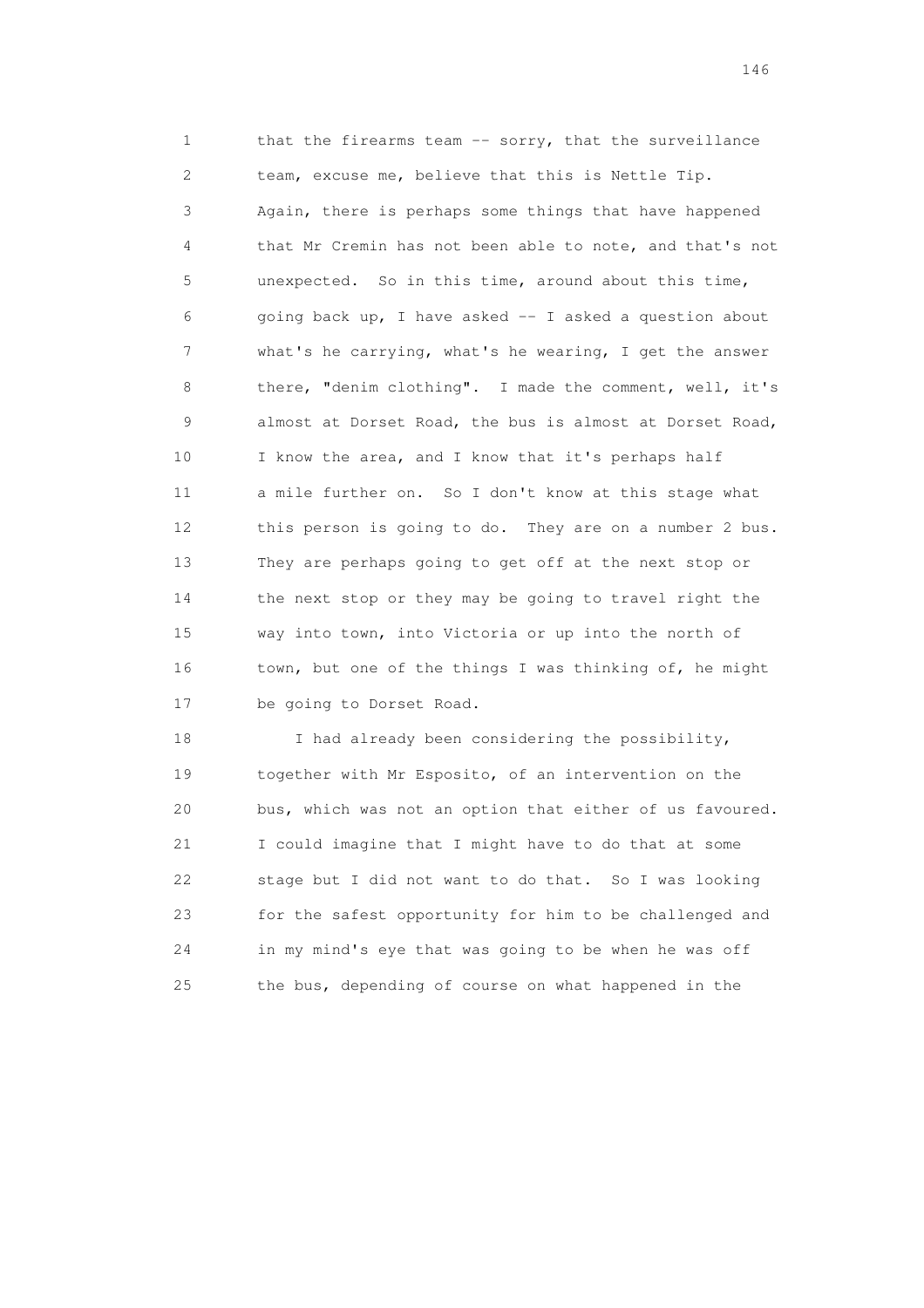1 interim.

| 2  |           | So in this, I mean, it's very quick, it's only a few     |
|----|-----------|----------------------------------------------------------|
| 3  |           | minutes, but in this time there are lots of              |
| 4  |           | conversations going on, I am talking to Mr Esposito,     |
| 5  |           | I am talking to Silver, I am getting some information    |
| 6  |           | from Pat, and Mr Boutcher I think just after I asked for |
| 7  |           | a percentage, asked for a one to ten in terms of the     |
| 8  |           | identification.                                          |
| 9  | Q.        | Right, just pause a moment. So you ask for               |
| 10 |           | a percentage?                                            |
| 11 | Α.        | Yes.                                                     |
| 12 | О.        | And Mr Boutcher asks for a 1 to 10?                      |
| 13 | Α.        | Yes, sir.                                                |
| 14 | $\circ$ . | Of the identification?                                   |
| 15 | A.        | Yes, sir.                                                |
| 16 | Q.        | What response do you get?                                |
| 17 | Α.        | Well, I never got a reply.                               |
| 18 |           | SIR MICHAEL WRIGHT: Forgive me. For you to ask the       |
| 19 |           | question you asked, percentage, Mr Boutcher asking       |
| 20 |           | really the same thing, 1 to 10?                          |
| 21 | Α.        | Yes, sir.                                                |
| 22 |           | SIR MICHAEL WRIGHT: May we infer that as far as you were |
| 23 |           | concerned at any rate, we know what Mr Boutcher says     |
| 24 |           | about this, you were short of a positive identification? |
| 25 | Α.        | I wanted to know what percentage they gave. It's a very  |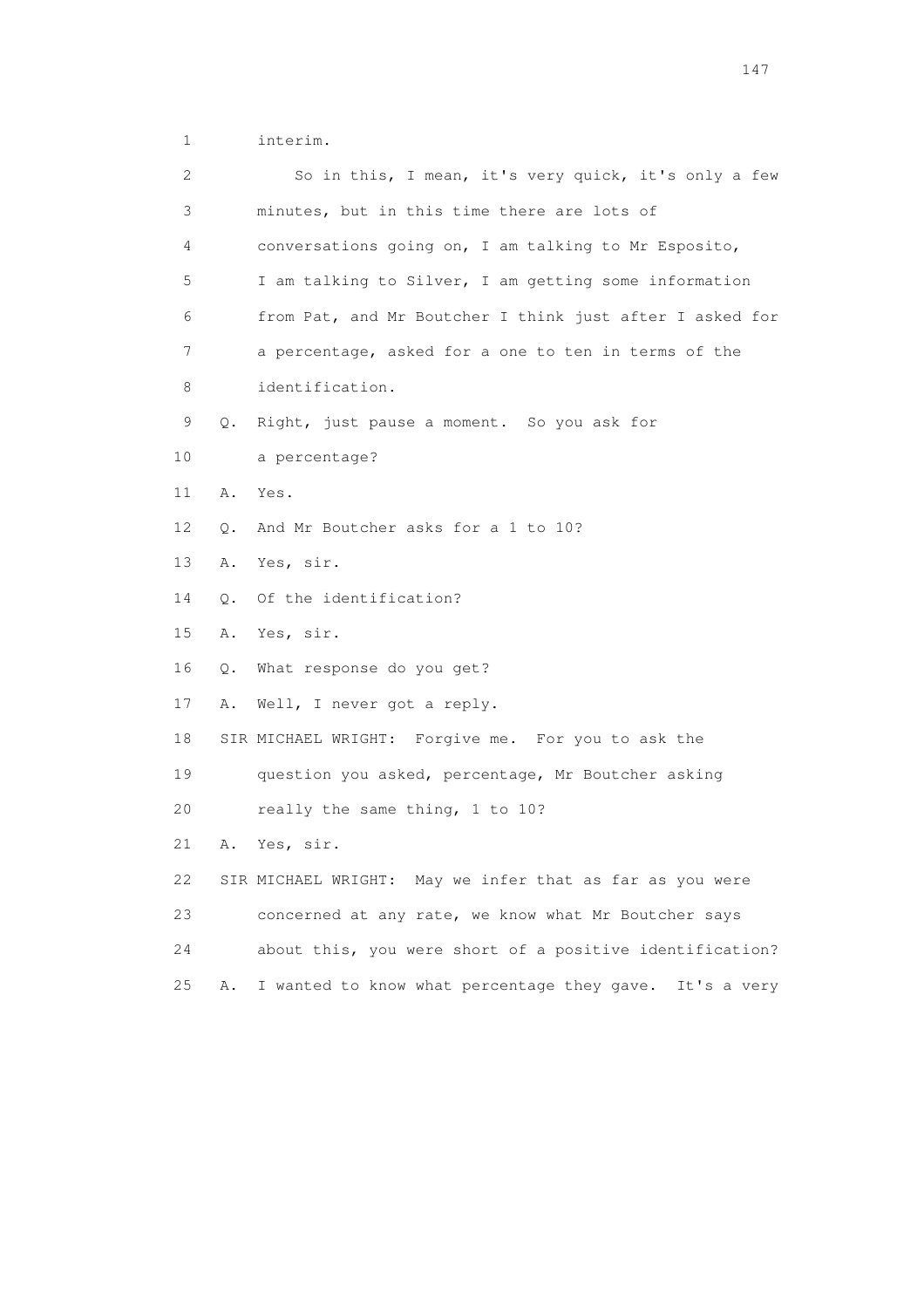1 common question to ask. Extremely unlikely and in such 2 a fast-moving thing, quite unlikely I think to get 3 100 per cent, they don't perhaps, you know, this team 4 haven't had very long looking at this person and they 5 have not seen him before, they don't know him. But if, 6 whatever answer I had got would have informed my 7 decision-making, and at any time I was aware that, 8 although they had said these things to me, and I have -- 9 we may come to this, I got some more confirmation in 10 a second, they could change their minds, they could get 11 a different view. 12 So in terms of the modern way of the trialling the 13 new system, was it at that stage positive I don't think 14 that I could describe it as that. 15 But I did believe that they believed it to be him. 16 I wanted to know what percentage -- 17 SIR MICHAEL WRIGHT: What their percentage of confidence 18 was? 19 A. Yes, sir. 20 SIR MICHAEL WRIGHT: A question I have been asked to ask you 21 is this: when you heard he was on the bus, did you 22 contemplate the possibility that he might be going to 23 detonate on the bus -- 24 A. Erm -- 25 SIR MICHAEL WRIGHT: -- if it was in fact Osman?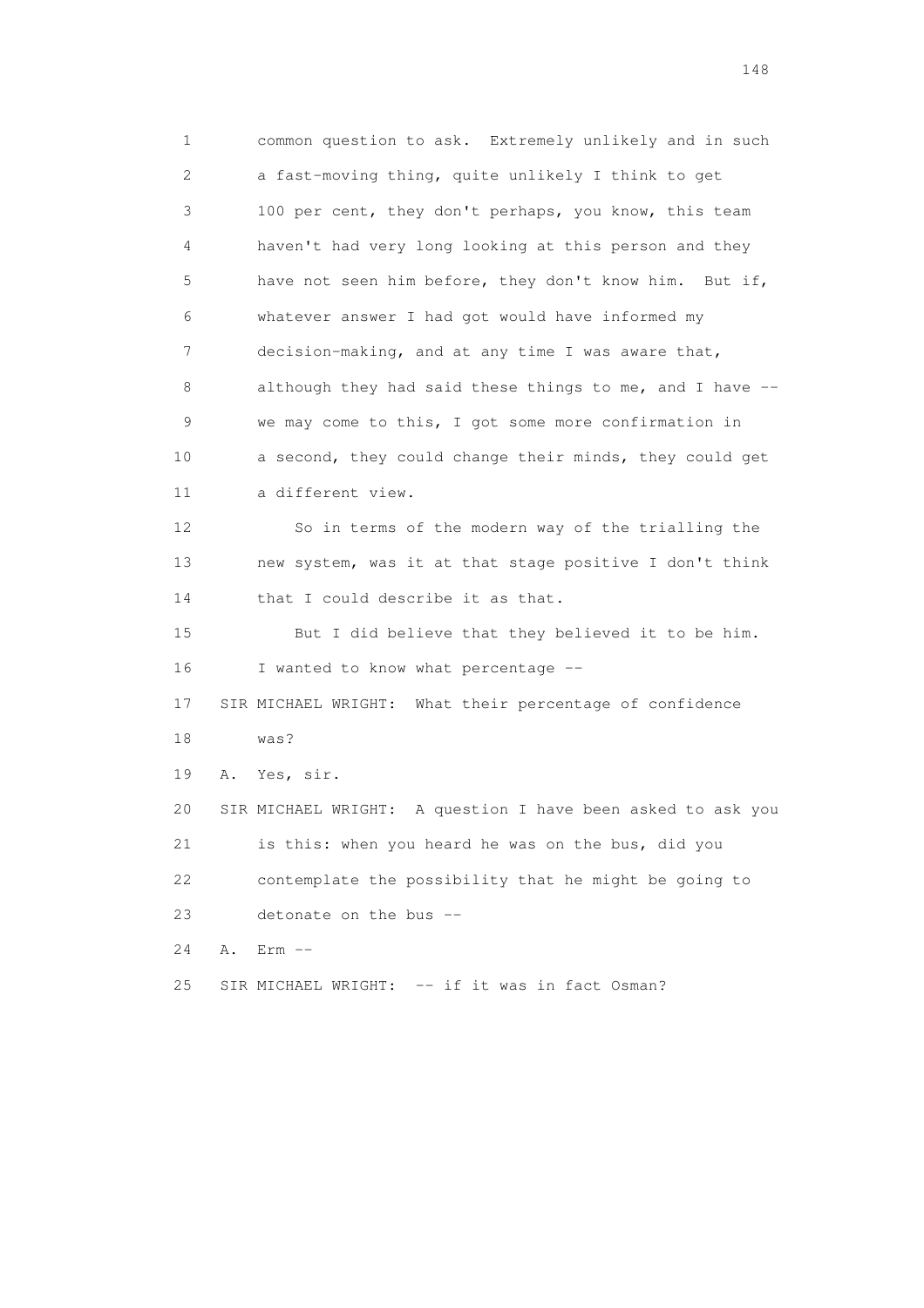1 A. I did. When I mentioned that I thought I could be 2 forced into a position where I might have to do 3 an interception, I was thinking then I may get more 4 information which makes me more concerned about this 5 person and his behaviour. So I already knew that he was 6 nervous. I am sorry, the word that Mr Cremin wrote down 7 was: he is very, very jumpy. I had asked what he was 8 carrying, I subsequently was told that he was nervous, 9 and I think the phrase "agitated" was used, so at this 10 stage I am sort of building a picture. But it did occur 11 to me that I might get information which suggested he 12 poses an immediate imminent threat to the people on the 13 bus. But I did not have that back at sort of 9.56. 14 SIR MICHAEL WRIGHT: You knew, did you, that for at least 15 a substantial part of the journey down the hill towards 16 Brixton and thereafter, there were surveillance officers 17 or a surveillance officer on the bus? 18 A. I didn't know that, sir, no, not at the time. I mean, 19 I knew that when I was first told that, you know, they 20 seemed to be confident of the follow, if you like. If 21 there has been a surveillance loss, as we call it, so 22 they are uncertain whether they have been watching the 23 same person all the time, they will always say so. 24 SIR MICHAEL WRIGHT: I was thinking really of the question 25 of any information that might lead you to think he was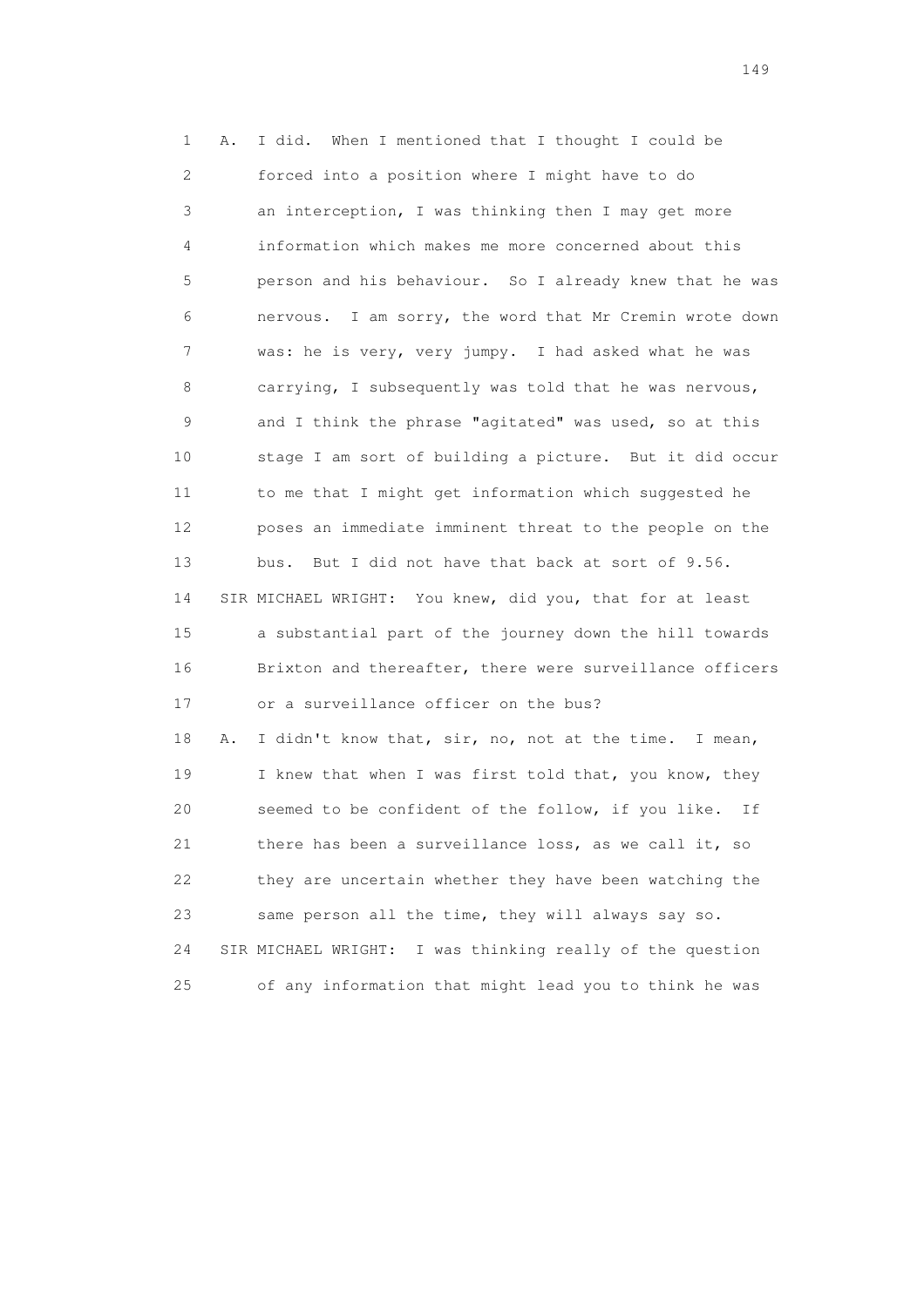1 going to detonate, you didn't get any such information? 2 A. I got the information about him being nervous and jumpy 3 and agitated, so at that point, my natural assumption 4 would be there is someone on the bus with him. 5 SIR MICHAEL WRIGHT: I think what lies behind the question 6 is whether or not you ever seriously contemplated trying 7 to intervene, make an intervention, on the bus? 8 A. I did, but not between Brixton and Stockwell. I was 9 thinking if this goes on and I get further information 10 coming in, I might have to think about doing this either 11 on the bus or you know, putting firearms officers on the 12 bus stops, those sorts of things. But I had not got to 13 that stage, I think is probably the answer in terms of 14 my picture of what he was likely to do. I must stress, 15 sir, this is very fast-moving; from Brixton to 16 Sydney Road is a matter of a very few minutes. 17 SIR MICHAEL WRIGHT: Thank you. 18 MR HILLIARD: Right. So the "if good ident, can't let him 19 down the tube", you are expressing that that way 20 because, as far as you were concerned at that time, the 21 view could change as quickly as it had already? 22 A. It's always possible that surveillance team may change 23 their view, yes, that's right. This is me definitely 24 speaking and I'm speaking to, I think, Silver, but the 25 way we had set things up, I have got Mr Esposito right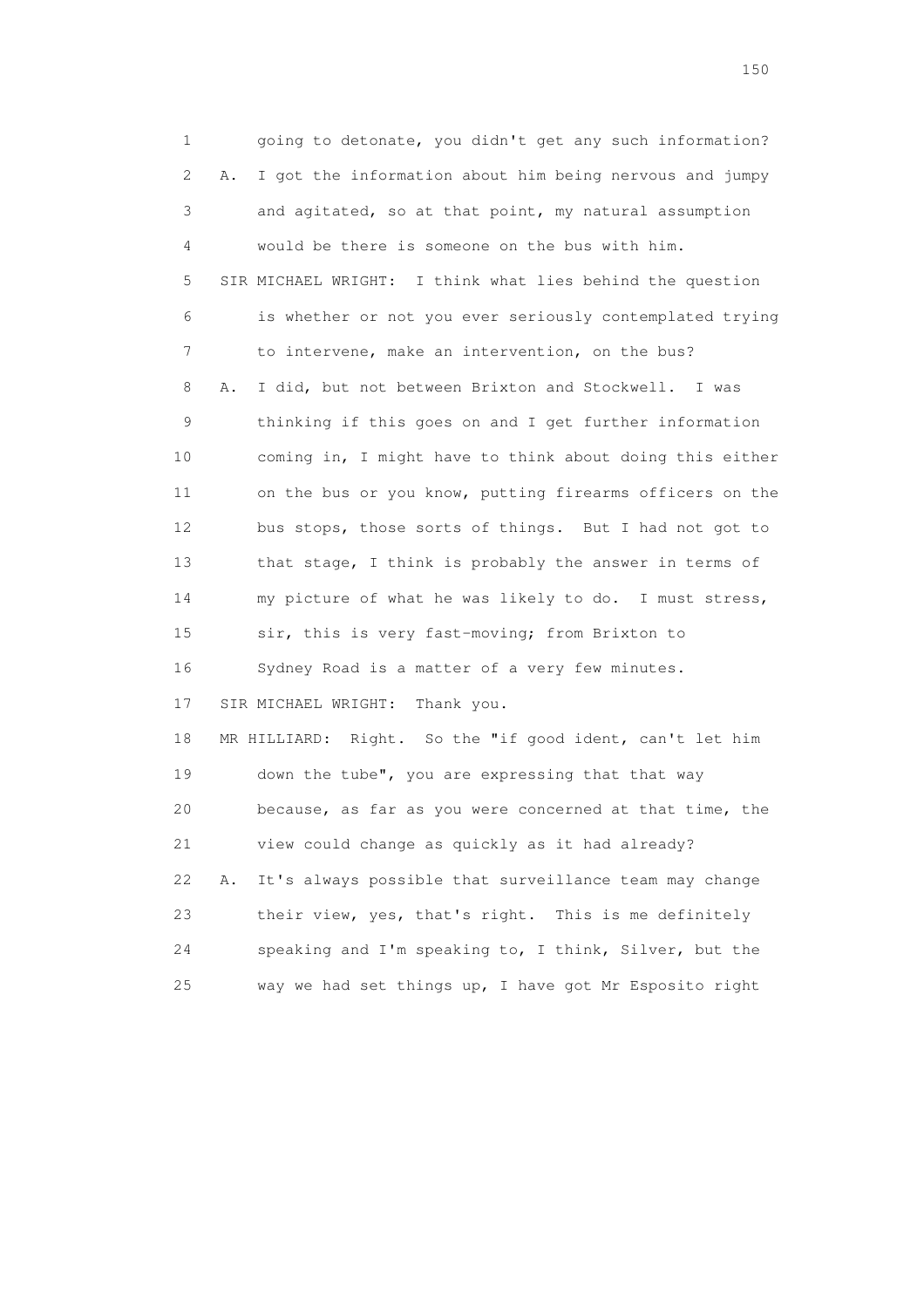1 next to me, so he is talking to Trojan 84, who is 2 sitting next to Mr Purser, and this is what I am saying, 3 we have now been told, he is sending text messages, he 4 is heading off the bus, and I am saying if he is heading 5 off the bus towards Stockwell tube station, I want the 6 interception before then, as long as it is still a good 7 identification.

 8 Mr Purser said to me, "They are certain it's him". 9 Q. They are certain it's him?

 10 A. Yes. I think I should also add, I never got an answer 11 to the specific question of what is the percentage or 12 what is the 1 to 10, but Pat again said at that stage, 13 "They think it's him", and he said it with some urgency, 14 "They think it's him", so you know, my level of 15 confidence, as you put it, sir, has gone up again twice, 16 two more notches because of that.

 17 Q. Do you have any idea, I just want to know, does anybody 18 tell you how many people have been observing him for how 19 long and in what condition? Do you get any information 20 like that or not?

21 A. I am afraid I didn't in this instance, sir, no.

22 Q. Do you sometimes?

23 A. Not in a fast-moving dynamic operation like this, no.

24 We work to a system whereby there is a surveillance

25 monitor, so he is listening in, making some sense of it.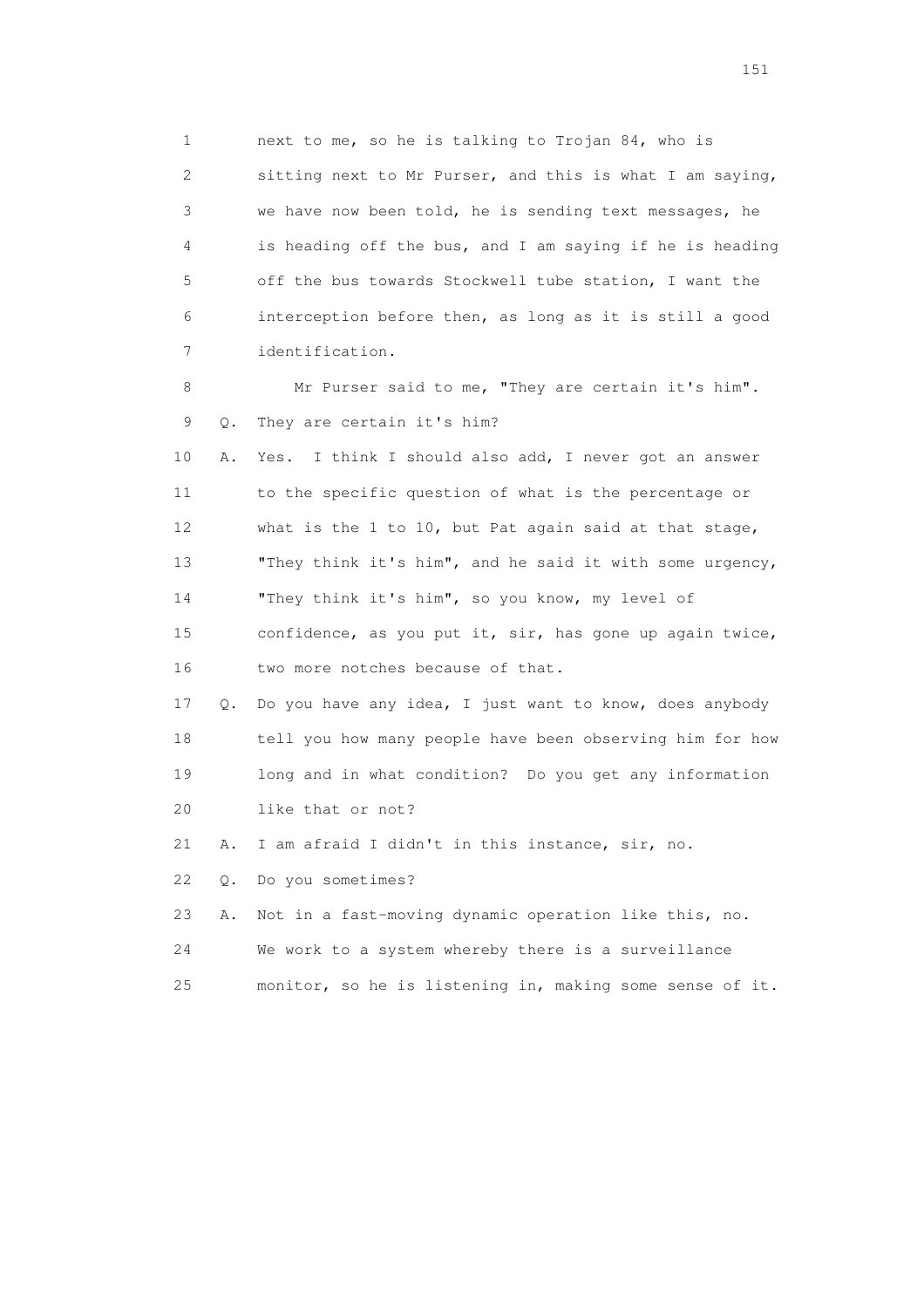1 There is also a team leader for the surveillance, and he 2 will be assessing and making some -- something of it as 3 well, or she, I think in this case it was a he. And you 4 know, they will be constantly thinking about this, but 5 I would not be told and Silver would not know whether 6 there is one surveillance officer on the bus or two, 7 where they are, how long they have been able to look at 8 the person for. This is a difficult thing to capture. 9 Q. The team leader of course is having to assess all sorts 10 of differing views that come in from a team, and it may 11 mean it would be quite misleading for those to be 12 represented as a single view. Do you see what I mean? 13 People may well have different levels of certainty. 14 A. I do. I do see what you mean. I think normally the 15 team leader, firstly they will, generally they will know 16 who on their team is particularly skilful and these are 17 all experienced surveillance officers, but it is the 18 case that although they would all be better at 19 identifying people than you or I, some of them will be 20 better than others and the team leader will know that, 21 and will try often, if the issue at stake is 22 identification, and deploy the person on the team or the 23 people on the team who are best at doing this, and they 24 will be making an assessment of the overall views, but 25 it's a difficult job, I understand that entirely, you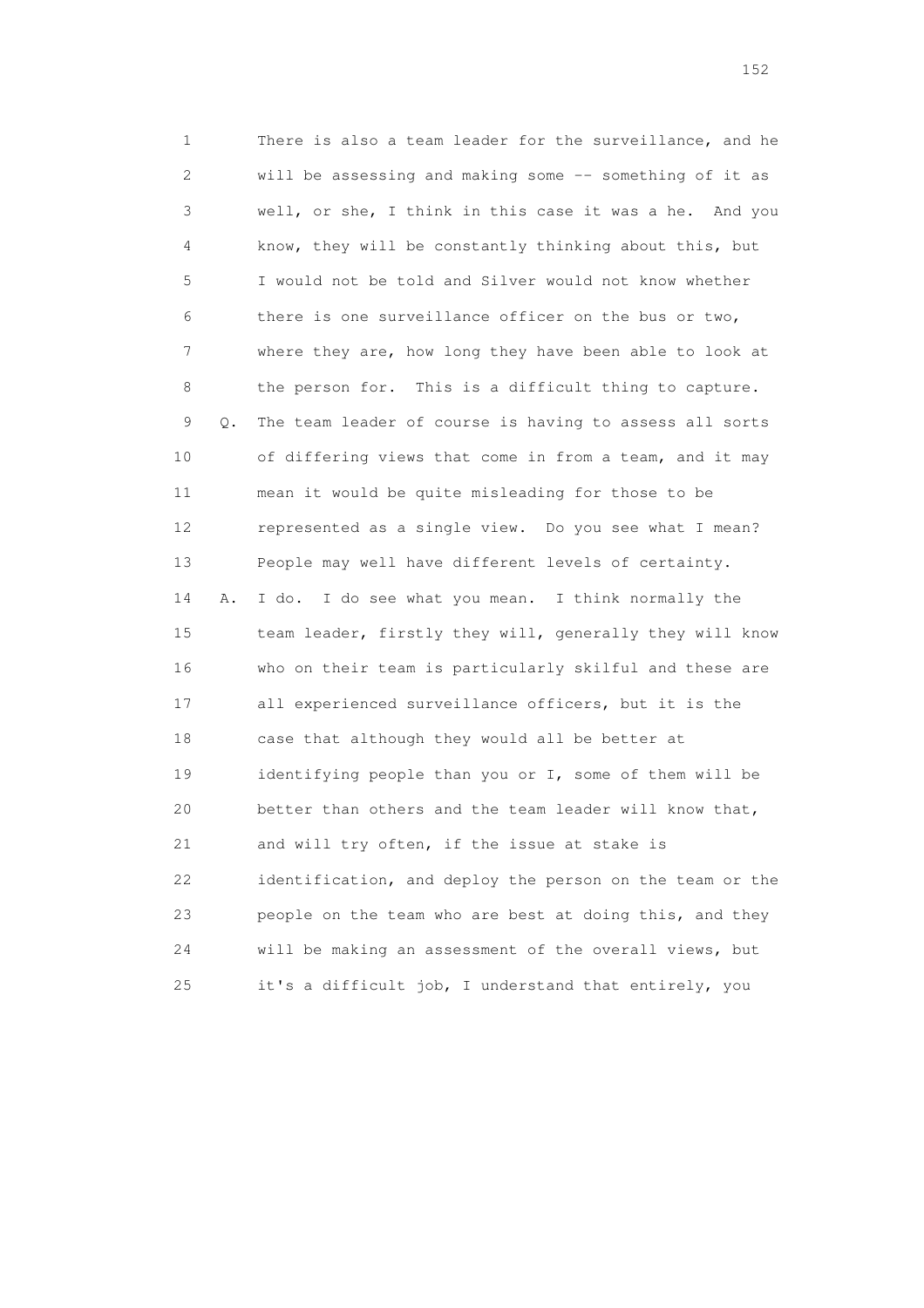1 are bringing together perhaps several different people 2 have had a bit of a look and you have to make 3 an assessment from that. 4 By that, I mean, both the surveillance monitor and 5 also the team leader. 6 SIR MICHAEL WRIGHT: You tell me it was Mr Purser who said 7 "they are certain it's him"? 8 A. Yes, sir. 9 SIR MICHAEL WRIGHT: Were you surprised to hear Mr Purser 10 say that? 11 A. No, sir, I wasn't, he was listening to the surveillance 12 radios in his car, so he heard -- 13 SIR MICHAEL WRIGHT: That's what I wanted to know. 14 A. I am sorry, that's the chatter I was talking about when 15 I was talking to him on the telephone. 16 SIR MICHAEL WRIGHT: Purser at any rate a Silver in one of 17 the firearms cars -- 18 A. Yes, sir. 19 SIR MICHAEL WRIGHT: -- would be overhearing the 20 interchanges between the various surveillance officers. 21 A. He would, I mean, of course again it's a busy 22 environment, different conversations going on, him and 23 his tac adviser, tac adviser/driver, telephone calls. 24 SIR MICHAEL WRIGHT: I just want to be sure that he had 25 a source of information, that's all.

n 153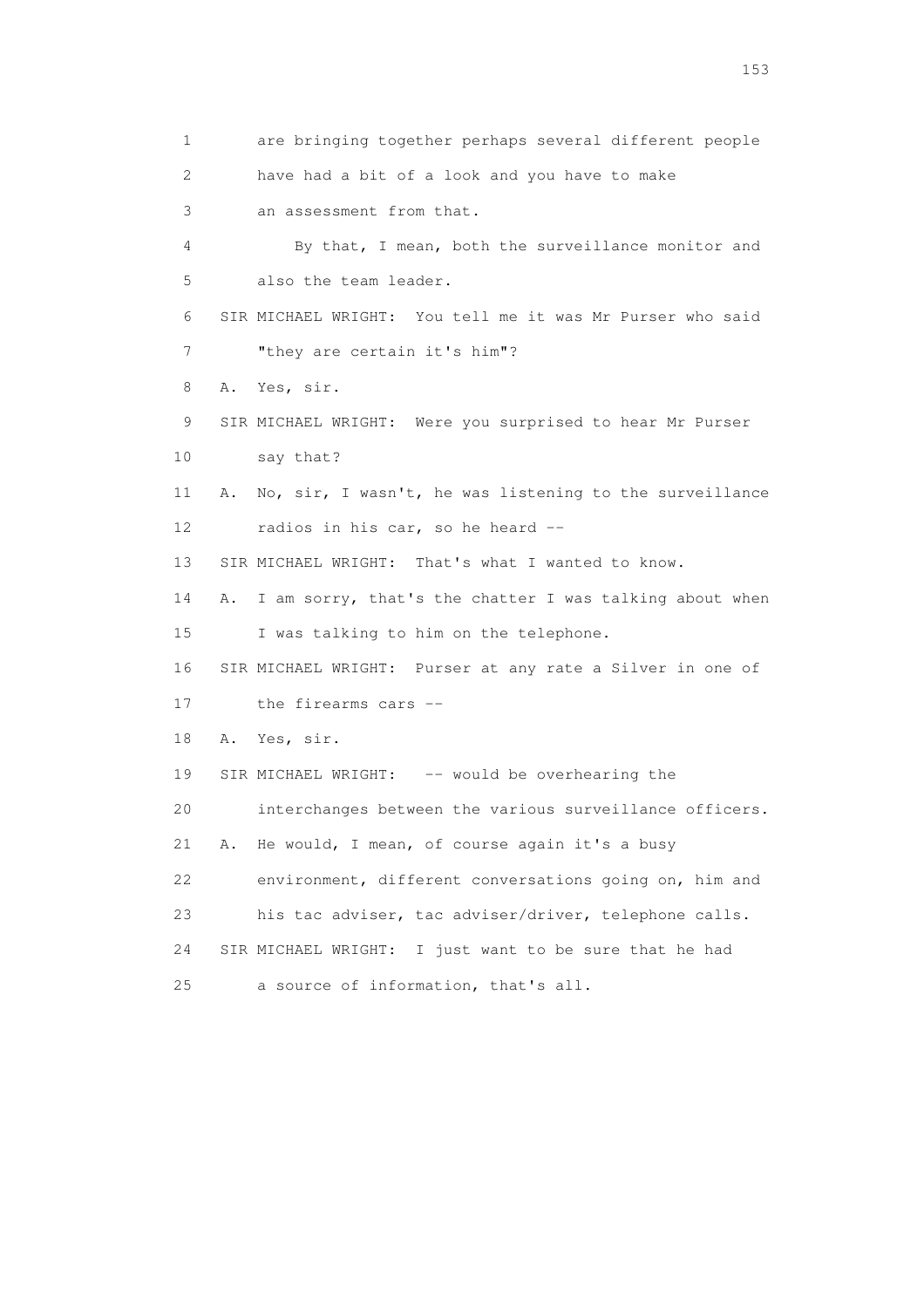1 A. Yes, he has a radio in his car.

| $\mathbf{2}^{\mathsf{I}}$ |    | MR HILLIARD: Is it the same or a different source of      |
|---------------------------|----|-----------------------------------------------------------|
| 3                         |    | information to Pat? Are those two extra confirmations     |
| 4                         |    | or are they in fact one at different levels? Do you see   |
| 5                         |    | the question: Are they actually getting their             |
| 6                         |    | information from anywhere different?                      |
| 7                         | Α. | They are getting $--$ no, I think they are getting their  |
| 8                         |    | information precisely the same from the same radio        |
| 9                         |    | channel, Pat of course may also be speaking on the        |
| 10                        |    | telephone to a member of the surveillance team,           |
| 11                        |    | potentially, the tac adviser is also speaking to          |
| 12                        |    | a member of the surveillance team so there could be some  |
| 13                        |    | differences but in terms of the radio channel, they are   |
| 14                        |    | both listening to the surveillance as it is going on on   |
| 15                        |    | the radio channel.                                        |
| 16                        |    | SIR MICHAEL WRIGHT: Where do you reckon Mr de Menezes was |
| 17                        |    | when you heard that expression from Purser? Still on      |
| 18                        |    | the bus?                                                  |
| 19                        | Α. | The first time when he said they are sure it's him was    |
| 20                        |    | quite early on, after Brixton but fairly early on.        |
| 21                        |    | SIR MICHAEL WRIGHT: So he was on the bus?                 |
| 22                        | Α. | Then the second time "certain it's him", I am not<br>Yes. |
| 23                        |    | sure, sir, maybe as he was coming down the stairs,        |
| 24                        |    | something like that.                                      |
| 25                        |    | Just about to get off the bus.<br>SIR MICHAEL WRIGHT:     |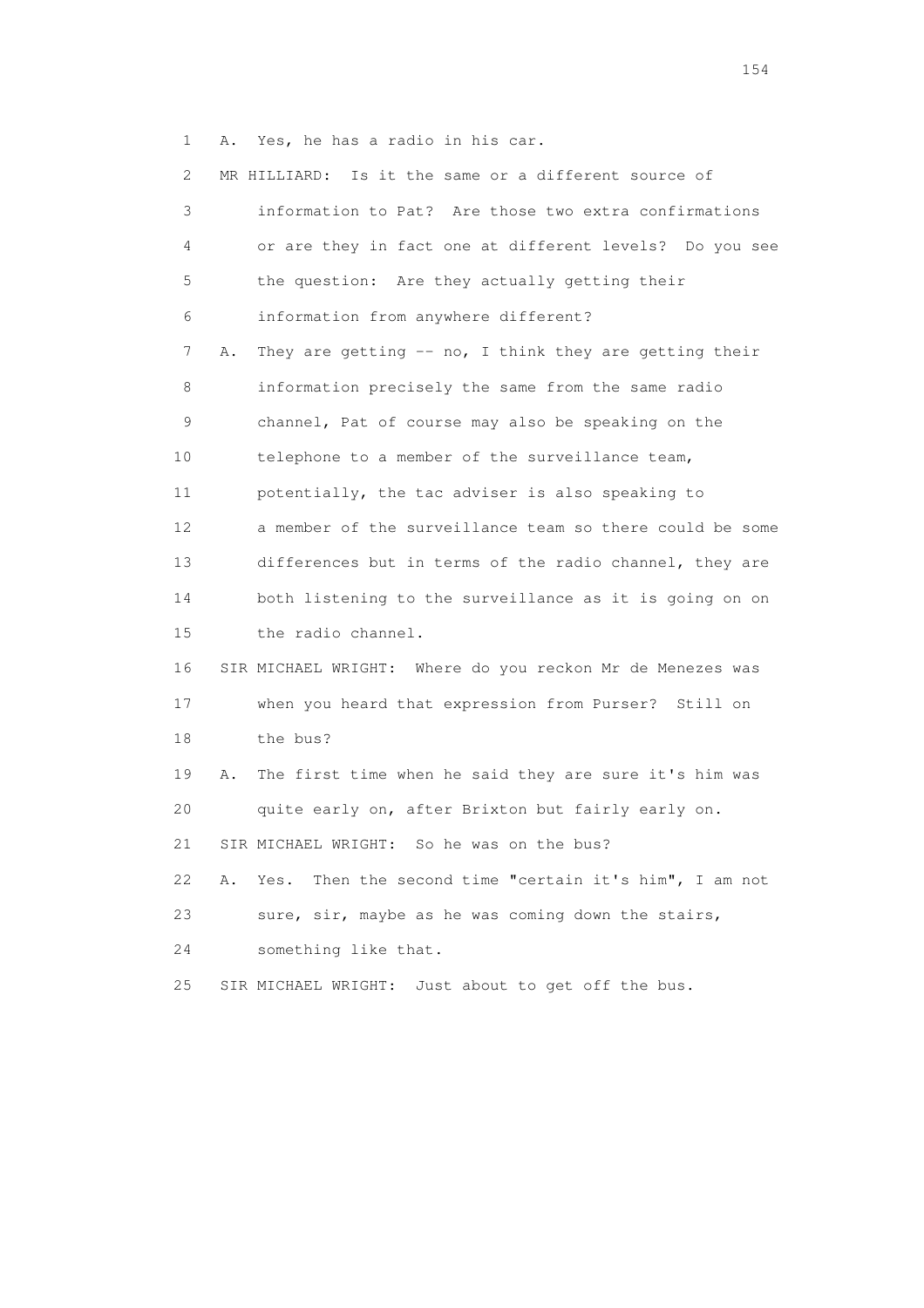1 As he is just about to get off the bus, would that 2 be a convenient moment, Mr Hilliard? 3 MR HILLIARD: Yes. 4 SIR MICHAEL WRIGHT: Thank you. Twenty past. 5 (3.10 pm) 6 (A short break) 7 (3.20 pm) 8 (In the presence of the jury) 9 MR HILLIARD: We were just looking at the bottom of 161. 10 A. Yes, sir. 11 Q. Mr Cremin's note. I just want to ask you this: did you 12 say at any stage that the man who we know was 13 Mr de Menezes shouldn't be allowed down into the tube at 14 all costs or stopped at any cost or had to be stopped at 15 all costs or anything like that? 16 A. No, I did not, sir. 17 Q. If we look, please, decision 16. 18 A. Yes, sir. 19 Q. This runs over the page, doesn't it? Just so we keep 20 going. 21 A. Yes, sir. 22 Q. Decision: 23 "The subject believed to be Nettle Tip cannot be 24 allowed to enter tube system. He must be arrested 25 before by SO19.

n 155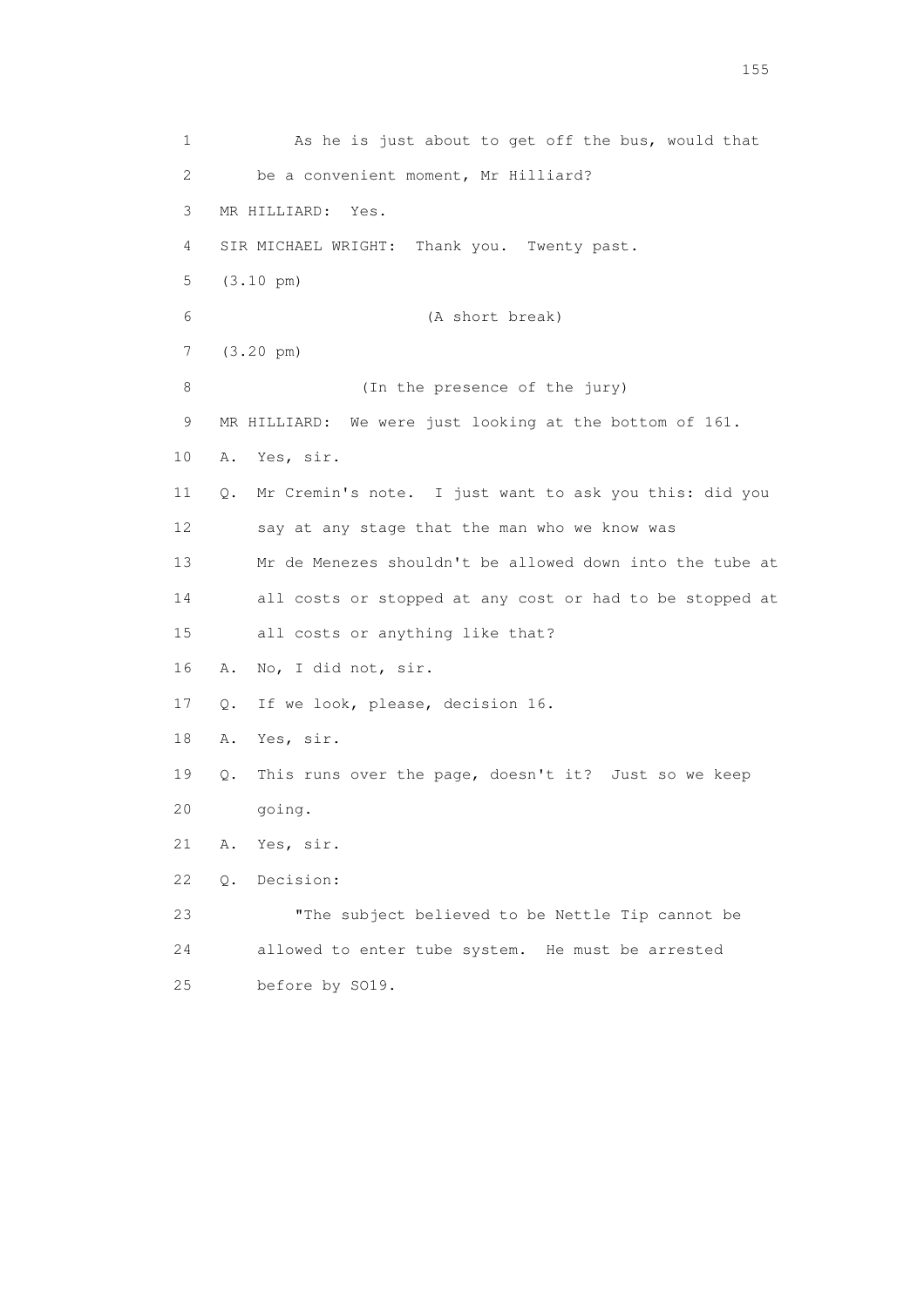1 "Reason.

| $\mathbf{2}^{\mathsf{I}}$ |    | "The man is believed to be suspect for one of            |
|---------------------------|----|----------------------------------------------------------|
| 3                         |    | yesterday's suicide bomb attempts. He is described as    |
| 4                         |    | very jumpy and agitated. He has been on phone and        |
| 5                         |    | sending text messages. This is (Stockwell) the tube      |
| 6                         |    | entrance where one of the suspects entered the system    |
| 7                         |    | yesterday. I have checked and re-checked the             |
| 8                         |    | identification and team state they believe him to be     |
| 9                         |    | subject. If he were to enter the tube system I would     |
| 10                        |    | have no contact/comms  "                                 |
| 11                        |    | Communications?                                          |
| 12                        | Α. | Yes, sir.                                                |
| 13                        | О. | " with surveillance teams, could not provide SFO         |
| 14                        |    | support and believe I cannot take the risk that he may   |
| 15                        |    | be able to detonate bomb. However, he is not carrying    |
| 16                        |    | anything", then it's continued over, isn't it?           |
| 17                        | Α. | Yes, sir.                                                |
| 18                        | Q. | "No wires visible. He is wearing denims and cannot rule  |
| 19                        |    | out has secreted explosives/weapons but this is not      |
| 20                        |    | a Kratos deployment per se in that there is not          |
| 21                        |    | intelligence stating that he is carrying explosives.     |
| 22                        |    | "I am aware of the risks of a challenge and also         |
| 23                        |    | aware of the numbers of members of public likely to be   |
| 24                        |    | in station.<br>This is far from ideal location for       |
| 25                        |    | interception but I simply do not think it right to allow |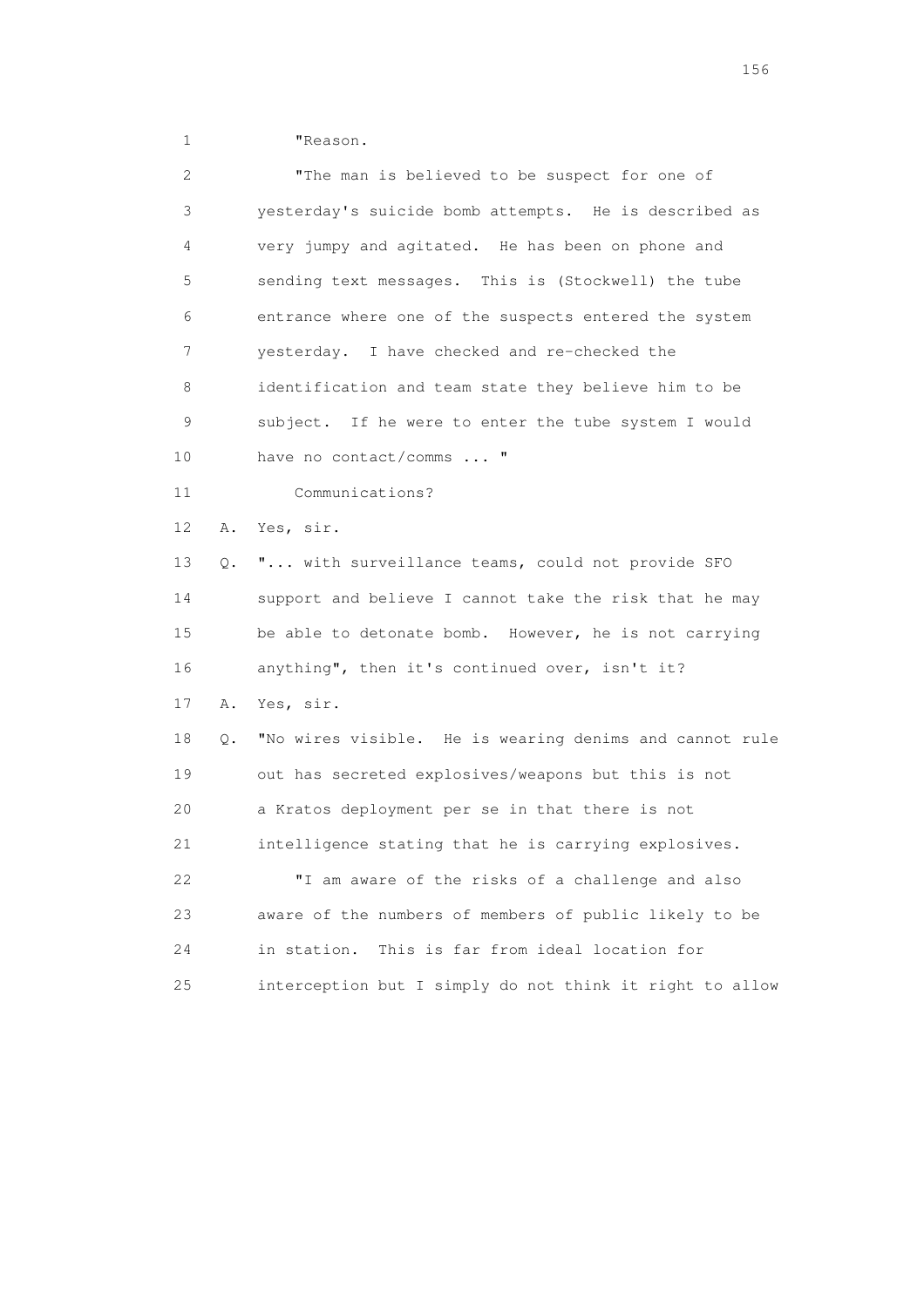1 such a subject to travel on the tube thereby: 2 "1. Potentially endangering the public immediately; 3 or: 4 "2. Potentially escaping detention and endangering 5 public in future. SO12 closer but not 6 equipped/trained". 7 A. Yes, sir. 8 Q. All right? 9 A. Yes. 10 Q. If we can just go back a page, then, so to the one that 11 has decision 16 on it, when you say "I have checked and 12 re-checked the identification and team state they 13 believe him to be subject", what's that about? What's 14 that a reference to? 15 A. That's a reference to my conversations with Pat and 16 Silver. So at no time did I speak directly to the 17 surveillance team. I wouldn't expect to in 18 a fast-moving operation like this. So that's me 19 checking and re-checking through Pat and Mr Purser. 20 Q. I think you have seen, haven't you, the surveillance 21 running log that was being kept? 22 A. Erm -- 23 Q. By that, I mean the one that was at New Scotland Yard? 24 A. Yes, sir. I have seen it subsequently, yes. 25 Q. We will get a copy up. It's page 447. We have looked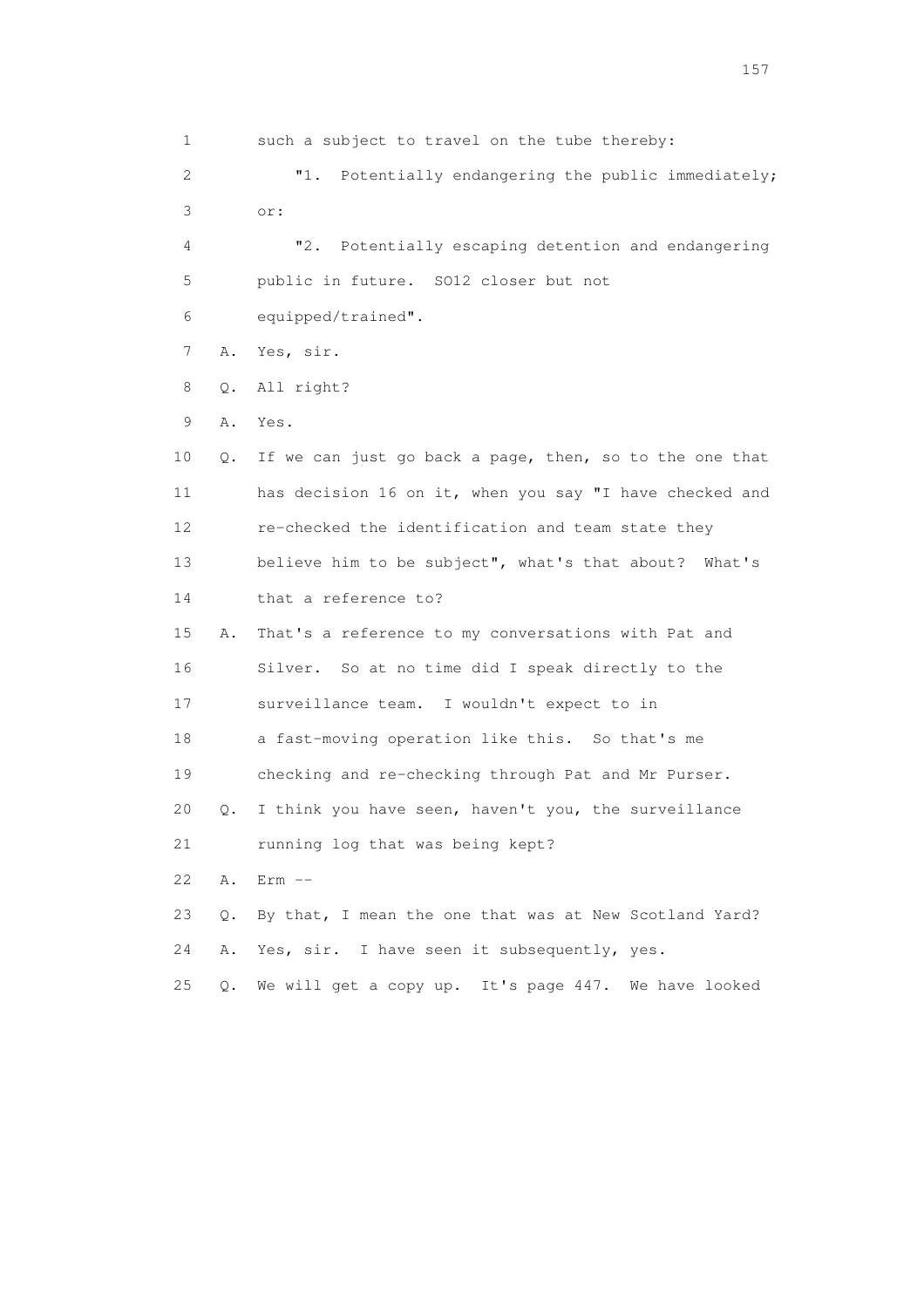- 1 at this before.
- 2 A. Yes, sir.
- 3 Q. This is what Pat is typing; is that right? The 4 surveillance monitor.
- 5 A. Certainly part of Pat's job is to type during
- 6 a surveillance operation.
- 7 Q. When you spoke earlier -- I think you did -- of seeing 8 something up on a wall, would that have been this or was 9 this just on a screen?
- 10 A. I am sorry, I meant screen.
- 11 Q. So we can forget about wall, as it were?

 12 A. Yes, one projection up in the air, that's where I saw, 13 a long time earlier, the two people had come out and 14 therefore I worked out communal door, I saw it on that 15 screen, and that's where his logs were projected. 16 Q. So if you look at what we have on the screen at the 17 moment, do you see 9.34, UI and so on, male, this is 18 what you are saying is going up on a screen on the wall? 19 A. Well, I don't know whether it was, sir, I can't say 20 that, I didn't look up on the wall during this extremely 21 important part of the operation. I am focused, I am 22 talking to Mr Esposito, talking to Mr Purser, talking to 23 Pat, working out what's going on. I am not -- I didn't 24 look up, so I don't know what was written at the time. 25 Q. No, don't worry about what was written at the time for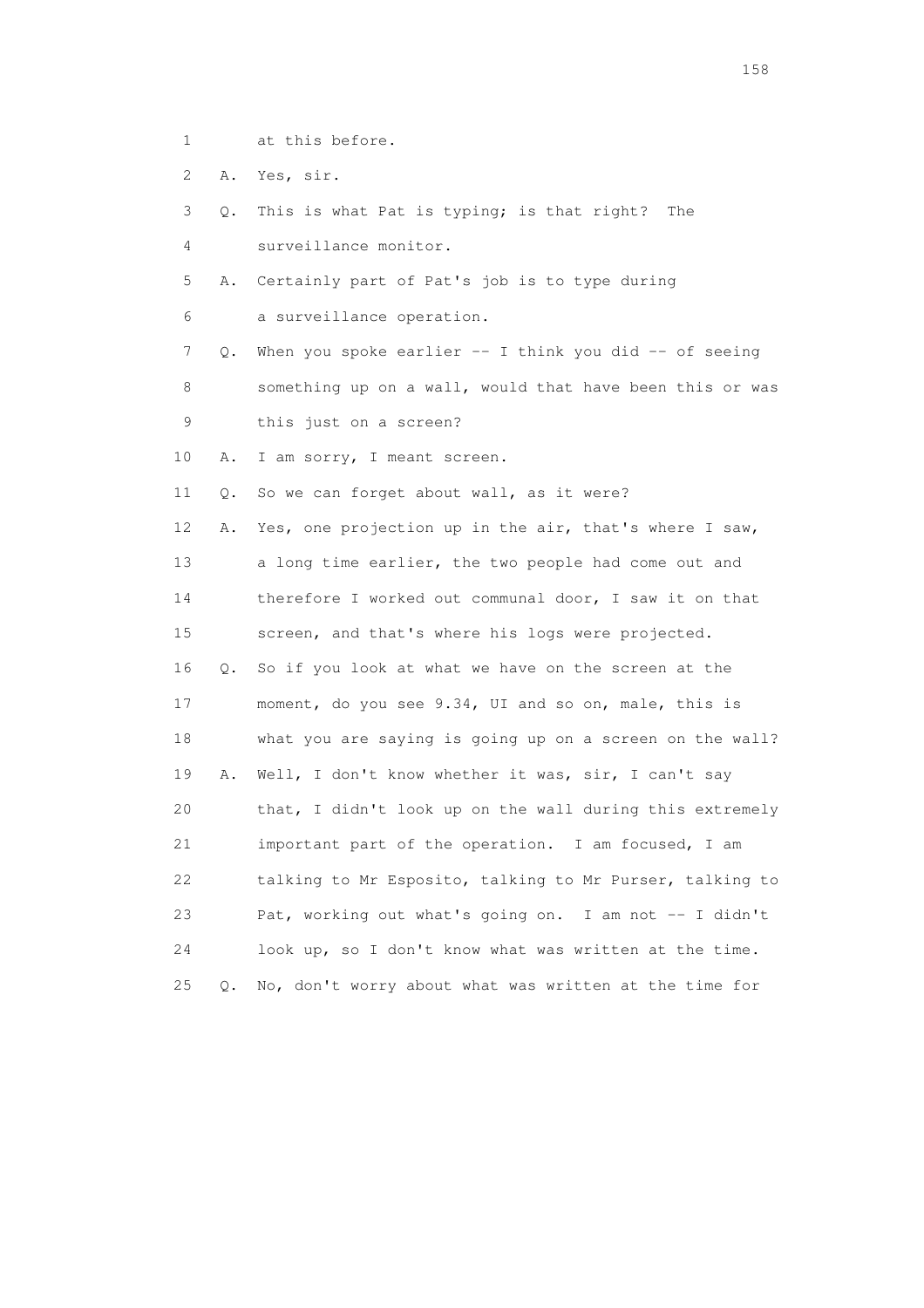1 the moment, but do you mean that had you looked, you 2 would have been able to see it on the wall? That's what 3 I am getting at. Or do you not remember? 4 A. I think for both Portnall and Scotia Road there was 5 a running log up on the wall. What I am saying is 6 I don't know when these entries were made and I didn't 7 look at it during the operation. 8 SIR MICHAEL WRIGHT: I understood them to be going on to the 9 computerised typewriter, on to the keyboard as and when 10 Pat got them. 11 A. They may well have been, and certainly sir during, you 12 know, the more normal operation would be run in such 13 a room where perhaps there is three or four very 14 significant things happen during the day, the person 15 would type it at that point. My view, however, is that 16 Pat had more important things to be dealing with than 17 typing this. So Pat had a very difficult job. Pat was 18 listening to the surveillance team, trying to make sense 19 of it, passing it to me, answering questions from me and 20 Mr Boutcher, talking to the surveillance team leader on 21 the phone. It's a very, very pivotal and difficult 22 role. Not the highest of his priorities, I think, would 23 be typing this at the time.

 24 SIR MICHAEL WRIGHT: Forgive me, if he is going to keep it 25 at all, he cannot allow much delay in keeping it up, can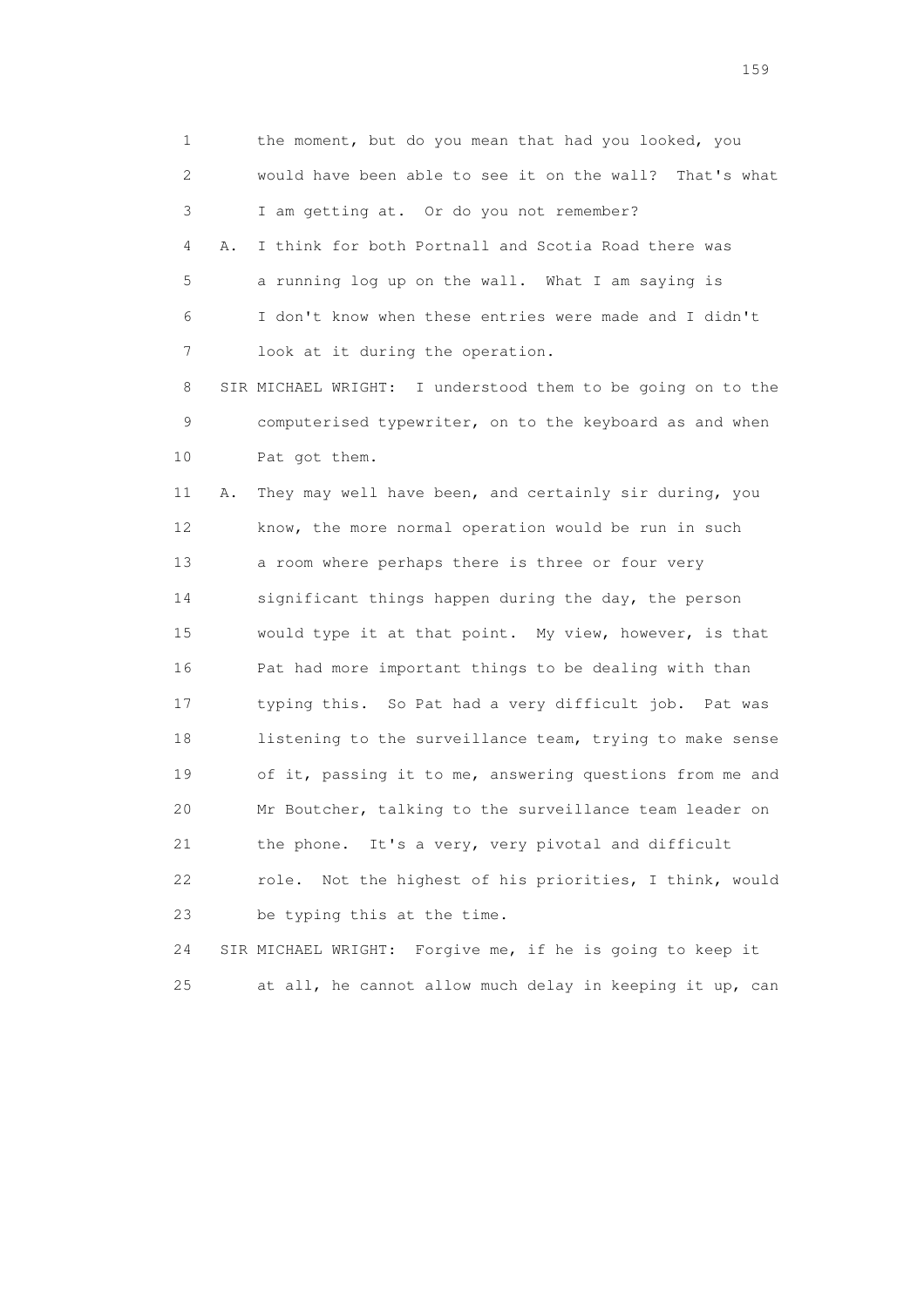| 1              |    | he?                                                         |
|----------------|----|-------------------------------------------------------------|
| $\overline{2}$ |    | MR HILLIARD: It's called the running log, isn't it? If you  |
| 3              |    | simply write it two hours later                             |
| 4              | Α. | Yes, I'm not suggesting for one second he is writing it     |
| 5              |    | two hours later, I am just saying I didn't see it at the    |
| 6              |    | time, I saw it subsequently, and you know, it's             |
| 7              |    | obviously a matter for Pat when he was writing these        |
| 8              |    | things.                                                     |
| 9              |    | SIR MICHAEL WRIGHT: Each monitor has a screen like this in  |
| 10             |    | front of him.                                               |
| 11             |    | A. Yes, sir.                                                |
| 12             |    | SIR MICHAEL WRIGHT: We can see the photographs if you like, |
| 13             |    | there is one on the desk in front of him. Then we are       |
| 14             |    | told that there are screens actually high up on the         |
| 15             |    | wall.                                                       |
| 16             | Α. | That's right, sir.                                          |
| 17             |    | SIR MICHAEL WRIGHT: It is true that the only witness who    |
| 18             |    | has talked about it can't remember whether the screens      |
| 19             |    | were activated or not. Can you?                             |
| 20             | Α. | I am quite sure they were earlier on in the day, yes.       |
| 21             |    | SIR MICHAEL WRIGHT: And that in fact what we see in this    |
| 22             |    | surveillance running log is what should be coming up on     |
| 23             |    | the screens at some point?                                  |
| 24             | Α. | Absolutely, as it is typed, it would be up on the           |
| 25             |    | screen.                                                     |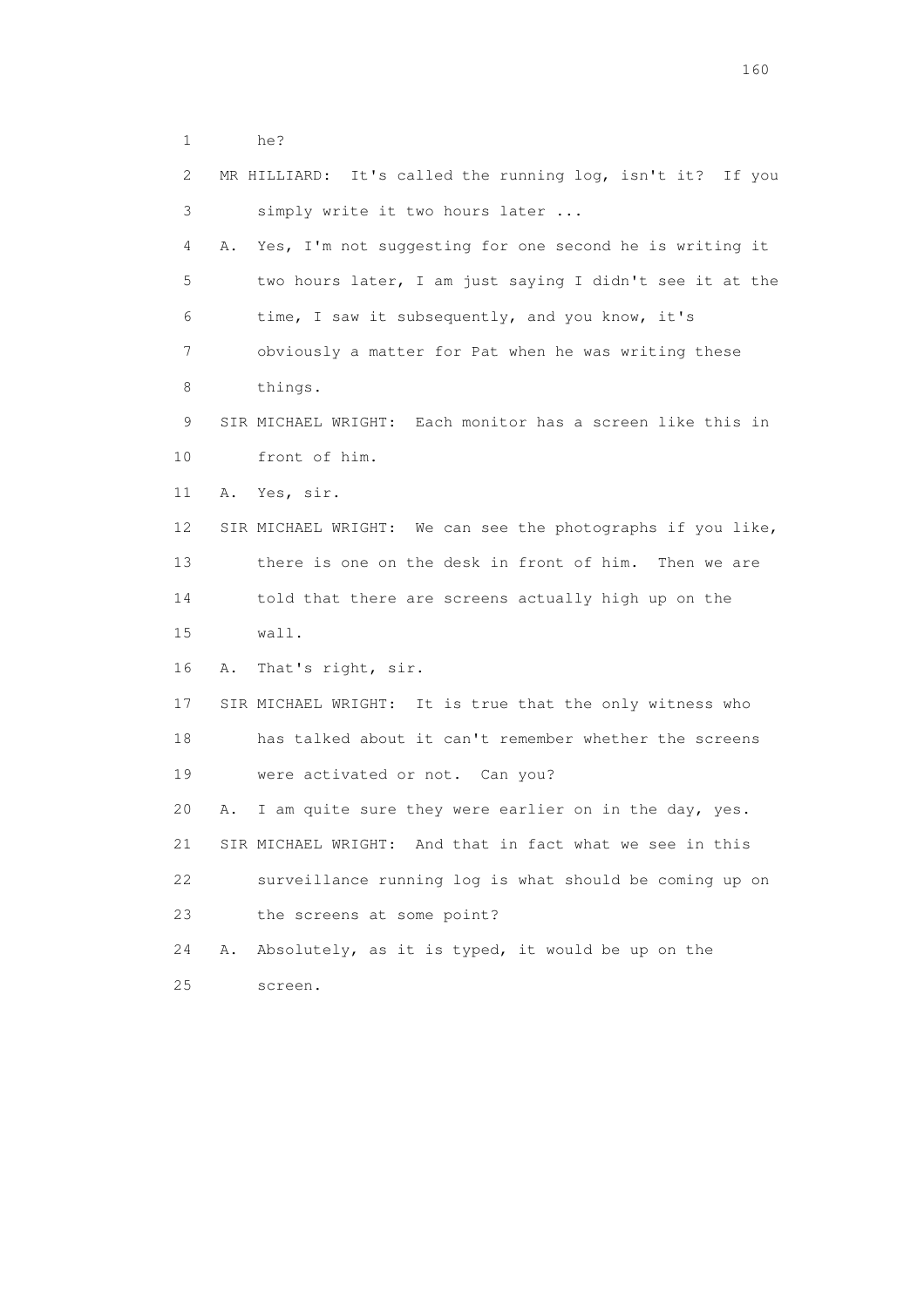1 SIR MICHAEL WRIGHT: Thank you, that's why it's helpful. 2 MR HILLIARD: Divider 21 in the bundle, we have some

3 photographs of the control room.

 4 I cannot tell you exactly, I am sure we can find 5 out, when it was these pictures were taken, and you will 6 know straightaway, or you may, whether what we are 7 looking at is different in significant ways. Can you 8 show us whereabouts, if it was coming up on the wall, 9 and there are more pictures than that one. There are 10 four of them, I think, if you want to turn through it 11 may help you. 12 SIR MICHAEL WRIGHT: I think you are looking at the wrong 13 wall at the moment. 14 MR HILLIARD: I am not looking at any wall, I am saying look 15 at all four pictures and all four walls and find a wall, 16 even if the screen isn't still there, if it's changed, 17 so we know where we are looking. 18 SIR MICHAEL WRIGHT: The one that is on our screen is 33B, 19 which may be one of the helpful ones. 20 A. Sir, I think this is a photograph taken a bit later on, 21 when the room has been as it were, spruced up quite 22 a bit. But essentially the screens that I am referring 23 to are visible in the one as you say, sir, 33B. 24 SIR MICHAEL WRIGHT: They are the ones just under the 25 ceiling.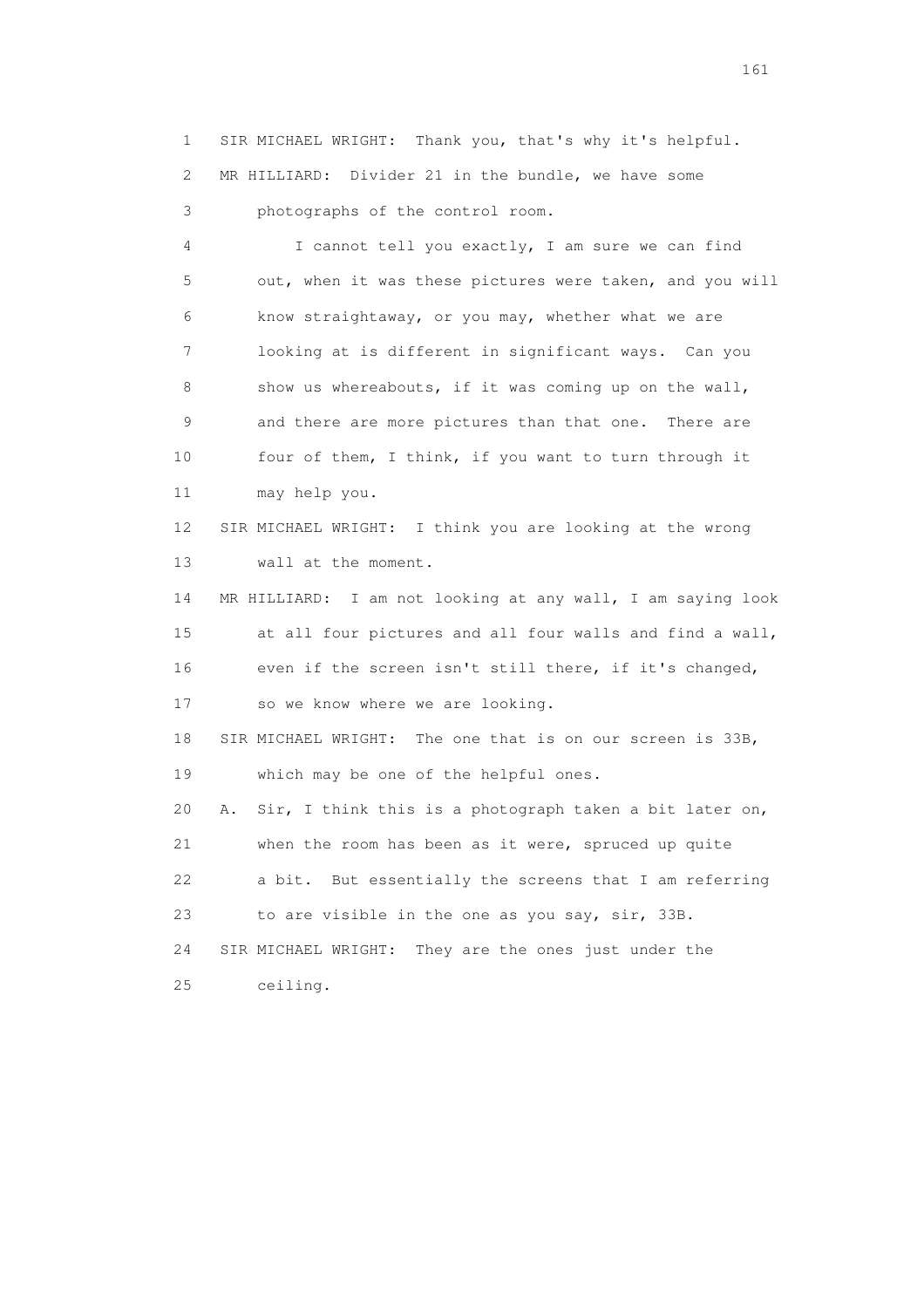1 A. Exactly, so on the extreme top left of the picture, the 2 surveillance monitors sit in these three chairs just 3 coming back towards the centre of the screen, they type 4 in front of them, you can see the keyboard for the 5 person on the left, and then the log I think it was 6 visible certainly at the beginning of the day on the 7 screen on the wall, as you said, sir, near the very top 8 left of the picture.

9 MR HILLIARD: Now --

 10 A. Sorry, that's a useful thing to have, it wasn't a system 11 I was particularly familiar with, it was very useful to 12 be able to walk into a room, what's going on, quickly 13 look there, you don't have to bother people and ask 14 people, it's shown.

 15 Q. Just looking at 9.34, 9.39, 9.48, 9.50, 52, 54, 10 and 16 03 and 05. You can see that. What is referred to is 17 U/I male, unidentified male?

18 A. Yes, sir.

19 Q. That's not what you say you heard?

 20 A. No, I mean, I am sure this is not a direct sort of 21 trans -- he is not transcribing, as it were, what they 22 are saying, he is not writing down precisely the words 23 they are saying, after all, he is only writing a few 24 quite rightly every few minutes, but the nub of the 25 issue is, when I saw this log afterwards I was very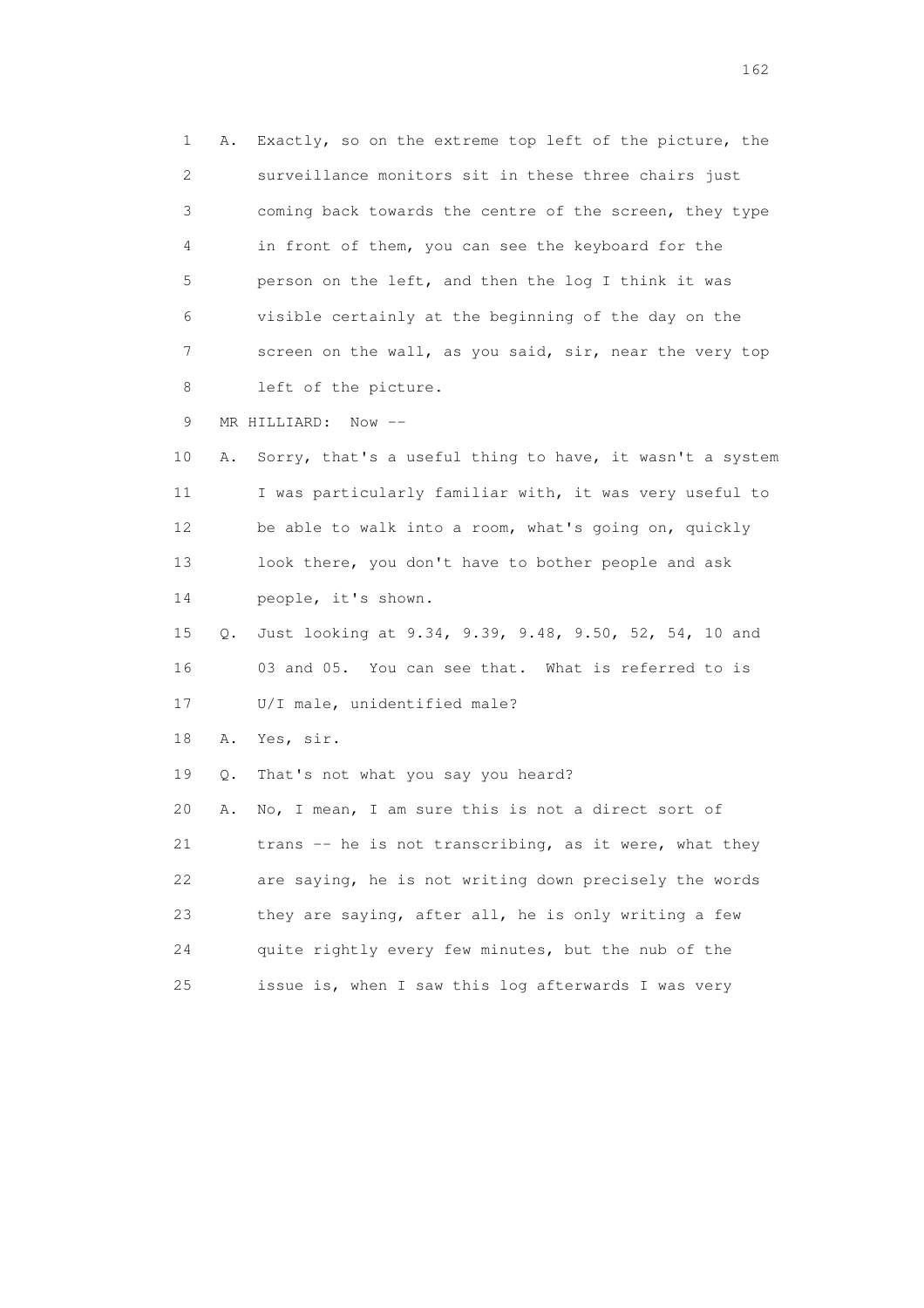1 surprised because as I say, I had through these other 2 people, checked and re-checked and I was given a high 3 degree of reassurance that the surveillance team thought 4 it was him. 5 I would have expected, I think, for something other 6 than "unident male" to be written on the screen. 7 SIR MICHAEL WRIGHT: Presumably Pat, as it was Pat, this is 8 the surveillance monitor's running log, is it not? 9 A. It is, sir, yes. 10 SIR MICHAEL WRIGHT: He appears to have put in every 11 reference to the movement of the subject of your 12 surveillance or their surveillance, he has put the 13 mnemonic, if you like, U/I, which I take it may mean 14 "unidentified". 15 A. Absolutely, sir. 16 SIR MICHAEL WRIGHT: So something must have been said to him 17 which led him to conclude that that was the proper 18 description. Admittedly it's an unfair question of you 19 because we will have to ask him. Would you not accept 20 that that must be so? 21 A. Could I just scroll back and look at the previous page, 22 sir? 23 SIR MICHAEL WRIGHT: Yes, go back to the previous page. He 24 comes out, you will see, at 9.34. 25 A. I suppose the only difference is the PIW-NT.

<u>163</u>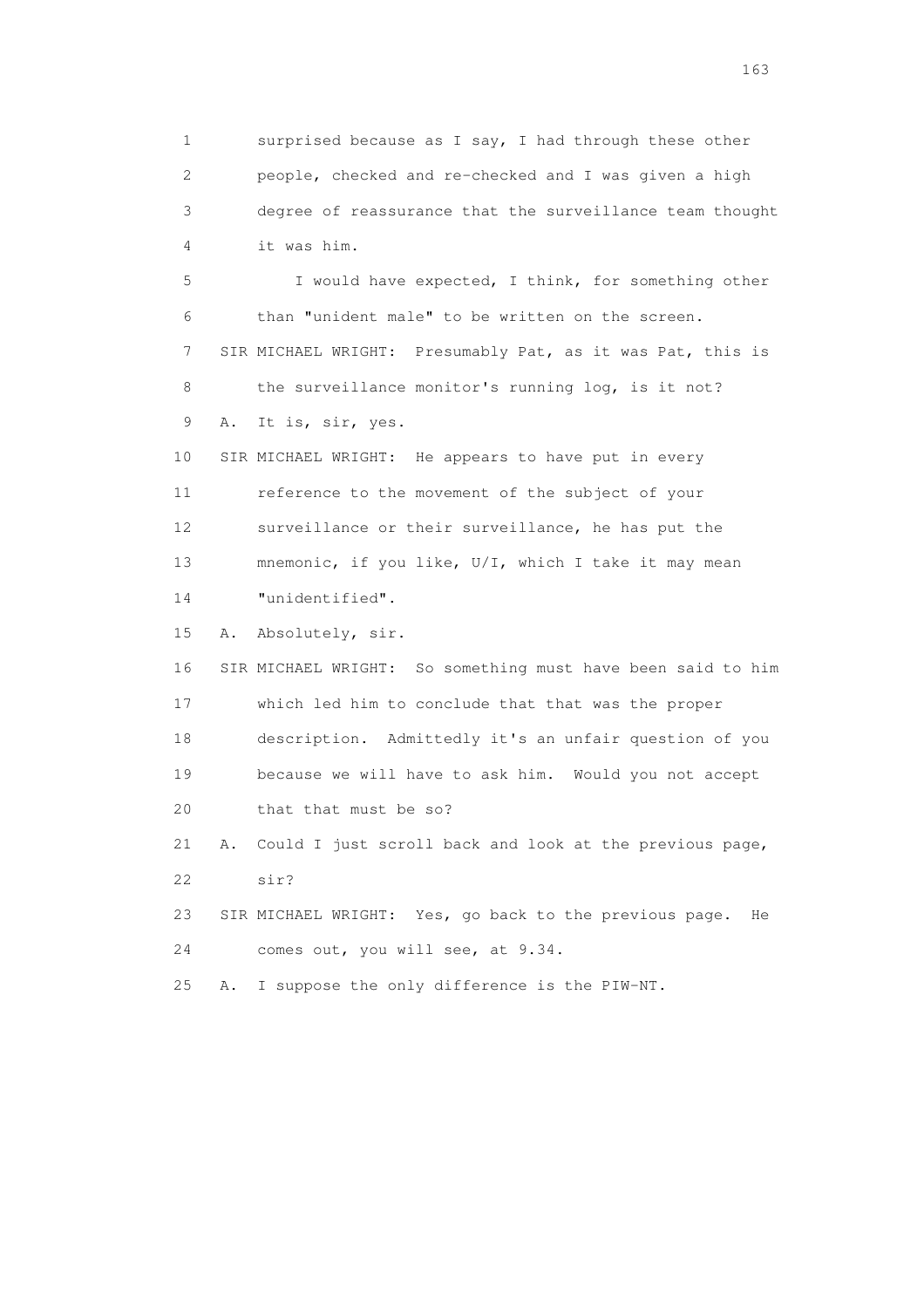1 SIR MICHAEL WRIGHT: Possibly identical with.

 2 A. Yes, and I think NT is Nettle Tip. From thereon in, 3 I absolutely agree with you, sir, he has written 4 "unidentified male" and I can't say why that is. 5 SIR MICHAEL WRIGHT: Would you have not expected that if at 6 some point one of the surveillance officers had said 7 "I am certain it's him" that Pat would or possibly 8 should have recorded that fact, because that would be 9 an upgrade as far as identification is concerned? 10 A. He has a lot of messages coming in. As I say, he said 11 to me very definitely no response to the 1 to 10, he 12 said to me, "they think it's him", therefore with that 13 sort of emphasise, "they think it's him", rather 14 urgently, I would agree with you, sir. That's why I was 15 surprised when I read the log, it doesn't give any 16 indication of the picture that I was being given. 17 SIR MICHAEL WRIGHT: Very well. 18 MR HILLIARD: Given the different reports that were made to 19 you at different times, do you remember, "It might be 20 him", "It isn't him" and so on, did you consider the 21 possibility that there may have been any 22 miscommunication or misunderstood communication between 23 the teams and the control room? Is that something you 24 take into account? 25 A. I think the first thing to say is that in any operation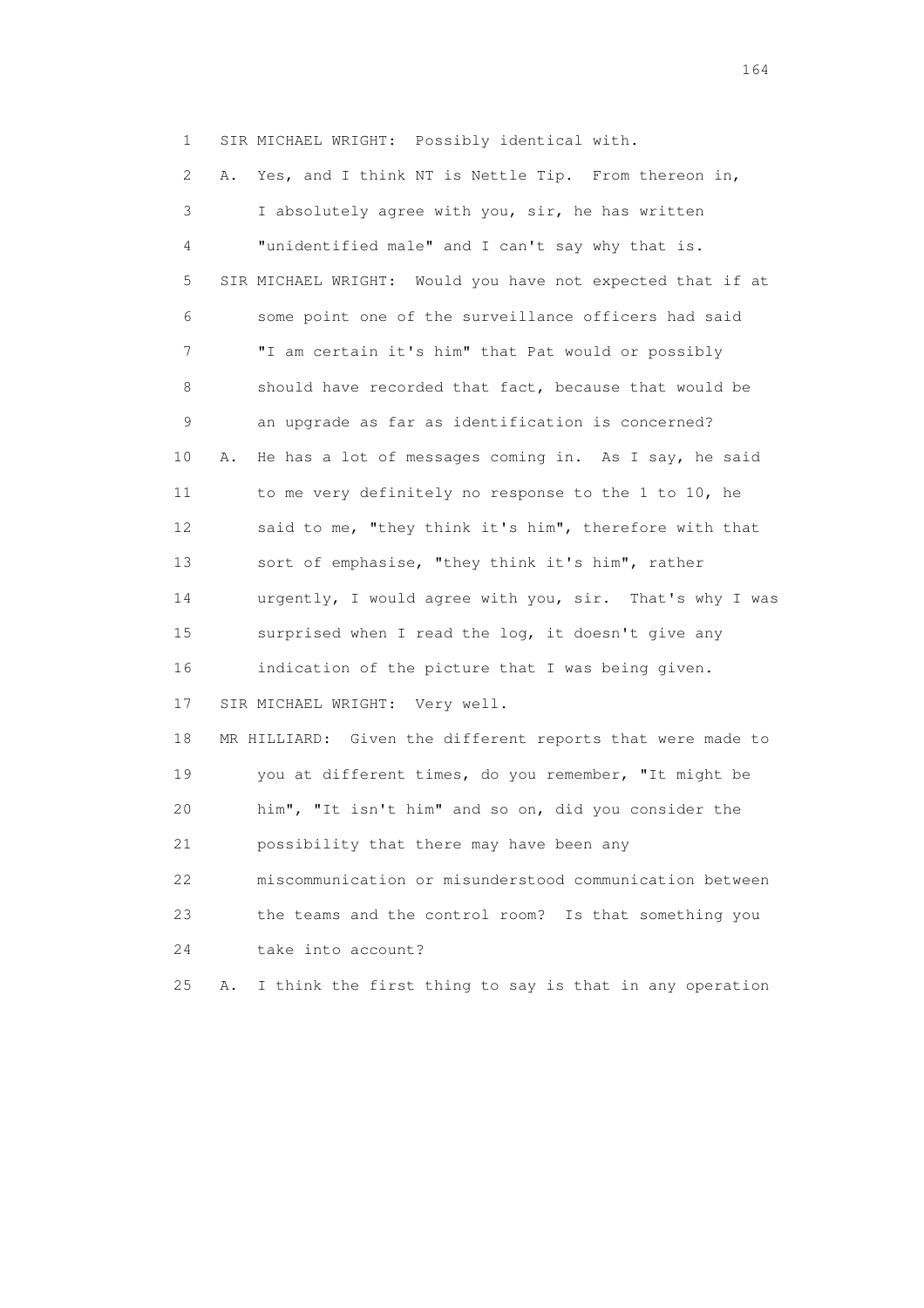1 like this, identification is extremely important for 2 reasons which are sadly only too apparent to us here. 3 So it's always important for the commander to find out 4 who is this person, is it the person we think it is, and 5 if, possible to allow time for the surveillance team to 6 find that out. And it's always in a fast-moving 7 situation, you know, you are getting, as I said, 8 snippets of information and a picture may change. 9 I didn't think specifically there may be 10 a miscommunication, but I certainly recognise that 11 different people, you know, could have different views, 12 different people would have different glances at 13 different times, I do understand that. 14 Q. Because you did have a background of "It's not him", "It 15 might be him" and so on? 16 A. Of course assume, "It's not him", "It's him" is not 17 unusual in my sphere of working, and if you do have 18 uncertainty, and time is on your side, so you don't 19 think there is any imminent threat, you always seek to 20 get a greater level of identification. Unfortunately on 21 this occasion time turned out not to be on our side. 22 Q. Just if we turn over the page, thank you very much, 23 to -- sorry, I am leaving that now and going back to 24 decision 16, the second part of it. Do you remember 25 I just asked you about the first part of that? At the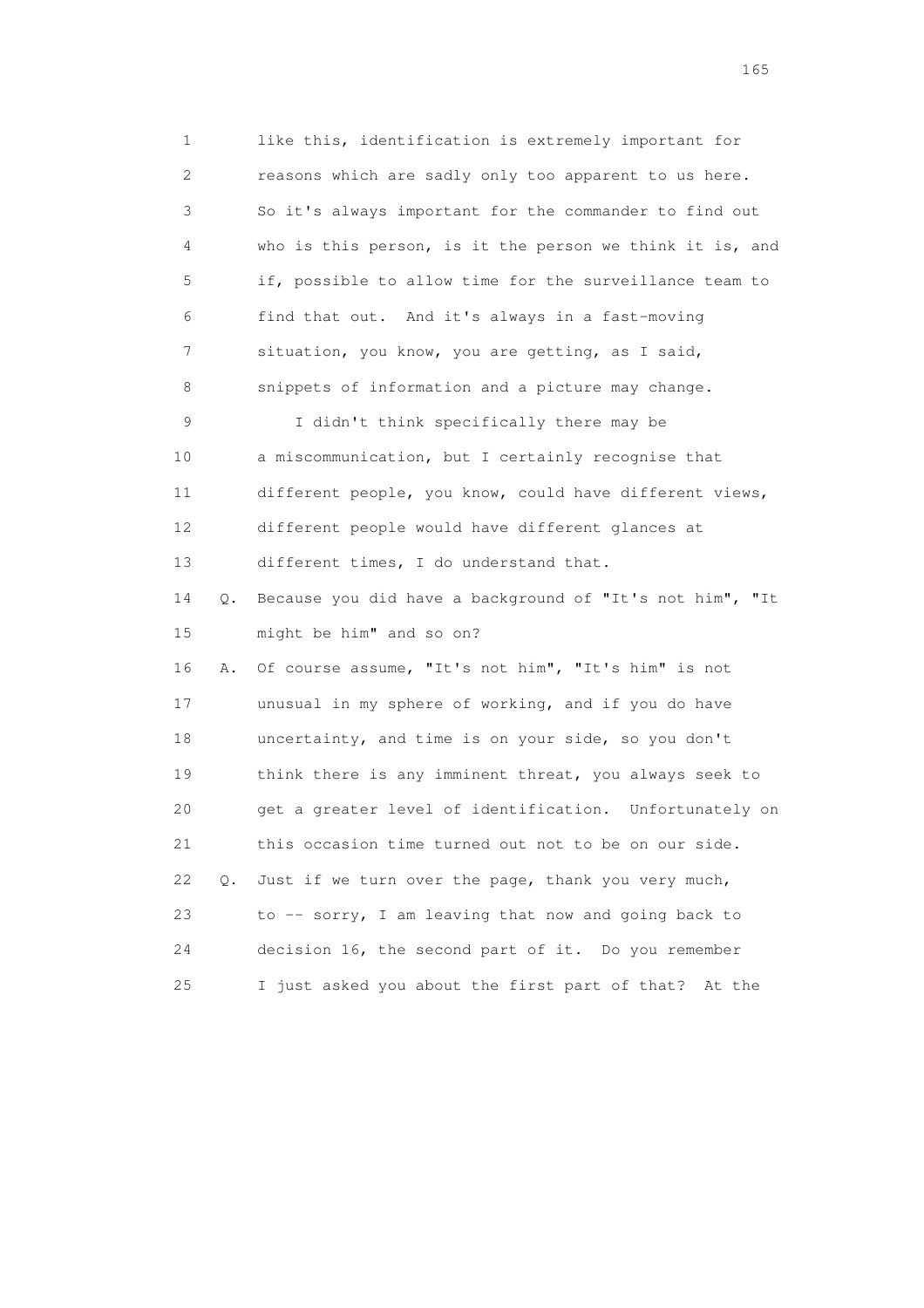1 top of this page:

| 2  |    | "He is wearing denims and cannot rule out has            |
|----|----|----------------------------------------------------------|
| 3  |    | secreted explosives/weapons but this is not a Kratos     |
| 4  |    | deployment per se [so in itself] in that there is not    |
| 5  |    | intelligence stating that he is carrying explosives."    |
| 6  |    | I just want to jump ahead a little bit just at this      |
| 7  |    | point and then we will pick up the sequence.             |
| 8  |    | Move away from the situation. Had you, in                |
| 9  |    | a situation, been going to order that a critical shot -- |
| 10 |    | so a fatal, lethal shot -- was deployed, do you give     |
| 11 |    | a code word if you are operating under Kratos?           |
| 12 | Α. | Kratos was a phrase which was often used as a cover all  |
| 13 |    | for the Kratos People operation and the Clydesdale       |
| 14 |    | operation.                                               |
| 15 | Q. | And Clydesdale, yes?                                     |
| 16 | Α. | Kratos People, so this isn't the, you may remember, big  |
| 17 |    | event for New Year's Eve, this is someone has called up  |
| 18 |    | from the street and said, "I am worried about this       |
| 19 |    | person" either a member of the public or the police, and |
| 20 |    | Kratos, at that time there was no code word.             |
| 21 | Q. | Right, you will see why I am asking this when we come to |
| 22 |    | another document. So first of all there wasn't a code    |
| 23 |    | word you would have had to have used to order a critical |
| 24 |    | shot?                                                    |
| 25 | Α. | No, sir.                                                 |

<u>166</u> **166**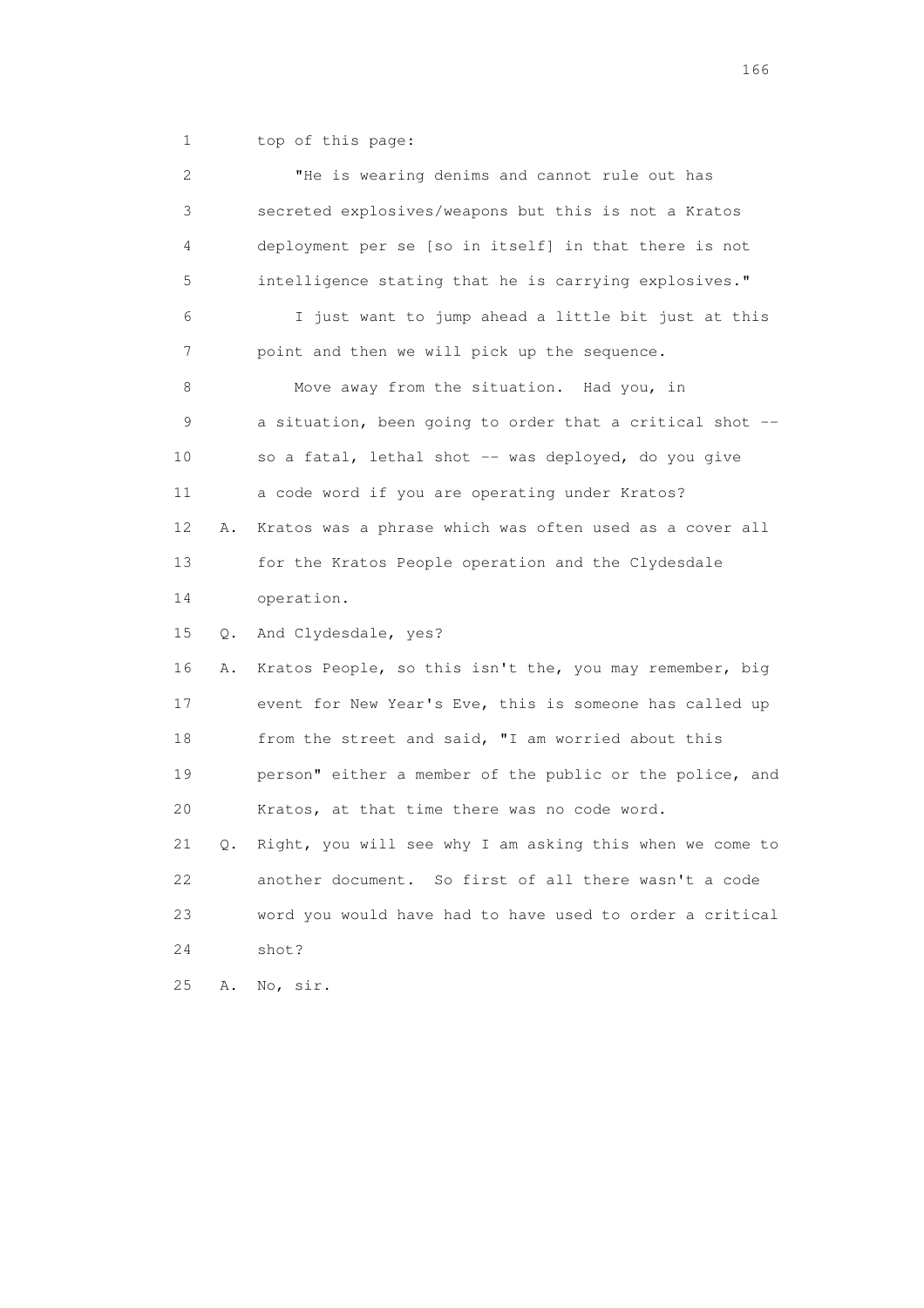1 Q. Secondly, did you ever use any such code word on this 2 day?

3 A. No, I did not sir.

4 Q. Thirdly, can you help:

 5 "... this is not a Kratos deployment ... in that 6 there is not intelligence stating that he is carrying 7 explosives", can you just help us how that fits, what we 8 are looking at there?

9 A. I regret it's slightly clumsily put, the second half -- 10 well, perhaps all of it, but certainly the second half 11 of the sentence. But what I am saying there is, I am 12 assessing the situation, I have somebody who they 13 believe -- the surveillance team believe is the person 14 who has attempted the bombings yesterday. If it's that 15 person, then they are, you know, by definition somebody 16 who poses potentially a great threat.

 17 In addition, I have been told that he's nervous, he 18 is agitated, he is sending text messages, he is on the 19 bus, he is off the bus, he is on the bus, so I am 20 getting a picture of somebody who not only is identified 21 as the person from the day before but also is behaving 22 in a way which, albeit all things that an innocent 23 person might do, adds to the picture to me of somebody 24 who poses a threat. A very significant threat, perhaps, 25 I can't be sure what threat he poses. I do not have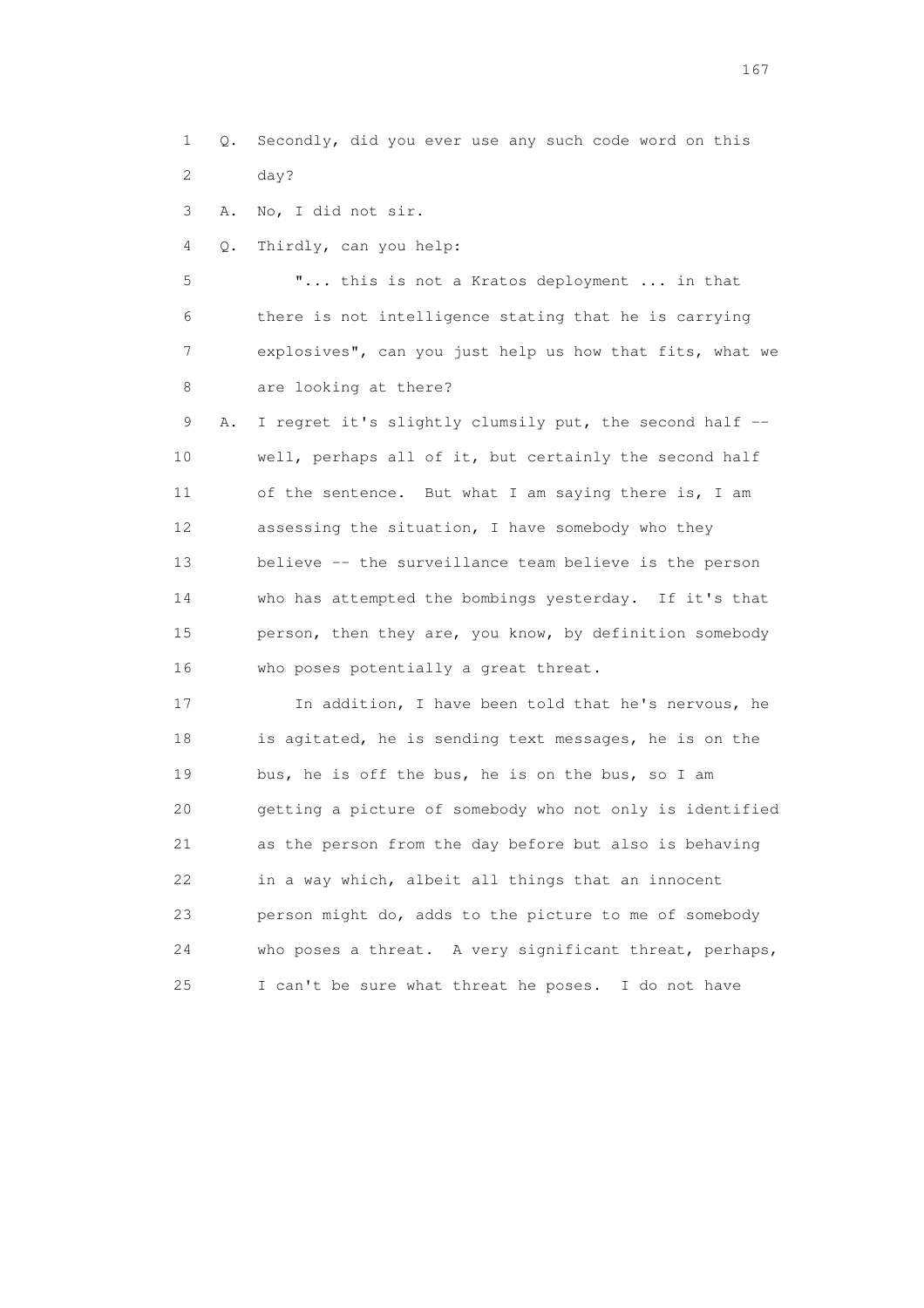1 intelligence from the security service or one of my 2 officers saying, "We think we know what this person is 3 going to do", you know, an informant has just told us or 4 whatever it might be. I do not have that. So I am not 5 sure what threat he actually poses right now absolutely 6 immediately, but I am sure that they think it's the man 7 from yesterday.

 8 So that's when I am saying I haven't got any 9 intelligence, I mean I haven't got any other information 10 beyond what I have been told.

 11 Q. What I am getting at is this: would you have had to have 12 believed that he was carrying explosives and that there 13 was an imminent danger of, as it were, those being 14 detonated before you could have done something which you 15 didn't in fact, as I understand it, do?

16 A. Absolutely, sir.

17 Q. Namely order a critical shot?

 18 A. Yes, sir, absolutely. I would need to be absolutely 19 satisfied that this person posed a dreadful imminent 20 threat to members of the public before I would order 21 a critical shot.

 22 Q. And you are not saying that you were satisfied about 23 that, or that you acted in that way?

 24 A. No, I am saying that I believed he had to be challenged. 25 Q. Yes?

<u>168</u> **168**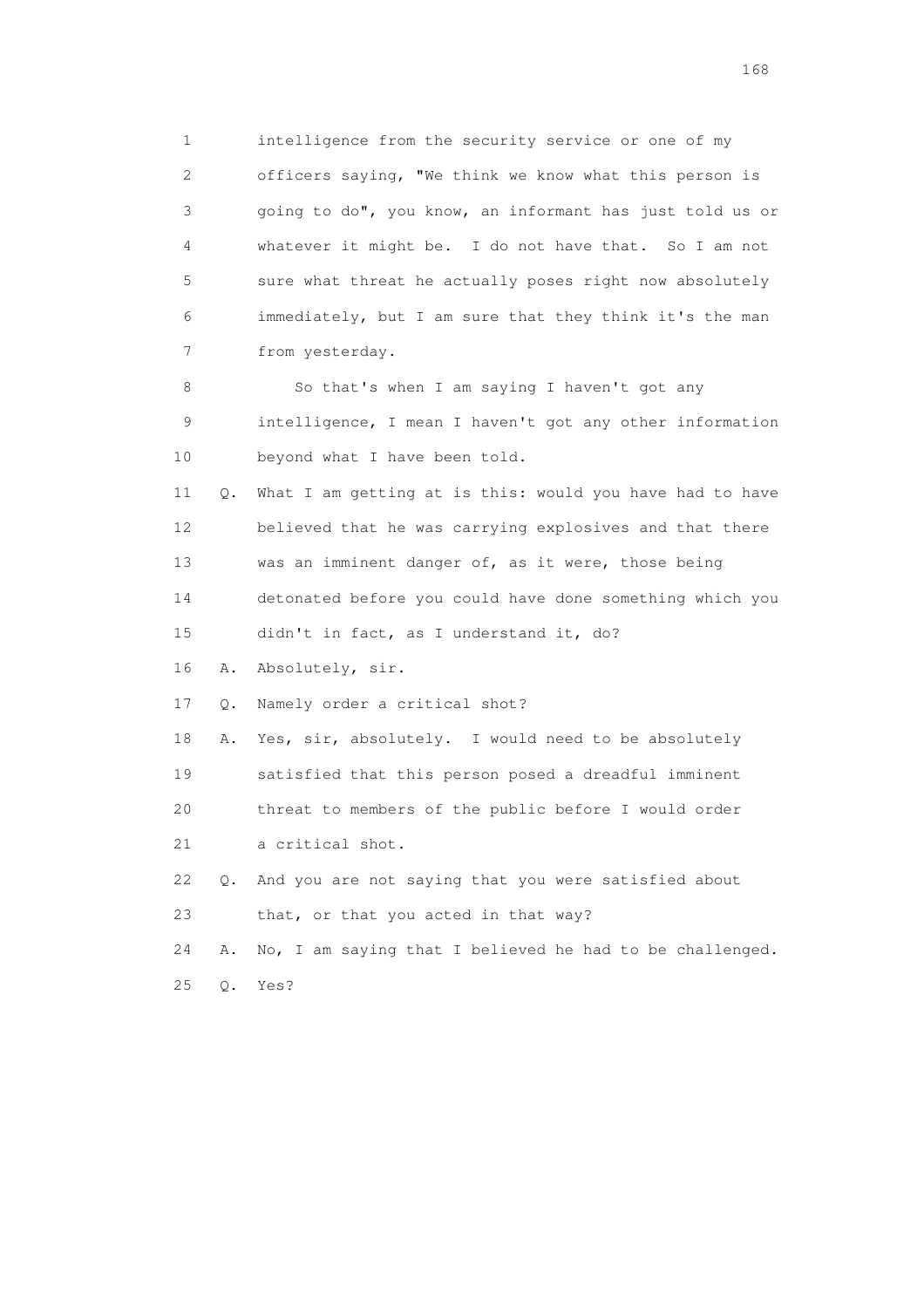1 A. And that if at all possible the challenge had to be 2 before he went on to the tube system, for the reasons 3 that I have outlined there. 4 Q. I am talking about Kratos and critical shot and I just 5 want us all to be clear that you are not saying that you 6 were operating, as it were, under that regime that you 7 had ordered a critical shot or anything of that kind? 8 A. Absolutely not. I was asking for a, what you might call 9 conventional, albeit aware of all the risks, challenge 10 from the firearms officers. 11 Q. Right. Perhaps if we just have a look at 17 and 18. 12 SIR MICHAEL WRIGHT: Perhaps before you go on to that, there 13 is one thing I would like to ask you about on 16, back 14 the previous page, please: 15 "If he were to enter the tube system, I would have 16 no contact/comms with surveillance team, could not 17 provide SFO support". 18 Was that a reference to the fact that SFO hadn't got 19 there yet, or was it a communications problem, or both? 20 A. No, it's not a reference to the fact that they had not 21 got there, it is a reference to the fact that as soon 22 as, at that time, it's different now, at that time as 23 soon as the surveillance teams went down into the tube 24 you lost communications, and therefore it's very 25 difficult for the firearms team to provide support. It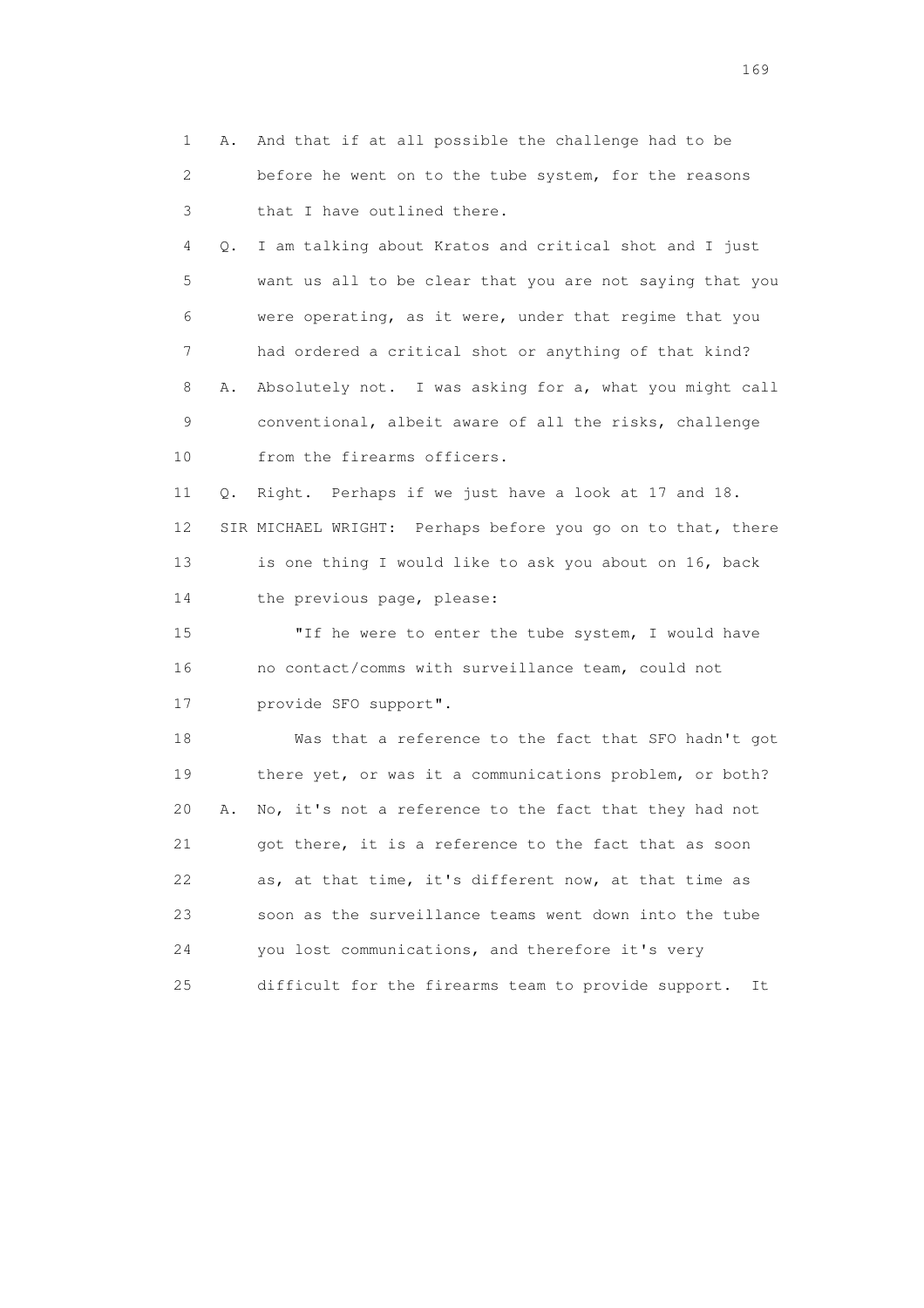1 may not be impossible, but it's extremely difficult, and 2 clearly, as you infer, sir, they need to get on to the 3 same tube, but the other point of course is that if 4 somebody gets on to a tube, and maybe I will come back 5 to this later on, but you know that they are going to 6 travel quite quickly across London. 7 SIR MICHAEL WRIGHT: It's a communications problem? 8 A. The firearms officers are in cars, and they are going to 9 take a very long time to catch up with a tube train and 10 you don't know whether he has changed trains, you can't 11 communicate with the surveillance team, you lose him, 12 potentially he might pop up in Barnet or wherever. 13 MR HILLIARD: If we can just look at 17 and 18 and then

 14 perhaps go back to Mr Cremin's notes. Are you all right 15 with decision 17:

 16 "Subject must be arrested (if necessary by SO12 17 although this is far less preferable than CO19)." 18 And we see the reason for that here:

 19 "See previous decision: subject has entered tube 20 entrance. SO12 still with him but CO19 not there yet. 21 I am convinced he must be prevented from entering the 22 system and if 19 not there then will allow SO12 to 23 attempt to arrest (despite lack of training and 24 equipment)."

25 Then decision 18, over the page: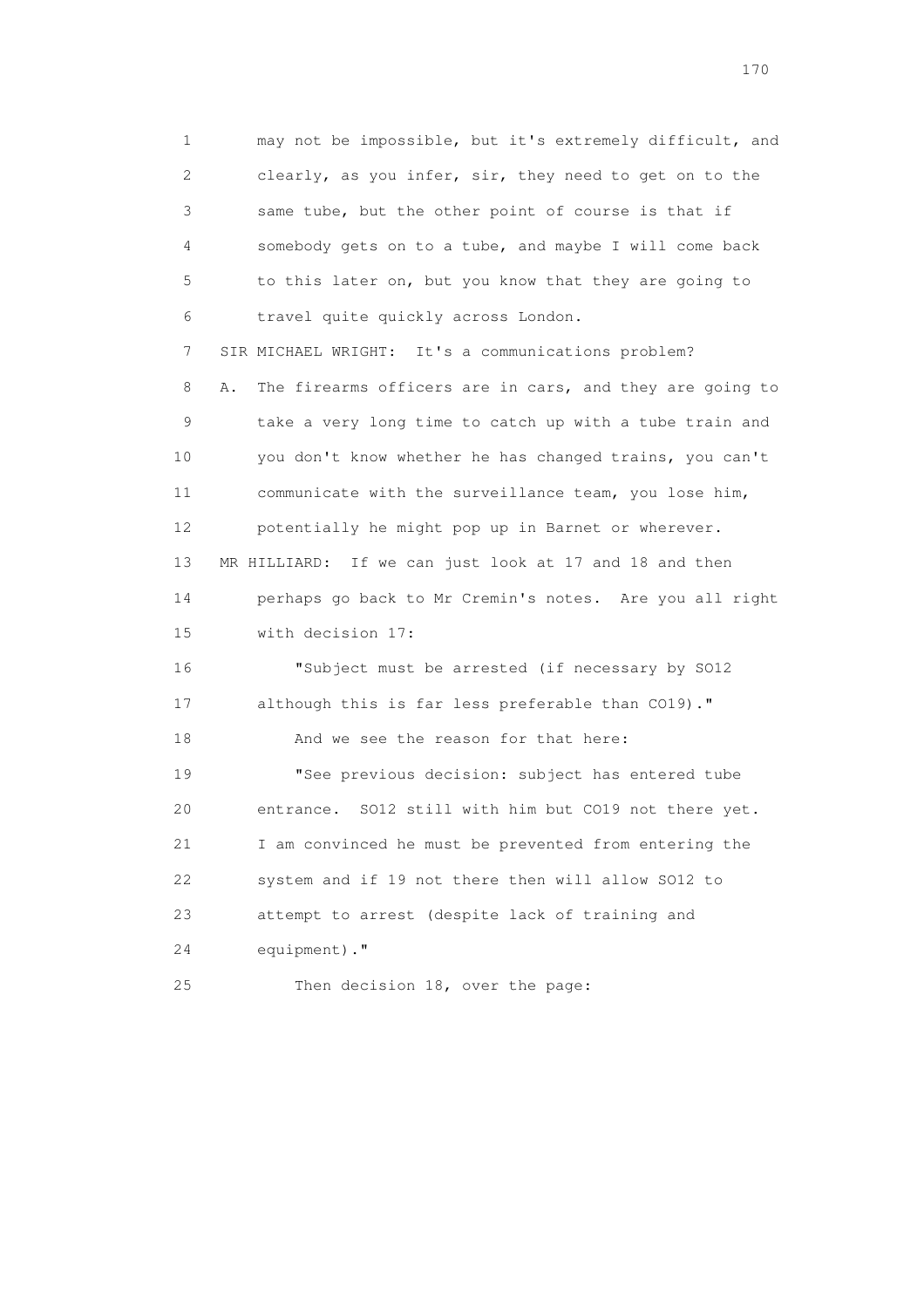1 "CO19 to arrest if possible in Underground station 2 before enters tube train."

3 Reason:

 4 "Am informed CO19 are up with SO12. Subject has 5 gone down escalator. Environment not good for 6 intervention clearly as crowded, no comms but still 7 convinced he must be detained and not allowed to travel 8 on tube for public safety reasons: 9 "I still have open phone link with Silver." 10 Is that Greg Purser?

11 A. Yes, it is, yes.

 12 Q. Then if we can just go to page 162 of Mr Cremin's note, 13 we will just run through it, and then I will ask you 14 about the sequence:

 15 "19 can see bus. CD: is he carrying anything? No. 16 Off bus. Down the tube. Must be challenged before 17 getting down the tube. Stockwell tube. No stop without 18 19. Down escalator to the tube. Not carrying anything. 19 CD: stop him. 10.05: 12 to do it. Going into tube. 20 State red 19. SO19 doing stop, do not let surveillance 21 intervene."

 22 Now, when we were dealing with the narrative, you 23 had last told us about, I think, the time when it was 24 thought he was getting up and was going to be leaving 25 the bus?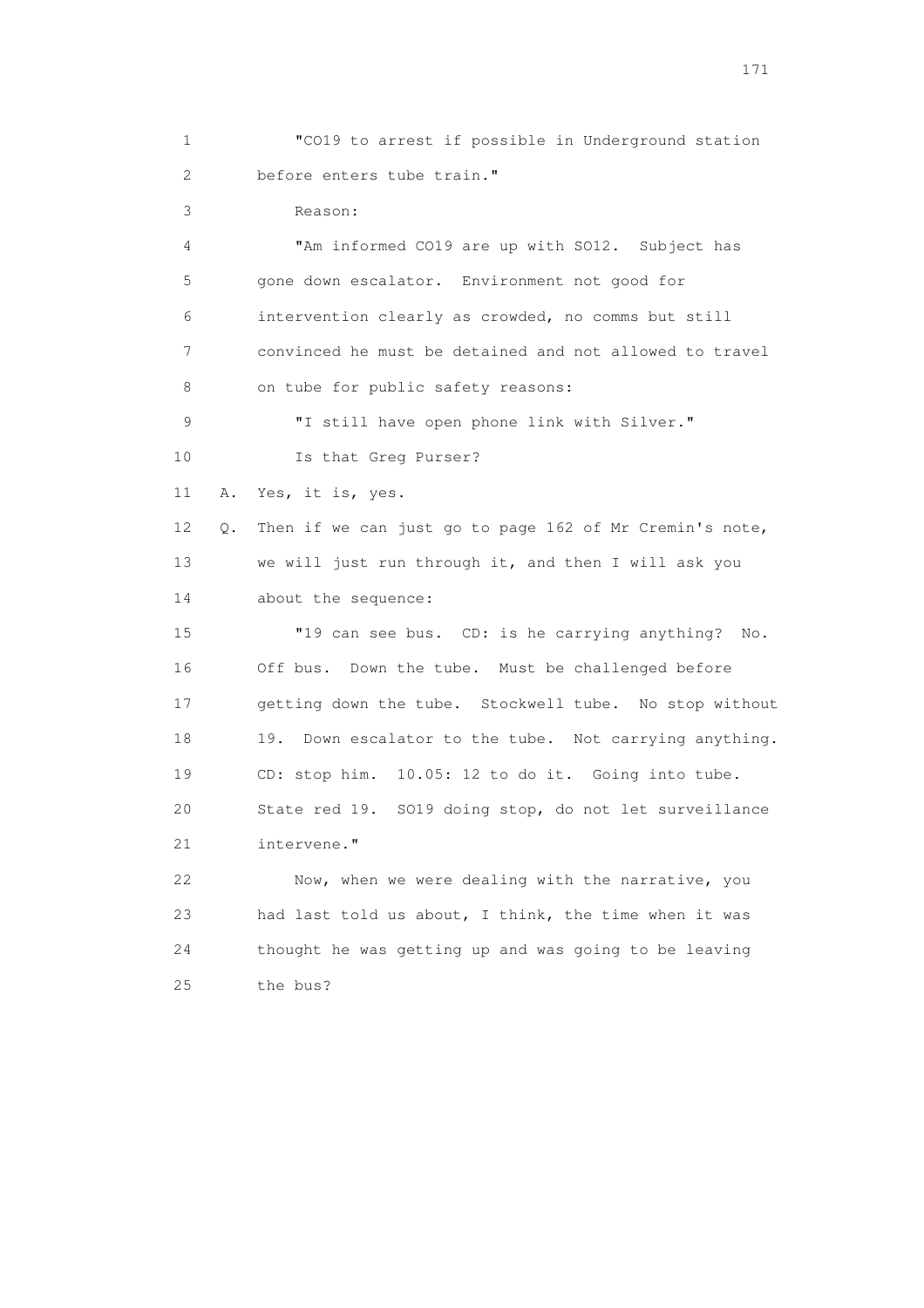- 1 A. Yes.
- 2 Q. Do you remember?
- 3 A. Yes, sir.
- 4 Q. Can you pick the narrative up again from there as you 5 understood it?

 6 A. Yes. Well, I don't know precisely where the firearms 7 team are, I know they are making their way, I am getting 8 encouraging nods from Mr Esposito, I know he is on the 9 phone to Trojan 84, them to make their way as quickly as 10 possible.

 11 Q. Let me pause you there, if I may, in the narrative. 12 Presumably all somebody needs to do is actually ask 13 them, just where are you at the moment, because if one 14 has a map and one, do you see what I mean, it shouldn't 15 be too difficult just to have in your mind's eye, just 16 as you had in your mind's eye, a picture of where 17 Mr de Menezes was, just to have in your mind's eye 18 a picture of where CO19 are?

19 A. It does sound very simple, sir.

 20 Q. I'm not saying simple, but sensible perhaps? 21 A. The answer you may get in any fluid, dynamic, mobile, 22 you know, armed assistance to surveillance operation is 23 you have three or four or five different cars in 24 different places with, you know, different challenges 25 ahead of them in terms of traffic, traffic lights, they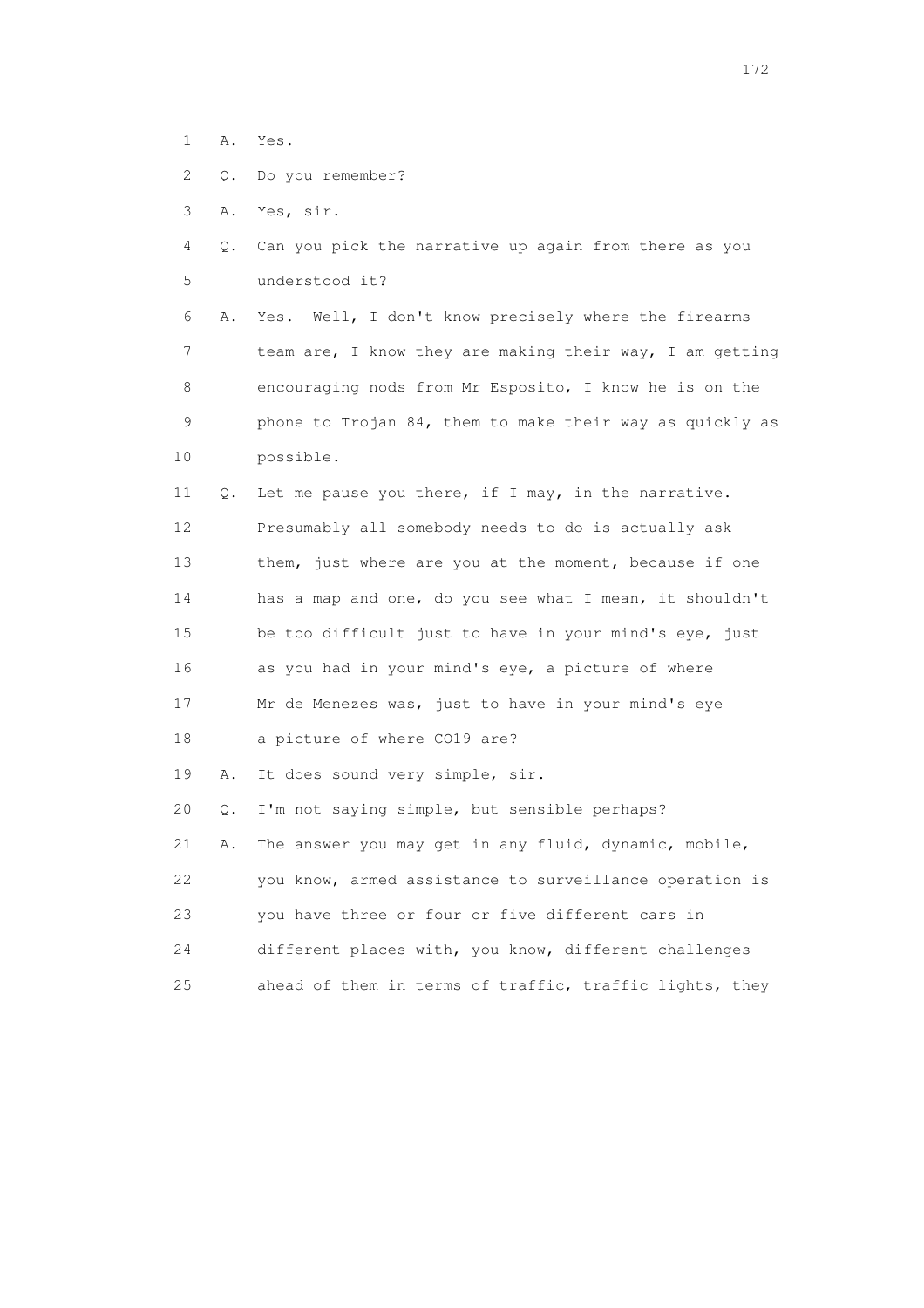1 are not necessarily by any means all in a sort of 2 convoy; they may be, but they may well not be. Asking, 3 "Where are you? Where are you? Where are you? Where 4 are you", takes very valuable time. I did ask Mr Purser 5 earlier on where are the firearms team, and he said, 6 "I don't know exactly, I am a long way behind" so 7 I think the control vehicle, which often can happen, had 8 got behind at least some of the firearms vehicles. 9 Q. That might explain, might it, the earlier passage we saw 10 about: "are you moving your team, firearms team, yes, 11 and then him still holding at Nightingale Lane" do you 12 see what I mean? Maybe he stayed there a bit longer 13 than they did, hence he is behind when you speak to him 14 later. That would explain everything? 15 A. I don't think they quite all left from Nightingale Lane 16 and that isn't uncommon either, they are all in slightly 17 different places sometimes when they start rolling. 18 They are all going to try to make their way as quickly 19 as possible to catch up with the surveillance team on 20 the bus. But firearms teams are always, if you and they 21 will forgive me, they are always tail end Charlies, they

 22 are always at the back end of the convoy until such time 23 as they are required to be at the front of the convey 24 and it is not always exactly clear where they are, we 25 have to move up through the surveillance.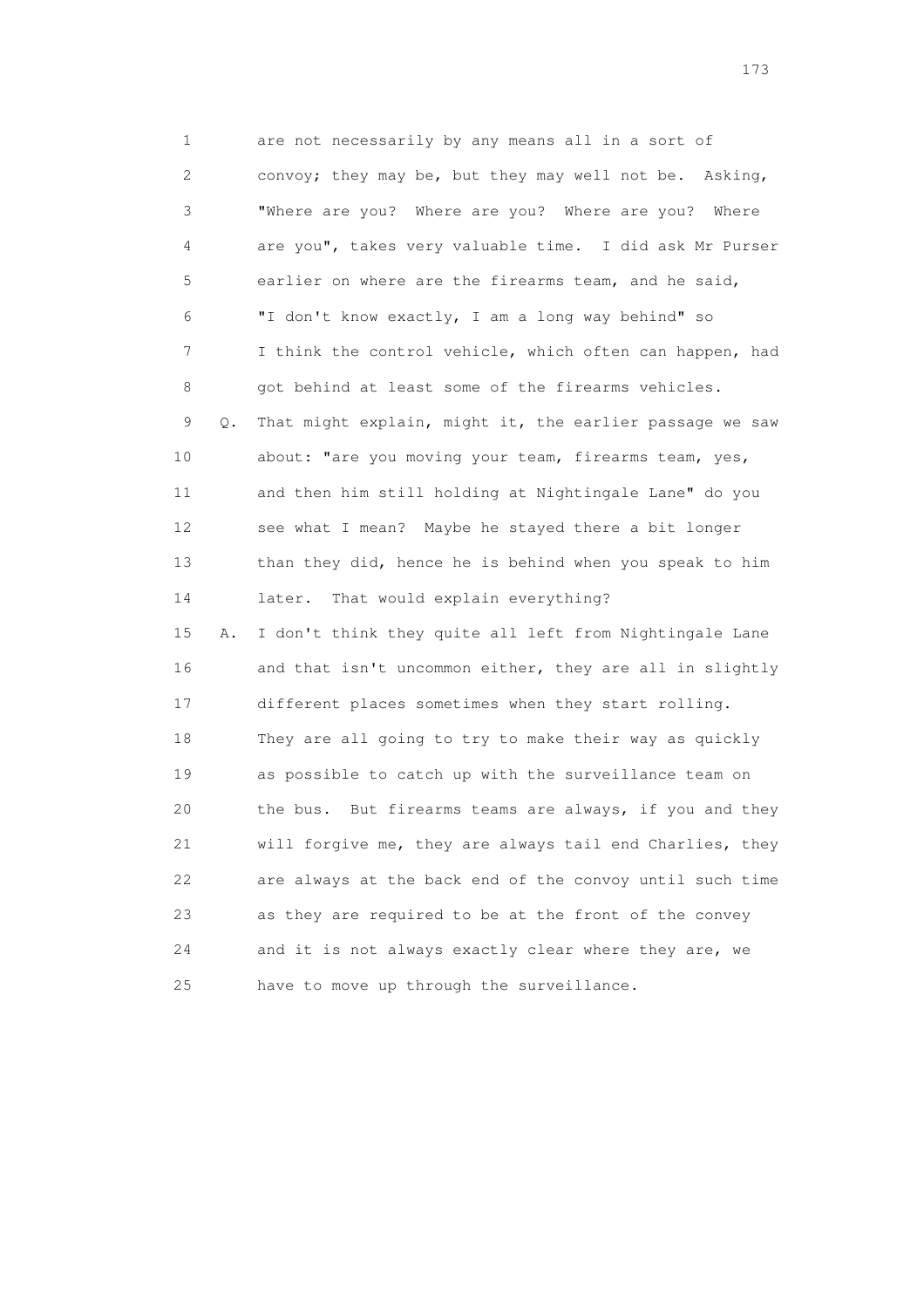1 Q. I absolutely follow that, but there is a difference 2 between them being at the back of the convoy and moving 3 up through the surveillance, and having to catch up? 4 There is obviously a difference, isn't there? If they 5 are late, as it were, on the scene and they are not just 6 having to move through surveillance but actually play 7 catch-up, it's quite different from a movement through 8 a surveillance team?

 9 A. It is, but what I would argue, sir, and many people I'm 10 sure will be coming to give evidence who are better 11 qualified than me to talk about this, but in actual fact 12 it is not the case that the firearms team in a normal 13 mobile support to the surveillance are immediately 14 behind them. They are not. They are always some 15 distance away. That's how, if you like, it works. And 16 they are used to having to make ground very quickly, and 17 move up to the convoy and then through the convoy. 18 SIR MICHAEL WRIGHT: Including breaking the traffic 19 regulations if necessary? 20 A. I have observed that, certainly, sir, they do do that, 21 and I have regularly or many times been out in the back 22 of a firearms vehicle in this situation. They are 23 a long way back off and they are used to that. I am 24 sorry, sir.

25 MR HILLIARD: You were just taking us through the narrative,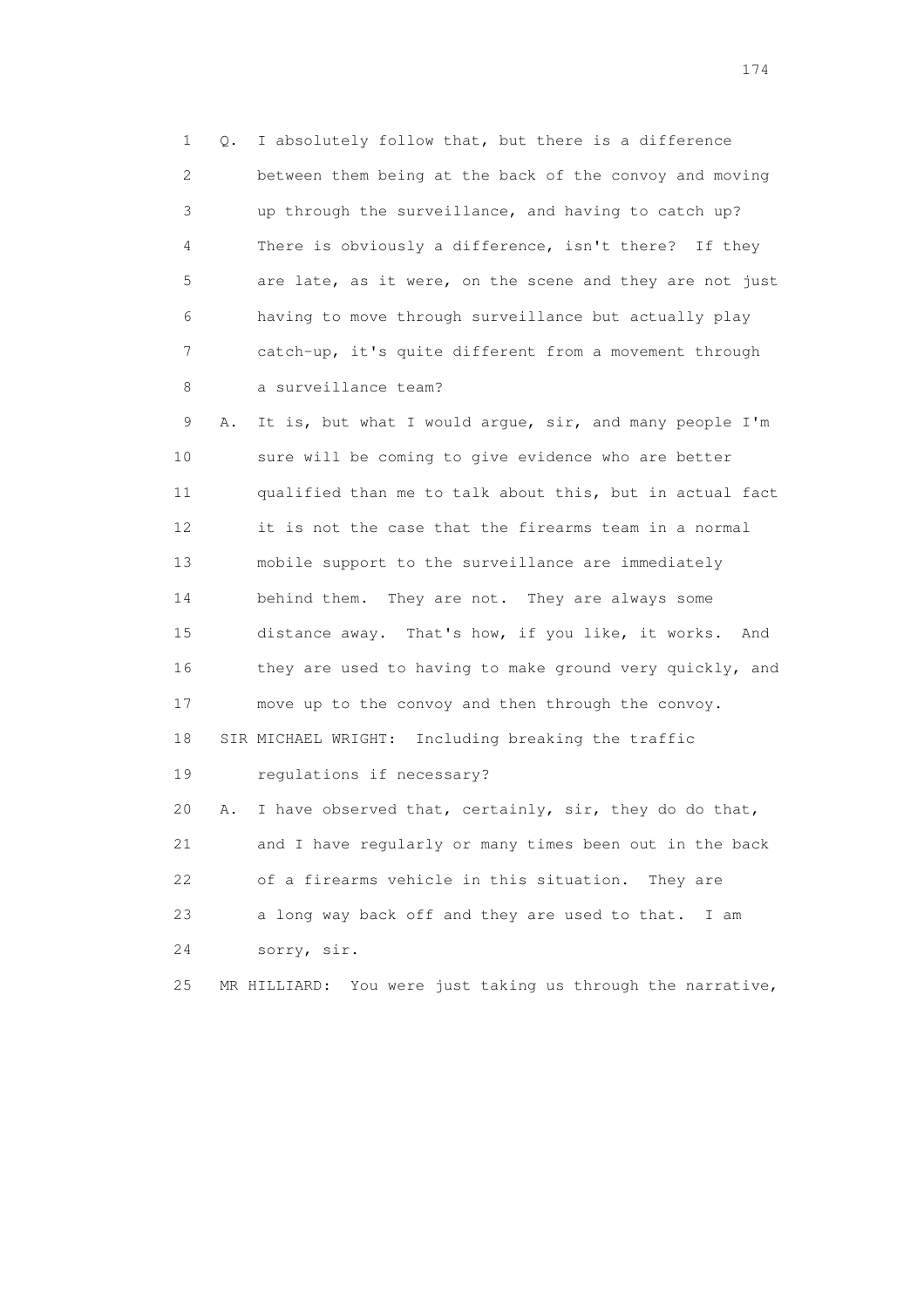1 and do you remember you had just said that you had asked 2 Mr Purser where they were and he had said to you, 3 I think you said he was a long way back. 4 A. Yes, sir. 5 Q. We were just going through the narrative, all right? So 6 can you help us with what happens after? So Mr Purser 7 said -- you have asked where are they, he said "I'm a 8 long way back"; so he doesn't know? 9 A. He doesn't know exactly but Mr Esposito is on the phone 10 to them, they are making their way as quickly as they 11 can. 12 SIR MICHAEL WRIGHT: That is presumably the entry "19 can 13 see bus". 14 A. They get to that point where I'm told, which reassures 15 me, 19 can see the bus, I think: great, they are not far 16 behind. 17 MR HILLIARD: Presumably you don't know, it would follow 18 from what you said, you don't know how many 19 can see 19 the bus, so whether it's one or the whole team you still 20 won't know. 21 A. I won't know precisely and I would say in this sort of 22 situation it is impossible, it's impossible for 23 certainly someone in the control room probably Silver 24 and maybe even the firearms team leader to know 25 precisely where all his team are in this situation.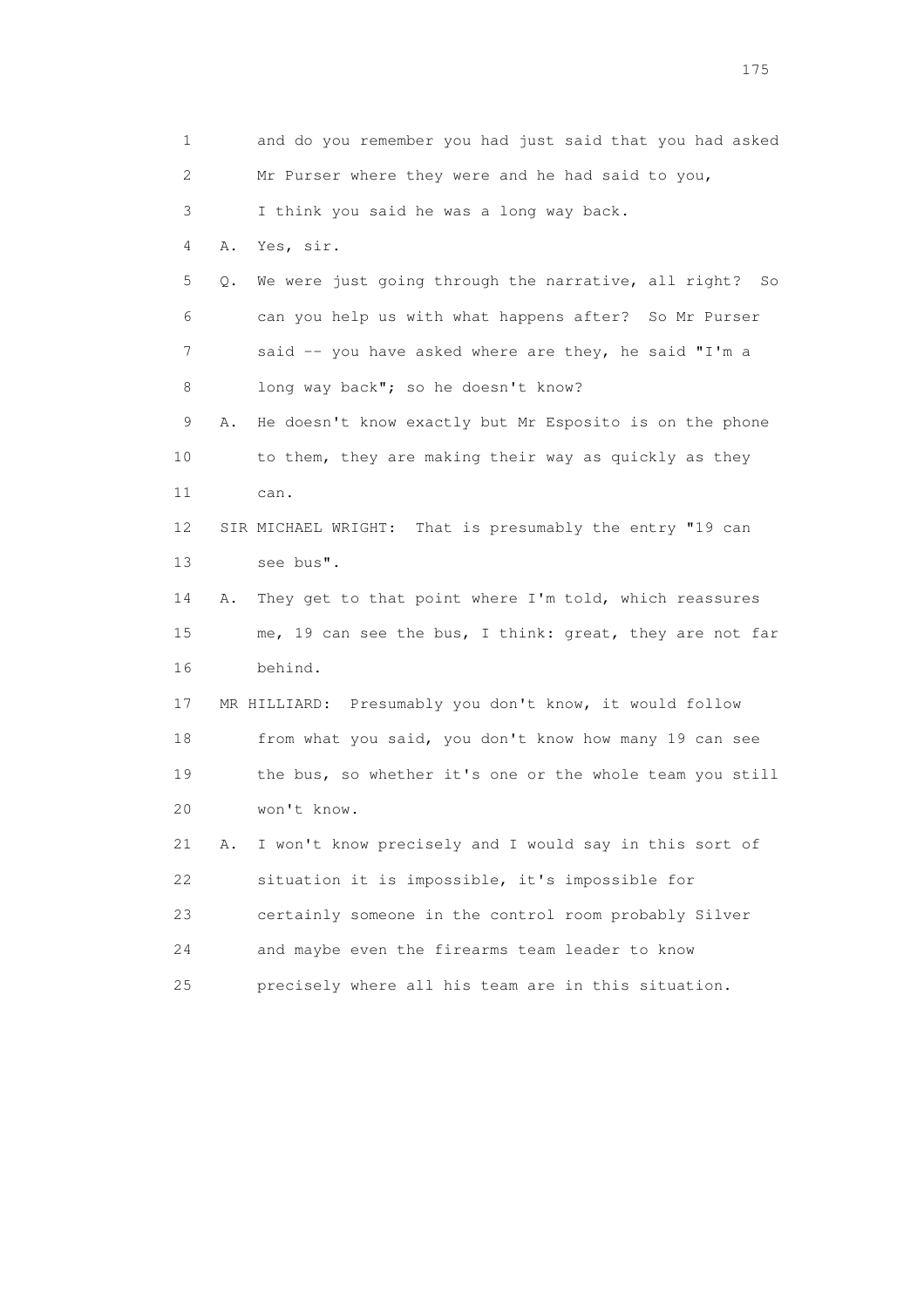| 1  |    | There are nice $-$ - that's the wrong way of putting it. |
|----|----|----------------------------------------------------------|
| 2  |    | There are times when they are in a tight bunch but there |
| 3  |    | are lots of times when they are not.                     |
| 4  | Q. | So 19 can see the bus, you learn that, do you?           |
| 5  | Α. | Yes, I do, sir, yes.                                     |
| 6  | Q. | Do you mind just take us on, if you would, through the   |
| 7  |    | sequence as you were doing?                              |
| 8  | Α. | Again I am not 100 per cent sure that the sequence is    |
| 9  |    | exactly right.                                           |
| 10 | Q. | You mean here? Take us through as you remember it.       |
| 11 | Α. | I just think, you know, if I was to turn to any of the   |
| 12 |    | learned counsel here and see what they have written      |
| 13 |    | down, some people would have some things in slightly     |
| 14 |    | different orders, but I do remember at this sort of      |
| 15 |    | stage asking the question: is he carrying anything,      |
| 16 |    | which is obviously an important thing to know, and I was |
| 17 |    | told no. So in terms of, I described sort of not going   |
| 18 |    | up and down in the scale of understanding the threat he  |
| 19 |    | might pose, the fact that he is not carrying anything is |
| 20 |    | you know, a positive bit of information but of course    |
| 21 |    | I'm aware that people frequently in other countries have |
| 22 |    | concealed devices under their clothing or in small       |
| 23 |    | places.                                                  |
| 24 |    | So it's an important bit of information but it           |

25 doesn't immediately make me think that he doesn't pose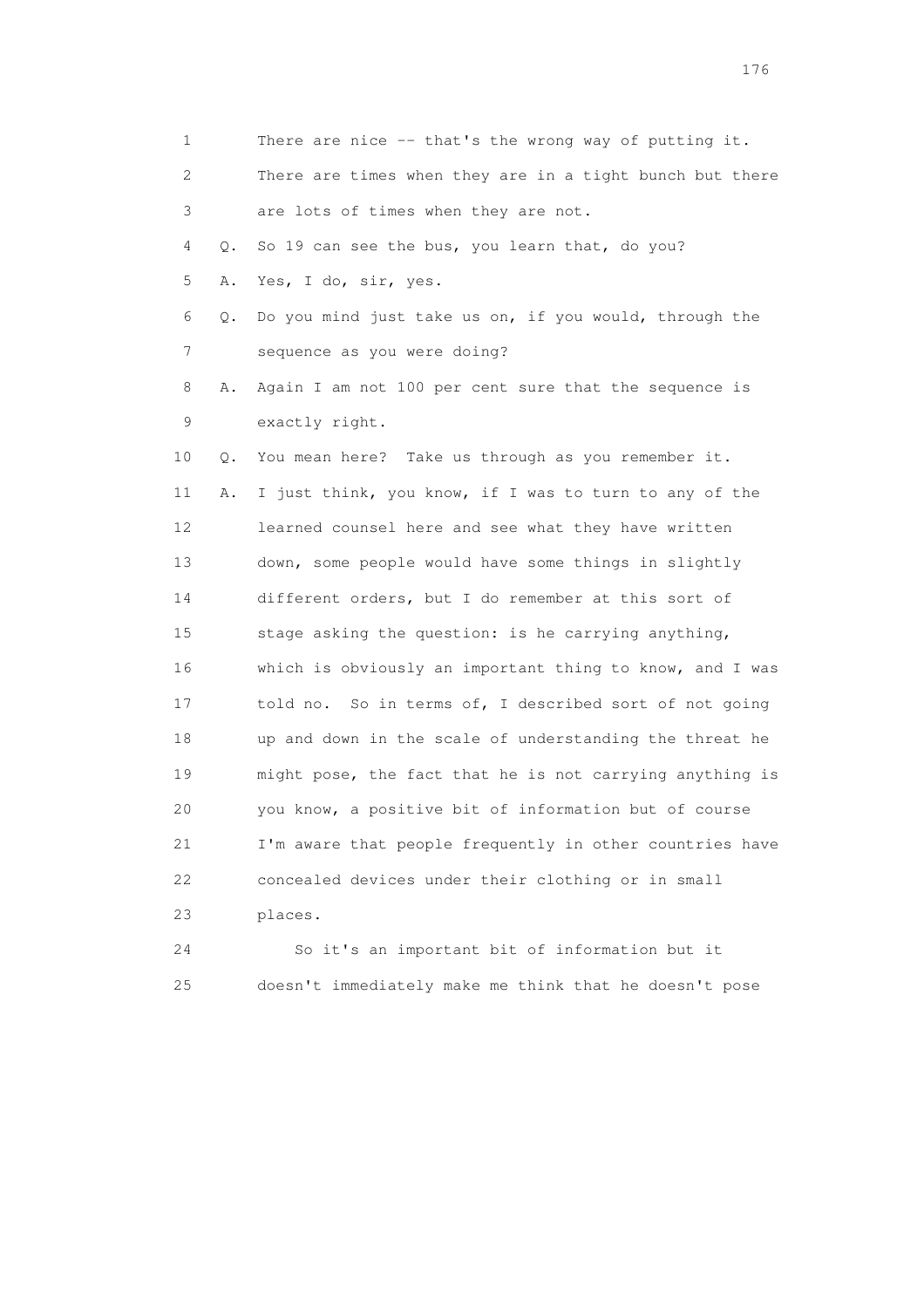1 any threat, far from it.

 2 The entry at 10.03 says "off the bus", so I think 3 the commentary is that the man that I thought was 4 Nettle Tip was off the bus. I am again repeating, and 5 I have been talking about this for the previous sort of 6 few minutes, if he gets off the bus, I want him stopped. 7 When he gets off the bus, I want him to be arrested. 8 I use various different phrases like that: interception, 9 intervention, detain, arrest, stop, challenge, I am 10 using lots of different words and you will see some of 11 them in here.

12 At this point I realise before he is -- you know, 13 I am told he is going down towards the tube, I realise 14 that it's extremely likely, earlier on, that he will 15 when he comes down the stairs of the bus I think he 16 could be going to Stockwell tube, I know this area and 17 that's what's concerned me. Again I say he must be 18 challenged before getting down the tube, which I don't 19 think in either instance means specifically, you know, 20 a particular place on the tube or I don't think at 10.03 21 he was on the platform or had gone down the escalators 22 or anything like that, it's just someone saying he is 23 going down the tube.

 24 Q. Is this right, that you had envisaged or had thought at 25 that time that the best place for a challenge to take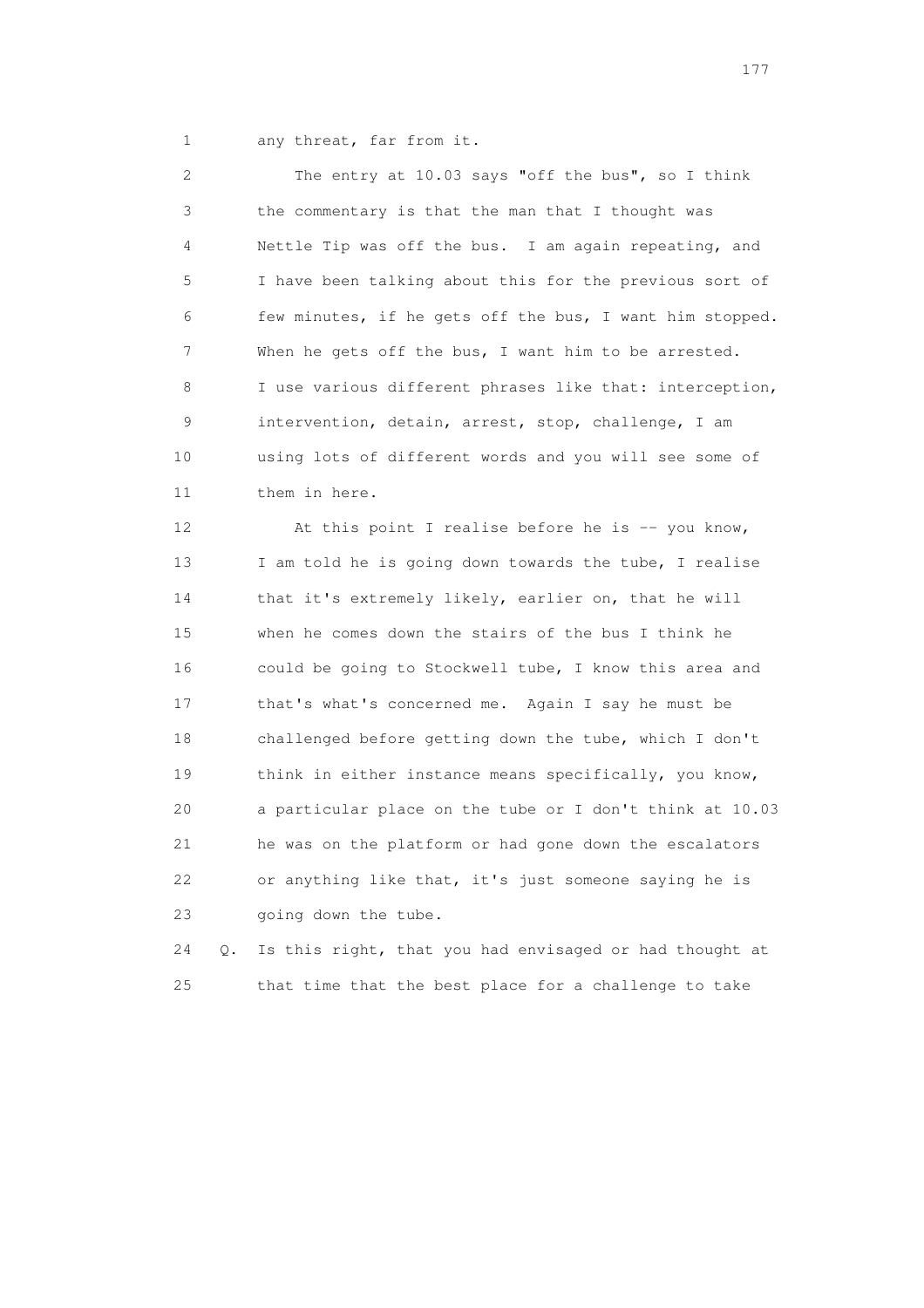1 place was in the little bit before he got off the bus 2 and before he went into the tube?

3 A. I had certainly anticipated --

 4 SIR MICHAEL WRIGHT: You mean in the open street? 5 A. In the open street between the bus stop, there was 6 a split second when I wasn't sure it was the bus stop 7 immediately before or after Stockwell tube for a split 8 second but either way I knew there was an open area 9 which I thought there is never a good place in London to 10 challenge someone who might be carrying a suicide bomb, 11 but that was a better place than on the bus, and indeed 12 a better place in my mind then than once someone had 13 entered the tube system.

 14 SIR MICHAEL WRIGHT: If there is a series of choices, you 15 have first of all the space which the jury have seen 16 because we have been there and we have seen it on the 17 video, there is the about maybe 30 seconds walking space 18 between the number 2 bus stop and the exterior of 19 Stockwell station.

20 A. Yes, sir.

 21 SIR MICHAEL WRIGHT: Fairly wide open space, would you 22 agree?

23 A. Yes, sir.

 24 SIR MICHAEL WRIGHT: Then of course there is the concourse 25 itself, ground level concourse?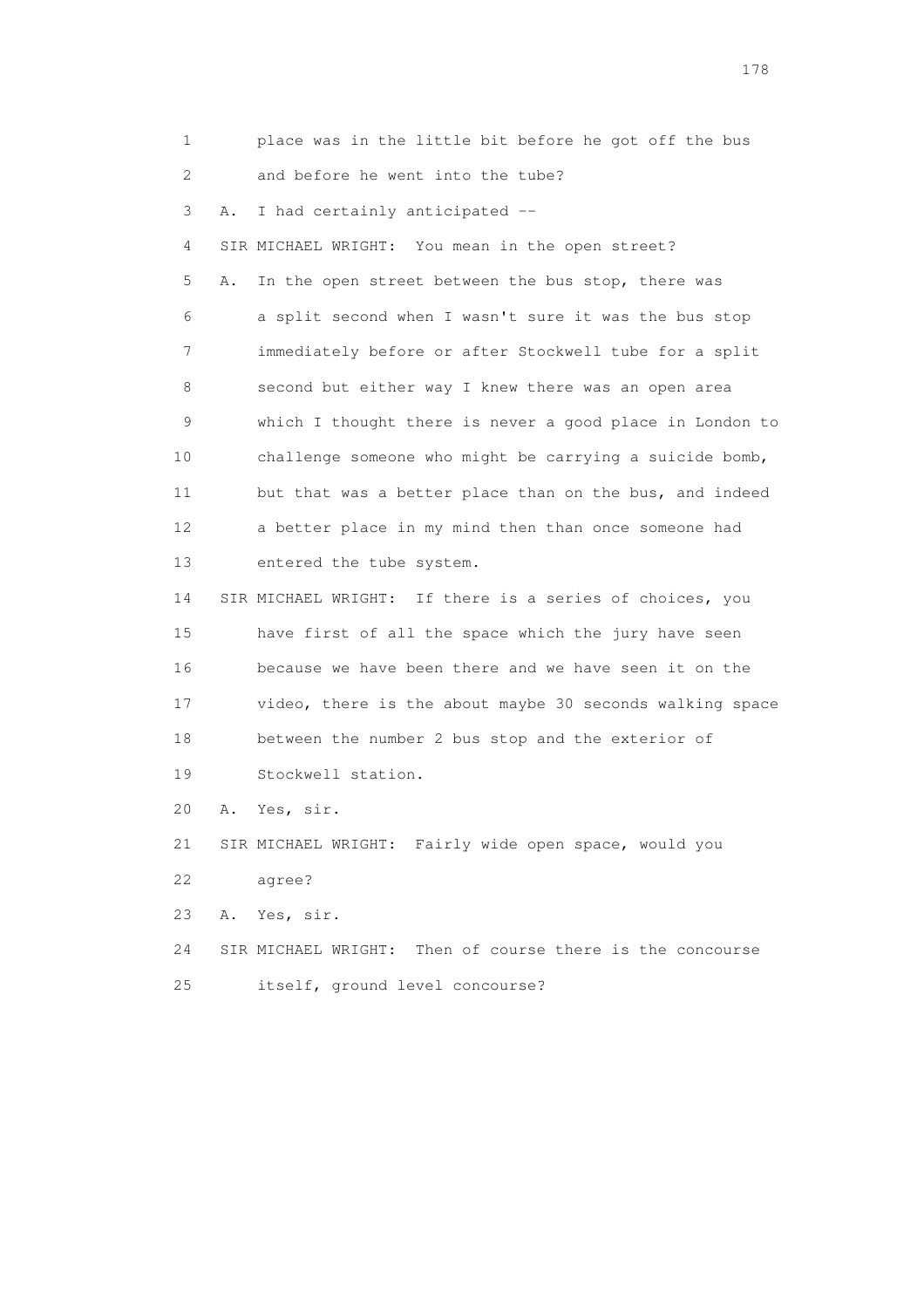1 A. Yes, sir.

| 2  |    | SIR MICHAEL WRIGHT: That I suppose is not as preferable     |
|----|----|-------------------------------------------------------------|
| 3  |    | from your point of view as the street outside.              |
| 4  | Α. | Probably not, sir, because it's a confined space.<br>That   |
| 5  |    | said, the area immediately around the tube station in my    |
| 6  |    | experience is often very busy and of course this is one     |
| 7  |    | of the things that the firearms team leader would have      |
| 8  |    | to be considering in choosing a best place.                 |
| 9  |    | SIR MICHAEL WRIGHT: Would it be feasible?                   |
| 10 | Α. | To do a challenge in the --                                 |
| 11 |    | SIR MICHAEL WRIGHT: In the concourse?                       |
| 12 | Α. | I think it certainly would be feasible, sir, yes.           |
| 13 |    | SIR MICHAEL WRIGHT: The next stage is, I don't suppose it   |
| 14 |    | would be hardly possible, going down the escalator he's     |
| 15 |    | actually on the move, would it?                             |
| 16 | Α. | I can't imagine that, sir, I can't envisage that, but       |
| 17 |    | forgive me, I think it's a question better put to           |
| 18 |    | a firearms officers than it is to me, it's detailed         |
| 19 |    | tactical --                                                 |
| 20 |    | SIR MICHAEL WRIGHT: You had to weigh up the options that    |
| 21 |    | you actually had at that moment.                            |
| 22 | Α. | Yes.                                                        |
| 23 |    | SIR MICHAEL WRIGHT: In any case, as soon as you start going |
| 24 |    | down the escalator, you get communications difficulties.    |
| 25 | Α. | You do, yes.                                                |
|    |    |                                                             |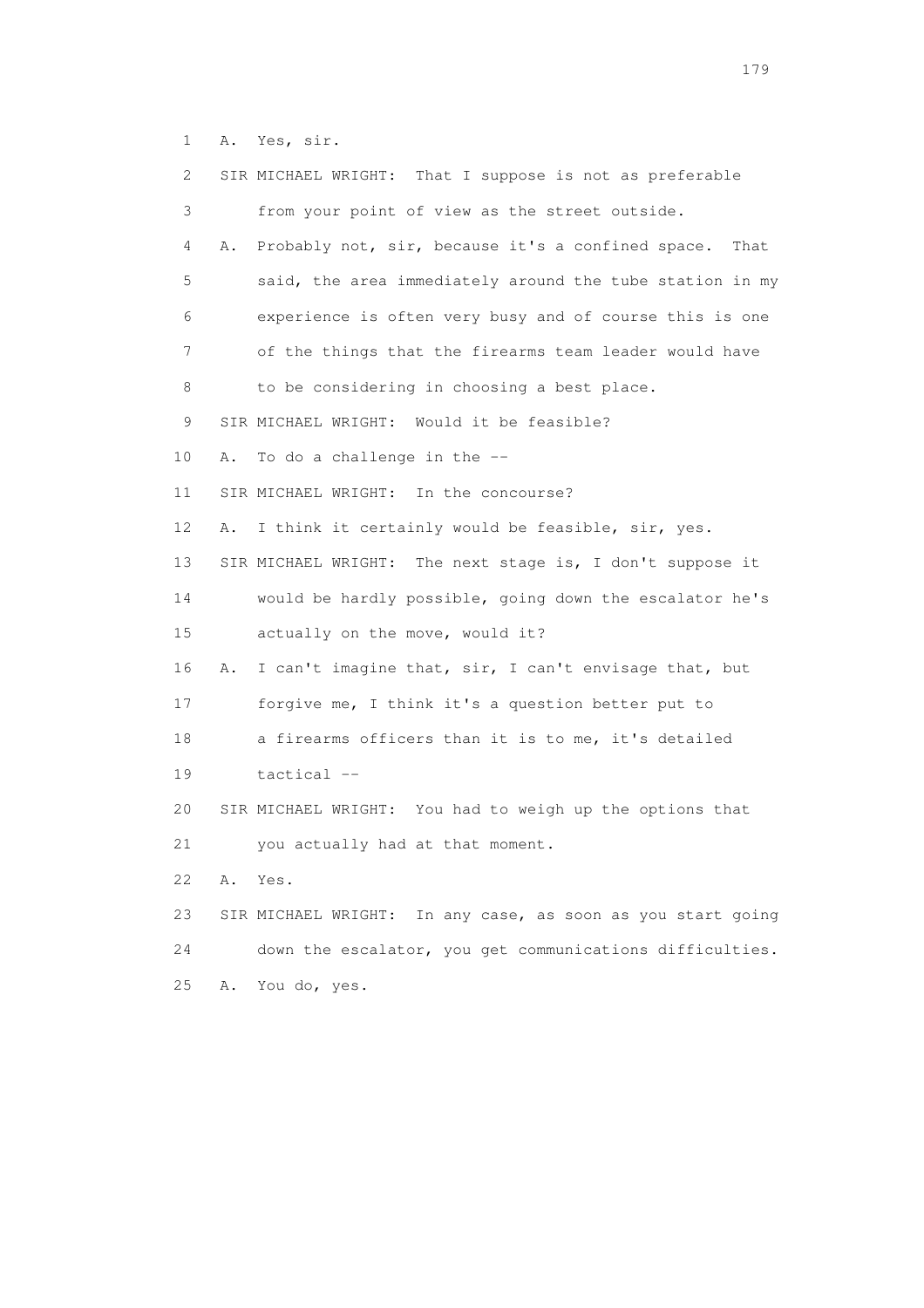1 SIR MICHAEL WRIGHT: After that really it becomes very 2 difficult.

 3 A. Exactly, and without labouring the point, sir, I'm very 4 familiar with these fast-moving situations and I know, 5 I didn't know where he was going to get off the bus. 6 When I realised he was getting off the bus there 7 I thought there might be an opportunity, a good 8 opportunity, it is still not very safe, unlikely to be 9 much cover, you can't get much distance, it would have 10 to be probably quite a close stop, so it's not great at 11 all for this sort of challenge but for me, if it could 12 be achieved, it would be better than in the concourse or 13 as you say, most definitely at that time I thought going 14 down the escalator or into the tube was not good.

 15 You can't possibly, when you are in command of this 16 or when you are a firearms team leader, plot precisely 17 where the person is going to go when he gets off the 18 bus. You don't know he is going into the tube, and you 19 are talking about split seconds at this stage.

20 SIR MICHAEL WRIGHT: Very well.

 21 MR HILLIARD: As it happens, the surveillance team were up 22 with him, weren't they, at the time when he had got off 23 the bus, and would, but for the information you got 24 about CO19, if you had ordered them to do the stop and 25 it follows they, if they had done it as you had ordered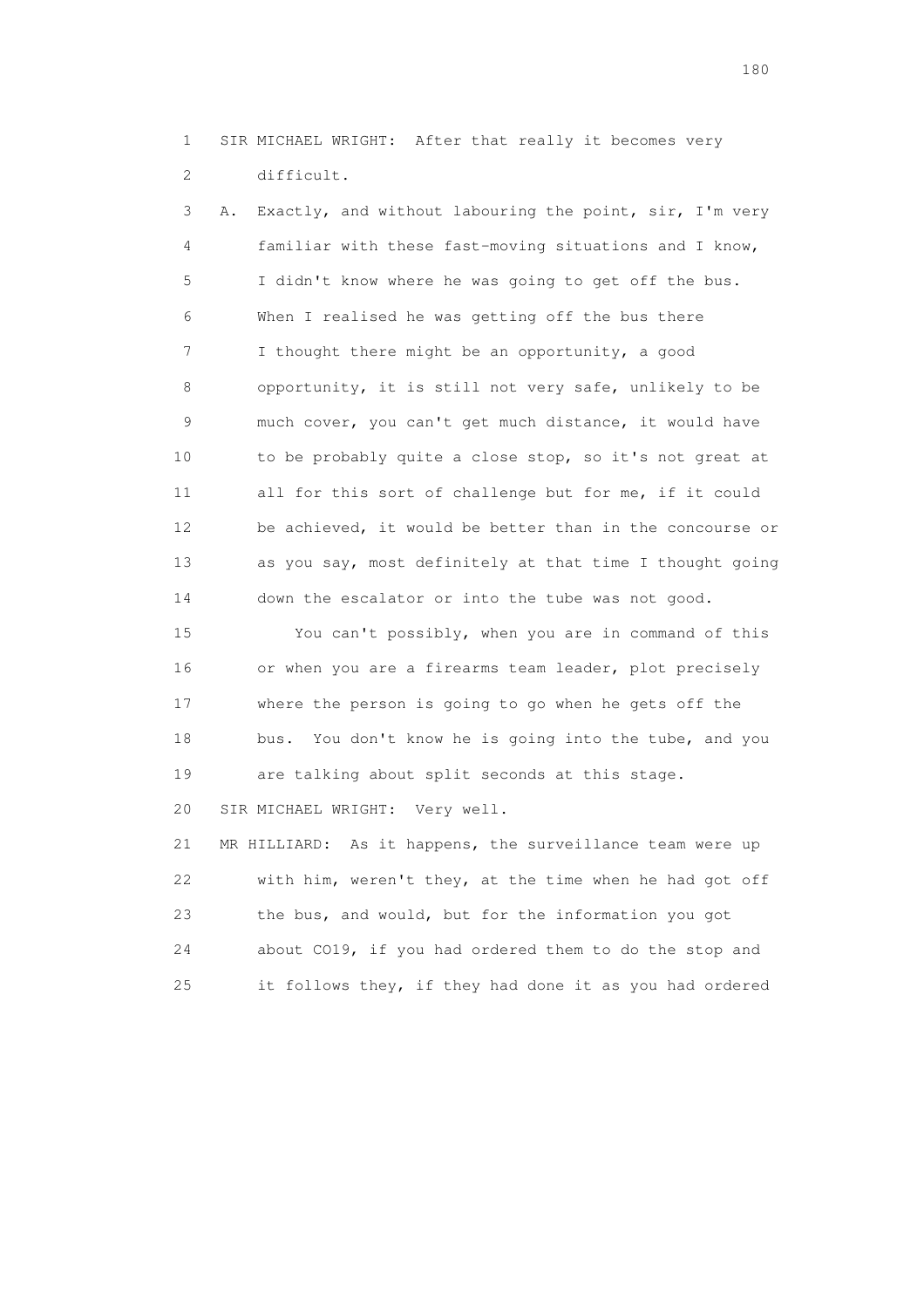1 would have been doing it above ground?

 2 A. Yes, sir. My understanding was that when I asked SO12 3 to do it, because I was told by Mr Esposito that SO19 4 were not in a position to do it, he was most definitely 5 above ground, had just entered into the tube station -- 6 SIR MICHAEL WRIGHT: And because it appears in your decision 7 log, and they, SO12, were with him? 8 A. Absolutely, sir. I mean, of course again I didn't know

 9 how many people precisely where they were, but I knew 10 that they were -- somebody was there and they were 11 offering to do the stop. I heard that.

 12 SIR MICHAEL WRIGHT: We saw from the video that some of them 13 were actually ahead of him.

14 A. Right, sir.

 15 SIR MICHAEL WRIGHT: There was at least one standing by the 16 entrance to the station, it may have been two.

 17 A. I didn't know that at the time, of course. I didn't 18 even know whether those particular officers were armed. 19 I think I now discovered that they were. And you would 20 expect a considerable proportion of the surveillance 21 team to be armed. If they are offering to do the stop, 22 I am assuming they are offering to do an armed stop, and 23 they are in a position to try that.

 24 I should say, sir, that this is not an obvious or 25 straightforward decision to ask the surveillance team to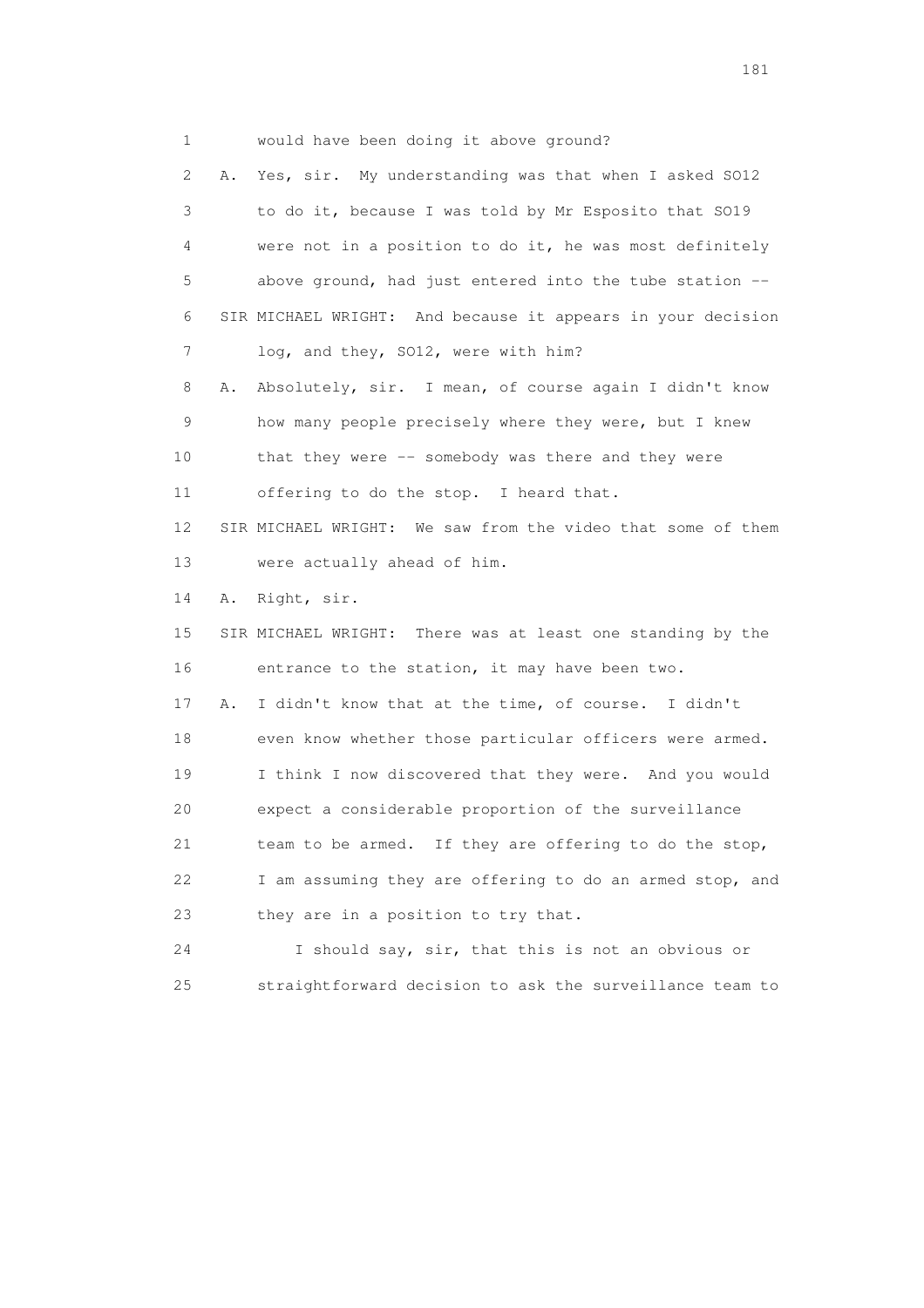1 do that.

| $\mathbf{2}^{\mathsf{I}}$ |    | SIR MICHAEL WRIGHT: I think we are clear about that.     |
|---------------------------|----|----------------------------------------------------------|
| 3                         | Α. | It's very much a last resort, and quite probably         |
| 4                         |    | something that, you know, I would know that my tac       |
| 5                         |    | adviser would not advise unless it was very much a last  |
| 6                         |    | resort.                                                  |
| 7                         |    | MR HILLIARD: You had, we can see from Mr Cremin's notes, |
| 8                         |    | made it plain that the challenge had to be before he had |
| 9                         |    | got down the tube; correct?                              |
| 10                        | Α. | Yes, that was, to use the language in the manual, the    |
| 11                        |    | parameter I had put on it.                               |
| 12                        | Q. | So it was no use, was it, you knowing that SO19 were     |
| 13                        |    | there unless they were going to be able to do the stop   |
| 14                        |    | before he got down the tube, because if they couldn't do |
| 15                        |    | that, you would have SO12 do it?                         |
| 16                        | Α. | Yes, sir. Literally as soon as I asked for 12 to do it,  |
| 17                        |    | the words had just come out of my mouth, Mr Esposito     |
| 18                        |    | says "19 are there".                                     |
| 19                        | Q. | You must have assumed from that that 19 were there and   |
| 20                        |    | in a position to effect a stop above ground?             |
| 21                        | Α. | I did. And in these sorts of operations, you have very   |
| 22                        |    | experienced expert people involved, Mr Esposito is       |
| 23                        |    | probably as expert, if not more expert, than anyone else |
| 24                        |    | I could have had at my side. He tells me they are there  |
| 25                        |    | and he is indicating, you know, they can be used,        |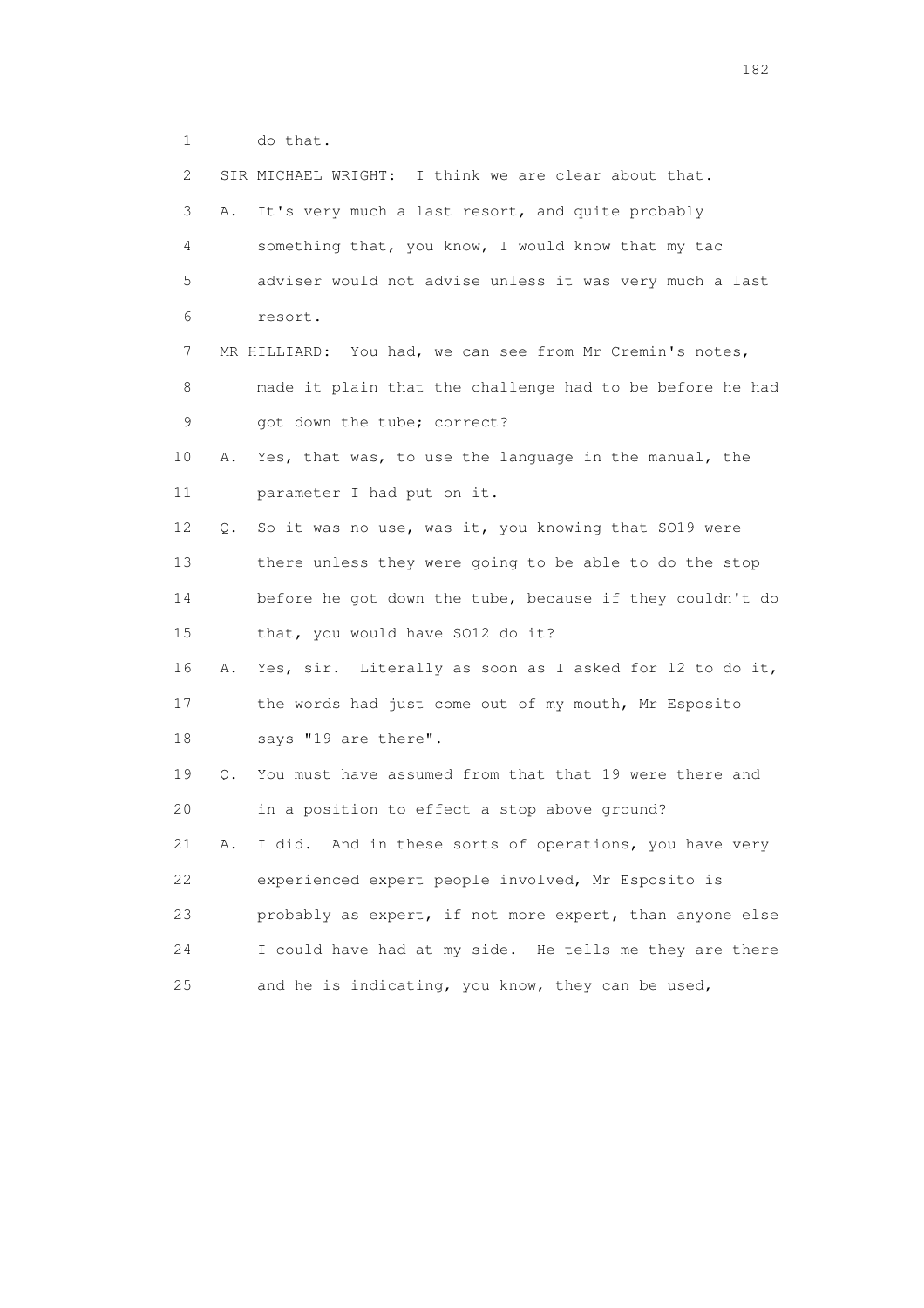1 I believe him.

 2 SIR MICHAEL WRIGHT: Mr Esposito had to go on what he was 3 being told.

 4 A. Absolutely, I believe him, and similar to I believe the 5 surveillance team when they say they think it's him. 6 You know, they are experts and you trust them.

 7 SIR MICHAEL WRIGHT: I want to ask you a generality for 8 a moment.

9 A. Yes, sir.

10 SIR MICHAEL WRIGHT: In order for the firearms squad,

 11 a firearms squad -- let us talk about generalities for 12 a moment, a suspected suicide bomber.

13 A. Yes, sir.

 14 SIR MICHAEL WRIGHT: In order for a firearms team to be in 15 a position to detain/arrest/neutralise if necessary 16 a suspected suicide bomber, how must they be disposed in 17 relation to that? I don't mean ill or well. I mean how 18 must they be disposed physically in relation to the 19 suspect? You follow what I mean?

 20 A. I do. You are taking me slightly out of my area of real 21 expertise.

22 SIR MICHAEL WRIGHT: Nevertheless.

 23 A. But they would want to try to get between the person and 24 the people that the person currently threatens if they 25 can. They also want to be in a place where there is,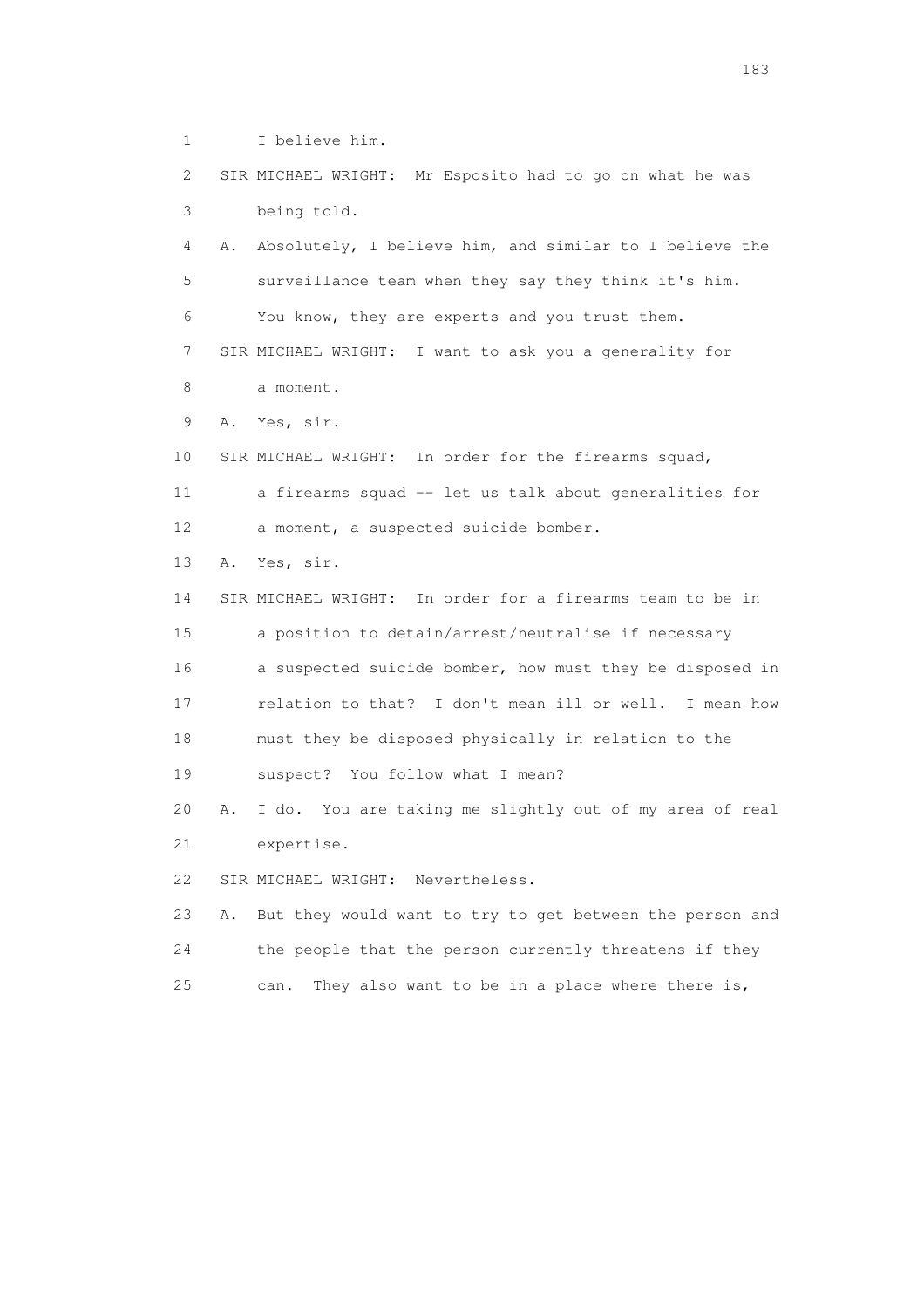1 you know, the least possible threat to everybody around. 2 And they would be looking, if they could, for cover but 3 I have already said that's unlikely to be here. They 4 are looking for distance, if that's possible, because 5 then it's safer; if the bomb explodes, the further away 6 you all are the better. But they will get between the 7 threat and the public, and they would want to be around 8 the suspect in order to contain the suspect.

 9 SIR MICHAEL WRIGHT: You are gesturing with your hands 10 rather what I expected.

11 A. Sorry, sir.

 12 SIR MICHAEL WRIGHT: Quite all right. You are indicating 13 a sort of surrounding operation.

 14 A. Yes, the moment of challenge is designed assuming the 15 person is not, you know, not carrying a bomb or if they 16 are, not actually inclined to detonate the bomb that 17 they are carrying, the moment of challenge is designed 18 to ensure that they don't, you know, get away easily and 19 that they are able to see the challenge and hear the 20 challenge and be aware of the challenge from all sides. 21 I think that's the essence of it.

 22 SIR MICHAEL WRIGHT: Yes, that's very helpful. Bringing it 23 down to particulars, one of the things you would have 24 wished at any rate, possibly expected, if they are ready 25 to intervene, is that some of them at least would be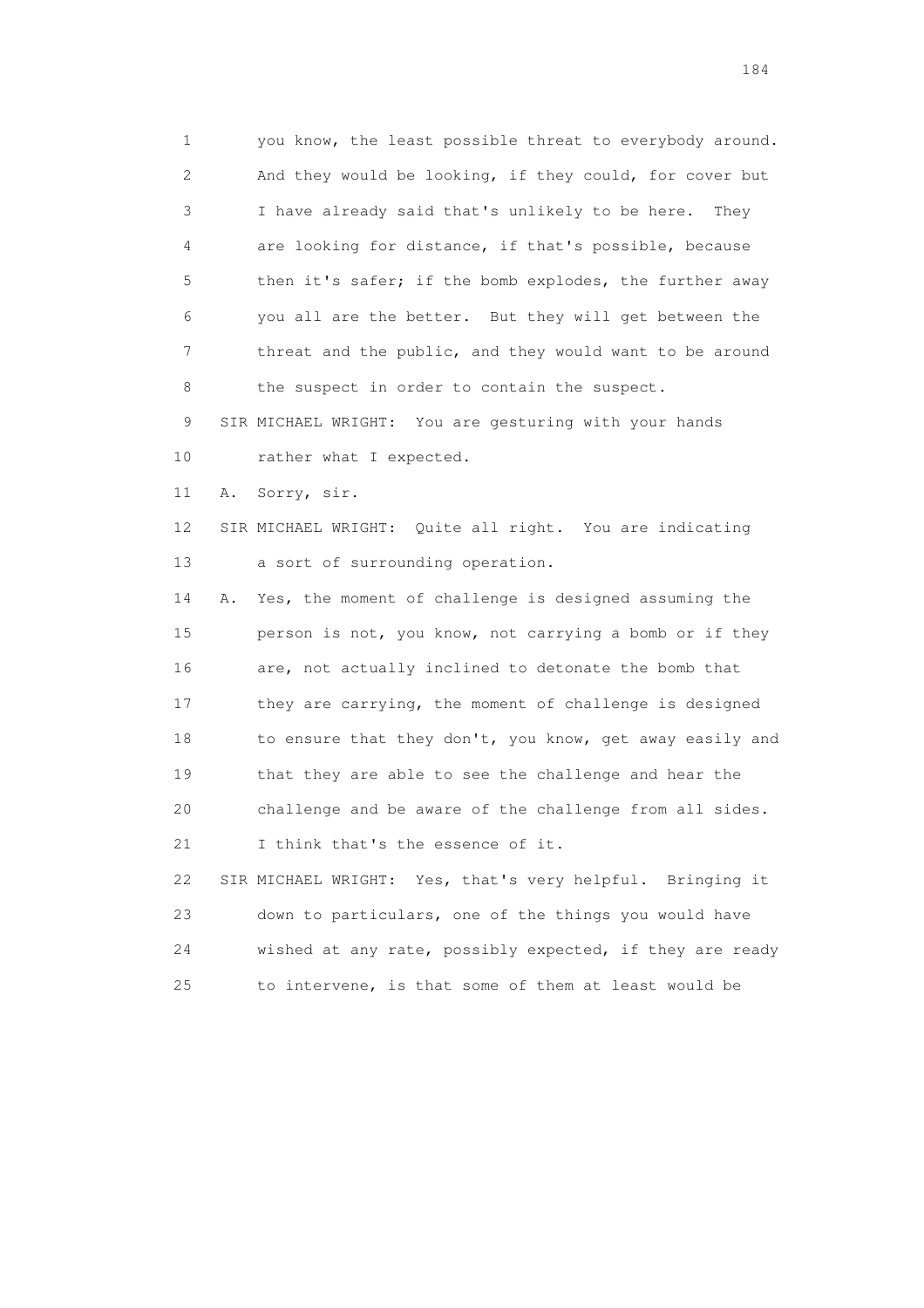1 between the suspect and the tube station?

2 A. Obviously I wanted the intervention if possible before

3 the tube station, yes.

4 SIR MICHAEL WRIGHT: That's what I mean.

5 A. Yes.

 6 SIR MICHAEL WRIGHT: We must wait to hear what the evidence 7 is going to be about this, but if it be the case that 8 when Mr de Menezes went through the barrier, picked up 9 his newspaper, and started to descend the escalator, the 10 nearest CO19 officer was about a minute, possibly 70 11 seconds, but about a minute behind him. In other words, 12 put it the other way around. The first firearms officer 13 vaulted over the barriers about a minute after 14 Mr de Menezes had been through and had started down the 15 escalators.

 16 If you had known that, would you have thought that 17 they were in a position to do the stop? 18 A. You are asking me, sir, to think about something which 19 is sort of very precise, which is why I am thinking hard 20 because it's very different from the situation that 21 I was in. But if I knew -- knew -- that somebody was 22 a minute behind somebody else, and I never would in this 23 situation, that's not a piece of information that 24 I would get, but if I did know that, and the person they 25 were behind, and I wanted them to arrest that person,

<u>185</u>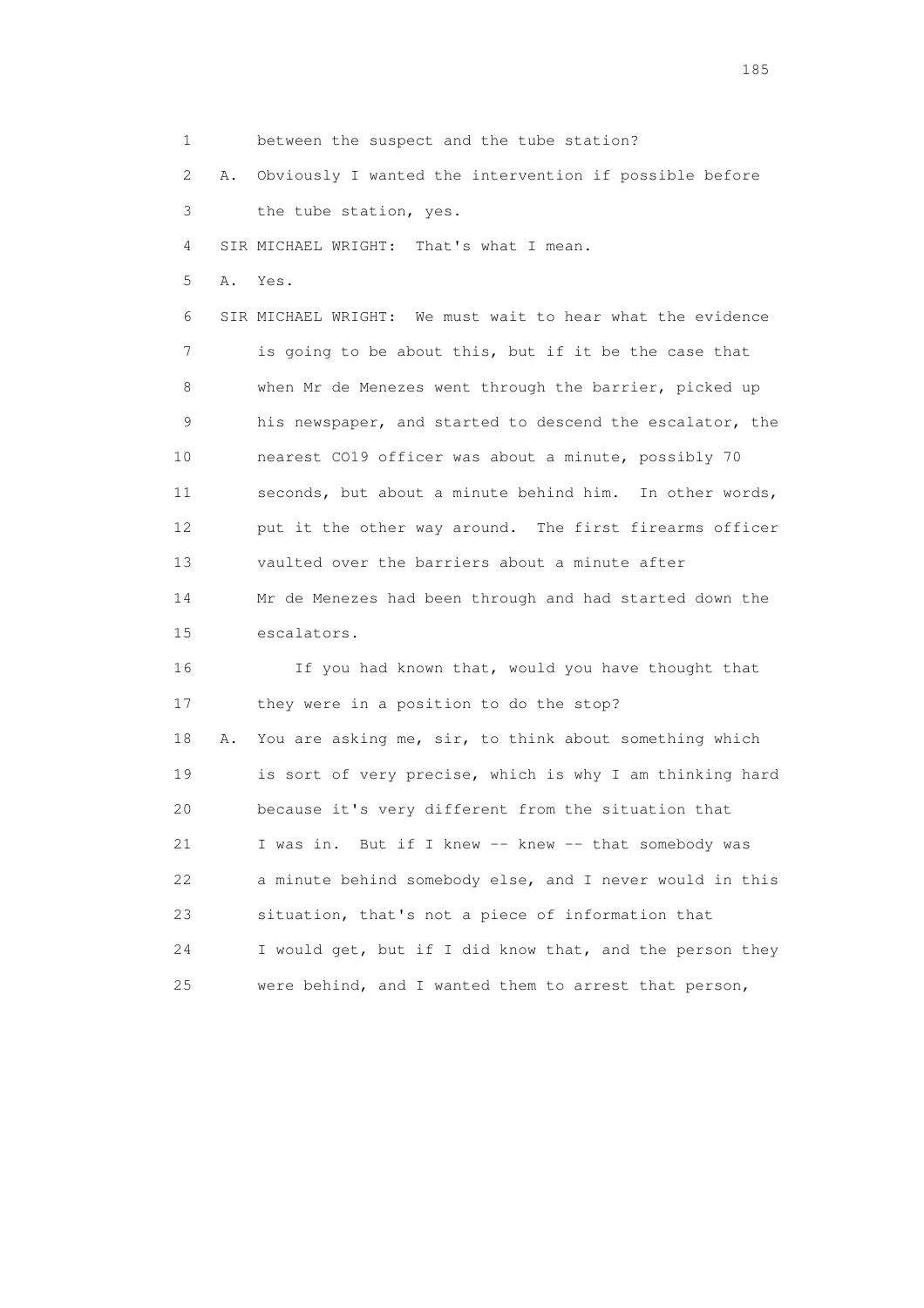1 was already going down the escalators, then I would not 2 expect them to be able to get there in time before the 3 tube left. 4 Now, I think I know what you are going to take me to 5 next, sir. 6 SIR MICHAEL WRIGHT: You tell me. 7 A. Well, it was not my understanding when Mr Esposito said 8 "they are there" that Mr de Menezes was already on the 9 escalators. 10 SIR MICHAEL WRIGHT: I appreciate that. That is apparently 11 what the log says. 12 A. The log says somebody is -- the log says lots of things, 13 it says, you know, "down the tube", higher up it says 14 "down escalator to the tube", but my understanding most 15 definitely was that he was still in the concourse 16 area -- 17 SIR MICHAEL WRIGHT: I am actually not worrying too much 18 what the log says because we have the video, we have 19 seen the video, as I am sure you have, too. 20 A. I have looked at the video, yes, sir. 21 SIR MICHAEL WRIGHT: Then you will know the basis upon which 22 I am putting these questions to you, that in fact by the 23 time the first firearms officer came over the 24 barricades, the gates, Mr de Menezes was already on his 25 way down the escalator.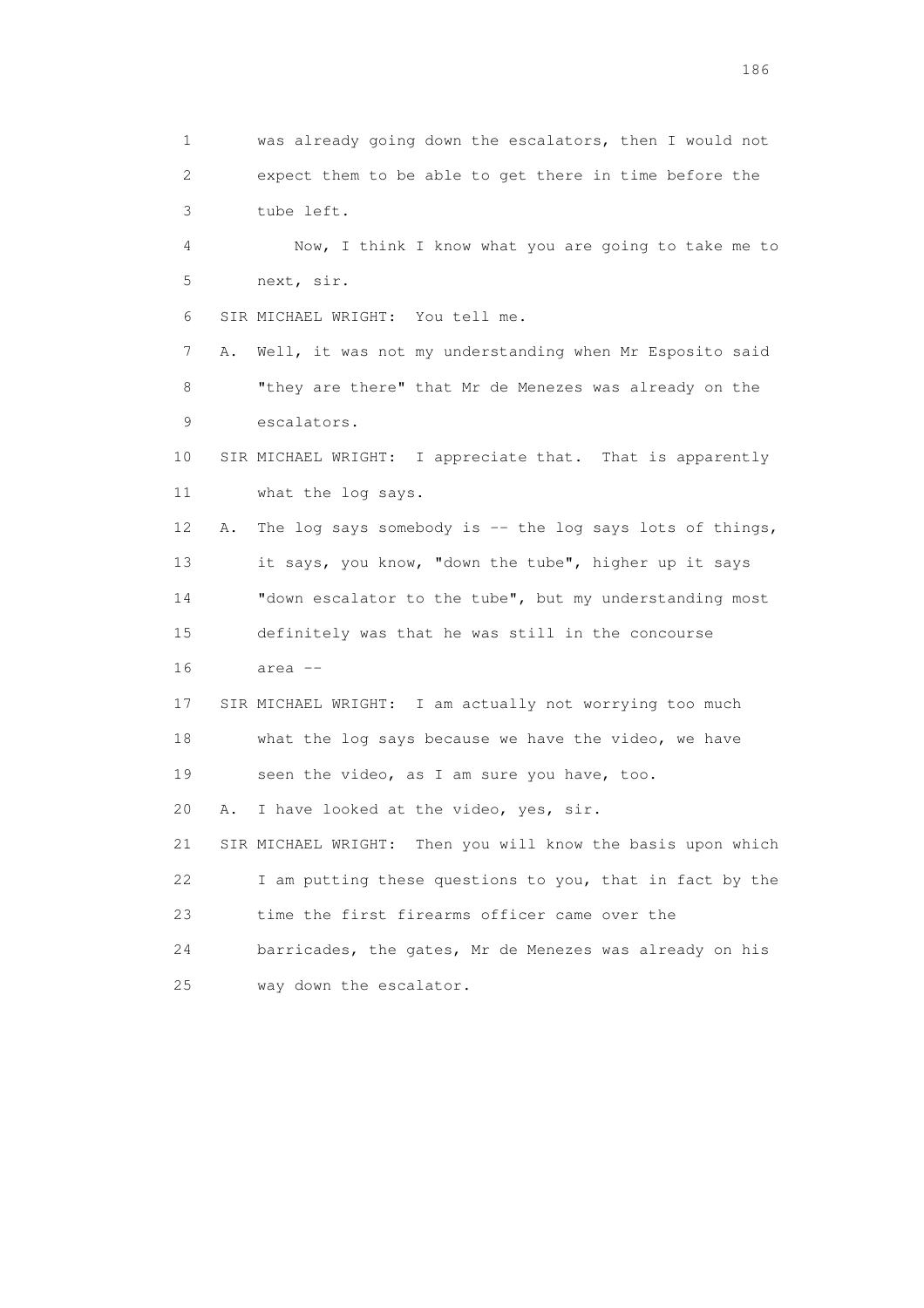1 A. Yes, I know that, sir. I don't know the minute. 2 SIR MICHAEL WRIGHT: The time gap, we are told -- we must 3 wait and see. We are told that the time gap is 4 a minute. 5 A. Right, sir. 6 SIR MICHAEL WRIGHT: Very well, take it on from there 7 Mr Hilliard. 8 MR HILLIARD: Does it come to this: if you had known in fact 9 that SO19 couldn't stop him before he went down the 10 tube, you would have stuck with SO12 doing the above 11 ground challenge? 12 A. Yes, sir, I think I would. But you must understand 13 this, this is a flowing, moving situation, and as soon 14 as I had asked for 19, I was fully aware that he was 15 headed down the escalators. But at the time I asked for 16 12, he was in the concourse, as soon as I said that, 17 words out of my mouth, I am told that 19 are in 18 a position, I said 19 to do it, I thought he was still 19 upstairs, and obviously I didn't know precisely where 19 20 were. 21 Q. We can see, we have looked at this already and you have 22 told us you used a number of words, but this is perhaps 23 the one to concentrate on at the moment: 10.04 do you 24 see: "Stop him"?

25 A. Yes, sir.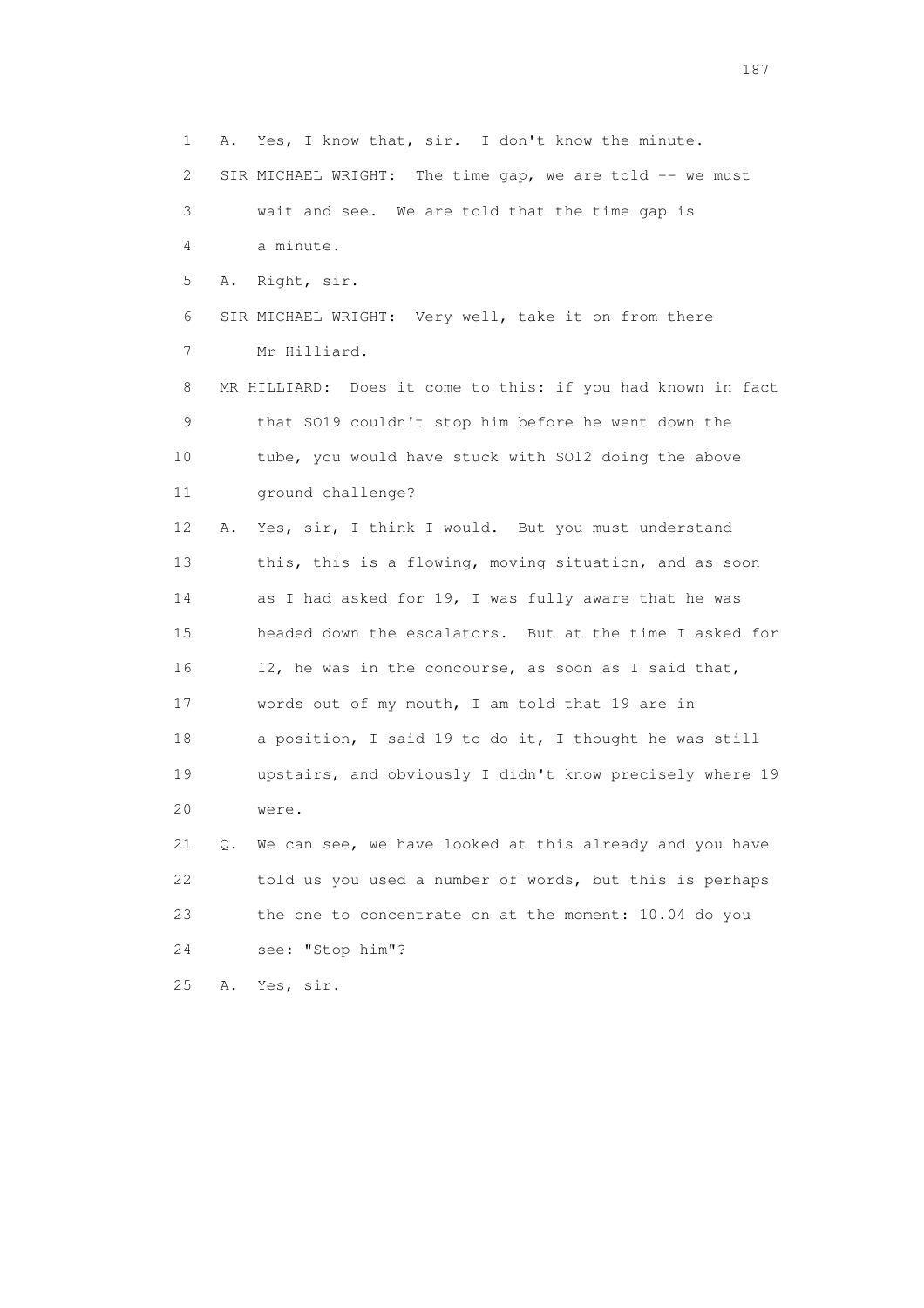1 Q. Can you explain what you meant by that?

 2 A. I had used lots of words rather interchangeably, "stop" 3 is a phrase which in the police we all use all the time 4 to mean to detain either to talk to somebody or to 5 arrest them. We talk about doing the stop, putting in 6 the stop, stop him. It means simply that. Challenge 7 him, arrest him, and I did ask for him to be stopped. 8 Of course, I'm not speaking -- as I know you know, I'm 9 not speaking direct to the firearms team, or any of the 10 firearms officers. Not to the team leader or the 11 firearms officers. I'm speaking to Mr Esposito and 12 Mr Purser. That would be the normal way of 13 communicating, through these other two people. 14 So Mr Esposito passes the information to his

 15 colleague, who he knows well, and speaks to him in the 16 language that they use, and I think he did -- I think he 17 did also use the word "stop", and I am talking to 18 Mr Purser, and I have said, and Mr Esposito, I have said 19 "stop him".

 20 Q. Did you envisage, as you have told us, you weren't 21 issuing orders under Kratos or anything like that? 22 A. No, sir.

 23 Q. Did you envisage that, first of all, there would be 24 a challenge to him?

25 A. Yes.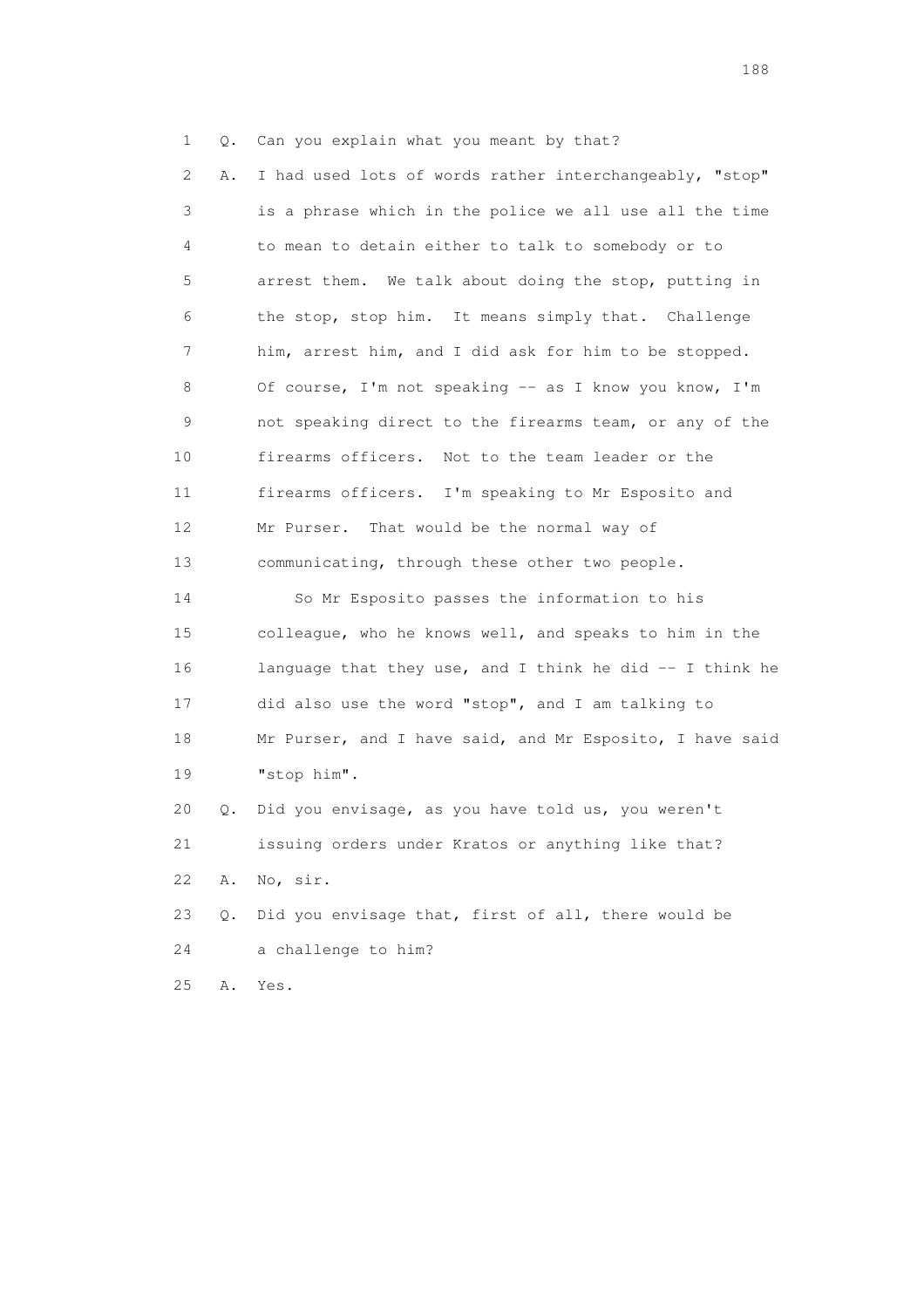- 1 Q. Obviously you can stop someone by shooting them
- 2 straightaway, can't you?
- 3 A. Yes, I didn't --
- 4 Q. Did you envisage that there would be a challenge to him 5 before any shots were fired?

 6 A. Yes, I did, sir. And I must say at this stage that 7 I fully appreciate that what I was asking the firearms 8 officers to do was a very difficult thing to do. They 9 had been listening to the same surveillance as I had, 10 they had heard more or less of that, they knew more or 11 less about the threat that this person posed, and in my 12 mind's eye, this is someone who is a bomber from 13 yesterday and therefore yesterday had the capability and 14 the intent to blow people up on the public transport 15 system. I don't know what threat he poses today, but 16 given what happened yesterday and given the behaviour, 17 he may well pose a very high level of threat. 18 I expected the officers to challenge him, but I also 19 knew absolutely full well when I made that decision 20 that, if they felt they were faced with an imminent 21 threat to themselves or the public, that this person 22 would be shot, and I also understood that that could be 23 a critical shot.

 24 This was something that I had been discussing with 25 my tac adviser earlier on in the day. What's different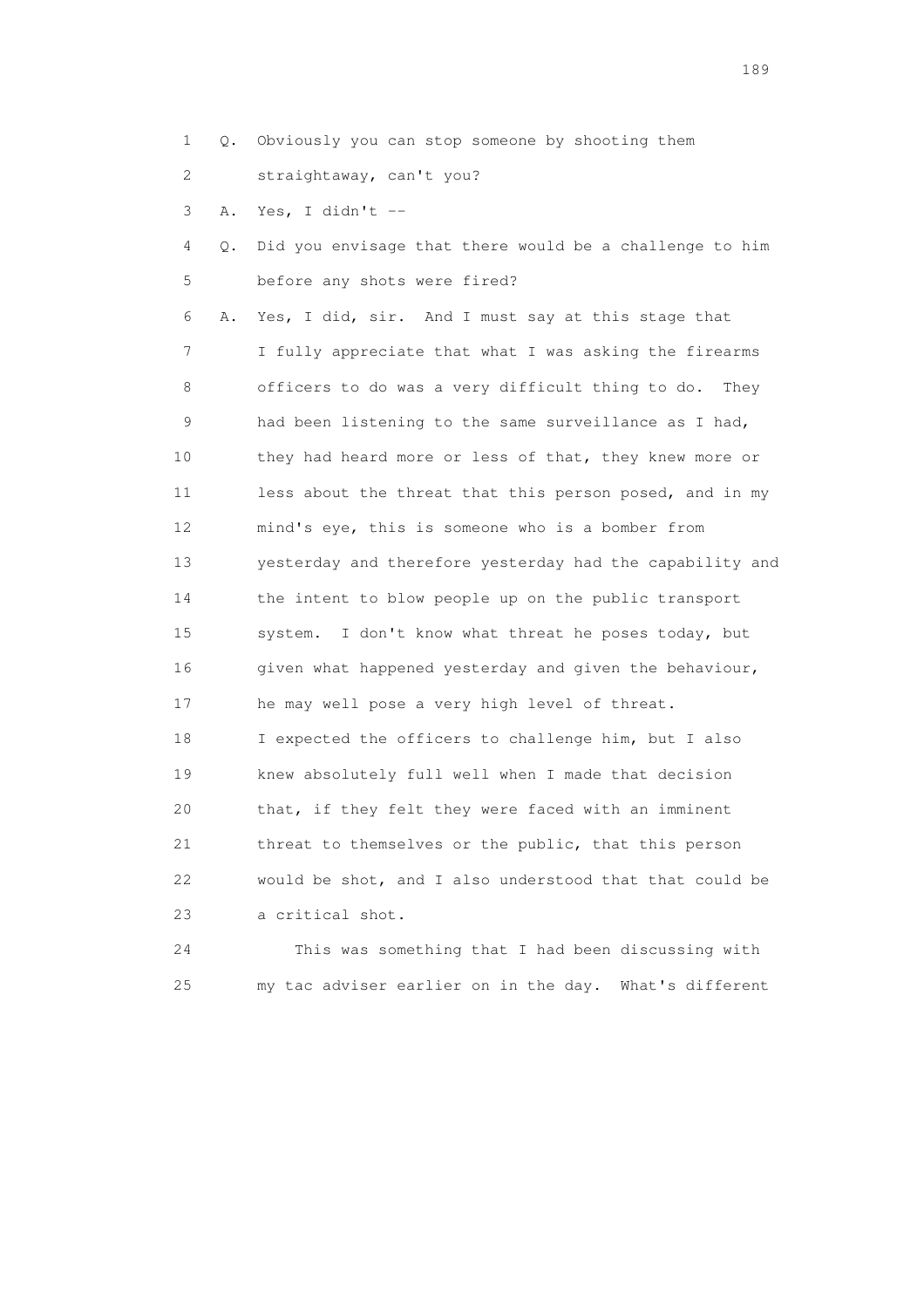1 about today? And he was talking to me about the 2 tactical options document, he was talking to me about 3 the ammunition, and I did know that should an officer 4 feel that they were faced with an imminent threat, as in 5 any firearms situation, they may shoot that person if 6 they believe that it is strictly necessary and 7 I understood that the threat that they might feel would 8 be from a suicide bomb, in which case they might take 9 a critical shot if they felt that threat. 10 Q. Is "challenge him" an order that as a senior officer you 11 might give to another officer? Because on the face of 12 it, that might be a bit more specific than "stop him". 13 I understand what you have been saying about how that's 14 ordinarily understood by police officers, but when

 15 applied to someone you have told us believed to be 16 a suicide bomber, in those circumstances, "stop him" 17 might take on a different meaning. Do you see? The 18 real question is: "challenge", is that an order that you 19 would ever give or is it simply not in the dictionary? 20 A. No, it is in the dictionary and I think if you look in 21 some of the documents, certainly the tactical options 22 document, it will talk about stop and challenge, and 23 they are often used interchangeably. I think 24 technically, there is a slight difference in that 25 challenge normally refers to the proper containment and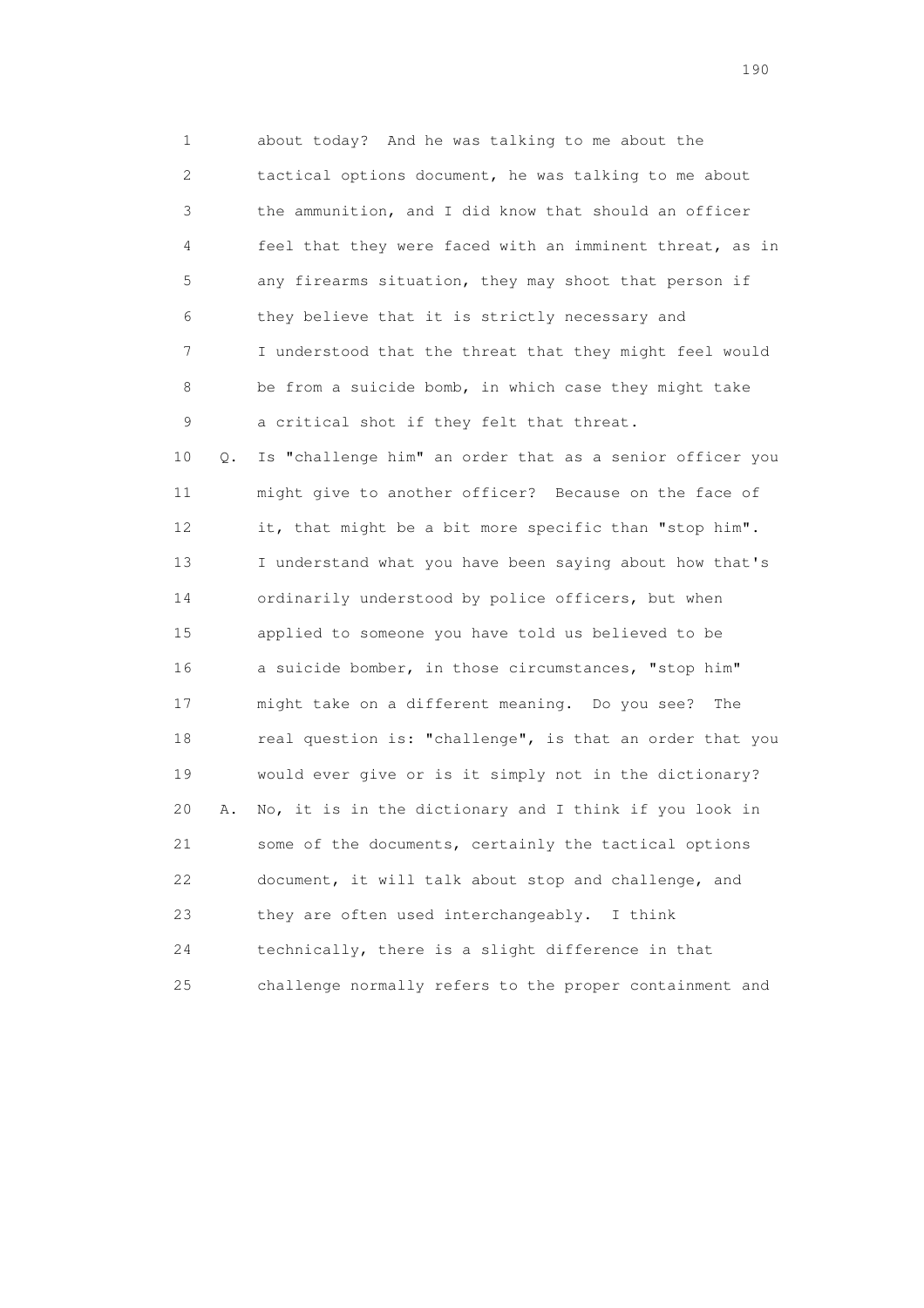1 challenge, whereas "stop" may mean that the person has 2 to get very close, the officer has to get very close to 3 the person. But they are both in the dictionary, there 4 is no sense in which stop is an unusual word to use in 5 the circumstances.

6 SIR MICHAEL WRIGHT: Challenge might be done from

7 a distance?

8 A. Exactly, sir, yes.

 9 SIR MICHAEL WRIGHT: What about "arrest", would that word be 10 used?

 11 A. Yes, and I had used it earlier on and interception, and 12 intervention. In the last previous few minutes, the 13 firearms tac advisers and the firearms team will talk to 14 each other in, if you like, the language that they talk 15 to each other in, they also will use these sorts of 16 words, I'm probably not quite as precise, but I was 17 using Mr Esposito to speak to the tac advisers/team 18 leader so they knew what I meant, and I am not in any 19 doubt that he knew what I meant and Mr Purser knew what 20 I meant and they passed that on.

 21 MR HILLIARD: Did you hear "state amber" or "state red" that 22 we have heard about, did you hear those called or 23 declared, whatever the right phrase is?

 24 A. I didn't hear "amber" and I don't think it was called, 25 I am sure it wasn't called. I did hear "red", "19 have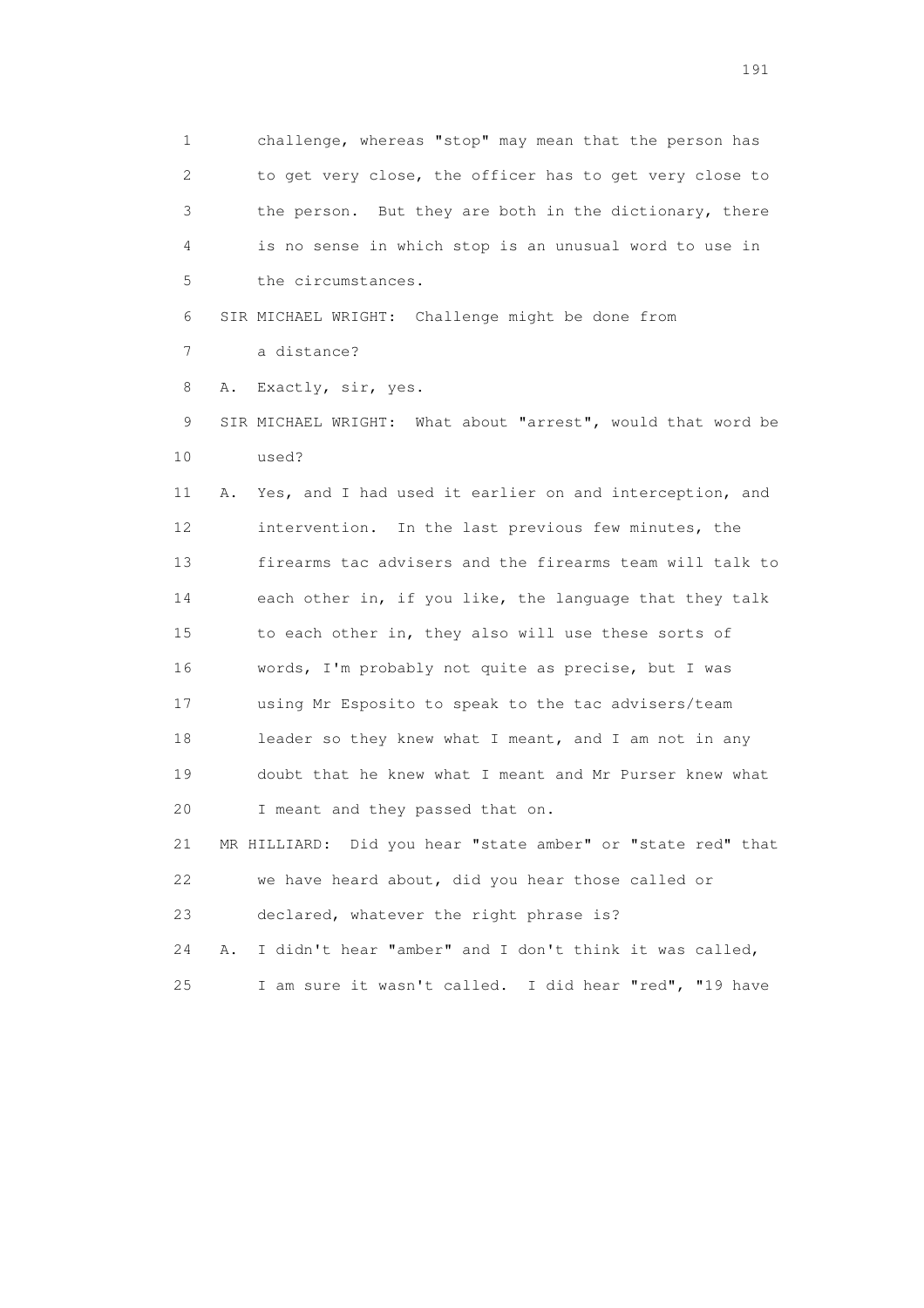1 gone to red".

 2 Q. We see here 10.05 "SO19 doing stop. Do not let 3 surveillance intervene".

4 A. This is me just reiterating through Pat and the

 5 surveillance managers: don't let the surveillance team 6 intervene.

7 Q. Then --

 8 A. For the reasons I think we understand, that 19 are there 9 and they are better equipped.

10 Q. Did it all go relatively quiet for a time?

11 A. It did, sir. Which is not to say it was noisy before.

12 Q. No.

 13 A. But whenever, in a control room, and I have been here in 14 a control room in command tens and tens and tens of 15 times, maybe hundreds of times, whenever you deploy the 16 firearms team, whatever the situation, there is a moment 17 of quiet, when everybody is waiting to hear what happens 18 next, and there is always a slight delay between 19 deployment and the red and then the report back. 20 Q. Right. Can you just tell us this, before we move on 21 from there: you told us what happens once they have gone 22 to state red. At any time up until this stage, had the 23 noise level or the amount of people in the room, I mean 24 in your view, inhibited anybody there in carrying out

25 their duties as effectively as they might, as you look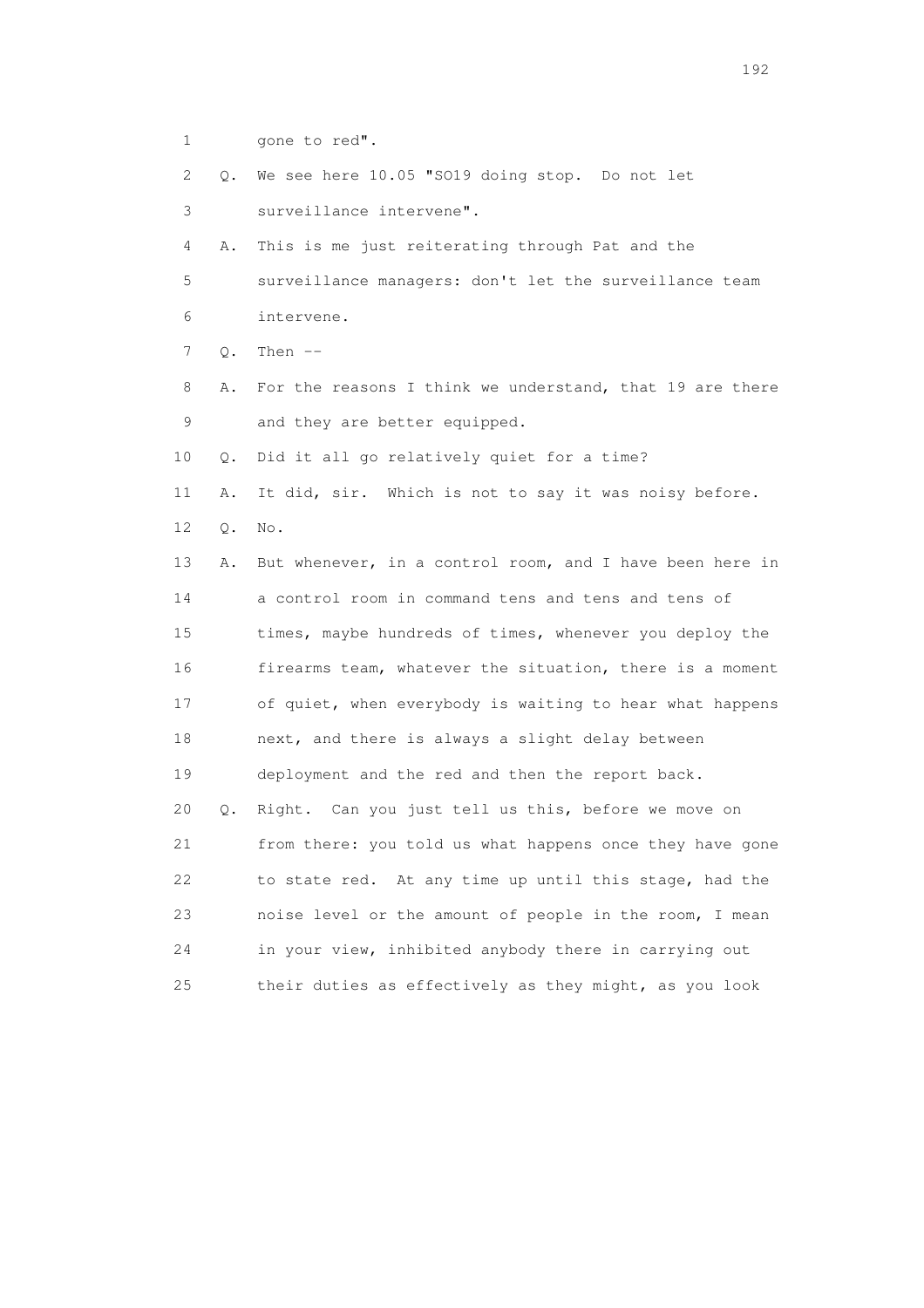1 back on it?

 2 A. No, sir, in the early stages, and this includes this 3 period, the room was busy, we were getting things set 4 up, we were sorting a lot of stuff out, new people were 5 arriving, and people were concentrating, it was not in 6 my view a room in which it was difficult to work or 7 people were inhibited from working, and indeed during 8 the follow -- and I can't remember this precisely but 9 what I can tell you is I did three or four follows 10 during that day and again I have been in many, many 11 control rooms where you are following someone intending 12 to arrest them at a certain stage, if you can. During 13 the follow, generally speaking, it goes quieter. Again, 14 everybody is aware that something important is happening 15 here, and the sort of general stuff is not discussed and 16 everybody is either listening or engaged in these 17 conversations about the follow.

 18 It's my practice to, you know, I can't remember 19 whether I called for quiet on this follow but I know 20 I did on one at some point during the day. If I had 21 thought it was noisy and people couldn't hear, I would 22 have called for quiet and I didn't because it wasn't. 23 But that said, I keep saying this, it's a very

 24 dynamic situation, there is a lot of information flowing 25 backwards and forwards and there is quite a lot of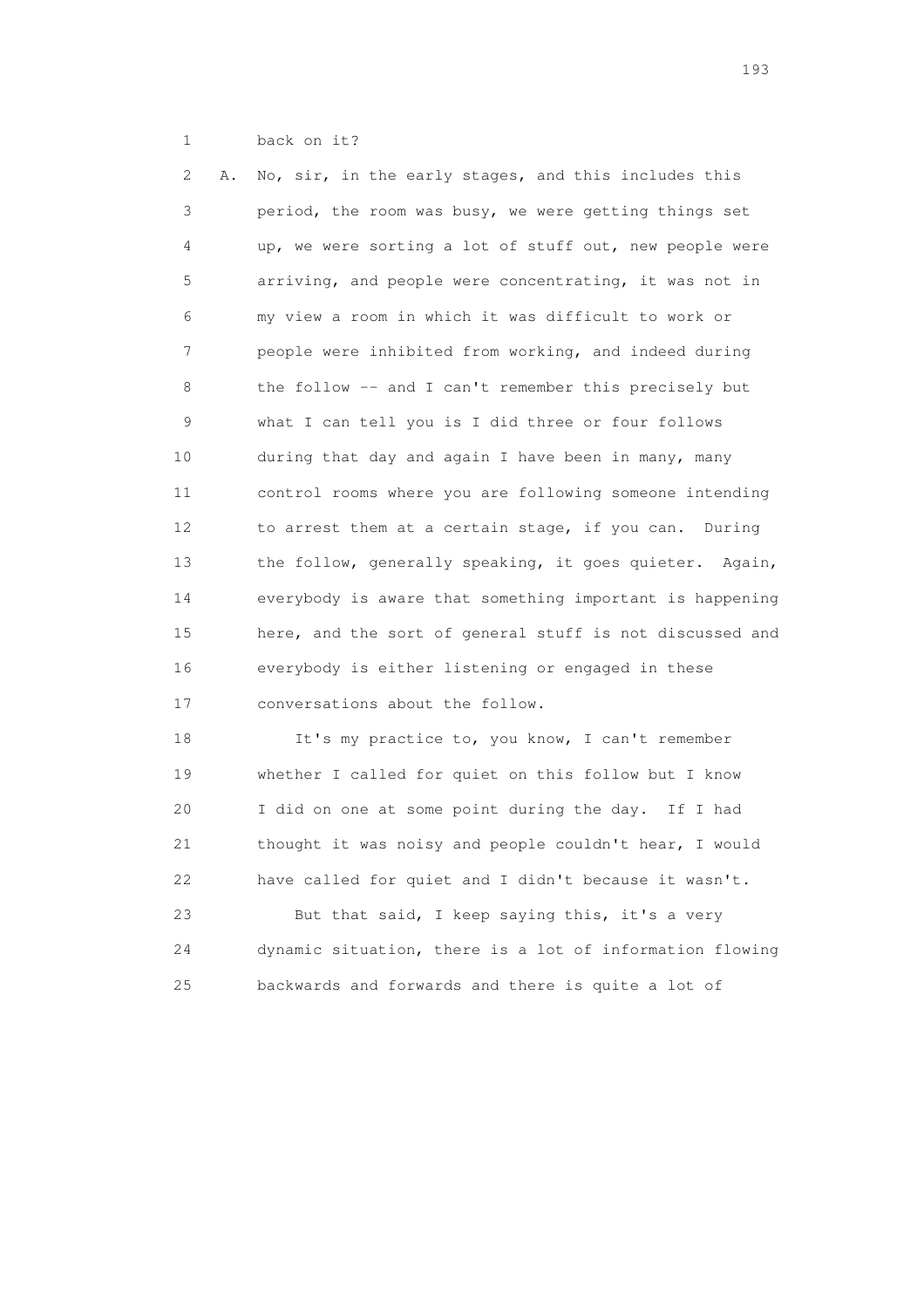1 people in the room. So you know, I did an exercise just 2 two or three weeks ago, slightly similar or very similar 3 sort, and you know, somebody did not hear something 4 which was important. This can happen. It can't be 5 quiet. You know, people need to speak to each other, 6 need to speak on the telephone from Pat to the 7 surveillance team, me to Pat, me to Boutcher, me to 8 Esposito, Esposito to Trojan 84. If you don't have any 9 conversation, you can't get anything done. 10 Q. All right. So you have told us about state red. A sort 11 of hiatus after that has been declared. Then do you 12 receive information back that somebody has been shot? 13 A. Yes. I mean, when I say it was quiet, we didn't 14 literally just stand there and wait, I did call-outs at 15 this stage, because it's probably from me to maybe 16 little further than the back row of the jury, I called 17 across the room to the person who was in touch with the 18 downstairs control room, and I asked him to send more 19 uniforms, as I call it. 20 Q. Just pause, that's after you heard that somebody has 21 been shot? 22 A. No, this is before, get some more people to the scene 23 via information room and the local borough, so my

 24 expectation then is they are creating a CAD message, 25 a computer message, to say -- downstairs they will be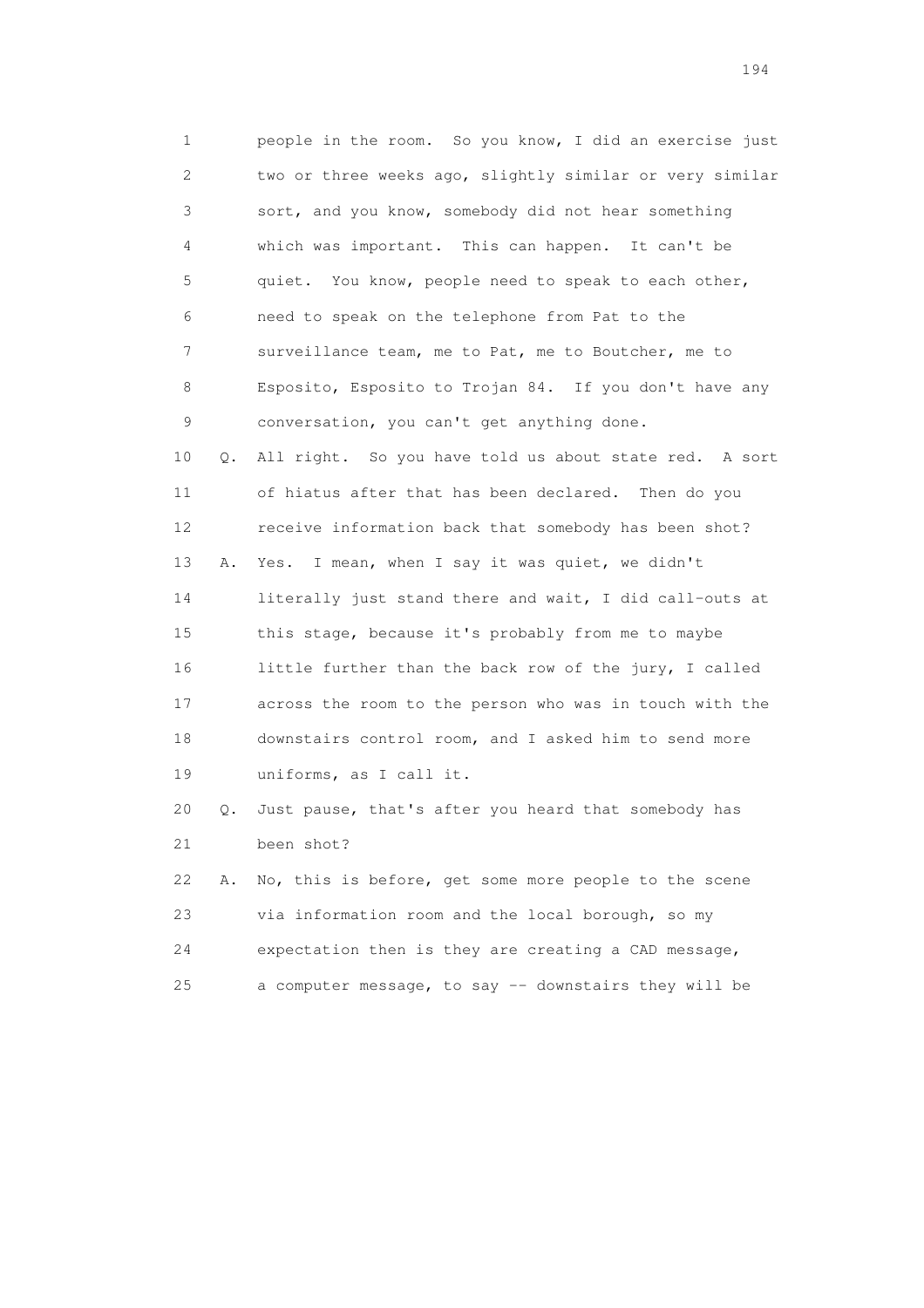1 creating a message which will say that firearms team 2 have been deployed and we need officers to get to the 3 area. I told them to make sure that the British 4 Transport Police were aware, and -- I'm sorry, sir, can 5 I just refer to the log? 6 Q. Of course, yes. 7 A. Thank you. 8 Q. It's page 4 at the top, I think, and then also your 9 decision 19, if that helps you too. 10 A. Yes, I asked for an explosives officer to get to the 11 scene immediately. I still had my open telephone line 12 from and to Mr Purser, and he told me that people were 13 being directed away already from the tube. 14 This is while both he and I -- he is at the top of 15 the tube -- are waiting to find out what has happened. 16 I said to Mr Purser: "Is everything all right upstairs" 17 and he said: "I don't know what's happening downstairs". 18 Quite properly he had stayed upstairs with the 19 communication with me. 20 He told me that he had shut -- he had asked for the 21 grilles on the station to be shut. This would be 22 a precaution in case a bomb was detonated. 23 Q. So that more people, as it were, can't go in? 24 A. Yes, I think so, sir, yes. 25 Q. If you look, four lines -- I want to correct one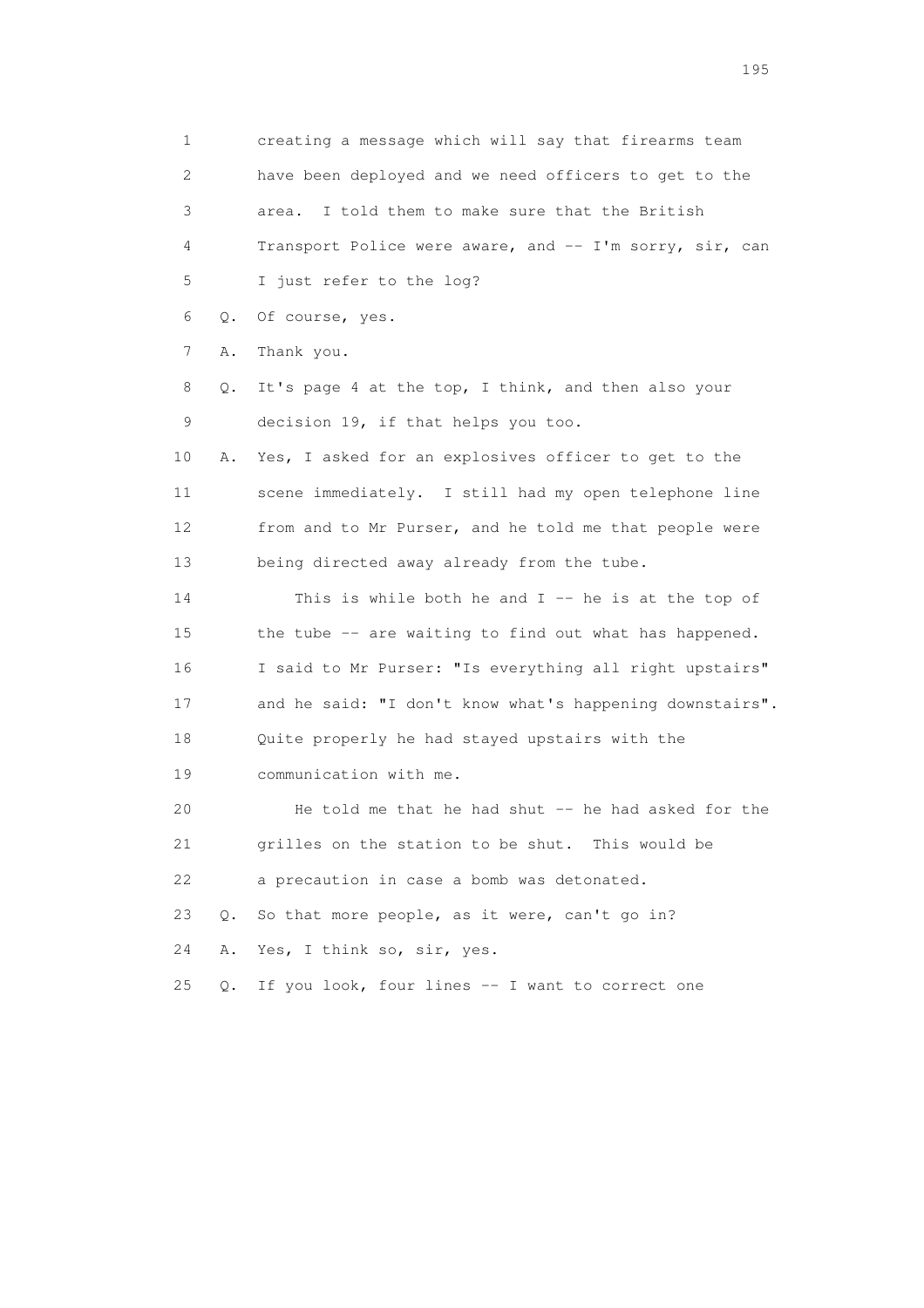1 thing -- down on this page, certainly on the one that's 2 showing on the screen but I think the jury's is correct, 3 it says TJ80? 4 A. Yes, sir. 5 Q. Quite how we get to that point we need not worry, it's 6 nothing to do with you and it's nothing to worry about, 7 but it's expos, somebody thought I think that expos was 8 a codename that had to come out, took it out but thought 9 it was a code for TJ80, which it isn't, it simply means 10 explosives officers, so what we are seeing on the screen 11 there, TJ80, that's right, isn't it? 12 A. TJ80 is clearly wrong. 13 Q. The jury actually have correct copies. If they are 14 comparing it with the screen -- they have wrong ones. 15 They can have right ones. 16 A. TJ80 is my tac adviser, he is standing next to me. 17 Q. So he is not down to the scene? 18 A. He is not at the scene at all and I didn't send him 19 there, he stays without me throughout the day. 20 SIR MICHAEL WRIGHT: That's a mistake. It's correctly set 21 out in your decision log? 22 A. It is, sir, it is quite correct sir, it says expo here. 23 I think it happens again later on. 24 MR HILLIARD: There is some new 163s, members of the jury, 25 coming round. (Handed).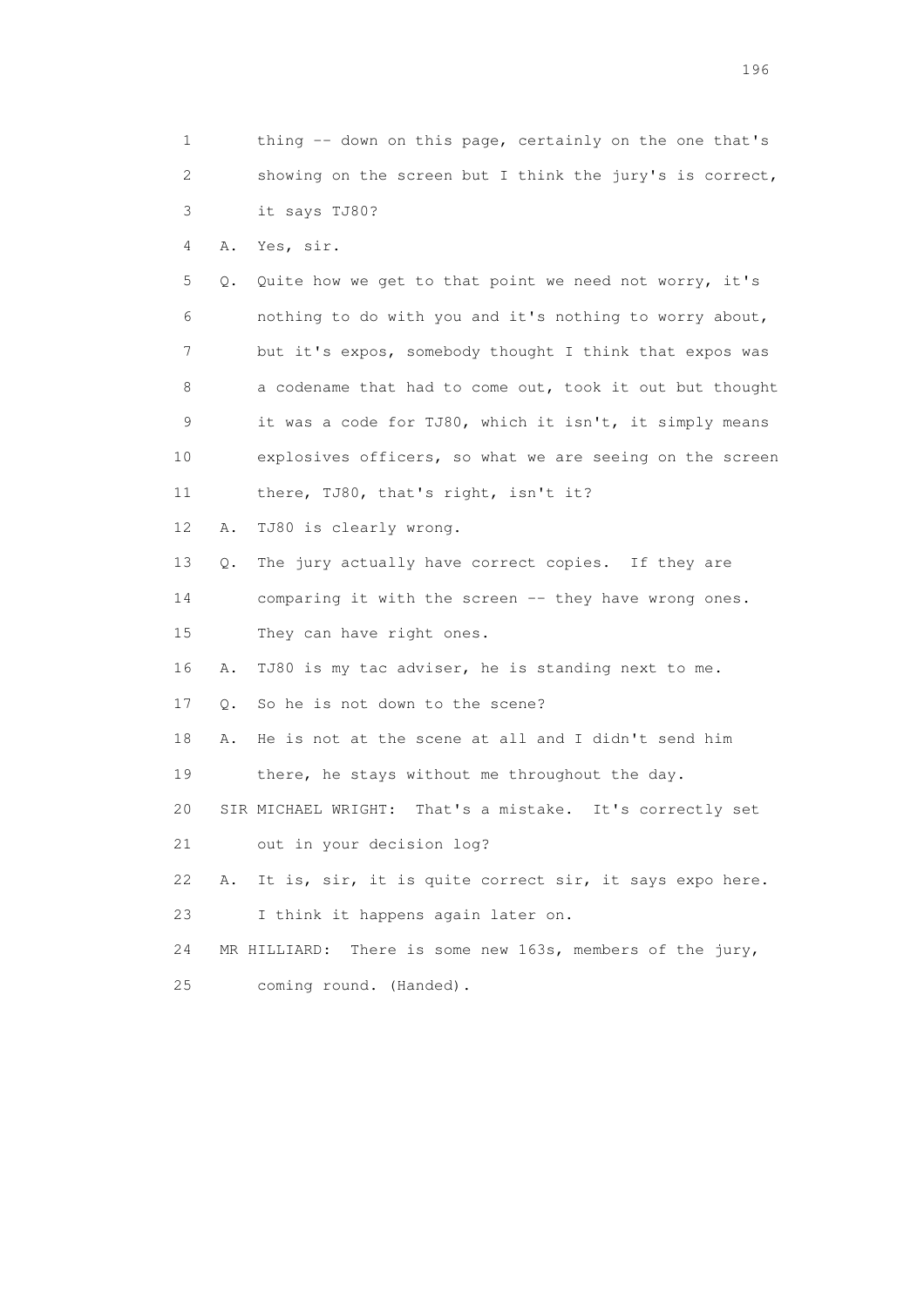1 A. Again, my apologies sir, I noticed this just last night 2 when I was reading the photocopy. 3 Q. And new 164s, because ... 4 SIR MICHAEL WRIGHT: It appears again in 164. 5 MR HILLIARD: It does, it also appears I think another time 6 down on 163. 7 A. Yes, it does. 8 Q. Six lines up from the bottom where it says: 9 **"TJ80 down there on scene".**  10 A. Yes, sir. 11 Q. That should be expos, shouldn't it? 12 A. I will double check but I am sure it is, "Expo 13 [singular] down there on scene". 14 Q. Thank you. There are two new pages to go in 47. 15 (Handed). 16 A. Thank you (Pause). I can only, and this is an aside, 17 sir, assume that whoever was making these thought that 18 expo was ESPO, short for -- or perhaps, I don't know. 19 Q. Yes, perhaps short for Esposito? 20 A. At that stage they were not using his name in the 21 documentation. Any way, it is in fact the explosives 22 officer. 23 Q. It is, thank you. 24 Then whether you are looking at a corrected or 25 an uncorrected page, 10.08, "Subject has been shot,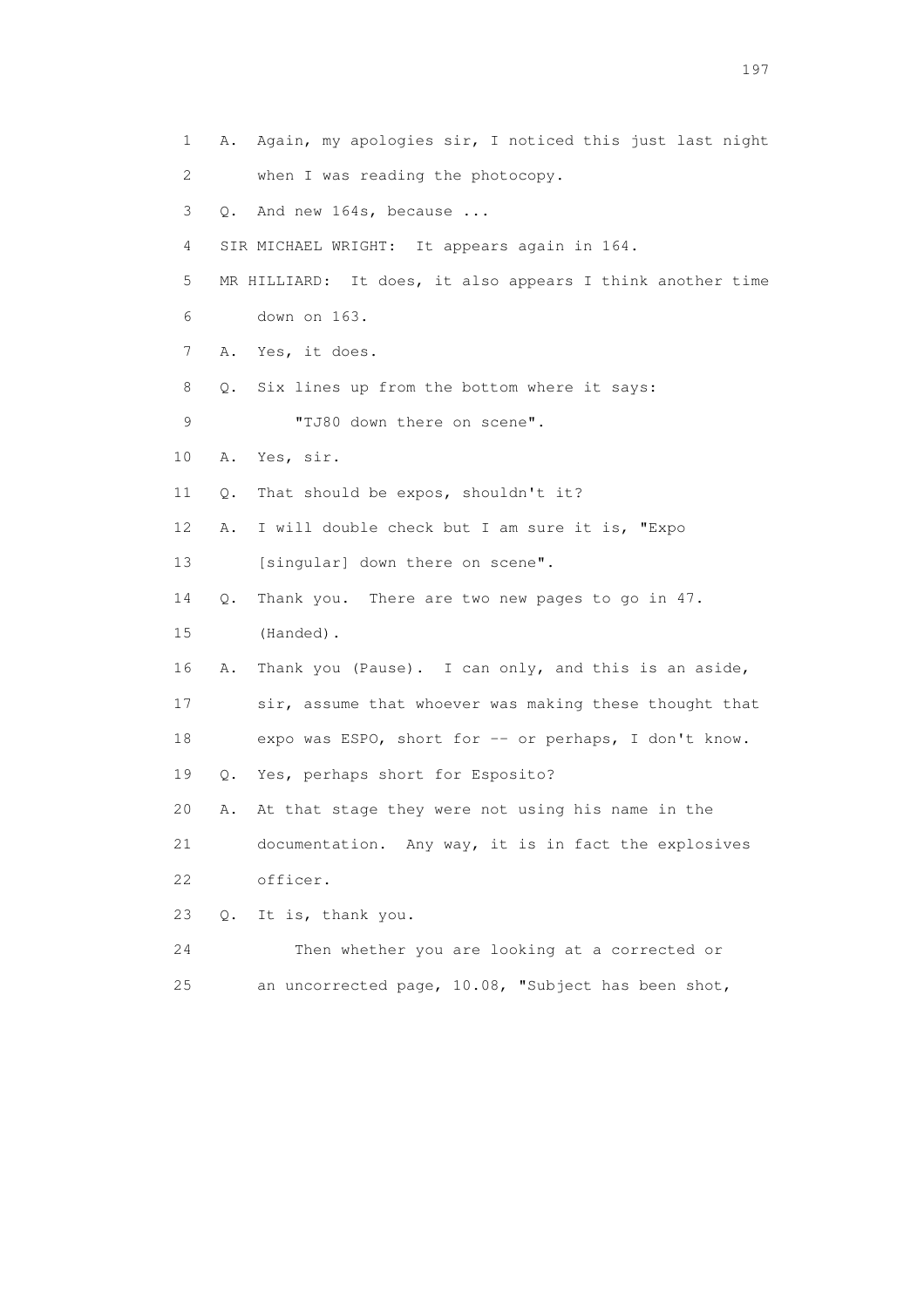1 ambulance asap there now. BTP [British Transport 2 Police] already aware"?

3 A. That's right.

 4 Q. I'm only asking you simply because it was a question 5 that the jury asked earlier, what was the reaction in 6 the room when the news was heard that someone had been 7 shot, and what was your reaction?

 8 A. I think I find it hard to speak for the reaction in the 9 room, because I was concentrating a great deal on what 10 I had now to do. And I don't know whether this helps, 11 but I have been in a control room just after someone has 12 been shot, in a police operation. I have also -- and 13 I am very glad to say they did not die and there was no 14 criticism of any of the officers involved, I have also 15 exercised for this kind of scenario, if I can put it 16 that way. I don't mean to sound heartless but I have 17 exercised for the scenario in which someone has been 18 shot, and as the commander it's a horrible thing to 19 hear, but I had -- you have a job to get on with, make 20 sure the ambulance, which I had already asked for 21 earlier on, is there as quickly as possible. And 22 I don't know at this stage how seriously the person has 23 been shot, but I know that there are certain things that 24 now you know, must be done, and it's my job to get on 25 with those things. And I imagine the same may apply to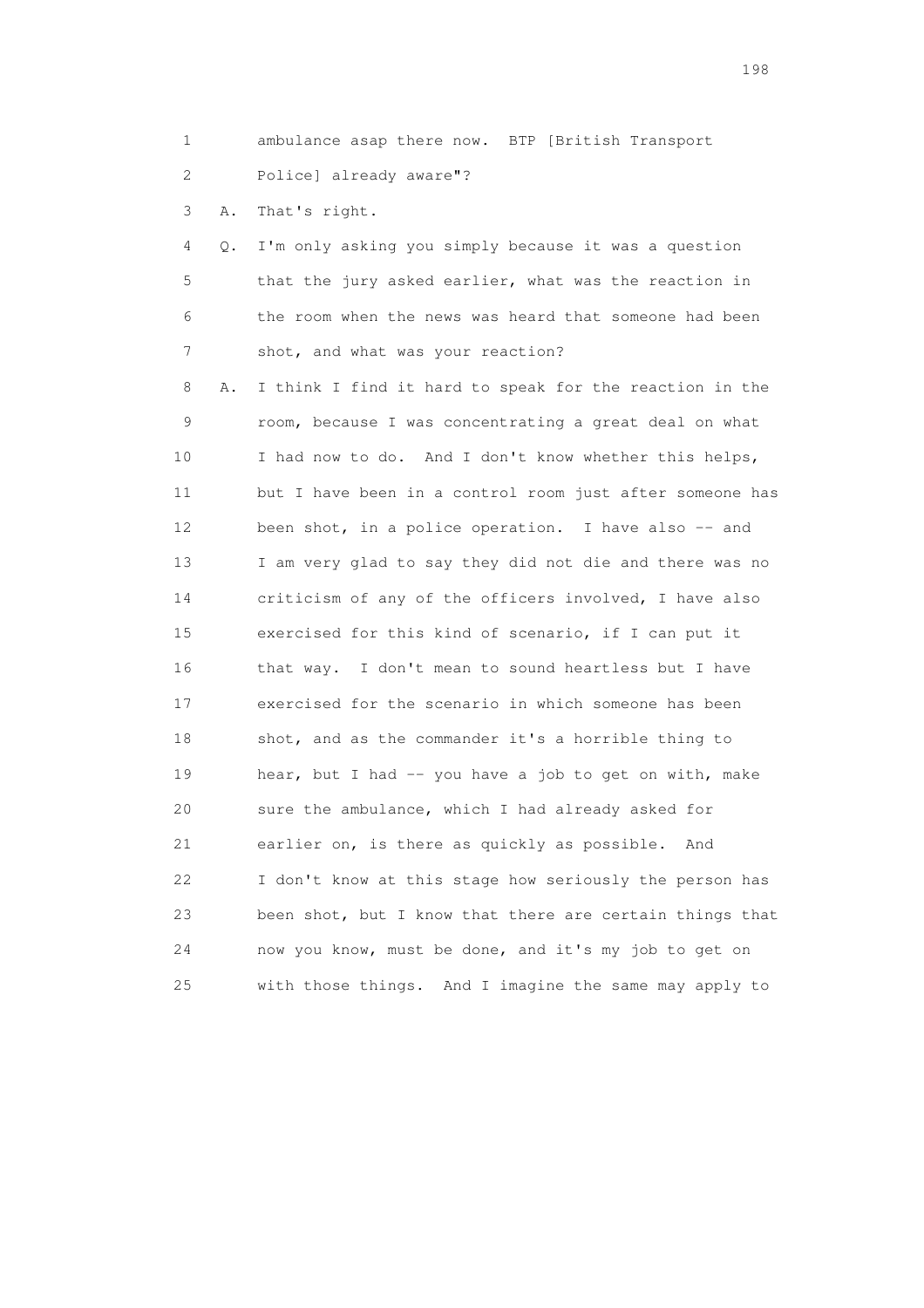1 several other colleagues.

 2 So it's what you dread hearing when you deploy the 3 firearms team. You wait, and there is a silence, and 4 I always think, you know, something like, you know, 5 I pray you will all be all right, meaning the firearms 6 officers and the people that they are challenging, and 7 I have been in this situation many, many times, when the 8 bad news came. It's a jolt but we now need to try to, 9 if it's possible, to save this person's life and to deal 10 with the scene and make sure there is a proper 11 investigation, all sorts of things that I come on to in 12 a second. 13 Q. Yes. Whilst we are on this, because it may be that you 14 want an opportunity to deal with it, in due course you 15 learned that the person who had been shot was not 16 Hussain Osman but was Mr Jean Charles de Menezes; 17 correct? 18 A. Yes, sir. 19 Q. What was your reaction when you learned that? 20 A. Well, if I can explain, later on in the day I was told 21 that there was -- I forget what the nature of the 22 documents were, I am sorry, but I could look in the log. 23 I was told around 5.30, sometime like that, that there 24 was documentation in there in a wallet which had been 25 recovered from the scene which had Mr de Menezes' name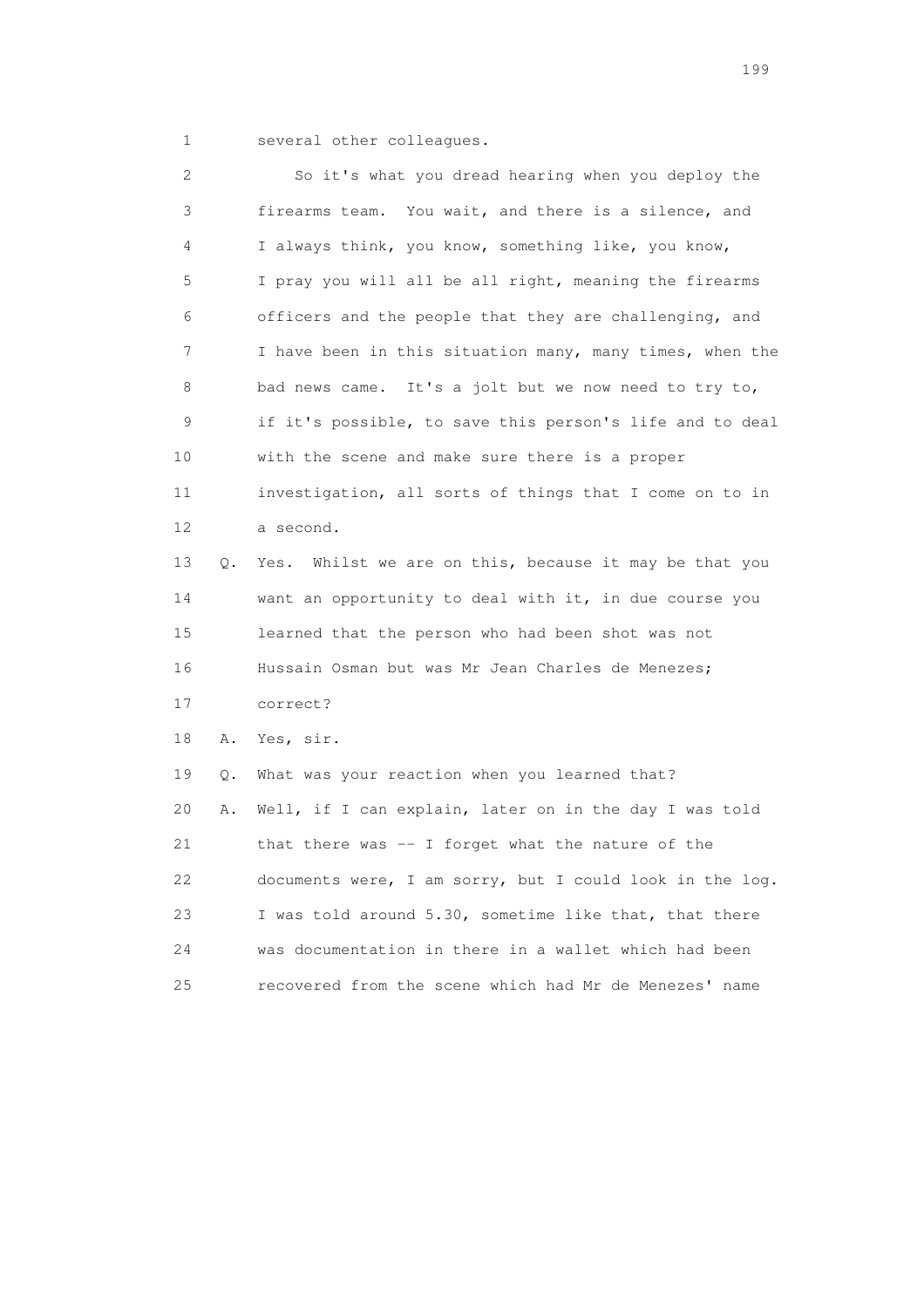1 and various other details. That told me that it was 2 possible that the person we had shot was Mr de Menezes, 3 a Brazilian, and possibly -- quite possibly -- nothing 4 to do with Hussain Osman. But it didn't give -- it 5 didn't make me think: we have shot an innocent man at 6 that stage because I knew that there was a lot more to 7 do to be clear who this person was, this is just 8 material found in a wallet, there is lots of reasons why 9 that might be there, I need much more identification. 10 So the time when I became aware that this was

 11 clearly the wrong person, this was not Hussain Osman, it 12 was not a terrorist, it was not somebody using 13 a pseudonym, this was an unrelated innocent man, was at 14 10.30 the following morning, when I took a phone call 15 from my just ex-boss, DAC Bill Griffiths.

 16 So I didn't know during the rest of the day who the 17 person was that we had shot. Until I knew otherwise, 18 I had, if you like, an open mind about whether this was 19 Hussain Osman or it was not.

 20 Q. How did you feel when you learned that the next day? 21 A. Terrible. It's a terrible thing to happen, and you 22 know, from that day to this, I have thought about this 23 of course often, every day, wondered what we could have 24 done differently, if anything, did we act reasonably. 25 I set out that morning to protect the people of London,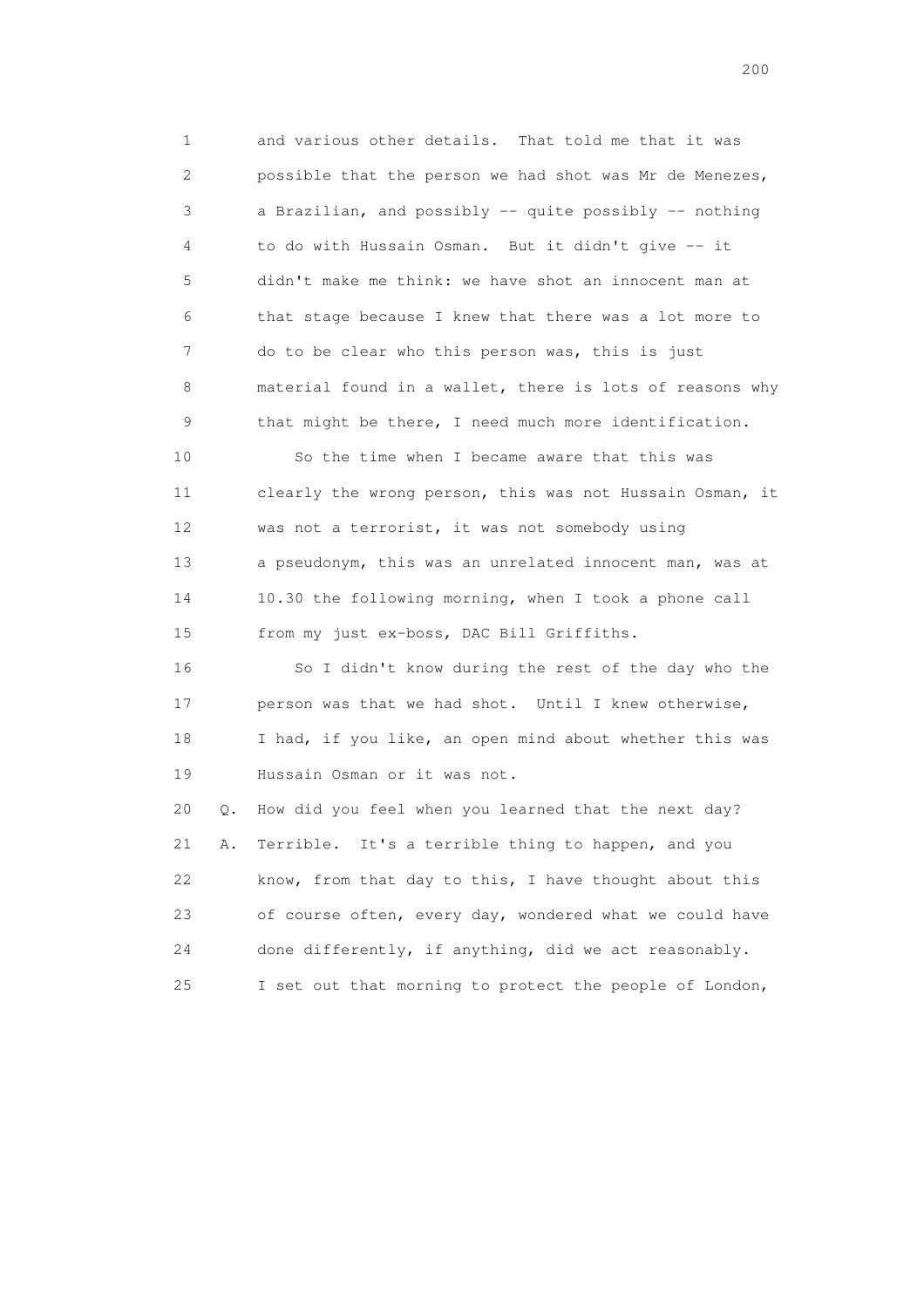1 and to save people and the last thing I want to do is to 2 have an innocent person shot. But you know, I ... that 3 is what happened, and as I have said earlier on, 4 I regret it deeply, it's a terrible thing to have 5 happened.

 6 All firearms officers, all firearms commanders know 7 that firearms operations are high risk. You become 8 a firearms commander because you want to be. You are 9 a volunteer. I am still a firearms commander. 10 I carried on, you know, beyond there, and if I was asked 11 to go out and do the same thing -- not the same thing, 12 but if I was asked to lead one of these investigations, 13 one of these operations tomorrow, I would; it's my job. 14 Q. Can we just use the next few minutes, just very quickly 15 to go through, there are just two things that are left 16 to deal with that I want to do, one is just to briefly 17 go through, because the jury have them, just to look at 18 these last decisions but in very quick time indeed. 19 Then there are some entries in Mr Cremin's notes that we 20 will need to look. Whether we will quite manage to do 21 the Cremin note this evening or not, I don't know, but 22 we could certainly I think get to, because we will get 23 to them very quickly indeed, the end of the decision 24 log?

25 SIR MICHAEL WRIGHT: I would like to finish in-chief, if you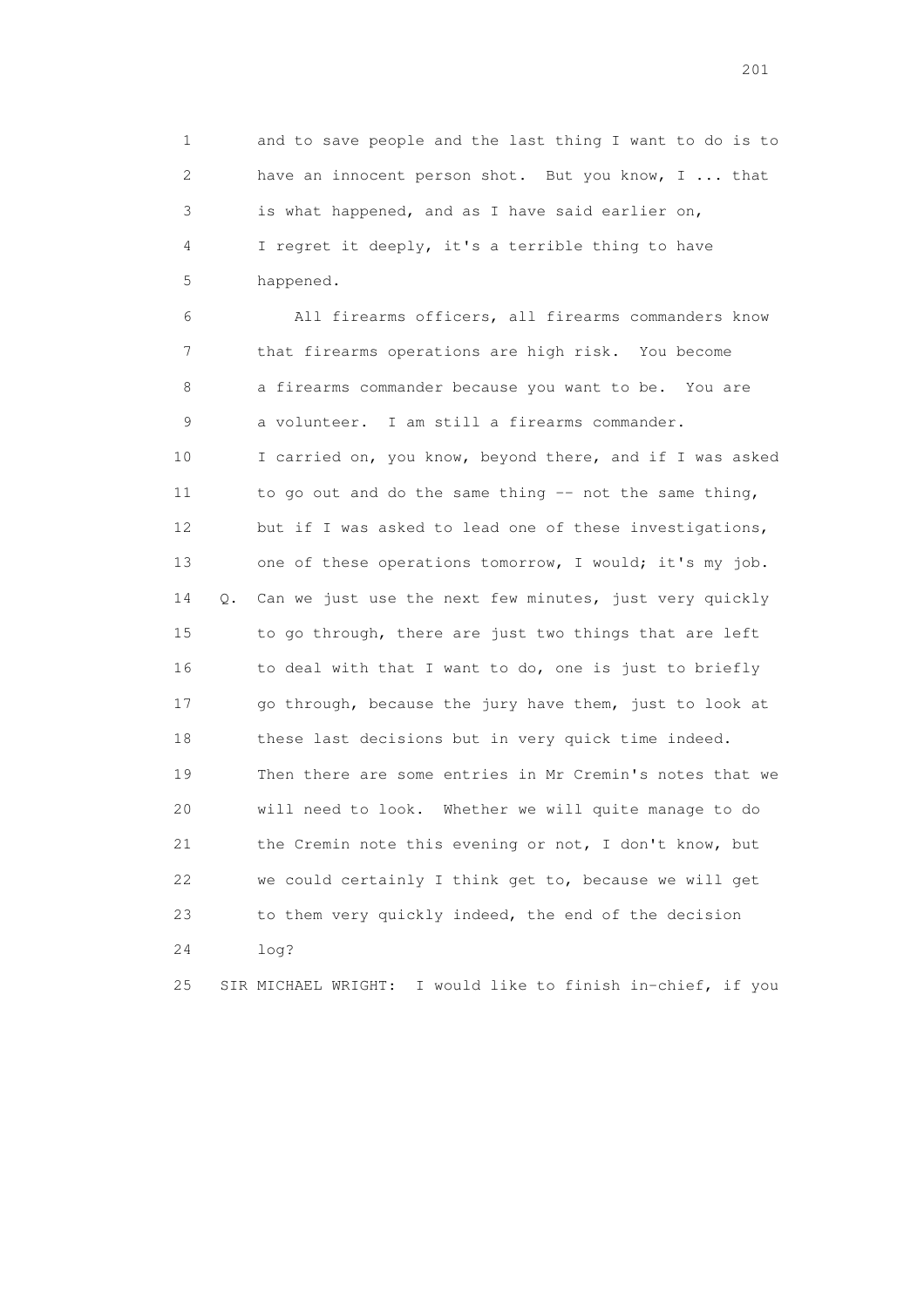1 can, Mr Hilliard.

2 MR HILLIARD: Certainly.

 3 So if we look, decision 19, we are not going to need 4 all the details about this, but it's something you have 5 already mentioned about further support required, and 6 British Transport Police to be informed and so on; 7 correct? 8 A. Yes, that's right, exactly what I scribed earlier on. 9 Q. Decision 20, that's an out of order one we have looked 10 at already; do you remember, about keeping records? 11 A. Yes, sir. 12 Q. Decision 21? 13 A. Ah, I am afraid we have run into a problem here, sir, 14 I think. This is in the original log you may remember 15 I made a mistake and I had two decision 19s. Have you 16 just told me that, sir? 17 Q. No, I haven't, I don't think I just knew that either. 18 I can see now I look at it, I can see there are. 19 A. That is why I think the person who has put it on the 20 screen has shown them both on the same screen. 21 Q. They are quite right to do that, that is me not 22 noticing. 23 A. It's my error when I was doing my numbering. 24 Q. No, it's my error. So there we are. Decision 19.1, as 25 it were?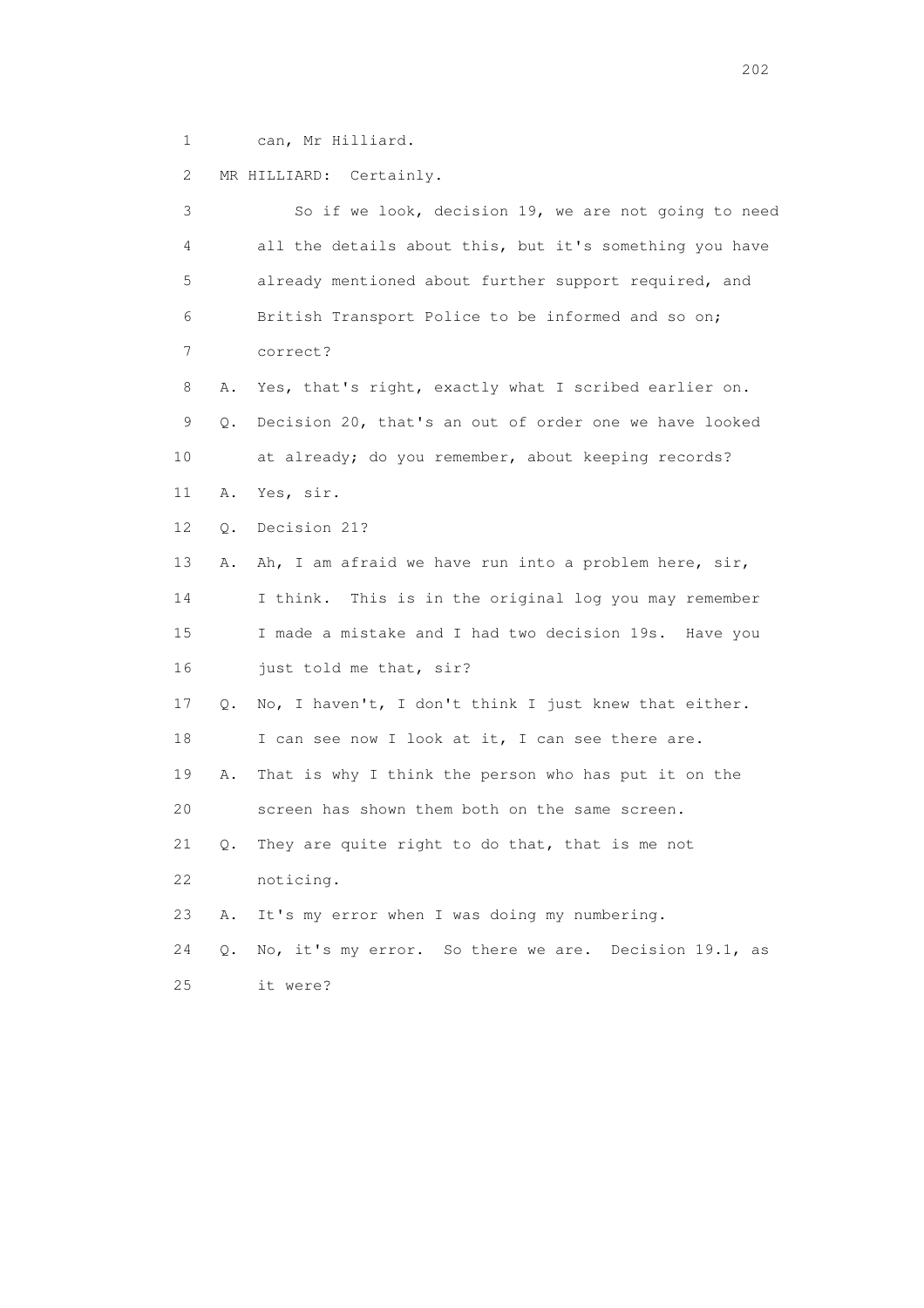1 A. Yes, you have dealt with.

2 Q. Middle of the page there is a 19.2?

3 A. Yes, sir.

 4 Q. Incident at the tube to be handed over to 5 Commander Allison, and you have given the reason, we 6 don't need more than the first sentence. Inappropriate 7 for you to continue to manage it as you had been 8 involved in the decision-making and you thought the 9 proper thing to do was to hand that on to somebody else? 10 A. Yes, in the manual, in our training, it's very clear, as 11 soon as a properly briefed person can take over the 12 command, they should do so. Mr Allison was 13 relatively -- very quickly available to me on the 14 telephone, he is completely independent of this 15 decision-making, and he was quite content to ensure that 16 all the things you see at the top of the decision, 17 safe -- looking after everybody. At that stage, we 18 didn't know if a bomb might explode, managing the scene, 19 securing the witnesses, informing the IPCC and our 20 professional standards department and then ensuring the 21 welfare of the officers, getting them into what we call 22 the post-incident procedure. I gave all of that to him. 23 I couldn't relieve Mr Purser immediately, he needed to 24 stay in command until I could get a properly briefed 25 Silver to take over from him. But that is what we are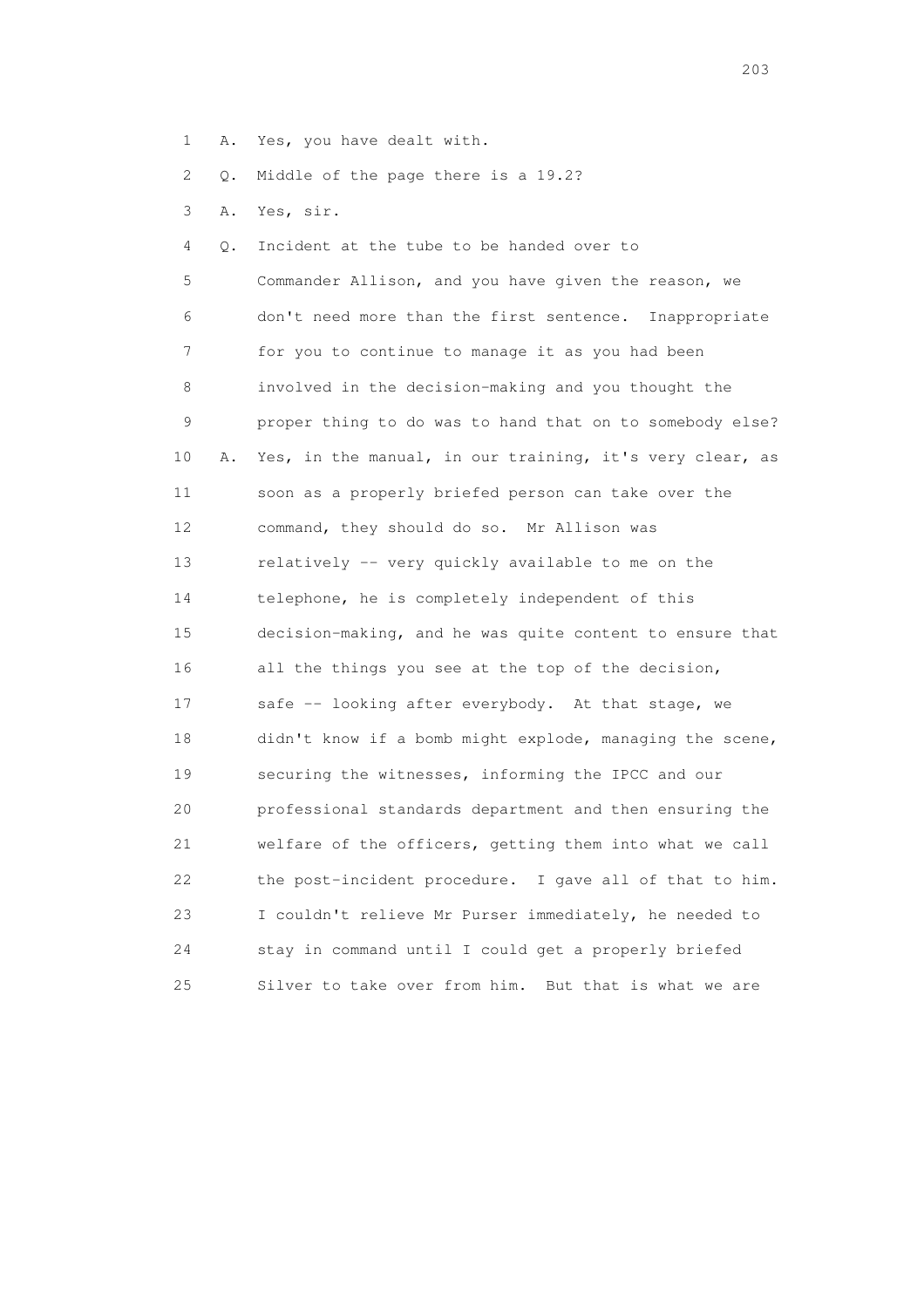1 trained to do.

 2 SIR MICHAEL WRIGHT: Did Mr Allison then take over the whole 3 operation? That's to say Scotia Road, Portnall Road and 4 the other addresses? 5 A. No, he most certainly did not, sir, he took over in 6 fairly briefly I think the management of what was going 7 on at Stockwell tube. I of course still had 8 an operation at Scotia Road, an operation at Portnall, 9 and elsewhere, building up. I then rang Assistant 10 Commissioner Brown and asked him, I think there is 11 a decision later on, whether I should stay in command of 12 these other operations, including Scotia and Portnall, 13 and he asked me to stay in command, and I stayed in 14 command until late on in the afternoon, so we did many 15 more operations. Mr Allison just dealt with the 16 Stockwell tube scenario. 17 MR HILLIARD: We don't need now to say more than decision 18 21, that's just what you told us about, isn't it, 19 speaking to Mr Brown about whether it was appropriate 20 for you to continue as DSO Kratos; do you see? 21 A. Absolutely. That's a decision that it would be wrong 22 for me to make, and I needed my big boss, if you like, 23 to make that decision. 24 Q. Then 22, just requiring new SFO team obviously for 25 Scotia Road?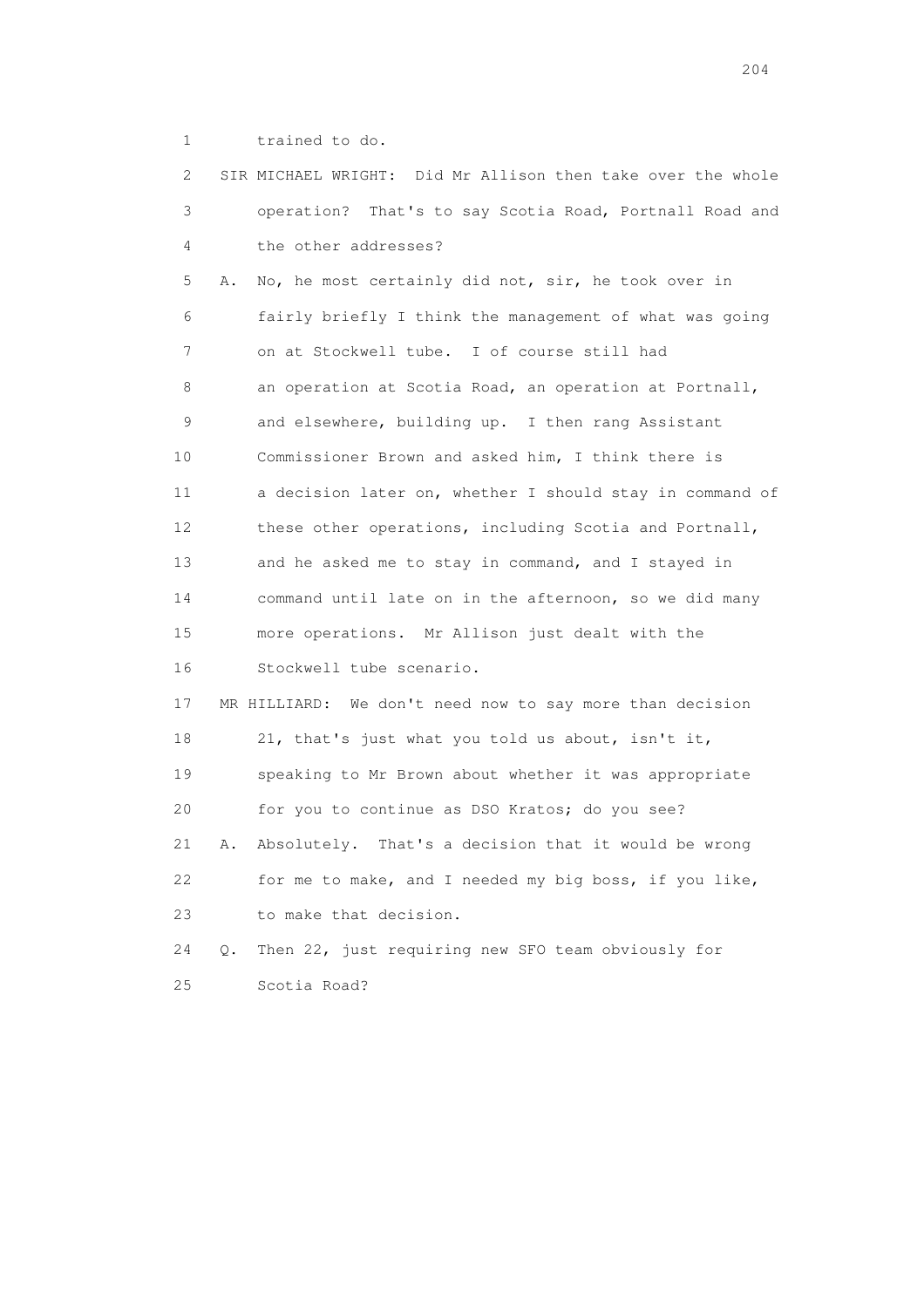1 A. That's right, sir and a new Silver.

| 2  | 0. | 23, just an example of a decision not to detain someone    |
|----|----|------------------------------------------------------------|
| 3  |    | who had been followed from Scotia Road and continued       |
| 4  |    | surveillance on him?                                       |
| 5  | Α. | That's right sir, I don't think I actually had             |
| 6  |    | a firearms team down there at that point. So this is       |
| 7  |    | very soon, really, after the incident.                     |
| 8  | Q. | Right, 24, just about reviewing intelligence flows; 25,    |
| 9  |    | TSU, I think that's the technical support unit?            |
| 10 | Α. | Technical support unit, who had been with me during the    |
| 11 |    | morning.                                                   |
| 12 | Q. | We need not go into all the details, but just looking      |
| 13 |    | into what opportunities there might or might not be to     |
| 14 |    | gain intelligence in a technical way?                      |
| 15 | Α. | That's right, from -- yes, from the various premises.      |
| 16 | Q. | From the various premises?                                 |
| 17 | Α. | And vehicles and that sort of thing.                       |
| 18 | Q. | 26, reviewing the tactics, no change.                      |
| 19 |    | SIR MICHAEL WRIGHT: I don't know how far you want to go on |
| 20 |    | with this, Mr Hilliard. Ms Dick was continuing her         |
| 21 |    | work.                                                      |
| 22 |    | MR HILLIARD: No, it's just as we have them, otherwise we   |
| 23 |    | will all be looking at them at different speeds.           |
| 24 |    | Then if we just go on and look at 29: "Review of           |
| 25 |    | strategy and command structure with Gold (McDowall) and    |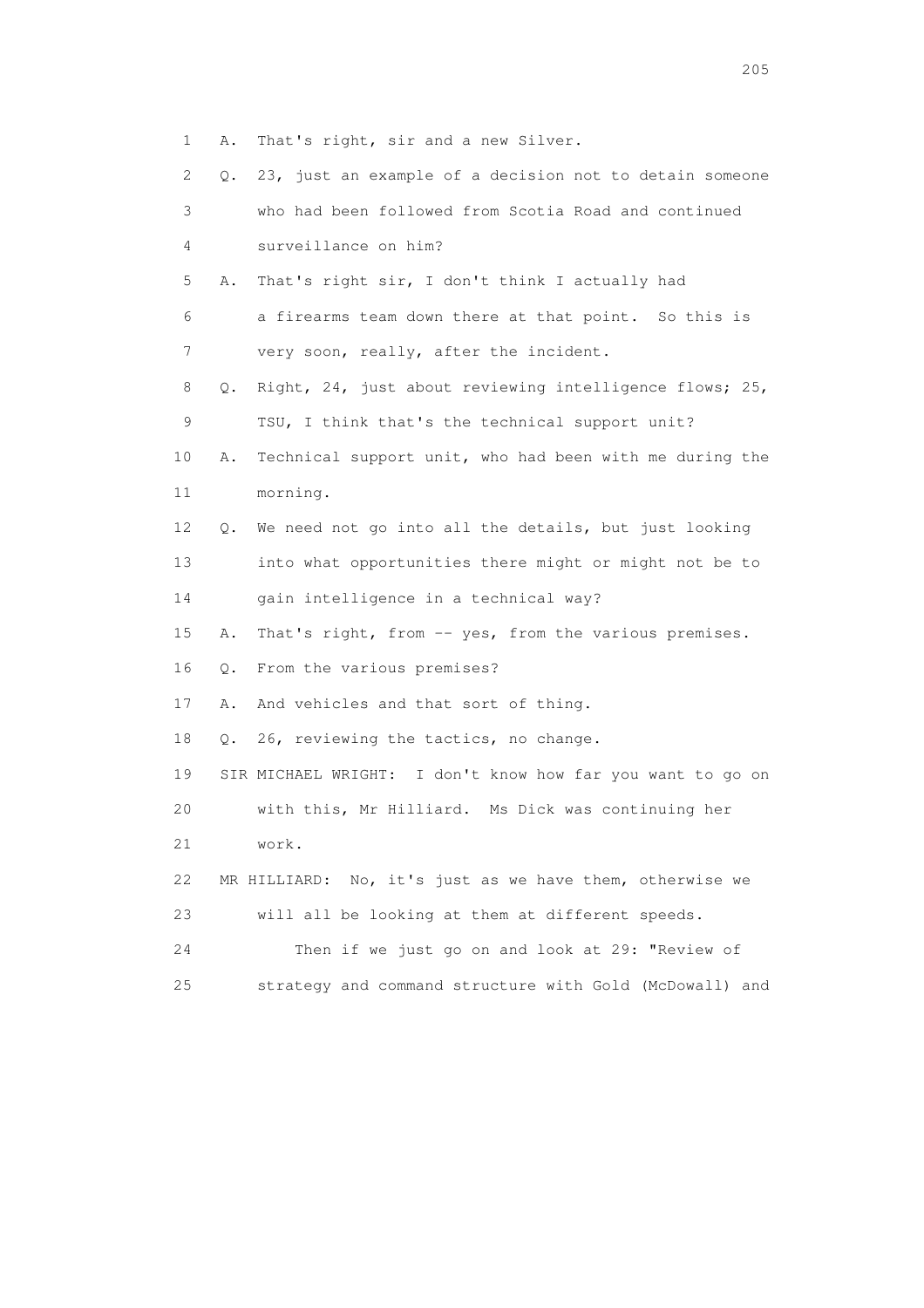1 ACSO." 2 Correct? 3 A. That's right, sir. 4 Q. And it explains, number 1: 5 "Intention to detain subjects and secure premises 6 remains." 7 To do it quickly if possible but then you explain 8 safety must come first; correct? 9 A. That's right, Mr Hayman in particular, the 10 Assistant Commissioner, was keen if he could to clear 11 the premises sooner rather than later and ideally 12 simultaneously and potentially before a press conference 13 and I was saying I don't know whether I'll be able to do 14 that, safety has to come first. There is also in there 15 the review of whether we want one DSO or more DSOs and 16 how we are going to manage these various operations and 17 we stayed with the one DSO. 18 Q. All right. Then just some entries, please, if you have 19 the last parts that we have not looked at of Mr Cremin's 20 note, do you have that? 21 A. Yes, sir. 22 Q. Again, there is an awful lot of these, and that's not 23 a criticism in any way, but again these detail, don't 24 they, and they are timed, events that go on throughout

25 the day and then Detective Sergeant Renew took over the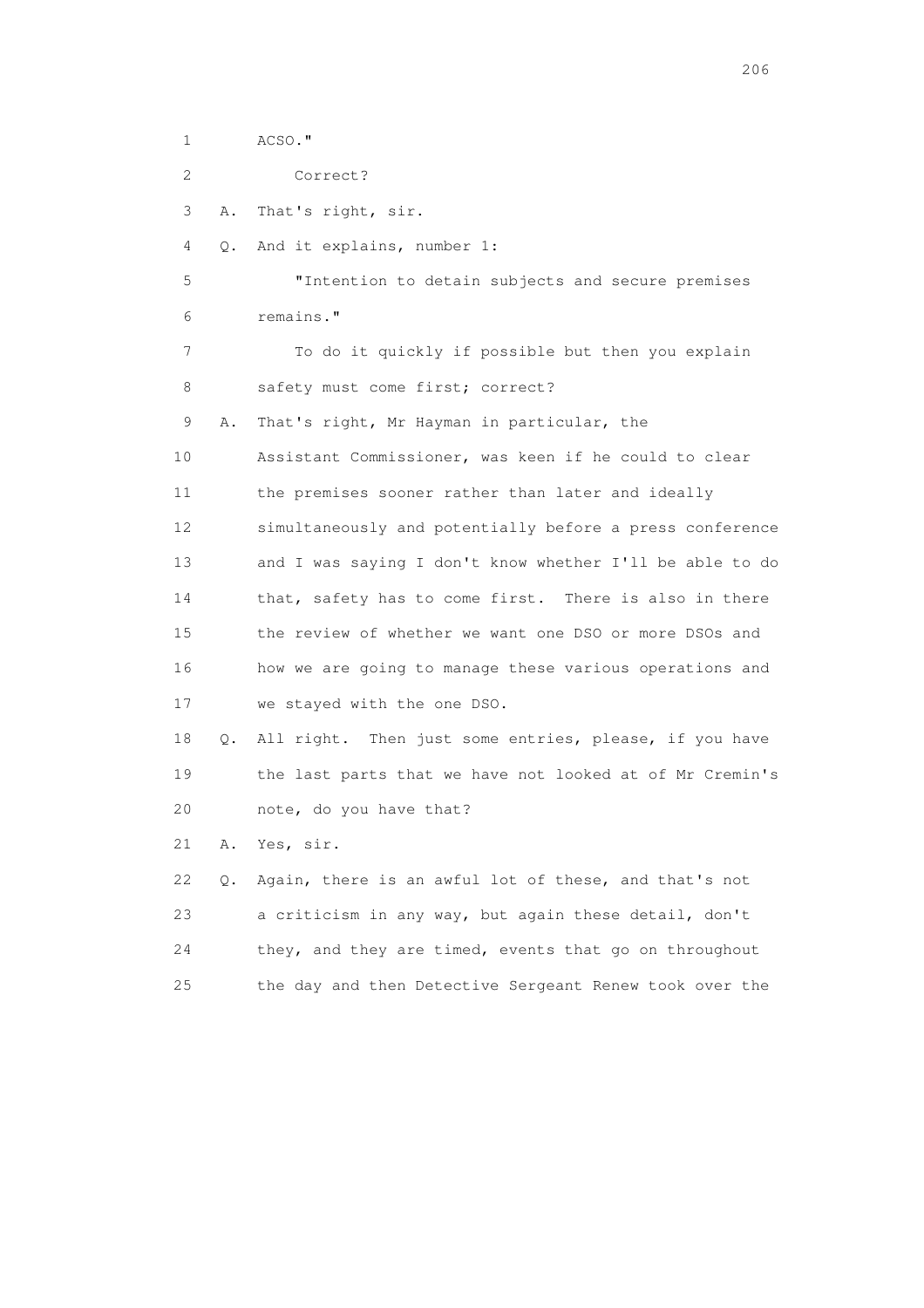- 1 note; is that correct?
- 2 A. That's right, sir.
- 3 Q. If you just turn to page 172 --
- 4 SIR MICHAEL WRIGHT: Large numbers or small numbers?
- 5 MR HILLIARD: Not those numbers. It's going to be 172 and
- 6 185. 27 at the top. Do you have that all right?
- 7 A. Yes.
- 8 Q. Do you see that's 3.45?
- 9 A. Yes, sir.
- 10 Q. So we are still on the 22nd; correct?
- 11 A. We are.
- 12 Q. "CD briefs DA -- to take over DSO", that's you briefing 13 who, please?
- 14 A. Command Armand, so it's now 3.45, Mr Brown has made the 15 decision that he would like me to stand down as the DSO, 16 and Commander Armand to take over. In actual fact, 17 I stayed as the DSO for quite a bit longer, for reasons 18 that will become apparent perhaps. But I was briefing 19 Mr Armand about what had been going on.
- 20 Q. "Two addresses, Kratos commander on each"; correct?
- 21 A. Well, that's what it reads but it's actually a mistake.
- 22 Q. Right?
- 23 A. There was one DSO for all the operations.
- 24 Q. Yes. "Ian Carter, 999 issues. Kratos."
- 25 That's what we knew about, he was the sort of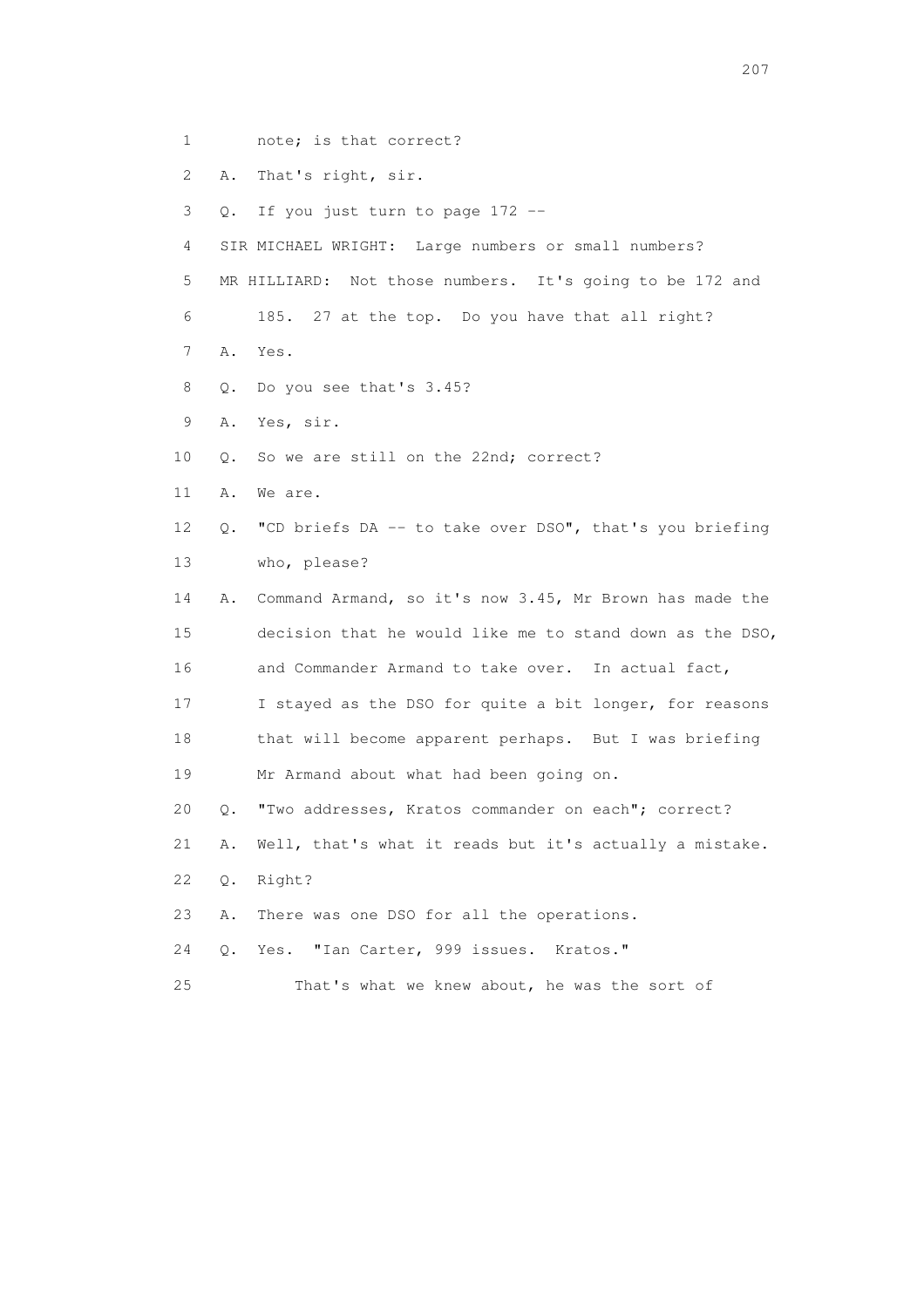1 on-call general Kratos person?

| 2  | Α. | Yes, I think to be fair to my loggist in the line above  |
|----|----|----------------------------------------------------------|
| 3  |    | what she may have been describing was I was explaining   |
| 4  |    | there had been this ongoing debate about whether we want |
| 5  |    | one or two commanders for the DSO.                       |
| 6  | Q. | It makes it plain this is taking over DSO, so it is      |
| 7  |    | really one person taking over and there is one other,    |
| 8  |    | Mr Carter, as you say that may get there by a different  |
| 9  |    | route?                                                   |
| 10 | Α. | Yes.                                                     |
| 11 | Q. | Then just this, can you help: "First hour appalling, no  |
| 12 |    | structure"?                                              |
| 13 | Α. | Yes, sir.                                                |
| 14 | Q. | Can you help us with what that's about?                  |
| 15 | Α. | I think we will find as we go down I was talking<br>Yes. |
| 16 |    | chronologically remembering what I remembered from the   |
| 17 |    | beginning, the debate about the two or one Kratos        |
| 18 |    | commanders, Mr Carter's role, and I made this comment to |
| 19 |    | Mr Armand during the first hour, you know how it is,     |
| 20 |    | there was no structure, and I used -- I clearly used the |
| 21 |    | word appalling.                                          |
| 22 |    | SIR MICHAEL WRIGHT: Is this the first hour after the     |
| 23 |    | shooting?                                                |
| 24 | Α. | No, no, sir, the first hour after I took over.<br>And    |
| 25 |    | I think what I was saying to him there was, you know,    |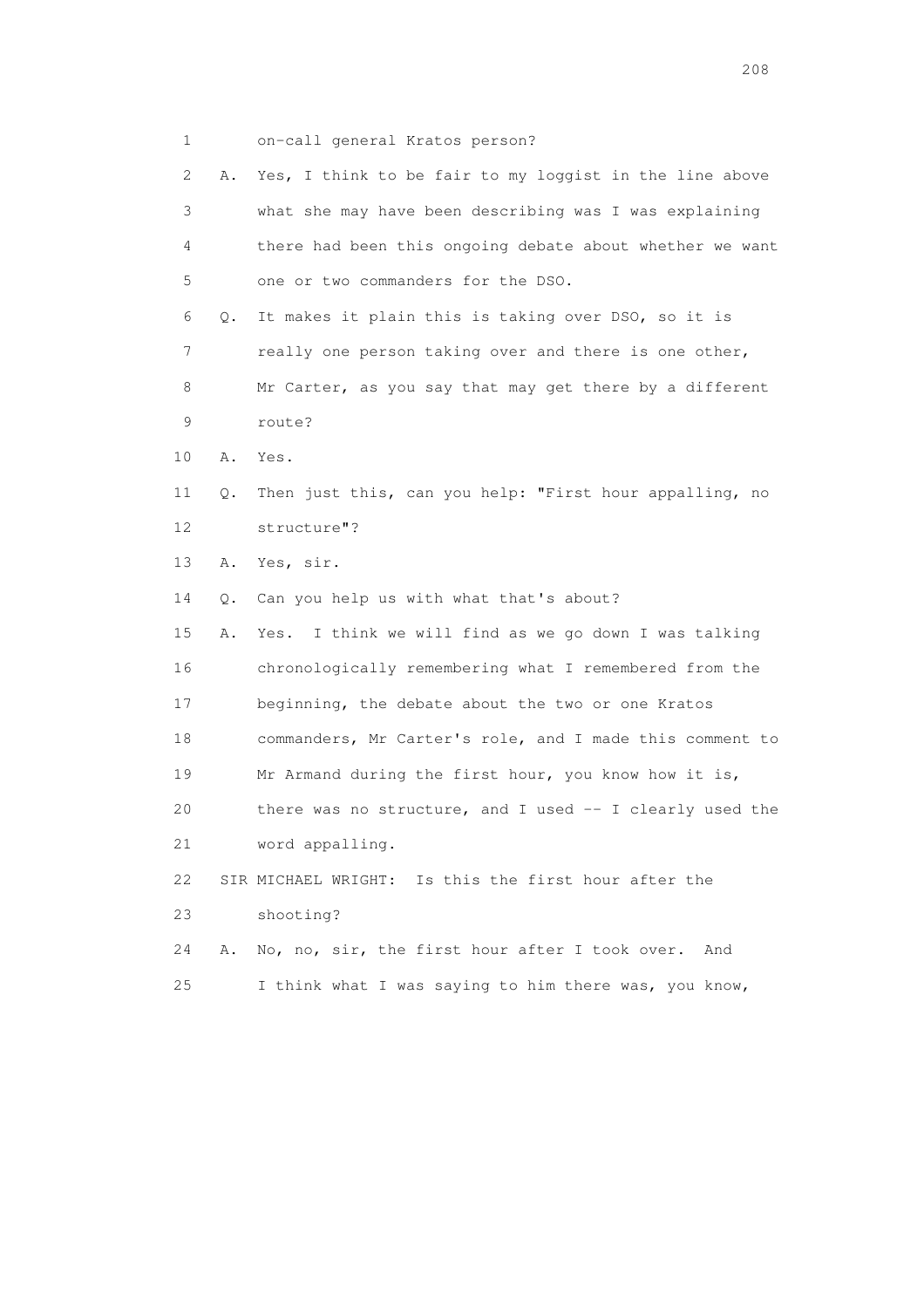1 this: he and I have both been involved in the early 2 stages of very big operations, and in the first stages, 3 as I said, some time ago, very important thing is to try 4 to fix your structures, your systems, your processes, 5 who is going to do what, and it is often in the early 6 stages very unstructured, slightly chaotic in some 7 respects, information keeps coming in, things change, 8 people don't necessarily -- you don't have quite the 9 right people in the right roles. So the first -- 10 sometimes it's the first hour, sometimes it's the first 11 several hours, or days even, you know, getting the 12 structure is very important. 13 That's what I was saying. I did not mean to suggest 14 a critical judgment of what had gone before. That's 15 just what happens when you are setting out operations 16 like this. 17 SIR MICHAEL WRIGHT: Mr Hilliard, I am under a certain 18 amount of pressure. 19 MR HILLIARD: We will not be more than five minutes in the 20 morning. 21 SIR MICHAEL WRIGHT: Shall we leave it until then? 22 MR HILLIARD: Yes. 23 SIR MICHAEL WRIGHT: Thank you very much. One or two 24 matters I want to discuss with counsel, ladies and 25 gentlemen, so you can break off. I think we will leave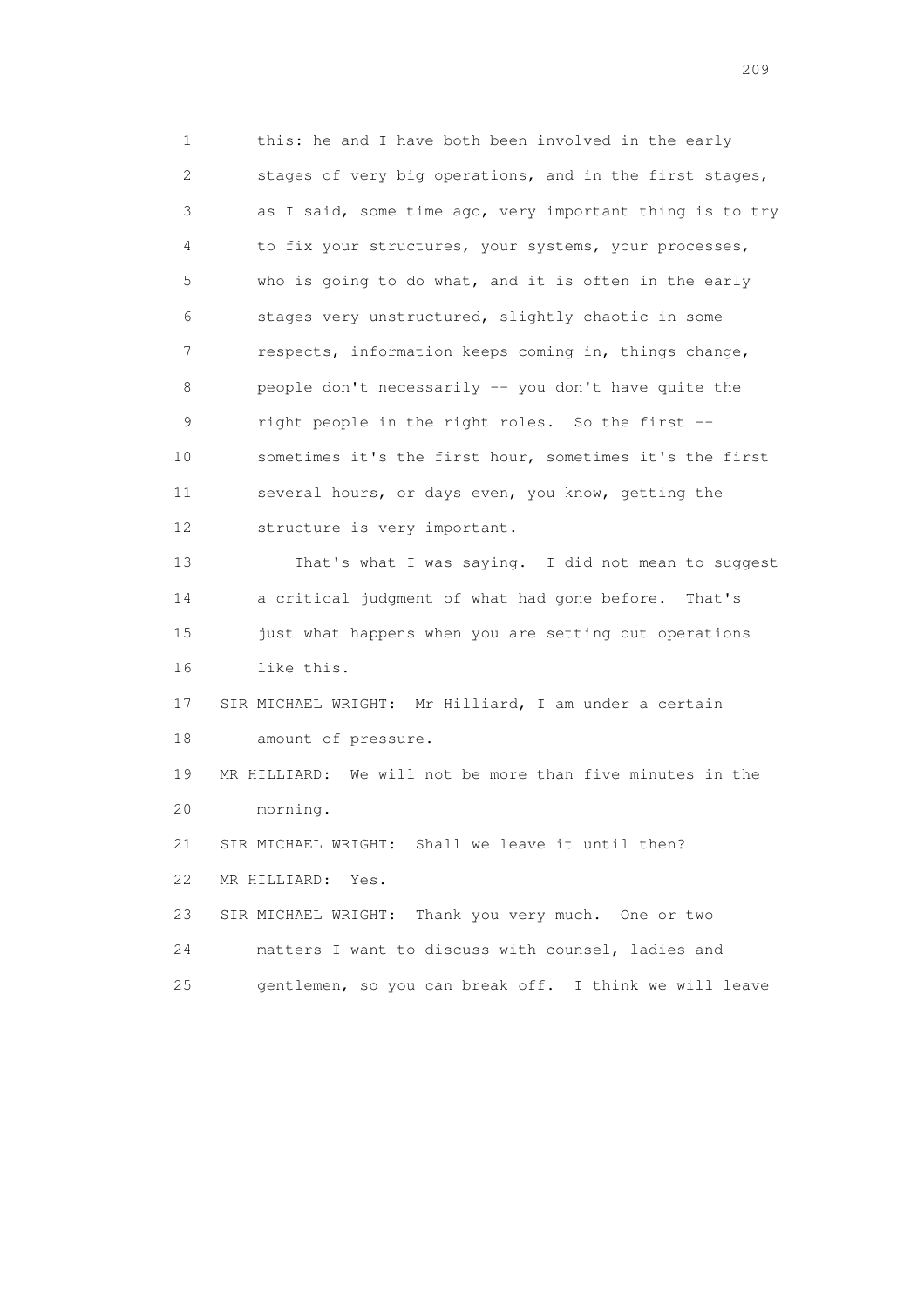1 that until the morning. Very well, 10 o'clock tomorrow, 2 please. 3 (In the absence of the jury) 4 Discussion re: timetabling 5 SIR MICHAEL WRIGHT: As far as I am concerned, Ms Dick, you 6 can stand down. In fact you would probably like to. 7 A. Thank you very much indeed, sir. I would quite like to 8 collect my documents afterwards. 9 SIR MICHAEL WRIGHT: Yes, just sit down now. 10 A. Thank you very much. 11 SIR MICHAEL WRIGHT: Well, what I am really concerned to 12 discuss with counsel, I think probably particularly 13 Mr Horwell and Mr Perry, is what is the most economical 14 way to proceed tomorrow. 15 What I have in mind is that, unusually in 16 a situation like this, as far as I can see, there can be 17 hardly anything in issue, as it were, as a matter of 18 controversy between on the one hand Mr Perry's commander 19 clients and the MPS generally. Really I was wondering 20 what was the best way of you and Mr Perry most 21 economically dealing with the issues that you do want to 22 deal with. 23 Ordinarily Mr Perry plainly in this situation, if he 24 will forgive the expression, is the lead cross-examiner,

25 because this is his client. So ordinarily he would go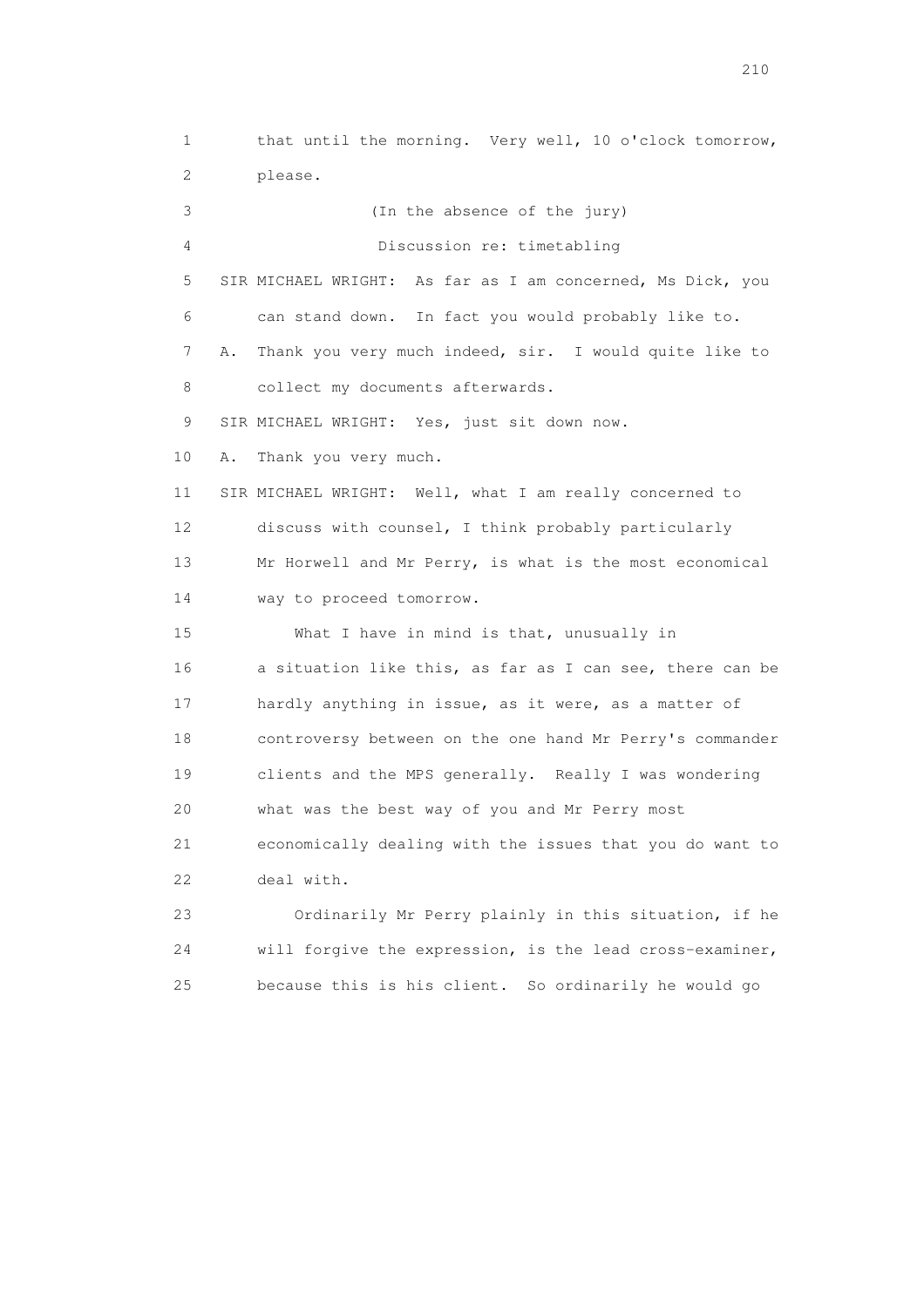1 last. But I have in mind as a sensible apportionment of 2 labour between the two of you, is that if Mr Perry went 3 before you, Mr Horwell, you could then pick up, as it 4 were, as the long stop -- always assuming you can clear 5 your cold in time -- any aspects that you wanted to deal 6 with that he had not dealt with. 7 I leave that entirely to the pair of you to decide. 8 I don't know whether you have any views about that, 9 Mr Perry? 10 MR PERRY: Well, sir, I would be delighted -- 11 SIR MICHAEL WRIGHT: You would be entitled as of right to 12 the last seat, I know. 13 MR PERRY: -- if Mr Horwell went first and I had no 14 questions whatsoever. 15 SIR MICHAEL WRIGHT: So would I. 16 MR PERRY: That may arise. 17 SIR MICHAEL WRIGHT: I don't mind which way you do it, but 18 as I said to you the other day, I want to try to achieve 19 a situation where you are not effectively repeating each 20 others' work. 21 MR PERRY: I agree. 22 SIR MICHAEL WRIGHT: If you can devise between you a way of 23 doing it, I'm very happy you can do it in whichever way 24 you think is appropriate. 25 MR PERRY: That's extremely helpful, sir. May we discuss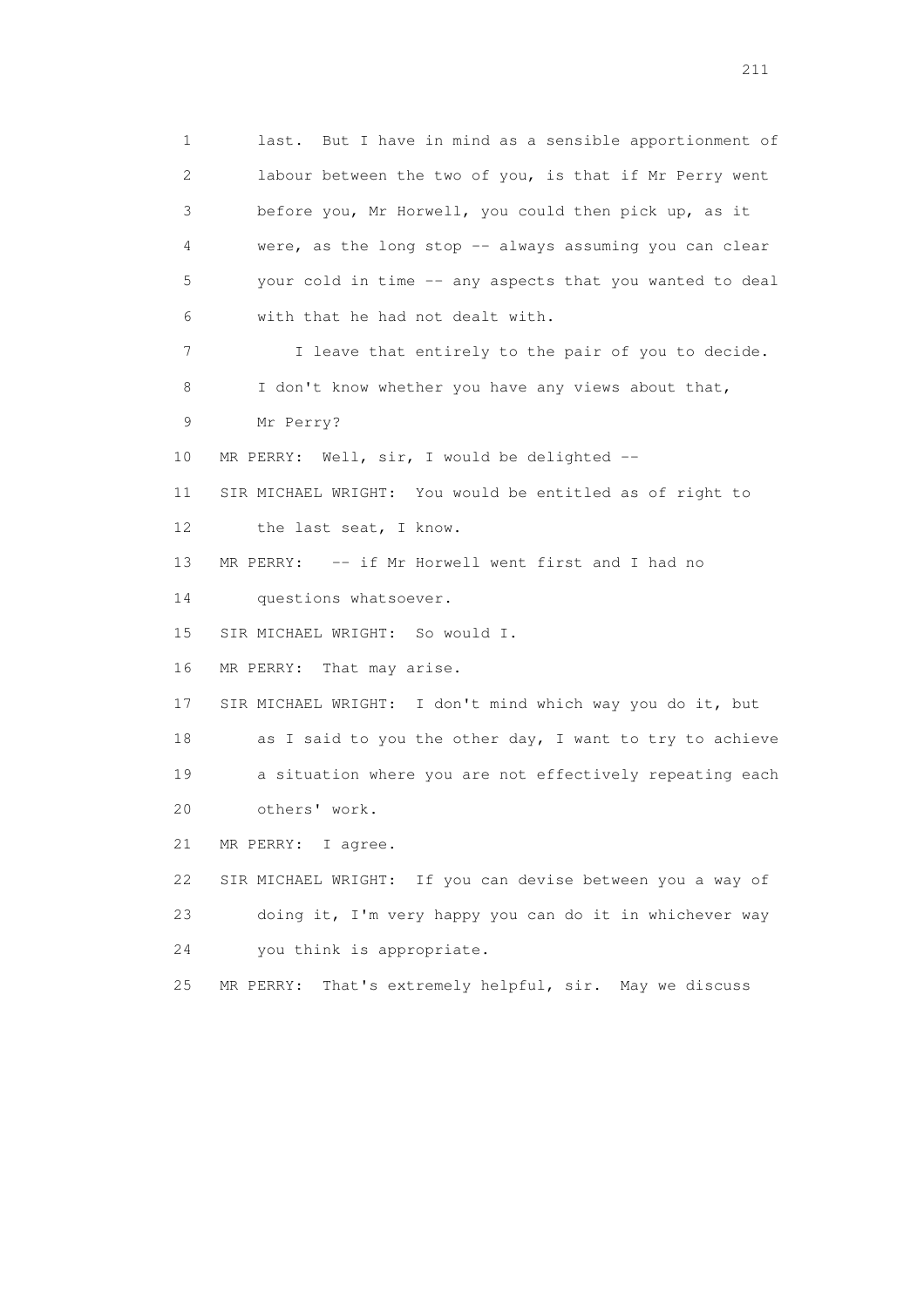1 it?

2 SIR MICHAEL WRIGHT: Please do.

 3 MR PERRY: I am sure it will be economical. 4 SIR MICHAEL WRIGHT: I am also assuming, although I may be 5 assuming too much, that nobody from any of the other, as 6 it were, special police interests, will have very much 7 to ask. That may be wrong. Somebody tell me if I am 8 wrong. 9 MS LEEK: Sir, there may be some questions about timing, 10 sir. 11 SIR MICHAEL WRIGHT: I see, of course, but specific 12 questions on specific aspects I am sure, but I am 13 assuming hopefully nobody is going to have anything that 14 will take a great deal of time. 15 MR STERN: Sir, you are correct, I'm not going to be a great 16 deal of time but I have some matters to explore. 17 SIR MICHAEL WRIGHT: I am not stopping you, but I am getting 18 worried. Mr Gibbs? 19 MR GIBBS: Very little about surveillance. 20 SIR MICHAEL WRIGHT: That's helpful. I rely on Mr King. 21 All right. We are going to need Friday again this week, 22 I am afraid. I know at the moment Mr Hough is grappling 23 with the timetable. 24 MR HOUGH: It may be helpful to say one or two things about 25 that. The witnesses scheduled for Thursday on the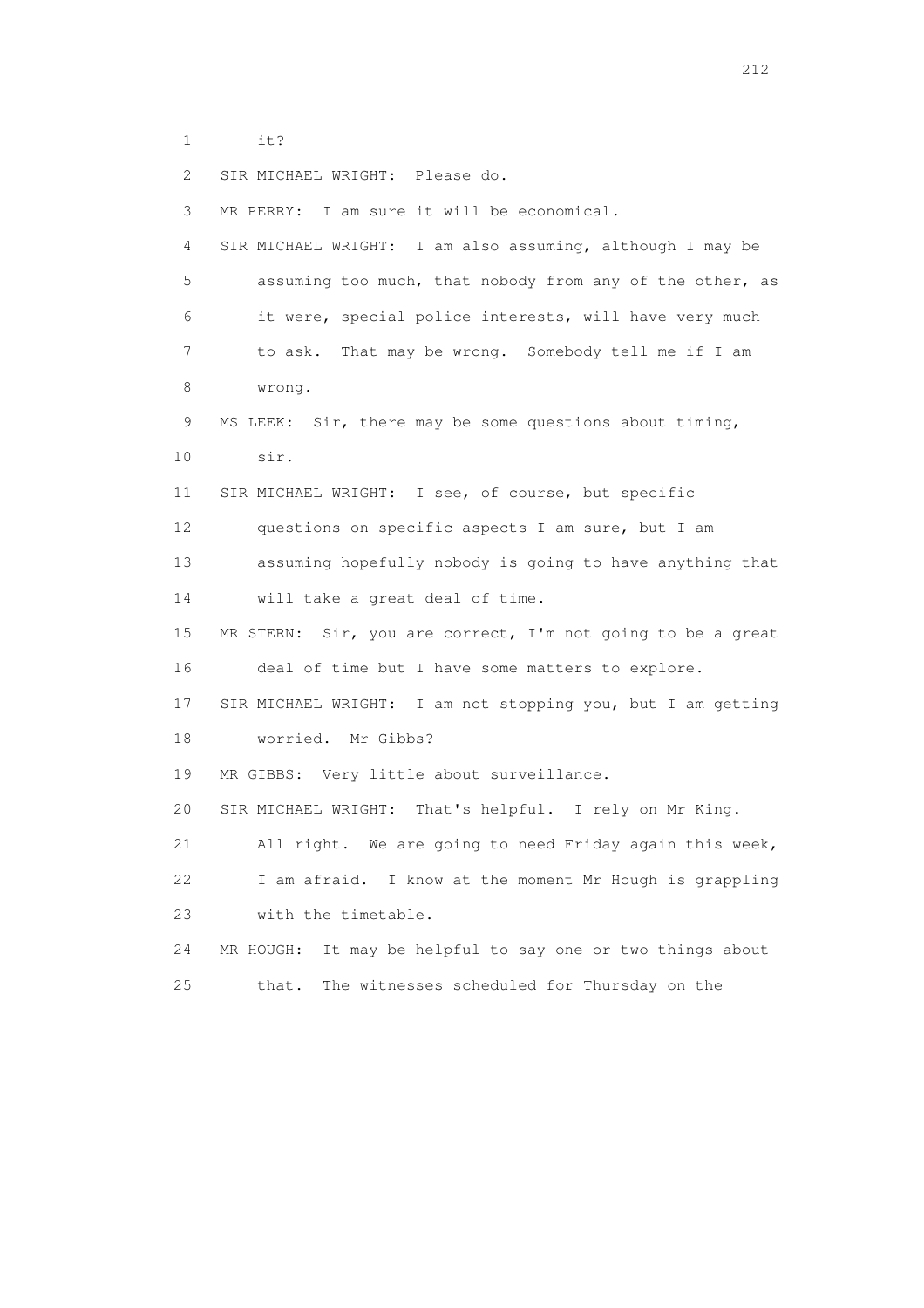1 timetable as published were carefully chosen so as not 2 to create difficulties for my learned friends Mr Stern 3 and I think Ms Leek as well, who can't be here on 4 Thursday. So we will try to get through as many of 5 those as we can on Thursday, on the assumption that we 6 can get through DAC Dick and Mr Cremin over the course 7 of tomorrow and Wednesday.

 8 SIR MICHAEL WRIGHT: Does anybody want Mr Cremin? 9 MR MANSFIELD: Sir, to use a phrase that is commonly used, 10 it's contingent a little on the answers I get tomorrow. 11 SIR MICHAEL WRIGHT: I will keep it open, Mr Mansfield, but 12 it does occur to me, that unless anybody says he has 13 made a frightful mess about recording the log, we don't 14 need him, do we? I understand the point and I will not 15 send him away, but I would like everybody to think about 16 it.

 17 MR HOUGH: As I say, it's our hope, allowing reasonable time 18 both for Mr Mansfield and for all the police parties, 19 that we can get through DAC Dick and Mr Cremin over the 20 course of two days, Tuesday and Wednesday of this week. 21 As I say, on Thursday, witnesses have been set up to fit 22 with counsel's availability, and we will get through in 23 that day as many as we can of Mr Cummings, Nick, 24 Mr Mellody and Pat, although I don't envisage we will 25 get through all four of those.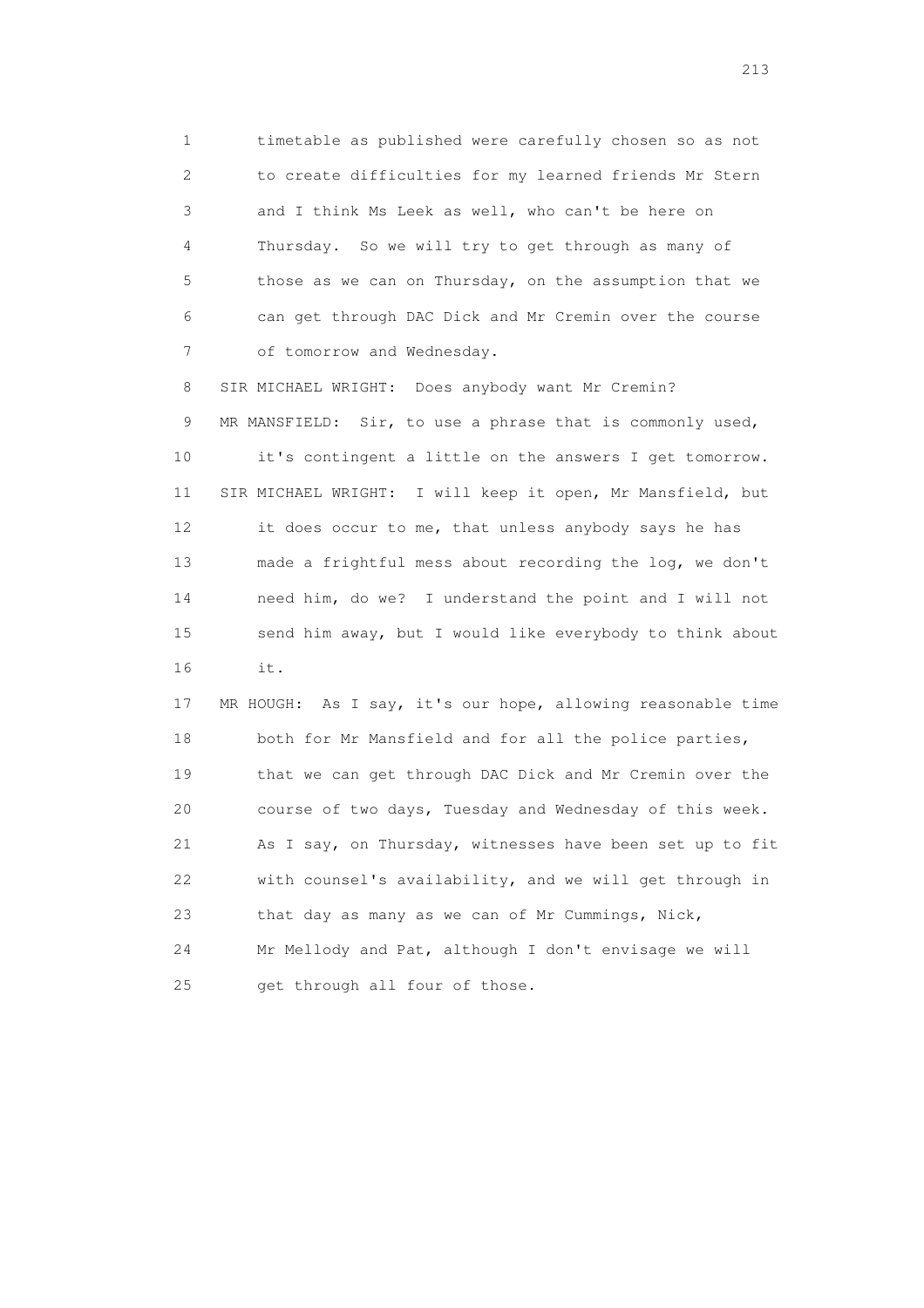1 And then on Friday it was our hope to try to cover 2 any remaining of those, and also such of the leftover 3 witnesses from previous weeks as have to be got through, 4 that is to say Mr Rose, Brian, Bernard and Owen, leaving 5 Trojan 80 left over in any event to go into next week, 6 and then there will be an inevitable domino effect when 7 he, Silver and Trojan 84 are taken at the start of next 8 week.

 9 SIR MICHAEL WRIGHT: Even if we succeed in maintaining your 10 timetable for this week, we will still be, is it, four 11 witnesses outstanding?

 12 MR HOUGH: I am not going to confess it's my timetable, 13 certainly, but yes, that diagnosis is right. 14 SIR MICHAEL WRIGHT: Ladies and gentlemen, you will all have 15 seen for yourselves that once we have got through the 16 senior police officers, once we get on to the junior 17 officers, we have been planning a throughput on average 18 of about three or four a day, and that is a progress 19 that I intend to maintain. I mean what I say. I have 20 a number of weapons in my hand which includes a rather 21 stricter form of timetabling, and because of the 22 catastrophic effect if this inquest overruns the time we 23 have in this place, I really do intend to do everything 24 I possibly can to ensure that we can achieve it. I hope 25 everybody will pay due regard to that necessity. We do